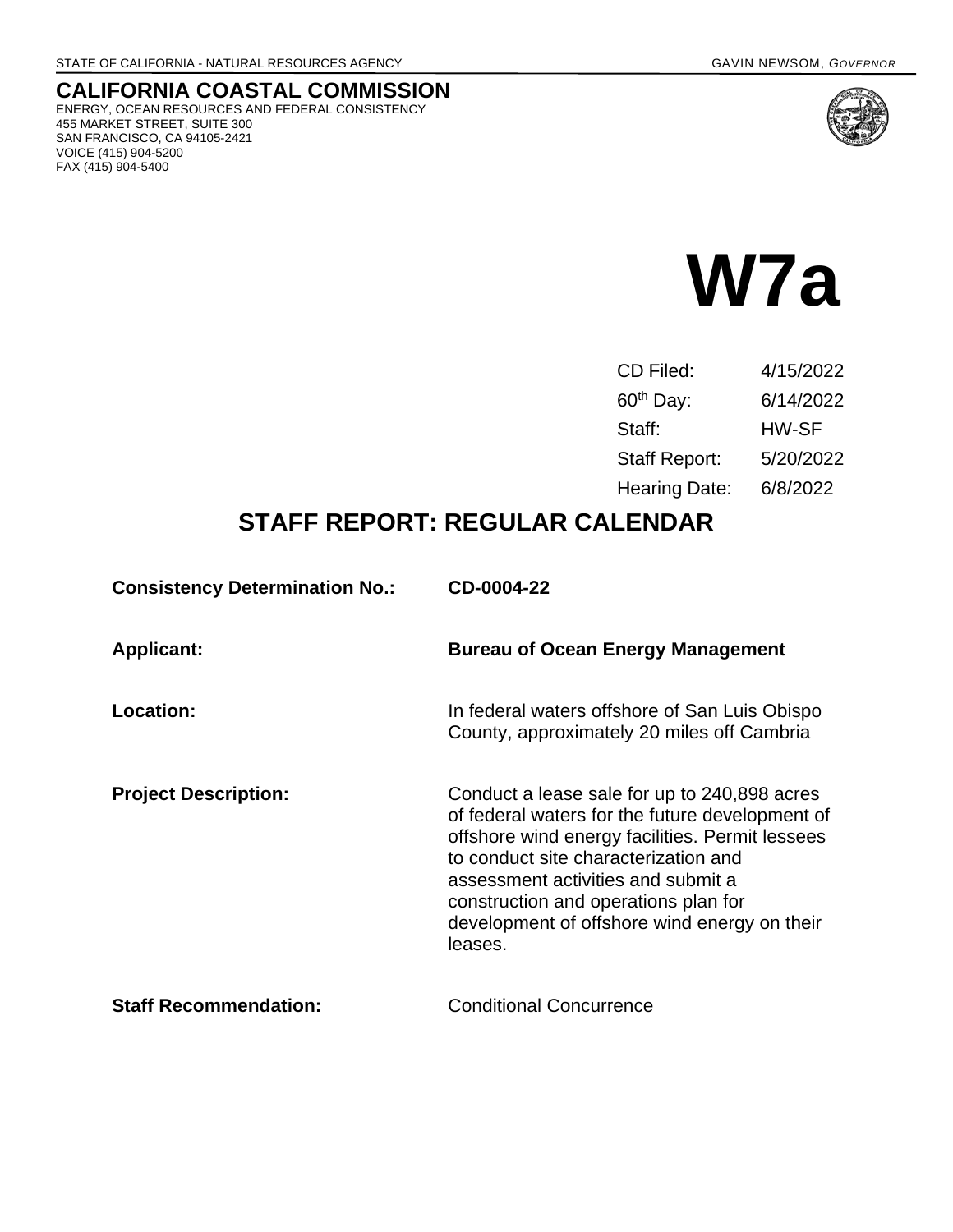## **SUMMARY OF STAFF RECOMMENDATION**

<span id="page-1-0"></span>The Bureau of Ocean Energy Management (BOEM) seeks the Commission's concurrence that proposed leasing and lease activities within the Morro Bay Wind Energy Area (Morro Bay WEA, or WEA), located approximately 20 miles off Cambria, is consistent with California's Coastal Management Program (CCMP). The CCMP consists of the enforceable policies of Chapter 3 of the Coastal Act (Cal. Pub. Res. Code §§ 30200-30265.5). BOEM anticipates issuing up to three leases, covering up to 240,898 acres, as part of the Morro Bay WEA lease sale. BOEM's leases would allow lessees to perform geophysical, geotechnical, and biological surveys and would permit site assessment activities, including the temporary placement of up to three metocean buoys and oceanographic devices. After BOEM's lessees complete surveys and site assessment activities, the lessees would submit a construction and operations plan (COP) to develop a lease. The submission of a COP starts the federal environmental review process for specific wind development projects and would require BOEM's lessees to receive consistency certifications from the Commission prior to any further development being approved by BOEM.

The proposed lease sale is the culmination of many years of work by BOEM, as well as other federal and state agencies, to develop offshore wind resources in California. The state of California has set aggressive goals to reduce greenhouse gas emissions, move to clean energy sources, and achieve carbon neutrality as soon as possible, but no later than 2045. California will need to roughly triple its current electric power capacity to meet the 2045 target for clean energy, and the California Energy Commission has modeled scenarios that involve producing up to 10 gigawatts of energy from offshore wind. Likewise, the federal government has set a goal to deploy 30 gigawatts of offshore wind in the United States by 2030 and has been working hard to develop those wind resources quickly, while still protecting coastal uses and resources. On the U.S. east coast, there are currently two operating offshore wind farms, one more that is fully permitted, and fifteen additional projects that have reached the permitting phase. This is the first proposed lease sale of offshore WEAs on the west coast.

The federal Energy Policy Act of 2005 set up the legal framework under which BOEM analyzes potential WEAs, conducts planning, leases sites, and oversees the site assessment and construction and operation of commercial wind facilities. Pursuant to its authority under that law, in 2016 BOEM established a Renewable Energy Task Force with California to facilitate coordination among federal agencies and affected state, local, and tribal governments throughout the offshore wind leasing process. Following the first Task Force meeting, BOEM and the state, led by the California Energy Commission, engaged in a collaborative, data-based offshore wind energy planning process to foster coordinated and informed decisions about California's ocean resources. In addition to participating with the Task Force, Commission staff also participate in a state interagency working group to coordinate the state's regulatory, research, and planning work on offshore wind. Other agencies participating in the working group include the California Energy Commission, Ocean Protection Council, Department of Fish & Wildlife, Public Utilities Commission, State Lands Commission, Governor's Office of Planning and Research, and Department of Parks & Recreation. This working group provided joint comments to BOEM on that agency's environmental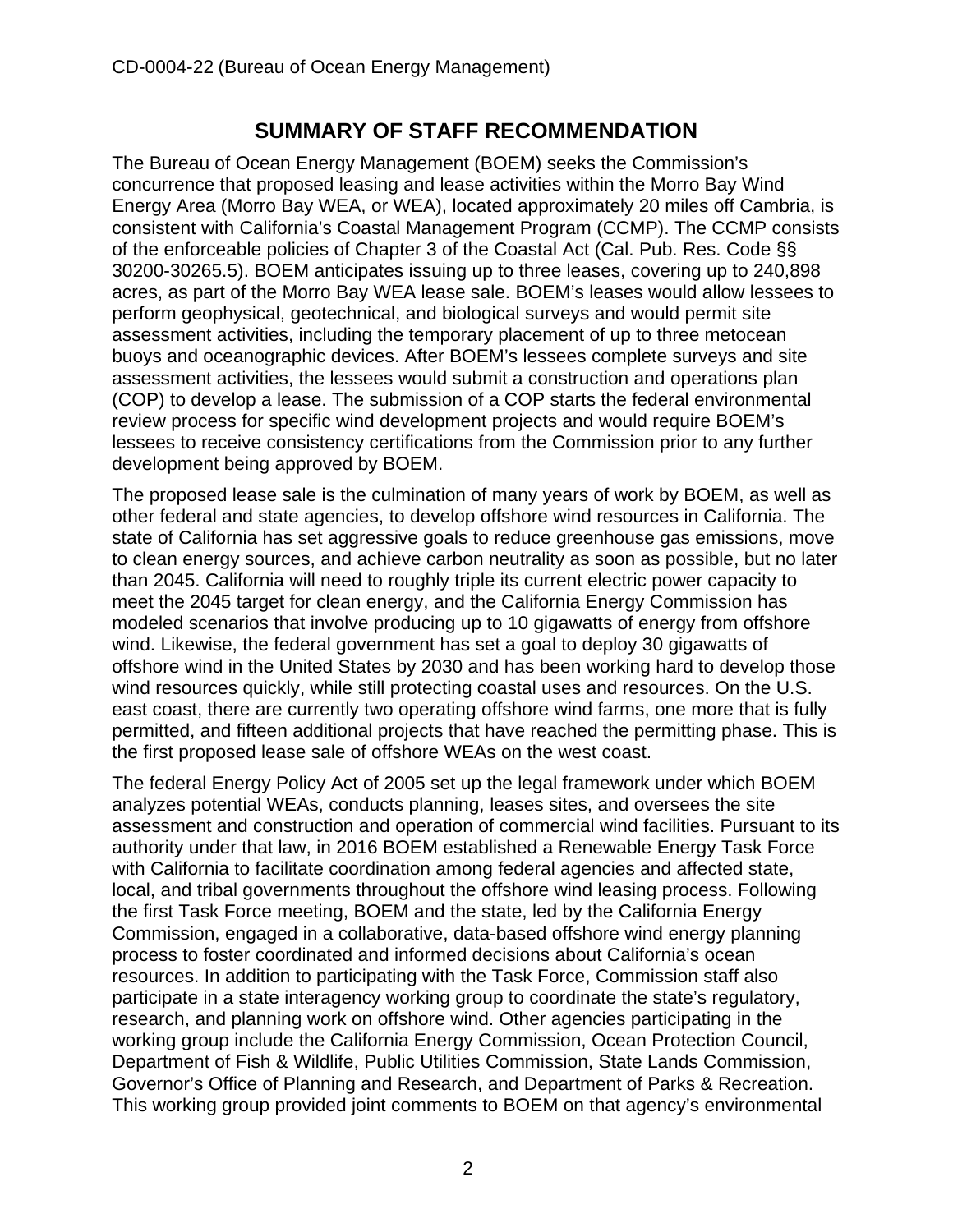review and overall process and has also coordinated on outreach to Tribes and fishing communities. Although numerous other state agencies have been involved and have an interest in the offshore wind leasing and development process, the Coastal Commission is the only state agency with authority to review activities that occur more than 3 nautical miles offshore in federal waters. This is the second of two consistency determinations (CDs) brought before the Commission by BOEM; the Commission conditionally concurred with BOEM's proposed leasing and lease activities within the Humboldt WEA in April 2022.

#### **Scope of Federal Consistency Review**

BOEM's current CD describes the activities related to lease assessment and exploration activities but does not describe or consider potential effects related to future construction and operation of any commercial wind power facilities. BOEM considers the impacts from any actual construction and operation activities to be too speculative to analyze at this time, given that the location, layout, and other design parameters of any future floating offshore wind projects are currently unknown, and that environmental effects of the projects will depend in part on factors such as turbine size, foundation type, project layout, installation methods, mooring lines, and location and type of associated onshore facilities.

The Commission agrees that a primary focus for this CD is to analyze effects of lease exploration activities—such as site characterization and assessment—and that it is not possible at this time to analyze the precise effects that future construction and operation of offshore wind projects will have on coastal resources. However, it is reasonably foreseeable that the leases will lead to construction and operation of at least some offshore wind facilities. It is also feasible to describe, at least at a high level, the types of impacts that such facilities could have on coastal resources. Review of this CD is the state's opportunity to examine the impacts of offshore wind development at a programmatic level and to assess whether the Morro Bay WEA is an appropriate place to site offshore wind in California. This review also presents the opportunity to identify data and information needs for future federal consistency reviews of specific projects and to communicate the Commission's expectations on the anticipated scope of those future reviews. Therefore, throughout this report, lease exploration activities are analyzed for consistency with the CCMP, and future lease development activities are separately described and, to the extent that potential effects are reasonably foreseeable, also analyzed for consistency.

#### **Lease Exploration and Development Activities**

The issuance of a lease provides lessees with the exclusive right to conduct studies in their lease areas and easement areas to inform the development of a site-specific COP. Site assessment may include a variety of activities such as installation of buoys with data collection equipment and implementation of different types of surveys. Site assessment may include the installation of up to three buoys outfitted with a variety of scientific sampling equipment. These buoys float on the ocean surface and are affixed to the ocean floor with an anchor. Buoys can be installed in about one day and require one maintenance trip per year. Site characterization activities would also likely include additional geophysical, geotechnical, biological, archaeological, and ocean use surveys.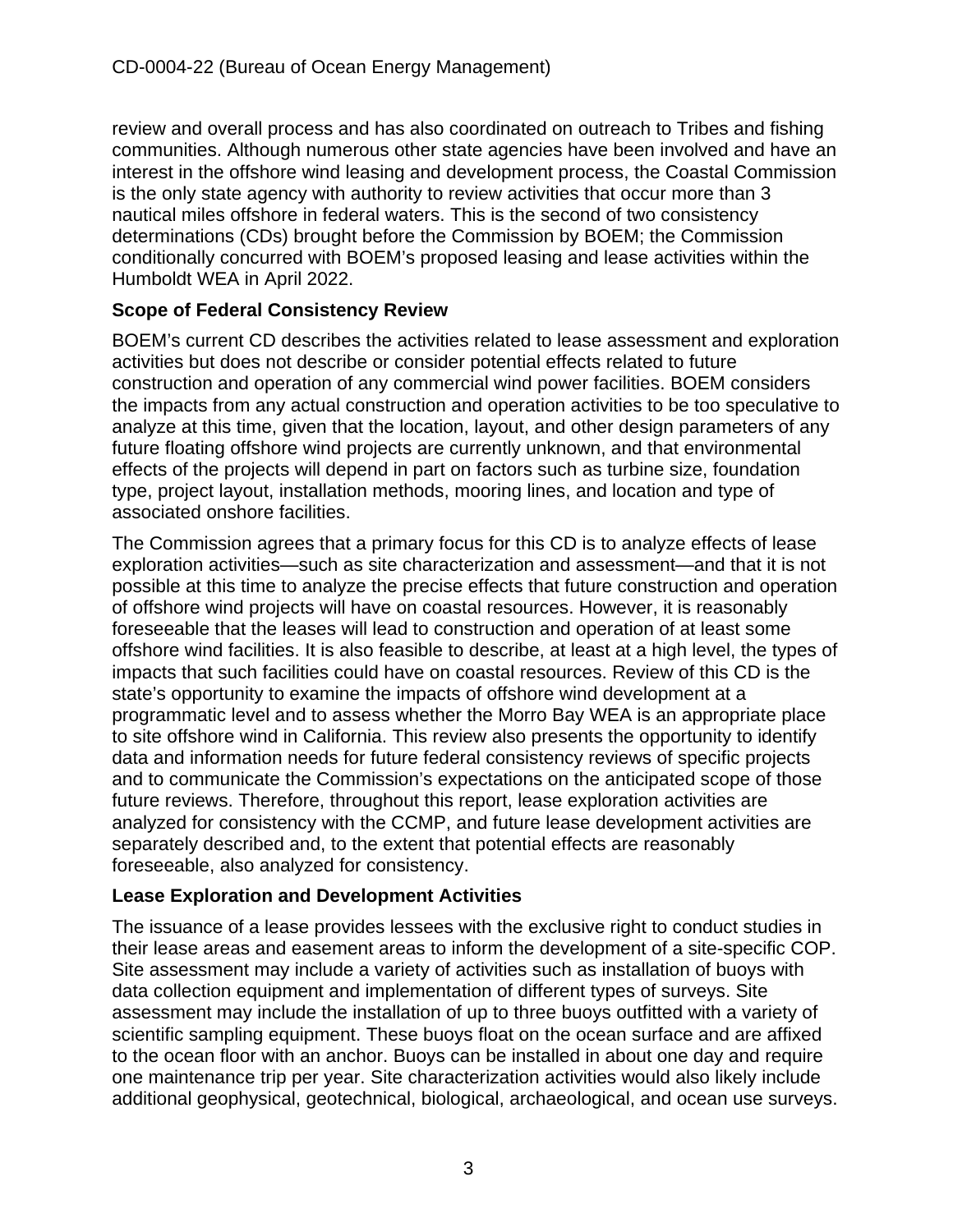BOEM expects lessees would make up to 873 vessel trips in the WEA to complete their surveys over a three-year period.

The leases will not permit actual development of wind energy structures or facilities, and lessees will only obtain the right to construct such facilities after submitting construction and operation plans to BOEM, obtaining the Coastal Commission's concurrence with those proposed activities, and obtaining BOEM's approval of them. Future development associated with offshore wind projects will likely include floating wind turbines, midwater suspended electrical cables linking the turbines and running to a substation, mooring cables and anchors attaching the turbines to the seafloor, and an electrical export cable running from the substation to shore. There are four main types of floating platform, and each type of platform is stabilized by at least three mooring lines anchored to the seabed. There are also three primary types of mooring systems, some of which are primarily used on certain types of platforms, and four primary anchor technologies for securing the mooring lines to the seabed, which are selected depending on the composition of the sediment.

In addition to the mooring lines, an array of electrical cables, also known as inter-array cables, extend between multiple floating platforms and subsequently connect with terminal cables that lead to an electrical substation. Inter-array cables are suspended freely in the water column and are designed to compensate for the movement of the floating platform and the forces of the water column by using bend stiffeners, intermediate buoys, sinkers, or other devices. Although the exact size of future turbines in the Morro Bay WEA is unknown, they are expected to be substantially larger than onshore turbines. A 15-megawatt turbine would be expected to have the following approximate dimensions: a hub height of 486 feet, a rotor diameter of 807 feet and a maximum height at the blade tip of 889 feet. If turbines of this size were installed in the Morro Bay WEA, they would likely have a distance between turbines of 0.917-1.22 miles.

As part of offshore wind development, onshore facilities would be needed for the cable landing, and the location and cable landing infrastructure would need to be resilient to sea level rise. With this industry beginning on the West Coast, onshore facilities would also be needed for offshore wind turbine manufacturing and maintenance in West Coast ports and harbors. The port locations that would serve the offshore wind industry on the Central Coast are currently unknown, as are the locations for cable landings. These coastal facilities are expected to have coastal impacts and will be analyzed under their own coastal development permits.

Offshore wind turbines would be expected to have a service life of approximately 20 years, with blades needing repair every 2-5 years on average. Due to wave pressure, floating offshore wind turbines require heavier maintenance than onshore wind turbines. Approximately every 10 years, the entire system would need to be disconnected and towed to shore for repairs, followed by reinstallation.

#### **Coastal Effects of Proposed Activities**

The key Coastal Act issues raised by BOEM's proposed lease sale in the Morro Bay WEA and reasonably foreseeable future activities are the potential for adverse impacts to marine resources, commercial and recreational fishing, environmental justice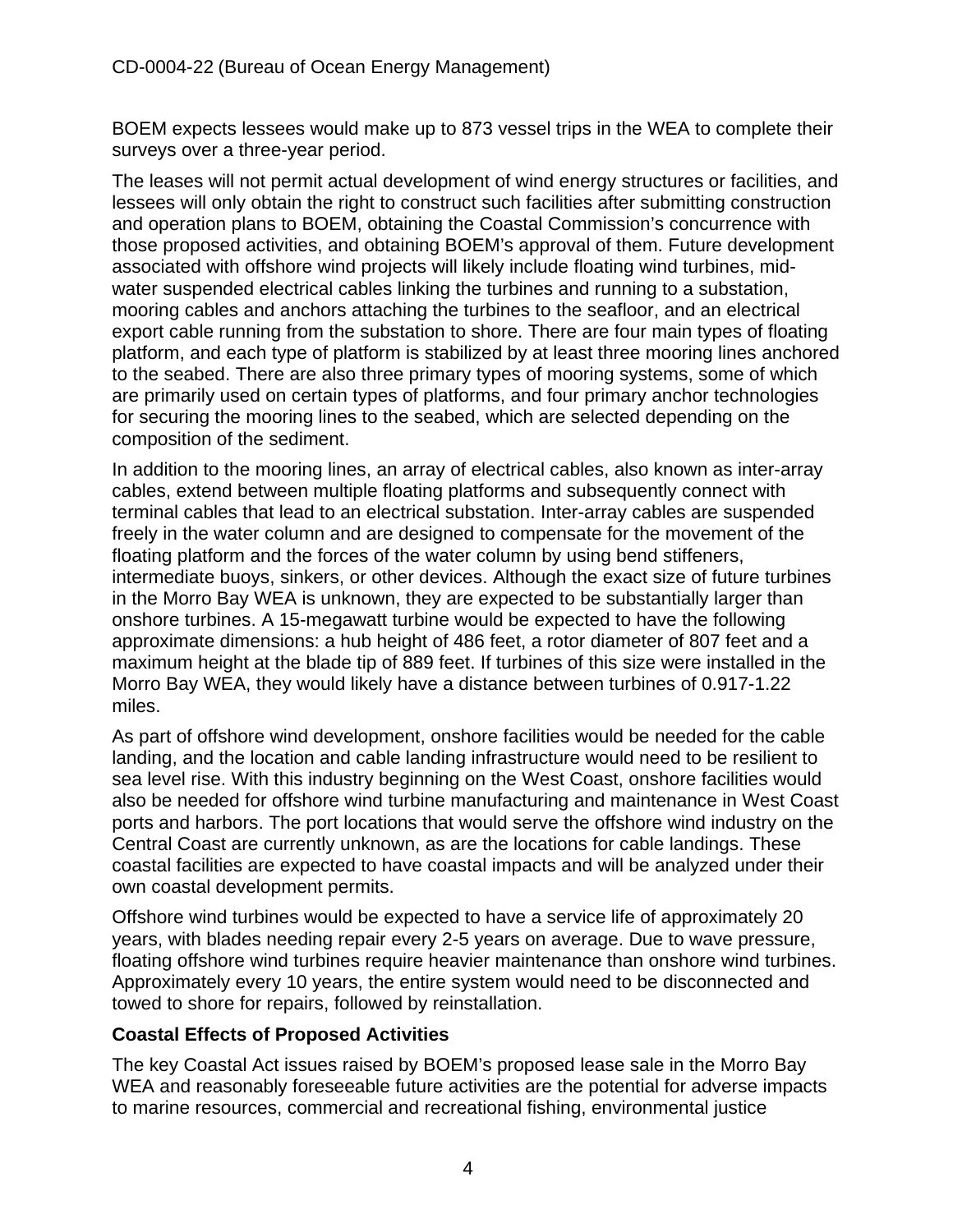communities and Tribal and cultural resources. Lease activities have the potential to adversely affect marine resources through seafloor habitat disturbance and increasing turbidity, elevated levels of underwater sound during surveys, increased risk of ship strikes due to increased vessel traffic, and incrementally increased entanglement risk due to the placement of buoys. Future lease development has the potential to adversely affect marine resources seafloor disturbance, turbine strikes, increased entanglement risk, marine species displacement, avoidance or attraction, increased ship strike risk, elevated levels of underwater sound, fish aggregation and the artificial reef effect, invasive species, weakened upwelling and electromagnetic fields. To minimize effects to marine resources, the staff recommends that the Commission adopt **[Conditions 1, 2,](#page-10-0)  [and 3](#page-10-0)** to protect marine habitats and sensitive species. **[Condition 1](#page-10-0)** requires BOEM to work with Coastal Commission staff to ensure that lessees' survey plans and Site Assessment Plans (SAPs) are coordinated, consistent, minimize impacts to coastal resources, and provide the data and information necessary for analysis of future consistency certifications. **[Condition 1](#page-10-0)** also requires lessees to comply with marine wildlife protection and monitoring measures, to prepare a site-specific spill prevention and response plan and a critical operations and curtailment plan, and to provide an anchoring plan. **[Condition 2](#page-13-0)** requires avoidance of intentional contact with hard substrate, rock outcroppings, seamounts or deep-sea coral/sponge habitat. **[Condition 3](#page-13-1)** requires a vessel speed restriction for survey activities, including transit, of no more than 10 knots.

Lease activities and future offshore wind development also have the potential to adversely affect fishing and fishermen through exclusion and displacement from fishing grounds, increase costs and time at sea to reach new fishing grounds, loss of future fishing grounds and loss or disruption of harbor space and fishing infrastructure at ports. To minimize adverse impacts to commercial and recreational fishing, the staff recommends that the Commission adopt **[Conditions 4 and 7](#page-14-0)**. **[Condition 4](#page-14-0)** requires BOEM to ensure safe navigation through the lease areas. **[Condition 7](#page-15-0)** requires lessees to have an independent fisheries liaison that coordinates with the fishing community to ensure surveys and site assessment activities avoid conflicts with fisheries, and requires BOEM to work with state agencies, fishermen and offshore wind developers to develop a statewide strategy for avoidance, minimization and mitigation of impacts to fishing and fisheries.

Lease exploration and development has the potential to adversely affect certain communities in the Morro Bay area, and at other Central Coast port locations in a disproportionate way. In particular, environmental justice communities could experience impacts from disproportionate exposure to environmental changes due to development or expansion of port facilities on the Central Coast (e.g. air emissions, noise, reduced public access to the coast). Further, California Native American Tribes could be affected by impacts to culturally important places, species and habitats. Early and ongoing engagement is critical to avoid impacts, minimize those that cannot be avoided and ensure that disproportionately affected communities benefit from future lease development. To minimize potential adverse effects to environmental justice communities, staff recommends that the Commission adopt **[Condition 5](#page-14-1)**, which requires engagement with environmental justice communities on all elements of the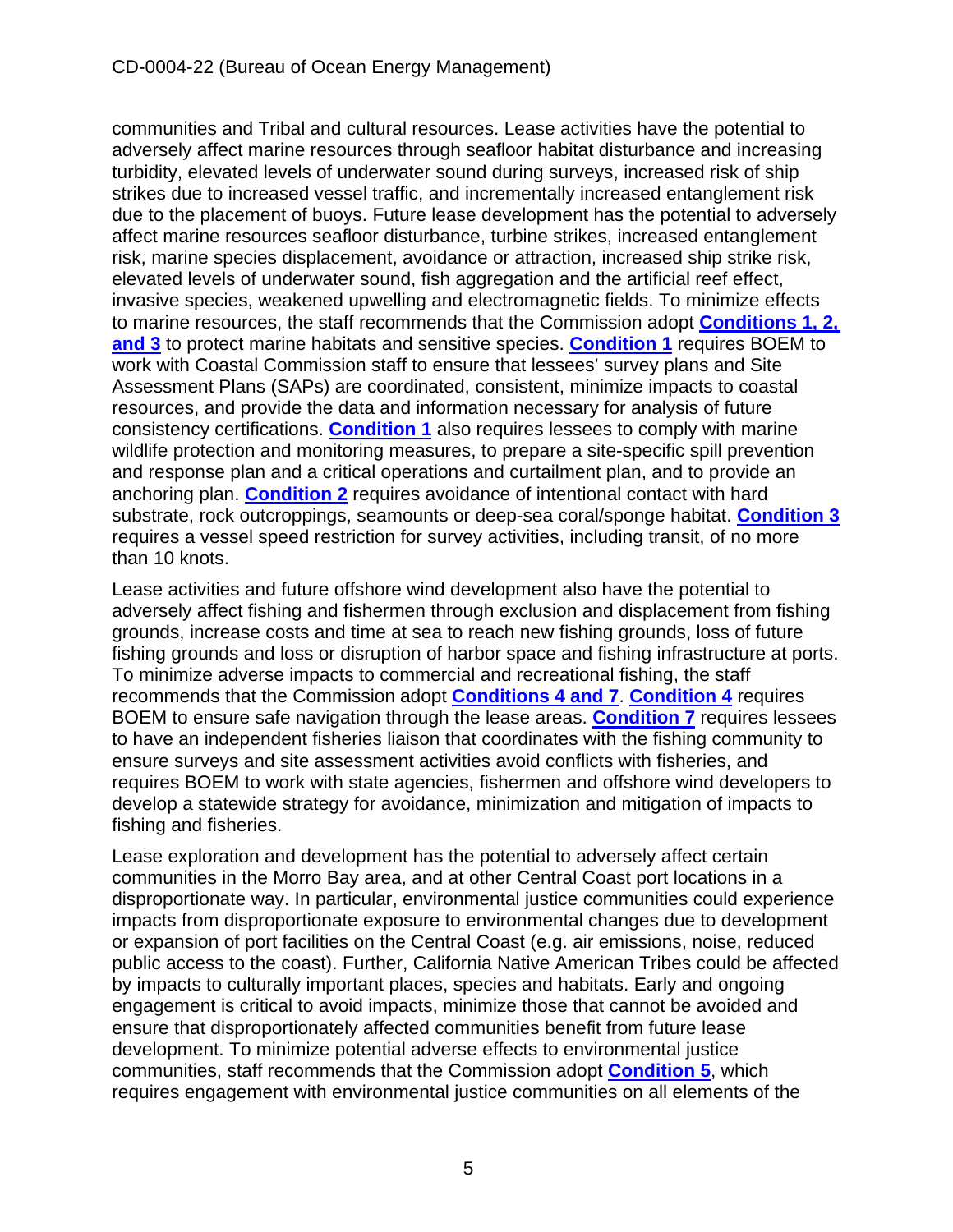lessees' project development processes including a workforce plan, survey plan, SAP, and COPs. To minimize adverse effects to California Native American Tribes and cultural resources, the staff recommends that the Commission adopt **[Condition 6](#page-14-2)**, which requires engagement with federally recognized and non-federally recognized California Native American Tribes on all elements of the lessees' project development process including a workforce plan, survey and SAPs, and COPs. This includes developing communication protocols in the event of an unanticipated discovery of a potential tribal resource.

In addition to the issues raised above, offshore wind lease exploration activities and future development of lease areas raise potential Coastal Act concerns related to coastal hazards, scenic and visual resources, public access and recreation, air quality and fill of coastal waters. Each of these issues is addressed in more detail in the staff report and will require more in-depth analysis when the Commission reviews specific offshore wind projects in the future.

With **[Conditions 1 through 7](#page-10-0)** included, staff recommends that the Commission find BOEM's proposed activities fully consistent with the CCMP.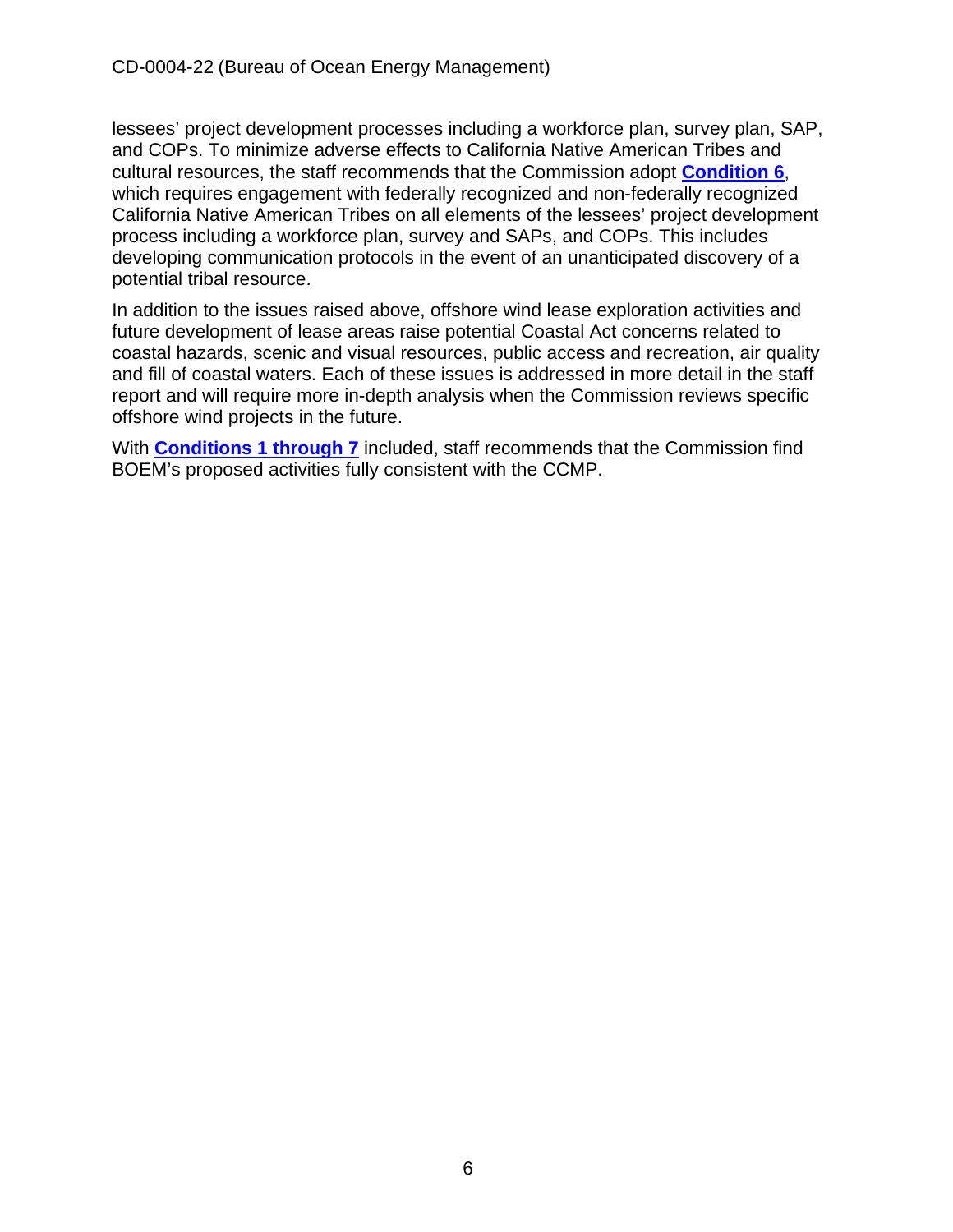# **TABLE OF CONTENTS**

| L. | FEDERAL AGENCY'S CONSISTENCY DETERMINATION  11 |                                                                 |  |  |  |
|----|------------------------------------------------|-----------------------------------------------------------------|--|--|--|
| Ш. |                                                |                                                                 |  |  |  |
|    |                                                |                                                                 |  |  |  |
|    | $A_{-}$                                        |                                                                 |  |  |  |
|    | B.                                             |                                                                 |  |  |  |
|    | $C_{-}$                                        | Federal Waters Excluded from the Coastal Zone  18               |  |  |  |
|    |                                                |                                                                 |  |  |  |
|    | А.                                             |                                                                 |  |  |  |
|    | B.                                             |                                                                 |  |  |  |
|    | C.                                             |                                                                 |  |  |  |
|    | D.                                             | Coordination with other Agencies, Consultations with Tribes and |  |  |  |
|    | Е.                                             |                                                                 |  |  |  |
|    | F.                                             |                                                                 |  |  |  |
|    | G.                                             |                                                                 |  |  |  |
|    | Н.                                             |                                                                 |  |  |  |
|    | I.                                             |                                                                 |  |  |  |
|    | J.                                             |                                                                 |  |  |  |
|    | Κ.                                             |                                                                 |  |  |  |
|    | $\mathbf{L}$                                   |                                                                 |  |  |  |
|    | М.                                             |                                                                 |  |  |  |
|    | N.                                             |                                                                 |  |  |  |
|    |                                                |                                                                 |  |  |  |

## **[APPENDICES](https://documents.coastal.ca.gov/reports/2022/6/W7a/W7a-6-2022-Appendices.pdf)**

Appendix A: Substantive File Documents

Appendix B: List of Tables

Appendix C: CDFW WEA Data Sheets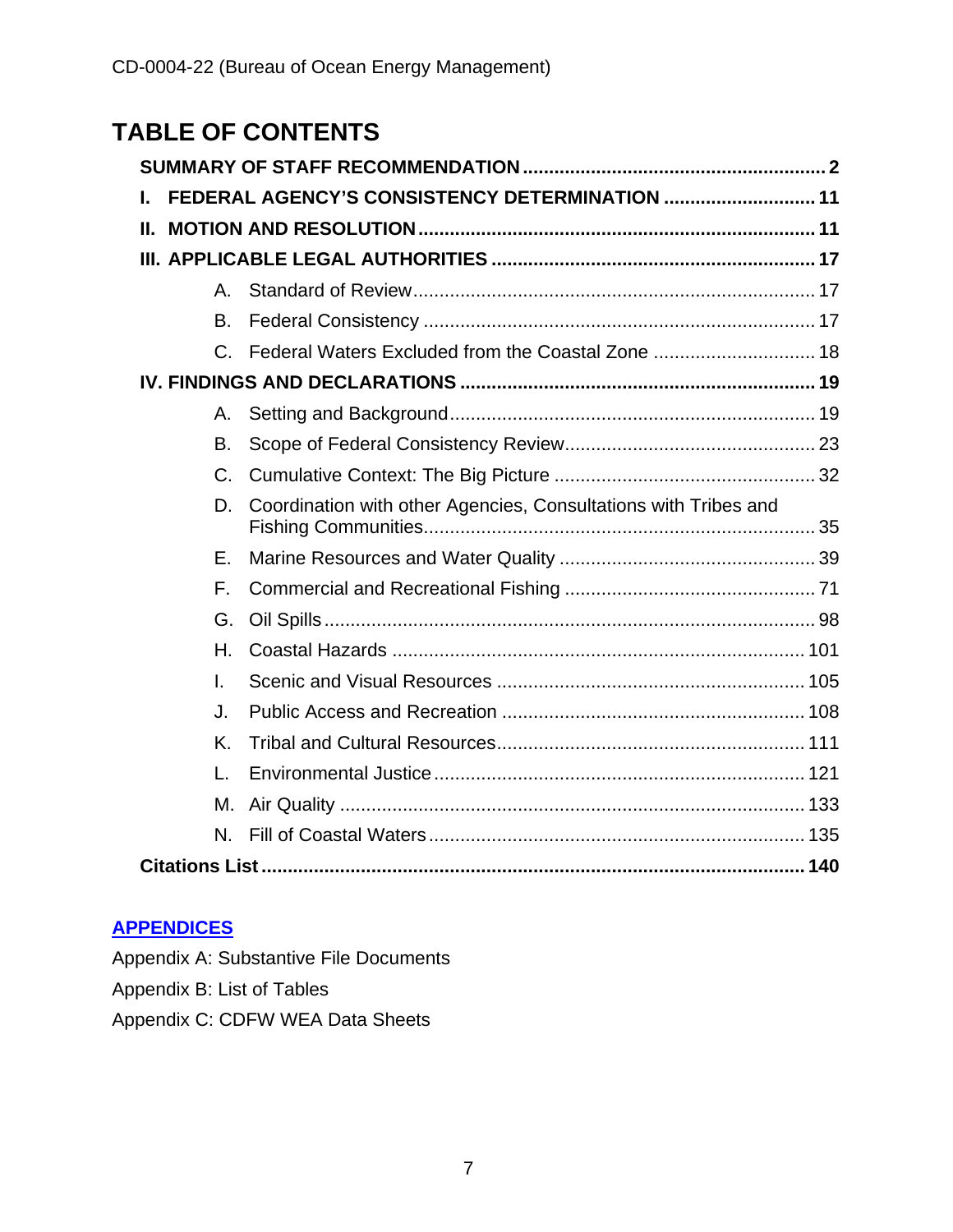## **[EXHIBITS](https://documents.coastal.ca.gov/reports/2022/6/W7a/W7a-6-2022-Exhibits.pdf)**

#### **Scope of Federal Consistency Review Exhibits**

- 1-1. Morro Bay WEA Vicinity Map
- 1-2. Current Offshore Wind Platform, Mooring and Anchor Types
- 1-3. Schematic of a Full-scale Floating Wind Energy Development
- 1-4. Subsea Cables and Cable Landings in the Vicinity of Morro Bay

#### **Marine Resources and Water Quality Exhibits**

- 2-1a. Seafloor Features
- 2-1b. Habitat Areas of Particular Concern: Groundfish
- 2-1c. Deep Sea Corals and Sponges
- 2-2a. Southern Sea Otter Density
- 2-2b. Northern Elephant Seal Distribution
- 2-3. Summer/Fall Whale Density/Presence Maps off West Coast
	- 2-3a. Blue Whale Density
	- 2-3b. Fin Whale Density
	- 2-3c. Humpback Whale Density
	- 2-3d. Minke Whale Density
	- 2-3e. Blue Whale Core Use Areas
	- 2-3f. Proposed Humpback Whale Critical Habitat
	- 2-3g. Biologically Important Areas Baleen Whales
	- 2-3h. Baird's Beaked Whale Density
	- 2-3i. Long Beaked Common Dolphin Density
	- 2-3j. Northern Right Dolphin Density
	- 2-3k. Pacific White-Sided Dolphin Density
	- 2-3l. Risso's Dolphin Density
	- 2-3m. Bottlenose Dolphin Density
	- 2-3n. Dall's Porpoise Density
	- 2-3o. Short Beaked Common Dolphin Density
	- 2-3p. Sperm Whale Density
	- 2-3q. Striped Dolphin Density
	- 2-3r. Gray Whale Migration and Potential Presence Maps
- 2-4. Leatherback Turtle Sightings, Critical Habitats, and Distribution
- 2-5. Seabird and Marine Mammal Considerations for Morro Bay and Humboldt WEAs
	- 2-5a. Seabird Considerations
	- 2-5b. Marine Mammal Considerations
- 2-6. Bird Density Maps
	- 2-6a. Marbled Murrelet Spring/Summer Density
	- 2-6b. Scripps's Murrelet Spring Density
	- 2-6c. Brown Pelican Seasonal Density
	- 2-6d. Pink Footed Shearwater Density
	- 2-6e. Ashy Storm Petrel Spring/Fall Density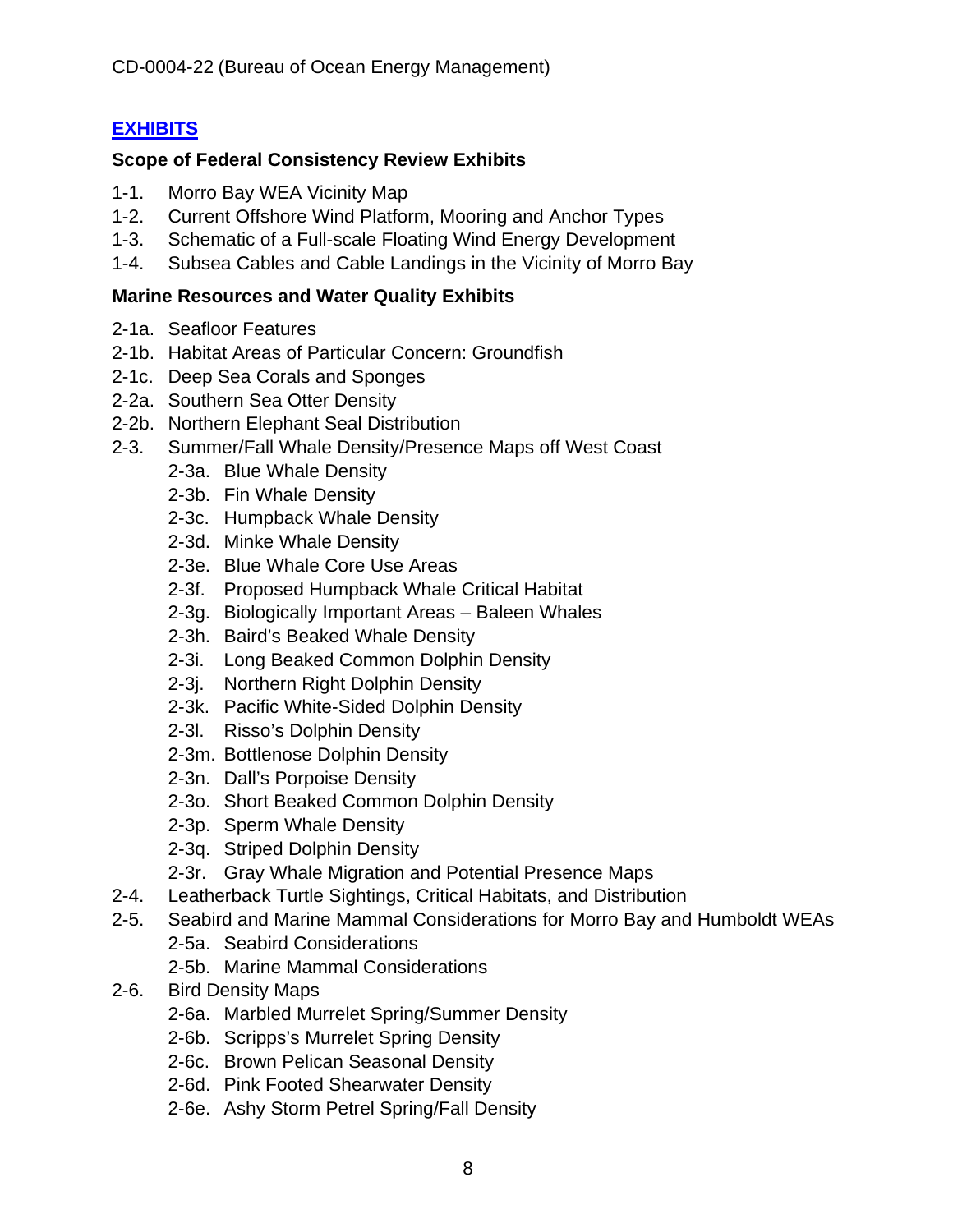- 2-6f. Cassin's Auklet Winter Density
- 2-6g. Rhinoceros Auklet Winter Density
- 2-6h. Black-legged Kittiwake Winter Density
- 2-6i. Bonaparte's Gull Spring Density
- 2-6j. California Gull Winter Density
- 2-6k. Common Arctic Tern Fall Density
- 2-6l. Herring Iceland Gull Spring Density
- 2-6m. Sabine's Gull Fall Density
- 2-6n. Western and Glaucous-winged Gull Spring Density
- 2-6o. Jaeger Spring Density
- 2-6p. Pomarine Jaeger Fall Density
- 2-6q. Loon Spring Density
- 2-6r. Phalarope Fall Density
- 2-6s. Black Footed Albatross Spring Density
- 2-6t. Laysan Albatross Spring Density
- 2-6u. Black Storm Petrel Summer Density
- 2-6v. Northern Fulmar Winter Density
- 2-6w. Shearwater Summer Density
- 2-6x. Important Bird Areas
- 2-6y. Bird Abundance Maps by Season
- 2-7. Comparison of Marine Frequency Hearing Ranges

#### **Commercial and Recreational Fishing Exhibits**

- 3-1. Greater WEA, Central Coast Fishing Blocks. used, in part, to calculate values in Appendix C
- 3-2. Representation of WEA Impact Area
- 3-3. Groundfish Fishing Intensity
- 3-4. Observed Fishing effort in the U.S. Pacific Coast Groundfish Fisheries: Catch Shares Pot
- 3-5. Observed fishing effort in the U.S. Pacific Coast Groundfish Fisheries: Catch Shares Hook-and-Line
- 3-6. Salmon Fishing Intensity 2010-2017
- 3-7. Average, quarterly species distribution predictions for anchovy (Engraulis mordax) in the California Current System
- 3-8. Market Squid Fishing Density 1999-2020
- 3-9. Drift Gillnet Fishing Intensity (2011-2016)
- 3-10. Point Density of North Pacific Albacore Trolling Fleet
- 3-11. VMS Dungeness Crab Fishing Intensity 2010-2017
- 3-12. CA Halibut Trawl Density (1997-2017)
- 3-13. CPFV Recreational Fishing Effort 1980-2020 by Block
- 3-14. Essential Fish Habitat Map, Central Coast, Groundfish FMP
- 3-15. VMS Pink Shrimp Fishing Intensity 2010-2017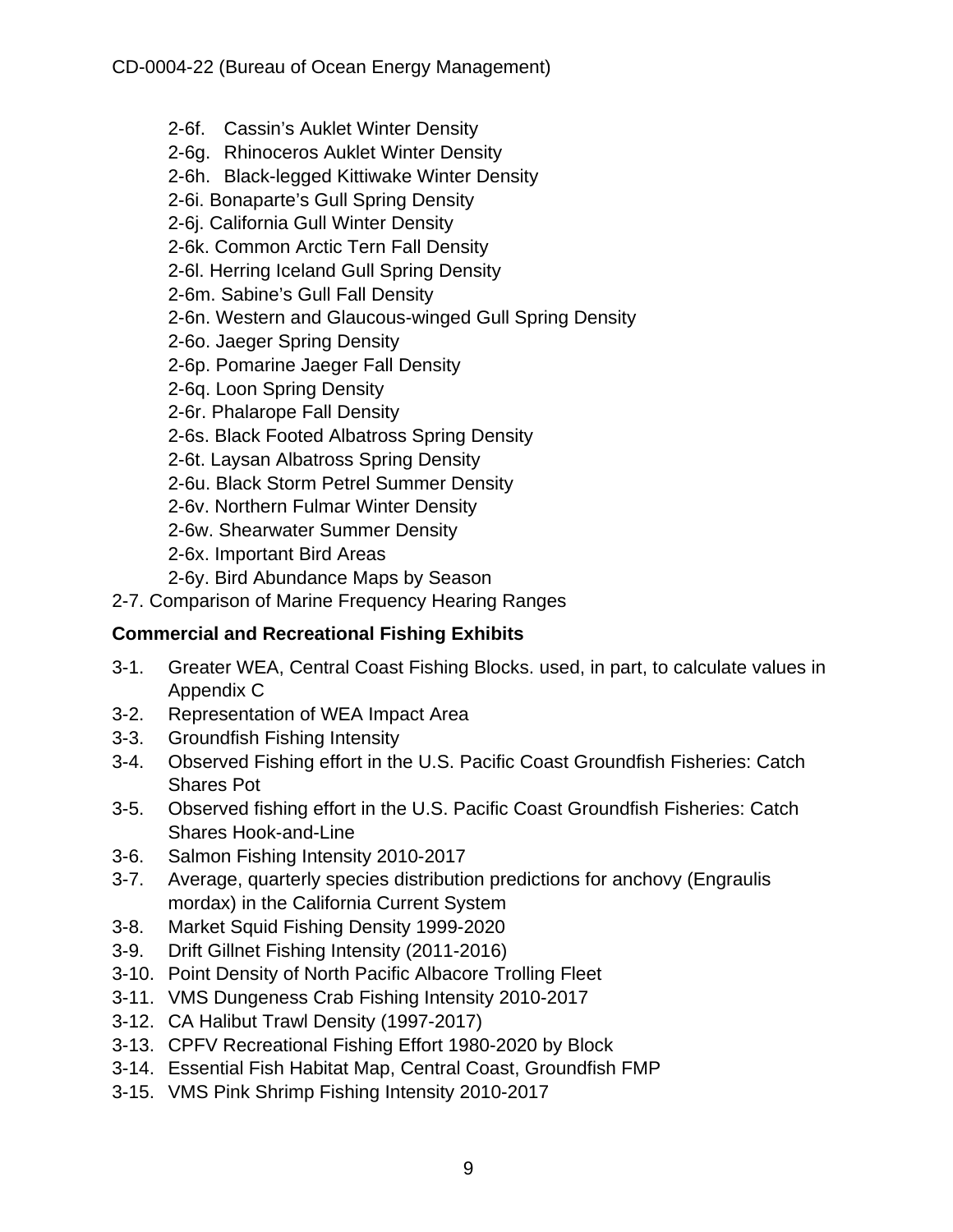3-16. Morro Bay Hours to port, inspired by North Coast Fishermen's Mapping Project

#### **Coastal Hazards Exhibits**

- 4-1. AIS Shipping Vessel Traffic 2017
- 4-2. Significant Wave Height
- 4-3. Geologic Faults Within WEA

#### **Scenic and Visual Resources Exhibits**

- 5-1. Map of State Parks near the WEA
- 5-2. Visual Simulations

#### **Tribal and Cultural Resources Exhibits**

6-1. Map of Predicted locations for possible submerged cultural resources

#### **Environmental Justice Exhibits**

- 7-1. CES 4.0 Population Characteristics near WEA
- 7-2. CalEnviroScreen 4.0 near WEA
- 7-3. AB 1550 Low-income Communities near WEA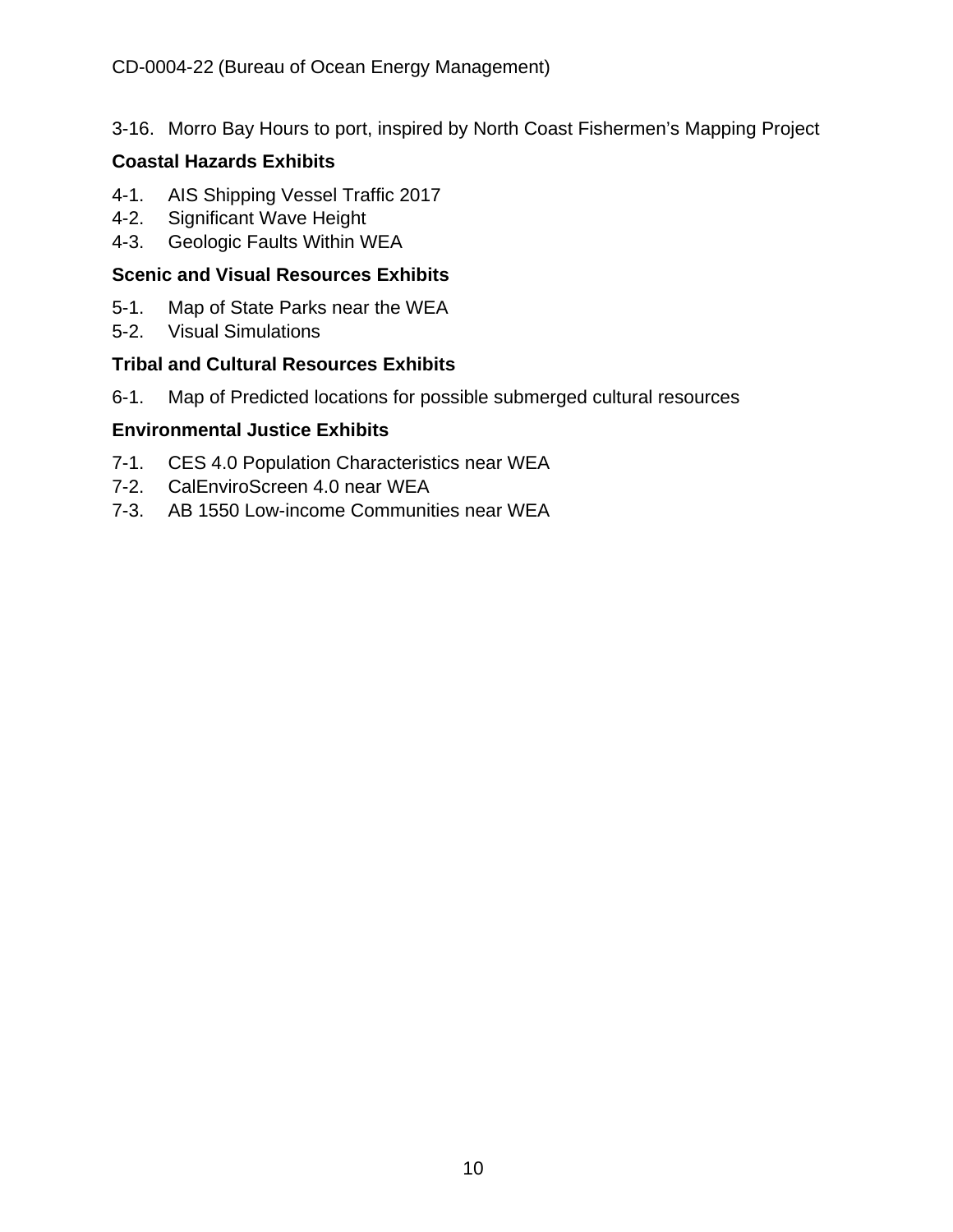## <span id="page-10-1"></span>**I. FEDERAL AGENCY'S CONSISTENCY DETERMINATION**

The Bureau of Ocean Energy Management has determined that the project is consistent to the maximum extent practicable with the California Coastal Management Program (CCMP).

## <span id="page-10-2"></span>**II. MOTION AND RESOLUTION**

#### **Motion:**

*I move that the Commission conditionally concur with Consistency Determination CD-0004-22 on the grounds that, if modified in accordance with the conditions recommended by staff, the project described therein would be fully consistent, and thus consistent to the maximum extent practicable, with the enforceable policies of the CCMP.*

#### **Staff Recommendation:**

Staff recommends a YES vote on the motion. Passage of this motion will result in a concurrence with the determination of consistency, provided the project is modified in accordance with the recommended condition(s), and adoption of the following resolution and findings. An affirmative vote of a majority of the Commissioners present is required to pass the motion.

#### **Resolution:**

*The Commission hereby conditionally concurs with Consistency Determination CD-0004-22 on the grounds that the project is fully consistent, and thus consistent to the maximum extent practicable, with the enforceable policies of the CCMP, provided that BOEM agrees to modify the project consistent with the recommended conditions, as provided for in 15 CFR §930.4.*

#### <span id="page-10-0"></span>**Conditions:**

- 1. **Plan Review and Coordination:** BOEM will work with Coastal Commission staff to ensure lessees' survey and site assessment plans (SAPs) are coordinated, consistent, minimize impacts to coastal resources and provide the data and information necessary for analysis of future consistency certifications, as appropriate. As part of this effort, BOEM will:
	- a. Encourage continuous and open communication and dialogue between BOEM, the lessees, the Coastal Commission and other relevant state agency staff during BOEM's review of survey plans, and SAPs.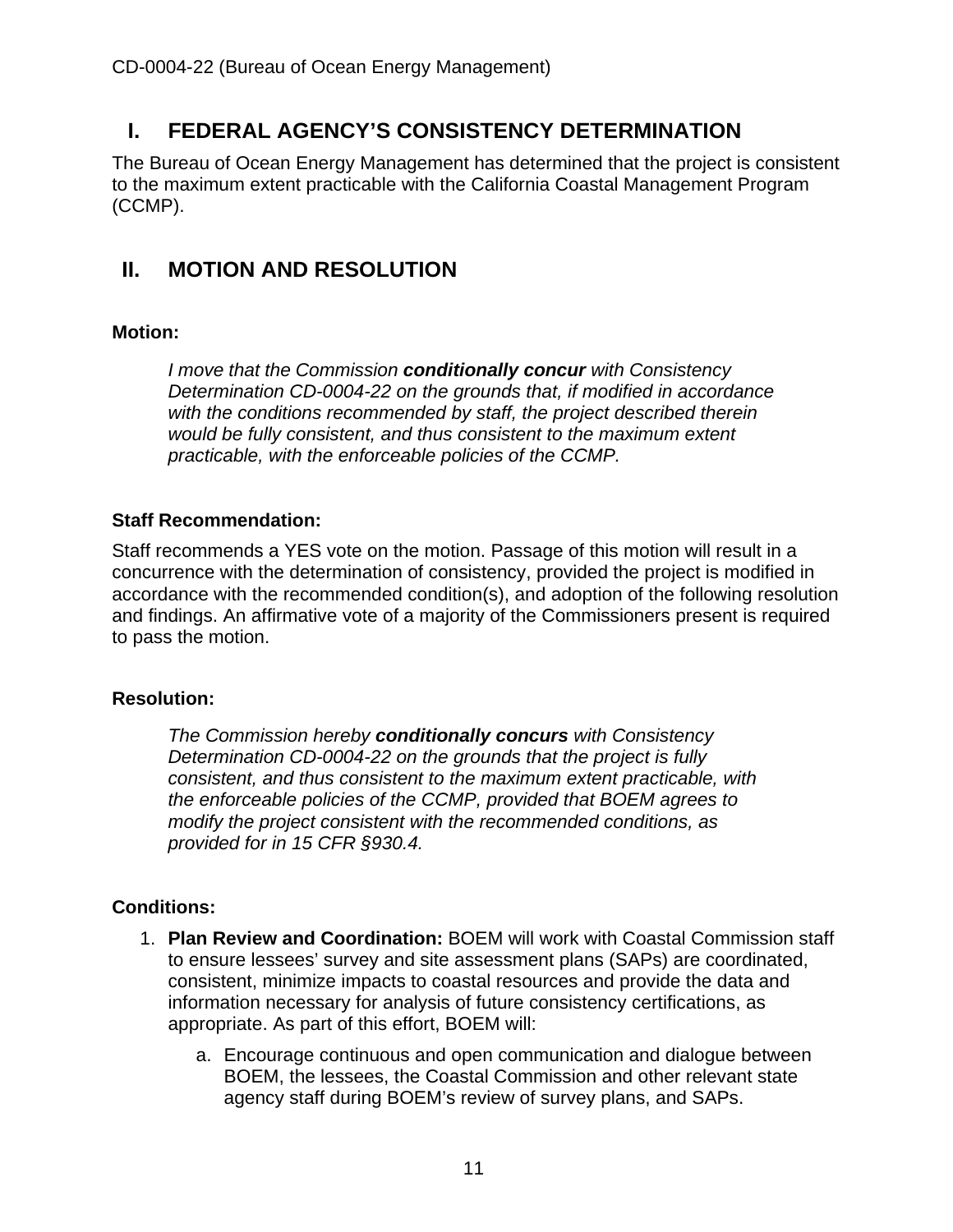- b. BOEM will coordinate with the Coastal Commission and other relevant state agencies to provide access to lessees' survey plan submissions, to the extent feasible.
- c. BOEM will encourage lessees to collaborate on their survey plans to the maximum extent feasible to increase efficiency and minimize impacts of geophysical and other surveys conducted during the site assessment phase.
- d. Per federal regulation 30 CFR 585.113, documents and data resulting from research, surveys and other data collection efforts conducted during the leasing phase by lessees that are subject to the Freedom of Information Act will be publicly available to the maximum extent feasible upon submittal to BOEM.
- e. BOEM will require that lessees use low-energy equipment, as defined by California State Regulation 2 CCR sec. 2100.03 (g), to complete their geophysical surveys. Low-energy equipment is limited to subbottom profilers (e.g., mini-sparkers, boomers, chirp, and general subbottom profiler systems), echosounders (e.g., single beam and multibeam echosounders), and side-scan sonars. BOEM will encourage lessees to use geophysical survey operators that conduct their surveys consistent with the provisions of the California State Lands Commission's low-energy geophysical survey program.
- f. In addition to the requirements described in the EA, BOEM will require lessees to include the following measures as part of any survey. If future consultation with the National Marine Fisheries Service (NMFS), US Fish and Wildlife Service (USFWS) or other state or federal agency results in new requirements on the topics included below, BOEM will work with Commission staff to ensure that any new requirements remain consistent and do not diminish the level of resource protection provided by the measures below:
	- i. Marine Wildlife Protection and Monitoring Measures: The Lessee shall implement all Marine Wildlife and Protection measures listed below during all marine operations (e.g., surveys, buoy installation and removal), consistent with vessel and worker safety:
		- 1. Prior to the start of offshore activities, the lessee shall provide awareness training to all Project-related personnel and vessel crew, including viewing of an applicable wildlife and fisheries training video, on the most common types of marine wildlife likely to be encountered in the Project area and the types of activities that have the most potential for affecting the animals.
		- 2. A minimum of one qualified marine mammal observer shall be located on each vessel to conduct observations. The number of observers per vessel will be sufficient to ensure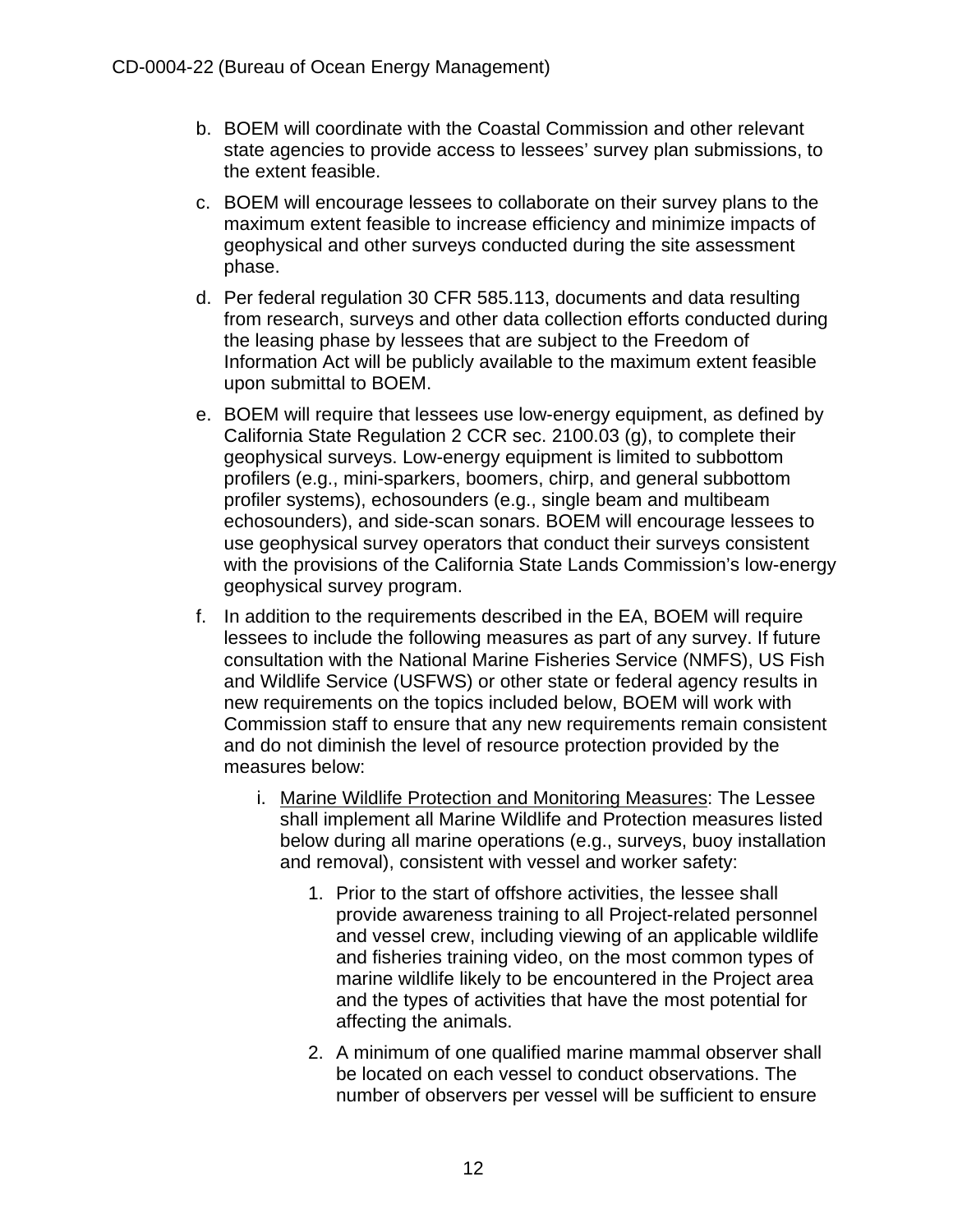complete viewing coverage of the surrounding marine environment.

- 3. The observers shall have the appropriate safety and monitoring equipment adequate to conduct their activities (including night-vision equipment for nighttime survey operations).
- 4. The observers shall have the authority to stop any activity that could result in harm to a marine mammal or sea turtle, except under extraordinary circumstances when complying with this requirement would put the safety of the vessel or crew at risk. In the event that a whale comes in contact with a vessel or survey equipment or becomes entangled in any cable or lines, the observer shall immediately notify NMFS so appropriate response measures can be implemented. Similarly, if any harassment or harm to a marine mammal occurs, the observer shall immediately notify NMFS and any other required regulatory agency.
- 5. A final report summarizing the results of monitoring activities will be submitted to BOEM and a copy also sent to the Coastal Commission's Executive Director and other appropriate agencies no more than 90 days following completion of survey activities. The report shall include: (a) an evaluation of the effectiveness of monitoring protocols and (b) reporting of: (i) marine mammal, sea turtle, and other wildlife sightings (species and numbers); (ii) any wildlife behavioral changes; (iii) any interactions or conflict with marine wildlife, including reporting of any project delays or cessation of operations due to the presence in the project area of marine wildlife species subject to protection.
- ii. Site-specific Spill Prevention and Response Plan: The lessee shall submit a site-specific Spill Prevention and Response Plan a minimum of 30 days before commencement of any in-water survey activities or as part of any survey plan or SAP. The Plan shall be kept on the appropriate survey vessels during all survey and SAP operations. The Plan shall identify the worst-case spill scenario and demonstrate that adequate spill response equipment will be available. The Plan also shall include preventative measures the lessee will implement to avoid spills and clearly identify responsibilities of onshore and offshore contractors and the lessee's personnel and shall list and identify the location of oil spill response equipment (including booms), appropriate protocols and response times for deployment. Petroleum-fueled equipment on the main deck of all vessels shall have drip pans or other means of collecting dripped petroleum, which shall be collected and treated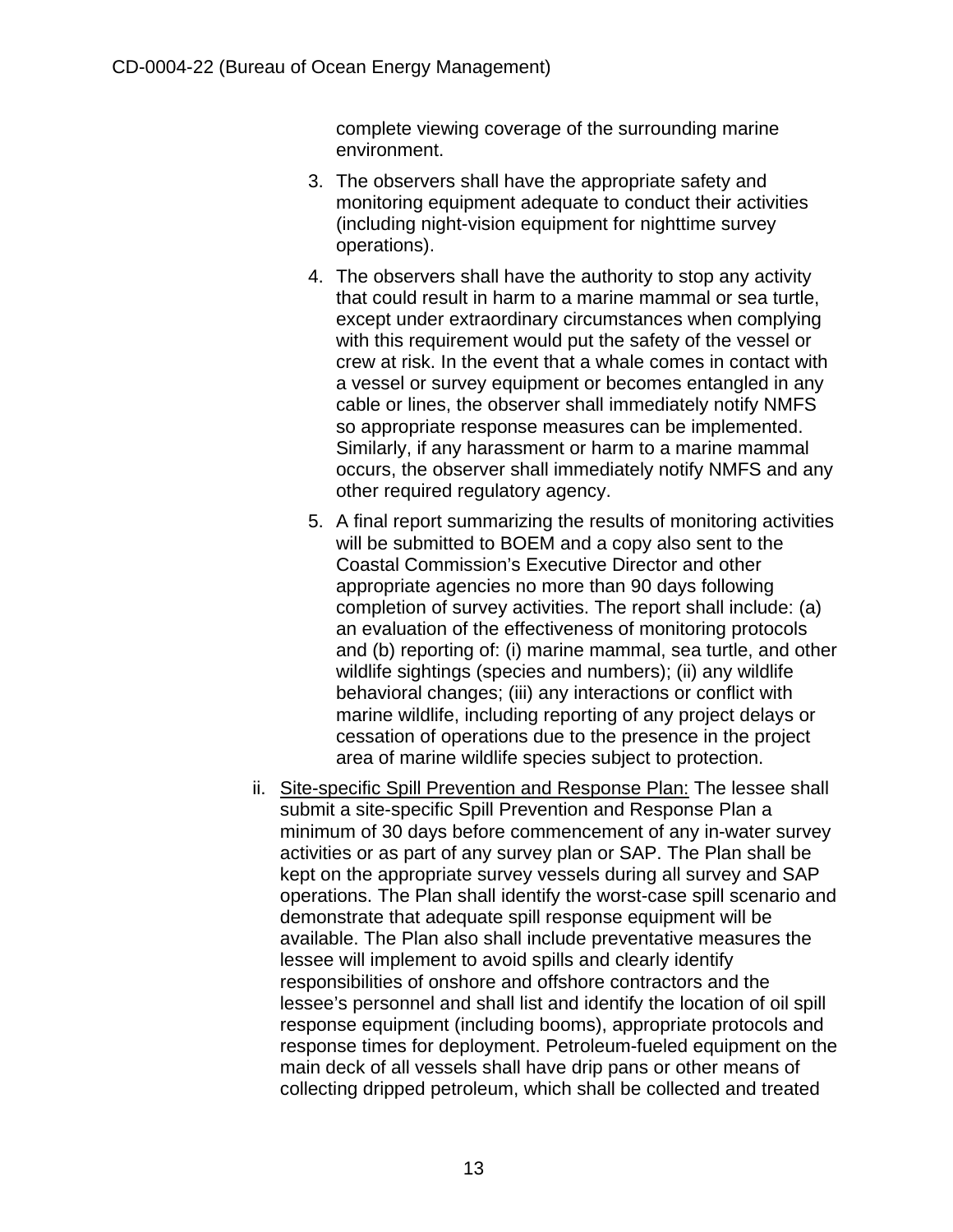with onboard equipment.

- iii. Critical Operations and Curtailment Plan (COCP): The lessee shall include a COCP as part of any survey plan. The COCP shall define the limiting conditions of sea state, wind, or any other weather conditions that exceed the safe operation of offshore vessels, equipment, or divers in the water; that hinder potential spill cleanup; or in any way pose a threat to personnel or the safety of the environment. The COCP shall provide for a minimum ongoing fiveday advance favorable weather forecast during offshore operations. The plan shall also identify the onsite person with authority to determine critical conditions and suspend work operations when needed. The Plan shall be kept on the appropriate survey vessels during all survey and SAP operations.
- iv. Anchoring Plan: The lessee shall submit an Anchoring Plan to BOEM as part of any survey plan that requires vessel anchoring. The Plan describes how the lessee will avoid placing anchors on sensitive ocean floor habitats and pipelines and shall include the following information:
	- 1. A list of all vessels that will anchor during survey activities and the number and size of anchors to be set;
	- 2. Detailed maps showing proposed anchoring sites that are located at least 40 feet (12 meters) from hard substrate, the distance between the proposed anchoring sites and any hard substrate shall be sufficient to fully protect the hard substrate from anchors and related infrastructure;
	- 3. A description of the navigation equipment that would be used to ensure anchors are accurately set; and
	- 4. Anchor handling procedures that would be followed to prevent or minimize anchor dragging, such as placing and removing all anchors vertically.
- <span id="page-13-0"></span>2. **No bottom contact:** As part of BOEM's review of survey plans and activities, BOEM will ensure that lessees avoid intentional contact within hard substrate, rock outcroppings, seamounts, or deep-sea coral/sponge habitat and include a buffer that fully protects these habitats from bottom contact, including but not limited to anchoring, mooring, and sediment sampling.
- <span id="page-13-1"></span>3. **Minimizing the risk of vessel strikes:** BOEM will require vessels conducting lease characterization studies, surveys, metocean buoy installation, maintenance, or decommissioning or any other survey activities to travel at speeds no more than 10 knots during all related activities including vessel transit along the California coast. If future consultation with NMFS, USFWS or other state or federal agency results in different vessel speed requirements, BOEM will work with Commission staff to ensure that any new requirements remain consistent and do not diminish the level of resource protection provided by this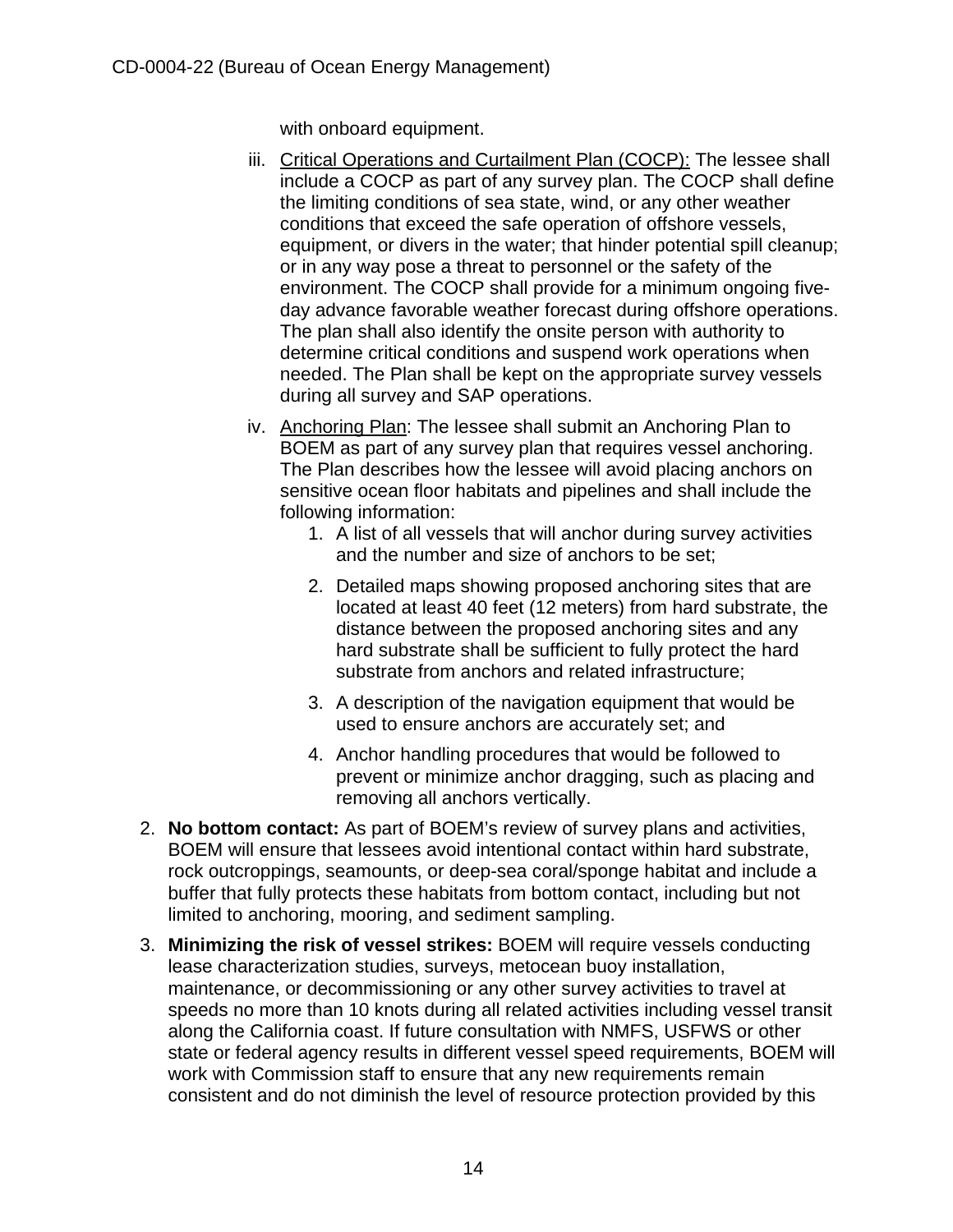requirement.

- <span id="page-14-0"></span>4. **Safe Navigation:** BOEM will work with stakeholders including the US Coast Guard (USCG), National Oceanic and Atmospheric Administration (NOAA) /NMFS, the fishing and maritime industries and state agencies to ensure safe navigation through the lease areas. Safe navigation may entail designation of transit corridors.
- <span id="page-14-1"></span>5. **Engagement with environmental justice and local communities:** BOEM will require lessees to make reasonable efforts to conduct outreach with local affected communities—and in particular to demonstrate long-term engagement with environmental justice communities, including but not limited to low-income communities and communities of color—on all elements of the lessees' project development process, including, but not limited to, a workforce plan, survey plan and SAPs, and a construction and operations plan (COP). This engagement should be coordinated to the maximum extent practicable with other Lessees in the region to reduce the burden on communities. The Lessee is strongly encouraged to compensate members of environmental justice communities for their time participating in engagement activities and events. Development of any Engagement Plan should be conducted in coordination with communities and should include strategies to reach individuals with Limited English Proficiency who may be affected by future offshore wind development.

As part of the Lessee's engagement with environmental justice communities, the lessee is strongly encouraged to work with the community to develop specific frameworks for community leadership and capacity building. This may include the establishment of lessee-funded independent community-centered and governed working groups that center environmental justice communities to ensure that community decision-making at all stages of the project beyond a consultative position. Lessees and environmental justice communities may choose to develop a formal agreement to monitor community impacts and implement community benefits, which may be amended over time to reflect subsequent analysis of impacts and opportunities for environmental justice.

<span id="page-14-2"></span>6. **Engagement with California Native American Tribes:** BOEM will require lessees to make reasonable efforts to demonstrate engagement with federally recognized and non-federally recognized California Native American Tribes that could be affected by future development associated with a lease on all elements of the lessees' project development process, including, but not limited to, a workforce plan, survey plan and SAPs, and a COP. The Lessee is strongly encouraged to develop an engagement framework with Tribes and retain a qualified tribal liaison with knowledge of local tribal law, local indigenous cultures, and tribal ecological science and other traditional knowledge. More specifically, as part of any survey plan or SAP, lessees should work with Tribes to develop a protocol for communication directly with Tribes in the event of an unanticipated discovery of a potential tribal resource as well as a post-discovery process for evaluation of a discovery. Lessees are encouraged to engage with Tribes on other topics of interest to the Tribes that relate to or address impacts that wind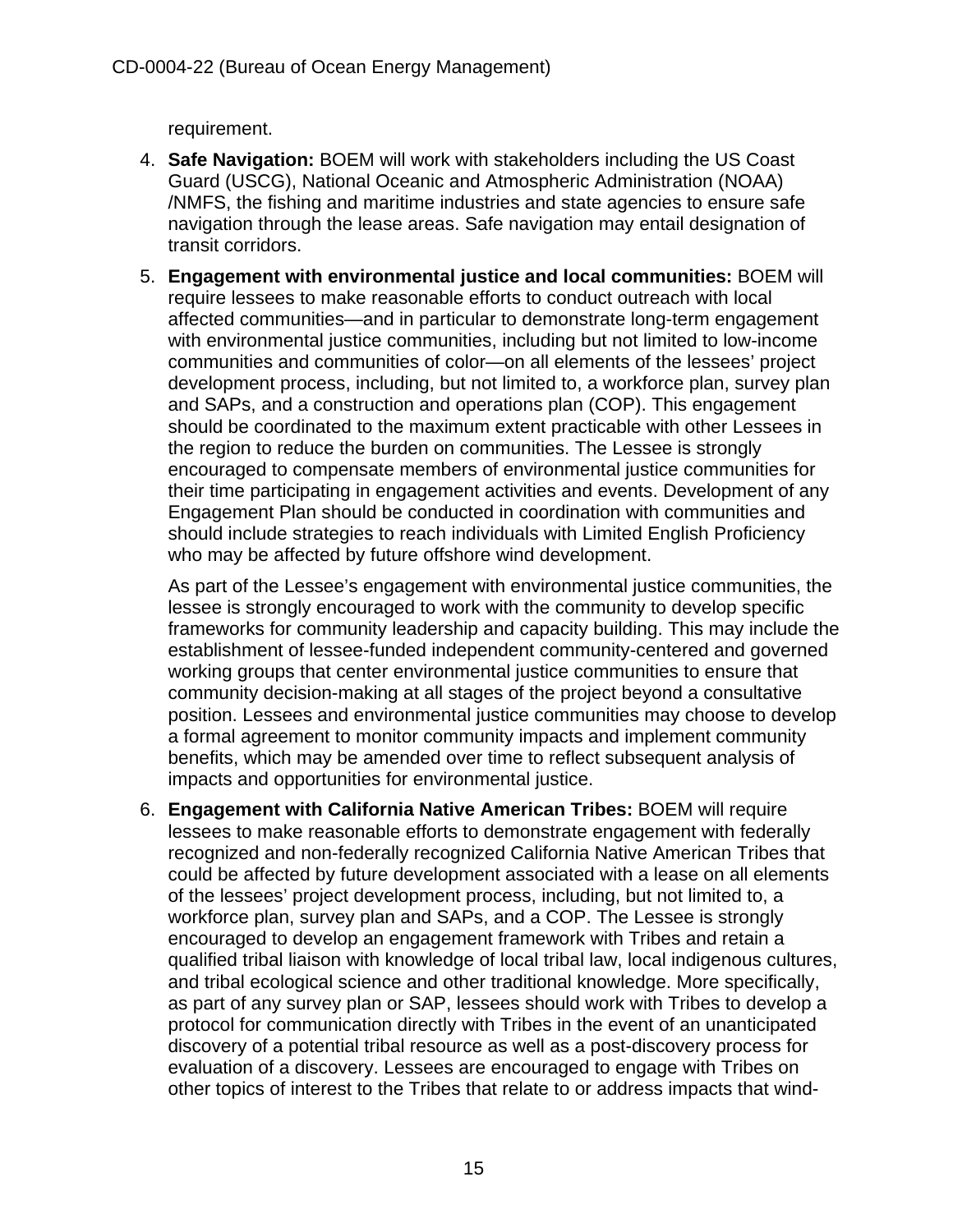related development will have on the Tribes, which may include the potential to strengthen energy infrastructure on tribal lands and development of tribal economic enterprise related to offshore wind.

Engagement with Tribes should be coordinated to the maximum extent practicable with other Lessees in the region to reduce the burden on Tribes. The Lessee is strongly encouraged to compensate members of Native American Tribes for their time participating in engagement activities and events. Development of any Engagement Plan should be conducted in coordination with Tribes.

#### <span id="page-15-0"></span>7. **Impacts to Fishing and Fishing Communities:**

- a. BOEM will require lessees to have an independent fisheries liaison that is responsible for the coordination and communication of site activities with affected commercial and recreational fishing communities and harbor districts, including development and implementation of survey plans and SAPs. The fishing liaison will work with fishing communities and the harbor districts to coordinate survey and other activities and to develop a process for reporting and remediating conflicts between mariners and survey vessels/equipment. Lessees and fishing communities (including harbor districts) may choose to develop a signed/formal agreement that can be amended to reflect subsequent analysis and discussion between the fishing industry (entity as described below) or harbor district and developers on mechanisms for addressing impacts to commercial fishing.
- b. BOEM will require lessees to submit reports on process, outreach, and outcomes of engagement with fishing communities and harbor districts and will provide copies of these reports to the Commission. All documents and analysis will be made publicly available and readily accessible, to the maximum extent practicable.
- c. BOEM will work with the Commission and other state and federal agencies to develop and facilitate a working group consisting of fishing organizations and representatives from different regions/ports of the state, representing different fisheries and gear types, and in both the commercial and recreational sectors, lessees and state and federal agency staff. The working group will develop a statewide strategy for avoidance, minimization and mitigation of impacts to fishing and fisheries that prioritizes fisheries productivity, viability, and long-term resilience. The strategy should include protocols for communication, best practices for surveys and data collection, a methodology for comprehensive socioeconomic analysis of direct and indirect impacts to fishing, a framework for compensatory mitigation for unavoidable impacts, and a Fishing Agreement template that memorializes the elements of the strategy. The strategy should include specific consideration for those fisheries that are disproportionately and/or directly affected by offshore wind development.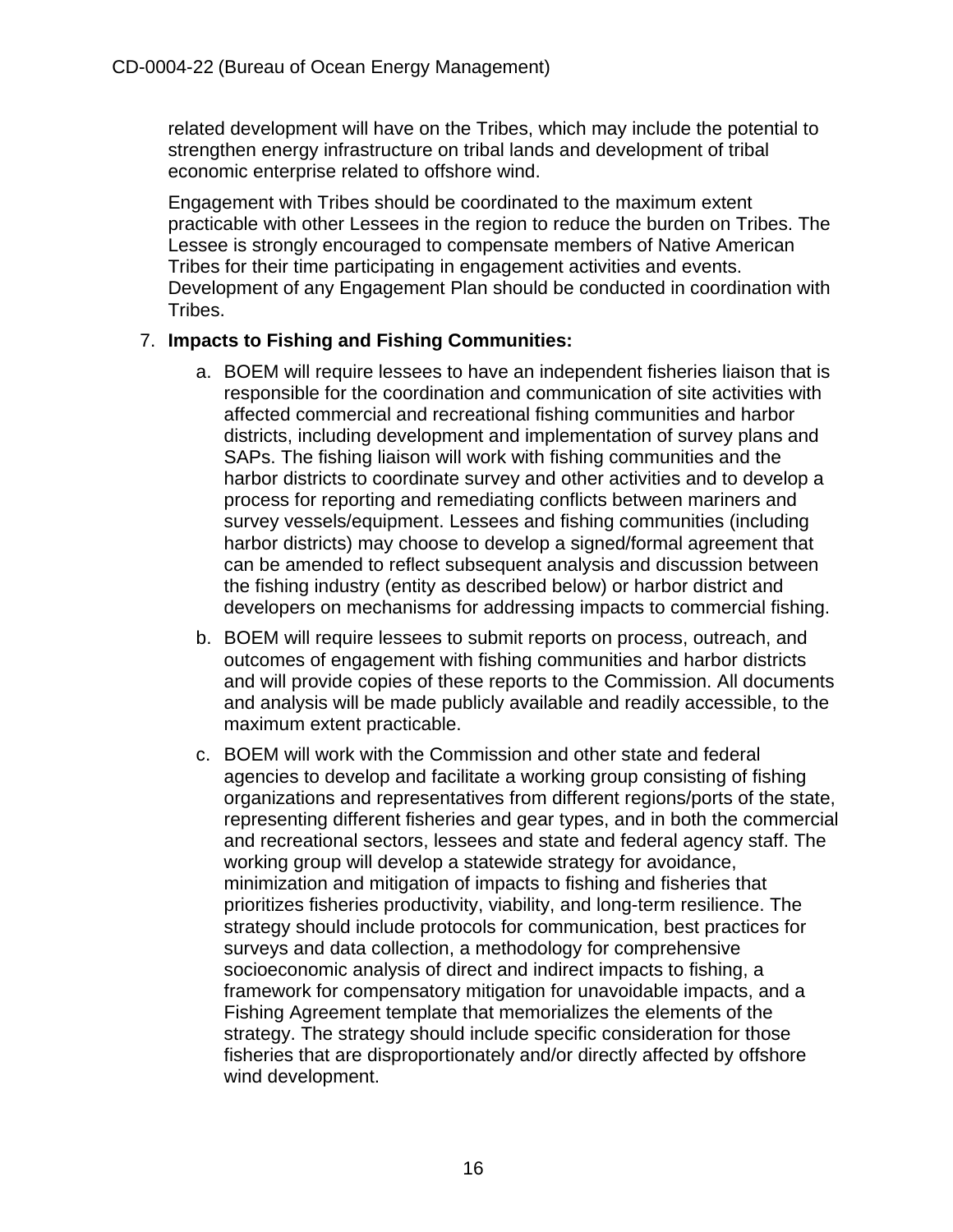## <span id="page-16-0"></span>**III. APPLICABLE LEGAL AUTHORITIES**

#### <span id="page-16-1"></span>**A. STANDARD OF REVIEW**

The federal Coastal Zone Management Act ("CZMA"), 16 U.S.C. §§ 1451-1464, requires that federal agency activities affecting coastal resources be "carried out in a manner which is consistent to the maximum extent practicable with the enforceable policies of approved State management programs." Id. at § 1456(c)(1)(A). The implementing regulations for the CZMA ("federal consistency regulations"), at 15 C.F.R. § 930.32(a)(1), define the phrase "consistent to the maximum extent practicable" to mean:

*… fully consistent with the enforceable policies of management programs unless full consistency is prohibited by existing law applicable to the federal agency.*

This standard allows a federal activity that is not fully consistent with California's Coastal Management Program ("CCMP") to proceed, if full compliance with the CCMP would be "prohibited by existing law." In its consistency determination (CD), the Bureau of Ocean Energy Management (BOEM) did not argue that full consistency is prohibited by existing law or provide any documentation to support a maximum extent practicable argument. Therefore, there is no basis to conclude that existing law applicable to the federal agency prohibits full consistency. Since BOEM has raised no issue of practicability, as so defined, the standard before the Commission is full consistency with the enforceable policies of the CCMP, which are the policies of Chapter 3 of the Coastal Act (Cal. Pub. Res. Code §§ 30200-30265.5).

The Coastal Commission has certified LCPs for portions of San Luis Obispo County that are relevant to this CD: The County of San Luis Obispo Coastal Plan Policies and Area Plans for the North Coast, San Luis Bay Coastal, Estero, and South County Area. In certifying these LCPs, the Coastal Commission has incorporated them into California's Coastal Management Program, and the LCPs will provide guidance in applying the chapter 3 policies in the context of local circumstances.

#### <span id="page-16-2"></span>**B. FEDERAL CONSISTENCY**

#### **Conditional Concurrences**

The federal consistency regulations (15 CFR § 930.4) provide for conditional concurrences, as follows:

*(a) Federal agencies, … should cooperate with State agencies to develop conditions that, if agreed to during the State agency's consistency review period and included in a federal agency's final decision under Subpart C … would allow the State agency to concur with the federal action. If instead a State agency issues a conditional concurrence:* 

*(1) The State agency shall include in its concurrence letter the conditions which must be satisfied, an explanation of why the*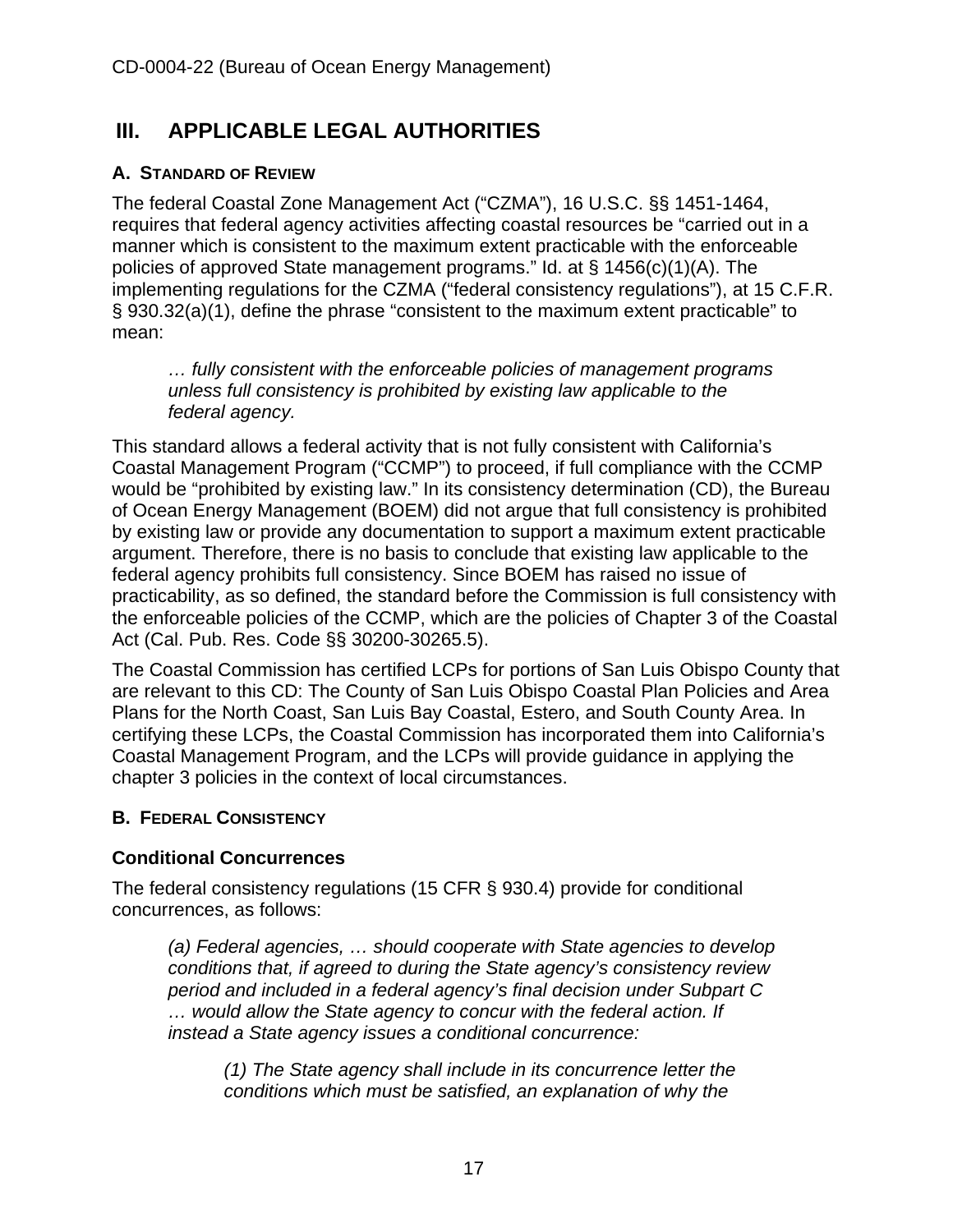*conditions are necessary to ensure consistency with specific enforceable policies of the management program, and an identification of the specific enforceable policies. The State agency's concurrence letter shall also inform the parties that if the requirements of paragraphs (a)(1) through (3) of the section are not met, then all parties shall treat the State agency's conditional concurrence letter as an objection pursuant to the applicable Subpart . . . ; and* 

*(2) The federal agency (for Subpart C) … shall modify the applicable plan [or] project proposal,…pursuant to the State agency's conditions. The federal agency … shall immediately notify the State agency if the State agency's conditions are not acceptable…; and* 

*(3) The federal agency…shall approve the amended application (with the State agency's conditions)…* 

*(b) If the requirements of paragraphs (a)(1) through (3) of this section are not met, then all parties shall treat the State agency's conditional concurrence as an objection pursuant to the applicable Subpart.*

### **Right of Appeal**

Pursuant to subsection (a)(1) quoted in the prior section and Subpart H of the federal consistency regulations, within 30 days from receipt of notice of a Commission conditional concurrence to which BOEM does not agree, BOEM may request that the Secretary of Commerce override this objection. 15 CFR §§ 930.4(a)(1) & 930.125(a). In order to grant an override request, the Secretary must find that the proposed activity for which BOEM submitted a consistency certification is consistent with the objectives or purposes of the Coastal Zone Management Act, or is necessary in the interest of national security. A copy of the request and supporting information must be sent to the Commission and the U.S. Army Corps of Engineers. The Secretary may collect fees from BOEM for administering and processing its request.

#### <span id="page-17-0"></span>**C. FEDERAL WATERS EXCLUDED FROM THE COASTAL ZONE**

The Morro Bay WEA, which is the proposed location for lease exploration activities and future offshore wind development, is located entirely within federal waters, approximately 20 miles off the coast of Cambria, in San Luis Obispo County. Federal waters are considered excluded from the coastal zone under the Coastal Zone Management Act [16 U.S.C. §1453(1)]. In this instance, the Commission's review of activities in federal waters focuses on spillover effects on coastal resources within the coastal zone. This review may include effects that activities in federal waters may have on resources within the coastal zone, or effects that activities in federal waters may have on species in federal waters that travel in and out of the coastal zone. For example, the sound used to conduct geophysical surveys may travel from where the survey is being conducted in federal waters to the coastal zone and affect marine life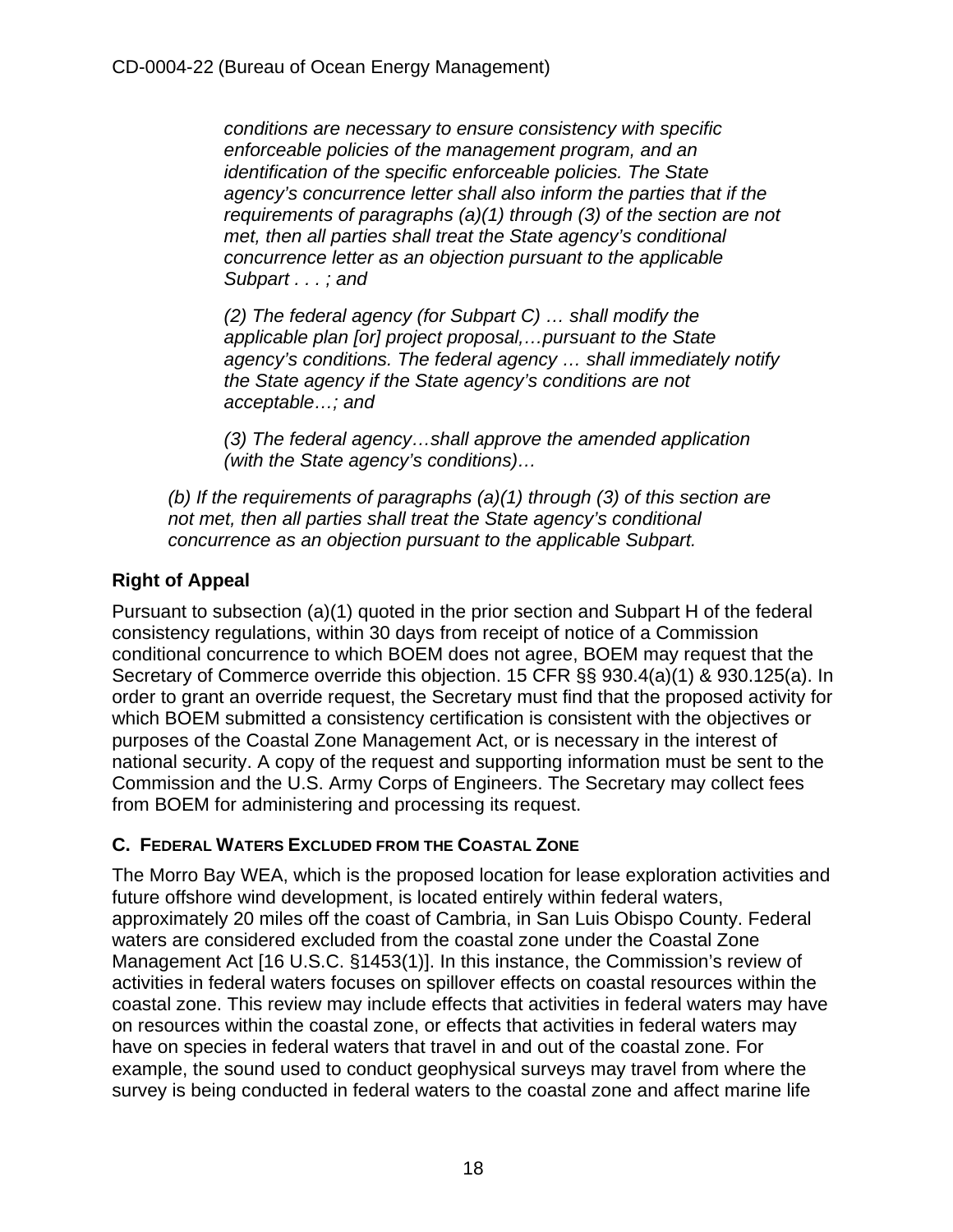within the coastal zone. Similarly, geophysical surveys could impact marine species that travel large distances and are known to move between the coastal zone and federal waters, such as marine mammals.

Thus, in its evaluation of this proposed lease sale's consistency with the Coastal Act, this Commission analyzes spillover effects on coastal resources beyond federal waters. Subsequent sections of this report examine project effects within this analytic framework.

## <span id="page-18-0"></span>**IV. FINDINGS AND DECLARATIONS**

#### <span id="page-18-1"></span>**A. SETTING AND BACKGROUND**

#### **Prior Commission Actions**

This is the second of two consistency determinations (CDs) to come before the Commission for offshore wind leasing in California. The Commission considered and conditionally concurred with CD-0001-22 in April 2022, which covered leasing activities in the Humboldt Wind Energy Area (WEA).<sup>[1](#page-18-2)</sup> The findings below build on the analysis performed for the Humboldt CD, particularly in the analysis of high-level potential impacts from lease development, but have been modified to address the unique site conditions within the proposed Morro Bay WEA. Therefore, portions of these findings will appear very similar to the findings made for the Humboldt CD.

#### **California's Renewable Energy and Climate Change Goals**

California is experiencing the impacts of climate change at a rapid pace. Driven by anthropogenic activities and associated greenhouse gas emissions, California saw an average temperature increase of about 1.8 degrees Fahrenheit and an average sea level rise of about eight inches over the past century (California Natural Resources Agency, 2018). In just the past several years, the state has also suffered its largest wildfires in recorded history, severe drought coinciding with record low snowpack, and increasingly frequent heat waves and major storm events (Office of Environmental Health Hazard Assessment and California Environmental Protection Agency, 2018). These many manifestations of climate change are already causing far-reaching impacts on California's residents, resources, economy, and infrastructure, and are only expected to worsen in the coming decades. Projections indicate that in the next 30 years, sea levels will rise as much as they did over the past 100 years and damaging flood events will occur over ten times more frequently than they do today (Sweet, et al., 2022).

In the Morro Bay area specifically, climate change is causing notable transformations. Between 1960-2014, the average annual temperature in Morro Bay rose by about 1 degree Fahrenheit (MBNEP, 2021). The average annual temperature is expected to

<span id="page-18-2"></span><sup>1</sup> Adopted findings for CD-0001-22 may be found on the Commission's website: [https://documents.coastal.ca.gov/assets/upcoming-projects/offshore-wind/Th8a-4-](https://documents.coastal.ca.gov/assets/upcoming-projects/offshore-wind/Th8a-4-2022%20adopted%20findings.pdf) [2022%20adopted%20findings.pdf](https://documents.coastal.ca.gov/assets/upcoming-projects/offshore-wind/Th8a-4-2022%20adopted%20findings.pdf)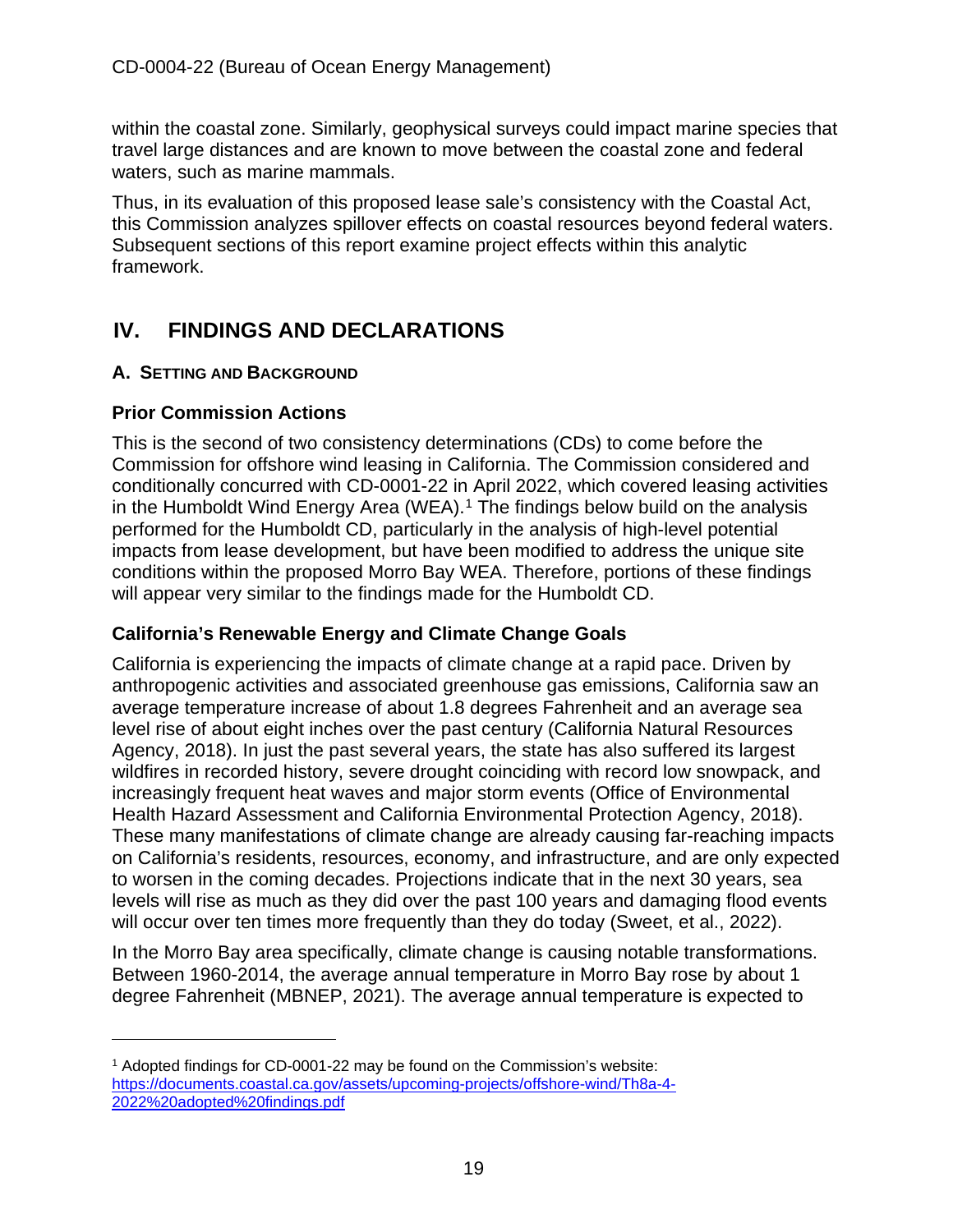climb 2 to 5 degrees Fahrenheit by 2050 (MBNEP, 2021). Increased temperatures are likely to elevate the intensity of heatwaves, alter storm patterns, and increase overall stress on vulnerable populations in the area (City of Morro Bay, 2017). Sea level rise is projected to increase the risk of flooding in coastal areas during storm events and high tides. Beaches and dunes along the coast may face increased erosion, and some shoreline areas may face sustained inundation. (City of Morro Bay, 2017; MBNEP, 2020). Approximately 5.4 feet of sea level rise could convert the vegetated tidal marsh of Morro Bay into unvegetated mudflat and subtidal habitats, and lower amounts of sea level rise is expected to significantly decrease the amount of marsh habitat around the bay (Thorne et al., 2016). Ocean water moving farther upstream in the estuary due to sea level rise may also increase saltwater intrusion into the groundwater table and alter the salinity gradient, jeopardizing freshwater supplies (MBNEP, 2021).

To combat the adverse effects of climate change in the coastal zone, the Commission oversees and supports multiple adaptation efforts across the state. For instance, to date the Commission has awarded over \$11.5 million to local governments through its Local Assistance Grant Program to fund LCP updates focused on sea level rise and climate resiliency; has produced multiple guidance documents with policy direction for local governments on sea level rise planning and adaptation; and has reviewed and approved Public Works Plans for several coastal counties that take a comprehensive approach to wildfire resiliency and forest management. These adaptation efforts are critical to facing current and projected climate change impacts. However, absent significant and immediate reductions in global greenhouse gas emissions, the impacts of climate change are only expected to continue and accelerate.

California is an international leader in policies to mitigate the impacts of climate change through reducing greenhouse gas emissions and expanding the use of renewable energy to generate electricity. In 2006, the state passed the Global Warming Solutions Act, which required a reduction in greenhouse gas emissions to the 1990 level by 2020 (Nunez, Chapter 488, Statutes of 2006). The current target, set by Senate Bill 32 is 40 percent below the 1990 level by 2030 (Pavley, Chapter 249, Statutes of 2016).

California also has a goal to achieve carbon neutrality as soon as possible, and no later than 2045, and achieve and maintain net negative emissions thereafter (Exec. Order No. B-55-18, 2018). In 2021, Governor Newsom requested the California Air Resources Board to evaluate achieving carbon neutrality by [2](#page-19-0)035.<sup>2</sup> California is taking bold action to meet these greenhouse gas reduction targets. For example:

- The California Energy Commission's (CEC's) Building Energy Efficiency Standards for 2022 requires commercial buildings and new high-rise multifamily buildings to include photovoltaic solar and battery energy storage.
- Governor Newsom issued executive order N-79-20 in 2020, which established a goal for all sales of new passenger vehicles in California to be zero-emission vehicles by 2035. With the passage of Senate Bill 100 (De León, Chapter 312, Statutes of 2018), California established a landmark policy, requiring renewable

<span id="page-19-0"></span><sup>2</sup> [https://www.gov.ca.gov/wp-content/uploads/2021/07/CARB-Letter\\_07.09.2021.pdf.](https://www.gov.ca.gov/wp-content/uploads/2021/07/CARB-Letter_07.09.2021.pdf.)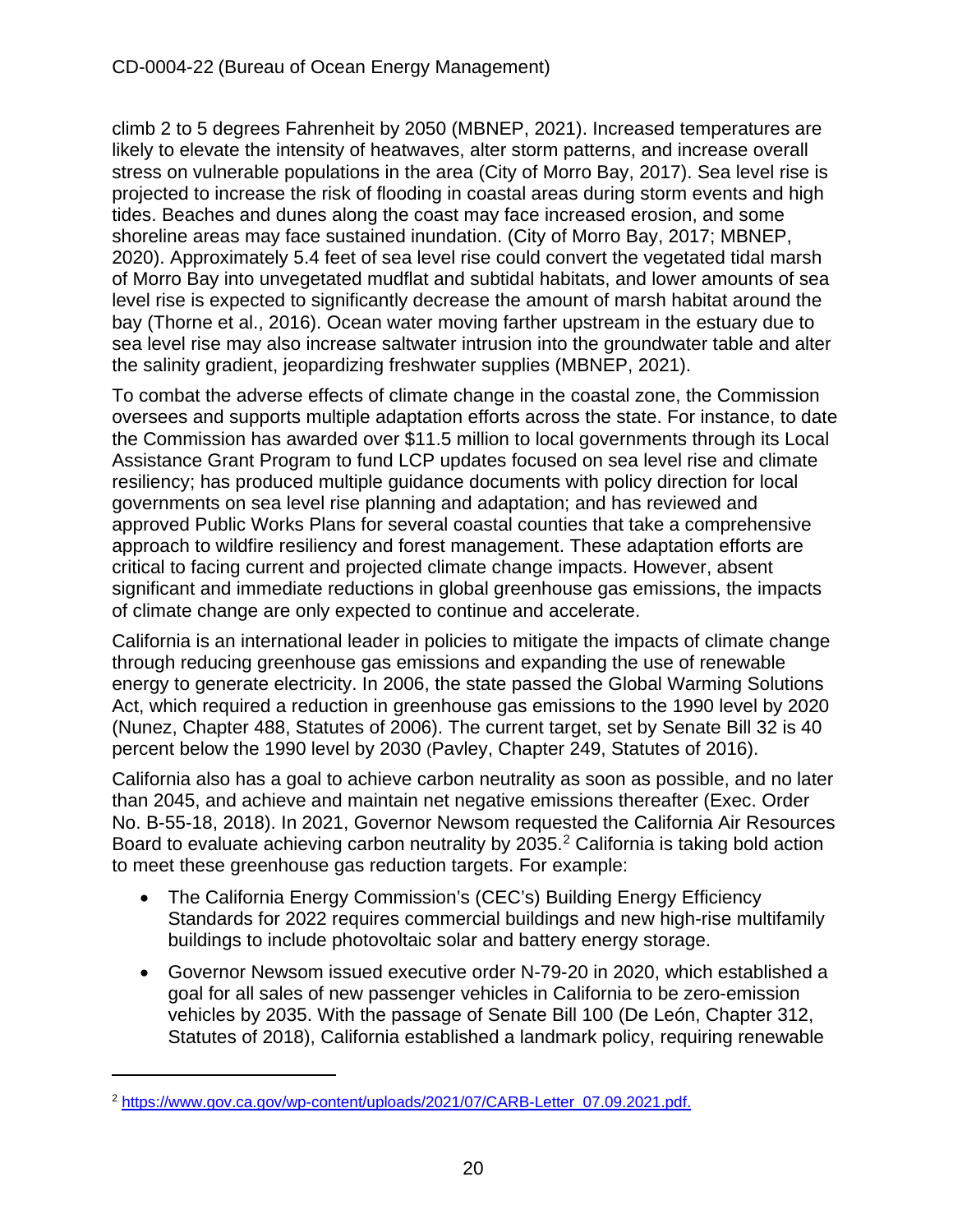energy and zero-carbon sources to supply 100 percent of the state's electric retail sales to ends-use customers by 2045. California will need to roughly triple its current electric power capacity to meet the 2045 target. The report includes energy scenarios modeling 10 gigawatts of offshore wind coming online by 2045 to meet this goal (California Energy Commission et al., 2021).

The offshore wind energy generation profile can be complementary to solar energy. On average, offshore wind continues to generate electricity as solar generation drops off in the evening (Optis et al., 2020). Including offshore wind in the state's energy portfolio may help California reduce the use of gas-fired power plants in the evening hours during net peak demand (California Energy Commission, 2021).

Recognizing that California offshore wind energy can advance progress toward achieving California's statutory renewable energy and climate mandates, Assembly Bill 525 (Chiu, Chapter 231, Statutes of 2021) requires the CEC to evaluate and quantify the maximum feasible capacity of offshore wind to achieve reliability, ratepayer, employment, and decarbonization benefits and establish megawatt offshore wind planning goals for 2030 and 2045. The CEC's work for AB 525 includes an offshore wind strategic plan that:

- Identifies suitable sea space for WEAs in federal waters that will accommodate the state's offshore wind planning goals.
- Outlines economic and workforce development needs and identifies port space and infrastructure needs, as well as a plan to improve waterfront facilities that could support a range of floating offshore wind energy development activities.
- Identifies transmission investments and upgrades necessary, including potential subsea transmission options, to support the state's offshore wind planning goals.
- Provides a permitting roadmap.
- Identifies potential impacts on coastal resources, fisheries, Native American and Indigenous peoples, and national defense, and strategies for addressing those potential impacts.

Transitioning to 100% renewable energy is a necessary step to slow the pace of climate change. However, it is critical that this transition be done in a way that protects California's invaluable coastal and marine resources. As California considers how to approach offshore wind development, careful planning and comprehensive examination of potential impacts, and a commitment to adaptive management are central to ensuring coastal resource protection. The efforts made to understand, avoid, and minimize impacts now will also help inform future floating wind project design.

#### **Status of Offshore Wind Globally and Nationally**

The first offshore wind farm was constructed in Denmark in 1991. Europe has continued to be a global leader in offshore wind ever since, with approximately 2,300 offshore wind turbines active today (WindEurope, 2021). As of 2020, there were 35,500 cumulative megawatts of offshore wind power installed globally (Global Wind Energy Council, 2021). The United Kingdom, China, and Germany are leaders in this effort.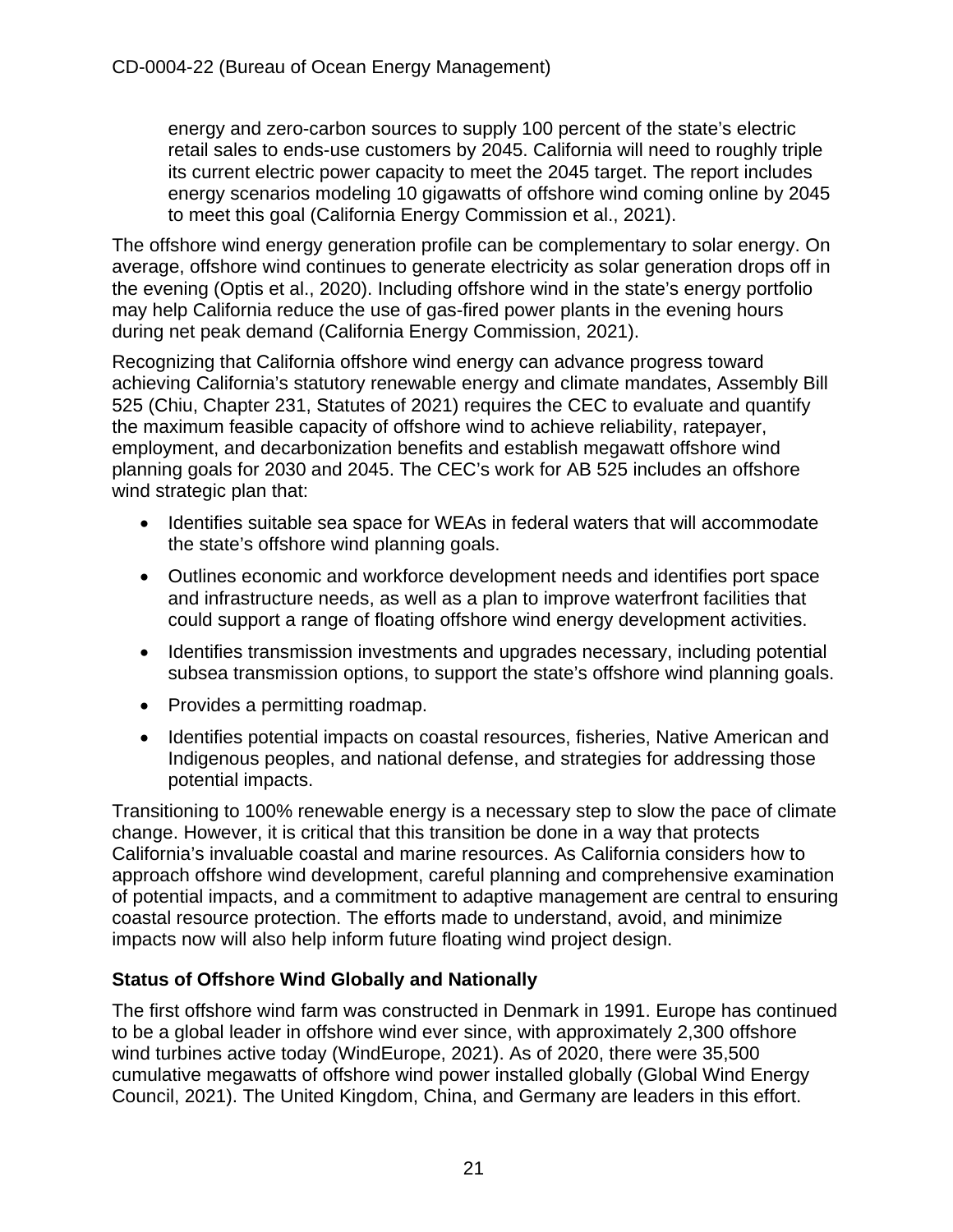China is also developing offshore wind and has set ambitious targets for development in its waters.

Today, the United States has two operating offshore wind projects: the Block Island Wind Farm in Rhode Island and the Coastal Virginia Offshore Wind pilot project in Virginia (Office of Energy Efficiency and Renewable Energy, 2021a). Beyond these two projects, the Vineyard Wind 1 project, located in federal waters off Massachusetts, is fully approved. There are 15 additional projects on the east coast that have reached the permitting phase. BOEM has designated seven WEAs that may be leased at their discretion in the future.

Most of the offshore wind development in the world and in the United States today is on fixed-bottom foundations. These foundations are only feasible in shallow waters of up to 200 feet in depth, which is part of why development of offshore wind in the U.S. has focused on the shallow waters of the east coast until recently. On the West Coast of the U.S., the continental shelf drops off from the coastline relatively quickly, making fixedfoundation turbines technically infeasible in most federal waters. However, the West Coast has excellent offshore wind resources. Manufacturers and developers have been innovating floating foundations for offshore wind turbines to enable them to access wind resources in deeper waters. The first floating offshore wind turbine was installed in Italy in 2007. Globally, there have only been 18 floating offshore wind turbines, one of which was in Maine. Of these 18 turbines, only 11 are currently active (Maxwell, et al., 2022). More discussion on floating foundation types is in section B of this report.

As offshore wind technology has matured, the size and generating capacity of offshore wind turbines has increased substantially (Office of Energy Efficiency and Renewable Energy, 2021). In 2009, offshore wind turbines in Europe had capacities of roughly 3 megawatts (MW). In 2021 three major turbine manufacturers announced the development of offshore wind turbines ranging from 12-15 MW and these turbines will be available for purchase by 2024 or sooner. Offshore wind turbines are typically much larger than land-based turbines. In 2020, the average land-based turbine has a capacity of 3 MW and a rotor diameter of 410 feet. Turbines located at California's Altamont Pass range from 100 kW to 2 MW. The 15 MW offshore turbines being designed now have a rotor diameter of 787 feet (Bredmose, 2020). Offshore wind is historically known for being more expensive than onshore wind turbines, though this is changing over time with efforts to make offshore wind more cost-efficient.

#### **BOEM's Offshore Wind Leasing Process**

In California, most offshore wind development would likely occur in federal waters. BOEM is the federal agency responsible for issuing leases, easements, and rights-ofway for renewable energy projects on the outer continental shelf (OCS) under the Energy Policy Act of 2005. BOEM's competitive commercial leasing process is divided into four phases: planning and analysis, leasing, site assessment, and construction and operations:

• **Planning and Analysis:** BOEM releases a call for information, public comment, and nominations for potential WEAs. BOEM then designates WEAs that appear to be most suitable for leasing.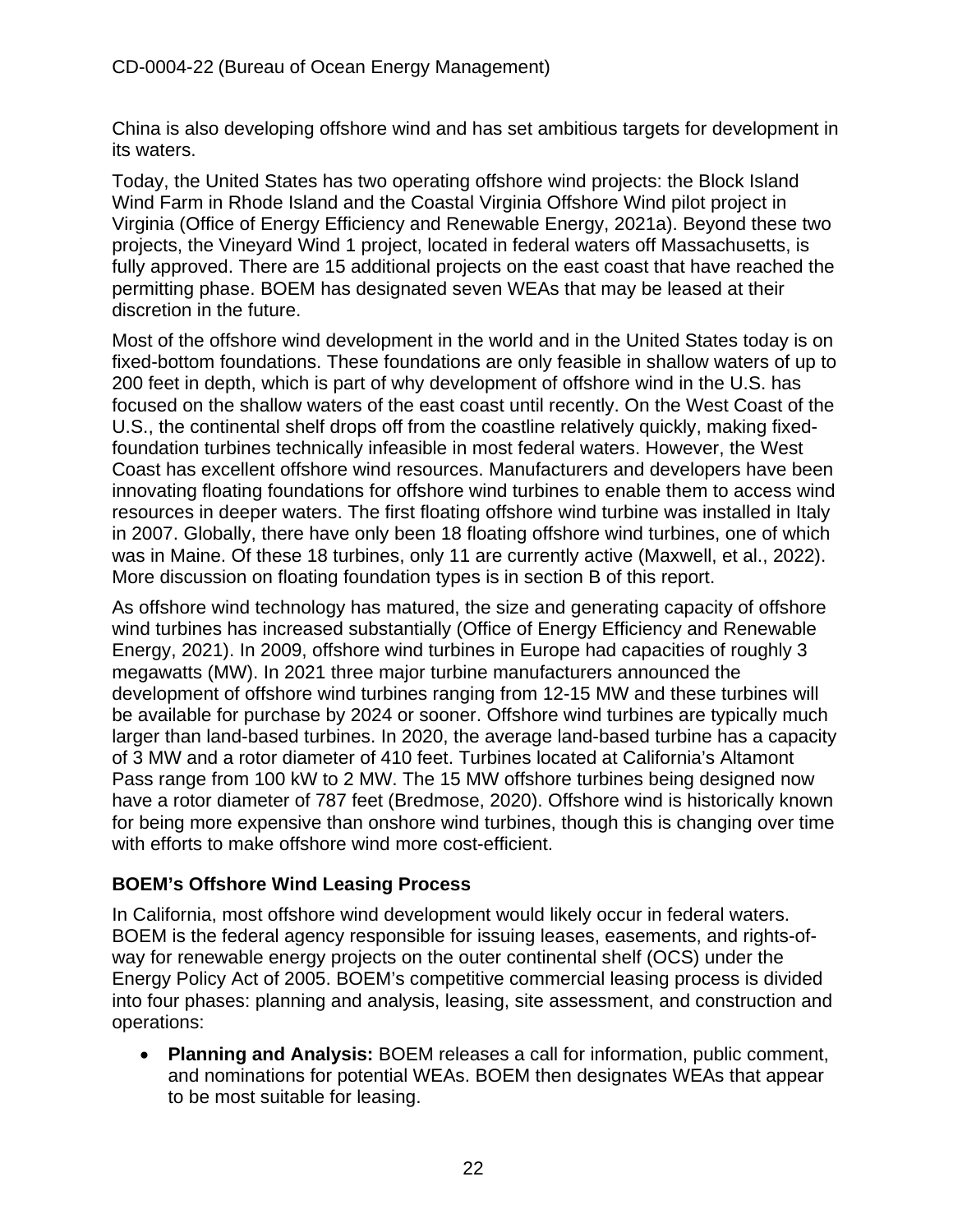- **Leasing:** The leasing phase includes the publication of a draft and final lease sale notice, which lays out the auction format, lease stipulations, and other lease requirements for developers. Prior to issuance of the final lease sale notice, BOEM conducts a National Environmental Policy Act (NEPA) review to assess the environmental impacts of issuing leases. The issuance of a lease does not allow for the construction of any facilities; instead, it grants a developer the exclusive right to conduct site assessment activities and create a plan for the use of the area, which BOEM would then review and potentially approve.
- **Site Assessment:** After developers secure a lease, they engage in site characterization and assessment activities to inform the design of their proposed project. Within a year of securing a lease, developers must submit a site assessment plan (SAP) that describes the initial activities necessary to characterize a lease site. Developers then have up to five years to conduct the site characterization and assessment studies and surveys. The site assessment phase ends when the developer submits a construction and operations plan (COP) to BOEM for review.
- **Construction and Operations:** The COP describes the specific project the developer intends to construct and operate. When BOEM receives a COP, it conducts a NEPA review for the specific project under consideration. Once NEPA is complete, BOEM issues a record of decision describing its approval, conditional approval, or denial of the project, and any required modification or mitigation. If the project is approved, the developer moves forward with construction and operations after the record of decision is released.

There are two points in BOEM's process where offshore wind decisions come before the Commission for federal consistency review. The first is at the leasing phase of the process, where BOEM submits a CD, the Commission analyzes the consistency of the lease sale and any related, reasonably foreseeable activities and effects with California's coastal program, and the Commission can concur, conditionally concur, or object to the lease sale. The second federal consistency review occurs at the construction and operations phase. At that stage, the Commission will review a consistency certification, submitted by each developer, covering the specific elements of a proposed offshore wind project. The Commission will be able to concur, conditionally concur, or object to each consistency certification submitted for a specific COP. Currently, BOEM has designated two WEAs in California: the Humboldt WEA and the Morro Bay WEA. BOEM intends to hold a lease sale for both WEAs in the fall of 2022. As mentioned above, the Commission conditionally concurred to CD-0001-22 for leasing the Humboldt WEA in April 2022. BOEM has since submitted a CD for the Morro Bay WEA, which is the subject of this review.

#### <span id="page-22-0"></span>**B. SCOPE OF FEDERAL CONSISTENCY REVIEW**

BOEM seeks the Commission's concurrence that its proposed lease sale for the Morro Bay WEA is consistent with California's Coastal Management Program. BOEM anticipates issuing up to three leases as part of the Morro Bay lease sale. BOEM also anticipates issuing associated easements on the OCS outside of the Morro Bay WEA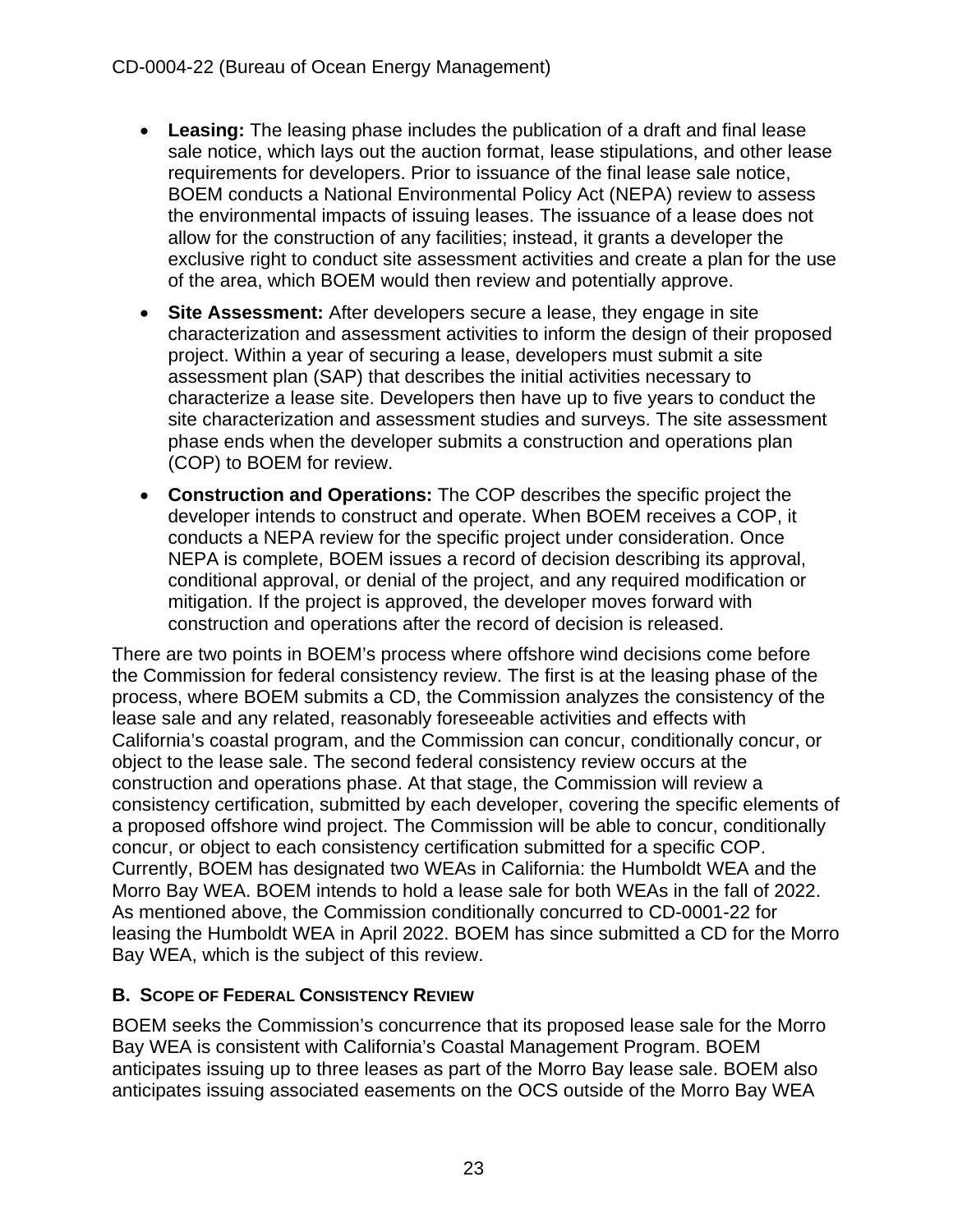for subsea cable corridors and areas for associated offshore collector/converter platforms. These easements would all be located within the central California OCS, extending from the WEA through to federal and state waters and to the onshore energy grid.

BOEM's CD and the Environmental Assessment (EA or Draft EA) it is required to complete under NEPA describes and analyzes the potential environmental impacts related to this lease sale. Specifically, these documents describe and analyze site assessment and characterization activities on the lease areas and on related areas (e.g., potential easement areas). Site assessment activities would most likely include the temporary placement of meteorological buoys and oceanographic devices. Site characterization activities would most likely include geophysical, geotechnical, and biological surveys. The CD does not describe or consider potential effects related to future construction and operation of any commercial wind power facilities. BOEM considers the impacts from any such actual construction and operation activities to be too speculative to analyze at this time, given that the location, layout, and other design parameters of any future projects are unknown at this time and that environmental effects of the projects will depend in part on factors such as turbine size, foundation type, project layout, installation methods, mooring lines, and location and type of associated onshore facilities. BOEM also notes that the issuance of a lease only grants the lessee the exclusive right to submit to BOEM a SAP and COP proposing development of the leasehold; the lease does not, by itself, authorize any development within the lease area. BOEM will conduct future NEPA review for proposed lease development and construction activities if a lessee submits a COP. The applicant for a COP would also need to submit a consistency certification to the Coastal Commission before the COP could be approved. See 30 C.F.R. § 585.627 (requiring submittal of consistency certification as part of COP submittal to BOEM). The Commission would review more detailed, site-specific effects at that time.

The Commission concurs that a primary focus for this CD is to analyze effects of lease activities—such as site characterization and assessment—and that it is not possible at this time to analyze the precise effects that future construction and operation of offshore wind projects will have on coastal resources. However, issuance of leases will have immediate effects on fishing communities even before any lease development activities occur, as the leases and overall BOEM process injects uncertainty into an occupation that is already heavily regulated and uncertain. Based on past BOEM leases and authorizations for wind development on the east coast, it is also reasonably foreseeable that the leases will lead to construction and operation of at least some offshore wind facilities, and it is feasible to describe, at least at a high level, the types of impacts that such facilities could have on coastal resources. Review of this CD is the state's opportunity to examine the impacts of offshore wind development at a programmatic level; to assess whether the Morro Bay WEA is a suitable site for offshore wind in California and whether there are certain areas within the WEA that are more or less suited to future projects; to ensure that the leasing process will lead to the development of adequate baseline information that will be needed to analyze impacts of future, specific development projects; and to ensure that the leasing process will set up a framework that can be used to analyze and mitigate likely impacts of future wind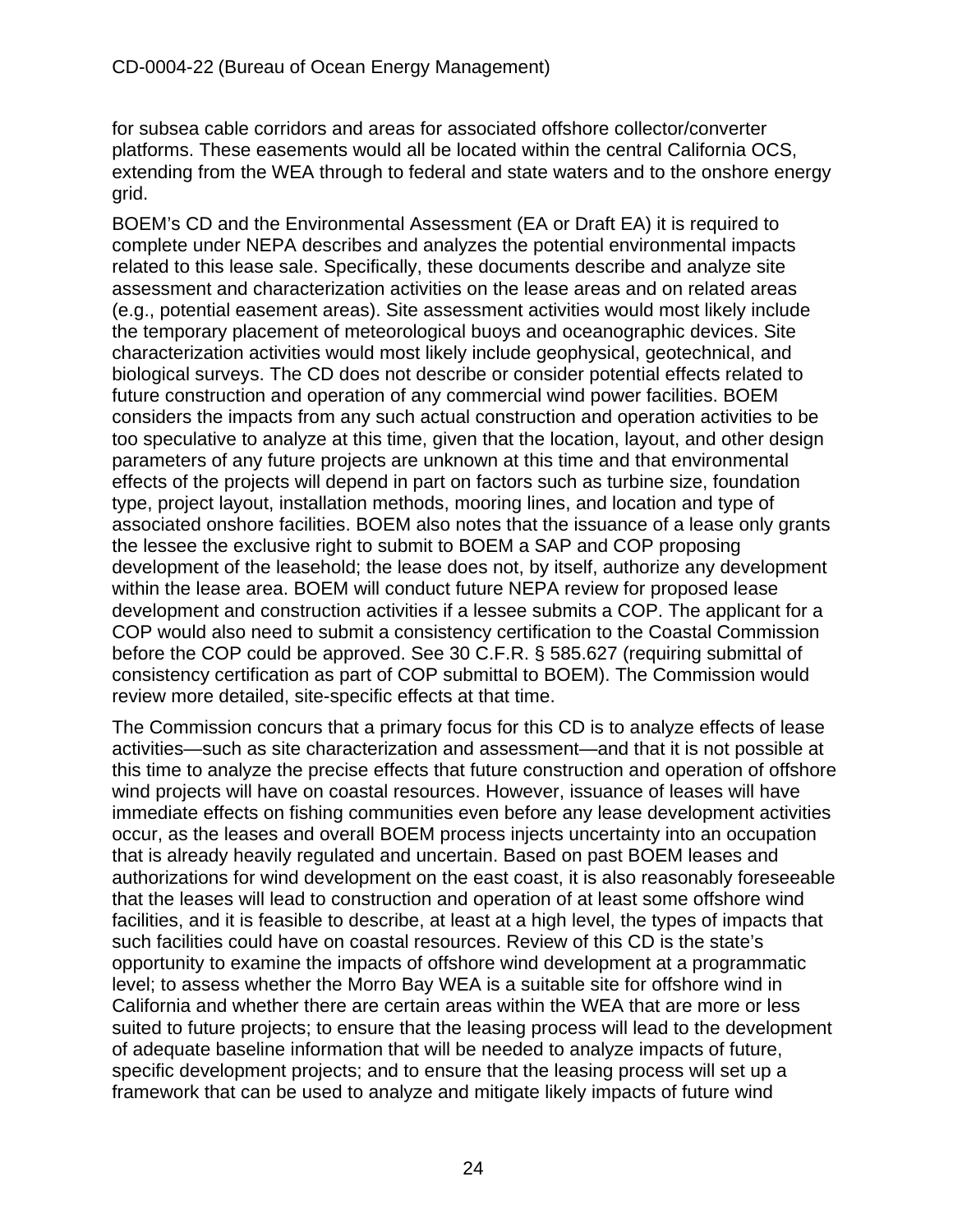projects. Future consistency certifications at the construction and operations phase will examine specific projects and their specific impacts, but they are not well-suited to address larger issues related to the Morro Bay WEA (e.g., assessing the presence of a large feature in the WEA that needs protection, or forming an appropriate working group to study issues related to development of the WEA as a whole).

More detail on the lease exploration activities described by BOEM and other reasonably foreseeable future lease development activities is included below. Because the leases will be in federal waters outside of the defined "coastal zone," the analysis of leaserelated activities will focus on impacts those activities have on resources that travel between federal waters and California's coastal zone—such as marine mammals—or on impacts that may travel from federal waters to the coastal zone, such as underwater sound.

#### **Proposed Lease Area**

The Morro Bay WEA is approximately 20 miles offshore of the city of Cambria in San Luis Obispo County (see **[Exhibit 1-1](https://documents.coastal.ca.gov/reports/2022/6/W7a/W7a-6-2022-Exhibits.pdf)**). The Morro Bay WEA has been sited to avoid the Monterey Bay National Marine Sanctuary and the proposed Chumash Heritage National Marine Sanctuary. The area is approximately 376 square miles (240,898 acres or 975 square kilometers) in size. In identifying the Morro Bay WEA, BOEM considered the technical criteria needed to ensure that offshore wind development was viable, including wind speeds, seafloor slope, and seafloor depth. In its WEA Area ID Memo, BOEM states:

*Central California meets key technical criteria used to determine the feasibility of floating offshore wind development. These include sustainable wind speeds, suitable water depths, access to existing transmission interconnections, and a robust local renewable energy demand. Specifically, annual wind speeds of 8 to 10 meters per second are found in the Morro Bay Call Area…which exceeds average speeds of several commercial developments in the North Sea. The water depth, which ranges between 865 and 1,300 meters is technically feasible for several types of floating foundations.*

BOEM also investigated other uses of the area during the area identification process and found that potential wind development within the Morro Bay WEA had the greatest potential to interact with or affect commercial and recreational fishing, maritime navigation, and Department of Defense activities. Additional considerations BOEM examined in identifying the WEA included historic properties, visual impacts, places and resources of importance to Tribes, marine mammals and sea turtles, and other infrastructure. In its CD, BOEM indicates that the northern portion of the Morro Bay call area and the eastern extension of the call area were removed due to potential impacts to Department of Defense activities and stakeholder concerns, respectively. Only the designated Morro Bay WEA, as shown in **[Exhibit 1-1](https://documents.coastal.ca.gov/reports/2022/6/W7a/W7a-6-2022-Exhibits.pdf)**, is being considered under this CD. The considerations that went into identification of the Morro Bay WEA are discussed in the Morro Bay WEA ID Memo (BOEM, 2021).

BOEM expects that vessels used for studies and surveys will stage from the Port of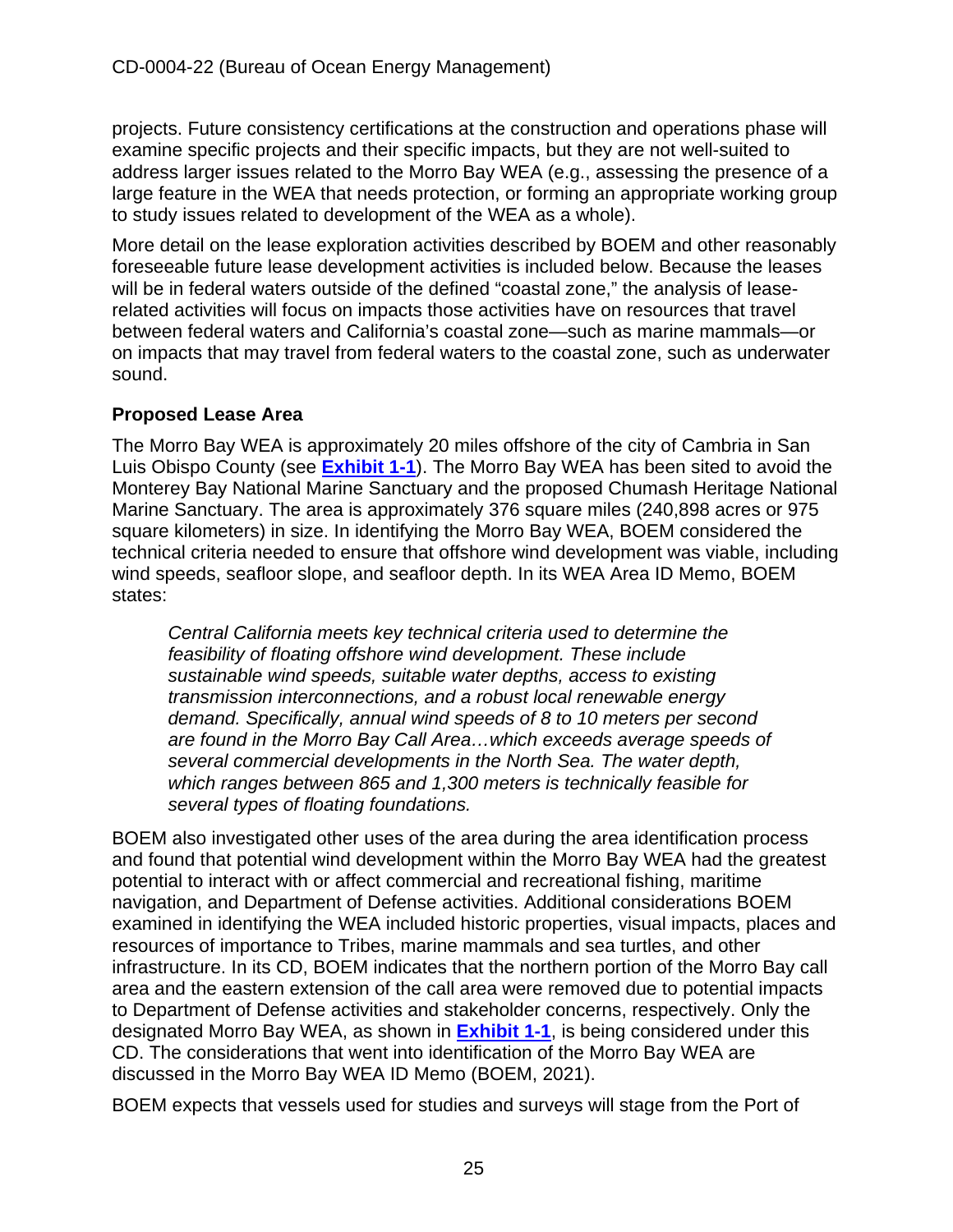Morro Bay. However, at this time there isn't a clear understanding of which port facilities will be used to construct and deploy offshore wind turbines and repair them. BOEM indicates that several ports in the region have the possibility of being used for offshore wind turbine construction and maintenance including Morro Bay, Avila Beach, and Port Hueneme due to their proximity to the proposed lease areas. Larger ports to the north and south that may be used for turbine construction include Long Beach/Port of Los Angeles and the Port of San Francisco. Offshore wind projects cannot happen without adequate landside and port infrastructure. Use of smaller ports on the Central Coast for offshore wind turbine construction and maintenance may require the construction of wharfs, warehouses and staging areas. Use of these ports may also create the need for dredging the navigation channels so that vessels and floating turbines can move in and out of the harbors. All of these activities may impact coastal resources and would require a Coastal Act analysis separate from the action before the Commission today. To better understand California's port infrastructure needs, a series of studies are being conducted to inventory California's current port facilities and infrastructure, identify infrastructure gaps and needed upgrades, and identify potential ports to support development of the offshore wind industry. The final study in the series is expected to be completed in December 2022.

### **Lease Exploration Activities**

The issuance of a lease provides lessees with the exclusive right to conduct studies in their lease areas and easement areas to inform the development of a site-specific COP. Site assessment may include a variety of activities such as installation of buoys with data collection equipment and implementation of different types of surveys. These activities will be described in more detail in a SAP or in individual survey plans prepared by the leaseholder and reviewed by BOEM after a lease is granted. However, the types of activities and impacts associated with those activities are described, assessed and authorized as part of BOEM's EA and the lease issuance process.

As described by BOEM, site assessment is likely to include the installation of up to three metocean or met buoys outfitted with a variety of scientific sampling equipment. Metocean buoys float on the surface and are affixed to the ocean floor with an anchor. Disc, boat-shaped, spar met buoys are most likely to be adapted for offshore wind data collection. The shape of the buoy and its intended location influence the specific mooring and anchoring design to be used. A spar buoy can be stabilized through an onboard ballasting mechanism approximately 60 feet below the water surface, with approximately 30-40 feet of the buoy above the water surface. Spar buoys use tension leg mooring systems. In contrast, boat-shaped buoys have been moored with a solid cast iron anchor weighing approximately 11,000 pounds with a 2.3 square meter (24.75 square feet) footprint. The mooring line for the boat-shaped buoy is comprised of a chain, jacketed wire, nylon rope, polypropylene rope, and subsurface floats to keep the mooring line taut to semi-taut. The mooring line is approximately 1,200 meters (4,261 feet) long.

Buoys can be installed in about one day and require one maintenance trip per year, BOEM anticipates up to three buoys being installed in the Morro Bay WEA during the lease exploration phase. For installation, buoys would typically be towed or carried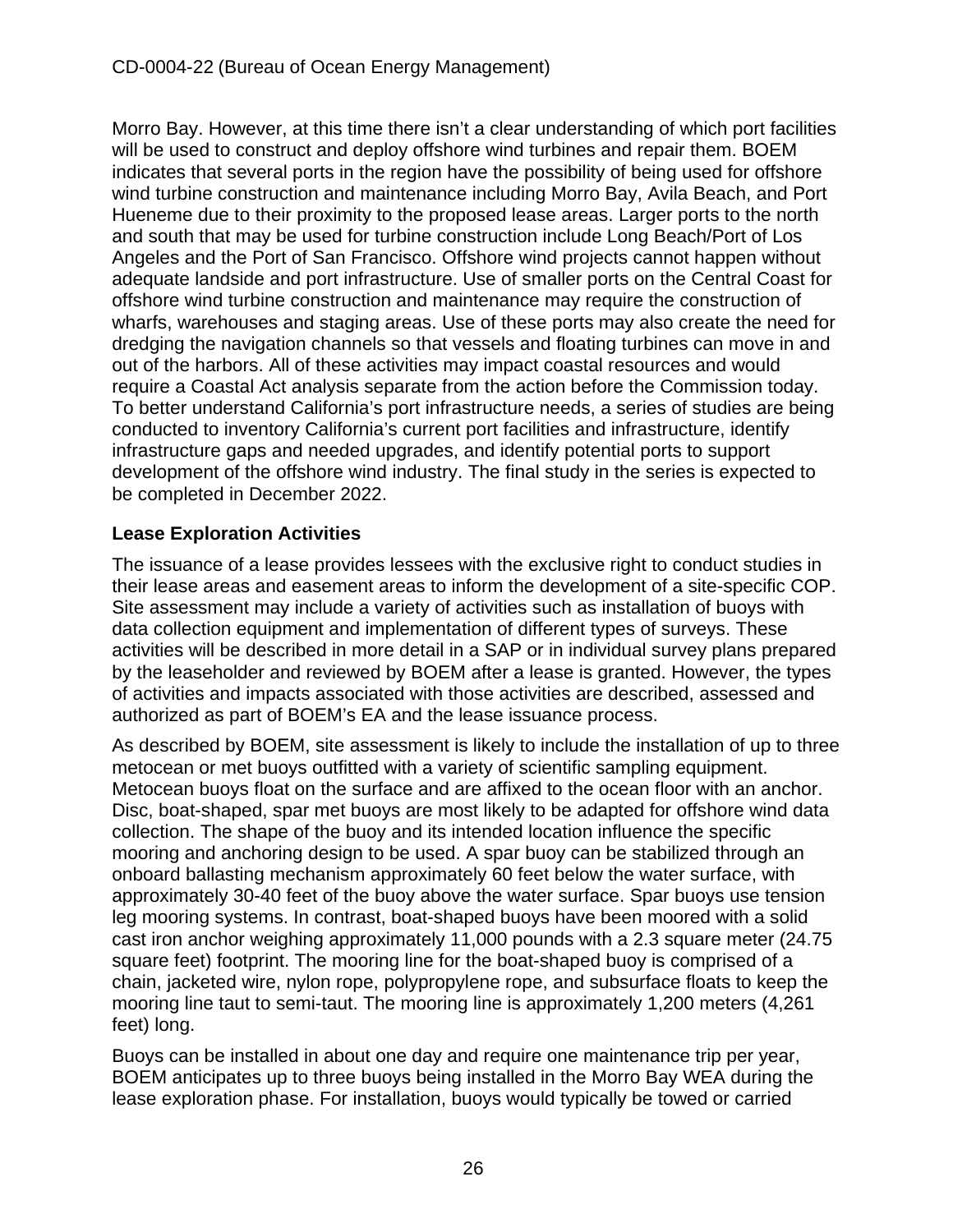aboard a vessel to the installation location. Once at the location site, the buoy would either be lowered to the surface from the deck of the vessel or placed over the final location, and then the mooring anchor chain dropped. After installation, the transport vessel would likely remain in the area for several hours while technicians configure operations of all systems and equipment on the buoy. The types of vessels used to install these buoys in the past included an 84-foot research vessel with a Zodiac rigidhulled inflatable boat. Buoy decommissioning is also expected to take one day and would occur in year six or seven after lease execution. On-site inspections and preventative maintenance, such as addressing marine fouling, wear, or lens cleaning are expected to occur once a year. BOEM anticipates the total number of vessel trips for met buoy installation, maintenance, and decommissioning over a 5-year period to be around 21-30 vessel trips in the Morro Bay WEA.

BOEM anticipates that most met buoys will power their instrumentation and telemetry systems using solar arrays, lithium or lead acid batteries, and diesel generators. If diesel generators are used, BOEM will require an onboard fuel storage container with appropriate spill protection and an environmentally sound method to perform refueling activities. BOEM did not provide an estimate for vessel trips required for potential refueling activities.

Site characterization activities would also likely include additional geophysical, geotechnical, biological, archaeological, and ocean use surveys. Table 1-1 below, which was included with BOEM's CD, outlines the survey equipment or methods used for each type of survey.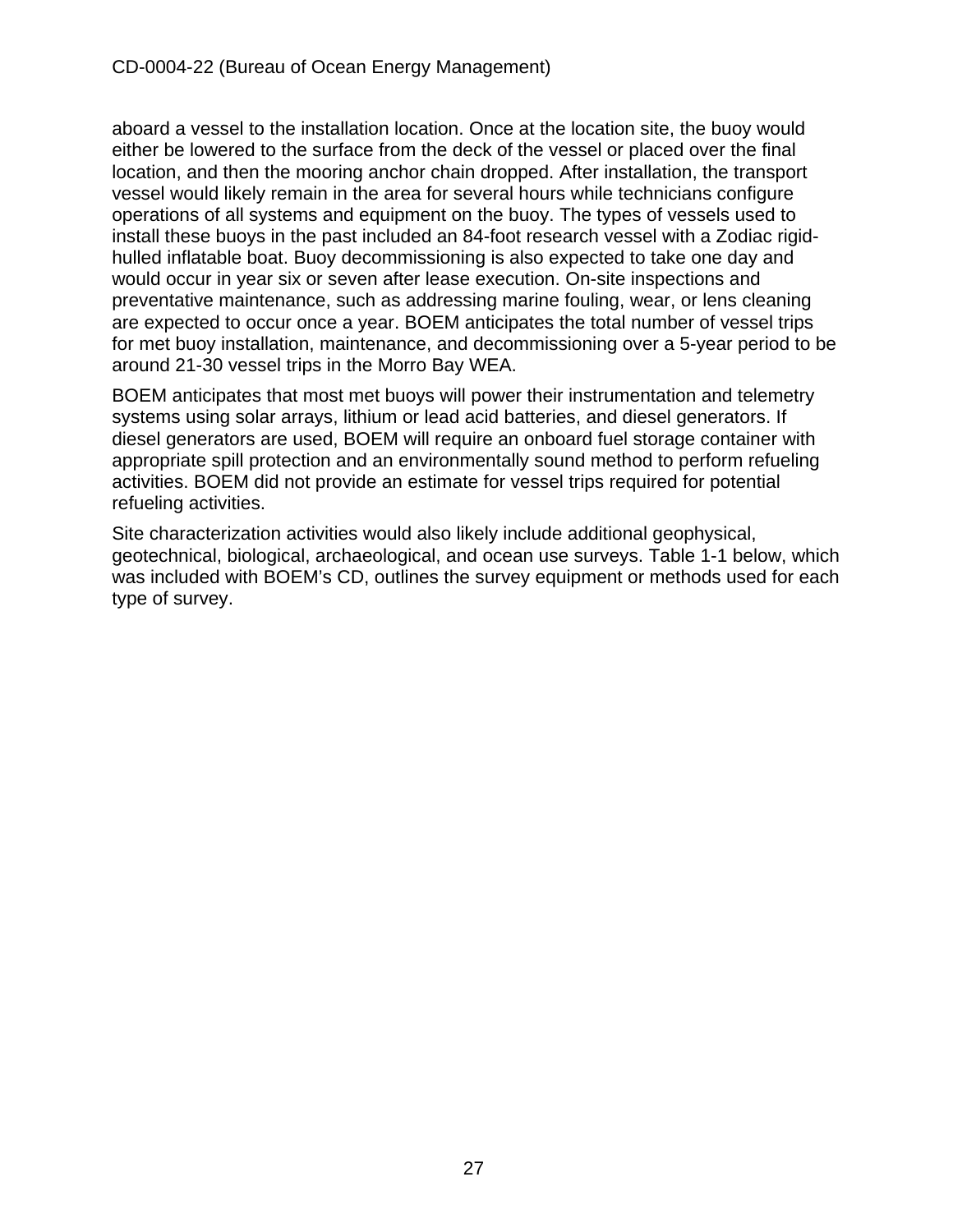| Survey Type                                   | Survey Equipment and/or Method                                                                                                                          | Resource Surveyed or<br>Information Used to<br>Inform                           |
|-----------------------------------------------|---------------------------------------------------------------------------------------------------------------------------------------------------------|---------------------------------------------------------------------------------|
| High-<br>resolution<br>geophysical<br>surveys | side-scan sonar, sub-bottom profiler,<br>magnetometer, multi-beam echosounder                                                                           | Shallow hazards,<br>archaeological,<br>bathymetric charting,<br>benthic habitat |
| Geotechnical/<br>sub-bottom<br>sampling       | Vibra, piston, gravity cores, cone penetration tests                                                                                                    | Geological                                                                      |
| <b>Biological</b>                             | Grab sampling, benthic sled, underwater<br>imagery/sediment profile imaging, Remotely<br>Operated Vehicle (ROV), Autonomous Underwater<br>Vehicle (AUV) | <b>Benthic Habitats</b>                                                         |
|                                               | Aerial digital imaging, visual observation from boat<br>or airplane, radar, thermal and acoustic monitoring                                             | Avian                                                                           |
|                                               | Ultrasonic detectors installed on buoy and survey<br>vessels used for other surveys, radar, thermal<br>monitoring                                       | <b>Bats</b>                                                                     |
|                                               | Aerial and/or vessel-based surveys and acoustic<br>monitoring                                                                                           | Marine mammals and<br>sea turtles                                               |
|                                               | Direct sampling using vessel-based surveys;<br>underwater imagery; acoustic monitoring;<br>environmental DNA                                            | Fishes and some<br>invertebrates                                                |

**Table 1-1. Types of Surveys, Equipment/Methods, and Resource Surveyed**

BOEM expects a total of between 150-555 24-hour survey days or round trips would be needed for lessees to complete their surveys. Site characterization survey vessels used offshore the west coast may range from vessels 36 feet long that make day trips to vessels that are 211 feet long and collect data for weeks at a time. Table 1-2 below from BOEM's EA provides a breakdown of anticipated vessel trips for the different types of surveys expected. A large number of vessels, particularly cargo vessels, travel through the Morro Bay WEA, and the survey vessel trips will add to vessel traffic in the vicinity of the Morro Bay WEA.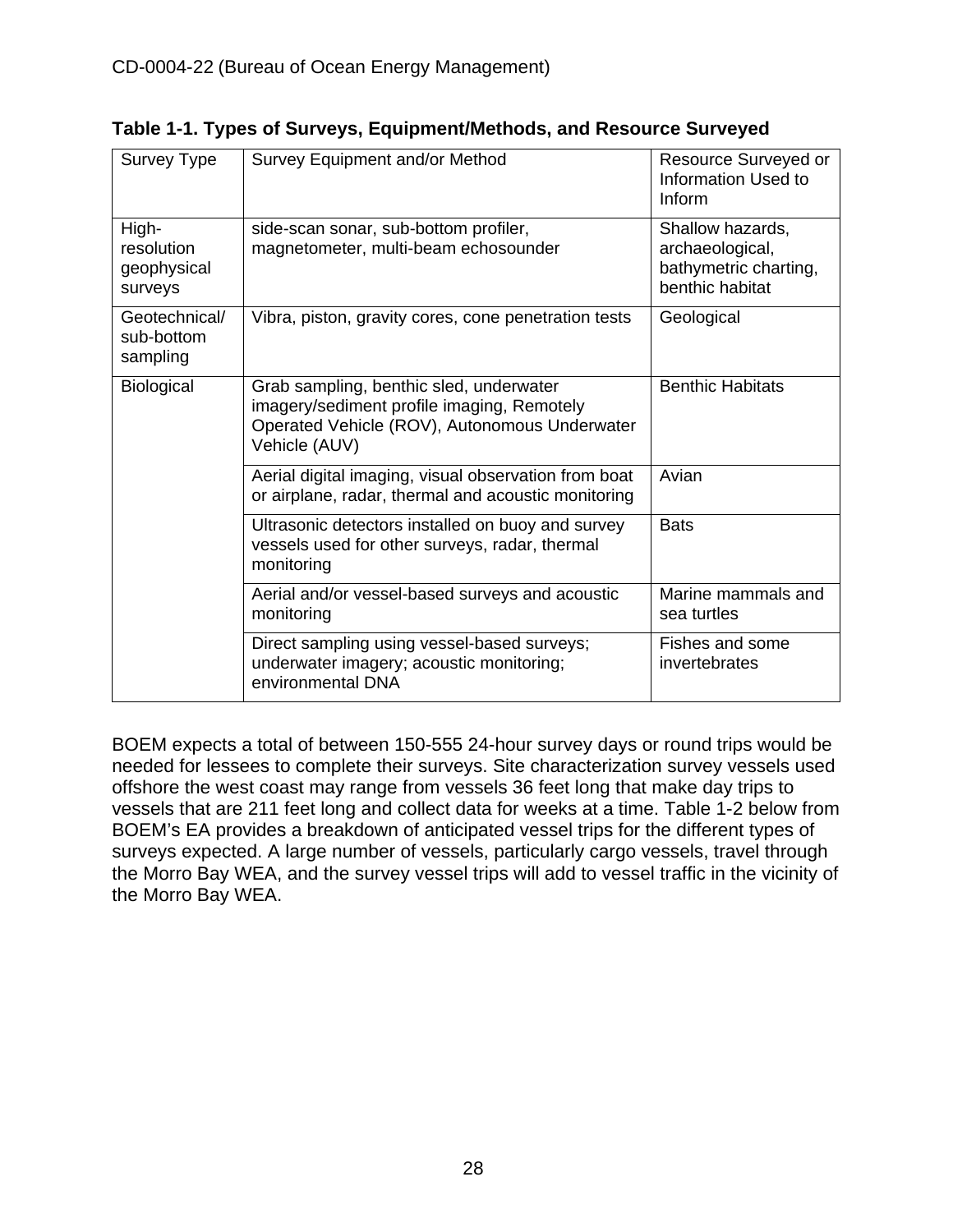| <b>Survey Task</b>                                    | Number of Survey<br>Days/Round Trips <sup>1</sup> Based on<br>24-hour Days | Number of Survey<br>Days/Round Trips <sup>1</sup> Based on<br>10-hour Days |
|-------------------------------------------------------|----------------------------------------------------------------------------|----------------------------------------------------------------------------|
| HRG surveys of all OCS<br>blocks within lease area(s) | 64                                                                         | 153                                                                        |
| Geotechnical sampling                                 | 18                                                                         | 247                                                                        |
| Avian surveys                                         | $30 - 54^2$                                                                | $30 - 54^2$                                                                |
| Fish surveys                                          | 8-365                                                                      | 8-365                                                                      |
| Marine mammal and sea<br>turtle surveys               | $30 - 54^2$                                                                | $30 - 54^2$                                                                |
| Total:                                                | 150-555                                                                    | 464-873                                                                    |

Notes:

- 1 A range has been provided when data or information was available to determine an upper and lower number of round trips. Otherwise, only a maximum value was determined.
- 2 Avian, marine mammal and sea turtle surveys are most likely to occur at the same time, from the same vessel. However, since it is possible that they may occur separately, totals include vessel trips for both.
- 3 Number of surveys are conservative estimates, meaning the highest possible number of trips is assumed, even though it is unlikely this many trips will take place.

#### HRG = high-resolution geophysical

BOEM expects that lessees would survey their entire proposed lease area during the 5 year site assessment term, and that survey vessels would travel at a speed of 4.5 knots. For geophysical surveys, BOEM expects that lessees would not use air guns, and that the methods used for geophysical surveying would be limited to multibeam echosounders, magnometers, side-scan sonar, and shallow and medium seismic penetration sub-bottom profilers. These geophysical survey activities are expected to generate noise and will be discussed in greater detail in the marine resources section.

Finally, BOEM expects that lessees would stage their lease exploration activities from the Port of Morro Bay.

#### **Lease Development Activities**

Specific lease development projects are not being proposed at this time. On the East Coast, the timeframe between leasing and construction for the Vineyard Wind Project was six years. Floating offshore wind technologies that will be used in the Pacific are still being developed. However, there is a general sense of what these offshore wind projects will entail. Offshore wind projects are expected to include floating wind turbines, mid-water suspended electrical cables linking the turbines and running to a substation, mooring cables and anchors attaching the turbines to the seafloor, and an electrical export cable running from the substation to shore. Environmental assessments of floating offshore wind turbines are dependent in part on the type of platform, mooring, and anchor selected. Color, quantity, and the type of materials used will further vary assessment results.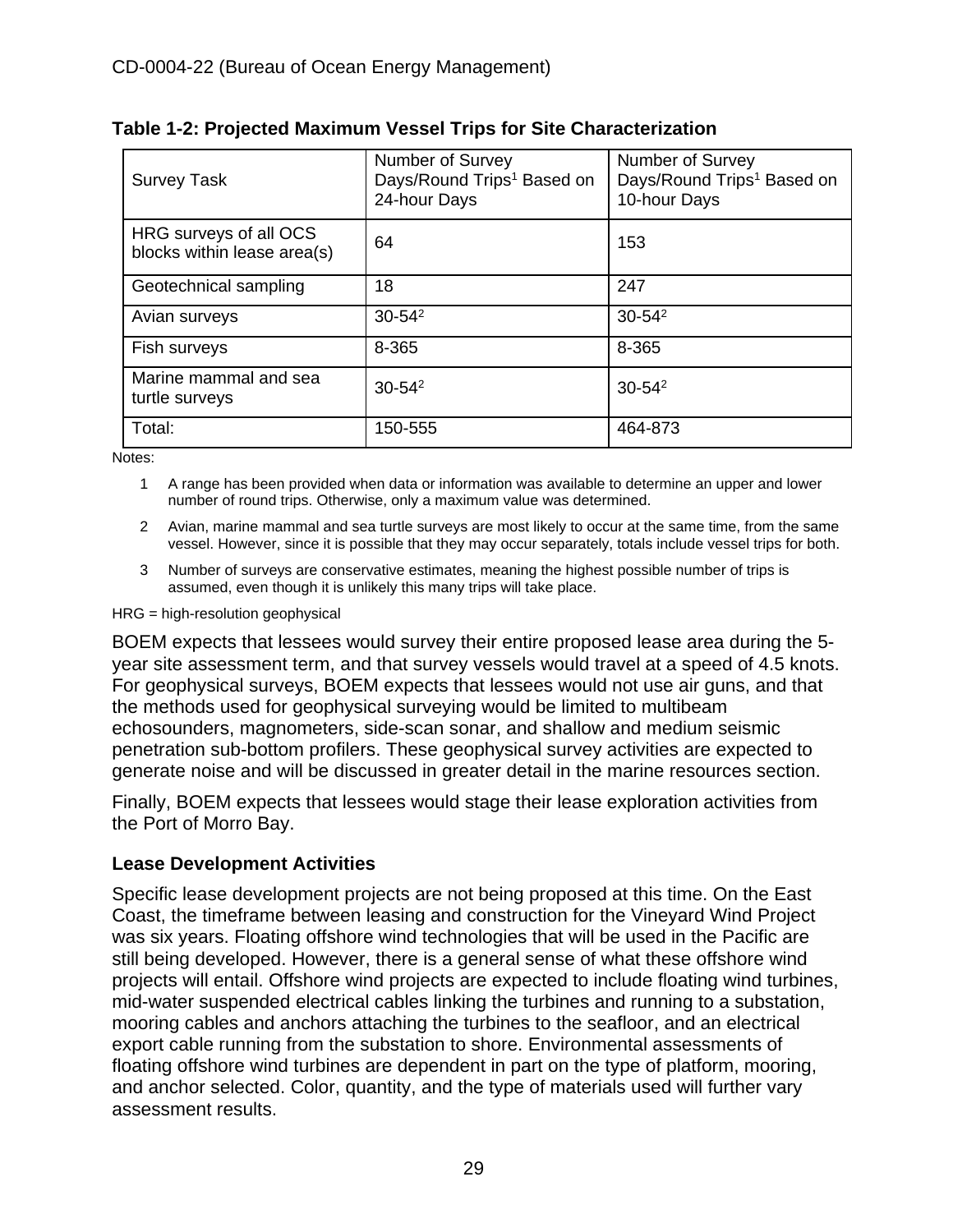Floating offshore wind turbines differ from fixed-foundation turbines in the type of platform and anchoring system used to support the turbine. Maxwell et al. (2022) provides a synthesis of floating offshore wind technologies and their potential environmental impacts. For a diagram of the different types of floating offshore wind turbines, moorings and anchors, please see **[Exhibit 1-2](https://documents.coastal.ca.gov/reports/2022/6/W7a/W7a-6-2022-Exhibits.pdf)**. There are four main types of floating platform: barge, spar, tension leg platform, and semi-submersible platform. Each type of floating platform is stabilized by at least three mooring lines anchored to the seabed. For some mooring configurations, the mooring lines will experience some drift, resulting in each turbine also drifting within a certain radius of its station. The three primary types of mooring systems are catenary, taut, and semi-taut. Catenary mooring is most used with spar, semi-submersible, and barge platforms. The taut leg mooring system is most used with the tension leg platform. Semi-taut mooring systems are also used on semi-submersible platforms. The best anchor technology for securing the mooring lines to the seabed depends on the composition of the sediment. The four primary anchor types are drag-embedment, suction caissons, gravity anchor, and anchor piles. Suction caisson and gravity anchors are typically less impactful to benthic ecosystems as they do not drag as much on the seabed. Substantial innovation is ongoing in developing anchors for the offshore wind industry, particularly in deeper waters (Maxwell et al., 2022).

In addition to the mooring lines, an array of electrical cables, also known as inter-array cables, connects each of the turbines and transmit the generated electricity to shore. For a schematic of full scale floating offshore wind development, including inter-array cables and offshore substations, please see **[Exhibit 1-3](https://documents.coastal.ca.gov/reports/2022/6/W7a/W7a-6-2022-Exhibits.pdf)**. These inter-array cables extend between multiple floating platforms and subsequently connect with terminal cables that lead to an electrical substation. Inter-array cables are suspended freely in the water column and are designed to compensate for the movement of the floating platform and the forces of the water column by using bend stiffeners, intermediate buoys, sinkers, or other devices. The depth of the inter-array cables in the water column is determined by specific project design. In some cases, inter-array cables may be buried or weighted to the seafloor between the platforms. The inter-array cables potentially represent a sizeable physical and environmental footprint of future projects, as they must span the distance between turbines throughout the wind energy development. Typical spacing for offshore wind turbines is between six to eight times the diameter of the rotor (Maxwell et al., 2022). Although the specifics of future projects are unknown; a BOEM-funded visual simulation of turbines in the Morro Bay WEA assumed that turbines would have a generating capacity of 15 MW, a hub height of 486 feet, a rotor diameter of 807 feet and a maximum height at the blade tip of 889 feet.<sup>[3](#page-29-0)</sup> If turbines of this size were installed in the Morro Bay WEA, they would likely have a distance between turbines of 0.917-1.22 miles.

Due to the location of the Morro Bay WEA, substations for offshore wind projects would likely also be offshore, either floating or on the seafloor. A single cable route would export the electricity from the substation to shore. Onshore facilities would be needed for the cable landing, and the location and infrastructure would need to be resilient to

<span id="page-29-0"></span><sup>3</sup> More information on this visual simulation may be found in the Scenic and Visual Resources section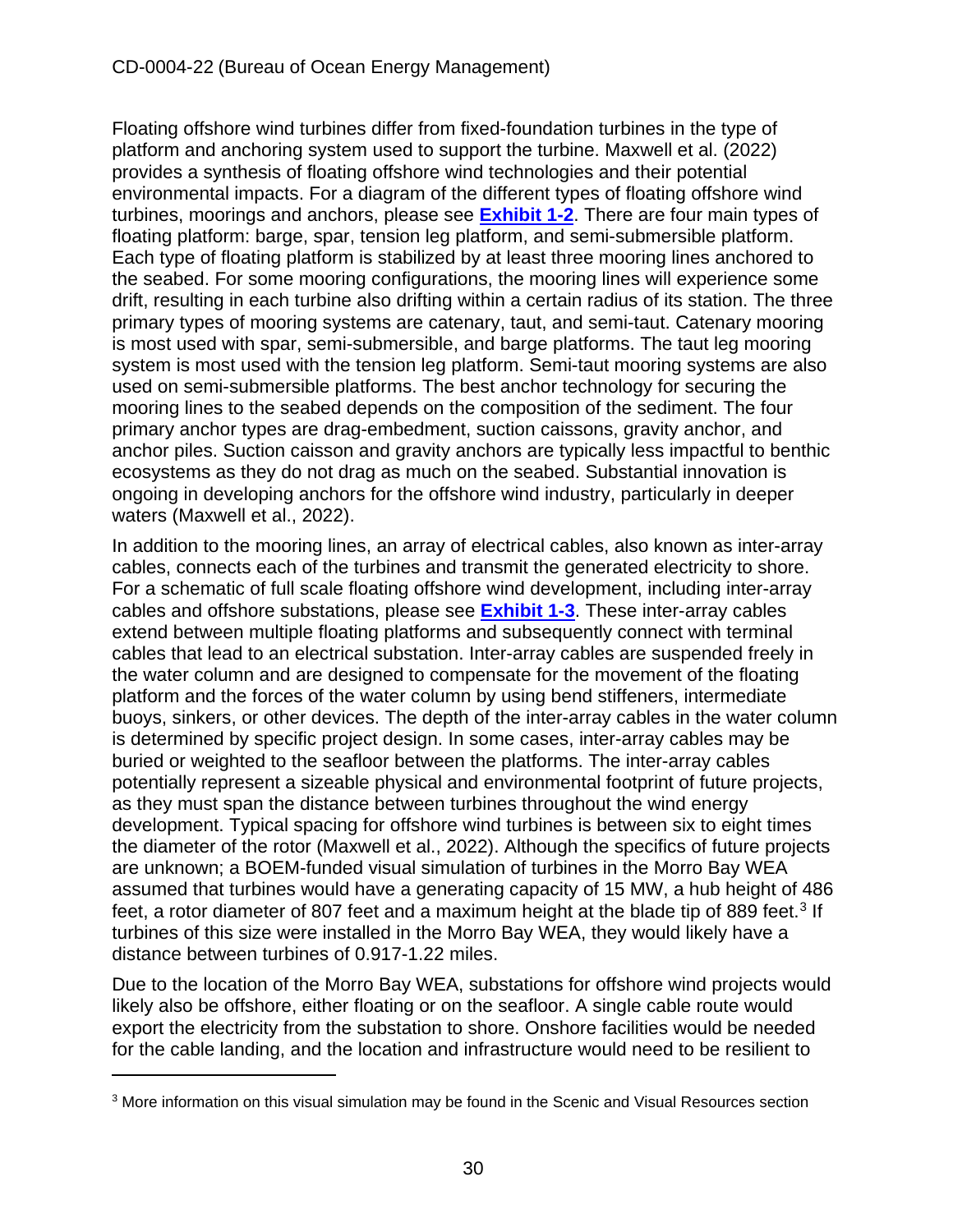sea level rise. As discussed above, onshore facilities will also be needed for turbine manufacturing and maintenance.

Offshore wind turbines are expected to have a service life of approximately 20 years, with blades needing repair every 2-5 years on average (Mishnaevsky and Thomsen, 2020). Due to wave pressure, floating offshore wind turbines require heavier maintenance than onshore wind turbines. Approximately every 10 years, the entire system would need to be disconnected and towed to shore for repairs, followed by reinstallation (Toulotte, 2021).

#### Monitoring and Adaptive Management

Floating offshore wind is a new industry to California but also worldwide. As a result, there is a great deal of uncertainty as to the specific impacts floating offshore wind turbines, and facilities in aggregate, will have on marine species and the surrounding physical environment. And although we can draw on data and information from other parts of the world and from similar industries in California, realistically, we will not be able to know the full scope and scale of impacts from offshore wind to California's marine resources until projects are in the water and we are able to monitor and measure the resulting effects. Thus, comprehensive monitoring and adaptive management plans for all offshore wind projects will be a critical in ensuring coastal resources are protected.

Over the next several years, before specific projects come before the Commission for review under the Coastal Zone Management Act (CZMA), the Commission expects that its staff will work collaboratively with BOEM and other federal and state partners as well as Tribal and non-governmental experts and industry representatives to review the relevant science on survey methodologies, monitoring approaches and technologies, adaptive management strategies and other relevant topics for floating offshore wind. This body of knowledge will inform baseline data collection and development (and regulatory review) of comprehensive monitoring plans for future offshore wind projects. A critical element of these comprehensive monitoring plans is data transparency and the sharing of baseline data collection with stakeholders and the interested public, so that decisions on how assess the impacts of specific proposed lease development projects during the COP phase are well-informed.

Stakeholder feedback indicates a strong desire to understand impacts prior to a future full-scale buildout of lease areas and has suggested the concept of demonstration projects as a way to achieve this. In fact, a smaller-scale offshore wind project, described by its proponents as a demonstration project, has been proposed in state waters off of Vandenburg Space Force Base. Regardless of whether a demonstration project is constructed prior to construction of larger scale projects, the Commission anticipates that future proposed projects would not likely experience simultaneous review and approval, meaning that construction of future projects would take place incrementally, and to some extent, sequentially. Additionally, because this is a new industry on the West Coast, developers do not have the supporting infrastructure and capacity needed to construct a project all at once. Due to few locations for turbine construction and assembly, most projects are expected to be constructed in phases. This likely phased approach to construction would allow for observation and monitoring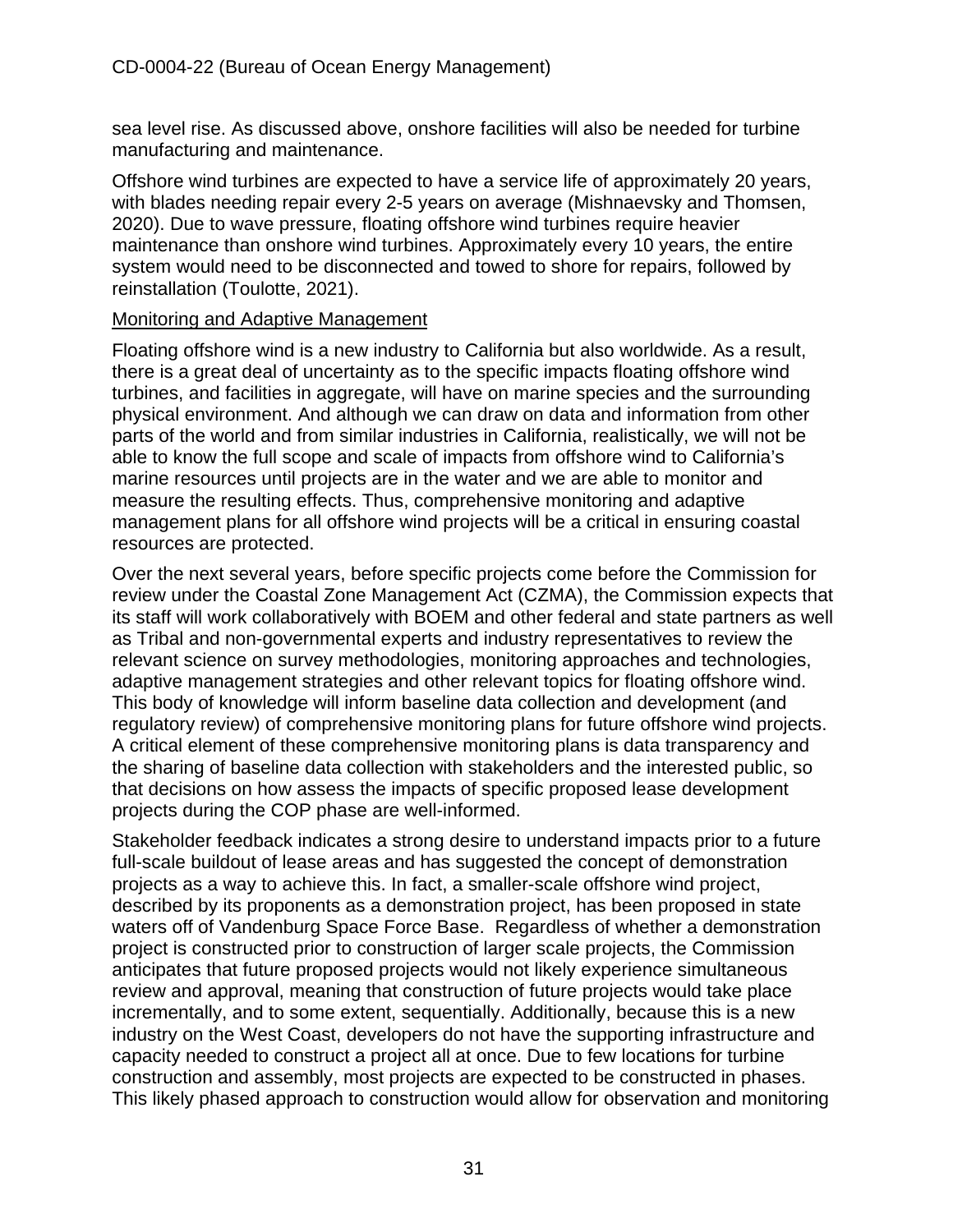of impacts that would be applied, if necessary, to address unforeseen or even underestimated impacts.

#### <span id="page-31-0"></span>**C. CUMULATIVE CONTEXT: THE BIG PICTURE**

The leasing and potential future development of the Morro Bay WEA will have a variety of effects on coastal resources. CDs must consider both the direct effects of projectrelated activities as well as the "indirect (cumulative and secondary) effects which result from the activity and are later in time or farther removed in distance but are still reasonably foreseeable." 15 C.F.R. § 930.11(g). As the CZMA regulations describe: "Indirect effects are effects resulting from the incremental impact of the federal action when added to other past, present, and reasonably foreseeable actions, regardless of what person(s) undertake(s) such actions." *Id*.

Here, potential effects of leasing and future lease development should be understood within the larger context, as some impacts that may not be particularly significant by themselves may be more significant when viewed as one of myriad impacts and stressors that are affecting the marine environment, the fishing industry, or other resources or communities. Given that the leasing of the Morro Bay WEA will be part of the first leases for offshore wind on the West Coast, it is also important to understand the lease in the context of larger efforts to ramp up the development of offshore wind on the U.S. Pacific coast. The analysis of the effects of this proposed leasing activity, and any mitigation proposed to address its impacts, may have precedent-setting value in terms of how future wind leasing and development occur. Analysis of relevant cumulative impacts is addressed in the substantive sections of the Findings, below. This section provides the big-picture context for understanding the proposed lease and its potential cumulative effects.

#### **Morro Bay Offshore Wind in Context**

As discussed in section A, both the federal and state governments have aggressive renewable energy targets, and the Morro Bay WEA is one piece of BOEM's offshore wind development plans. As mentioned above, BOEM is planning to lease the Humboldt WEA at the same time as the Morro Bay WEA. Other activities taking place on the OCS near the Morro Bay WEA include military activities and launches from Vandenberg Space Force Base in the Point Mugu Sea Range<sup>4</sup>, fishing, and shipping traffic. The military coordinated with BOEM throughout the siting process for the Morro Bay WEA, and BOEM's proposal addresses military and national security concerns. Additionally, a number of subsea cables come to shore in the Morro Bay region, although they do not currently intersect the Morro Bay WEA. The Commission has approved eleven cable landings in the Morro Bay region, two of which have since been decommissioned and

<span id="page-31-1"></span><sup>4</sup> The Commission recently concurred with CD-0003-20 by the U.S. Navy for continuation and expansion of military readiness training and testing activities on Point Mugu Sea Range in December 2020. The staff report may be found here: [https://documents.coastal.ca.gov/reports/2020/12/F13b/F13b-12-2020](https://documents.coastal.ca.gov/reports/2020/12/F13b/F13b-12-2020-report.pdf) [report.pdf](https://documents.coastal.ca.gov/reports/2020/12/F13b/F13b-12-2020-report.pdf)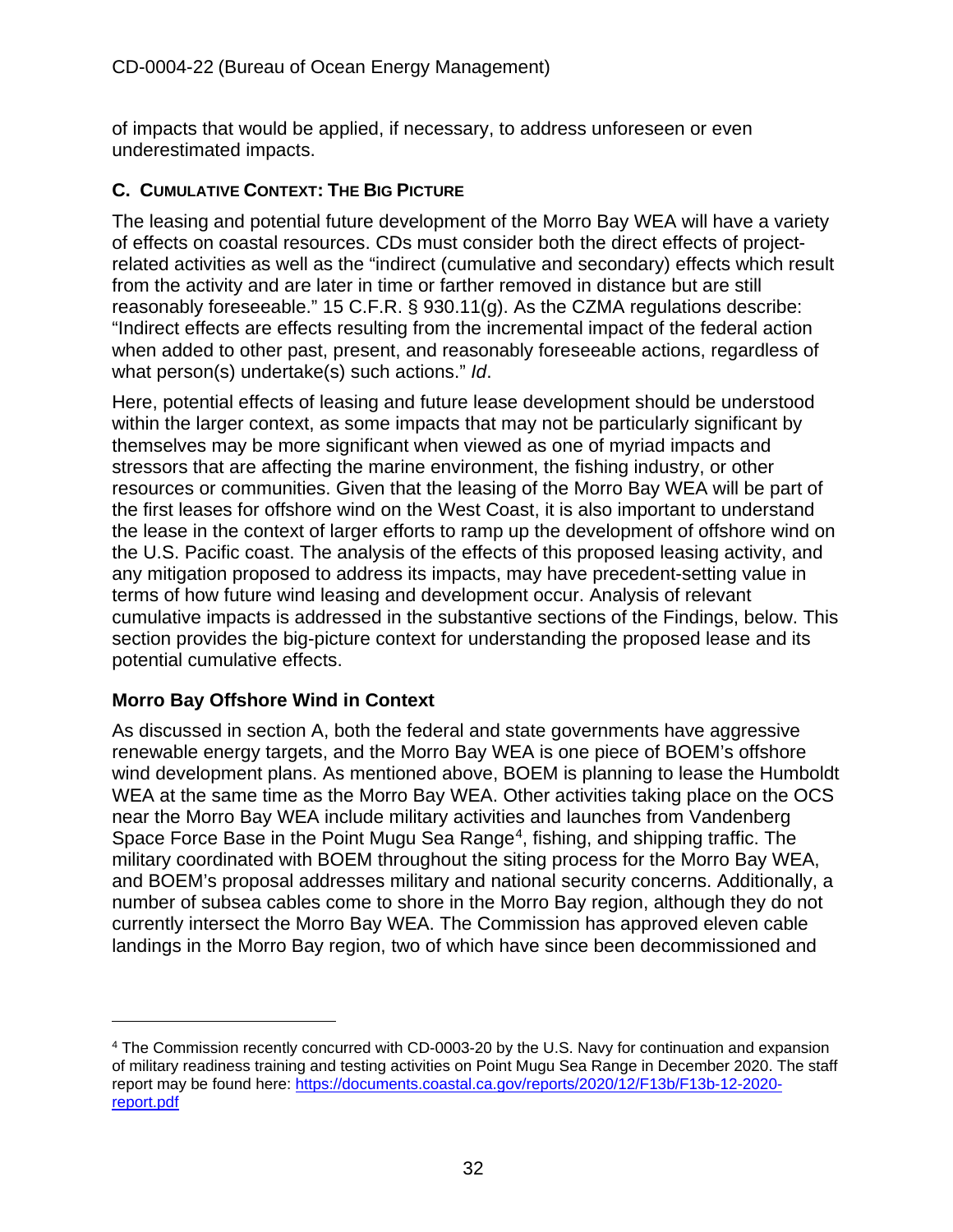removed.[5](#page-32-0) A map of cables offshore in the area is available in **[Exhibit 1-4](https://documents.coastal.ca.gov/reports/2022/6/W7a/W7a-6-2022-Exhibits.pdf)**. Farther south there are also offshore oil and gas facilities on the OCS; the closest one is Platform Irene at approximately 73 miles to the southeast.

Additionally, the Morro Bay WEA is near several areas that are managed for conservation and protection of marine life. The WEA is immediately adjacent to the Monterey Bay National Marine Sanctuary and the proposed Chumash Heritage National Marine Sanctuary. The Davidson seamount, which provides valuable deep-sea habitat and is also a part of the Monterey Bay National Marine Sanctuary, is approximately 30 miles to the west. Finally, the Channel Islands National Marine Sanctuary is approximately 100 miles to the southeast. The allowable activities in each of these sanctuaries is guided by their respective Sanctuary management plans. However, NOAA and BOEM expect that supporting infrastructure, such as electric export cables would be allowed to run through the Sanctuary boundaries as long as measures are in place to protect marine life during cable laying and construction activities.

As described above, the California State Lands Commission (CSLC) has received two lease applications for offshore wind development within state waters off Vandenberg Space Force Base, which are also approximately 73 miles to the southeast of the Morro Bay WEA. These projects would be required to receive coastal development permits (CDPs) before moving forward. Finally, other offshore wind development may be considered by California in the future. The CEC, as directed by assembly bill 525, is embarking on a coast-wide planning effort to identify areas of the ocean in federal waters that could be appropriate for future offshore wind development. This effort is proceeding in collaboration with the Commission, other agencies, and stakeholder involvement. It is likely that if additional offshore wind areas are identified through this process, they could be considered by BOEM for future leasing.

#### **Cumulative Effects on Marine Resources**

As offshore wind lease development occurs on the West Coast, migratory species will likely have to navigate multiple offshore wind developments and infrastructure as they go through their annual migrations, in which they typically move to the north in the summer and the south in the winter. Each offshore wind development project incrementally increases the risk of bird strikes, vessel strikes and entanglement, and increases the impacts of displacement. Whales and seabirds are of particular concern for these types of impacts. Individuals that are displaced from their normal migratory routes or foraging grounds must expend more energy to find food, leading to lower fitness and potentially impacting successful reproduction.

The impact of one offshore wind development may not create enough displacement or changes to show an effect, but effects may become evident as more offshore wind farms are developed. Each offshore wind development project would also incrementally increase the effects of artificial lighting on birds and would add to existing underwater sound from shipping and other sources. Although the operational sound of offshore

<span id="page-32-0"></span><sup>5</sup> CDPs numbers for approved cables include: E-00-004, E-98-029, E-08-021, E-99-011, E-98-027, E-01- 029, and 9-20-0275. Some of these permits covered multiple cables.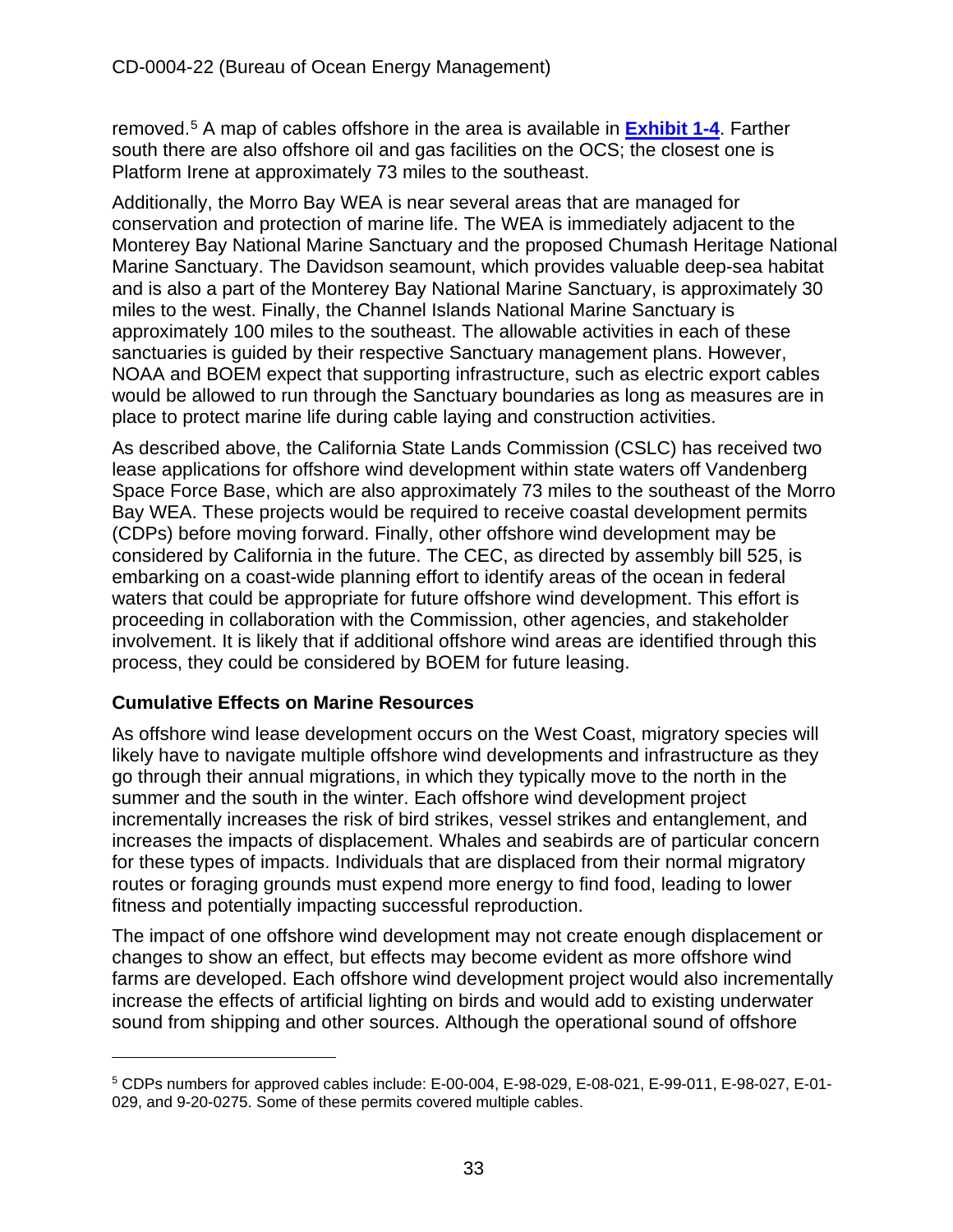wind development is expected to be low, with enough turbines over a large enough area, the underwater sound could lead to changes in marine wildlife behavior.

The effects of offshore wind in the Morro Bay WEA will add to other stressors that marine life already has to manage on the West Coast.

Additionally, more offshore wind development has the potential to create greater impacts on ocean processes, particularly upwelling. A modeling study by Integral Consulting showed that impacts to upwelling from the Morro Bay WEA on its own were present, but modest. However, prior models including larger areas of offshore wind development showed greater impacts to upwelling intensity and larger areas impacted by changes to upwelling. As more offshore wind development is considered and eventually leased, it is important to continue tracking the impacts to upwelling on a regional scale.

Finally, installation of offshore wind turbines over multiple leases and WEAs has the potential to cumulatively impact benthic habitats and species. These changes may include the artificial reef effect, anchoring impacts to sensitive benthic habitats and associated species. The cumulative effects of offshore wind development on these habitats and species are not well understood at this time. Comprehensive baseline and post-project monitoring and implementation of an adaptive management framework will be critical in understanding cumulative effects and ensuring that effects are minimized.

#### **Cumulative Effects on Fishing**

The fishing industry will also almost certainly experience cumulative effects from potential future offshore wind and other marine development in the region. The Morro Bay WEA covers an area of approximately 375 square miles (the Humboldt WEA currently covers an area of 206 square miles). Additionally, call areas off the coast of Oregon represent around 2,000 square miles of potential OCS leases, including an area adjacent to the CA/OR border.<sup>[6](#page-33-0)</sup> Areas off the coast of Washington may also be considered for future calls, leasing, and development. It is unknown to what level of development fishing and offshore wind can co-exist. Each development opportunity, while addressing critical climate goals and providing renewable power to the region, will come at a cost to the fishing industry and the provision of wild caught seafood products to the nation. The Coastal Commission evaluates whether proposed projects are consistent with the state's coastal management program, taking into account the projects' individual and cumulative effects on coastal uses and resources. Through its NEPA requirements, BOEM is also tasked with considering and disclosing the individual and cumulative impacts of its actions, and it is expected that these reviews will be provided during subsequent stages of development for future projects. Given the known range of fisheries coastwide, it can be anticipated that impacts to fisheries from the development of more than one lease area will occur in predominantly offshore fisheries such as the groundfish fishery, highly migratory species (HMS) fishery, and even the salmon or hagfish fishery. Proper siting of lease areas that avoid known fishing grounds

<span id="page-33-0"></span><sup>6</sup> [Proposed Oregon Call Areas Map \(boem.gov\)](https://www.boem.gov/sites/default/files/documents/renewable-energy/state-activities/Proposed-Oregon-Call-Areas-Map.pdf)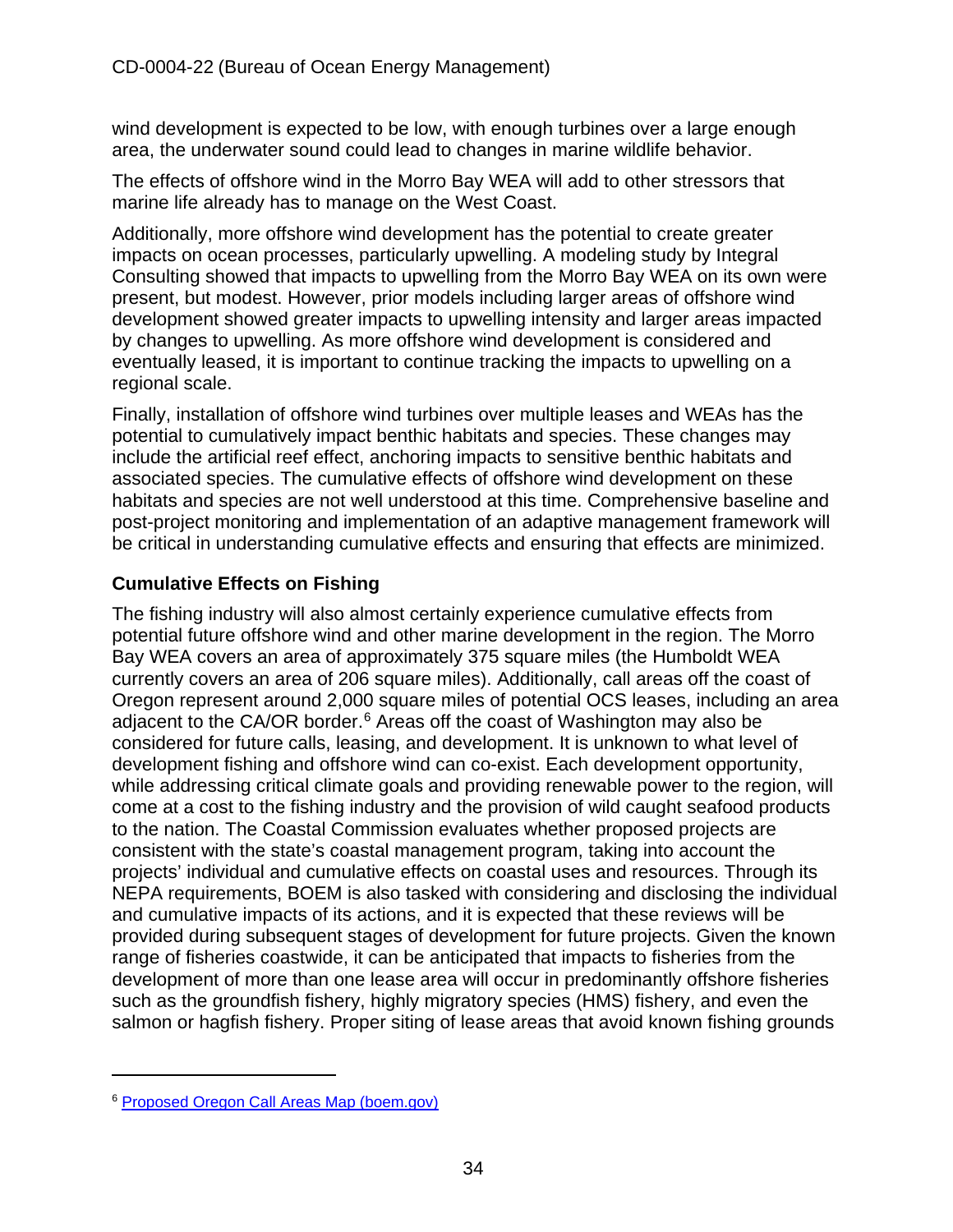based on best available data<sup>[7](#page-34-1)</sup> is a key factor in minimizing the overall impacts to the fishing industry. For more nearshore fisheries, such as Dungeness crab, halibut, shrimp, or squid, cumulative impacts will be largely dependent on the location and siting of future infrastructure, such as cables and substations. Close coordination between BOEM, state and federal agencies, and lessees and potentially impacted fisheries coastwide will ensure that the totality of impacts to the industry is minimized while still maximizing the region's renewable energy goals.

#### <span id="page-34-0"></span>**D. COORDINATION WITH OTHER AGENCIES, CONSULTATIONS WITH TRIBES AND FISHING COMMUNITIES**

#### **Coordination with State and Federal Agencies**

In 2016, BOEM established an intergovernmental Renewable Energy Task Force (Task Force) with California to facilitate coordination among federal agencies and affected state, local, and tribal governments throughout the offshore wind leasing process. Following the first Task Force meeting and through the leadership of the CEC, BOEM and the state engaged in a collaborative, data-based offshore wind energy planning process to foster coordinated and informed decisions about California's ocean resources. To support the planning process, BOEM, the California Public Utilities Commission, and the CEC funded the California Offshore Wind Energy Gateway. The Gateway assembles geospatial information on ocean wind resources, ecological and natural resources, ocean commercial and recreational uses, and community values. The information in the gateway has since been used to develop models in the Environmental Evaluation Modeling System (EEMS) to provide a transparent and datadriven means for assessing a range of considerations at a given location, such as existing energy potential, ocean uses, fisheries, and marine life occurrence. Commission staff have participated in the Task Force since its development and have used the tools and data provided through the Offshore Wind Energy Gateway and EEMS model throughout this report. Additionally, data and information gathered through the task force have informed BOEM and the state of conflicts with existing ocean uses, viewshed, fishing, and wildlife. BOEM has used the information gathered to inform its WEA identification process.

In addition to the Task Force, Commission staff also participate in a state interagency working group to coordinate the state's regulatory, research, and planning work on offshore wind. California State Agencies participating in the working group include the:

- **EXEC** California Energy Commission
- Ocean Protection Council
- **Department of Fish & Wildlife**

<span id="page-34-1"></span><sup>7</sup> The OSW Energy Gateway and Environmental Evaluation Modeling System (EEMS) modelling tool contain regionwide fisheries and environmental data. The OSW Energy Gateway is hosted on Data Basin, a science-based mapping and analysis platform and available for data exploration here: <https://caoffshorewind.databasin.org/>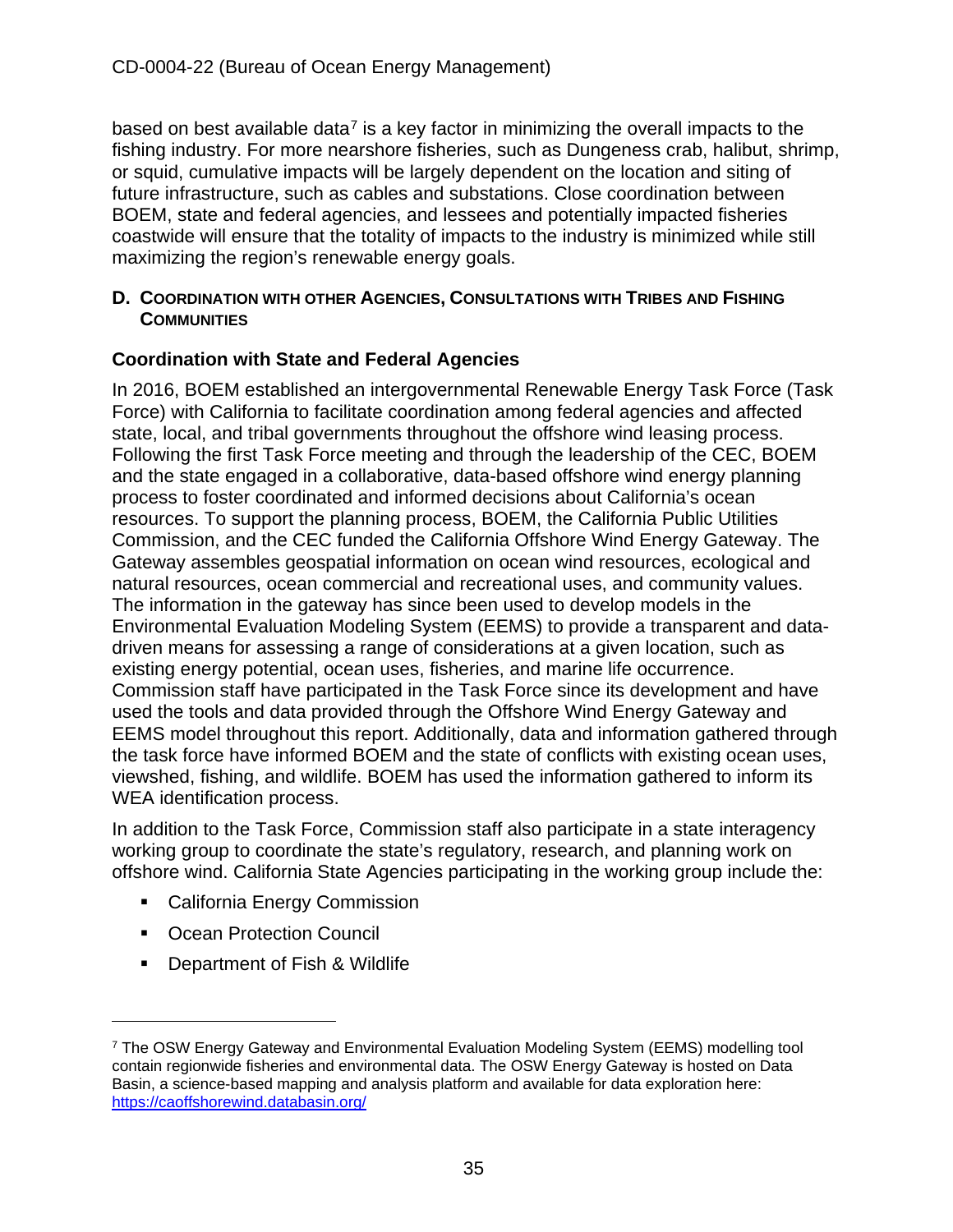- **Public Utilities Commission**
- **State Lands Commission**
- **Governor's Office of Planning and Research**
- **Department of Parks & Recreation**

The state interagency working group has worked together to provide state comments to BOEM on the Morro Bay lease sale EA Scoping and on the Draft EA. As discussed further below, the working group has also coordinated on outreach to Tribes, in addition to the tribal consultation done by Commission staff and has coordinated on outreach to fishing communities.

In its CD and communications with Commission staff, BOEM indicates that it may engage in the following legal or agency consultations as part of its federal environmental review process for offshore renewable energy projects; BOEM has indicated that most consultations will begin at a later date, if BOEM issues a lease and later receives a project-specific SAP or COP:

- National Marine Fisheries Service (NMFS): Essential Fish Habitat Consultations
- NMFS: Endangered Species Act Consultations
- U.S. Fish and Wildlife Service (USFWS): Endangered Species Act Consultations
- National Historic Preservation Act Consultations (Section 106)
- Clean Water Act Consultations
- Clean Air Act Consultations
- Migratory Bird Treaty Act Consultations
- Tribal Consultations
- United States Coast Guard: Navigational Safety Risk Assessment

BOEM is not currently engaged in consultations under the Marine Mammal Protection Act. When a lease is issued, BOEM anticipates its lessees will need to consult with NMFS and the USFWS before starting their lease exploration activities.

At this time, there are no other formal approvals from state agencies, with the exception of this CD, needed for the proposed lease sale to move forward. During lease exploration activities, any geophysical survey activities that occur within state waters would need to be authorized by the CSLC. Additionally, NOAA staff have indicated that exempted fishing permits or letters of authorization may be needed for any fish surveys dependent on the type of activities, species and/or amount of take. Finally, any directed research where marine species are taken in federal waters and then possessed while traveling through state waters (e.g., bringing specimens back to a laboratory) requires a California Department of Fish and Wildlife (CDFW) Scientific Collecting Permit. Later, when lessees submit their COPs and begin seeking approval for development of their leases, other state and local agencies, such as the CSLC and possibly local governments, will have permitting or leasing authority over development in state waters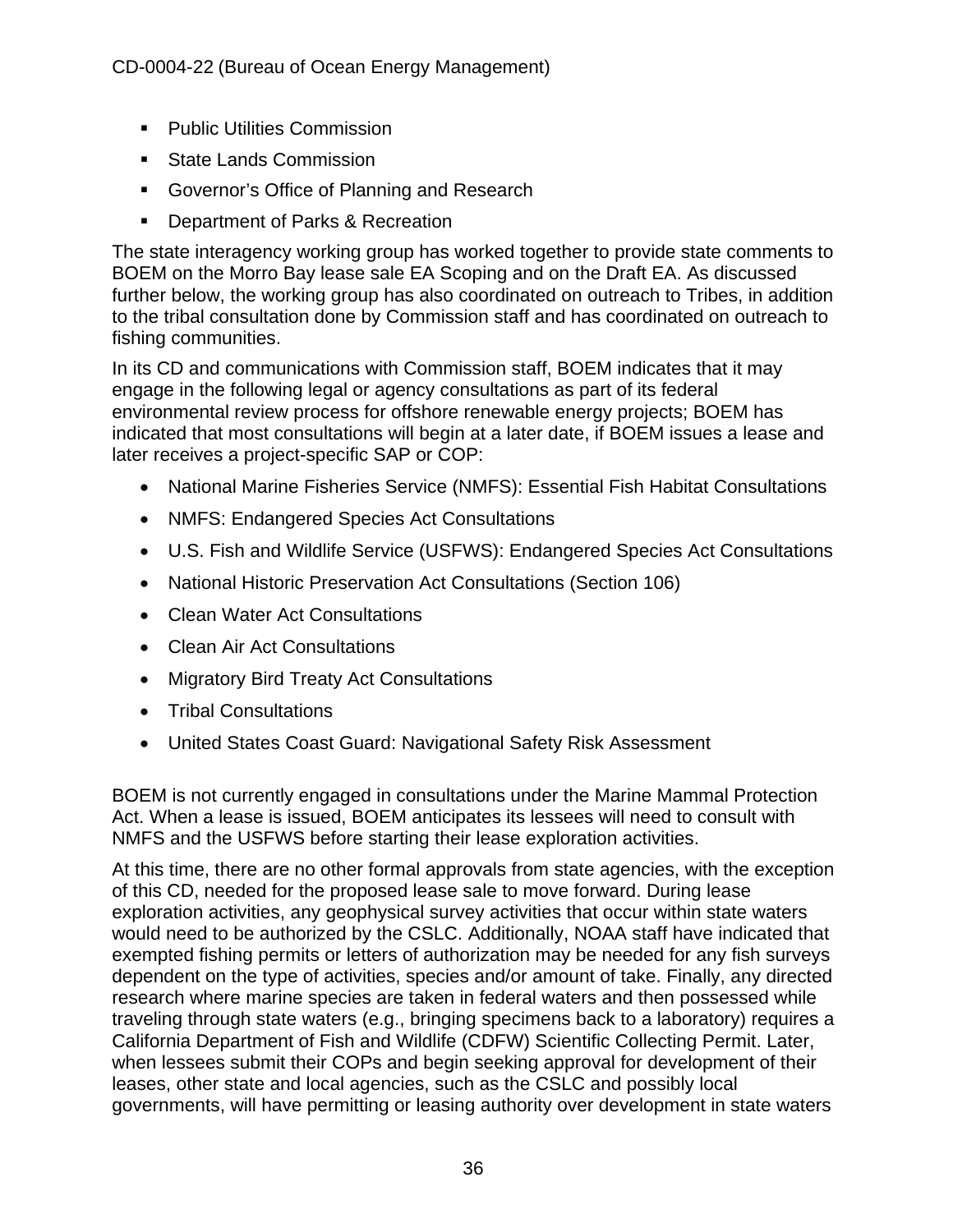and onshore. This may include approval authority for infrastructure required to bring the electricity to shore and connect it to the grid, and port-related development to support construction and operation of future projects.

## **Early Engagement with Tribes**

State and federal agencies have conducted numerous efforts to engage Tribes and provide information on potential offshore wind development. In 2016, BOEM sent formal letters to all federally recognized Tribes with known or potential interest in California's offshore environment, inviting them to join the BOEM California Intergovernmental Renewable Energy Task Force. The first task force meeting in October 2016 included representatives from six Tribes: Bear River Band of the Rohnerville Rancheria, Blue Lake Rancheria, Cher-Ae Heights Indian Community of the Trinidad Rancheria, Coyote Valley Band of Pomo Indians, Santa Ynez Band of Chumash Indians, and Tolowa Deeni' Nation.

In 2017, the Governor's Tribal Advisor and the CEC formed a State Tribal Offshore Renewable Energy Working Group (Tribal Working Group) to gain input from federally recognized and non-federally recognized Tribes, inform the California offshore renewable energy planning efforts, and simplify the exchange of information between the State and Tribes (BOEM, 2018). This Tribal Working Group provided input on the planning and siting process for offshore wind, the need to consider and avoid impacts to tribal cultural resources, the need to avoid environmental impacts, and the potential construction, operation, and decommissioning impacts surrounding these projects. Additional description of BOEM's and the state's early outreach to Tribes may be found in Appendix 4 of BOEM's Outreach Summary Report dated September 2018, and an Addendum discussing outreach activities through 2021 (BOEM, 2021).

Finally, additional in-person outreach meetings were conducted in late November and early December 2021 between state agencies, including the Coastal Commission, and some Central Coast Tribes, including the Santa Ynez Band of Chumash Indians, the Coastal Band of Chumash, the Barbareño/Ventureño Band of Mission Indians, Yak Tit<sup>y</sup>u Yak Tiłhini – Northern Chumash Tribe, and the Salinan Tribe of Monterey and San Luis Obispo Counties. Issues discussed at these meetings included:

- Concerns about capacity and how or when to engage in the regulatory and permitting process;
- Concerns about impacts to the proposed Chumash Heritage National Marine Sanctuary;
- Impacts to marine life, seabirds, and culturally important species
- Viewshed impacts:
- Coastal impacts due to port development; and
- The importance of protecting sacred lands.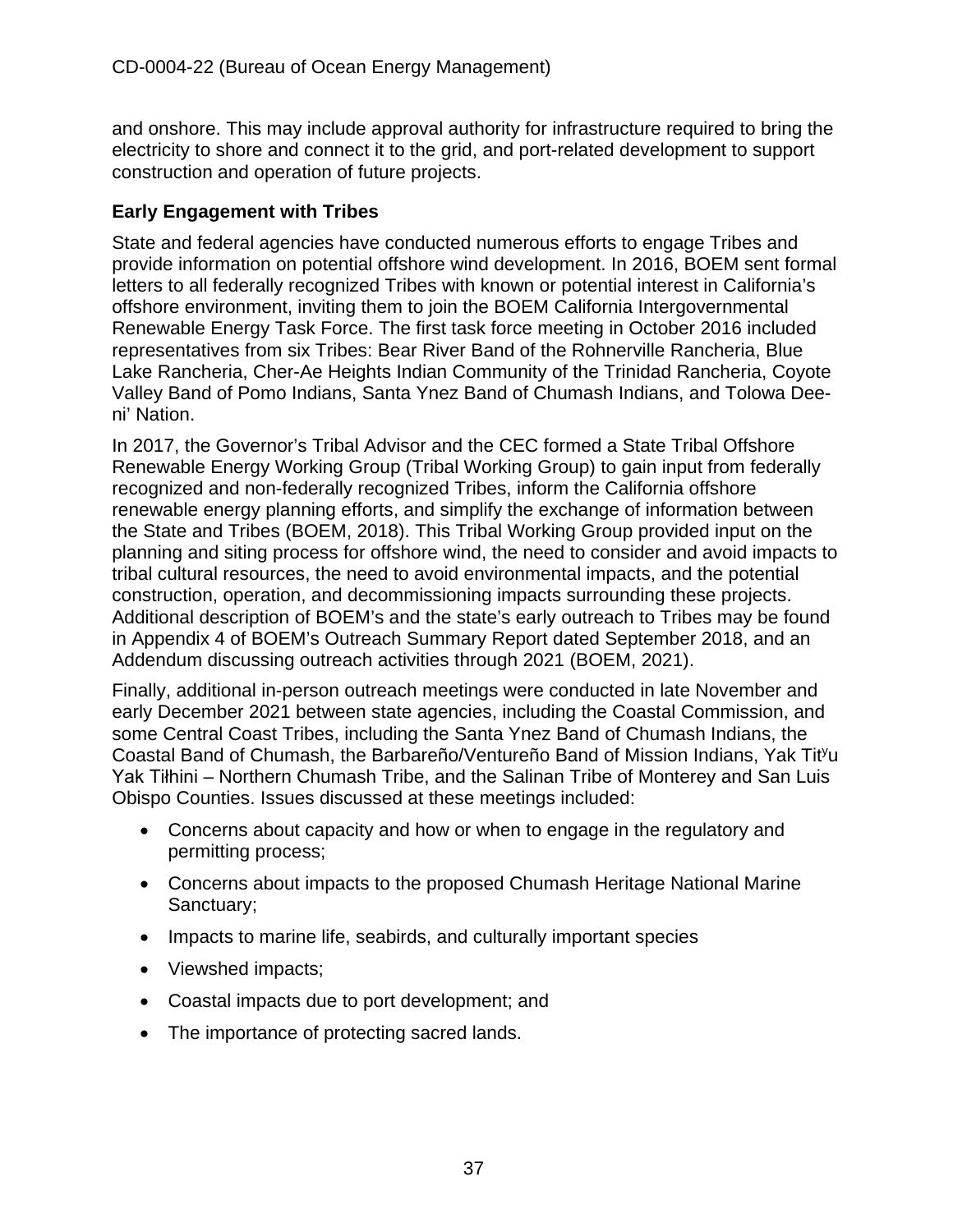# **Consultations with Tribes**

During the early outreach described above, in October 2021, Commission staff reached out to representatives of Native American Tribes with formal tribal consultation invitations. Through outreach and invitations, Commission staff contacted the following Native American Tribes that may be affiliated with the Morro Bay area; contact information for these Tribes was provided by the Native American Heritage Commission:

- Salinan Tribe of Monterey and San Luis Obispo Counties
- Xolon-Salinan Tribe
- Esselen Tribe of Monterey County
- Amah Mutsun Tribal Band
- Amah Mutsun Tribal Band of Mission San Juan Bautista
- Costanoan Ohlone Rumsen-Mutsen Tribe
- Costanoan Rumsen Carmel Tribe
- Indian Canyon Mutsun Band of Costanoan
- Coastal Band of the Chumash Nation
- Northern Chumash Tribal Council
- Yak Tit<sup>y</sup>u Tit<sup>y</sup>u Yak Tiłhini Northern Chumash Tribe
- Barbareño/Ventureño Band of Mission Indians
- Santa Ynez Band of Chumash Indians

Commission staff received five responses requesting tribal consultation from the Xolon-Salinan Tribe, the Coastal Band of the Chumash Nation, the Northern Chumash Tribal Council, Yak Tit<sup>y</sup>u Tit<sup>y</sup>u Yak Tiłhini – Northern Chumash Tribe, and the Santa Ynez Band of Chumash Indians. Commission staff set up zoom consultation meetings in late April and early May 2022, attended by the Xolon-Salinan Tribe, the Northern Chumash Tribal Council, and Yak Tit<sup>y</sup>u Tit<sup>y</sup>u Yak Tiłhini – Northern Chumash Tribe. Additional discussion about the content of these consultations can be found in section K, Tribal and Cultural Resources.

## **Outreach to Fishing Communities**

As part of the process of developing its EA for the lease sale, BOEM has held virtual scoping meetings with members of the public, including the fishing community. Coastal Commission staff, CDFW, CSLC, and CEC held a series of meetings with the fishing community on the North and Central Coast in the Fall of 2021 and Spring of 2022, which BOEM also attended. After initial outreach meetings in the Fall of 2021, the aforementioned agencies returned to the North and Central Coast on March 16-17, 2022 and May 16-17, 2022, respectively, to discuss findings, information gaps (and future studies), and statewide spatial planning efforts with local fishing communities. These meetings were facilitated with the intent of gaining an understanding of the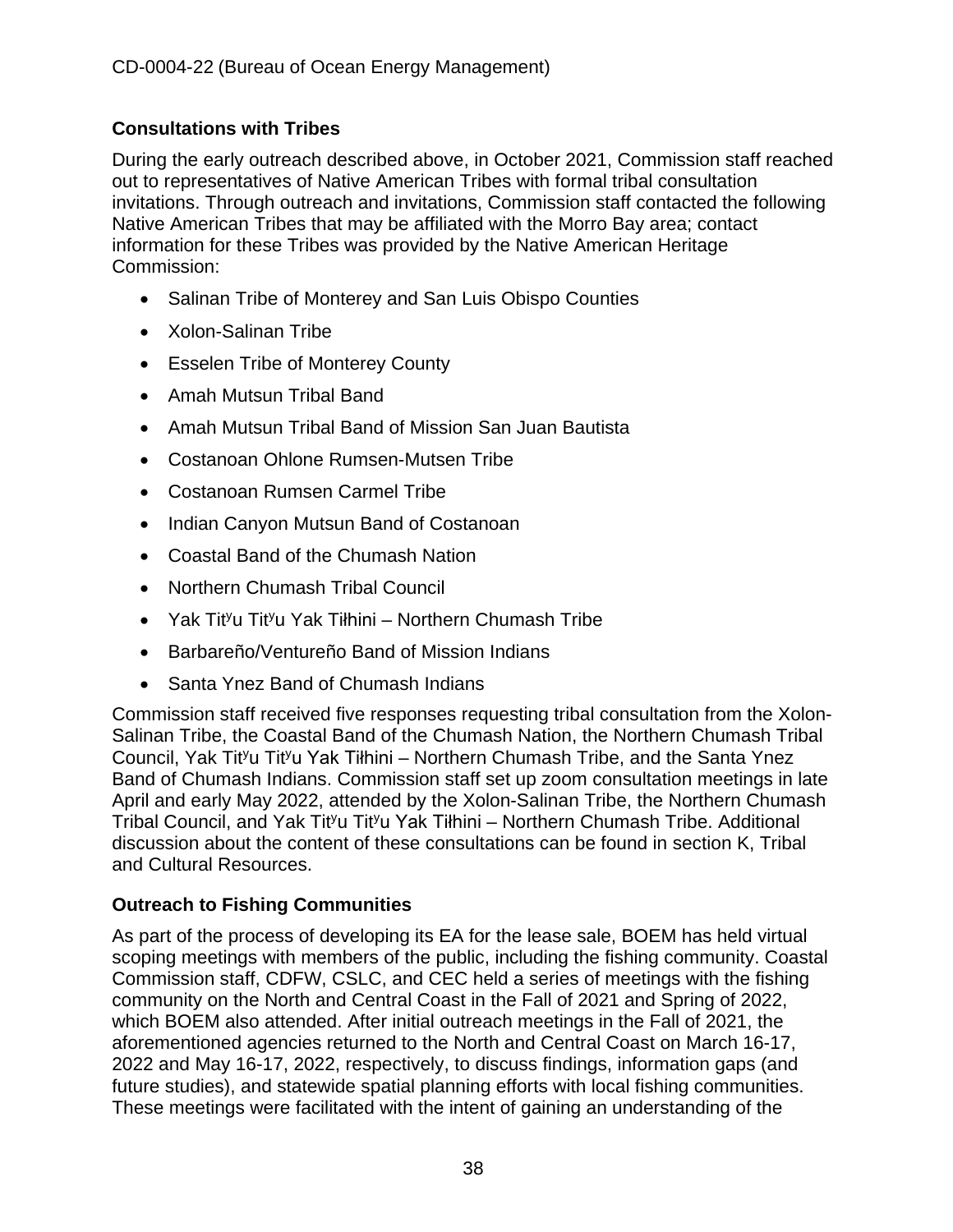potential impacts of offshore wind development on fisheries and to begin developing a mitigation framework that would ensure fisheries impacts were addressed through continued engagement between fishing communities, state agencies, and developers. Key contributors in this outreach were leaders of the fishing community from the Humboldt Bay Fishermen's Marketing Association, Crescent City Fishermen's Marking Association, Salmon Troller's Marketing Association, Morro Bay Commercial Fishermen's Association, and Commercial Fishermen of Santa Barbara. Meeting notes for outreach activities are available on the Coastal Commission's website.

# **E. MARINE RESOURCES AND WATER QUALITY**

Section 30230 of the Coastal Act states:

*Marine resources shall be maintained, enhanced, and where feasible, restored. Special protection shall be given to areas and species of special biological or economic significance. Uses of the marine environment shall be carried out in a manner that will sustain the biological productivity of coastal waters and that will maintain healthy populations of all species of marine organisms adequate for long-term commercial, recreational, scientific, and educational purposes.*

Section 30231 of the Coastal Act states:

*The biological productivity and the quality of coastal waters, streams, wetlands, estuaries, and lakes appropriate to maintain optimum populations of marine organisms and for the protection of human health shall be maintained and, where feasible, restored through, among other means, minimizing adverse effects of waste water discharges and entrainment, controlling runoff, preventing depletion of ground water supplies and substantial interference with surface water flow, encouraging waste water reclamation, maintaining natural vegetation buffer areas that protect riparian habitats, and minimizing alteration of natural streams.*

# **Morro Bay Wind Energy Area**

The Morro Bay WEA is in the California current ecosystem, which flows south from British Columbia, Canada to Baja California, Mexico. The WEA is located entirely on the continental slope; ecologically, this area is a transition zone between coastal species that are found in greater abundance closer to shore, and species that are more common beyond the continental shelf in the open ocean. The Morro Bay WEA is mostly on a plateau with the western edge consisting of slopes. Lease exploration and eventual lease development of the Morro Bay WEA may affect marine resources in several ways. Lease exploration has the potential to negatively affect marine resources through seafloor disturbance and increased turbidity, elevated levels of underwater sound, and increased entanglement and ship strike risk. Lease development has the potential to adversely affect marine resources through habitat disturbance, turbine strikes, increased entanglement risk, marine species displacement, avoidance, and attraction, ship strike risk, elevated levels of underwater sound, fish aggregation and artificial reef effect, invasive species weakened upwelling, and electromagnetic fields. Both lease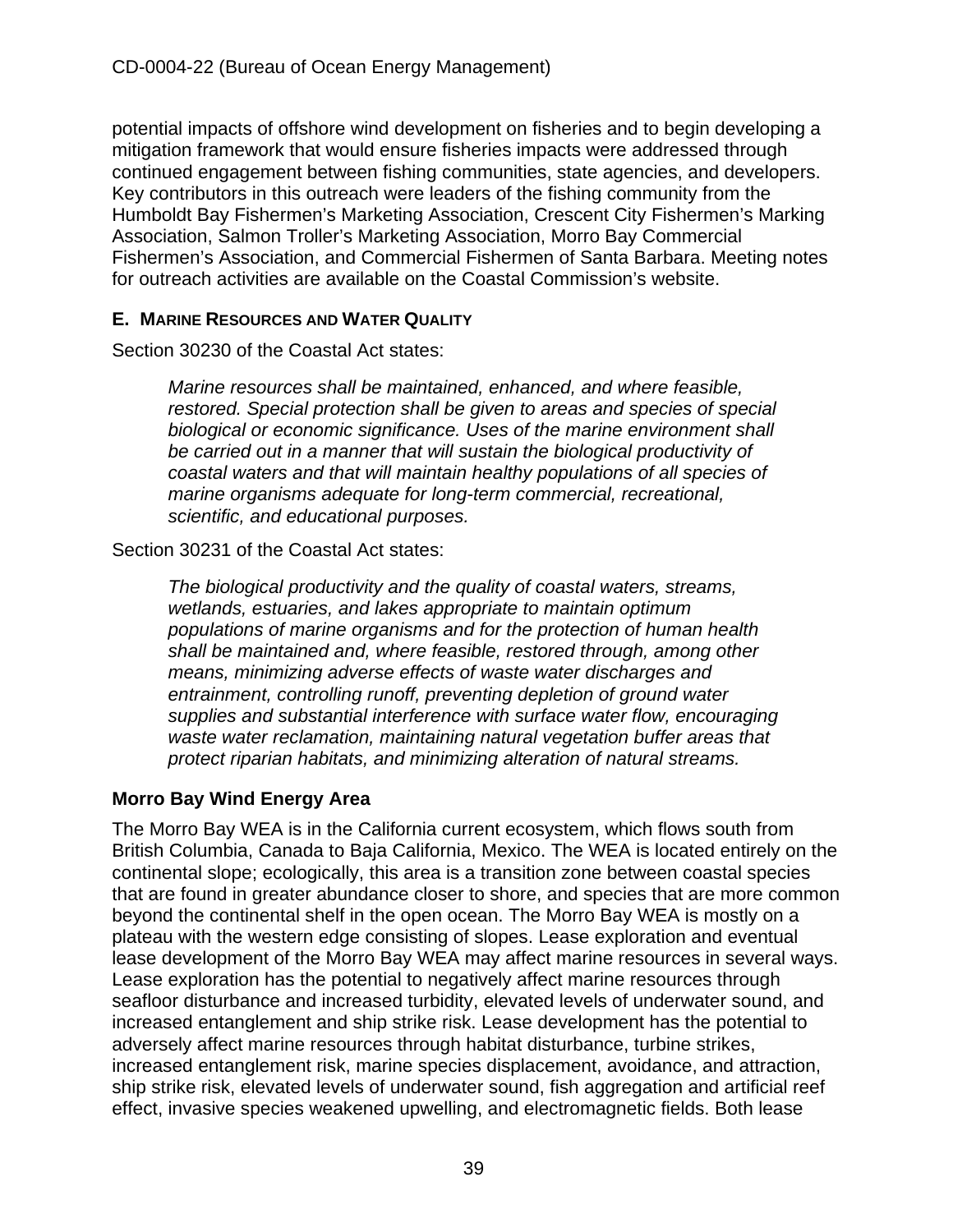exploration and lease development have the potential to increase the probability of oil spills, which would adversely affect water quality. The Coastal Act has specific provisions relating to oil spills, and therefore the oil spill analysis and findings are discussed in section G of these findings.

# **Lease Exploration Impacts**

Lease exploration activities may include installing and anchoring meteorological buoys in the lease area, using sound to conduct geophysical surveys, and using research vessels to conduct biological, archaeological and geotechnical studies in the WEA. Up to three buoys are expected to be installed and remain in the WEA for 5 years, and BOEM anticipates a total of 21-30 vessel trips for buoy installation, maintenance and removal. BOEM anticipates significantly higher vessel trips for geophysical surveys (64- 153 trips), geotechnical sampling (18-247 trips), avian surveys (30-54 trips), marine mammal and sea turtle surveys (30-54 trips) and fish surveys (8-365). BOEM notes in its EA that this is the highest possible number of vessel trips, and the number of vessel trips that would actually occur is likely to be much lower. Specifically, avian, marine mammal and sea turtle surveys would most likely occur at the same time from the same vessel.

## Seafloor Disturbance and Water Quality

According to BOEM's EA, the seafloor within the Morro Bay WEA consists of soft bottom sediment with some geological features such as pockmarks, submarine landslides, and steep seafloor slopes. Although most of the Morro Bay WEA contains soft sediments on the seafloor, portions of the area include deep sea corals, and habitat areas of particular concern (HAPC), specifically rocky reefs. Maps of the WEA and seafloor features, surrounding deep sea corals and HAPC concern may be found in **[Exhibits 2-1a, 2-1b, and 2-1c](https://documents.coastal.ca.gov/reports/2022/6/W7a/W7a-6-2022-Exhibits.pdf)**.

Anchoring and collection of sediment samples associated with lease exploration has the potential to cause localized seafloor disturbance and water quality effects by temporarily decreasing water clarity and increasing turbidity. Indirect impacts of decreased water clarity and increased turbidity include clogging filtration systems for filtering animals, decreasing sight range for visual predators and prey, and smothering benthic organisms (Maxwell et al., 2022). Anchoring and sediment sampling may also directly or indirectly impact sensitive benthic species inhabiting areas of hard substrate habitat or rock outcroppings. BOEM expects collection of sediment samples to impact up to 108 square feet of seafloor per sample and anchoring to create a larger area of seafloor disturbance. Anchors for boat and discus shaped buoys are expected to have a footprint of 6 square feet with an anchor sweep impact area of approximately 8.5 acres per buoy anchoring.

In its EA, BOEM states:

*A temporary resuspension of sediments into the water column would be expected during the one-day met buoy anchoring, installation, and decommissioning activities. This projected short-term duration would result in no lasting impact to water or sediment quality with ambient*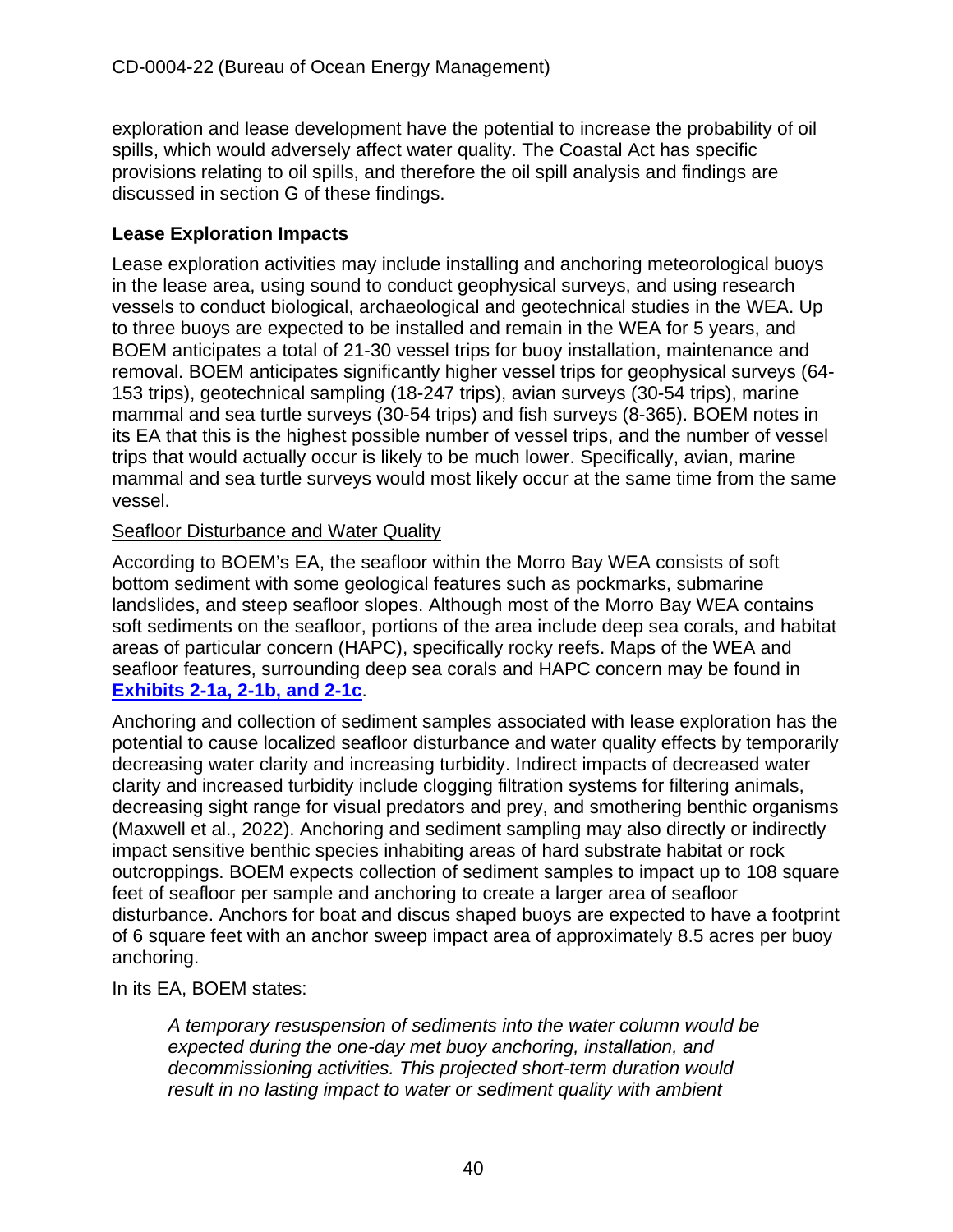*conditions likely throughout the operation and following decommissioning of the buoys. In the unlikely event of recovering lost equipment, seafloor disturbance and the resultant resuspension of sediments into the water column would be expected during the recovery operation. Transient and localized resuspension of sediment would temporarily impact water quality, but a return to ambient conditions would be expected immediately following the termination of the recovery operation.* 

The mud and sand seafloor in the Morro Bay WEA is expected to recover quickly from disturbance related to sample collection and temporary anchor placement. A study on anchoring impacts by the Oregon Wave Energy Trust found that gravel and broken shells were more common around anchoring sites, but this did not significantly affect median sediment grain size or the benthic macrofauna community on soft-bottom habitat (Henkel et al., 2016).

However, the Morro Bay WEA contains a significant area that is mapped as rocky reef habitat, which may be seen in **[Exhibit 2-1b](https://documents.coastal.ca.gov/reports/2022/6/W7a/W7a-6-2022-Exhibits.pdf)**. This habitat covers the southwestern portion of the WEA identified as a HAPC. The Morro Bay WEA also contains deep sea corals and sponges, which act as habitat for other benthic species; the locations of deep sea corals and sponges in relation to the WEA are shown in **[Exhibit 2-1c](https://documents.coastal.ca.gov/reports/2022/6/W7a/W7a-6-2022-Exhibits.pdf)**. These habitats are rare, provide important nursery grounds, food sources and shelter for sensitive species and are slow to recover from damage and should be protected from anchoring impacts, including indirect impacts relating to increased turbidity. To ensure that the biological productivity of these important habitat areas is sustained, **[Condition](#page-13-0)  [2](#page-13-0)** requires BOEM to ensure that lessees avoid intentional contact with hard substrate, rock outcroppings, seamounts, or deep-sea coral and sponge habitat during all lease exploration activities and requires a buffer that fully protects these habitats. In addition, **[Condition 1\(f\)\(iv\)](#page-10-0)** requires that BOEM require lessees to submit an Anchoring Plan for any survey plan that requires vessel anchoring and **[Condition 1\(b\)](#page-10-0)** provides for Commission staff review of all survey plans. With these protections in place, impacts to hard substrate habitat areas will be minimized or avoided.

## Elevated Levels of Underwater Sound

Lease exploration activities may result in habitat exclusion or avoidance by marine species due to the use of sound in geophysical surveys. Geophysical surveys can be conducted using high or low energy equipment. In previous actions, the Commission has denied or objected to projects proposing use of high energy geophysical surveys because of the significant adverse impacts to marine species including marine mammals, sea turtles, fish and invertebrates. For offshore wind lease exploration, BOEM indicates in its CD and EA that only low-energy surveys will be authorized under the proposed leases. Low-energy surveys, while significantly less problematic than high-energy surveys, do still have the potential to result in impacts to marine mammals and sea turtles. Fish and invertebrates would be less affected by these types of surveys than marine mammals and sea turtles, but more research, focusing on the relevant aspects of sound for fish and marine invertebrates, is needed to fully understand the impacts.

According to BOEM's EA, six species of baleen whales and 12 species of toothed or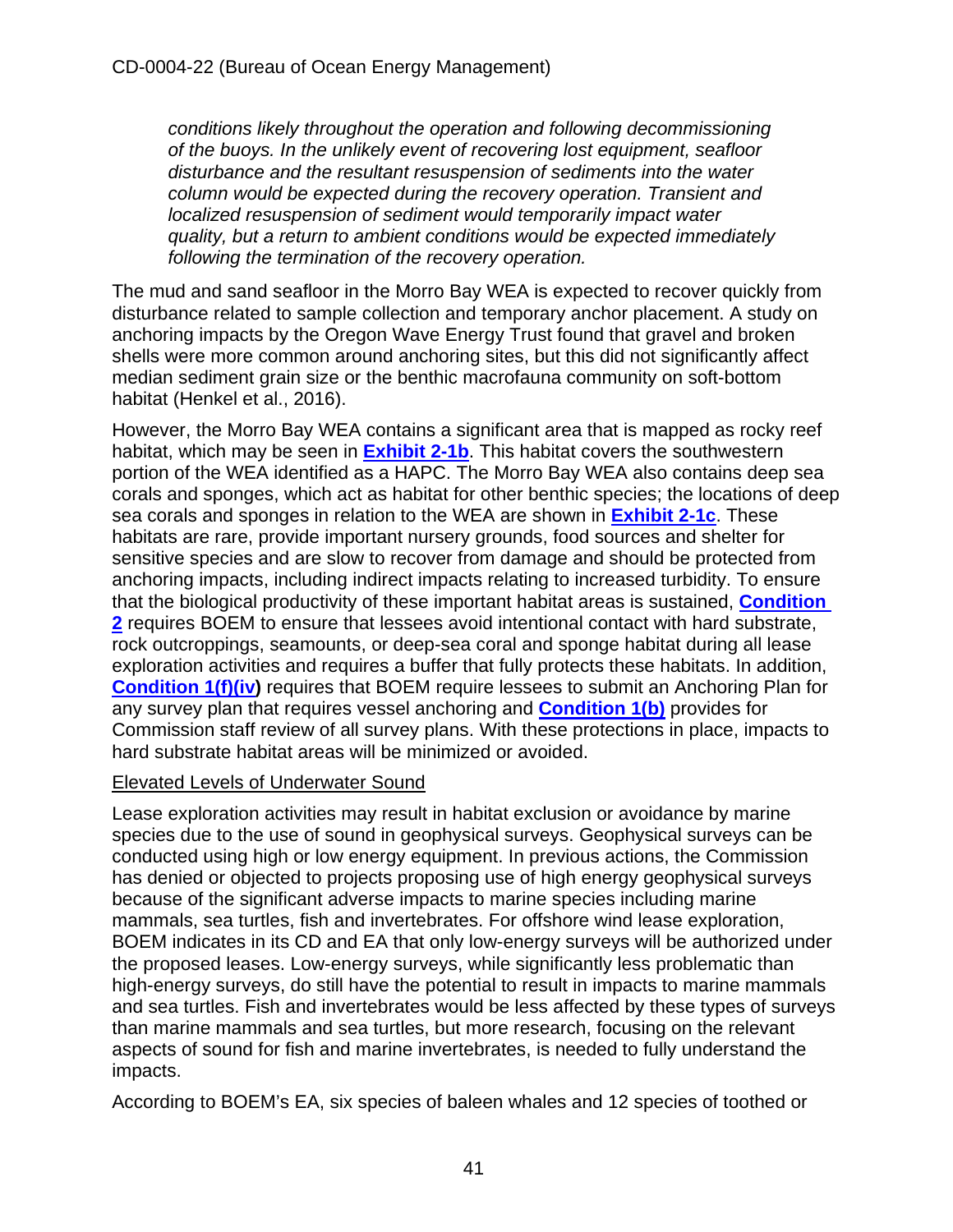beaked whales are expected to occur in the vicinity of the Morro Bay WEA. Additionally, five species of seals and sea lions and one species of sea turtle are expected to occur in or near the Morro Bay WEA. Finally, the Southern sea otters are not present within the Morro Bay WEA, but are present close to shore, typically within state waters (see **[Exhibit 2-2a](https://documents.coastal.ca.gov/reports/2022/6/W7a/W7a-6-2022-Exhibits.pdf)**). The southern sea otter is listed as federally threatened and is a fully protected species under California state law. Table 2-1 below, from BOEM's EA, lists the marine mammals present in the area, and provides their federal protected status. The Northern elephant seal, Guadalupe fur seal, and Pacific right whale, which are included in the table below, are also protected under the California Endangered Species Act, and are listed as fully protected. No density estimates are available on the California Offshore Wind Energy Gateway for Guadalupe fur seals, or northern elephant seals. However, species distribution mapping shows moderate probabilities of northern elephant seals in the vicinity of the WEA, with greater probabilities further to the north (see **[Exhibit 2-2b](https://documents.coastal.ca.gov/reports/2022/6/W7a/W7a-6-2022-Exhibits.pdf)**).

| Table 2-1: Protected Marine Mammal and Sea Turtle Species Expected to Occur in<br>the Project Area (DPS refers to Distinct Population Segment as defined under the<br>ESA) |                 |          |                       |            |  |  |  |
|----------------------------------------------------------------------------------------------------------------------------------------------------------------------------|-----------------|----------|-----------------------|------------|--|--|--|
| Common namo                                                                                                                                                                | Scientific Name | $C$ took | <b>ECAMMOA</b> Ctatus | Occurronce |  |  |  |

| <b>Common name</b>                       | <b>Scientific Name</b>          | <b>Stock</b>                                                                                   | <b>ESA/MMPA Status</b>    | <b>Occurrence</b>        |
|------------------------------------------|---------------------------------|------------------------------------------------------------------------------------------------|---------------------------|--------------------------|
|                                          |                                 | <b>Baleen Whales</b>                                                                           |                           |                          |
| Blue whale <sup>1</sup>                  | Balaenoptera<br>musculus        | <b>Eastern North</b><br>Pacific                                                                | Endangered/<br>Depleted   | Late summer<br>and fall  |
| Fin whale <sup>1</sup>                   | Balaenoptera<br>physalus        | California,<br>Oregon, and<br>Washington                                                       | Endangered/<br>Depleted   | Year round               |
| Sei whale <sup>1</sup>                   | Balaenoptera<br>borealis        | <b>Eastern North</b><br>Pacific                                                                | Endangered/<br>Depleted   | Uncommon                 |
| Minke whale <sup>1</sup>                 | Balaenoptera<br>acutorostrata   | California,<br>Oregon, and<br>Washington                                                       |                           | Occasional               |
| Humpback whale <sup>1</sup>              | Megaptera<br>novaeangliae       | California,<br>Oregon, and<br>Washington<br>(Central American<br><b>DPS and Mexico</b><br>DPS) | Endangered/<br>Threatened | Spring to fall           |
| North Pacific Gray<br>Whale <sup>1</sup> | <b>Eschrichtius</b><br>robustus | <b>Eastern North</b><br>Pacific                                                                |                           | Oct-Jan and<br>March-May |
|                                          |                                 | <b>Toothed and Beaked Whales</b>                                                               |                           |                          |
| Sperm whale <sup>1</sup>                 | Physeter<br>macrocephalus       | California,<br>Oregon, and<br>Washington                                                       | Endangered/<br>Depleted   | Year round               |
| Killer whale                             | Orcinus orca                    | <b>Eastern North</b><br>Pacific Transient/<br><b>West Coast</b><br>Transient <sup>2</sup>      |                           | Sporadic                 |
| Killer whale -<br>southern resident      | Orcinus orca                    | Southern<br>Resident                                                                           | Endangered                | Uncommon                 |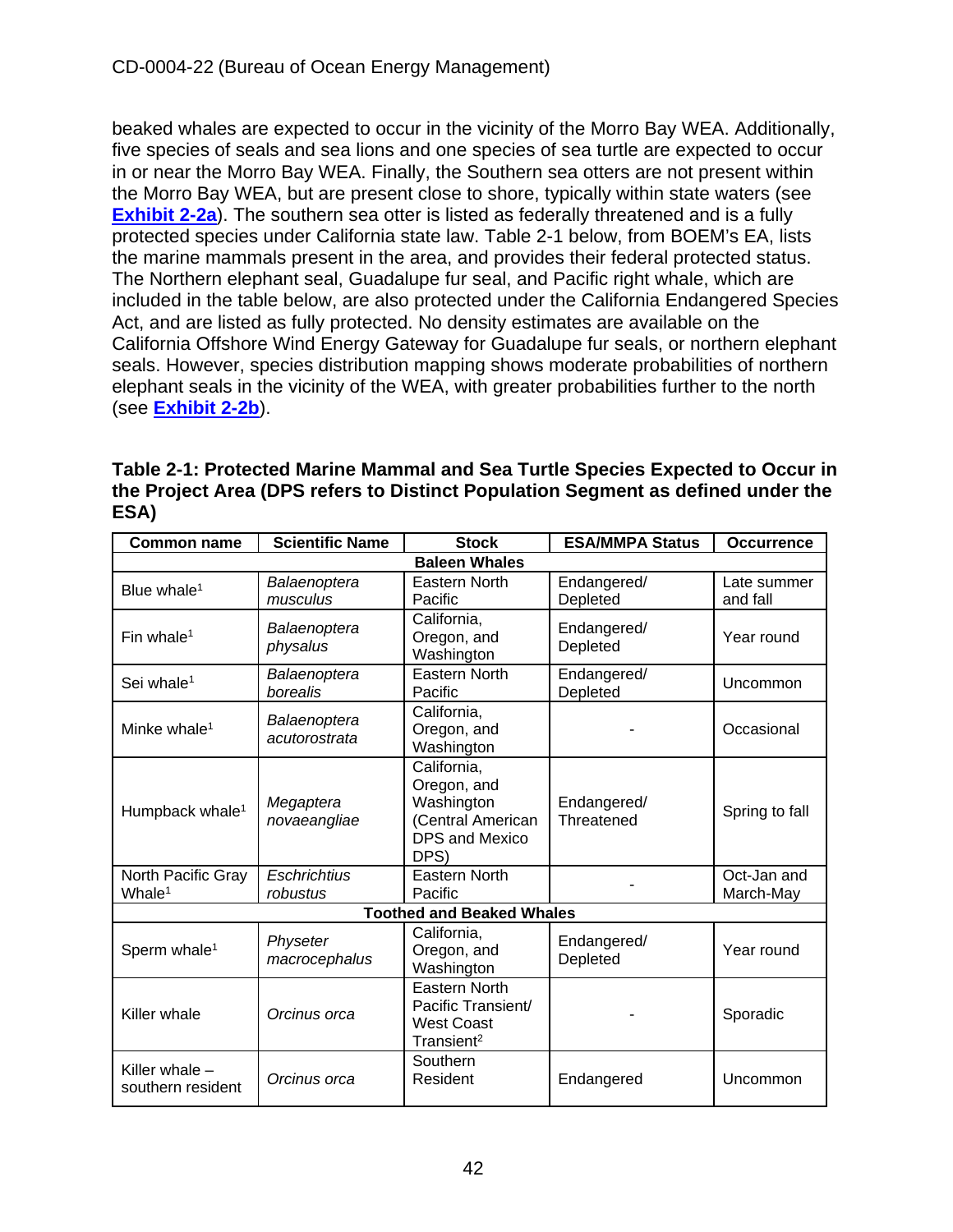## CD-0004-22 (Bureau of Ocean Energy Management)

| Baird's beaked                     |                            | California,                |                         |                    |  |  |
|------------------------------------|----------------------------|----------------------------|-------------------------|--------------------|--|--|
| whale                              | Berardius bairdii          | Oregon, and                |                         |                    |  |  |
|                                    |                            | Washington                 |                         |                    |  |  |
| Cuvier's beaked                    |                            | California,                |                         |                    |  |  |
| whale                              | Ziphius cavirostris        | Oregon, and<br>Washington  |                         | Uncommon           |  |  |
|                                    |                            | California,                |                         |                    |  |  |
| Stejneger's                        | Mesoplodon                 | Oregon, and                |                         |                    |  |  |
| beaked whale                       | stejnegeri                 | Washington                 |                         |                    |  |  |
|                                    |                            | California,                |                         |                    |  |  |
| Risso's dolphin                    | Grampus griseus            | Oregon, and                |                         | Year round         |  |  |
|                                    |                            | Washington                 |                         |                    |  |  |
| Rough-toothed                      | <b>Steno</b>               | N/A <sup>3</sup>           |                         |                    |  |  |
| dolphin                            | bredanensis                |                            |                         |                    |  |  |
| Northern right                     | Lissodelphis               | California,                |                         |                    |  |  |
| whale dolphin                      | borealis                   | Oregon, and                |                         | Year round         |  |  |
|                                    |                            | Washington                 |                         |                    |  |  |
| Pacific white-                     | Lagenorhynchus             | California,                |                         |                    |  |  |
| sided dolphin                      | obliquidens                | Oregon, and                |                         | Year round         |  |  |
|                                    |                            | Washington                 |                         |                    |  |  |
|                                    | Phocoenoides               | California,<br>Oregon, and |                         | Year round         |  |  |
| Dall's porpoise                    | dalli                      | Washington                 |                         |                    |  |  |
|                                    | Phocoena                   |                            |                         | Late Spring        |  |  |
| Harbor porpoise                    | phocoena                   | Morro Bay stock            |                         | to early fall      |  |  |
|                                    |                            | <b>Sea Lions and Seals</b> |                         |                    |  |  |
|                                    | Eumetopias                 |                            | De-listed with critical |                    |  |  |
| Steller sea lion                   | jubatus                    | Eastern DPS                | habitat                 | Year round         |  |  |
| California sea lion                | Zalophus                   | U.S. Stock                 |                         |                    |  |  |
|                                    | californianus              |                            |                         | Year round         |  |  |
| Northern elephant                  | Mirounga                   | California                 |                         | Year round         |  |  |
| seal                               | angustirostris             |                            |                         |                    |  |  |
| Harbor seal                        | Phoca vitulina             | California                 |                         | Year round         |  |  |
|                                    | richardsi                  |                            |                         |                    |  |  |
|                                    |                            |                            |                         | Spring/<br>Summer, |  |  |
| Guadalupe fur<br>seal <sup>1</sup> | Arctocephalus<br>townsendi | Throughout its             | Threatened              | seasonal low       |  |  |
|                                    |                            | range                      |                         | numbers            |  |  |
| <b>Sea Turtles</b>                 |                            |                            |                         |                    |  |  |
| Leatherback sea                    | Dermochelys                |                            |                         |                    |  |  |
| turtle                             | coriacea                   | Throughout range           | Endangered              | Uncommon           |  |  |

Notes:

- 1. Critical habitat has not been designated for these ESA-listed species.
- 2. This stock is mentioned briefly in the Pacific Stock Assessment Report (Carretta et al., 2018; Carretta et al., 2016) and referred to as the "Eastern North Pacific Transient" stock, however, the Alaska Stock Assessment Report contains assessments of all transient killer whale stocks in the Pacific and the Alaska Stock Assessment Report refers to this same stock as the "West Coast Transient" stock (Muto et al., 2016; 2018).
- 3. Rough-toothed dolphin has no recognized stock for the U.S. West Coast.

ESA = Endangered Species Act MMPA = Marine Mammal Protection Act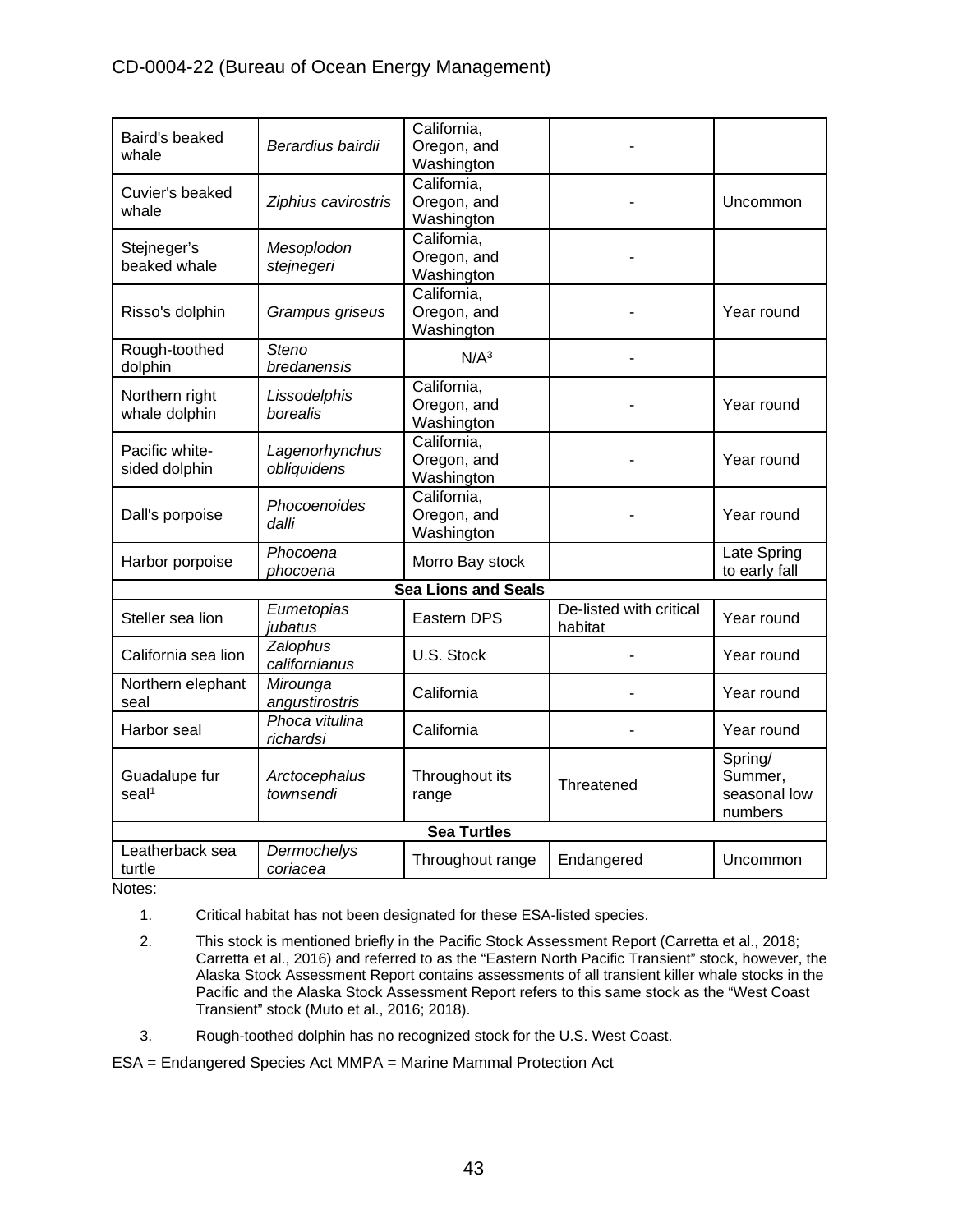The use of sound in geophysical surveys may affect the behavior of marine mammals due to masking their ability to hear important environmental sounds and requiring more intense vocalizations; intense sounds may damage their ability to hear. BOEM's EA finds that underwater sound may change a number of important biological behaviors including migration, feeding, resting, communication, and breeding. The type and severity of a potential effect is, in part, due to the hearing thresholds exhibited by different types of marine mammals. Specifically, baleen whales hear lower frequencies. Sperm whales, beaked whales, and dolphins hear mid-frequencies, and porpoises hear high frequencies. Seals, sea lions and sea turtles also hear low frequencies. Table 2-2 below outlines the general hearing range and impulsive acoustic thresholds for marine mammals and sea turtle species.

## **Table 2-2: Impulsive Acoustic Thresholds Identifying the Onset of PTS and TTS for Marine Mammals1 and Sea Turtle2 Species**

| <b>Hearing Group</b>                                         | <b>Generalized Hearing</b><br>Range | <b>Permanent Threshold</b><br><b>Shift Onset</b> | <b>Temporary Threshold</b><br><b>Shift Onset</b> |
|--------------------------------------------------------------|-------------------------------------|--------------------------------------------------|--------------------------------------------------|
| Low frequency (e.g.,                                         | 7 Hz to 35 kHz                      | 219 dB Peak                                      | 213 dB Peak                                      |
| Baleen Whales)                                               |                                     | 183 dB cSEL                                      | 179 cSEL                                         |
| Mid-frequency (e.g.,                                         |                                     | 230 dB Peak                                      | 224 dB Peak                                      |
| Dolphins and Sperm<br>Whales)                                | 150 Hz to 160 kHz                   | 185 dB cSEL                                      | 178 dB cSEL                                      |
| High frequency (e.g.,                                        | 275 Hz to 160 kHz                   | 202 dB Peak                                      | 148 dB Peak                                      |
| porpoise)                                                    |                                     | 155 dB cSEL                                      | 153 dB cSEL                                      |
| Phocid pinnipeds                                             | 50 Hz to 86 kHz                     | 218 dB Peak                                      | 212 dB Peak                                      |
| (true seals)<br>(underwater)                                 |                                     | 185 dB cSEL                                      | 181 dB cSEL                                      |
| Otariid pinnipeds                                            |                                     | 232 dB Peak                                      | 226 dB Peak                                      |
| (sea lions and fur<br>60 Hz to 39 kHz<br>seals) (underwater) |                                     | 203 dB cSEL                                      | 199 dB cSEL                                      |
| Sea Turtles                                                  | 30 Hz to 2 kHz                      | 230 dB Peak                                      | 226 dB Peak                                      |
|                                                              |                                     | 204 dB cSEL                                      | 189 dB cSEL                                      |

Notes:

1 (NMFS, 2018).

2 (Navy, 2017).

 $cSEL =$  cumulative sound exposure level  $dB =$  decibels  $Hz =$  hertz  $kHz =$  kHz = kilohertz

BOEM's impact analysis uses the highest power levels of survey equipment and the most sensitive frequency setting for marine life hearing group to determine impacts. The analysis does not consider the directionality or tow depth of sound sources, and therefore likely overestimates the impacts of the surveys on marine life. Section 3.5.2.1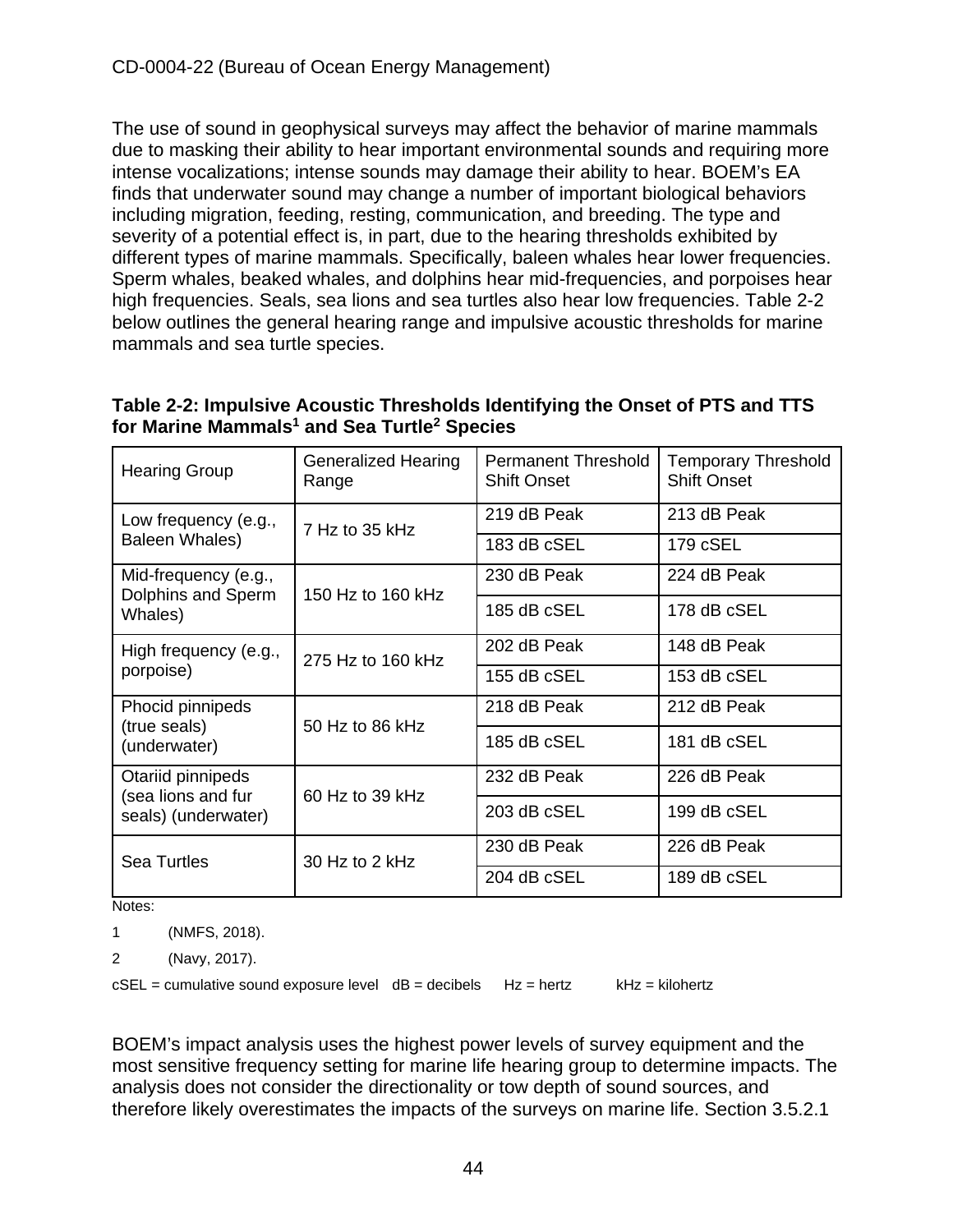of BOEM's EA includes additional details on how the analysis to assess the impacts of geophysical surveys was conducted.

According to BOEM's analysis in its EA, for many marine mammal species, the distance from the survey equipment that results in a potential for injury is generally small, ranging from 0-154 feet. The largest possible distance that could result in injury is 825 feet for porpoise species, when a 100 kHz multi-beam echosounder is used. Injury thresholds for sea turtles are higher than those for marine mammals, and based on BOEM's EA analysis, geophysical survey activities would not result in injury to sea turtles from sound. Table 2-3 below provides a summary of the distance, in meters, for potential injury of marine mammals and sea turtles from proposed geophysical survey equipment.

#### **Table 2-3: Summary of PTS Exposure Distances for Protected Marine Mammal Species from Mobile HRG Sources Towed at a Speed of 4.5 knots**

|                                                                | <b>DISTURBANCE DISTANCE (m)</b>                          |                                                             |                                                                                |                                                 |                            |                                                       |                       |
|----------------------------------------------------------------|----------------------------------------------------------|-------------------------------------------------------------|--------------------------------------------------------------------------------|-------------------------------------------------|----------------------------|-------------------------------------------------------|-----------------------|
| <b>HRG</b><br><b>SOURCE</b>                                    | Highest<br>Source<br>Level (dB<br>re 1 $\mu$ Pa)         | Low<br>Frequency<br>(e.g.,<br><b>Baleen</b><br>Whales $)^1$ | Mid-<br>Frequency<br>(e.g.,<br><b>Dolphins</b><br>and<br>Sperm<br>Whales $)^1$ | <b>High</b><br>Frequency<br>(e.g.,<br>Porpoise) | Phocids<br>(true<br>seals) | <b>Otariids</b><br>(sea<br>lions<br>and fur<br>seals) | Sea<br><b>Turtles</b> |
| Mobile, Impulsive, Intermittent Sources                        |                                                          |                                                             |                                                                                |                                                 |                            |                                                       |                       |
| Boomers,<br><b>Bubble</b>                                      | 176 dB<br><b>SEL</b><br>207 dB                           | 0.3                                                         | $\overline{0}$                                                                 | 5.0                                             | 0.2                        | $\overline{0}$                                        | $\overline{0}$        |
| <b>Guns (4.3)</b><br>kHz)                                      | <b>RMS</b>                                               |                                                             |                                                                                |                                                 |                            |                                                       |                       |
|                                                                | 216 peak                                                 |                                                             |                                                                                |                                                 |                            |                                                       |                       |
| <b>Sparkers</b>                                                | 188 dB<br><b>SEL</b>                                     |                                                             |                                                                                |                                                 |                            |                                                       |                       |
| $(2.7$ kHz)                                                    | 214 dB<br><b>RMS</b>                                     | 12.7                                                        | 0.2                                                                            | 47.3                                            | 6.4                        | 0.1                                                   | $\mathbf 0$           |
|                                                                | 225 peak                                                 |                                                             |                                                                                |                                                 |                            |                                                       |                       |
| Chirp Sub-<br><b>Bottom</b><br><b>Profilers</b><br>$(5.7$ kHz) | 193 dB<br><b>SEL</b><br>209 dB<br><b>RMS</b><br>214 peak | 1.2                                                         | 0.3                                                                            | 35.2                                            | 0.9                        | $\overline{0}$                                        | <b>NA</b>             |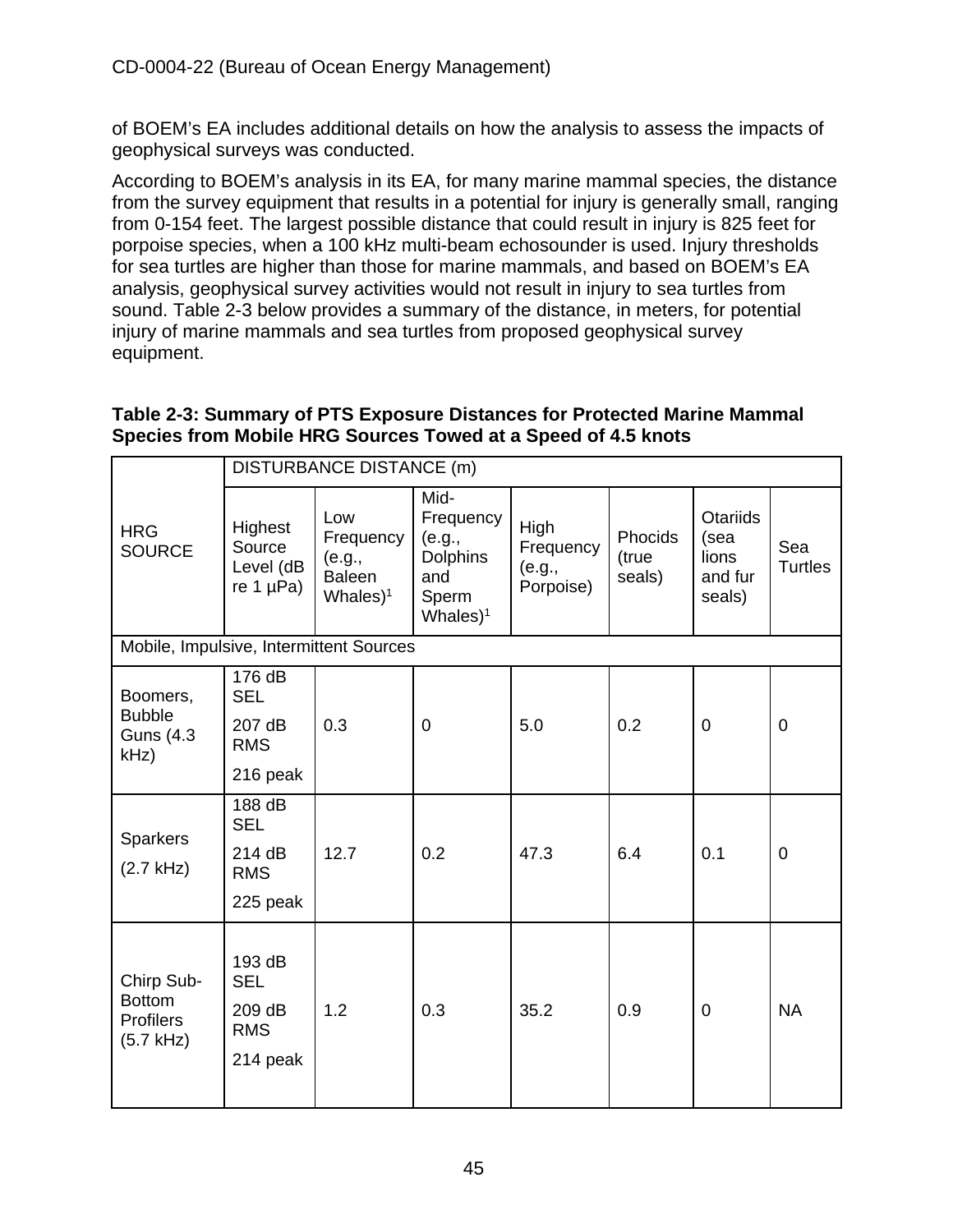| Mobile, Non-Impulsive, Intermittent Sources |                      |                |           |           |                |                |           |
|---------------------------------------------|----------------------|----------------|-----------|-----------|----------------|----------------|-----------|
|                                             | 185 dB<br><b>SEL</b> |                |           |           |                |                |           |
| Multi-beam<br>echosounde                    | 224 dB<br><b>RMS</b> | $\overline{0}$ | 0.5       | 251.4*    | $\overline{0}$ | $\overline{0}$ | <b>NA</b> |
| r (100 kHz)                                 | 228 peak             |                |           |           |                |                |           |
|                                             | 182 dB<br><b>SEL</b> |                |           |           |                |                |           |
| Multi-beam<br>echosounde                    | 218 dB<br><b>RMS</b> | <b>NA</b>      | <b>NA</b> | <b>NA</b> | <b>NA</b>      | <b>NA</b>      | <b>NA</b> |
| r (>200 kHz)                                | 223 peak             |                |           |           |                |                |           |
| Side-scan                                   | 184 dB<br><b>SEL</b> |                |           |           |                |                |           |
| sonar $(>200$<br>$kHz$ )                    | 220 dB<br><b>RMS</b> | <b>NA</b>      | <b>NA</b> | <b>NA</b> | <b>NA</b>      | <b>NA</b>      | <b>NA</b> |
|                                             | 226 peak             |                |           |           |                |                |           |

Notes:

1 PTS injury distances for listed marine mammals were calculated with NOAA's sound exposure spreadsheet tool using sound source characteristics for HRG sources in Crocker and Fratantonio (2016).

This range is conservative as it assumes full power, an omnidirectional source, and does not consider absorption over distance.

NA = not applicable due to the sound source being out of the hearing range for the group.

 $RMS = root$  mean square  $SEL = sound$  exposure level

BOEM repeated its analysis for disturbance (as opposed to injury) distances from the geophysical survey equipment. Table 2-4 below provides a summary of the maximum disturbance distances, in meters, for marine mammals and sea turtles.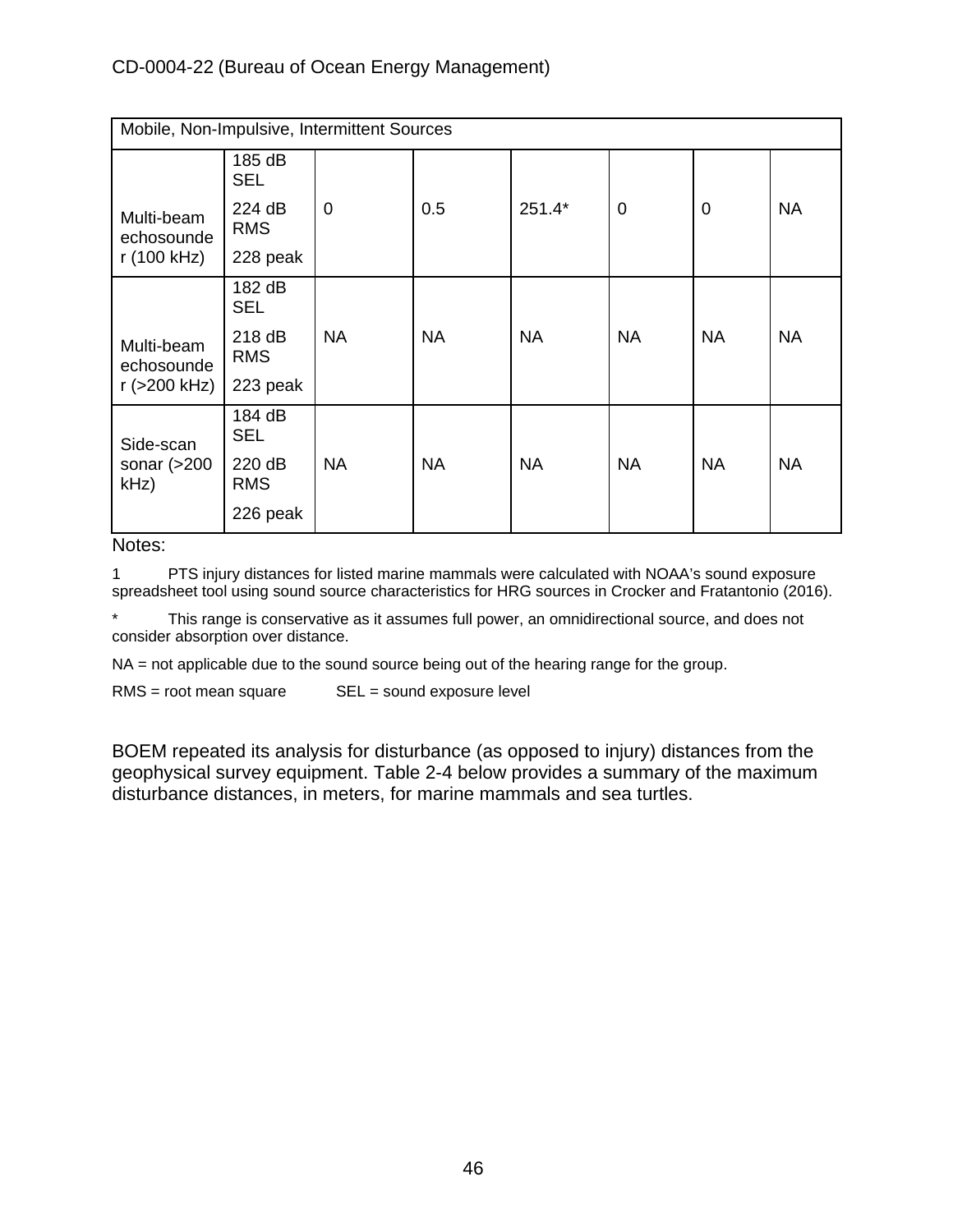#### **Table 2-4: Summary of Maximum Disturbance Distances for Protected Marine Mammal Species from Mobile HRG Sources Towed at a Speed of 4.5 knots**

|                                                                | DISTURBANCE DISTANCE (m)                                    |                                                                             |                                          |                         |                                                    |                       |
|----------------------------------------------------------------|-------------------------------------------------------------|-----------------------------------------------------------------------------|------------------------------------------|-------------------------|----------------------------------------------------|-----------------------|
| <b>HRG</b><br><b>SOURCE</b>                                    | Low<br>Frequency<br>(e.g.,<br><b>Baleen</b><br>Whales $)^1$ | Mid-<br>Frequency<br>(e.g.,<br><b>Dolphins</b><br>and Sperm<br>Whales $)^1$ | High<br>Frequency<br>(e.g.,<br>Porpoise) | Phocids<br>(true seals) | <b>Otariids</b><br>(sea lions<br>and fur<br>seals) | Sea<br><b>Turtles</b> |
|                                                                | Mobile, Impulsive, Intermittent Sources                     |                                                                             |                                          |                         |                                                    |                       |
| Boomers,<br><b>Bubble</b><br><b>Guns (4.3)</b><br>kHz)         | 224                                                         | 224                                                                         | 224                                      | 224                     | 224                                                | 40                    |
| <b>Sparkers</b><br>$(2.7$ kHz)                                 | 502                                                         | 502                                                                         | 502                                      | 502                     | 502                                                | 90                    |
| Chirp Sub-<br><b>Bottom</b><br><b>Profilers</b><br>$(5.7$ kHz) | 282                                                         | 282                                                                         | 282                                      | 282                     | 282                                                | 50                    |
|                                                                |                                                             | Mobile, Non-Impulsive, Intermittent Sources                                 |                                          |                         |                                                    |                       |
| Multi-beam<br>Echosound<br>er (100<br>kHz)                     | <b>NA</b>                                                   | 370                                                                         | 370                                      | <b>NA</b>               | <b>NA</b>                                          | <b>NA</b>             |
| Multi-beam<br>Echosound<br>er (>200<br>kHz)                    | <b>NA</b>                                                   | <b>NA</b>                                                                   | <b>NA</b>                                | <b>NA</b>               | <b>NA</b>                                          | <b>NA</b>             |
| Side-scan<br>Sonar<br>$( > 200$ kHz)                           | <b>NA</b>                                                   | <b>NA</b>                                                                   | <b>NA</b>                                | <b>NA</b>               | <b>NA</b>                                          | <b>NA</b>             |

Notes:

<sup>1</sup> PTS injury distances for listed marine mammals were calculated with NOAA's sound exposure spreadsheet tool using sound source characteristics for HRG sources in (Crocker, 2016) (Crocker and Fratantonio (2016).

NA = not applicable due to the sound source being out of the hearing range for the group.

The range of disturbance distances for all protected species is 131-1,647 feet, with sparkers, a seismic survey method that uses an electric spark in a sonde to generate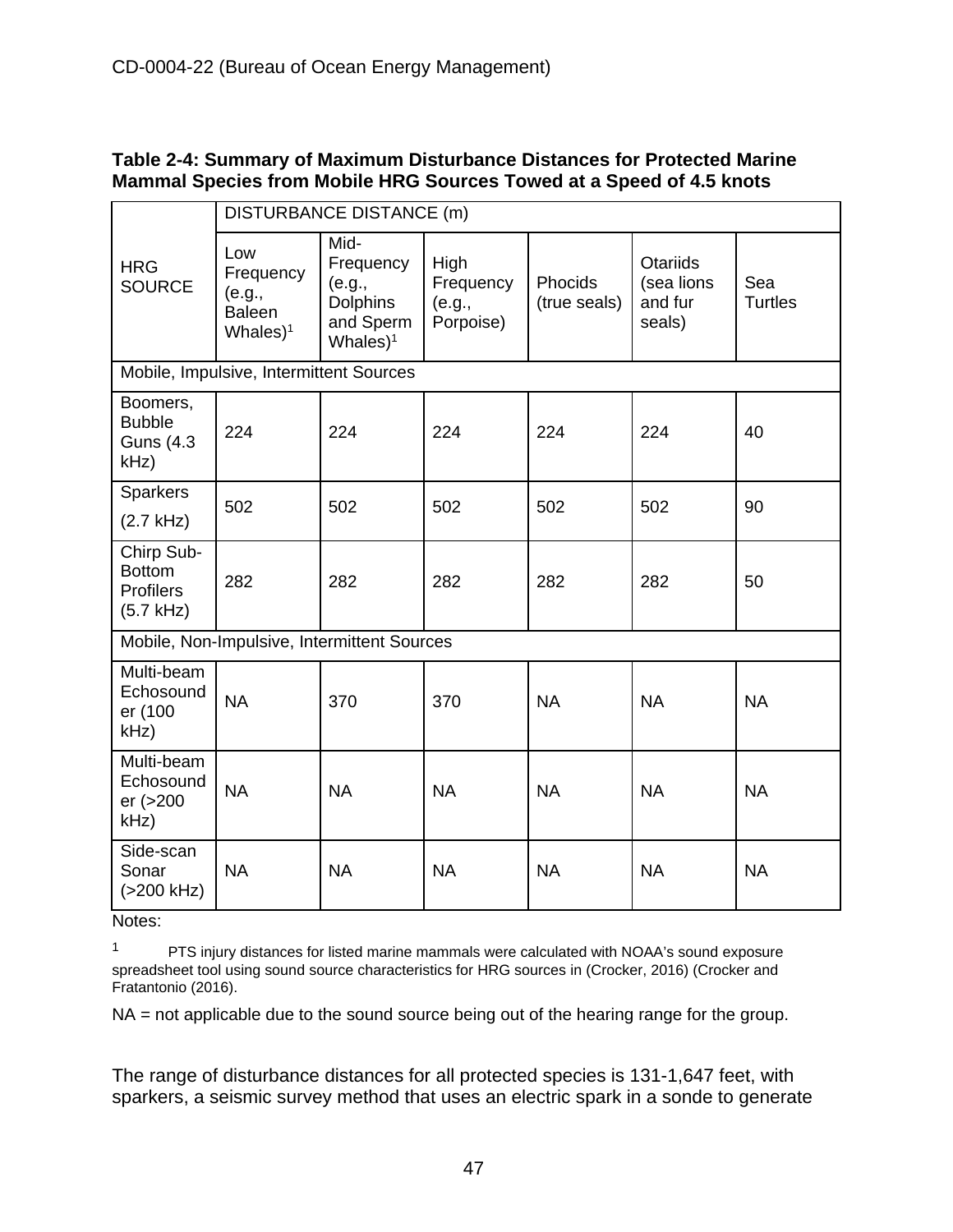high-frequency sound waves, causing the greatest area of disturbance across marine mammal species, according to BOEM's EA (Selley and Sonnenberg, 2015).

To reduce the potential for injury to marine mammals and sea turtles, and minimize any possible disturbance, BOEM requires its lessees to incorporate a set of mitigation measures into any lease exploration work, as described in Appendix D to BOEMs EA, which is included in **[Appendix A](https://documents.coastal.ca.gov/reports/2022/6/W7a/W7a-6-2022-Appendices.pdf)** of these findings. Selected measures include:

- Requiring that the vessel captain and crew maintain a vigilant watch for all protected marine mammals
- Independent Protected Species Observers (PSOs) or trained crew must monitor a vessel strike avoidance zone of 500 meters (1,640 feet) or greater from any whales or unidentified large marine mammal and 50 meters (164 feet) or greater from any other marine mammal species visible at the surface.
	- $\circ$  Autonomous vessels must be equipped with a thermal and HD cameras facing forward and at an angle to provide a field of view ahead of the vessel. A dedicated operator must be able to monitor the real-time output of the camera.
	- o Survey plans must identify vessel strike avoidance measures.
	- o All vessel crew members must be briefed in the identification of protected marine mammal species and best practices for avoiding collisions.
	- o A minimum separation distance of 500 meters (1,640 feet) from all whales must be maintained around the surface of the vessel at all times.
	- o If a large whale is sighted within 200 meters (656 feet) of the forward path of a vessel, the vessel operator must reduce speed and shift the engine to neutral. Engines must not be engaged until the whale has moved outside of the vessel's path and beyond 500 meters (1,640 feet). If stationary, the vessel must not engage engines until the large whale has moved beyond 500 meters.
- If an ESA-listed species of whale is detected within or entering the exclusion zone, any noise-producing equipment operating below 180 kHz must be immediately shut off until the minimum separation distance of 500 meters (1,640 feet) is re-established.
- If the exclusion zone cannot be adequately monitored for whale presence (e.g., at night or during low visibility conditions), the survey must be stopped until such time that the exclusion zone can be reliably monitored.
- At the start of a survey, or after a shutdown, lessees must ensure that a "ramp up" of the electromechanical survey equipment occurs whenever technically feasible.
- If the trained lookout is a vessel crew member and not a PSO, this must be their designated role and primary responsibility while the vessel is underway.
- Vessels underway must not divert their course to approach any listed species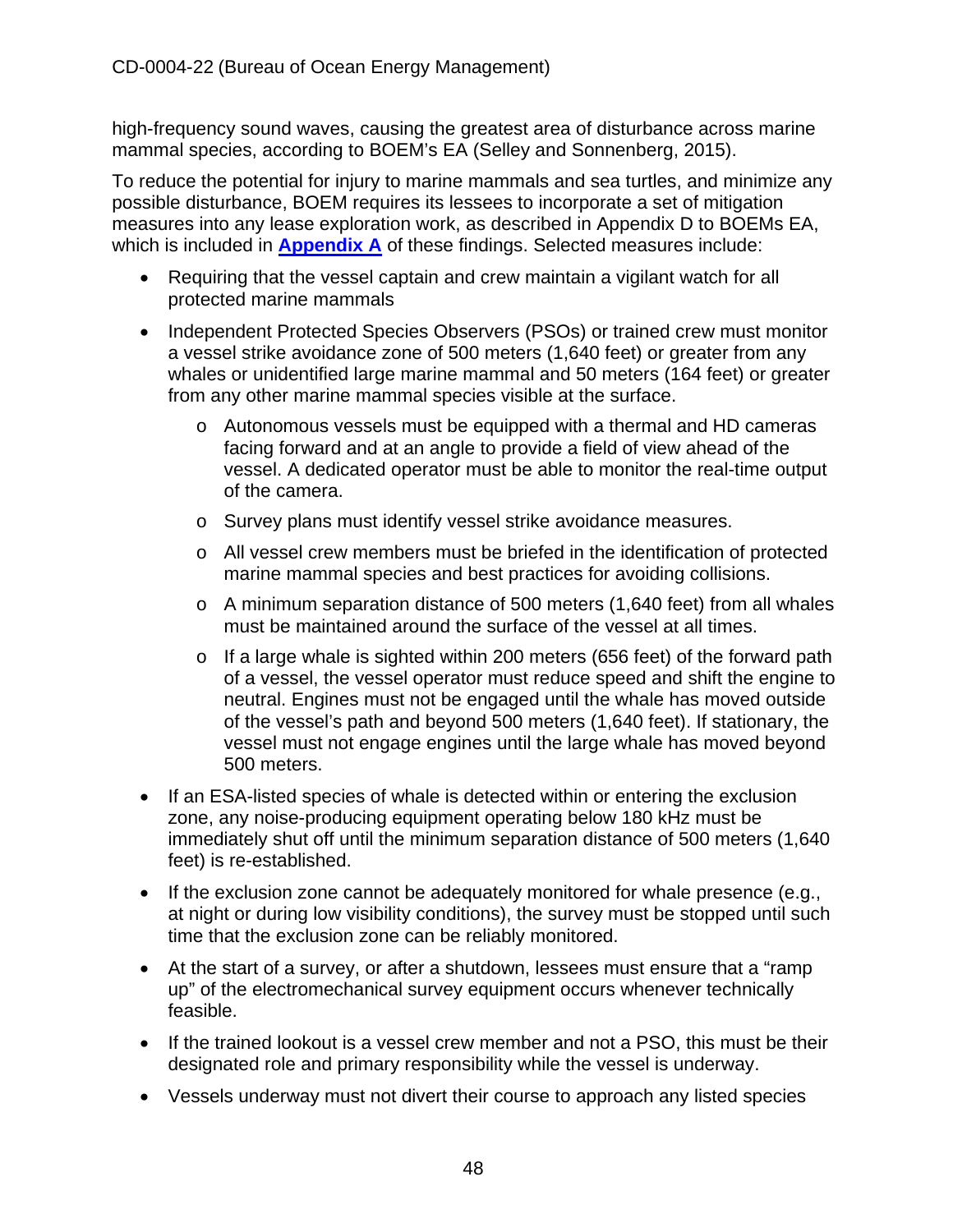• The lessee must ensure all vessel operators check for daily information regarding protected species sighting locations. These media may include, but are not limited to: Channel 16 broadcasts, and the Whale/Ocean Alert app.

With these protective measures, BOEM believes that any risk of injury to marine mammals is fully prevented and that impacts associated with disturbance will be reduced and prevented. However, it is worth noting that NMFS may require an incidental harassment authorization for these surveys if NMFS believes surveys will result in harassment marine mammals. If one of BOEM's lessees requires an incidental harassment authorization, that authorization would be subject to federal consistency review and would likely come before the Commission as a consistency certification.

The Commission agrees that the measures above will appropriately minimize risks to marine life. However, the measures do not fully maintain marine resources and protect species from impacts related to noise from geophysical surveys. To further minimize the impacts of geophysical surveys, and to ensure consistency with state requirements for surveys in state waters, under **[Condition](#page-10-0) 1(e)** BOEM will require its lessees to use lowenergy equipment (i.e., subbottom profilers, echosounders, and side-scan sonars) to conduct geophysical surveys and will encourage its lessees to use operators that conduct their surveys consistent with the provisions of the [CSLC's low-energy](https://www.slc.ca.gov/ogpp/)  [geophysical survey program.](https://www.slc.ca.gov/ogpp/) This program has many similarities to BOEM's requirements as outlined in Appendix D of the Draft EA but requires a minimum of two PSOs on survey vessels operating geophysical equipment at frequencies less than 200 kHz. The program also provides transit requirements and expedited survey requirements to minimize impacts to pinniped haul out sites. Finally, this program includes reporting requirements to ensure that information about the surveys, marine mammals sighted during survey operations, and other relevant information is disclosed to the public in a timely fashion.

Additionally, to minimize the risk of cumulative impacts on sensitive species from multiple surveys being conducted at the same time, **[Condition 1\(a-d\)](#page-10-0)** will require BOEM to encourage coordination and collaboration between lessees on their geophysical survey plans to increase efficiency and minimize impacts to coastal resources. This condition also requires BOEM to ensure that documents and data coming out of the research conducted are publicly available to the maximum extent feasible.

## Ship Strike Risk

Collisions with large vessels ("ship strikes") is recognized as the leading cause of death for blue and fin whales, and the second highest source of mortality for humpback whales offshore the U.S. West Coast (Carretta et al., 2021; Rockwood et al., 2017). All of these species occur in the vicinity of the Morro Bay WEA, and thus, have the potential to be injured or killed in a collision with a vessel conducting lease exploration activities. Please see **[Exhibit 2-3](https://documents.coastal.ca.gov/reports/2022/6/W7a/W7a-6-2022-Exhibits.pdf)** for selected whale density maps.

Additionally, leatherback sea turtles may occur in the Morro Bay WEA. Sea turtles are required to surface to breathe air, putting them at risk for ship strikes. The Morro Bay WEA is in leatherback sea turtle critical habitat, which extends from Point Arena to Point Arguello. Species distribution data shows that leatherback sea turtles are present in the Morro Bay WEA, and between the WEA and the coastline, but are found in higher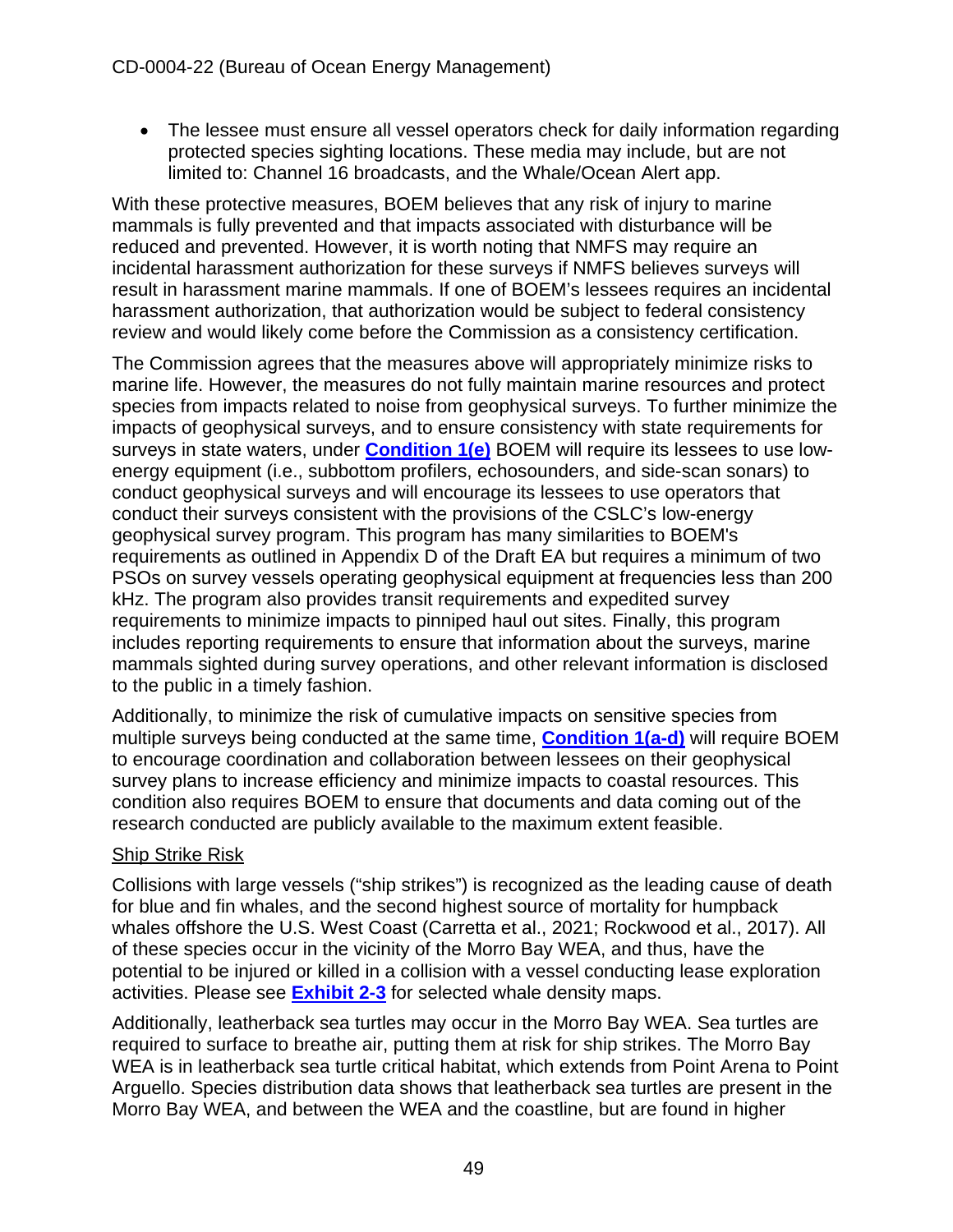densities farther north near Monterey Bay and the Gulf of the Farallones. Sightings of leatherback sea turtles are also much more common in Monterey Bay and the Gulf of the Farallones, but this may be due to greater effort going into sightings (e.g. more whale watching tours and vessels). **[Exhibit 2-4](https://documents.coastal.ca.gov/reports/2022/6/W7a/W7a-6-2022-Exhibits.pdf)** shows leatherback critical habitat, geolocation tracks, and sightings off the California in relation to the Morro Bay WEA.

BOEM expects a maximum of 873 survey-related trips, and 30 metocean buoy-related trips. If these trips are divided evenly over their expected time frames<sup>8</sup>, there would be a maximum of 297 trips per year. The Morro Bay WEA has significant existing vessel traffic. In 2017, some portions the Morro Bay WEA had over 300 vessels traveling through them annually, with most of the WEA averaging between 100 and 200 vessels. The majority of this vessel traffic is from cargo ships. The vessel trips from lease exploration activities would be a significant addition to vessel traffic in the Humboldt WEA area.

BOEM is requiring vessel speeds during site characterization activities to be no more than 5 knots (2.57 m/s), but transit speeds will vary. As discussed above, BOEM is requiring several measures, including PSOs and a vessel strike avoidance zone of 500 meters (1,640 feet) to prevent vessel strikes. The full set of measures are described in Appendix D to BOEMs Draft EA.

These measures rely heavily on PSOs to fully minimize the risk of ship strikes to protected marine species. The measures described above are very similar to requirements the Commission has included in previous actions on similar projects, although there are two principal differences: 1) the Commission has only authorized the use of trained crew members as marine mammal observers in very limited situations where adding additional people to the boat was not feasible due to the size of the boat, and 2) the Commission has generally required daily sighting reports and/or a final report summarizing marine wildlife sightings, behavioral changes and any actions taken to avoid marine wildlife. BOEM's requirements, as outlined in Appendix D to its EA has similar reporting requirements, but the timing of reporting is on the 15<sup>th</sup> of each month for the previous calendar month of surveys. The Commission's requirement for trained and experienced PSOs rather than crew members is due to the significantly increased efficacy of sightings by dedicated PSOs in comparison to trained crew members. Prior research on the effectiveness of PSOs in comparison to trained Navy lookouts have shown that the vast majority of marine mammal observations made by PSOs are missed by Navy lookouts.[9](#page-49-1) Additionally, it is critical that PSOs are focused on their observation tasks, rather than including monitoring the vessel strike avoidance zone in addition to several other duties while on board the vessel, which would be the case if a crew member was also acting as a PSO.

<span id="page-49-0"></span><sup>&</sup>lt;sup>8</sup> Survey related vessel trips are expected to occur over three years and metocean buoy related vessel trips are expected to occur over five years.

<span id="page-49-1"></span><sup>9</sup> The Commission's adopted findings in support of its decision on the Navy's CD for its training and testing program for the SOCAL Range Complex (CD-0001-18) discuss these past results in additional detail – available here: [https://documents.coastal.ca.gov/assets/marine-acoustics/1%20CD-0001-](https://documents.coastal.ca.gov/assets/marine-acoustics/1%20CD-0001-18%20CD%20Navy%20HSTT%20Adopted%20Findings.pdf) [18%20CD%20Navy%20HSTT%20Adopted%20Findings.pdf](https://documents.coastal.ca.gov/assets/marine-acoustics/1%20CD-0001-18%20CD%20Navy%20HSTT%20Adopted%20Findings.pdf)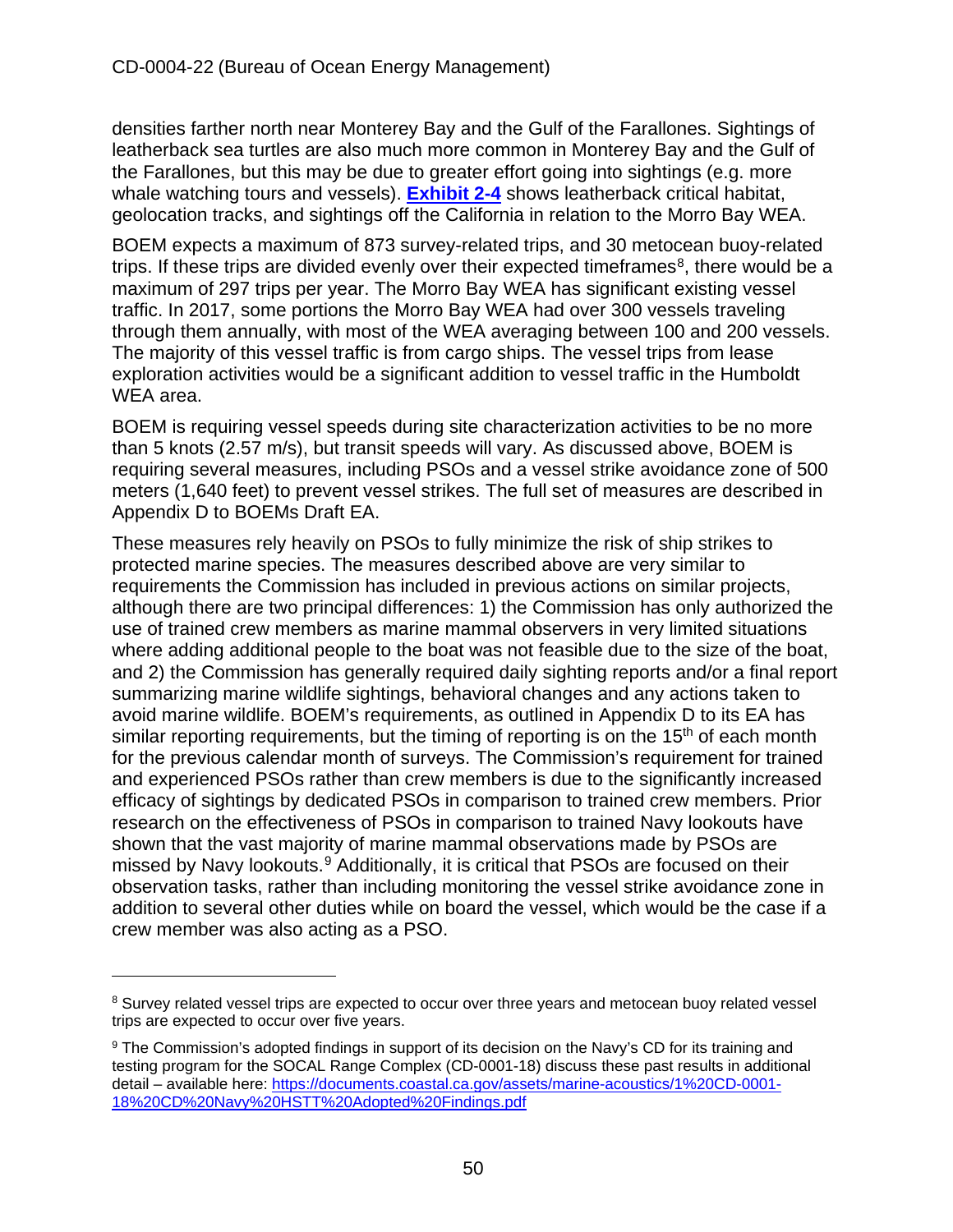To bring the proposed measures into consistency with the Coastal Act's requirement to maintain healthy populations of marine species, under **[Condition 1\(f\)\(i\)](#page-10-0)**, BOEM will require lessees to include Marine Wildlife Protection and Monitoring Measures in their survey plans and SAPs. These measures include training all project personnel, including a minimum of one dedicated, qualified marine mammal observer on the vessel to conduct observations, providing a sufficient number of protected species observers to ensure complete coverage of the surrounding marine environments, providing appropriate safety and monitoring equipment, including night-vision equipment if needed, ensuring observers have the authority to stop activities that could harm a marine mammal or sea turtle, immediate reporting of any entanglement immediately to NMFS, and submittal of a final report.

In addition, recent studies have shown that reducing vessel speeds is a critical action to lower the risk of collisions between marine mammals and vessels. Most cases where whales were known to be severely injured or killed occurred at vessel speeds of 14 knots or more (Laist et al. 2006). Reducing vessel speeds to 10 knots has been found to reduce the risk to endangered baleen whales, of both ship collision and mortality, if a collision occurs (Vanderlaan and Taggart, 2007). Due to the risk of vessel strikes, NMFS has imposed mandatory speed reductions on commercial ships on the east coast, to protect the North Atlantic right whale. 73 Fed. Reg. 60173 (Oct. 10, 2008). On the West Coast, endangered blue whales and other species have been struck and killed by vessels in the Santa Barbara Channel, Southern California Bight, and off San Francisco leading NMFS to establish a voluntary speed restriction for mariners. Speed reductions are also taking place in Southern California to reduce air emissions. To bring the proposed measures into consistency with the Coastal Act's requirement to maintain healthy populations of marine species and minimize the risk of injury or death to marine mammals and sea turtles, **[Condition 3](#page-13-1)** requires BOEM to limit vessel speeds, including during transit, to no more than 10 knots.

#### Increased Entanglement Risk

BOEM's lease sale would authorize the placement of up to 3 buoys and the use and anchoring of vessels in the Morro Bay WEA. Both these activities would incrementally increase the risk of entanglement to marine mammals. However, derelict fishing gear can get caught on mooring lines creating a greater risk of entanglement to marine mammals than mooring lines themselves (Benjamins et al., 2014). In 2020, NOAA confirmed 17 entangled whales off the West Coast or in other countries that were entangled in U.S. commercial fishing gear (National Marine Fisheries Service, 2021). Entanglement can result in asphyxiation, tissue damage, reduced foraging ability, limited mobility, and impacts on breeding and population (Maxwell, et al., 2022). To address this concern, **[Condition 7](#page-15-0)** requires BOEM to require lessees to have an independent fishing liaison responsible for regular communication and coordination with fishermen. The liaison will work with the fishing to coordinate survey work and to develop a process for managing and reporting any conflicts, including installation of any equipment that could become a secondary entanglement hazard. Frequent communication between the fisheries liaison and fishing industry will help ensure that any conflicts with gear or timing are resolved and will help mitigate potential entanglement impacts throughout the course of lease exploration activities.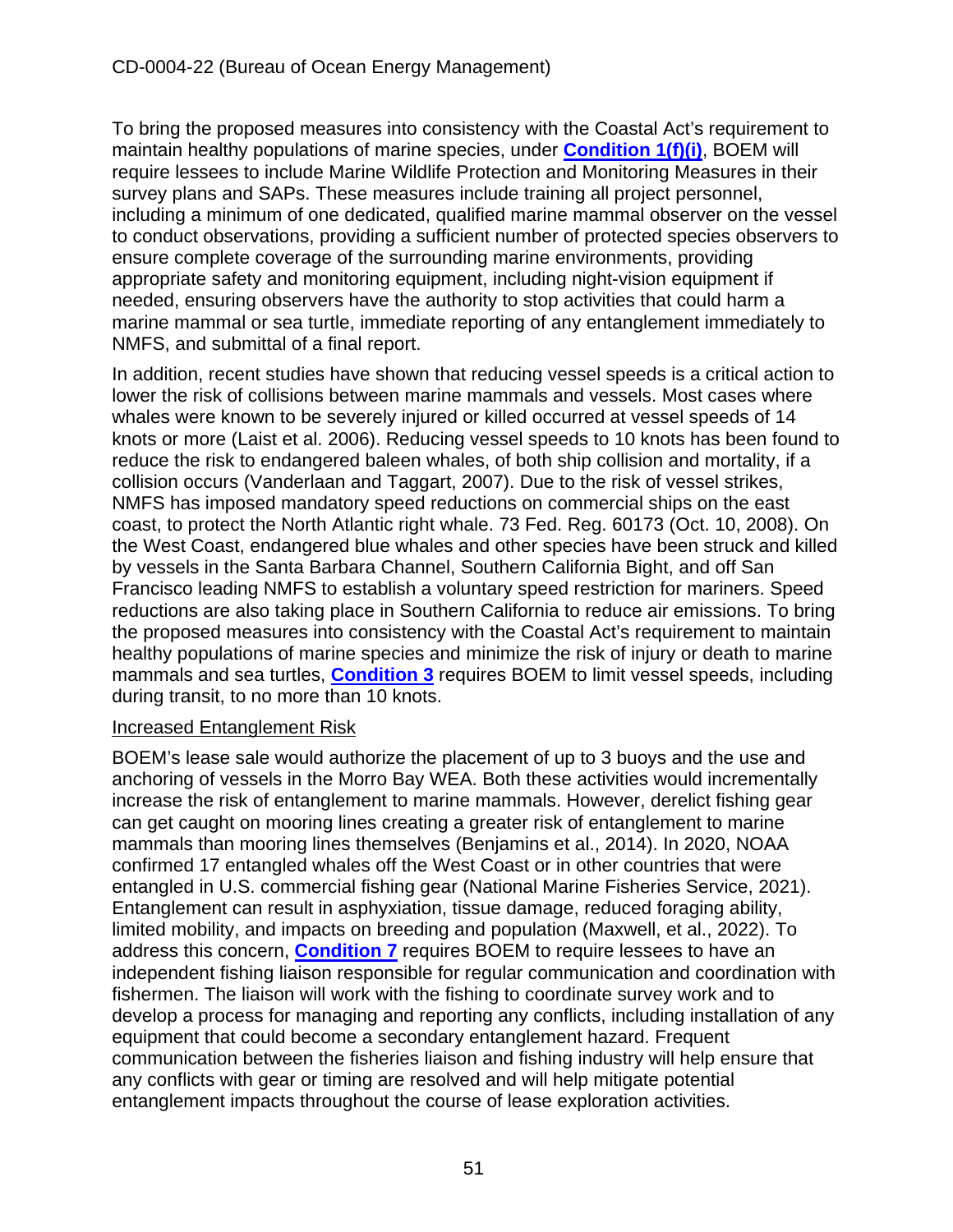BOEM plans for lessees to perform maintenance and travel to their metocean buoys once annually. The low number of moorings expected to be added to the Morro Bay WEA during the lease exploration phase is expected to result in a minimal increase to entanglement risk.

# **Conclusion**

Lease exploration activities have the potential to degrade water quality, disturb seafloor habitats, increase underwater sound and thus impact marine mammals and sea turtles, increase the risk of ship strikes during transit to and from the WEA for surveys and incrementally increase the risk of entanglement. Due to the fact that marine mammals, turtles, and other marine life moves between the coastal zone and federal waters, impacts within the WEA will have spillover effects on marine life in the coastal zone. Almost all of these effects are much smaller in scale and intensity than the effects of lease development, described below. The measures that BOEM has developed and **[Conditions 1, 2, 3, and 7](#page-10-0)** will reduce the likelihood and magnitude of these impacts as described in detail above. Therefore, with these conditions included, BOEM's allowable lease exploration activities are consistent with sections 30230 and 30231 of the Coastal Act.

# **Future Lease Development Impacts**

As described in section B of these findings, BOEM's CD covers lease exploration (e.g., site characterization activities and surveys during leasing), however the Commission's analysis also covers reasonably foreseeable activities associated with developing a lease. This section describes potential siting-level effects associated with future offshore wind development within the WEA. This section considers general features of offshore wind development projects, such as anchors, mooring lines, inter-array cables, and moving turbine blades, and how those features are expected to interact with the environment. These potential adverse effects include habitat disturbance, turbine strikes, increased entanglement risk, marine species displacement, avoidance, and attraction, ship strike risk, elevated levels of underwater sound, fish aggregation and artificial reef effect, invasive species weakened upwelling, and electromagnetic fields.

## Seafloor Disturbance

As discussed under the lease exploration section above, the Morro Bay WEA consists of sediment with some geological features such as pockmarks, submarine landslides, steep seafloor slopes and areas of deep-sea corals or rocky reefs. See **[Exhibit 2-1a](https://documents.coastal.ca.gov/reports/2022/6/W7a/W7a-6-2022-Exhibits.pdf)** for a map of seafloor features within the WEA, **[Exhibit 2-1b](https://documents.coastal.ca.gov/reports/2022/6/W7a/W7a-6-2022-Exhibits.pdf)** for a map of HAPCs, specifically rocky reef areas within the WEA, and **[Exhibit 2-1c](https://documents.coastal.ca.gov/reports/2022/6/W7a/W7a-6-2022-Exhibits.pdf)** for a map of deep sea corals and sponges within the WEA. Although the mapping of the rocky reef habitat appears to be in a solid block, the presence of rocky reef habitat within that polygon is expected to be patchy, and authoritative, current mapping is needed to understand the extent of the habitat and to ensure protection from future development impacts. The Commission expects BOEM's lessees to provide detailed seafloor habitat mapping of any lease areas overlapping with HAPCs to ensure full seafloor protection of the habitat. If rocky reef habitat is sufficiently dense on the seafloor, it may preclude anchoring of wind turbines and future development in those areas.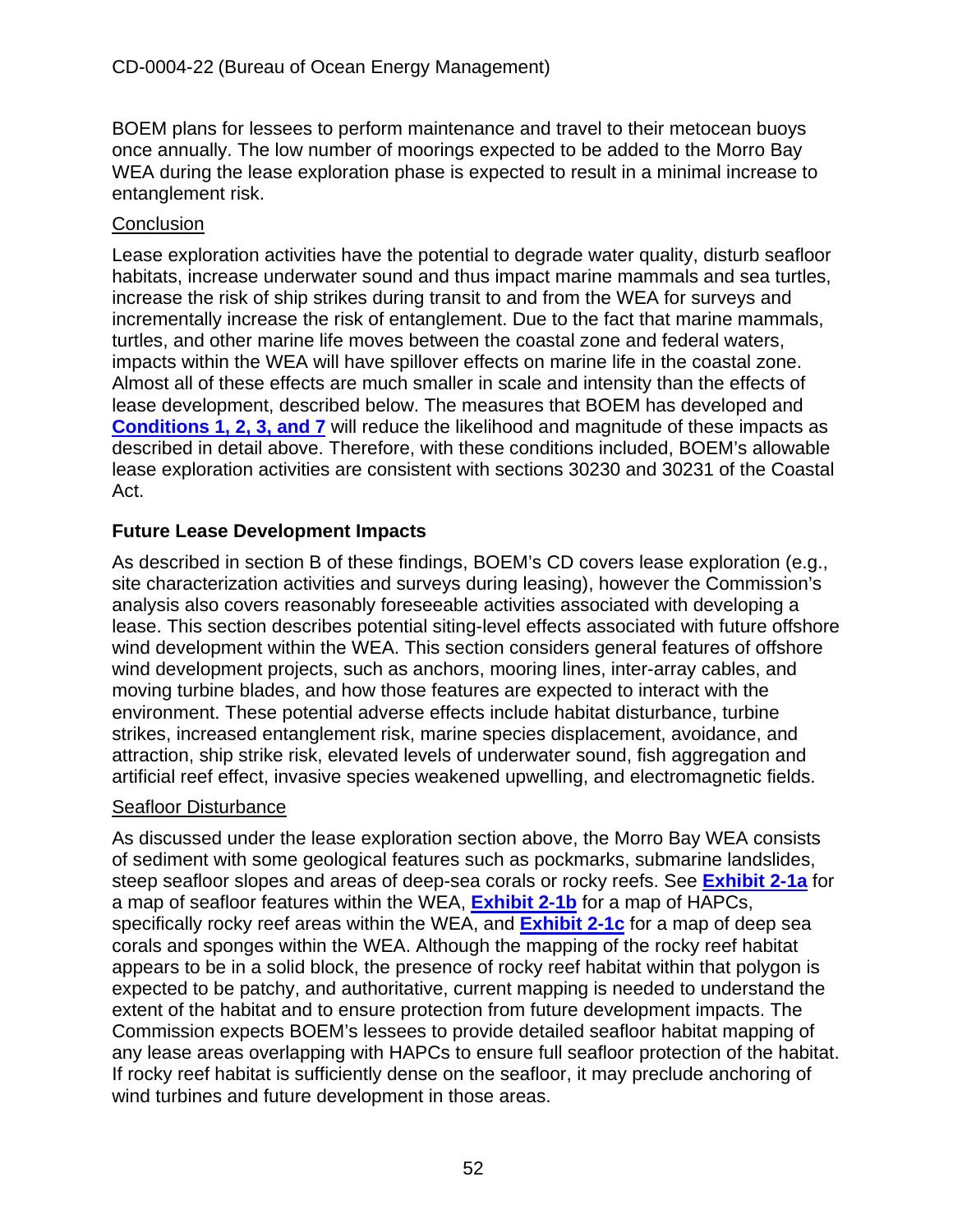Lease development will require far more extensive use of anchors to secure floating turbines and transmission infrastructure than the lease exploration phase. Floating turbines are expected to require a minimum of three anchors per turbine. As mentioned above in section B, the four primary anchor types are drag-embedment, suction caissons, gravity anchor, and anchor piles. Suction caisson and gravity anchors are typically less impactful to benthic ecosystems as they do not drag as much on the seabed. However substantial innovation is ongoing in developing anchors for the offshore wind industry and the anchor types proposed in future consistency certifications may be hybrids of the anchor types discussed here. The specific type of floating platform proposed will also influence the proposed moorings, which may include taut, semi-taut and catenary moorings. If the proposed wind projects use catenary moorings, additional impacts to the seafloor are expected due to dragging and movement of the anchor chains and lower portions of mooring lines on the seafloor. Because the details of future wind development are currently unknown, identifying the impact areas of specific anchor types is not feasible at this time. As described in the previous section, **[Condition 2](#page-13-0)** requires BOEM to ensure that lessees avoid intentional bottom contact within hard substrate, rock outcroppings, seamounts, or deep-sea coral and sponge habitat and include a buffer that fully protects these habitats from bottom contact. Similarly, **[Condition 1\(f\)\(iv\)](#page-10-0)** requires lessees to submit anchoring plans to BOEM to ensure that anchors are not placed on sensitive habitats. The Commission expects that similar conditions will apply to lease development and that authoritative habitat mapping will be completed during the lease exploration phase to effectively avoid seafloor impacts to sensitive habitats.

Installation of electrical export cables to bring power from the Morro Bay WEA to shore is also expected to result in disturbance to the seafloor. Historically, the Commission has required a number of measures to minimize impacts associated with offshore cables that would likely be applicable to the offshore wind industry. For example, the Commission has required that offshore cables be sited to avoid hard substrate, other important marine habitat and hazardous areas and to be buried where possible to minimize entanglement of marine species or snags from other ocean use. Where cables are unable to avoid hard substrate habitat, the Commission has required mitigation in the form of a mitigation fee used to remove derelict fishing gear and other marine debris to restore ocean habitat.

The site for future cable landings is not decided at this time, but if cables come to shore at Morro Bay, they will need to be sited to avoid impacts or conflicts with existing cables in the area, as shown in **[Exhibit 1-4](https://documents.coastal.ca.gov/reports/2022/6/W7a/W7a-6-2022-Exhibits.pdf)** and will need to avoid impacts to eelgrass habitat within the Morro Bay. Because of the biological significance of eelgrass and other nearshore coastal habitats, these areas are afforded special protection under the Coastal Act.

# Turbine Strikes

Turbine strikes have the potential to be a major environmental impact from wind energy, whether offshore or onshore. Major factors influencing the likelihood of turbine strikes include bird or bat abundance in the area, flight heights, environmental factors such as fog or low light conditions, turbine rotation speeds and wind farm or turbine avoidance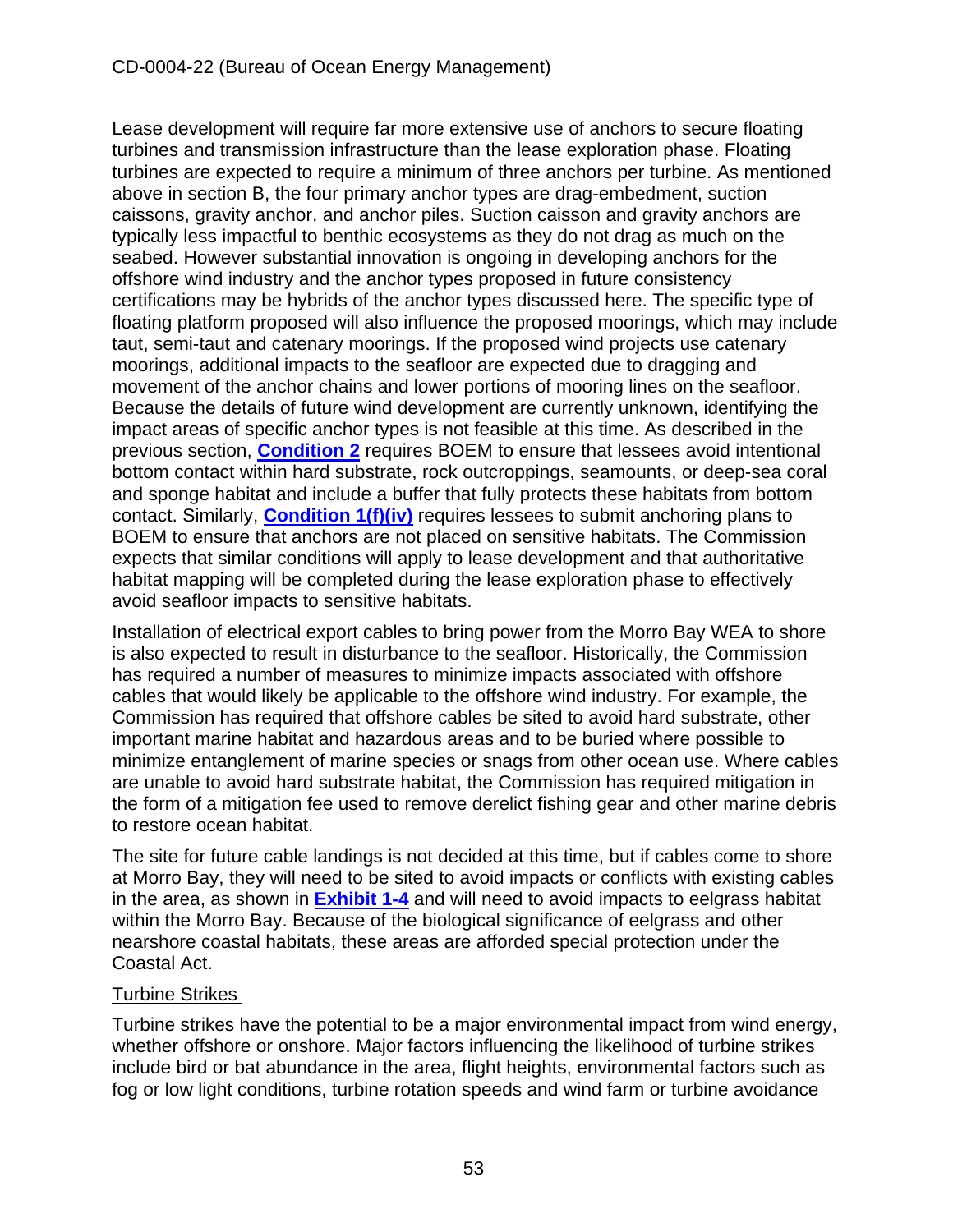or attraction. For birds that are attracted to offshore wind farms, there is a greater risk of turbine strikes and mortality. The seabird discussions that follow are a starting point, and are not comprehensive for all species or taxa. More information is needed on seabird distribution within the Morro Bay WEA to comprehensively assess impacts. The following analysis focuses on special-status species and species that may occur at higher densities within the Morro Bay WEA. Analyses of future projects will need to provide a more comprehensive assessment of potentially impacted seabirds.

At least 80 species of seabirds occur along the California coast, of which five species (the sooty shearwater, western gull, common murre, California gull, and Cassin's auklet) comprise 70% of all individuals observed during surveys (Dick, 2016). Of the 80 species found off California, 28 breed locally and 52 are migratory. The Morro Bay WEA is located in a transition zone, with many coastal seabird species occurring closer to shore and many open ocean species occurring further to the west. In the state-funded EEMS modeling, Morro Bay was generally found to have fewer bird considerations than the Humboldt WEA. Model outputs showing the difference between the two WEAs may be found in **[Exhibit 2-5a](https://documents.coastal.ca.gov/reports/2022/6/W7a/W7a-6-2022-Exhibits.pdf)**. Table 2-5 below provides a list of select seabird species in or near the Morro Bay WEA. Of the species represented in this table, loons, grebes, sea ducks, and alcids (including murres, puffins and auks), have high displacement vulnerability from the area, and gulls and cormorants have attraction vulnerability (Kelsey et al., 2018). Just under half of the species listed in Table 2-5 may experience displacement or attraction to eventual wind farm development. More information on attraction and displacement is included in the attraction and displacement section below.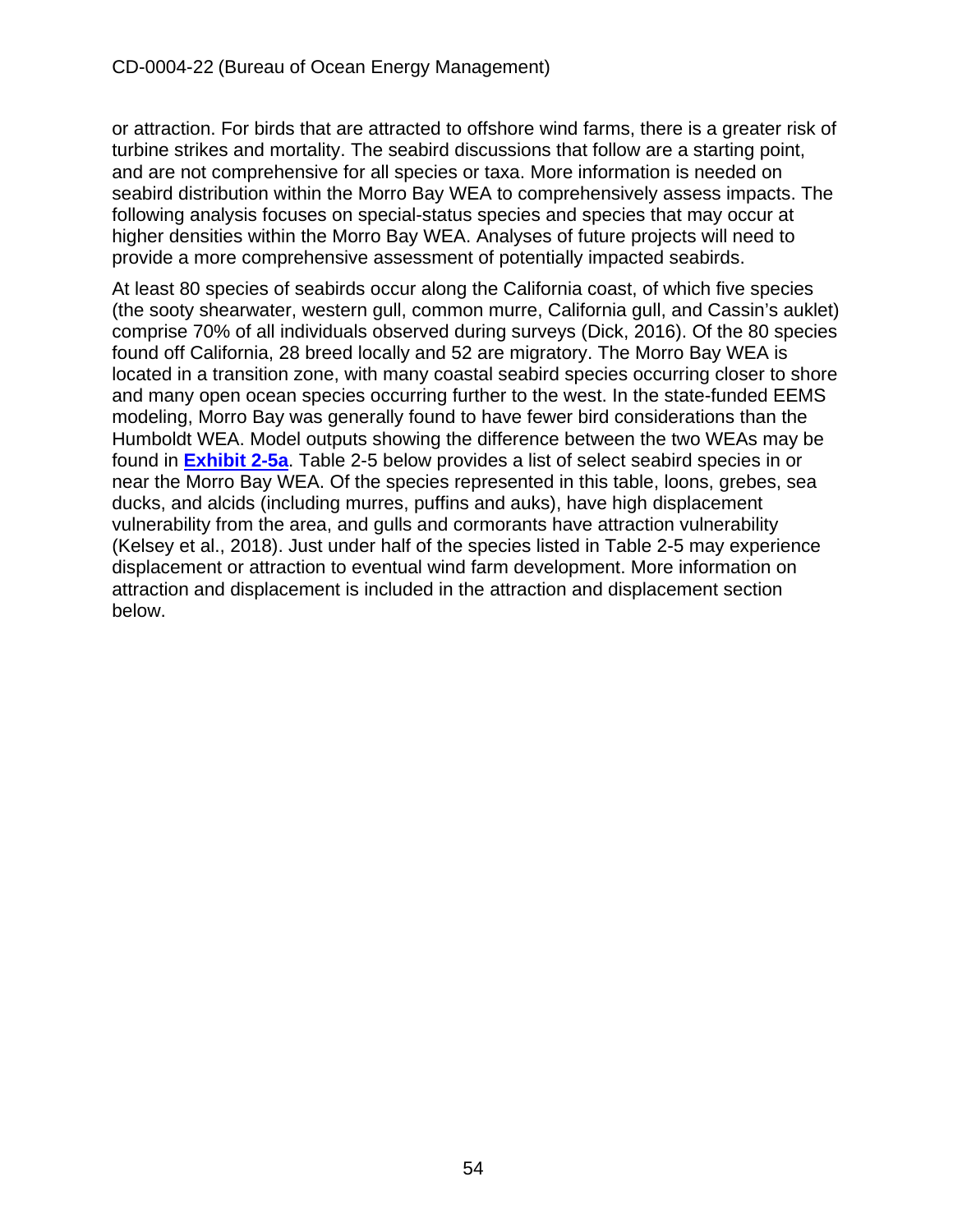## **Table 2-5. Selected seabird species in and near the Morro Bay WEA**

*Local residency status (Leirness et al., 2021) for select seabird species in and near the Morro Bay WEA*

| <b>Species</b>                                    | <b>Local Residency Status</b> |
|---------------------------------------------------|-------------------------------|
| Laysan albatross                                  | Migrant                       |
| <b>Black-footed</b><br>albatross                  | Migrant                       |
| Common murre                                      | Resident                      |
| Pigeon guillemot                                  | Resident                      |
| Scripps's/Craveri's/<br>Guadalupe murrelet        | Migrant                       |
| Marbled murrelet                                  | Migrant                       |
| Ancient murrelet                                  | Migrant                       |
| Cassin's auklet                                   | Resident                      |
| Rhinoceros auklet                                 | Resident                      |
| <b>Tufted puffin</b>                              | Resident                      |
| Brandt's cormorant                                | Resident                      |
| Pelagic cormorant                                 | Resident                      |
| Double-crested<br>cormorant                       | Resident                      |
| Sooty/short-<br>tailed/flesh-footed<br>shearwater | Migrant                       |
| Pink-footed<br>shearwater                         | Migrant                       |
| <b>Buller's shearwater</b>                        | Migrant                       |
| <b>Black-vented</b><br>shearwater                 | Migrant                       |
| Northern fulmar                                   | Migrant                       |
| Common loon                                       | Migrant                       |
| Red-throated loon                                 | Migrant                       |
| Western/Clark's<br>grebe                          | Migrant                       |
| Western/glaucous-<br>winged gull                  | Resident                      |
| Herring/Iceland gull                              | Migrant                       |
| California gull                                   | Migrant                       |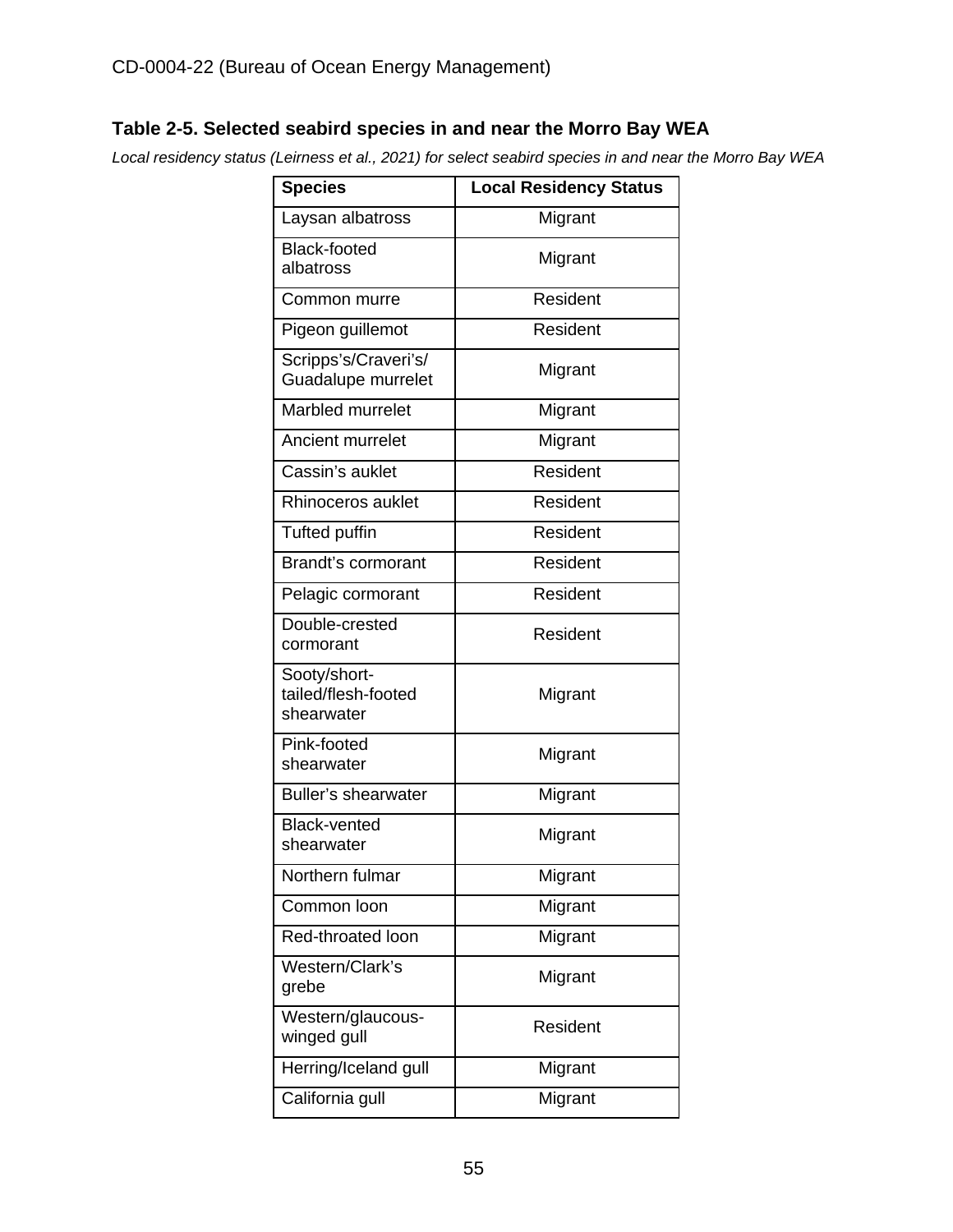## CD-0004-22 (Bureau of Ocean Energy Management)

| Heermann's gull                 | Migrant  |
|---------------------------------|----------|
| Bonaparte's gull                | Migrant  |
| Sabine's gull                   | Migrant  |
| Black-legged<br>kittiwake       | Migrant  |
| Caspian tern                    | Migrant  |
| Royal/Elegant tern              | Migrant  |
| Common/Arctic tern              | Migrant  |
| Pomarine jaeger                 | Migrant  |
| Parasitic/long-tailed<br>jaeger | Migrant  |
| South polar skua                | Migrant  |
| Brown pelican                   | Migrant  |
| Cook's petrel                   | Migrant  |
| Murphy's petrel                 | Migrant  |
| Leach's storm-petrel            | Resident |
| Fork-tailed storm-<br>petrel    | Resident |
| Ashy storm petrel               | Resident |
| Black storm petrel              | Resident |

The bird density data for the maps referenced below and provided in **[Exhibit 2-6](https://documents.coastal.ca.gov/reports/2022/6/W7a/W7a-6-2022-Exhibits.pdf)** came from the modeling performed by Leirness et al. (2021), which has been made available on the offshore wind energy gateway.<sup>[10](#page-55-0)</sup> The information below is intended to provide more detail on special status and common bird species in the vicinity of the Morro Bay WEA.

Several bird species that have special status under state law, federal law, or other special status lists, such as the IUCN red list, have the potential to be present in the vicinity of the Morro Bay WEA:

• Marbled murrelet is found near the coast in Northern California and the Pacific Northwest, and nests in old-growth forests. Although the marbled murrelet's

<span id="page-55-0"></span><sup>&</sup>lt;sup>10</sup> It is important to note that the predicted densities in Exhibit 2-6 are displayed using a logarithmic scale to enhance the differences between different geographic areas, and that the data is meant to inform longterm average density. There is significant interannual variability in seabird density, and modeling results may not reflect the specific seabird density of any specific year. Additionally, these maps compare the average density of seabird species to their maximum density in the California current for each season, so high density for one species may mean far fewer birds than high density for another species.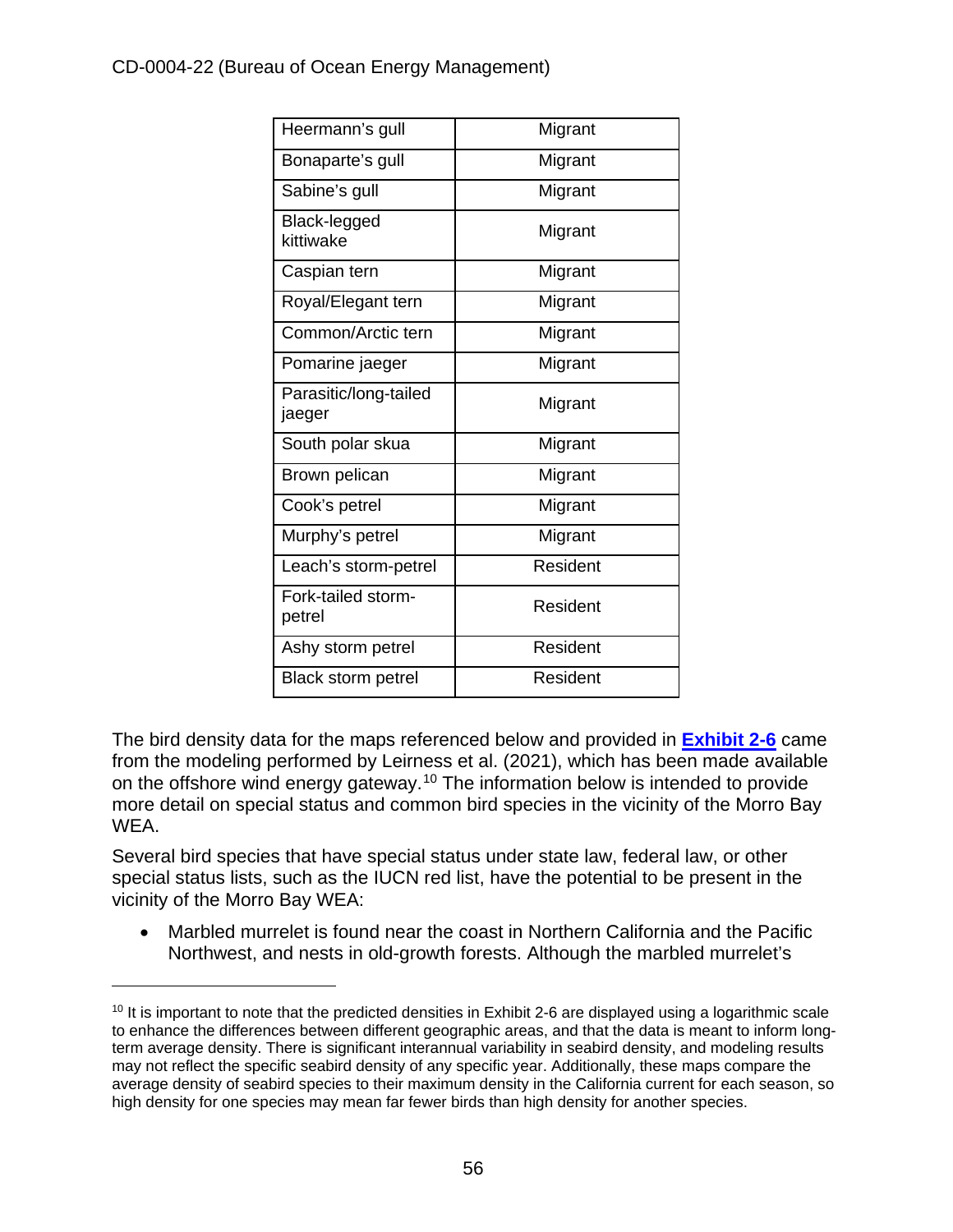range includes the Morro Bay WEA, the likelihood of this species being found in the vicinity is low (Leirness et al., 2021). They are more common along the Humboldt coast (**[Exhibit 2-6a](https://documents.coastal.ca.gov/reports/2022/6/W7a/W7a-6-2022-Exhibits.pdf)**).

- Scripps's and Guadalupe murrelets are found in the waters off Mexico and southern California.<sup>[11](#page-56-0)</sup> They nest on offshore islands and are present in the Morro Bay WEA in low densities. Scripps's and Guadalupe murrelets are present at much higher densities around the Channel Islands (**[Exhibit 2-6b](https://documents.coastal.ca.gov/reports/2022/6/W7a/W7a-6-2022-Exhibits.pdf)**).
- Brown pelicans nest in southern California and are typically found in higher densities close to the coastline, however, they do have the potential to be found in the vicinity of the Morro Bay WEA, particularly in the winter (**[Exhibit 2-6c](https://documents.coastal.ca.gov/reports/2022/6/W7a/W7a-6-2022-Exhibits.pdf)**).
- Short-tailed albatross, particularly juveniles, may be found in the vicinity of the Morro Bay WEA. However the likelihood of this species being present is low. Short-tailed albatross breed on islands off Japan, and their primary feeding grounds are in the Aleutian Islands in Alaska. Juvenile short-tailed albatross have been known to use the waters off the West Coast for foraging, and short-tailed albatross sightings along the west coast from 2002-2019 totaled 207, making them very rare (USFWS, 2020).
- The Pink-footed shearwater nests on islands off South America and is present in the Morro Bay WEA in moderate to moderately high densities in the spring, summer and fall (**[Exhibit 2-6d](https://documents.coastal.ca.gov/reports/2022/6/W7a/W7a-6-2022-Exhibits.pdf)**).
- The Ashy storm petrel breeds on islands off the coast of California and Mexico and may be found in moderate densities in the vicinity of the Morro Bay WEA. Hotspots of ashy storm petrel are found farther south near the Channel Islands (**[Exhibit 2-6e](https://documents.coastal.ca.gov/reports/2022/6/W7a/W7a-6-2022-Exhibits.pdf)**).

Seabirds without special status under state and federal endangered species laws are much more common within and in the vicinity of the Morro Bay WEA. Seabirds with moderate to high predicted densities in the Morro Bay WEA include:

- Cassin's auklet, which has moderate to high densities in the WEA in the winter (**[Exhibit 2-6f](https://documents.coastal.ca.gov/reports/2022/6/W7a/W7a-6-2022-Exhibits.pdf)**)
- Rhinoceros auklet, which has moderate densities in the WEA in the winter (**[Exhibit 2-6g](https://documents.coastal.ca.gov/reports/2022/6/W7a/W7a-6-2022-Exhibits.pdf)**)
- Black-legged kittiwake, which has moderate densities throughout the WEA in the winter (**[Exhibit 2-6h](https://documents.coastal.ca.gov/reports/2022/6/W7a/W7a-6-2022-Exhibits.pdf)**)
- Bonaparte's gull, which occurs at moderate to low densities in the WEA, and at higher densities closer to the coast in the winter (**[Exhibit 2-6i](https://documents.coastal.ca.gov/reports/2022/6/W7a/W7a-6-2022-Exhibits.pdf)**)
- California gull, which occurs at moderate densities in the WEA in the winter

<span id="page-56-0"></span><sup>&</sup>lt;sup>11</sup> Guadalupe murrelet and Scripps's murrelet were previously thought to be one species, which was called Xantus's murrelet. Since they are combined in historical data records, the density mapping shows both species together, along with Craveri's murrelet, which is found farther south and appears physically similar.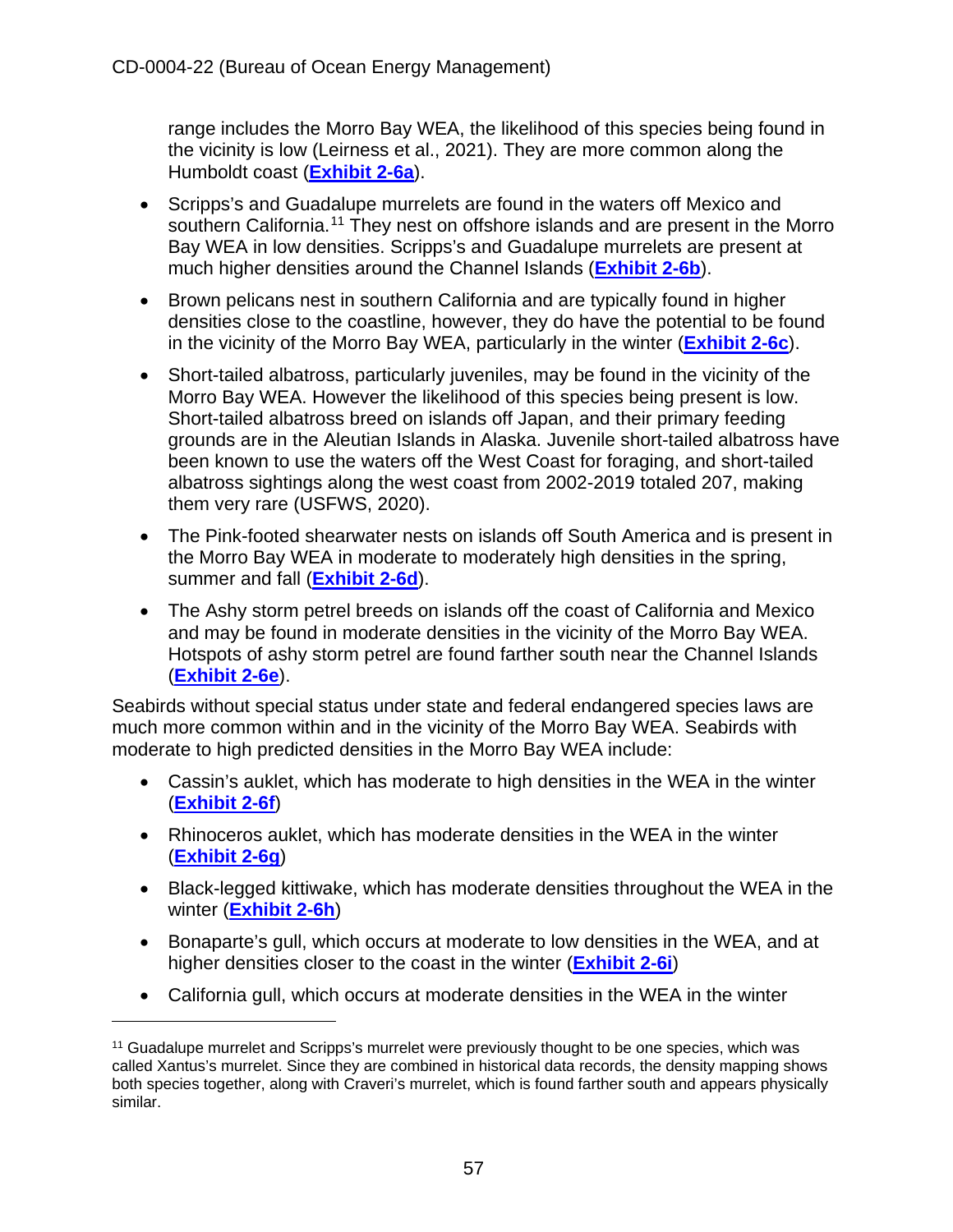(**[Exhibit 2-6j](https://documents.coastal.ca.gov/reports/2022/6/W7a/W7a-6-2022-Exhibits.pdf)**).

- Common and Arctic terns, occur at moderate densities in the WEA in the fall, and at higher densities further south (**[Exhibit 2-6k](https://documents.coastal.ca.gov/reports/2022/6/W7a/W7a-6-2022-Exhibits.pdf)**)
- Herring or Iceland gulls, which have moderate densities in the eastern portion of the WEA in the spring (**[Exhibit 2-6l](https://documents.coastal.ca.gov/reports/2022/6/W7a/W7a-6-2022-Exhibits.pdf)**)
- Sabine's gull, which has moderate density in the WEA in the spring, summer and fall (**[Exhibit 2-6m](https://documents.coastal.ca.gov/reports/2022/6/W7a/W7a-6-2022-Exhibits.pdf)**)
- Western and Glaucous-winged gulls, which have moderate to high densities in the WEA in the spring (**[Exhibit 2-6n](https://documents.coastal.ca.gov/reports/2022/6/W7a/W7a-6-2022-Exhibits.pdf)**)
- Jaeger species (combined), which have moderate densities in the WEA in the spring (**[Exhibit 2-6o](https://documents.coastal.ca.gov/reports/2022/6/W7a/W7a-6-2022-Exhibits.pdf)**)
- Pomarine jaeger, which has high densities in the WEA in the fall (**[Exhibit 2-6p](https://documents.coastal.ca.gov/reports/2022/6/W7a/W7a-6-2022-Exhibits.pdf)**)
- Loon species, which have moderate densities in the southeastern portion of the WEA in the spring (**[Exhibit 2-6q](https://documents.coastal.ca.gov/reports/2022/6/W7a/W7a-6-2022-Exhibits.pdf)**)
- Phalarope species, which have moderate to high densities in the WEA in the fall (**[Exhibit 2-6r](https://documents.coastal.ca.gov/reports/2022/6/W7a/W7a-6-2022-Exhibits.pdf)**)
- Black-footed albatross, which has moderate to high densities in the northern portion of the WEA in the spring (**[Exhibit 2-6s](https://documents.coastal.ca.gov/reports/2022/6/W7a/W7a-6-2022-Exhibits.pdf)**).
- Laysan albatross, which has moderate densities in the northwestern portion of the WEA in the spring, and higher densities farther offshore adjacent to the WEA (**[Exhibit 2-6t](https://documents.coastal.ca.gov/reports/2022/6/W7a/W7a-6-2022-Exhibits.pdf)**)
- Black storm petrel, which has moderate densities in the eastern portion of the WEA in the summer (**[Exhibit 2-6u](https://documents.coastal.ca.gov/reports/2022/6/W7a/W7a-6-2022-Exhibits.pdf)**)
- Northern fulmars, which has moderate to high densities in the Morro Bay WEA in the winter and spring (**[Exhibit 2-6v](https://documents.coastal.ca.gov/reports/2022/6/W7a/W7a-6-2022-Exhibits.pdf)**)
- Shearwater species, including sooty shearwater, short-tailed shearwater, and flesh-footed shearwater have moderate to high densities in the Morro Bay WEA year-round, with highest densities in the summer. The Morro Bay WEA overlaps with an important bird area for sooty shearwaters. (**[Exhibit 2-6w and 2-6x](https://documents.coastal.ca.gov/reports/2022/6/W7a/W7a-6-2022-Exhibits.pdf)**)

Density mapping from 2016 includes predictions of density for all seabirds combined in the vicinity of the Morro Bay WEA (Dick, 2016). Following the maps for individual seabird species **[Exhibit 2-6y](https://documents.coastal.ca.gov/reports/2022/6/W7a/W7a-6-2022-Exhibits.pdf)** includes density mapping for all seabird species in the vicinity of the Morro Bay WEA for each season. Across all seasons, seabirds are more abundant closer to shore than the Morro Bay WEA, and the highest density of birds occurs in the winter.

Kelsey et al. (2018) found that jaegers, skuas, pelicans, terns and gulls have high vulnerability to collision with offshore wind infrastructure due to their flight activity, flight height, and lack of turbine avoidance. These vulnerability estimates were developed using population size, demography, life history, flight heights and avoidance behavior,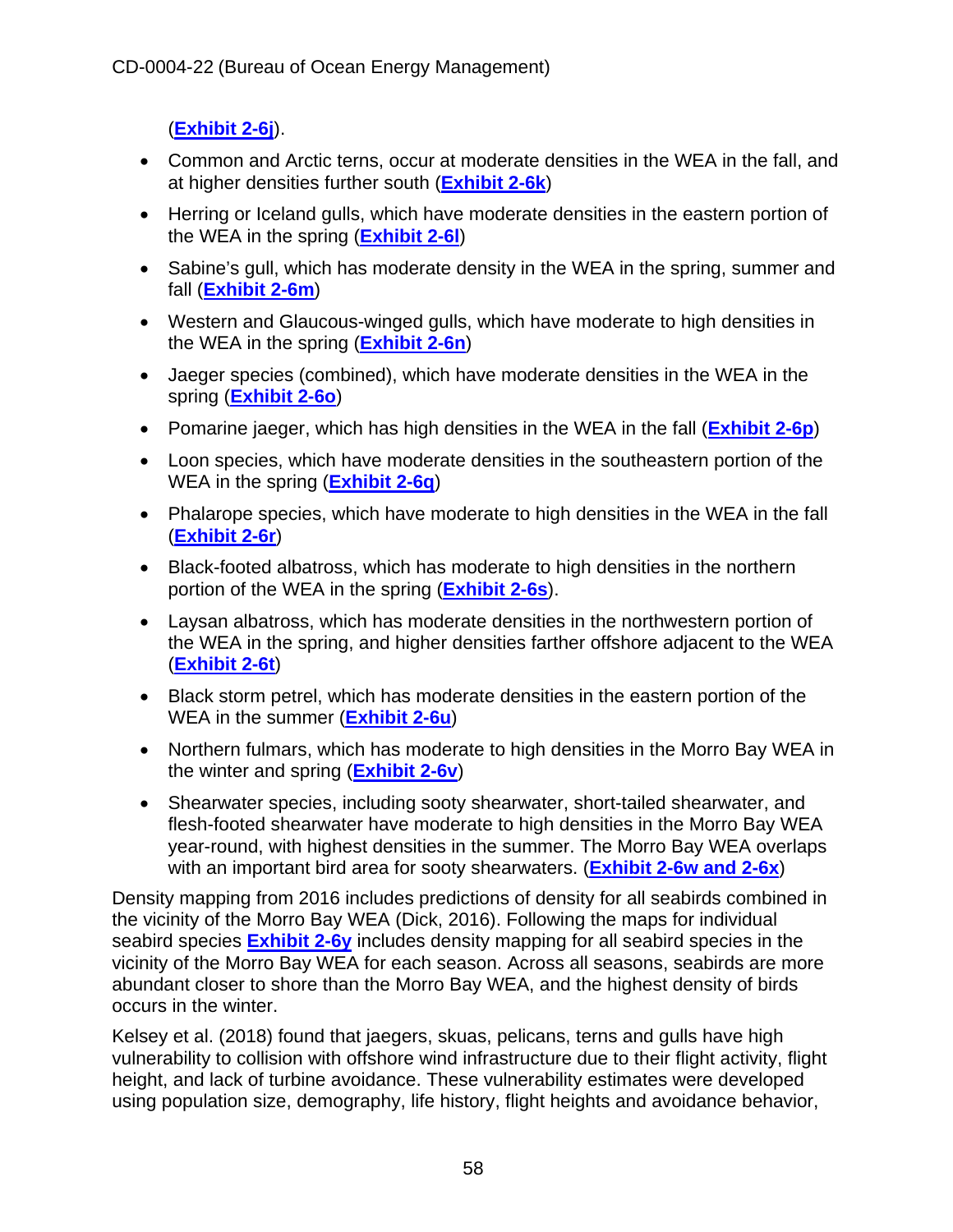but did not include a geographic component, so they should be used together with spatial distribution for these species to determine vulnerability to specific projects.

In California, the Schatz Energy Research Center at Humboldt State University and H.T. Harvey & Associates is currently working on project, funded by the CEC, to develop a 3D model to assess seabird risk along the California Coast. The model combines data and information on spatial distribution of seabirds, flight height and power generation to assess tradeoffs between wind farm performance and bird mortality risk. The initial results of this modeling effort should be available later this year. For birds that are attracted to offshore wind development, design elements of the project may be effective at reducing bird attraction, and thus collision risk. Design elements may include reducing areas for perching, or making perch areas unattractive to birds, and designing lighting systems to avoid attracting birds at night.

Much less is known about bat distribution off the California coast. Hoary bats (*Lasiurus cinerus*) and western red bats (*Lasiurus blossevillii*), which migrate south along the Pacific Coast in fall, are known to use islands offshore California, including the Farallon Islands and Channel Islands as rest stops (Solick and Newman, 2021). Other species that are local to the Morro Bay area, *California myotis* and *Yuma myotis*, have been observed flying and foraging offshore. Bat activity offshore is highest in late summer and fall during their migration season, although most activity likely occurs closer to shore (Solick and Newman, 2021). Migratory and tree-roosting bats may approach and interact with offshore wind turbines. Like with birds, attraction to turbines increases collision risk for bats, and lessons learned from onshore wind projects have shown that bats are at greater risk of strikes during low wind speeds. One way to address this is to curtail turbine operation and increase the cut-in speed at which the blades begin to spin. This has been proven to be effective for bats in low-wind conditions, and may not be necessary at higher wind speeds, when the risk to bats is low. Unfortunately, this avoidance technique has not been shown to be effective for birds.

Currently, there are several data gaps that must be addressed to better assess the risk of turbine strikes and bird and bat mortality due to offshore wind development: flight height of birds and bats in the vicinity of the Morro Bay WEA, the blade sweep and height of specific projects, and the expected horizontal and vertical movement of the floating turbine. For bats specifically, there is a need for much greater understanding of bat distributions off California, their likelihood of flying offshore, and their likelihood of interacting with offshore wind projects. Future projects that come before the Commission for a consistency certification should provide results from detailed bird and bat surveys of their lease areas including identification of the species that are most likely to be at risk of turbine strikes and mitigation and minimization measures to protect seabirds and bats.

## Mooring Lines, Inter-Array Cables, and Entanglement Risk

Under current floating offshore wind platform designs, each platform is stabilized by at least three mooring lines anchored to the seabed. As mentioned earlier in section B, in addition to mooring lines, there will also be many inter-array electrical cables running between turbines and to a substation. From there an export cable would bring the electricity to shore. This is a substantial increase in the number of vertical and horizontal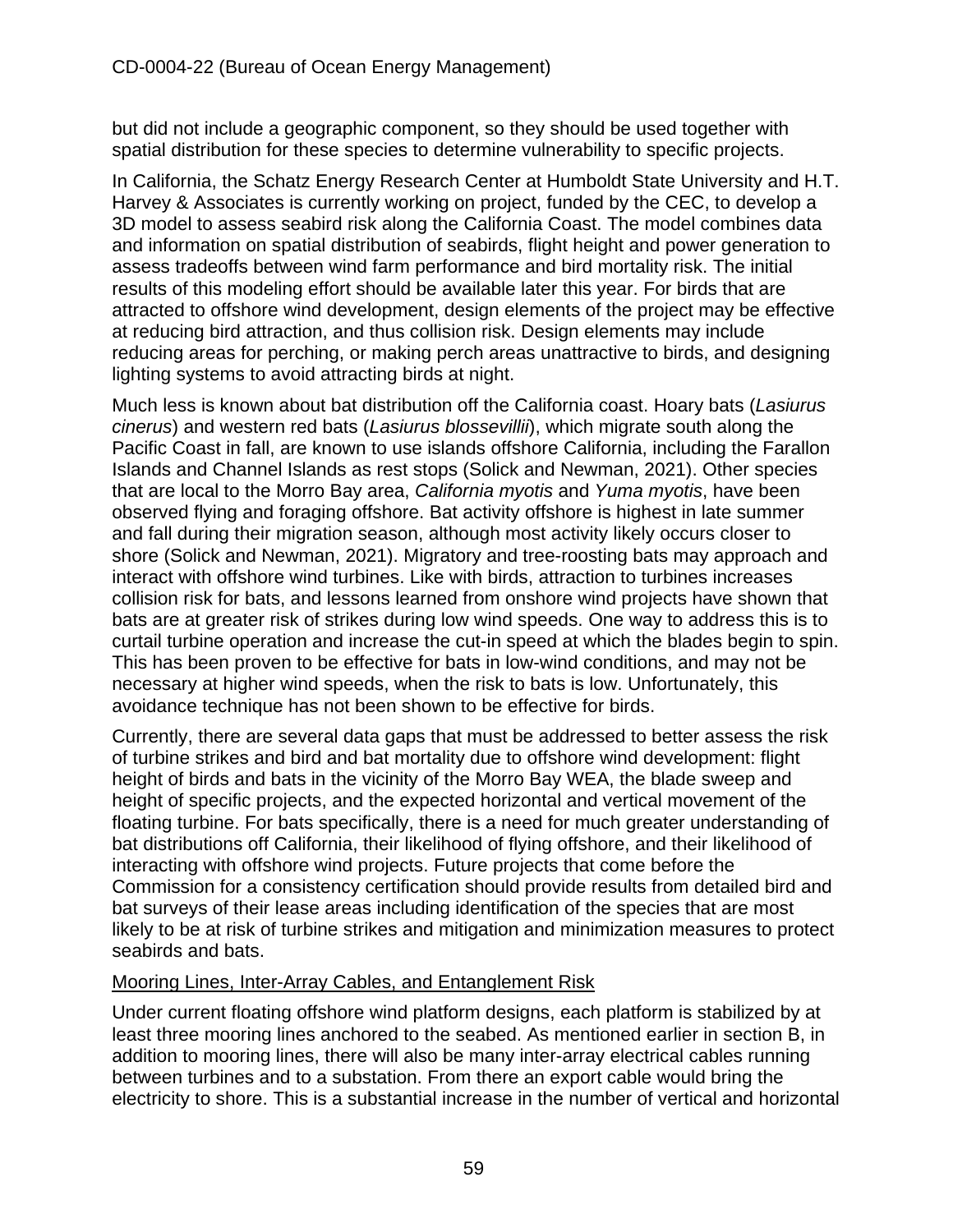lines and cables in the water, and density of all these lines and cables has the potential to increase entanglement risk for marine mammals. Entanglement risk may include primary entanglement, where animals are entangled in the lines and cables themselves, or secondary entanglement, where other materials such as fishing gear or other marine debris become entangled in lines or cables and these materials then entangle marine animals (Maxwell et al., 2022). Primary and secondary entanglement risk at floating turbines is influenced by a number of factors including:

- The diameter of mooring lines and inter-array cables;
- Whether lines are taut or draped;
- The depth of the draping of mooring lines, if they are draped;
- Animal behavior near turbines;
- Detection of mooring lines and inter-array cables by animals, which will be influenced by configuration and material used for mooring lines and inter-array cables;
- Abundance of lost or derelict fishing gear or other materials in the region; and
- Proximity to fishing grounds (Maxwell et al., 2022 and [Benjamins et al. 2014\).](https://ore.exeter.ac.uk/repository/bitstream/handle/10871/21616/Understanding?sequence=1)

Risk of primary entanglement from offshore wind development cables is highest for marine mammals, but the overall risk to this group is expected to be low, because mooring lines and cables are often taut, and they are of a large enough diameter to preclude easy entanglement of a large baleen whale. Inter-array cables are also expected to be of large enough diameter to preclude easy entanglement. The interarray cables proposed in Vineyard Wind's draft construction and operations plan had a maximum diameter of 6.1-6.5 inches (Vineyard Wind 2020). Most entangled ropes and lines observed on whales have small diameters – typically less than two inches. Mooring lines are also made of more rigid material than fishing lines, making the risk of loop creation and subsequent entanglement relatively low (Benjamins et al., 2014). Finally, marine mammal species are likely to detect large-diameter mooring lines either through echolocation for toothed whales, whiskers for pinnipeds, or hearing since ropes produce noise in proportion to current flow (Maxwell et al., 2022). Line detection may occur at a distance of as little as tens of meters and has been shown to occur for toothed whales for much smaller diameter lines than those anticipated with floating offshore wind development (Maxwell et al., 2022).

Large baleen whales have the highest entanglement risk of all marine mammals due to their large body size and foraging habits. Baleen whales forage by feeding with their mouths open, and therefore may become entangled through the mouth and lines may be difficult to remove without human aid. Large whales have also been anecdotally observed using surfaces to rub against to presumably remove parasites or scratch itches (Benjamins et al., 2014). Catenary moorings, due to their long length and slack tension, pose the greatest risk of entanglement, but entanglement has not been reported for oil platforms with similar configurations. Additionally, no primary entanglement has been reported for floating turbines in Scotland since operation began in October 2017 (Maxwell et al., 2022). These results should not be generalized to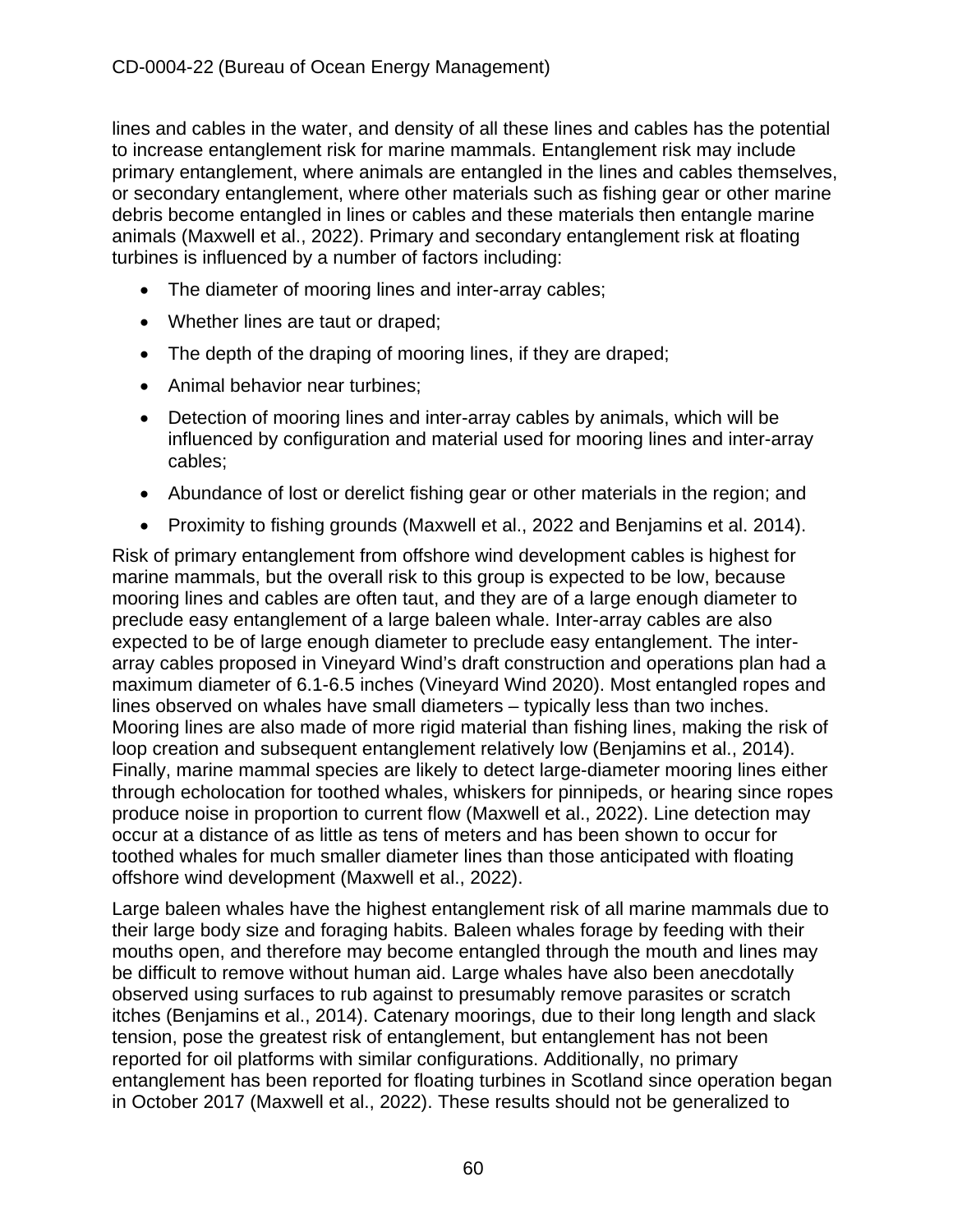locations where baleen whales occur in high densities.

Due to the novelty of floating offshore wind development and the novelty of extensive floating inter-array cable systems in the marine environment, the Commission expects BOEM's lessees to develop and assess a suite of alternatives for inter-array cable water depths and configurations as part of their COPs and CCs, including alternatives that minimize the potential for interactions with marine wildlife. The Commission also expects BOEM's lessees to develop a similar suite of alternatives for mooring lines. The Commission expects lessees to propose a robust monitoring program to detect any entanglements on inter-array cables, mooring lines, or other equipment, such as aerial and drone surveys, remote sensing technologies (e.g., infrared sensors and radar), passive acoustics, animal tagging, underwater cameras, and the use of underwater vehicles to detect and remove marine debris could help mitigate the effects of entanglement on marine species. Future projects will need to evaluate all available monitoring and mitigation options to prevent and minimize entanglement.

In the state-funded EEMS modeling, the Morro Bay WEA was shown to have greater marine mammal considerations than the Humboldt WEA, primarily due to higher densities of whales in the vicinity. Maps comparing the outputs of the EEMS model for marine mammals in both WEAs are available in **[Exhibit 2-5b](https://documents.coastal.ca.gov/reports/2022/6/W7a/W7a-6-2022-Exhibits.pdf)**. Table 2-6 below provides an overview of whale densities in the Morro Bay WEA. Density maps for these whales may be found in **[Exhibit 2-3](https://documents.coastal.ca.gov/reports/2022/6/W7a/W7a-6-2022-Exhibits.pdf)**. The data for this table comes from Becker et al., 2020.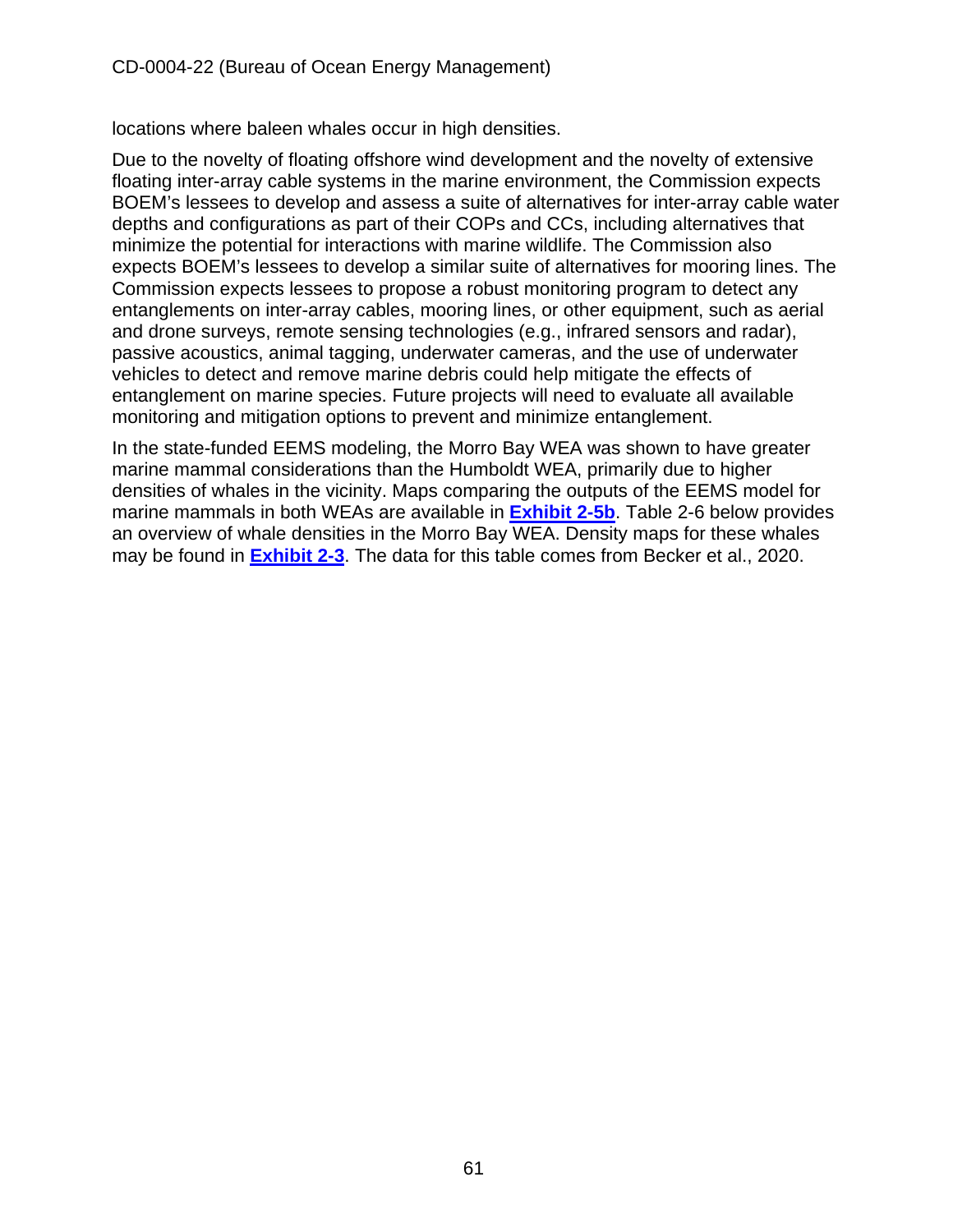| <b>Species</b>                                | Density per km <sup>2</sup> | Density per mi <sup>2</sup> | <b>Estimated number</b><br>of whales in WEA <sup>a</sup> |
|-----------------------------------------------|-----------------------------|-----------------------------|----------------------------------------------------------|
| <b>Blue Whale</b>                             | 0.002-0.005                 | 0.006-0.012                 | $2 - 5$                                                  |
| <b>Humpback Whale</b>                         | 0.018-0.048                 | 0.047-0.123                 | 18-46                                                    |
| <b>Fin Whale</b>                              | 0.032-0.057                 | 0.082-0.148                 | $31 - 56$                                                |
| Minke Whale <sup>b</sup>                      | 0.002-0.002                 | 0.005-0.006                 | $\overline{2}$                                           |
| Sperm Whale <sup>c</sup>                      | $0.001 - 0.002$             | 0.003-0.005                 | $1 - 2$                                                  |
| <b>Striped Dolphin</b>                        | 0.000-0.001                 | 0.000-0.002                 | $0 - 1$                                                  |
| <b>Long-Beaked</b><br><b>Common Dolphin</b>   | 0.066-0.287                 | 0.170-0.743                 | 64-280                                                   |
| <b>Dall's Porpoise</b>                        | 0.033-0.048                 | 0.085-0.123                 | $32 - 46$                                                |
| <b>Northern Right</b><br><b>Whale Dolphin</b> | 0.024-0.058                 | 0.063-0.151                 | 24-57                                                    |
| <b>Baird's Beaked</b><br><b>Whale</b>         | 0.002-0.006                 | 0.005-0.017                 | $2 - 6$                                                  |
| <b>Pacific White-sided</b><br>dolphin         | 0.026-0.042                 | 0.066-0.109                 | $25 - 41$                                                |
| <b>Risso's Dolphin</b>                        | 0.018-0.056                 | 0.047-0.145                 | 18-55                                                    |
| <b>Short-beaked</b><br><b>Common dolphin</b>  | 0.391-0.550                 | 1.013-1.425                 | 381-536                                                  |

**Table 2-6: Predicted Density Ranges for Whales in the Morro Bay WEA**

<sup>a</sup> The values in the "Estimated Number of Whales" column are meant to provide context to the range of density predictions, these estimates do not mean that these exact numbers of whales will be present in the WEA at any given time. These numbers were calculated by multiplying the upper and lower densities in km2 by the area of the WEA.

 $b$ The variation coefficient for minke whales is higher than for other species in the area, this means that there is more uncertainty about their densities in the area.

 $\textdegree$  Sperm whale data comes from Becker et al., 2016. The 2020 modeling did not perform as well for this species, so the 2016 data was used.

Data for gray whale density is currently unavailable in the offshore wind energy gateway, but maps of potential gray whale presence and migration routes show that gray whales have the potential to be present in the eastern portion of the WEA, but are more likely to be found much closer to shore, along existing migration routes. Southern Resident Killer Whale critical habitat ends further north at Point Sur, but proposed humpback whale critical habitat does overlap with the Morro Bay WEA, as shown in **[Exhibit 2-3f](https://documents.coastal.ca.gov/reports/2022/6/W7a/W7a-6-2022-Exhibits.pdf)**.

Secondary entanglement may be a greater risk for a wider range of marine species. Species with large appendages, such as humpback whales and leatherback sea turtles have a greater propensity for entanglement with ropes, lines, or cables, such as those used in fishing gear (Benjamins et al., 2014). If underwater infrastructure accumulates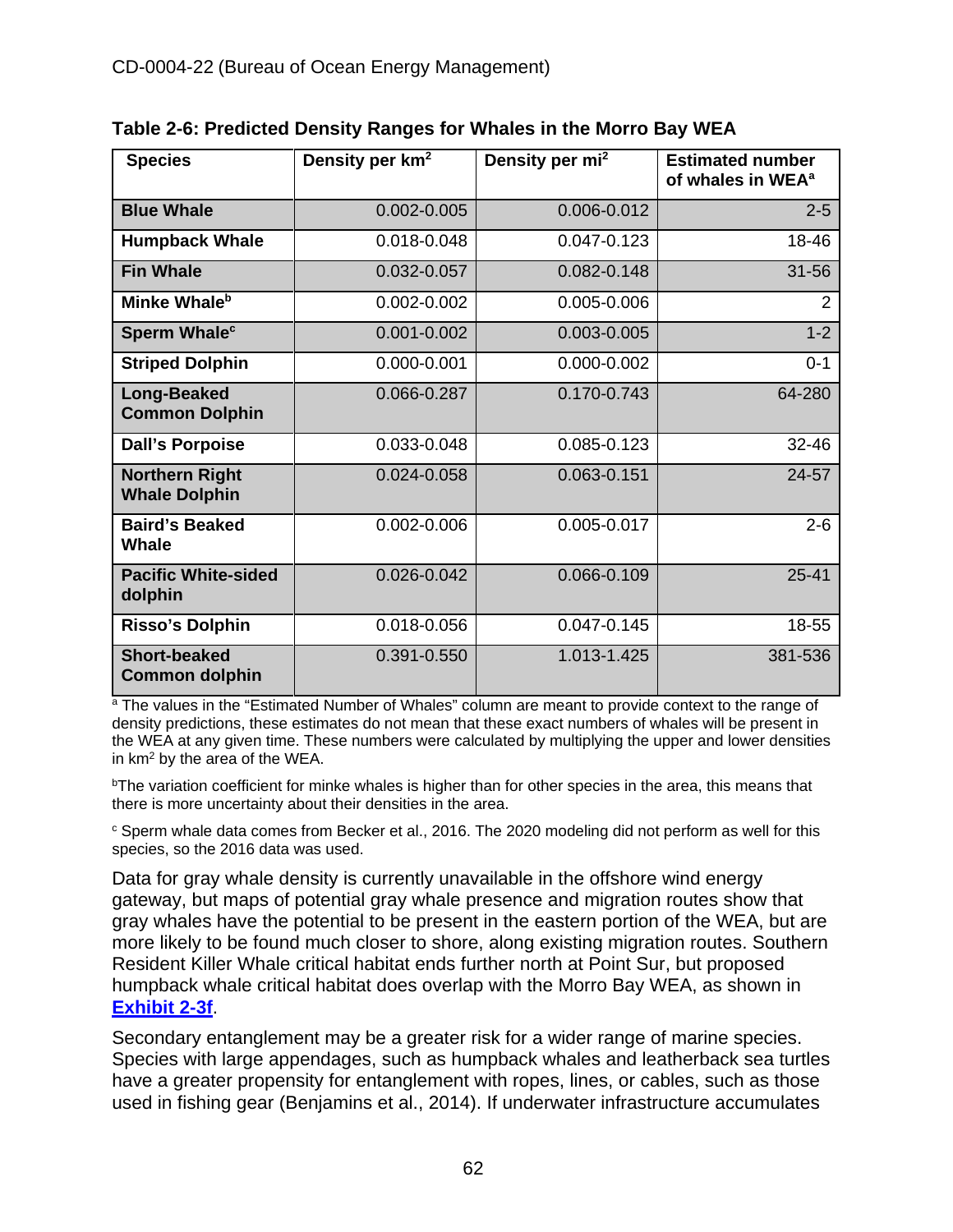lost fishing gear, such as nets, hooks, lines, or plastic pollution, the infrastructure may create entanglement risks for diving seabirds, sea turtles, sharks and rays, and fish. In turn, fish and other animals caught in the abandoned gear may serve as bait for large predators, like pinnipeds or toothed whales, and bring them closer to debris and increase their entanglement risk. As discussed in the commercial and recreational fishing section below, fishing does occur near and in the Morro Bay WEA, and there is a possibility of gear getting lost or snagging on offshore wind infrastructure.

There is lower risk of entanglement associated with the export cable to shore. This cable is expected to be buried, with monitoring that ensures the cable does not surface and create entanglement risk for marine life or gear loss risk for the fishing community. Numerous toothed whales off the Morro Bay coast, including sperm whales, dive to deep waters and the seafloor to hunt, so these whales have a potential to be entangled by any submarine cable that is insufficiently buried or exposed. There would also be risk of entanglement during cable installation, as the cable is spooled out from the cablelaying vessel and traverses the length of the water column before it is buried in seafloor sediments. The Commission expects future projects would include actions to minimize entanglement risk during installation in the project design, or the Commission could impose conditions requiring minimization measures, as it has with other cable-laying projects.

The Commission expects applications for future offshore wind development to include frequent monitoring of underwater infrastructure for snagged fishing gear or other materials and removal if the materials are present within appropriate timeframes. To inform these proposals, Commission staff will work with other federal and state agency partners, non-governmental experts and lessees to review available research and develop strategies and best practices that can be incorporated into project-specific construction and operation plans.

## Marine Species Displacement, Avoidance, or Attraction

As mentioned above, installation of offshore wind turbines has the potential to change the pelagic and benthic environment in and around the Morro Bay WEA. Potential impacts like the artificial reef effect may attract some species to the area, such as those found on natural reefs, and cause other species to avoid the area, such as those found in open water pelagic environments. Similarly, some migrating marine mammal species may choose to go around wind developments rather than through them. In contrast, other resident or migrating marine mammals, particularly pinnipeds, may be attracted to floating foundation surfaces to haul out and rest, or may be attracted due to the presence of prey species from artificial reef effect discussed above. Very few floating offshore wind projects have been built at this time, and those that exist have been piloting or testing a small number of turbines. Information on the extent of marine mammal avoidance or attraction to a commercial-scale offshore wind project is not currently available.

Above the water, similar displacement or attraction impacts are expected for bird species. Seabird response to offshore wind farms varies by species and may also vary by the specific portion of the wind farm in question. Recent research on lesser blackbacked gulls has shown that birds avoid the inner parts of windfarms, but perch on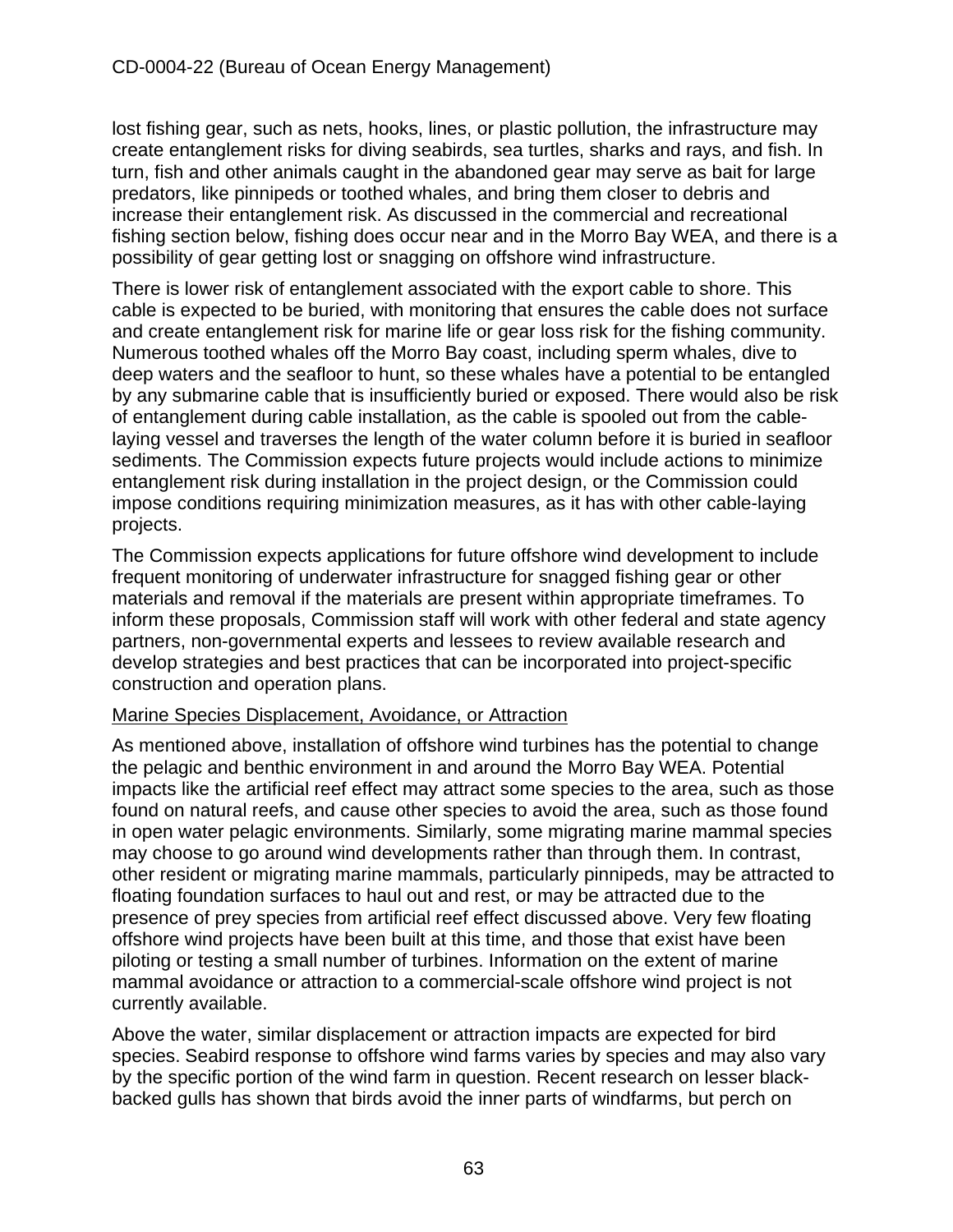structures around the edges (Vanermen et al., 2019). Cormorants and gulls are expected to be attracted to the perch surfaces offered by floating platforms and other infrastructure (Maxwell et al., 2022). These birds may take these surfaces as an opportunity for roosting, preening and socializing. In contrast loons, gannets, fulmars, and guillemots are expected to avoid areas developed for offshore wind (Maxwell et al., 2022). Peregrine falcons are also known to be attracted to offshore infrastructure and may use the floating foundations and other structures associated with offshore wind for roosting and foraging [\(Johnson et al., 2011\)](https://www.boem.gov/sites/default/files/environmental-stewardship/Environmental-Studies/Pacific-Region/Studies/OCS-Study-BOEMRE-2011-047.pdf). Loons, grebes, sea ducks, and alcids also have high habitat displacement vulnerability due to their avoidance behavior around wind farms (Kelsey et al., 2018); however, the research indicating their vulnerability did not include a geographic component, so this information should be combined with local abundances to get a full picture of seabird avoidance. As mentioned above, design features may be built into offshore wind developments that may reduce the project's attractiveness to birds, such as lighting design, minimizing perch areas, and installing features that deter perching for seabirds.

Although much the research and impact assessment above is not specific to California, however, recent research synthesis and species and habitat modeling efforts can provide some insight into which species might be the most vulnerable to habitat displacement or avoidance. The state, through the Ocean Protection Council has funded two modeling studies to examine geographic areas that would potentially experience greater impacts from development: the first is a study led by the Conservation Biology Institute (CBI) to perform least-conflict modeling for California offshore wind energy planning. The second is a study led by Point Blue Conservation Science to assess and analyze the existing body of information on the marine environment, use key data sets to examine existing WEAs and identify additional candidate areas for potential offshore wind development.

The CBI modeling was used as a screening tool to identify relevant marine mammal and seabird density maps for these findings. Results from the CBI study have shown that species that are abundant in the Morro Bay WEA include short-beaked and long-beaked common dolphins, northern right whale dolphin, Dall's porpoise, Risso's dolphin, humpback whales, fin whales, gulls, terns, phalaropes, and shearwater species. Most of these species migrate through or feed in the Morro Bay WEA. The WEA contains rocky reef habitat and is near underwater canyons and the Davidson seamount, which are known to provide foraging habitat for toothed whales and seabirds. Baleen whales generally migrate through the areas, but may foraged there if conditions are favorable. There are currently no known breeding areas within the Morro Bay WEA for marine mammals and seabirds.

To accurately assess future impacts related to habitat displacement, avoidance or attraction that could occur with installation and operation of offshore wind facilities, comprehensive monitoring of baseline and post-project conditions as well as implementation of adaptive design measures will be critical. Because habitat displacement and avoidance could occur on a scale that significantly exceeds a specific lease area, limiting baseline data collection and post-project monitoring activities to an individual lease area is not likely to be sufficient to assess this type of an impact. Regional-scale monitoring and coordinated project-specific monitoring across multiple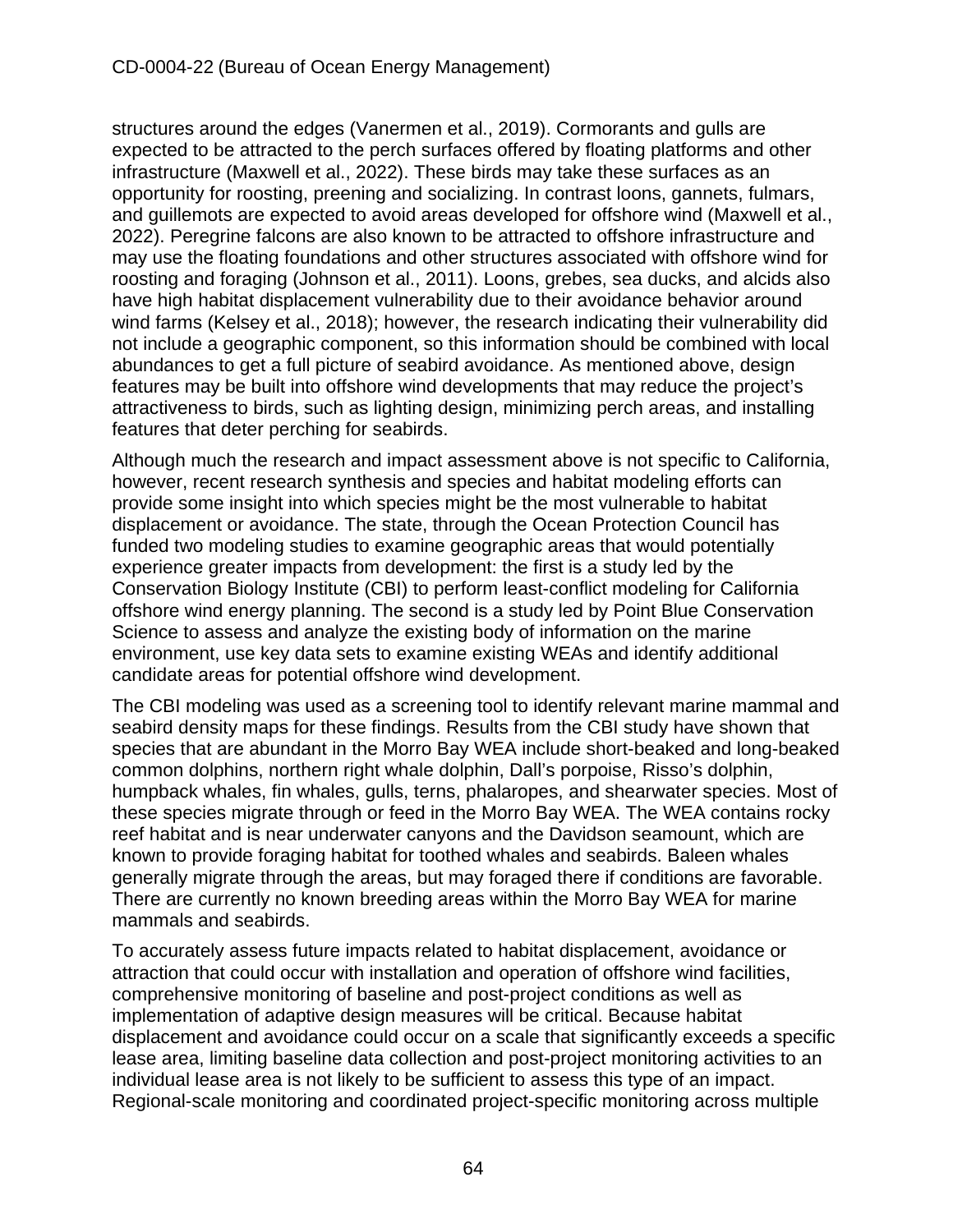lease areas will be necessary to understand how future offshore wind development affects pelagic and benthic environments offshore of California. Furthermore, additional work is needed to identify measures that can be incorporated into the design of individual turbines or fields of turbines that reduce the attractiveness for seabird roosting, whale interactions that could lead to entanglement or other marine species behaviors that could lead to adverse impact. These considerations will be important during regulatory review of specific offshore wind projects.

#### Ship Strike Risk

In addition to the lease exploration phase, the lease development phase of the project will bring additional vessel traffic to the Morro Bay WEA and thus increase the potential for ship strikes. Because specific projects and operations and maintenance plans are not before the Commission, it is not possible to quantify the amount of vessel traffic that would be expected for construction, operations, maintenance, and decommissioning of an offshore wind farm. However, the Commission expects that lessees will incorporate measures to prevent and reduce ship strike risk, including, but not limited to, reducing vessel transit speed, and using protected species observers and changing vessel course when protected species are observed. As described in the previous section on lease exploration activities, **[Conditions 1\(f\)\(i\) and 3](#page-10-0)** incorporate these and other measures into all lease-related activities, and it is the Commission's expectation that these measures will also be required for all future construction and operation activities.

#### Elevated Levels of Underwater Sound

Development of offshore wind in the Morro Bay WEA has the potential to create elevated levels of underwater sound and impact the behavior of marine life. Installation of floating offshore wind may require pile driving for anchor piles, which are one of several types of anchors. Many other anchor types do not require pile driving and are expected to have minimal noise impacts. Pile driving has the potential to generate highintensity sound, but existing quieting technologies, such as bubble curtains, can be effective at reducing this sound at its source. BOEM may also require lessees to monitor for marine mammals and other sensitive species and stop pile driving when they are within a specified distance of the site. In addition, consistent with past actions involving pile driving, the Commission may require acoustic modeling and monitoring to further reduce the risk of harm to marine species.<sup>[12](#page-64-0)</sup> The pile driving associated with anchors for floating turbines is expected to generate less sound and have fewer impacts than pile driving of monopile foundations for turbines, like those found on the east coast.

As a new technology, potential effects associated with underwater sound are unknown. Sound during project operations is produced by the rotation of the wind turbine blades and is transmitted to the water by the turbine and its floating foundation and support structures. The US Offshore Wind and the Environment Synthesis of Environmental Effects Research (SEER), which is a partnership of the US Department of Energy, Pacific Northwest National Laboratory, and National Renewable Energy Laboratory,

<span id="page-64-0"></span> $12$  See, for example, CDP 9-17-0531 authorizing replacement of fender piles supporting Casitas Pier in Carpinteria, CA.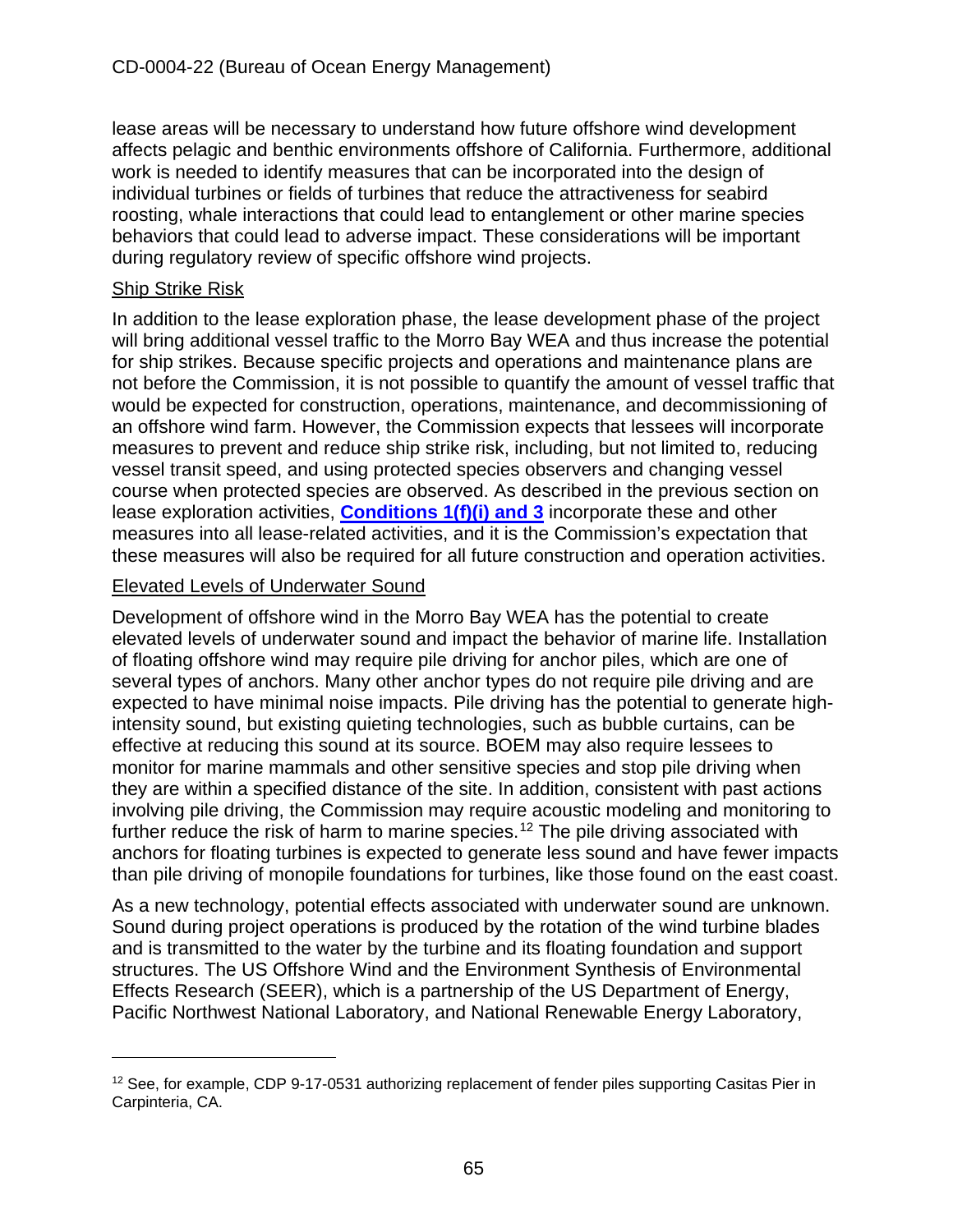asserts that operations of installed turbines produce relatively low levels of sound that do not significantly exceed natural sound levels (SEER 2021). This assertion is based upon studies conducted on monopile turbines and will need to be tested with the technologies that will be used in the Morro Bay WEA.

In addition to operation of turbines, vessel noise and decommissioning activities have the potential to adversely affect marine species. The SEER notes that:

*Vessel support during operations and maintenance is another source of sound to marine life in the area. Vessel noise can mask the communication signals of marine mammals and certain fish species, and such noise may also induce physiological stress and impair foraging and predator responses in both fish and invertebrates.* 

Estimates of vessel trips needed for operations and maintenance is not currently available, and therefore a quantitative assessment of operations and maintenance noise impacts is possible at this time but will be an important component of project-specific reviews. Underwater sound is also expected to be produced in the project decommissioning phase from dismantling or removing various wind farm components, including the turbines, mooring cables, anchors, inter-array cables, substations, and any buried export cables, as well as from vessels support decommissioning activities.

As mentioned above in the lease exploration section, marine mammals and sea turtles are sensitive to underwater sound (see Table 2-2 for injury and disturbance sound thresholds). **[Exhibit 2-7](https://documents.coastal.ca.gov/reports/2022/6/W7a/W7a-6-2022-Exhibits.pdf)** shows where offshore wind-related sounds fall in relation to the hearing ranges of different marine species. For example, offshore wind operational sounds fall within the range of hearing for sea turtles, fishes, whales, seals and sea lions, and dolphins and porpoises. Operational sounds range from around 10 Hz to 1 kHz, and overlaps with frequencies created by earthquakes, wind driven noise on the water, vessels, and pile driving.

A range of fish and invertebrate species are impacted by sound, including by particle motion, sound pressure, and substrate vibration. Particle motion in particular is the main acoustic stimulus for fish and invertebrates and is an important metric to measure to understand noise impacts (SEER et al., 2021). Research has presented possible masking and behavioral changes due to particle motion caused during offshore wind turbine operations, but the research is not conclusive on whether the sound and masking produces negative effects in fish (Siddagangaiah et al., 2021). Fish may adapt to sound created by offshore wind farms (SEER et al., 2021): a study in Taiwan found that offshore wind farm operations increased fish chorusing up to 5-10 decibels in intensity and up to 3 hours in duration (Siddagangaiah et al., 2021).

In the future when lessees pursue specific development proposals, the Commission expects them to provide a robust analysis of the potential impacts that underwater sound caused during construction, operations, and decommissioning will have on marine mammals, fish, invertebrates, sea turtles and other sensitive wildlife. The Commission also expects lessees to design avoidance and mitigation measures into their construction plans, such as planning construction for seasons where whales are less likely to be found in the Morro Bay WEA, and using bubble curtains where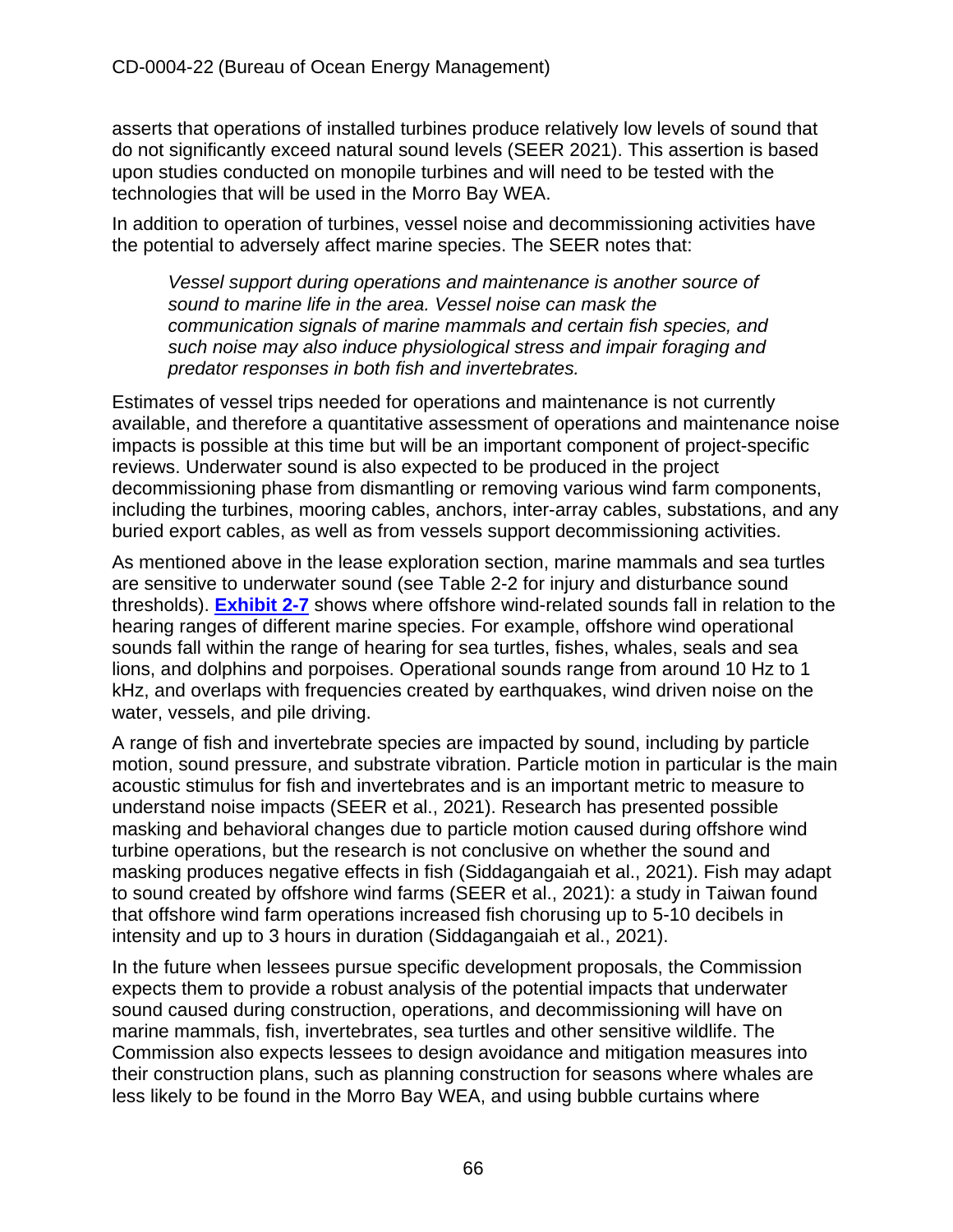appropriate. The Commission will also be able to impose any necessary conditions through the federal consistency review process at that time to address particular impacts.

#### Fish Aggregation, Artificial Reef Effect

Installation of floating offshore wind projects in the WEA, like other artificial structures in marine environments, may act as a fish aggregation device or an artificial reef, particularly in the upper portions of the water column where phytoplankton are present. Artificial structures in the water column have been shown to provide foraging habitat, food sources, refuge from predators, and breeding habitat, thus altering the composition and abundance of wild fish assemblages and affecting fish aggregation behavior (DeAlteris et al., 2004). [13](#page-66-0) Whether eventual floating offshore wind development is likely to actually contribute to the production of fish populations or simply aggregate fish in the same manner as fish attraction devices (Buckley, 1989; Dempster and Taquet, 2004; Relini et al., 2000) is difficult to determine in advance due to the lack of directly comparable facilities within the same region that can be used for reference. Further, it is unclear at this time how this issue could affect a potential project's consistency with Sections 30230 and 30231 of the Coastal Act.

Because research available is ambiguous regarding the effect that eventual development is likely to have on fish and macroinvertebrate populations in the Morro Bay WEA and surrounding area, pre- and post-project monitoring will be critical in determining impacts. Under **[Condition 1](#page-10-0)**, BOEM will work with Coastal Commission staff to ensure that lessees' survey and site assessment plans are coordinated, consistent, and provide the data and information necessary for analysis of future consistency certifications.

#### Invasive Species

The floating foundations, mooring lines, and anchors that may act as artificial reefs or fish aggregation devices also provide three-dimensional habitat for colonization by fouling organisms and associated biota (McKindsey et al., 2006; Costa-Pierce and Bridger, 2002). A variety of studies indicate that the dominant organisms on submerged artificial structures include algae and attached filter-feeding invertebrates such as sea squirts, bryozoans and mussels (Hughes et al., 2005; Braithwaite et al., 2007*).* Based on overseas research, the assemblages that develop on artificial structures can be quite different from those in adjacent rocky areas (Glasby, 1999; Connell, 2000). Fouling organisms can overgrow native species such as tunicates, sponges, macroalgae, hydroids, and anemones. Maintenance activities for in-water structures and vessels that involve periodic removal of fouling organisms without proper collection and disposal protocols may result in increased dispersal and propagation opportunities for these species. Such opportunities for dispersion and spread pose a particular risk with some algal species that may break apart into many pieces when disturbed, each of which may be capable of surviving, growing, and reproducing on its own.

Eventual development of the Morro Bay WEA will include substantial quantities of

<span id="page-66-0"></span><sup>13</sup> CC-0003-21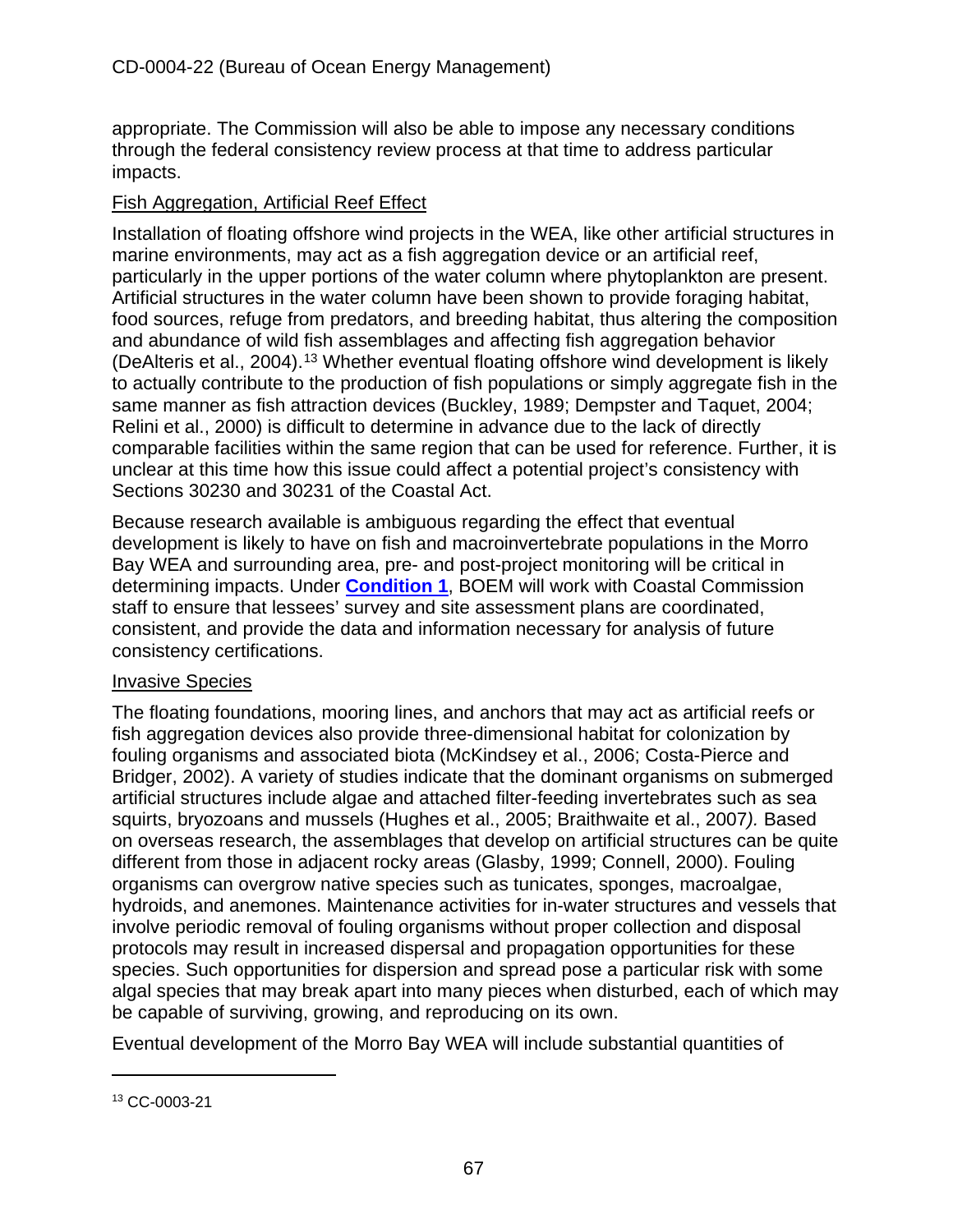mooring line, anchor chain, buoys and other infrastructure to secure the turbines and to provide electric transmission between turbines and to shore. These structures provide space for invasive fouling organisms to attach to, and it is not unlikely that non-native fouling organisms could occur at the project site, brought in by hull fouling from vessel traffic or dispersed from nearby sites. The Coastal Commission expects that lessees will identify and incorporate invasive species prevention and minimization measures as they develop their COP. Here again, baseline and post-project monitoring will be an important mechanism for quantifying this impact and assessing the success of measures to prevent and minimize adverse effect associated with invasive species.

#### Weakened Upwelling

Development of the Morro Bay WEA may impact upwelling, an important ocean process in the California current ecosystem. Upwelling drives the productivity of the marine ecosystem off the California coast; it occurs when northwesterly winds blow along the shoreline. Due to the earth's rotation, these winds cause coastal waters to be transported in an offshore direction. This movement of surface water causes cooler, nutrient rich water to rise over the narrow continental shelf to the surface. These nutrient rich waters drive phytoplankton growth, which is the base of the food chain in the California Current ecosystem (Southwest Fisheries Science Center, 2020).

The strength of upwelling varies seasonally, with stronger winds and upwelling in the spring and summer, and weaker upwelling in the fall and winter. Upwelling can also be influenced by bathymetry, coastline topography, and long-term climate patterns such as the Pacific Decadal Oscillation and the El Niño Southern Oscillation. During El Niño years or "warm" phases, upwelling is weakened, and during La Niña or "cool" phases, upwelling is strengthened.

As mentioned above, upwelling processes are driven by wind. Offshore wind development in the Morro Bay WEA is expected to reduce wind speeds and strength and may affect local upwelling strength near the WEA. A modeling study by Integral Consulting, available in **[Appendix A](https://documents.coastal.ca.gov/reports/2022/6/W7a/W7a-6-2022-Appendices.pdf)**, found that full build-out of wind turbines in the Morro Bay and Diablo Canyon call areas<sup>[14](#page-67-0)</sup> would create a 5% reduction in wind speeds on the lee side of the wind farms, which would lead to an approximately 10-15% decrease in upwelled volume transport and resulting nutrient supply to the coastal zone in the vicinity of the Morro Bay and Diablo Canyon call areas.

These estimates are conservative because the Diablo Canyon call area is not moving forward in BOEM's WEA designation process at this time, so impacts to upwelling are expected to be less than the model predicted. Although this modeling predicts changes to upwelling, it does not predict or confirm impacts to marine life or ecosystems. Further research is needed to understand the implications of reduced upwelling on marine ecosystems. Finally, as more offshore wind development occurs on the West Coast, the potential adverse effects on upwelling are likely to increase. The Integral upwelling study hypothesized that larger potential adverse effects on upwelling were observed in

<span id="page-67-0"></span><sup>&</sup>lt;sup>14</sup> Identifying a call area is an earlier part of BOEM's process to designate a WEA. The Morro Bay Call Area was around 23 square miles larger than the Morro Bay WEA. The Diablo Canyon call area is south of the Morro Bay WEA, and is not moving forward in BOEM's WEA designation process at this time.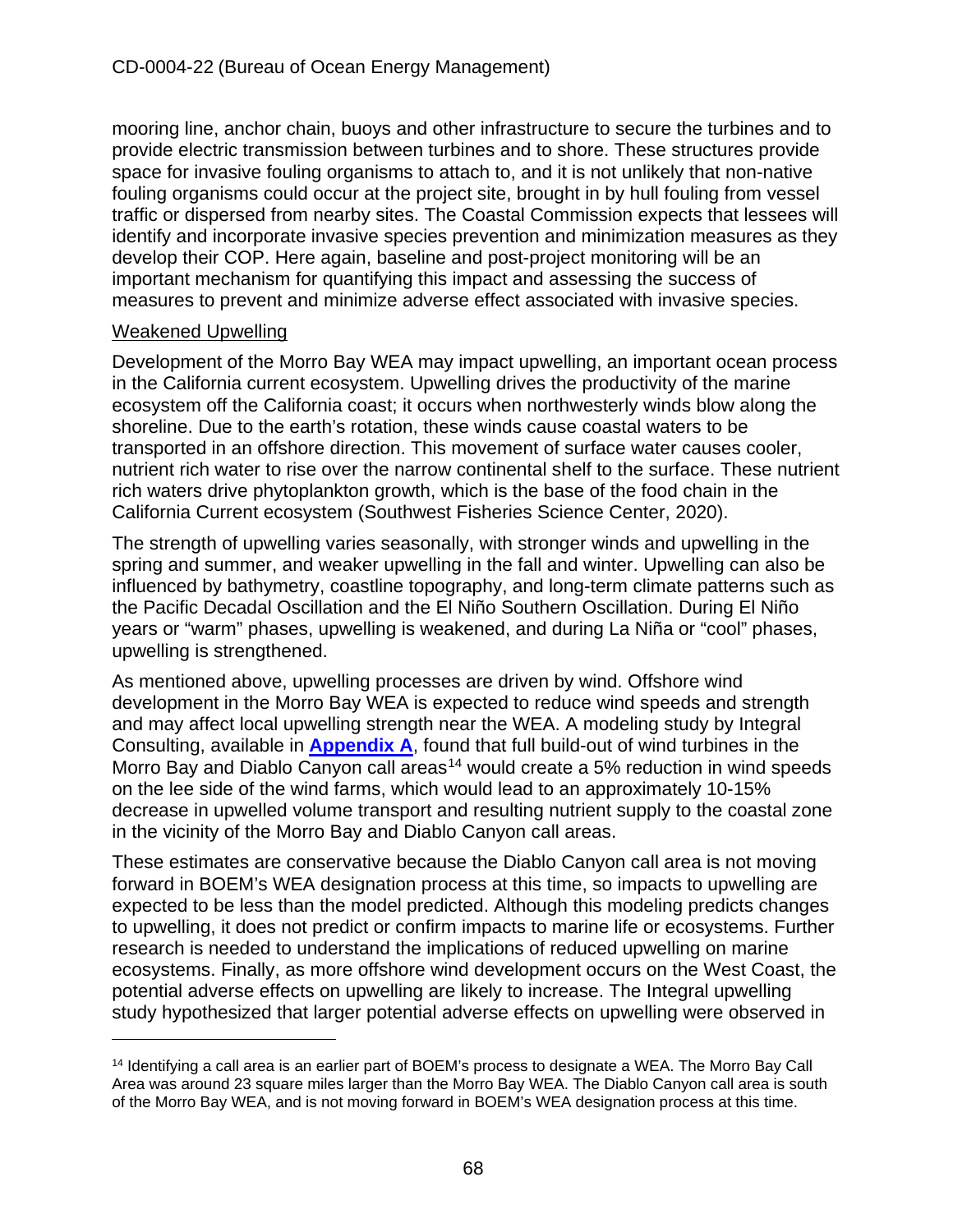the vicinity of the Morro Bay and Diablo Canyon call areas in comparison to the Humboldt WEA because the size of the Morro Bay and Diablo Canyon call areas was much larger.

In the North Sea of Europe, a modeling study on the decrease of wind speeds on the downwind side of offshore wind farms found that the lower wind speeds affected horizontal currents and stratification of the water column. These changes in currents and stratification also resulted in shifting water temperatures and changed salinity distribution (Christiansen et al., 2022). There are many differences between Europe's North Sea and the California current, but this study points to the need for ongoing research and modeling as offshore wind is developed on the West Coast. The Commission expects that BOEM's lessees will submit modeling studies with their COPs assessing potential impacts to upwelling, both of their individual project and cumulatively with other projects and the buildout of BOEM's WEAs.

#### Electromagnetic Fields

The inter-array cables and export cables transmitting electricity to the offshore substation and to shore will produce electromagnetic fields via the flow of electricity in the cable. Research has shown that some fish species are magneto-sensitive and use geomagnetic field information for orientation (Maxwell et al., 2022). Long-lived and slow reproducing shark, ray and skate species are of particular concern. Electromagnetic deterrents have been successfully used to repel sharks from fisheries activities to prevent bycatch, but other studies have shown mixed results on changes to shark behavior from EMF (Maxwell et al., 2022). Crustaceans are also believed to have a magnetic sense, but research into the impacts of anthropogenic EMF on these species has shown mixed results (Hutchison et al., 2020). A BOEM-funded study on in-situ electrical cables, pipes, and benthic habitat found that rock crabs were more frequently observed near the electrical cable in comparison to other habitats, and were present at higher densities than in the natural habitat (Love et al., 2016). However, in a field study where Dungeness crab (*Metacarcinus magester*) and red rock crab (*Cancer productus*) were tested in whether they would cross an electrical cable to access a baited trap found no evidence of effect on the behavior of either species of crab (Love et al, 2017). Magnetic sense is also believed to play a role in salmon migration. A study of salmon smolts swimming parallel to a high-voltage direct current (HVDC) transmission cable moved faster, and while there appeared to be no barrier to movement, misdirection increased their journey to the sea (Hutchison et al., 2020). Currently field studies examining the impacts of EMF on marine species have focused on buried export cables, so there is limited understanding of EMF impacts from cables suspended in the water column (Maxwell et al., 2022).

Understanding impacts associated with EMF is another topic that will require additional research and assessment. Coastal Commission staff will work with BOEM to ensure that lessees' COPs incorporate instrumentation and appropriate strategies for data collection on many potential impacts relating to offshore wind development, including but not limited to EMF. Collaboration and coordination between lessees and state and federal agencies on how to assess and minimize impacts from EMF will ensure that marine resources are protected, and optimum populations of marine organisms are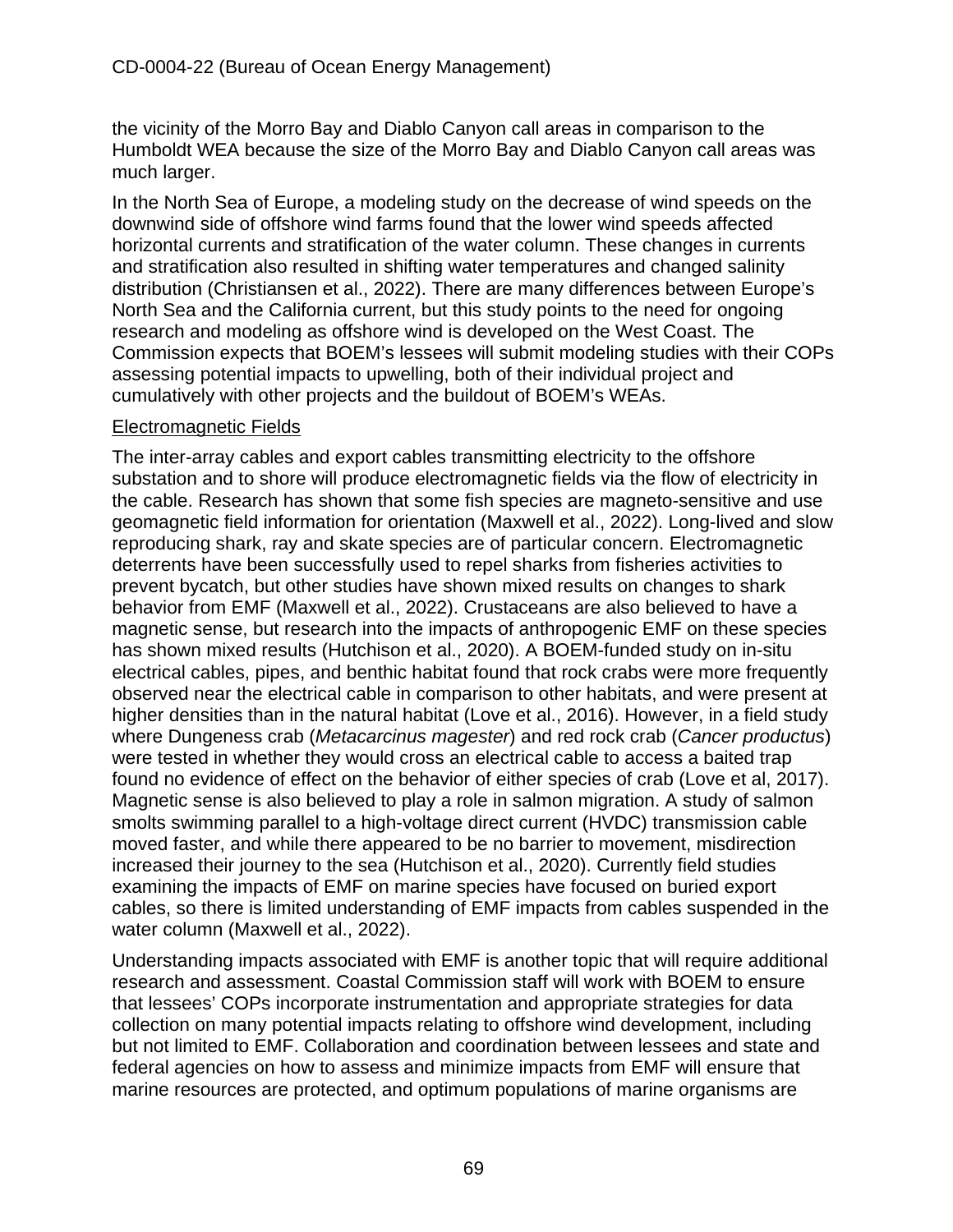# maintained.

# Monitoring and Adaptive Management

As described in section B., comprehensive monitoring plans and adaptive management strategies for offshore wind projects will be key to ensuring that coastal resources are protected and restored. Significant research has been and continues to be conducted on this topic. In a letter to the Commission, dated March 2, 2022, several environmental non-governmental organizations provided research-based recommendations for potential future monitoring and adaptive management plans related to the protection of marine species and habitats. These recommendations provide a good starting point for discussions on what elements should be addressed in future monitoring and adaptive management plans that will be a critical component of future COP review. These recommendations include:

- Underwater noise: Collection of baseline data and survey, construction and operation noise data on the underwater soundscape to better understand the impacts of additional noise from construction and operations, and to inform turbine micro-siting.
- Secondary Entanglement: Continuous monitoring of mooring lines and inter-array cables for strains resulting from ensnarement or entanglement of an animal or marine debris. Also, design features to minimize the potential for and maximize the detection of entanglement, and protocols to address entanglements that do occur.
- Benthic habitat: Detailed benthic survey of sensitive benthic habitat, including HAPCs, to inform buoy placement and siting of future turbines and other development to avoid and minimize impacts to biogenic and sensitive habitat.
- Bird and Bat Impacts: Inclusion of design features to reduce effects from lighting. Also, development of a comprehensive collision avoidance strategy that includes monitoring of collisions and inclusion of collision minimization measures.

## **Conclusion**

The leasing of the Morro Bay WEA has a high likelihood of impacting marine habitats, species and ocean processes. There are substantial information gaps about the extent to which the impacts of offshore wind development would occur. At this leasing stage, the impacts from lease assessment activities will be minor to moderate and can be addressed through reducing vessel speeds, having trained observers on board ships, and taking other measures that are required as part of the project or in the Commission's conditions. At future lease development stages, impacts to marine resources are expected to be more significant. Although it is foreseeable that some of these impacts will occur, it is only possible at this time to describe potential impacts at a high level, and more detailed analysis and mitigation will occur through future environmental review and federal consistency review. However, in order to ensure that there will be adequate data on which to analyze future impacts of lease development, and thus to avoid or mitigate those impacts through appropriate design and adaptive management, it will be important to set up a process for obtaining adequate baseline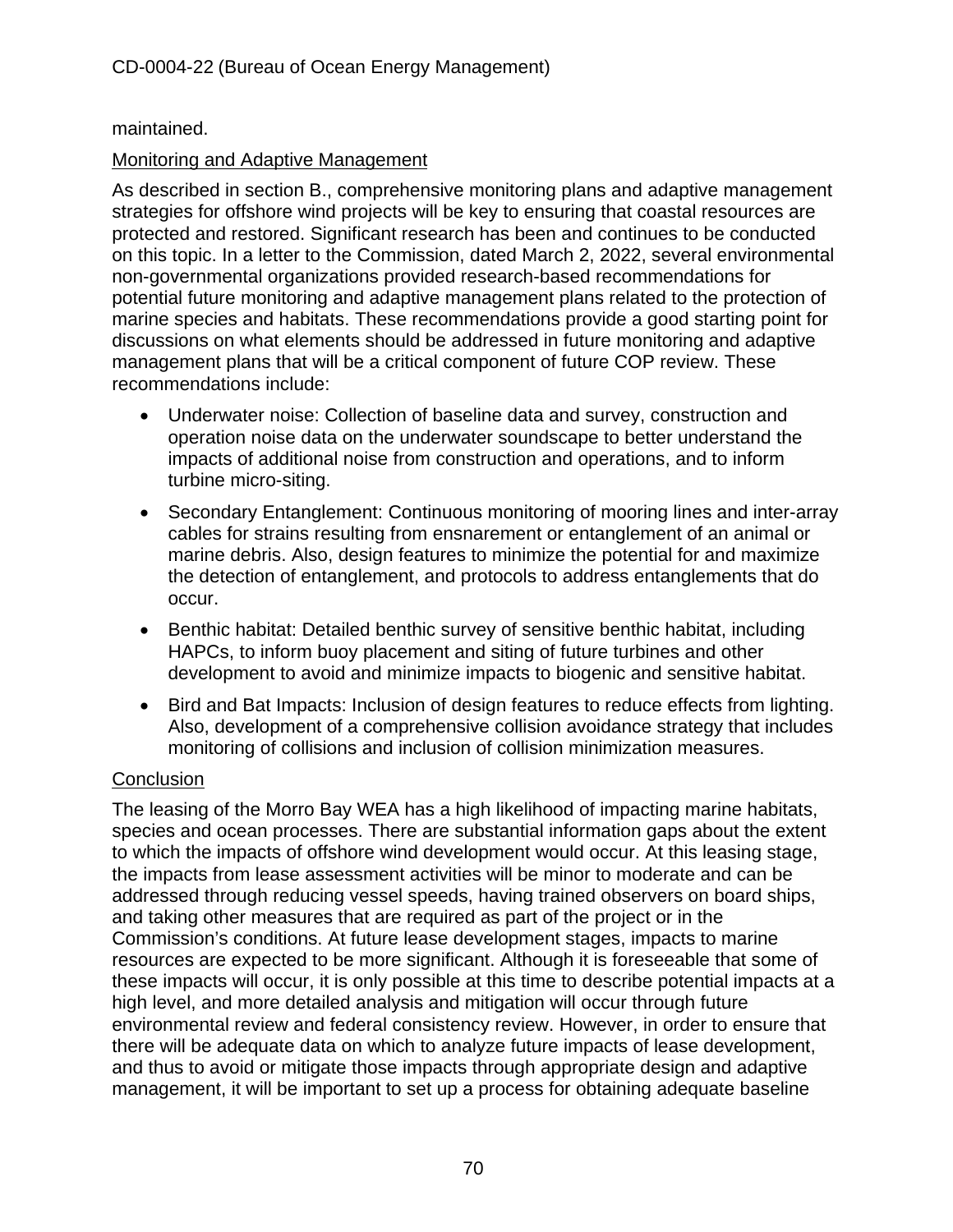monitoring, data collection, and assessment of impacts. It is also necessary to ensure there will be adequate coordination between BOEM, lessees, and the Commission to develop the information needed for later BOEM and Commission review of specific projects. **[Condition 1](#page-10-0)** addresses the need for such coordination and development of information. Thus, as conditioned, the proposed activities are consistent with Coastal Act policies related to marine life.

# **F. COMMERCIAL AND RECREATIONAL FISHING**

Coastal Act Section 30230 states:

*Marine resources shall be maintained, enhanced, and where feasible, restored. Special protection shall be given to areas and species of special biological or economic significance. Uses of the marine environment shall be carried out in a manner that will sustain the biological productivity of coastal waters and that will maintain healthy populations of all species of marine organisms adequate for long-term commercial, recreational, scientific, and educational purposes.* 

## Coastal Act Section 30234 states:

*Facilities serving the commercial fishing and recreational boating industries shall be protected and, where feasible, upgraded. Existing commercial fishing and recreational boating harbor space shall not be reduced unless the demand for those facilities no longer exists or adequate substitute space has been provided. Proposed recreational boating facilities shall, where feasible, be designed and located in such a*  fashion as not to interfere with the needs of the commercial fishing *industry.*

Coastal Act Section 30234.5 states:

*The economic, commercial, and recreational importance of fishing activities shall be recognized and protected.*

Consistent with previous sections of this report, impacts to commercial and recreational fishing activities will be considered in two settings. First, this section will cover impacts from proposed leasing activities as described in BOEM's submitted CD and EA. Second, this section will consider reasonably foreseeable potential future impacts to fisheries from future development in the WEAs offshore of Morro Bay. Information used in this analysis incorporates data and information from existing academic studies (including those synthesized in the Offshore Wind Energy Gateway and EEMS modeling tool),<sup>[15](#page-70-0)</sup> BOEM and state-funded studies, information from East Coast offshore wind development documents, data compiled by CDFW, management information from the Pacific Fishery Management Council, and other information from NOAA Fisheries.

# **Fisheries Management in California**

To fully consider both impacts of leasing activities and the future impacts of offshore

<span id="page-70-0"></span><sup>&</sup>lt;sup>15</sup> [CA Offshore Wind Energy Gateway](https://caoffshorewind.databasin.org/) and **EEMS** Online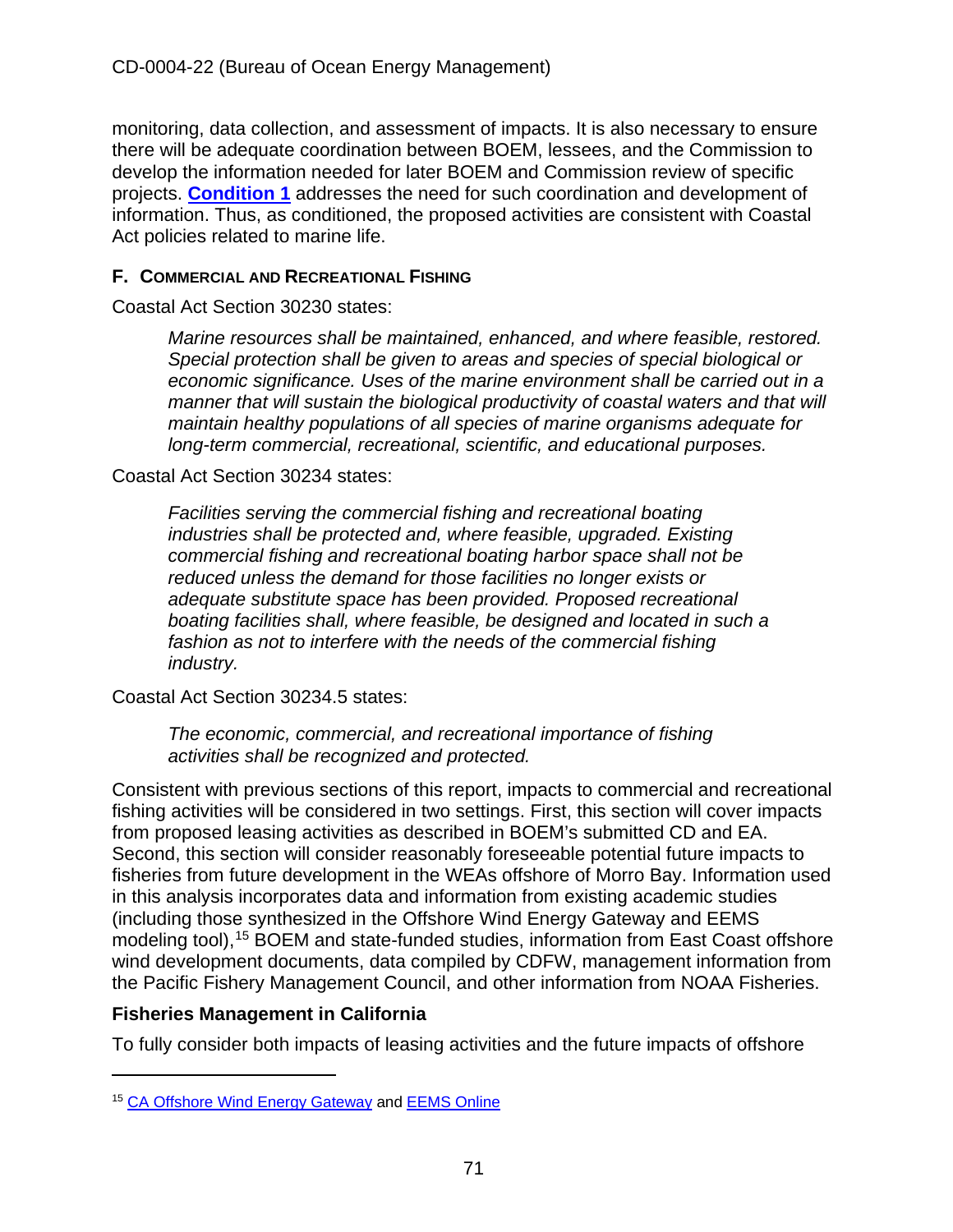wind projects on commercial and recreational fishing, it is important to understand the context and complexity of how California's fisheries (and fishery participants) are managed.

Management of a fishery depends largely on where it occurs. From 0-3 nautical miles from shore, fisheries are generally regulated by the state (CDFW). In federal waters from 3-200 nautical miles from shore, fisheries are overseen by the federal government (NMFS). However, some species that move along the entire West Coast, like sardines, are managed at the federal level even though they are caught primarily in state waters. In certain cases, fisheries are also subject to international regulations and management agreements (such as Pacific halibut, tunas, and salmon) which are then reflected in state and federal laws. The following agencies and organizations are involved in the regulatory and management regime of fisheries of the West Coast:

- Pacific Fishery Management Council (PFMC): The PFMC manages fisheries for approximately 119 species of salmon, groundfish, coastal pelagic species (CPS; sardines, anchovies, and mackerel), and highly migratory species (HMS; tunas, sharks, and swordfish) on the West Coast of the United States. They are one of eight regional fishery management councils established by Congress in 1976 through the Magnusson-Stevens Fishery Conservation and Management Act.
- Pacific States Marine Fisheries Commission (PSMFC): The PSMFC was established in 1947 by consent of Congress and is an interstate compact agency that helps resource agencies and the fishing industry sustainably manage resources in a five-state region (California, Oregon, Washington, Idaho, and Alaska, each represented by three Commissioners). Primarily, PSMFC's goal is to promote and support policies and actions to conserve, develop, and manage fishery resources in the aforementioned states by coordinating research activities, monitoring fishing activities, and facilitating a wide variety of projects.
- State Fish and Wildlife Commissions/Agencies: The states of Washington, Oregon, and California are key contributors and partners to the management of commercial and recreational fishing activities on the West Coast. In California, CDFW is the primary state agency that oversees the management and sustainability of California fisheries and is also a Trustee Agency for fish and wildlife resources and holds those resources in trust by statute for all the people of the state [Fish and Game Code §§ 711.7(a) & 1802; Public Resources Code, § 21070; CEQA Guidelines § 15386(a)]. CDFW, in its trustee capacity, has jurisdiction over the conservation, protection, and management of fish, wildlife, native plants, and habitat necessary for biologically sustainable populations of those species. While CDFW can promulgate regulations, the principal regulatory body for the state is the California Fish and Game Commission.
- NOAA's NMFS: NMFS is the federal agency responsible for the management of fisheries in federal waters. The two main functions of the NMFS are regulatory and scientific research. NMFS Fisheries Science Centers conduct a variety of research, observations, and monitoring of living marine resources and their environment, and collaborate closely with regional offices.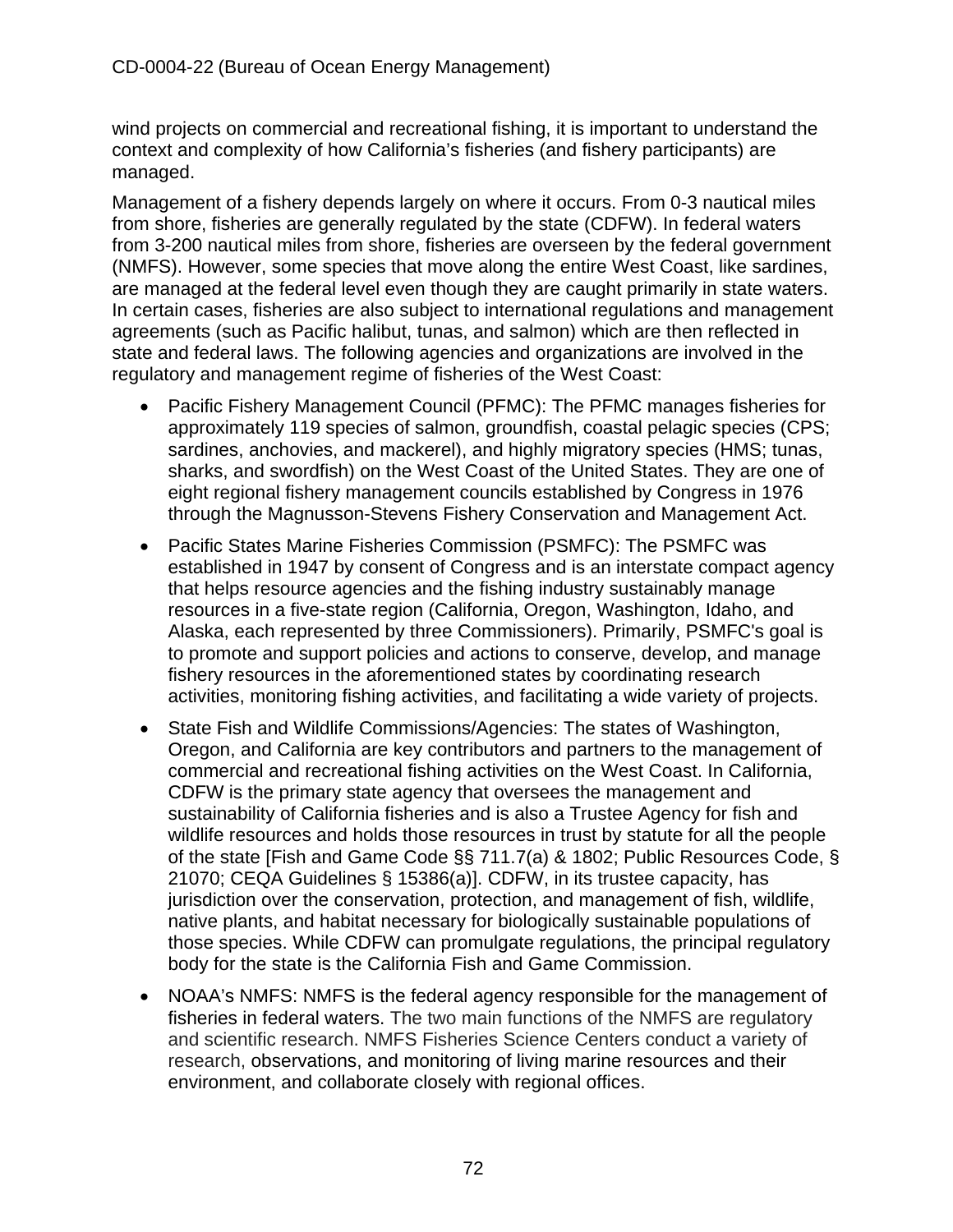The interplay between these different agencies is ultimately reflected in the web of regulations governing fishing activities. There are rules and regulations on nearly all aspects of fishing: what type of gear can be used, where certain species can be harvested, what size they have to be, and at what time of year they may be harvested. Additionally, there are rules for fishing observation, requirements to carry vessel monitoring systems in some (but not all) fisheries, requirements for reporting catch, and much more. All of these elements influence fishing activity before a boat ever embarks on a trip to harvest catch. Adding to these human factors are environmental conditions like sea state, weather, and water temperature that also impact where and when fish are harvested. Thus, as described, fishing and fisheries management is a very complex industry. Not surprisingly, understanding impacts to this complex industry and how it could be impacted by offshore wind leasing, and later development activities, is a challenging endeavor. This is illustrated by the PFMC in its letter to BOEM on the (Morro Bay) Draft EA:

*Providing ex-vessel revenues is useful in determining the potential economic loss to commercial harvesters but fails to capture the true economic impact. Members of the dependent fishing community – buyers and processors, fuel docks, marine mechanics, restaurants, etc. could all be negatively impacted. As part of the planning and site characterization evaluation, potential impacts to commercial and recreational fisheries as well as associated industries should be evaluated, using economic input-output models or other methods that reflect the total contribution of fishing to the state/local/regional economy. In addition, it should be recognized that some fisheries, like the groundfish bottom trawl sector, have room for growth; and others, highly migratory species for example, may experience range shifts due to climate change. Wind energy development could lower the potential for growth and expansion, or affect where it occurs.*

In short, the information and analysis presented here and in CD-0001-22 should be viewed as a starting point. The data discussed in this document reflect information about fisheries more broadly but cannot fully capture the nuance of fisheries operations for individual operators. Doing this will require a robust social and economic analysis to understand what the full suite of impacts are and what measures can be implemented to avoid, minimize, and where necessary, mitigate impacts to the commercial and recreational fishing industry of California.

# **Fisheries Surveys (NMFS)**

Fisheries surveys are conducted (primarily by federal agencies, but also through state and third-party collaboration) to assess the overall health and status of fish stocks throughout the West Coast Region. These surveys rely on a continuous series of data that is derived from discrete sampling stations throughout the Pacific Coast, including in the Morro Bay WEA (**[Exhibit 1-1](https://documents.coastal.ca.gov/reports/2022/6/W7a/W7a-6-2022-Exhibits.pdf)**). Surveys also provide critical contributions to the observed changes resulting from global climate change (Gallo, 2022). In a comment letter to the Draft EA, and in informal consultation with Commission staff, NMFS has identified that the interruption and loss of these survey locations could have significant ramifications on the fishing industry. If full assessments of stocks are not able to take place, it is highly likely that more conservative estimates will be used in the setting of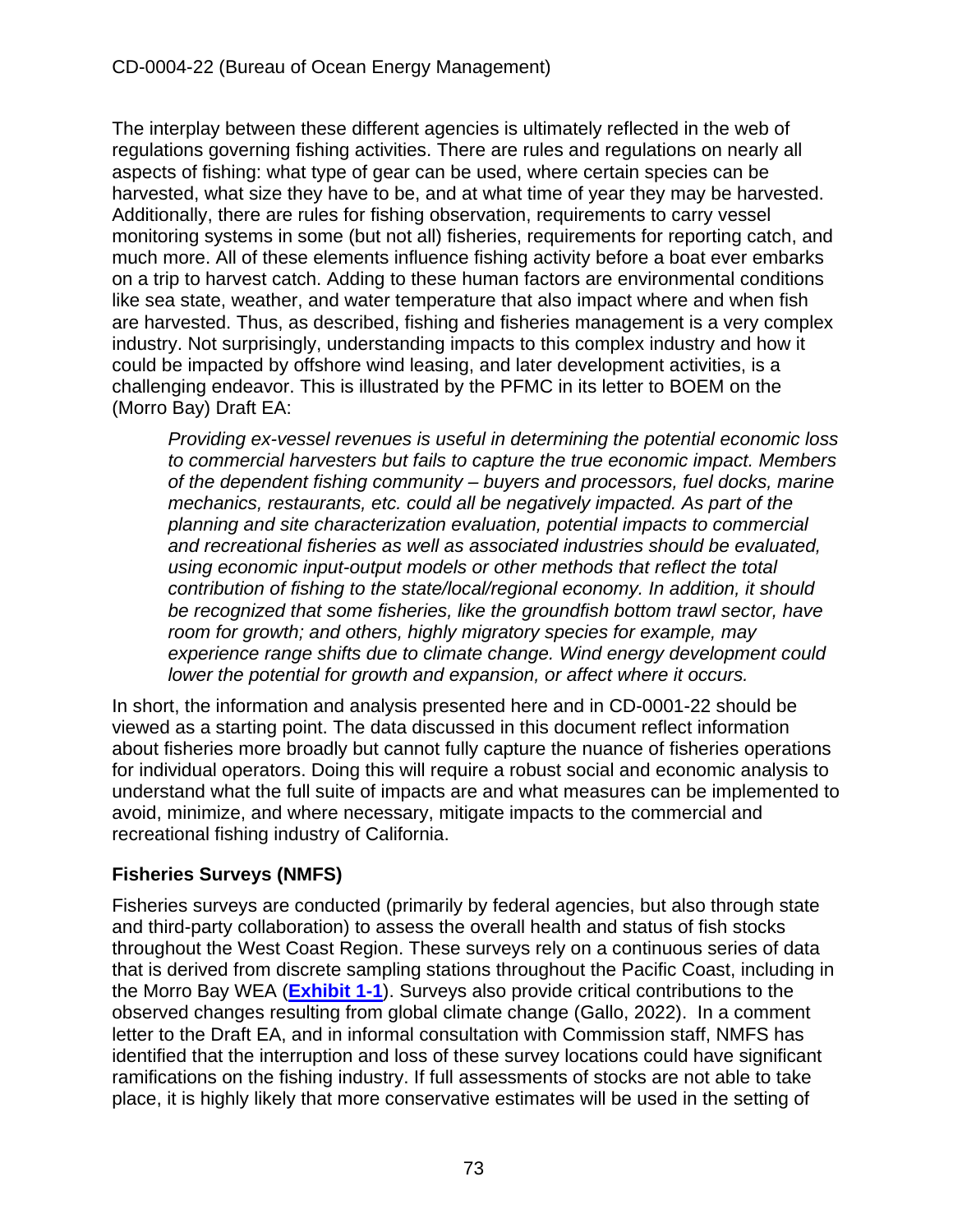quotas or total allowable catch across multiple fisheries. A lessening of allowable catch would have direct impacts on fishing businesses that rely on well-managed stocks and accurate quota amounts to conduct their activities. Knowing these potential ramifications, NMFS has recommended continued consultation on the issue to help inform appropriate mitigative strategies**[16](#page-73-0)** on the West Coast that may include appropriate spacing of future infrastructure within wind farms to allow for survey continuance (see below for discussion of **[Condition 4](#page-14-0)**).

# **Central Coast Fisheries Overview**

The fisheries of Central California represent a broad and diverse portfolio of species and activities. In general, as described in BOEM's Draft EA, the highest value of landings in Central California ports is sablefish, Dungeness crab, and rockfishes. Some ports also have very high volumes and values of CPS such as market squid and anchovy as well as chinook salmon. Historically, groundfish trawling also contributed to the overall value and volume of the fisheries portfolio, although landings have been low due to a variety of factors that is further described below. Like other regions of California, the fisheries operate year-round and are harvested through a variety of methods including trawling, pot gear, and longline. Fisheries offshore of Central California also include hagfish, spot and ridgeback prawn, pink shrimp, California Halibut, numerous species of rockfish, HMS such as albacore tuna and swordfish, and other CPS. Fisheries operate across water depths from nearshore to far into the Exclusive Economic Zone (EEZ).<sup>17</sup>

Fishing activity in the Central Coast, as many other places, is defined by significant variation from year to year, especially in episodic fisheries like CPS. On average, however, as stated in the Draft EA, BOEM estimates that the Morro Bay Port Complex (MBPC) contributes approximately \$10 million to the overall state fisheries economy annually. Notably, the MBPC does not include the ports of Monterey or Moss Landing, which are typically considered a part of the Central Coast. If those two ports are included, as in the CDFW regional analysis (**[Appendix C](https://documents.coastal.ca.gov/reports/2022/6/W7a/W7a-6-2022-Appendices.pdf)**), the figure is approximately \$215,718,199 between 2010-2020 (or \$19.6 million annually for the region). In general, the fishing activity of the Central Coast is more diffuse than other regions. This means there is less difference in the value between fisheries (i.e.; two fisheries do not represent the vast majority of all landings, but rather, many fisheries contribute more equally to the overall regional value). However, like other regions in the state, many harvesters participate in multiple fisheries throughout the year to ensure a successful business and to allow for adaptive fishing that provides a consistent protein product to buyers and the public.

Within the Morro Bay WEA, a subset of the fisheries listed above are active. These

<span id="page-73-0"></span><sup>16</sup> [NOAA Fisheries and BOEM Federal Survey Mitigation Implementation Strategy - Northeast U.S.](https://media.fisheries.noaa.gov/2022-03/NOAA%20Fisheries-and-BOEM-Federal-Survey-Mitigation_Strategy_DRAFT_508.pdf)  [Region - DRAFT March 2022](https://media.fisheries.noaa.gov/2022-03/NOAA%20Fisheries-and-BOEM-Federal-Survey-Mitigation_Strategy_DRAFT_508.pdf)

<span id="page-73-1"></span><sup>&</sup>lt;sup>17</sup> As prescribed by the 1982 United Nations Convention on the Law of the Sea, the EEZ is an area of the sea in which a sovereign state has special rights regarding the exploration and use of marine resources, including energy production from water and wind. It stretches from the baseline out to 200 nautical miles (nm) from the coast of the state in question.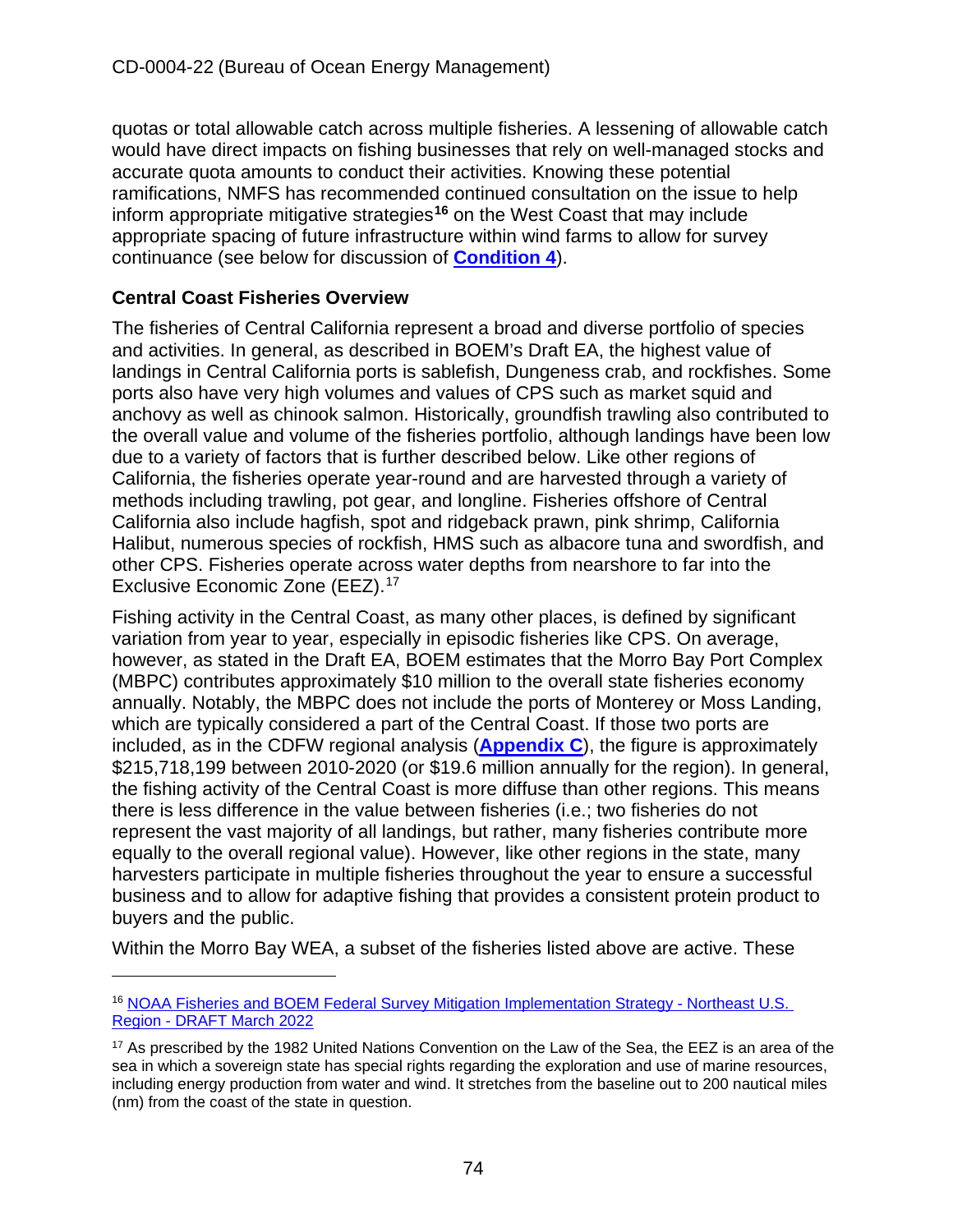fisheries are largely determined by the physical conditions and habitat present. As described in section B, the WEA is a 376 square mile area approximately 20 miles offshore of Cambria (San Luis Obispo County), measuring approximately 27 miles north to south and 27 miles east to west. Water depths across the WEA range from approximately 865 to 1,300 meters (2,838–4,265 feet). Fisheries that are specifically present in the WEA or species that have the potential of being harvested in the area include groundfish (primarily sablefish and thornyheads), salmon, HMS (such as tuna and swordfish), and hagfish.

CDFW also tracks fishing data that describes fishery activity in the WEA. At the time of landing, fishermen report their harvest to CDFW based on a system of offshore fishing blocks (**[Exhibit 3-1](https://documents.coastal.ca.gov/reports/2022/6/W7a/W7a-6-2022-Exhibits.pdf)**). These data are limited in some ways. Because block sizes are variable (some are very large), they are sometimes mislabeled on reporting forms, and they often do not reflect when species are harvested from multiple blocks or throughout a multi-day trip, since only one block is recorded for each landing ticket by the receiver purchasing the fish from the fishermen. Generally, the accuracy of the block data decreases the farther offshore fishing activity occurs. Although it has limitations, if taken into consideration over a large area, and with other data sets, CDFW's block data can still provide useful information. For example, using this information, we can learn that approximately half (56%) of the vessels fishing off of the Central Coast fished in the WEA at some point between 1980-2020. We can also learn that about half (48%) of the vessels that fished in the WEA were homeported outside of Central California (**[Appendix C](https://documents.coastal.ca.gov/reports/2022/6/W7a/W7a-6-2022-Appendices.pdf)**).

CDFW used its block data to identify fisheries that could be affected by proposed and future development within the WEA. **[Exhibit 3-2](https://documents.coastal.ca.gov/reports/2022/6/W7a/W7a-6-2022-Exhibits.pdf)** shows a probable, yet conservative representation of the WEA impact area, including areas that are highly likely to be impacted by future project development. This potential impact area identified by CDFW extends significantly beyond the borders of the WEA because the anticipated impacts associated with offshore wind development will also extend beyond these boundaries. In addition to the smaller blocks in the immediate vicinity of the WEA, CDFW included the larger underlying 4-digit block (i.e., block 1036) because many fishermen use this larger block instead of the smaller blocks to record where a catch came from. Additionally, an offshore wind farm cannot exist without a connection to shore, and offshore wind development could present an impediment to fishing on the other side of it, and thus fishing blocks between the WEA and shore need to be included. Finally, development within the WEA could push fishermen outside the WEA and into surrounding blocks and could affect how fishermen transit through the WEA to reach waters farther offshore. This area will be referred to as the "greater WEA" so as to make the distinction that the information from CDFW extends beyond the boundaries of the potential lease area. The following subsections will describe each fishery that is present in the Central Coast and greater WEA.

# **Groundfish**

Groundfish are a complex of more than 90 federally managed species that includes all rockfishes (about 60 species), thornyheads, lingcod, dover sole and other flatfishes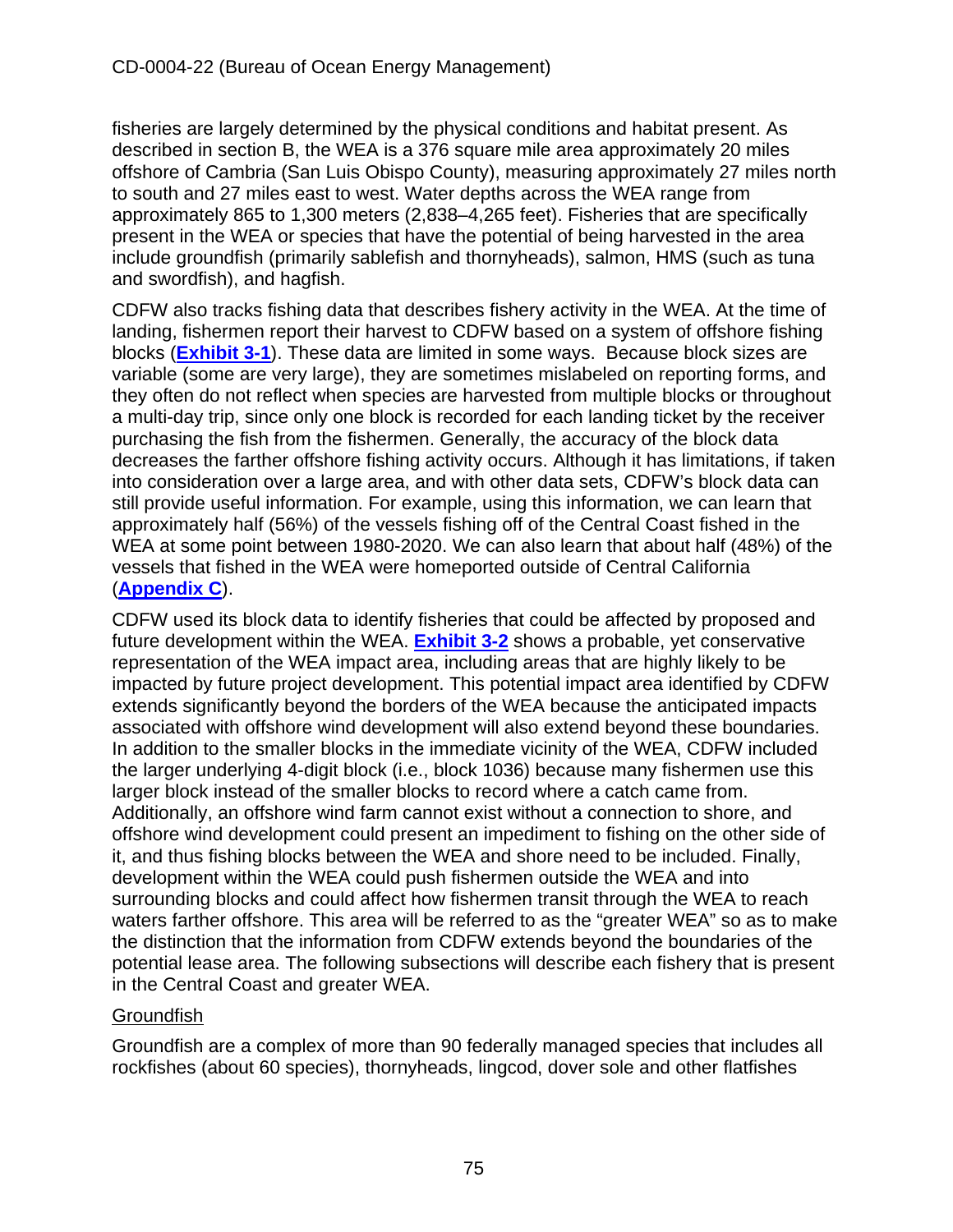(other than halibut), pacific whiting,<sup>[18](#page-75-0)</sup> and some skates and sharks. They can be caught using trawl gear, hook-and-line, or pot gear, and are fished year-round. They can occur across various substrate types, and, commercially, can be caught at a large depth range, from about 20-750 fathoms (120-4,500 feet). Recreational fishing, especially for rockfish, can occur at depths less than 120 feet, including off of jetties and piers. Fishing for groundfish, primarily via trap/pot (**[Exhibit 3-3](https://documents.coastal.ca.gov/reports/2022/6/W7a/W7a-6-2022-Exhibits.pdf)**) is one of the primary fisheries that occurs within the Morro Bay WEA boundary.

For historic context of the groundfish fishery in Morro Bay, around the year 2000, the groundfish fishery collapsed and nine species were declared overfished. Several years later, groundfish permits were purchased by The Nature Conservancy (TNC) that established more than 3.8 million acres of protected seafloor habitat, primarily from bottom trawling activity. Over the next 15 years, TNC placed these permits in trust and established community quota funds. Over the past few years, permits have been returned to fishermen's access, allowing the activity to potentially occur again. The industry reports that this fishery, while absent for years within the Morro Bay WEA, has high potential for economic viability and community resilience.<sup>[19](#page-75-1)</sup> Fishing industry representatives also have conveyed that prominent buyers (such as those that purchase seafood for major grocery chains), are on the precipice of investing in the groundfish bottom trawl fishery in the Central Coast region, but the uncertainty of OSW development is a contributing factor in the future success of this market. When BOEM was considering the final shape of the WEA, especially in regards to the east extension that was not included in the current composition of the WEA, the grounds of the historic trawl fishery was an important consideration. A September 2021 comment from the PFMC states:

*The East Extension overlaps with valuable deepwater groundfish fishing grounds. This area was historically important for trawl harvest of dover sole and sablefish and is currently an important area for fixed gear sablefish harvest. Currently there is no large-scale market for groundfish trawl vessels; however, this could change in the future. Historic production from trawl vessels in the East Extension should be considered as a placeholder for future fisheries impacts. According to one commercial fisherman, during 1990-2006, 75 percent of the Morro Bay fleet's landings were from groundfish, one of the top three fisheries for that area.*

As supported by the CDFW trawl log figure in **[Appendix C](https://documents.coastal.ca.gov/reports/2022/6/W7a/W7a-6-2022-Appendices.pdf)**, trawl activity has been recorded east of the current WEA, and thus the productivity of that area and importance to the historic groundfish fishery will be an important consideration when siting infrastructure associated with potential OSW projects.

According to data from 2010-2020 provided by CDFW for the greater WEA, groundfish (excluding sablefish and rockfish), represent approximately 3,046,273 pounds landed at

<span id="page-75-0"></span> $18$  Pacific whiting are primarily caught by mid-water trawl gear. Although the species range extends as far south as Baja California, fishing effort primarily occurs north of the OR/CA border.

<span id="page-75-1"></span><sup>19</sup> [California Groundfish Project \(nature.org\)\).](https://www.nature.org/en-us/about-us/where-we-work/united-states/california/stories-in-california/california-groundfish-project/)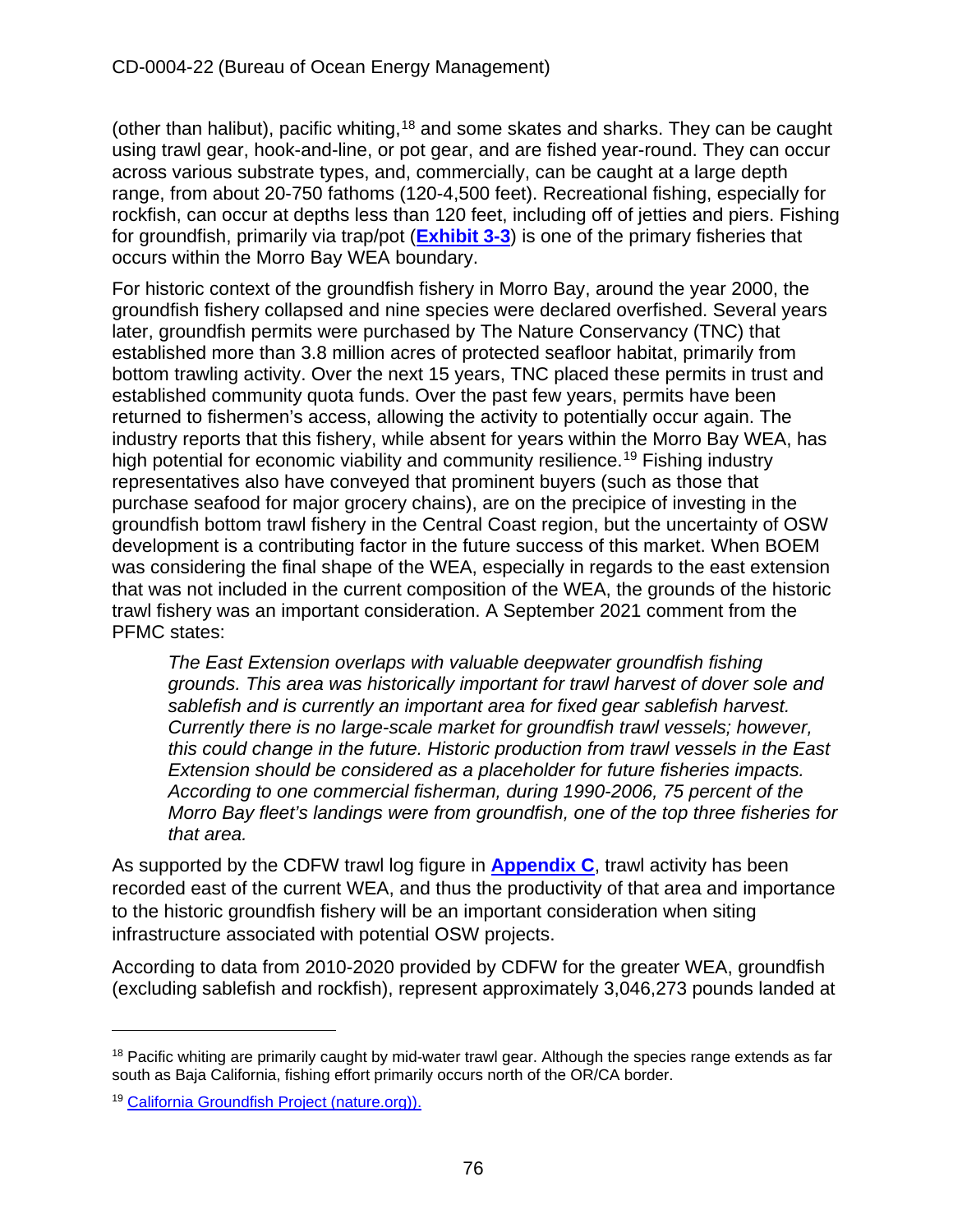an ex-vessel value (price paid to fishermen for their catch) of \$5,595,278. If combined with rockfish and sablefish from 2010-2020, this number increases to approximately 9,191,971 pounds with an ex-vessel value of nearly \$20,917,955. By volume, it is the second highest landed species complex in the greater WEA behind market squid.

### *Sablefish*

A part of the groundfish fishery, sablefish (*Anoplopoma fimbria*), also known as black cod (although not a member of the cod family (Gadidae)), is fished year-round off the coast of California, with generally lower catch limits during the winter spawning months. It is managed federally by the PFMC under the Pacific groundfish management plan and in state waters by CDFW. It is primarily caught using fixed gear (baited longlines and baited traps) but is occasionally caught with bottom trawls. Fishermen using fixed gear and trawl equipment are managed under limited entry permits, individual fishing quotas (IFQ) and/or daily trip limits. Fishing for sablefish can occur at a range of 100- 600 fathoms (600-3,600 feet) which overlaps with the depth range of the WEA, and **[Exhibit 3-4](https://documents.coastal.ca.gov/reports/2022/6/W7a/W7a-6-2022-Exhibits.pdf)** shows observed fishing effort for the catch share pot fishery within the WEA, with hook and line occurring (**[Exhibit 3-5](https://documents.coastal.ca.gov/reports/2022/6/W7a/W7a-6-2022-Exhibits.pdf)**) in and around its boundaries.

The following sablefish values were reported via CDFW landings data for 2019 alone: Moss Landing (260,563 pounds at \$672,679 ex-vessel), Monterey (197 pounds at \$477 ex-vessel), and Morro Bay (317,465 pounds at \$666,775 ex-vessel). For the greater WEA, CDFW data (**[Appendix C](https://documents.coastal.ca.gov/reports/2022/6/W7a/W7a-6-2022-Appendices.pdf)**) indicates that 2010-2020 landings of sablefish represented 5,041,431 pounds at an ex-vessel value of \$11,873,233.

### *Rockfish*

Also part of the groundfish fishery, rockfish is a general descriptor for a subgroup of approximately 60 species of fish managed under the federal groundfish fishery management plan. Nineteen of these rockfish species are also managed under a "Nearshore Fishery Management Plan" that is overseen by CDFW (California Department of Fish and Game, 2002). There are too many different types of rockfish to adequately describe their unique life cycles and habitats, but they are an important commercial and recreational catch species in the state of California (Northwest Fisheries Science Center et al., 2019).

In the late 1990s/early 2000s, several species of rockfish were assessed and declared overfished, which substantially limited or eliminated the commercial harvest of certain species (such as canary rockfish *(Sebastes pinniger)*, boccacio (*Sebastes paucispinis*), yelloweye (*Sebastes ruberrimus*), etc.). The rebuilding plans for many of these species also included Rockfish Conservation Areas (RCAs) that prevent harvesters (commercial and recreational and/or certain gear types) from targeting species in areas where they are known to concentrate. RCAs are depth-based closed areas. RCA boundaries are lines that connect a series of latitude and longitude coordinates and are intended to approximate particular depth contours. RCA boundaries are different depending on what types of fishing gear are being used, and they differ between northern and southern areas of the coast. RCA boundaries can also change seasonally and may be changed during the year through in-season actions. The RCA boundaries are set primarily to minimize incidental catch of overfished rockfish, by eliminating fishing in areas at locations and at times when those overfished species are likely to co-occur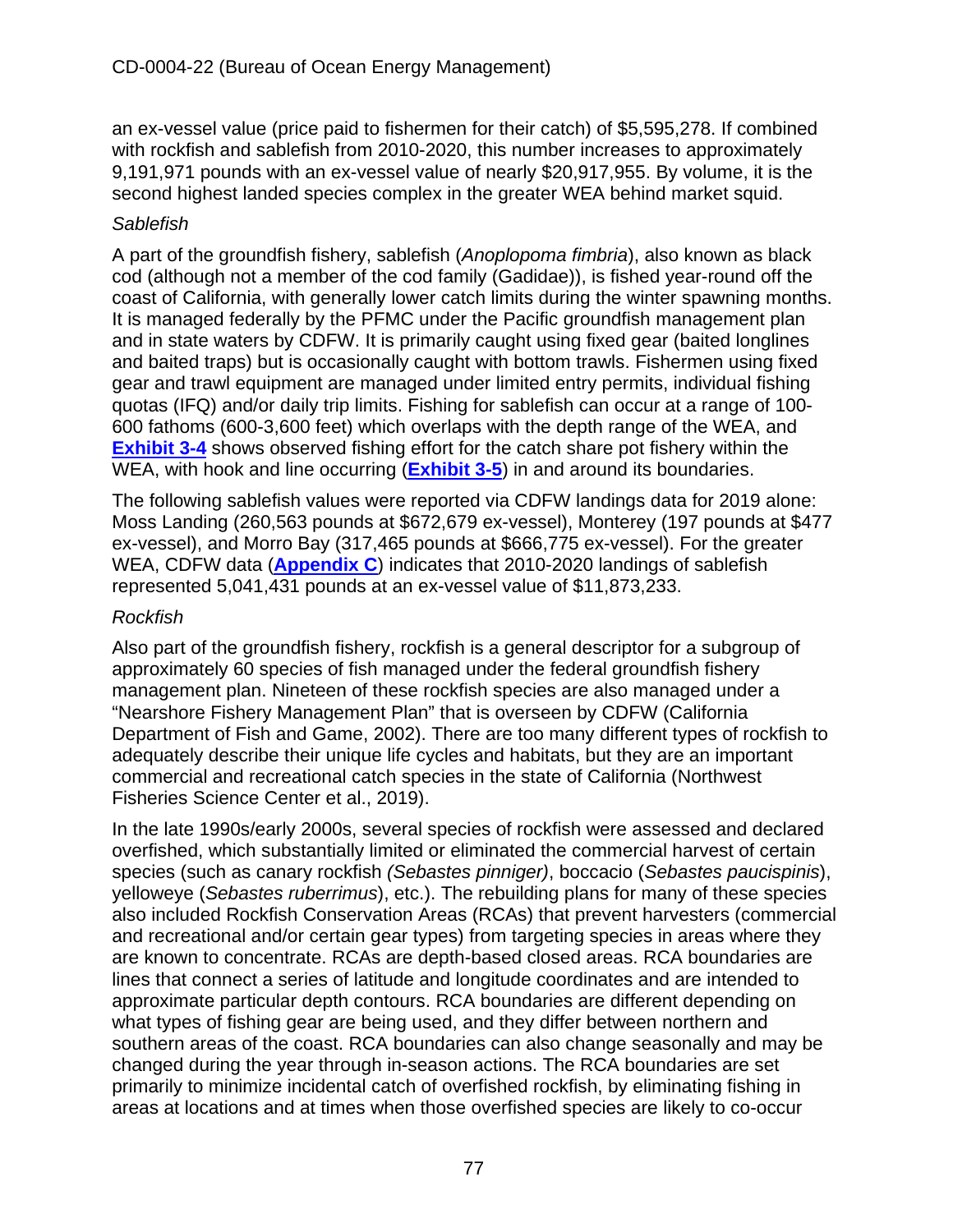with more healthy target stocks of groundfish. Most rockfish stocks have been rebuilt and fishing occurs under quota management.

According to CDFW data, rockfish landings from 2010-2020 were 1,104,267 pounds valued at \$3,449,444 ex-vessel (**[Appendix C](https://documents.coastal.ca.gov/reports/2022/6/W7a/W7a-6-2022-Appendices.pdf)**)**.** 2019 (annual) landings values for individual rockfish species and by port can be [accessed here.](https://wildlife.ca.gov/Fishing/Commercial/Landings#260042586-2019)

### **Salmon**

Salmon are an anadromous species, living most of their lives in open ocean (federal) waters, but returning to spawn in their natal inland streams. They have a habitat range of 10-1,500 fathoms (60-9,000 feet) and can be found over a broad range of the ocean, although most documented fishing shows activity relatively close to shore (**[Exhibit 3-6](https://documents.coastal.ca.gov/reports/2022/6/W7a/W7a-6-2022-Exhibits.pdf)**)**.** As such, they are managed by the PFMC, which works closely with the state agencies and/or Tribes in implementing commercial, subsistence, and recreational management measures to ensure fishery viability. According to the Fisheries of the United States Report for 2019, California salmon landings totaled 2.9 million pounds and were valued at \$16.5 million—an increase of 1.9 million pounds (180%) and \$8.8 million (120%) compared with 2018. Chinook (*Oncorhynchus tshawytscha*) salmon were the principal species landed in the state (NMFS, 2019). The average ex-vessel price per pound paid to fishermen in 2019 was \$5.59 compared with \$7.26 in 2018. As a comparison of overall scale, it is noteworthy that 99% of salmon landings occur in Alaska, with the remaining 1% coming from Washington, Oregon and California.

Salmon are landed from Point Conception north to the Oregon-California border, and all salmon caught offshore of California must be landed in California ports. Salmon fishing is historically, and culturally, very important, but has been significantly reduced compared to historical levels due, in part, to dramatic decreases in population. California chinook salmon are also highly sensitive to a variety of climate induced changes (Crozier et al, 2019). Size limits and seasons vary based on the specific management area and are subject to change based on yearly management reviews. Commercial fishing for salmon in the Monterey management zone currently takes place at specific, multi-day intervals between May and August. Salmon are predominantly caught by trolling which is a method of fishing where one or more baited (with lures or fish) lines are drawn through the water column behind a vessel. Trolling is not considered a type of bottom contact fishing.

According to CDFW landings data from 2019, Moss Landing reported 183,599 pounds landed at \$1,190,155 ex-vessel; Monterey reported 91,906 pounds landed at \$566,312 ex-vessel; Morro Bay reported 212,449 pounds landed at \$1,521,064 ex-vessel; and Avila/Port San Luis reported 126,738 pounds landed at \$906,158 ex-vessel. From 2010- 2020 in the greater WEA, 417,075 pounds of salmon were landed at an ex-vessel value of \$3,150,414.

#### Coastal Pelagic Species

Coastal Pelagic Species (CPS) on the West Coast include Pacific sardine (*Sardinops sagax*), Pacific mackerel (*Scomber japonicus*), jack mackerel (*Trachurus symmetricus*), northern anchovy (*Engraulis mordax*), market squid (*Doryteuthis (Loligo) opalescens*), and krill (*Euphausia pacifica*). CPS live in the water column, as opposed to living near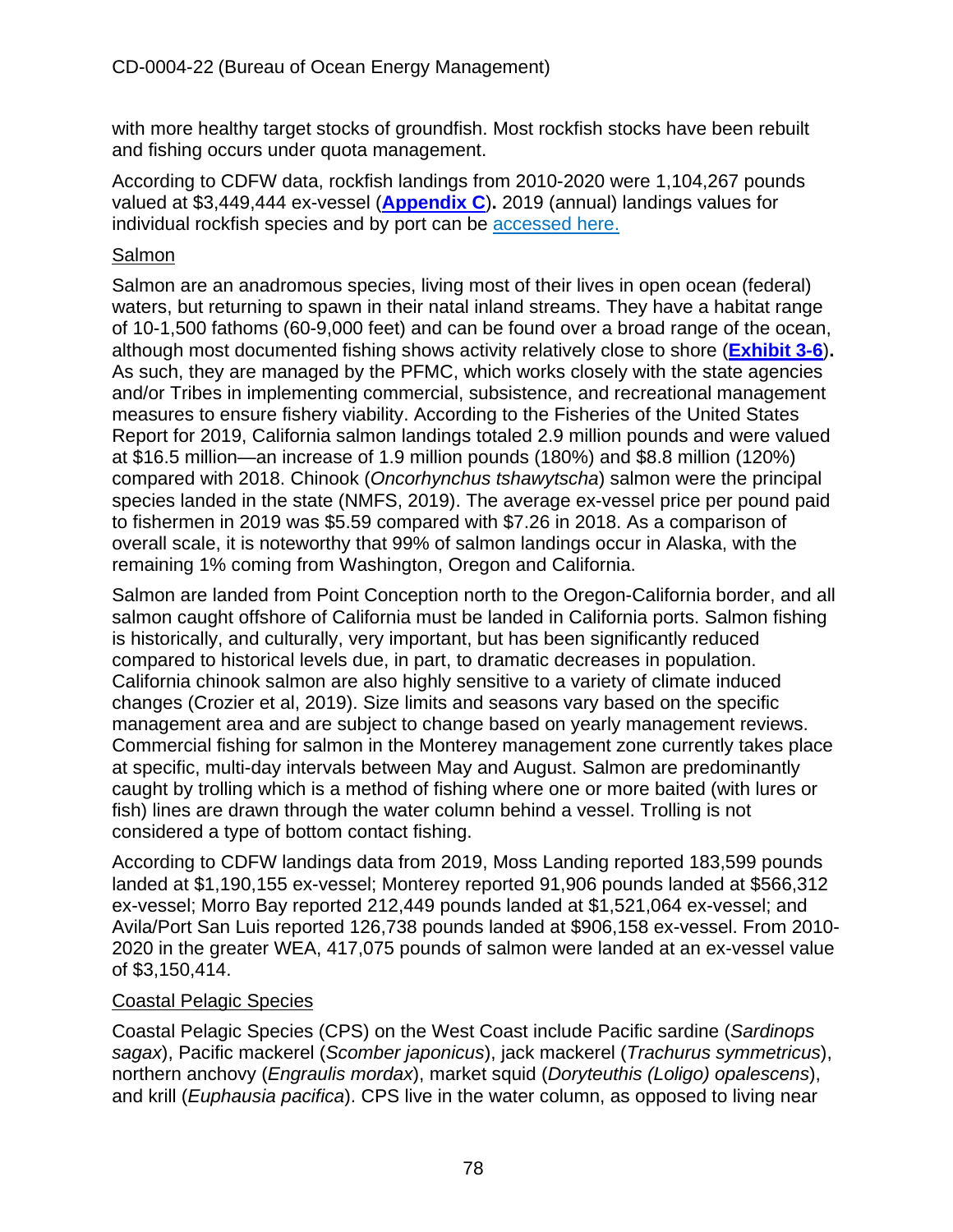the sea floor, at depths from the surface to 3,280 feet (1,000 meter) deep, typically above the continental shelf. NOAA Fisheries and the PFMC oversee the management of CPS in U.S. federal waters off the West Coast. CDFW co-manages the market squid fishery off California with NOAA Fisheries and the Council (market squid is described separately in this section). The primary commercial fishery for CPS is off the coast of California (south of 39 degrees North latitude), however, fishermen in Oregon and Washington also harvest small amounts of CPS.

CPS are commonly caught incidentally with other CPS but are also caught incidentally in some non-CPS fisheries (e.g., Pacific sardine are caught in the Pacific whiting fishery). CPS are primarily caught using "round haul" gear such as purse seine nets, drum seines, lampara nets, and dip nets.

The major West Coast processors and buyers of CPS finfish are generally located in six ports in three main fishing areas: Southern California (San Pedro/Terminal Island and Ventura), Central California (Monterey and Moss Landing), Pacific Northwest/Columbia River area (Astoria Oregon and Westport Washington). Fishing takes place near these ports with minimal fishing taking place between San Francisco and the Columbia River/Astoria Oregon. Central Coast ports have reported landings of numerous CPS, predominantly northern anchovy. Anchovy are typically found within 30 kilometers (19 miles) of shore and between the surface and about 1,250 feet (**[Exhibit 3-7](https://documents.coastal.ca.gov/reports/2022/6/W7a/W7a-6-2022-Exhibits.pdf)**). Harvest of the species is primarily for bait and/or feed. Fishing activity for the species is primarily nearshore, and is caught mostly by round haul (purse seine) gear.

In 2019, CDFW landings report Moss Landing (14,445,261 pounds at \$757,758 exvessel), Monterey (5,823,653 pounds at \$291,183 ex-vessel. Pacific sardine were also landed in Moss Landing (334,112 pounds at \$35,160 ex-vessel). Overall, between 2010-2020 in the greater WEA, CPS landings totaled approximately 237,979 pounds with an ex-vessel value of \$16,714 (**[Appendix C](https://documents.coastal.ca.gov/reports/2022/6/W7a/W7a-6-2022-Appendices.pdf)**).

### *Squid*

The market squid (Doryteuthis opalescens) fishery is one of the most important in the State of California in terms of landings and revenue. The fishery generates millions of dollars to the state annually from domestic and foreign sales. In 2019, California led U.S. landings of market squid with 27.1 million pounds, comprising 23% of the national total (NMFS, 2019).

Market squid are a relatively short-lived species (approximately 6-9 months lifespan) and generally spawn in 15-180 feet of water depth over sandy bottoms. Fishing for market squid takes place during the spawning events when the species congregates. Landing receipt data from CDFW shows that there is significant variability where squid are caught in California's waters but generally concentrates to areas south of the San Francisco Bay (CDFW, 2022). The greatest concentration of fisheries landings are generally associated with areas south of Point Conception, although fishing activity does consistently take place at moderate nearshore intensity off the Central Coast (**[Exhibit 3-8](https://documents.coastal.ca.gov/reports/2022/6/W7a/W7a-6-2022-Exhibits.pdf)**). According to 2019 landings data from CDFW, Moss Landing reported 3,060,869 pounds of market squid landed at \$1,528,421 ex-vessel; Monterey reported 2,006,294 pounds landed at \$988,533 ex-vessel; Morro Bay reported 79,017 pounds landed at \$39,503 ex-vessel. Avila/Port San Luis did not report any landings. Between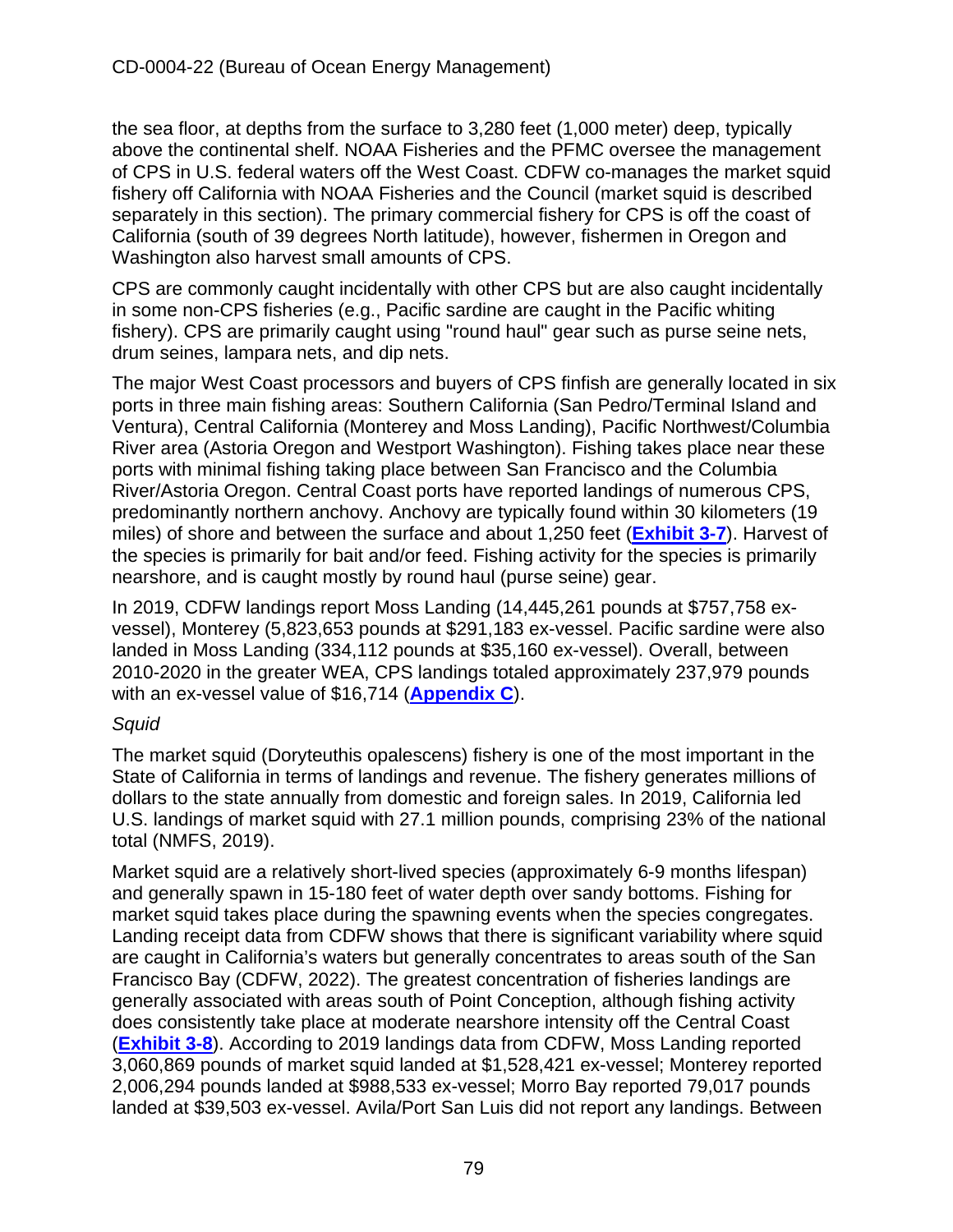2010-2020 in the greater WEA, market squid landings were approximately 13,766,964 pounds at an ex-vessel value of \$4,682,616.

#### Highly Migratory Species

Highly migratory species (HMS) are managed by NOAA fisheries and PFMC as well as through international management such as the Inter-American Tropical Tuna Commission. Overall, the HMS fishery management plan covers eleven stocks considered the target/managed fishery and eight other non-target species (also known as ecosystem component species). The target HMS managed species include swordfish (*Xiphias gladius*), common thresher shark (*Alopias vulpinus*), shortfin mako, blue shark, yellowfin tuna (*Thunnus. albacares*), skipjack (*Katsuwonus pelamis*), bigeye tuna (*T. obesus*), striped marlin (*Tetrapturus spp.*), dorado (or dolphinfish; *Coryphaena* spp.), bluefin tuna (*T. Thynnus*), and North Pacific albacore (*T. alalunga*). Non-target species include bigeye thresher shark, pelagic thresher shark, common mola, wahoo, escolar, lancetfishes, louvar, and pelagic stingray. These species are generally considered pelagic, meaning they live in the water column (and not close to the seafloor). Abundance of species in an area is highly variable. HMS species often follow thermoclines, which are in a constant state of movement throughout the year.

Highly migratory species are harvested through use of several different gear types. Recreational anglers, including those fishing on Commercial Passenger Fishing Vessels (CPFVs), most commonly use hook and line gear, although some anglers successfully capture HMS using spearfishing gear. Commercial HMS fishing is accomplished through purse seining, large mesh drift gillnet, deep-set buoy gear, longline, trolling, and harpoon. Importantly, drift gillnets are currently being phased out of use in CA waters due to high levels of seabird and marine mammal mortality, with a compliance date of January 2023. Due to the duality of fishing in state and federal waters, this gear type will likely decrease in use in federal waters as well. As of 2020, there were 14-18 active drift gillnet fishery participants (of an original 150). This fishery experiences a seasonal and area closures primarily for the protection of sea turtles.<sup>20</sup>

Longline gear, which is also used to harvest certain HMS, has been banned for close to two decades in state waters. However, as data for new gear types is not yet available, drift gillnet fishing effort has been included in **[Exhibit 3-9](https://documents.coastal.ca.gov/reports/2022/6/W7a/W7a-6-2022-Exhibits.pdf)** to show were fishing activity, mostly for thresher shark and swordfish, is occurring and likely to occur with other gear types. Using this proxy, it can be assumed that a moderate level of fishing activity for thresher and/or swordfish is taking place within the WEA. Generally, HMS (albacore trolling) fishing effort is occurring north of the Morro Bay WEA (**[Exhibit 3-10](https://documents.coastal.ca.gov/reports/2022/6/W7a/W7a-6-2022-Exhibits.pdf)**). The HMS fishery experiences a high level of observer coverage, and as such, data derived from the fishery is considered to be very accurate.

<span id="page-79-0"></span><sup>&</sup>lt;sup>20</sup> CA Thresher Shark/Swordfish Drift Gillnet Fishery (>/=14 in mesh) - MMPA List of Fisheries | NOAA [Fisheries. Th](https://www.fisheries.noaa.gov/national/marine-mammal-protection/ca-thresher-shark-swordfish-drift-gillnet-fishery-14-mesh-mmpa)e Pacific Leatherback Conservation Area, which is closed to Drift Gillnet fishery participants during their season, is located just above the Morro Bay WEA. Installation of buoys will make those areas of the WEA closed to the fishery participants.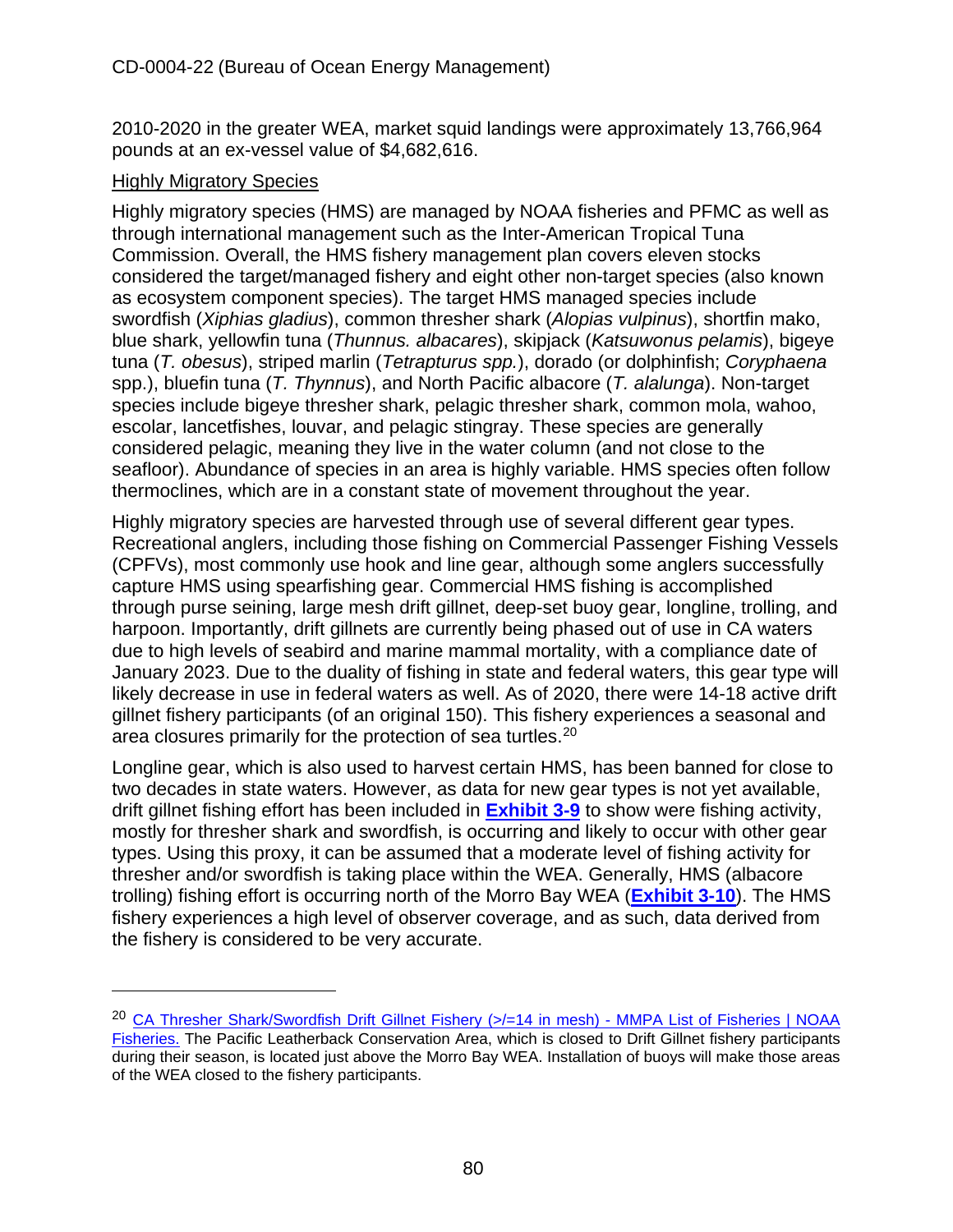Central Coast ports land a variety of HMS. CDFW landings data from 2019 indicate that for albacore tuna, Moss Landing reported 7,944 pounds at \$12,841, Morro Bay landed 18,576 pounds at \$38,105 ex-vessel, Avila/Port San Luis landed 1,202 pounds at \$2,404 ex-vessel. For bluefin tuna, Moss Landing reported 159 pounds at \$795 evessel, Monterey reported 51 pounds at \$354, Morro Bay reported 901 pounds at an exvessel value of \$2,119. For thresher shark, Moss Landing reported 2,949 pounds \$2,769 ex-vessel, and Morro Bay reported 2,490 pounds at \$3,307. For shortfin mako, Moss Landing reported 7,059 pounds at \$6,118 ex-vessel, Monterey reported 11,260 pounds at \$11,260 ex-vessel, and Morro Bay reported 1,993 pounds at \$2,464. For swordfish, Moss Landing reported 64,311 pounds at \$190,112 ex-vessel, and Monterey reported 18,178 pounds at \$54,816 ex-vessel. Moss landing also recorded bigeye tuna landings at 822 pounds \$2,686 ex-vessel. CDFW data for the greater WEA indicates that approximately 594,906 pounds of HMS were commercially landed between 2010- 2020, valued at approximately \$1,386,758 ex-vessel.

### Dungeness Crab

The Dungeness crab fishery is one of California's oldest and most prolific commercial fisheries and has been regulated by the state since 1895. However, it is currently managed in a tri-state partnership under the Pacific States Marine Fishery Commission. Dungeness crab is primarily a nearshore fishery: the species lives at variable depths from the intertidal zone to 750 feet (230 meters) but is most abundant above 295 feet (90 meters) depth (see **[Exhibit 3-11](https://documents.coastal.ca.gov/reports/2022/6/W7a/W7a-6-2022-Exhibits.pdf)**) and are found predominantly from the Aleutian Islands to Santa Barbara but can occasionally be found as far south as Baja California Sur, Mexico. Fishing for the species is typically allowed from December 1-July 15, but can vary based on several factors including meat quality delays, domoic acid and human health concerns, and/or the presence of large whales and sea turtles (e.g., humpback and blue whales, leatherback sea turtles). Crab are caught in circular pot gear that can weigh up to 150 pounds. The pot, which sits on the seafloor, has a single line that leads to the surface, marking the location of the gear.

According to 2019 landings data from CDFW, Dungeness crab are landed across most ports in the Central Coast. The landings values include: Moss Landing (50,655 pounds at \$180,431 ex-vessel), Monterey (21,317 pounds at \$85,691 ex-vessel), Morro Bay (87,852 pounds at \$411,309 ex-vessel), and Avila/Port San Luis (35,026 pounds at \$160,762 ex-vessel). Unlike other ports in the state, the Dungeness crab does not represent the highest value species in any port discussed in this section (per 2019 data). For the greater WEA area between 2010-2020, approximately 2,385,214 pounds of Dungeness crab were landed at an ex-vessel value of \$10,525,146.

### Halibut

There are two species of halibut that are caught offshore of California: Pacific halibut (*Hippoglossus stenolepis*) and California halibut *(Paralichthys californicus)*. Halibut are caught by commercial, recreational and tribal fishermen.

# *Pacific Halibut*

Pacific Halibut are a large flatfish that can be found from the Bering Sea to California. They can grow up to 9 feet long and can reach a maximum of 500 pounds. They reside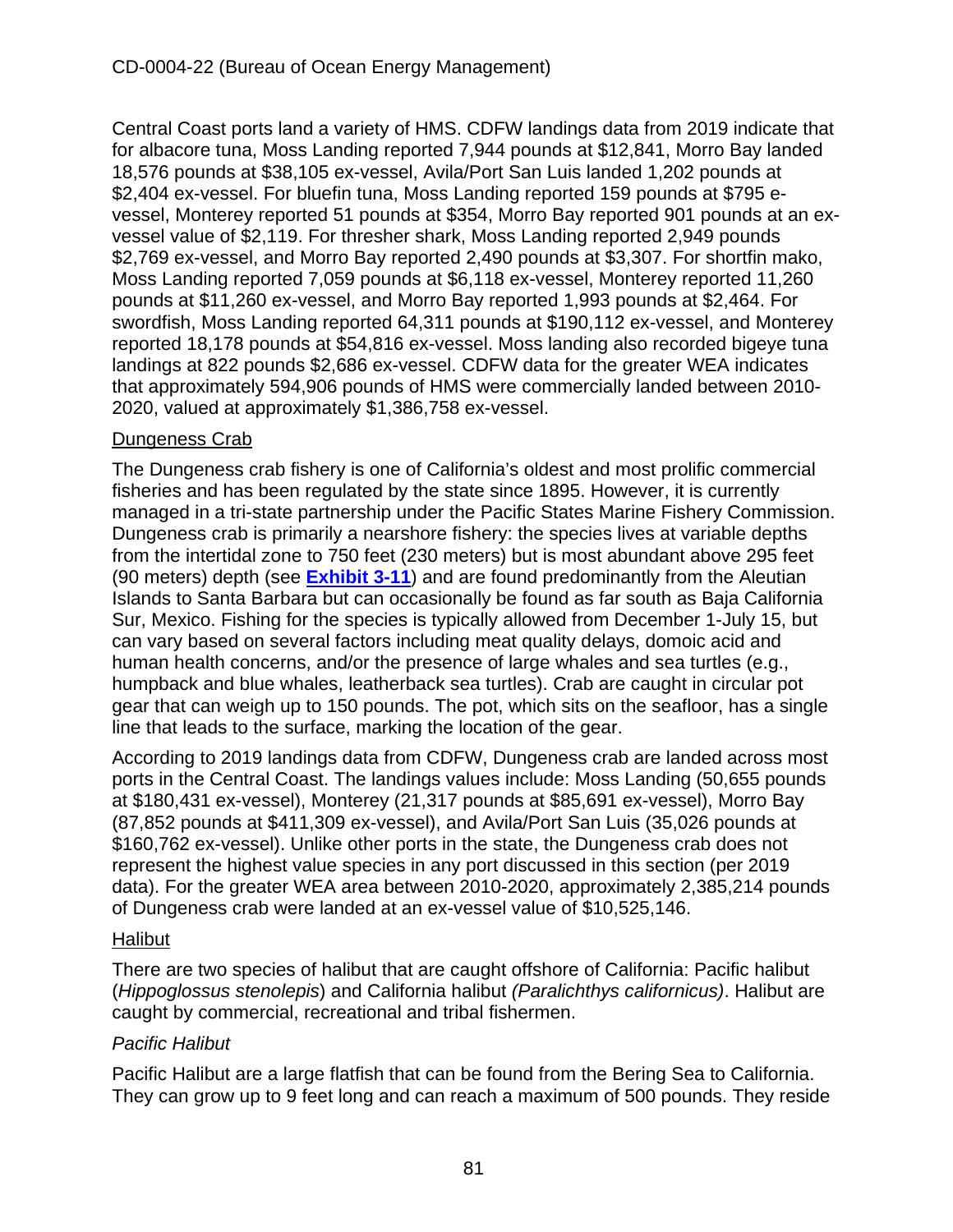along the continental shelf and can be found along a broad range of depths from inshore out to 1,475 feet (450 meters). They are a popular species caught by both commercial and recreational fishermen. Pacific Halibut are managed jointly between state and federal management bodies as well as the International Pacific Halibut Commission. Pacific Halibut are caught by hook and line (often assisted with a harpoon, gaff and net).

## *California Halibut*

California Halibut are primarily found closer to shore from the surf zone out to 330 feet (100 meters). They can live for up to 30 years and may reach lengths of up to 5 feet. California halibut is a year-round fishery that uses trawls  $(-50\%)$ , hook and line  $(-25\%)$ or trammel/bottom set nets (~25%). The trawl fishery is currently open from June 16- March 14. The commercial hook-and-line fishery and the recreational fishery can occur statewide (outside of designated protected areas). The gill net fishery is restricted to southern California (south of Point Arguello). The trawl fishery can occur statewide outside of state waters (except trawling inside state waters is permitted in one southern California area). Halibut fisheries regularly occur out of numerous ports from Bodega Bay to San Diego, and periodically extend north to the port of Eureka. In 2019, halibut fishing occurred statewide out of all primary port complexes. CDFW trawl log maps show fishing activity occurring primarily nearshore and with highest effort levels off Santa Barbara (**[Exhibit 3-12](https://documents.coastal.ca.gov/reports/2022/6/W7a/W7a-6-2022-Exhibits.pdf)**).

In 2019, CDFW estimated the following landings and ex-vessel values for CA halibut at ports in Central California: Moss Landing (20,219 pounds valued at \$108,825), Monterey (9,224 pounds valued at \$49,881), Morro Bay (9,728 pounds valued at \$54,518), and Avila/Port San Luis (16,592 pounds valued at \$95,416). No Pacific halibut landings were reported. Between 2010-2020, CDFW data indicates that the landings of CA halibut were approximately 143,278 pounds at an ex-vessel value of \$845,989.

### Pink Shrimp

Pink shrimp (*Pandalus jordani*) are known to inhabit waters from Southeast Alaska to San Diego, CA. They live in relatively deep waters from about 150 to 1,200 feet (45 to 365 meters), aggregating near the bottom during the day in well-defined areas of muddy habitats and ascending into the water column at night to feed-primarily on zooplankton, copepods and krill. Pink shrimp are a relatively short-lived species, with lifespan of around four years. In addition to being a commercially important species, they are prey for a number of other fishes such as Pacific hake, sablefish, spiny dogfish, and other types of skates and rockfish.

Pink shrimp are principally state managed through a northern and southern region divided by Point Conception which is closed from November to April to protect eggbearing females. The majority of historic landings have been concentrated in Northern California, However, 2019 landings data from CDFW report landings only in Morro Bay (71,572 pounds at \$78,051 ex-vessel).

### Spot Prawn

Spot prawn (*Pandalus platyceros*) range from Alaska to San Diego, California, in depths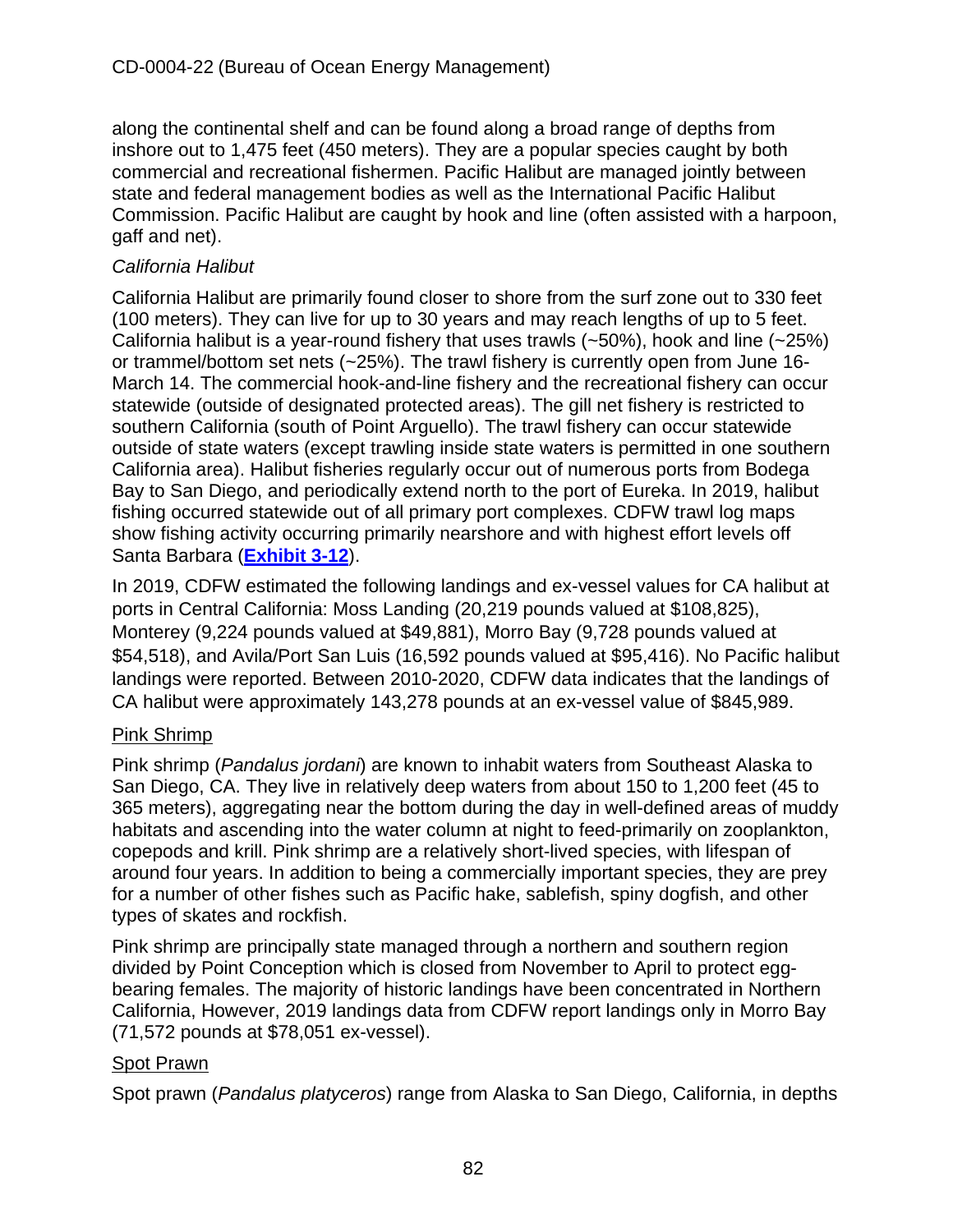from 150 to 1,600 feet (46 to 488 meters). They are found in high abundance in California waters off the Farallon Islands, Monterey, the Channel Islands and most offshore banks. With a lifespan of about six years, the spot prawn is the largest prawn in the North Pacific reaching a total length of 10 to 12 inches and a weight up to 0.25 pounds. There is a small, limited entry commercial trap fishery for spot prawn. Given the depth where spot prawn live and a bag limit of 35 prawns, little recreational fishing occurs. The spot prawn trap fleet operates along the entire coastline of California, from Oregon south to the Mexico border. Fewer than six trap vessels typically fish north of Point Arguello, and landings in this region are significantly lower than those of the southern California fishery. In California, most fishing occurs in depths from approximately 400 to 1,000 feet (120 to 305 meters). North of Point Arguello, the commercial season is open from August through April. South of Point Arguello, the commercial season is open from February through October. The recreational fishery is open year-round.

For the Central Coast, CDFW landings reported in 2019: Moss Landing (244 pounds at \$4,327), Monterey (19,492 pounds at \$318,158), Morro Bay (6,851 pounds at \$108,505), Avila/Port San Luis (3,044 pounds at \$48,589). In total, shrimp and prawn landings for the greater WEA between 2010-2020 totaled 1,073,918 pounds at \$2,594,301 ex-vessel.

### Hagfish

Hagfish is an open access fishery that uses weighted five-gallon buckets to capture the species. No monitoring or reporting in the fishery takes place beyond fish tickets submitted at time of landing. Fishermen typically target hagfish over soft bottom in depths from 180 to 1,200 ft (55 to 366 meters) but mostly fish in depths ranging from 180 to 600 ft (55 to 183 meters). The species can be found as deep as 2,970 feet (900 meters). Hagfish are landed statewide and there are a greater number of landings off Central California due to a larger number of participants, but pounds of fish per landing are smaller by comparison. Fewer, but larger landings occur off the North Coast. In 2019, Moss landing reported 67,972 pounds at \$67,011 ex-vessel, Monterey reported 4,785 pounds at \$4,785, Morro Bay reported 109,975 pounds at \$119,186, and Avila/Port San Luis reported 280,529 pounds valued at \$310,298.

### Recreational Fishing

Recreational fishing is inherently more difficult to describe than commercial fishing because landings and fishing activity are not tracked in the same manner. Recreational ocean fishing can typically be grouped into two categories: those fishing independently on small boats or from docks/the beach or fishing from Commercial Passenger Fishing Vessels (CPFV). CPFV are for-hire enterprises that take recreational fishers out to fish, but still operate under the quota and recreational regulations associated with their target fishery. Fishing effort in this sector is generally managed through surveys or on the dock fish counts. According to the 2019 Fisheries of the U.S. report, the most popular species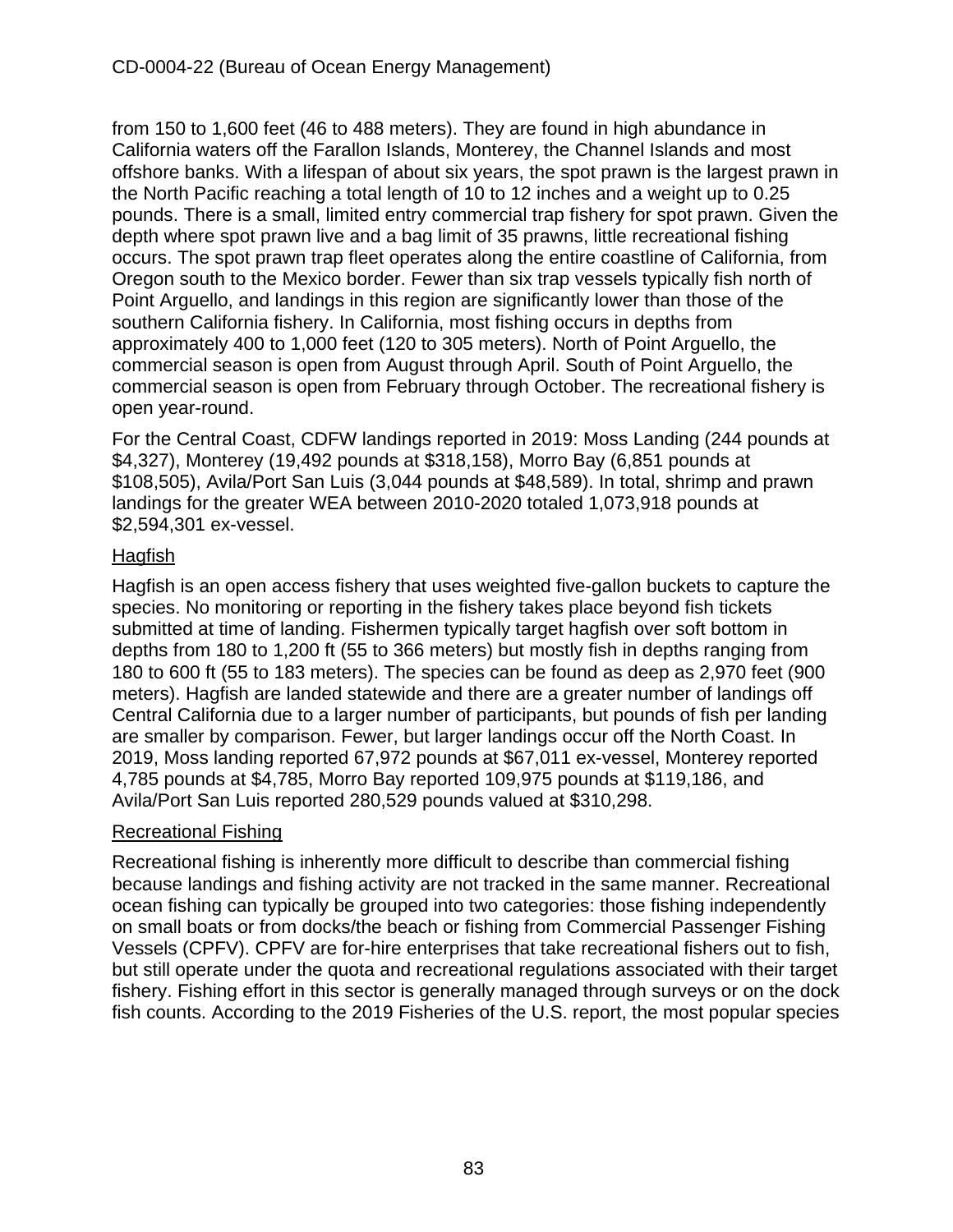targeted by fishers on the West Coast were rockfishes<sup>21</sup>, albacore tuna, lingcod, halibut and salmon.

Pacific coast-wide in 2019, marine recreational anglers took an estimated 3.8 million trips and caught a total of more than 11 million fish. Almost 90 percent of these trips were made in California, followed by approximately 6 percent in Oregon, and 4 percent in Washington. The most commonly caught (as opposed to targeted) non-bait species (in numbers of fish) across all trips were Pacific (chub) mackerel, kelp bass, black rockfish, California scorpionfish, and vermilion rockfish. The largest harvests by weight across all trips were albacore, lingcod, black rockfish, Chinook salmon, vermilion rockfish, and coho salmon. Approximately 71% of trips occurred in state waters, 17% in federal waters, and 12% in inland waters. Of those trips that fished primarily in federally managed waters, the non-bait species most commonly caught (in numbers of fish) were California scorpionfish, ocean whitefish, vermilion rockfish, squarespot rockfish, and bocaccio. Other popular recreational catch, particularly on CPFV vessels, are salmon and halibut (NMFS, 2019).

Recreational fishing typically uses smaller scale fishing methods, such as hook and line, trolling, hand nets, or occasionally harpoon. With limited exceptions, recreational fishing is generally a nearshore activity due to the limited trip lengths, smaller size of vessels, weather conditions, and cost. One recreational fishery that does operate farther offshore in the Central Coast region is the HMS fishery, although there is limited overlap with the boundary of the WEA. As can be seen in **[Exhibit 3-13,](https://documents.coastal.ca.gov/reports/2022/6/W7a/W7a-6-2022-Exhibits.pdf)** which shows CPFV activity (recreational for hire fishing), fishing intensity is higher closer to shore, but still present in the WEA.

#### Social and Cultural importance of Fisheries

Aside from the economic importance of fisheries described above, fishing activity is also interwoven into the societal and cultural fabric of communities up and down the coast. Modern fishing has been a part of the Central Coast community economy since modern cities were founded but has been an integral part of the indigenous coastal communities since time immemorial. Monterey, in particular, invokes a historical connection to Cannery Row, and the abundance of sardines and other CPS that supported much of the region's early economy. Liu et al (2019) describe how current Central Coast fishing communities provide a vital link to the past, especially in Morro Bay, which once supported a prominent abalone fishery that is quintessentially tied to the seafood identity of coastal California. Fishing communities and the infrastructure associated with them provide jobs and amenities to the surrounding community, as well as promote a broader connection with the public to the ocean. For Tribes and other entities that rely on fisheries for subsistence, access to even a small quantity of fish is important for food security and to the continuance of cultural traditions. Thus, even those fisheries that make up a smaller component of the overall economic value in the Central Coast may still be critical to the existence and identity of an area, even when value or poundage of

<span id="page-83-0"></span><sup>&</sup>lt;sup>21</sup> Fishing for certain types of rockfish on the Central Coast is currently depth limited but is proposed to be moved outside of the [50 fathom depth contour](https://www.pcouncil.org/documents/2022/04/f-4-a-supplemental-cdfw-report-1-4.pdf/) for recreational fishing of certain species in order to reduce nearshore fishing impacts to copper and quillback rockfish.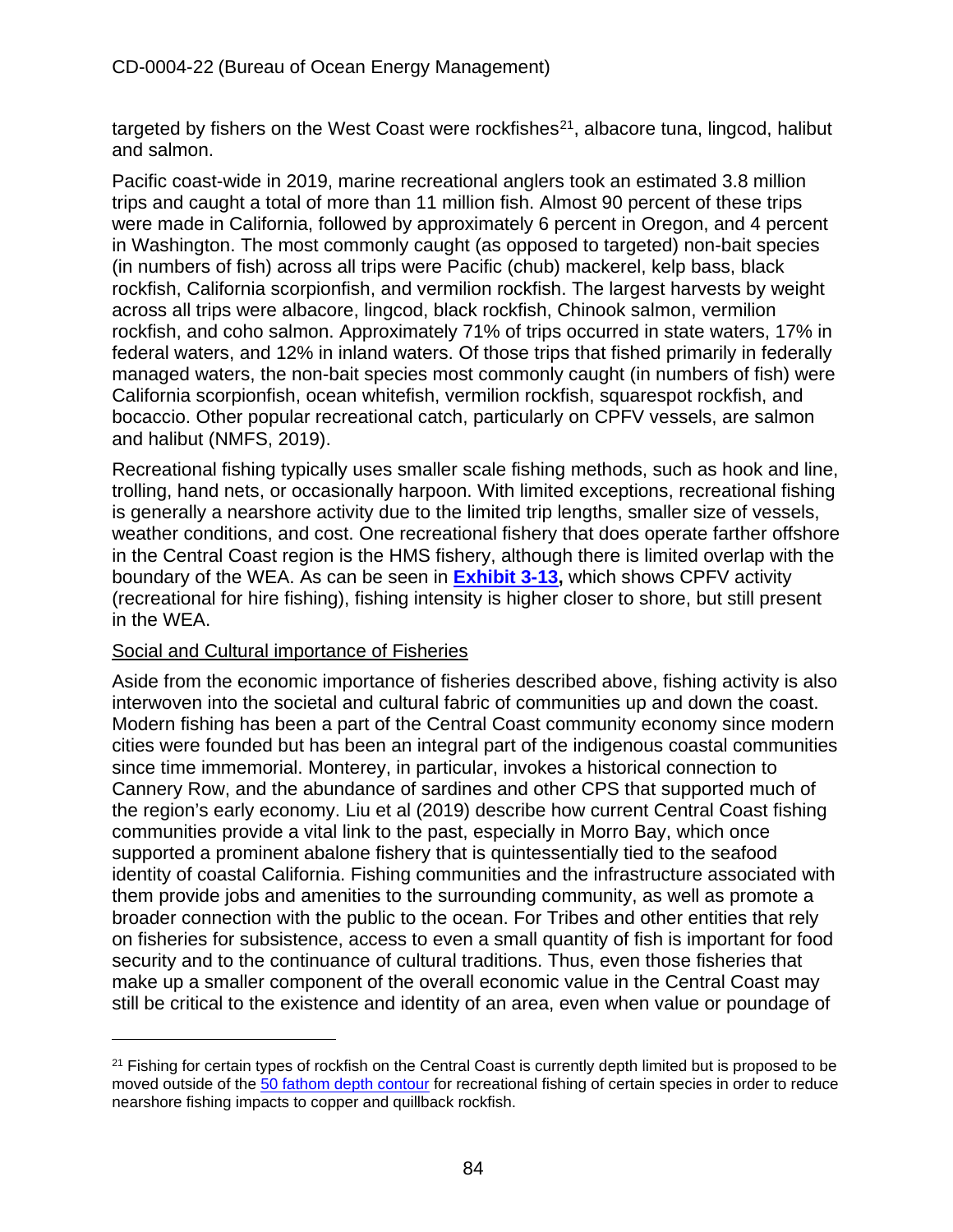landings itself conveys a less substantial role.

### **Lease Exploration Impacts**

During the leasing period, a lessee may conduct lease exploration activities within the WEA including shallow hazards assessments, geological, geotechnical, archaeological, and biological surveys, and installation, operation, and decommissioning of data collection buoys. These activities have the potential to interfere with commercial and recreational fishing in and offshore of Cambria primarily through impacts to important fishery species and space-use conflicts within staging locations and offshore.

Data collection buoys may exclude fishing operations that frequent deeper water, in particular mobile gear fisheries. Mobile fishing is typically defined as any operation with active gear such as nets or dredges that are set out and hauled back with winches or drums while the vessel and gear are underway, typically on a cycle measured in minutes or hours. Using this type of gear significantly hinders a fisher's ability to maneuver their vessel during operations, including around structures that are affixed to the seafloor, such as buoys. Fishermen could also suffer decreased efficiency (such as spending more time on fishing by setting and hauling gear) when trying to avoid buoys during their operations. Decreased efficiency can result in increased time at sea, fuel expenses, and additional wear on equipment. The spatial extent of de facto exclusion from fishing grounds may be estimated (as a proxy) using US Coast Guard (USCG) safety zone considerations for OCS facilities where 500-meter (1,640 feet) safety zones were established to promote the safety of life and property.<sup>22</sup> Using this approach estimates a  $0.785$  km<sup>2</sup> (0.303 mi<sup>2</sup>) circular exclusion zone per buoy. Although the exclusion area itself is not very large, avoiding this area could mean that fishermen have to modify fishing activity or transits to continue fishing and navigating safely. If fishermen fail to avoid buoys, subsequent entanglement may result in damage to or loss of fishing gear for which they could be held financially liable. Mobile gear types appear to have limited operations in the Morro Bay WEA, however, other fisheries operating within the WEA may also be affected by buoy placement, but the impact is expected to be minimal: deployment and retrieval of other gears may have more maneuverability compared to mobile bottom gear such as trawls.

As described above in more detail in section E, sampling or site assessment activities may result in adverse impacts to fish and other marine species that could lead to an indirect impact on commercial or recreational fishing. Geophysical surveys that use acoustic methods may negatively impact fish in the larval stage as well as have negative impacts on the ability of fish to hear within the water column. To address this concern, BOEM has clarified that high-energy acoustic surveys are not assessed in the EA and will not be authorized as part of a lease, and as such, impacts to fish species are not expected to be significant. Furthermore, **[Condition 1\(c-e\)](#page-10-0)** requires geophysical surveys to be conducted using low-energy equipment, including subbottom profilers, echosounders, and side-scan sonars, and requires BOEM to encourage lessees to collaborate on their survey plans to increase efficiency and minimize impacts to coastal

<span id="page-84-0"></span><sup>22</sup> [33 CFR §147.1109](https://www.law.cornell.edu/cfr/text/33/147.1109)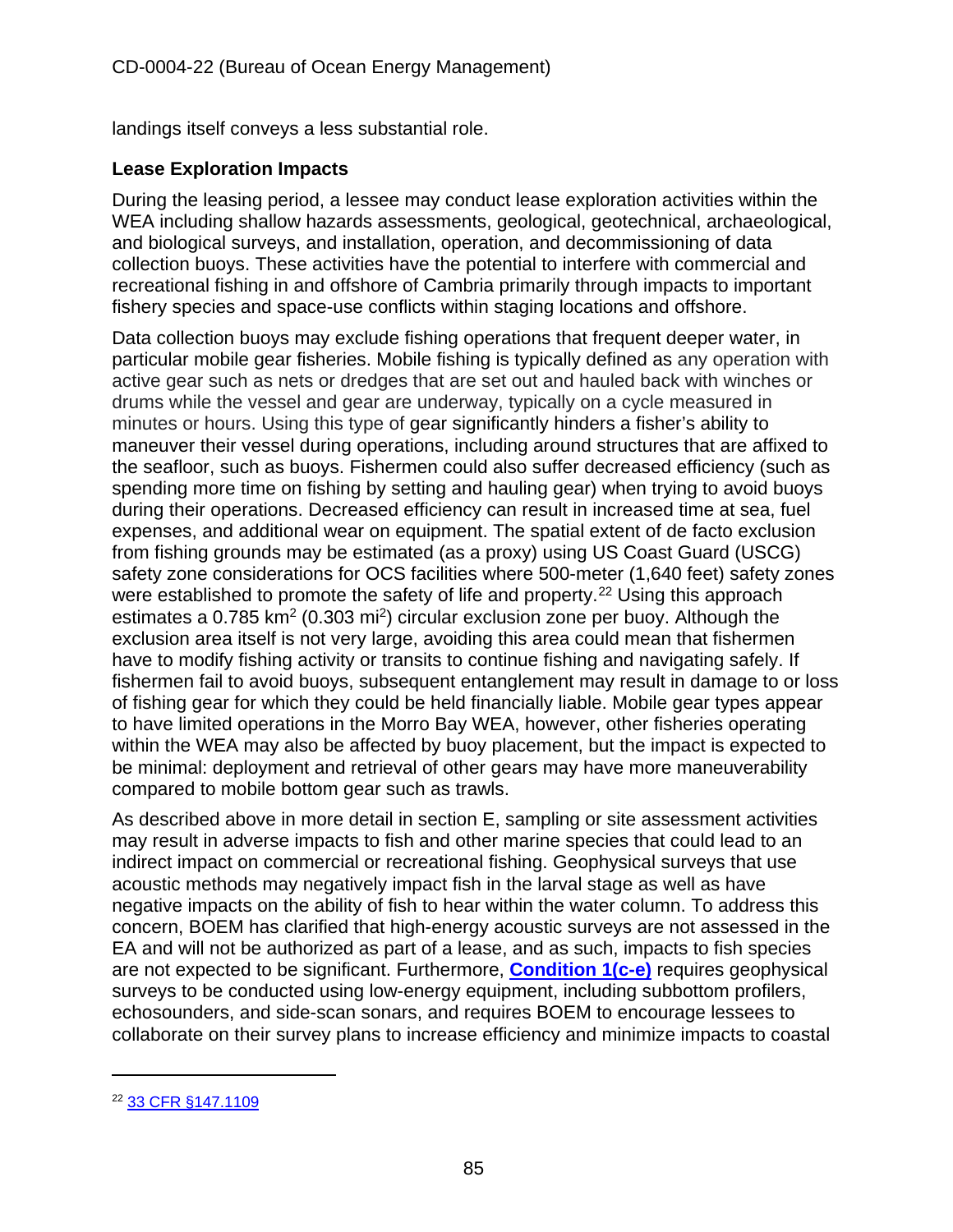resources associated with the surveys. In addition, survey vessels could disturb important seafloor habitats or accidentally release oil or other hazardous materials into the ocean. As described in more detail in section E, **[Conditions 1\(f\)](#page-10-0) and 2** require BOEM to ensure lessees avoid hard substrate habitat and submit a variety of plans, including an Anchoring Plan, a project-specific Spill Prevention and Response Plan and a Critical Operations and Curtailment Plan to ensure that vessels operate safely and avoid impacts to the marine environment. In addition to data collection buoys, site characterization and assessment activities may result in conflicts to the marine operations and fishing vessels located near offshore of the Central Coast and in the WEA. Proposed lease exploration activities involve survey vessels mobilizing and transiting from port (it is unknown which port at the present time) to the WEA. The number of round trips for project-related vessels over a 3-year period will range from 188–274 for 24-hour operations or 566–598 for 10-hour daily operations. An additional 21–30 round trips will be conducted over a five-year period for the deployment, maintenance, and decommissioning of up to three metocean buoys. The addition of more vessels into the area may reduce efficiency of fishing operations due to time delays associated with congestion. In addition, vessels associated with the leasing activities may accidentally damage fishing gear (e.g., by cutting trap floats) or release marine debris which could cause entanglement or interfere with other fishing operations. Nearshore fishing activities may be further impacted due to the presence of survey vessels conducting site analysis or fish surveys<sup>[23](#page-85-0)</sup> (for example) along potential cable routes. It should be noted, however, that both lease exploration activities and placement of buoys are a temporary impact, which will conclude after approximately 5 years and result in the removal of any installed metocean buoys and their associated gear that may have been anchored to the ocean floor, per BOEM regulations.

Typical mitigation measures to reduce the previously described space-use conflicts focus on avoidance and procedures to increase navigation safety. For example, vessel operators are required to comply with regulations regarding pollution/discharge at sea such as those under the Federal Water Pollution Act which regulates the release of oil at sea, and those under the Clean Water Act, which regulates the discharge of pollution at sea, and the Marine Pollution Convention (Annex V) which regulates discharge of trash at sea. These requirements reduce the likelihood of discharges into the marine environment and ensure that if any accidental releases of trash and debris do occur, the operator is responsible for reporting spills as appropriate, recording authorized discharges, and held accountable through violations and fines if found not in compliance.

Furthermore, at the end of the approximately 5-year lease exploration term, data collection instrumentation will be decommissioned, and large marine objects removed so any existing de facto exclusion zones will be eliminated. To enhance navigational safety, lessees will develop survey plans and SAPs that will include site-specific

<span id="page-85-0"></span><sup>&</sup>lt;sup>23</sup> Although specific fish surveys have not been proposed, NOAA (NMFS) has indicated that it may be necessary to obtain an Exempted Fishing Permit or Letter of Authorization for the take species. CDFW also has indicated that it may be necessary to obtain a scientific collection permit (dependent on survey activities and locations).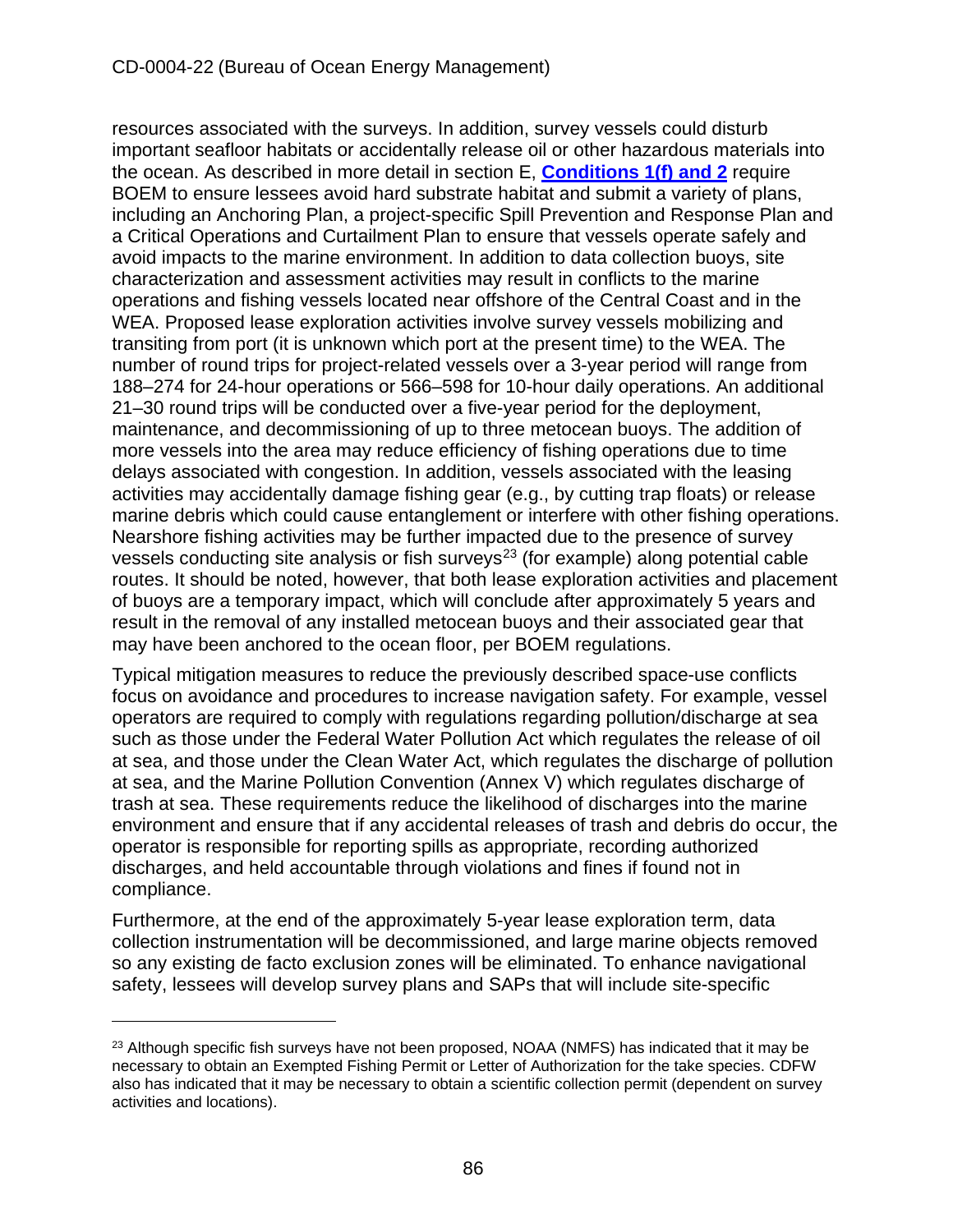measures to mitigate navigational concerns. Such measures may include a local notice to mariners, designation of vessel traffic corridors, lighting specifications, incident contingency plans, or other appropriate measures. According to BOEM, survey development is an ongoing process, and each survey plan will be carefully evaluated, not only for scientific rigor, but also incorporation of best management practices to ensure measures are taken to minimize impacts to fish species, mammals, and to promote save navigation.

In authorizing similar marine survey or infrastructure projects, the Commission has typically required a series of mitigation measures to reduce or eliminate impacts to fishermen and fisheries resources. Many of these measures are similar if not identical to those required by BOEM.<sup>[24](#page-86-0)</sup> For example, communication with the maritime industry, updating nautical charts and providing notice to mariners are commonly incorporated measures. However, the Commission has also typically included a few additional measures that are not currently included in BOEM's proposed activities. These include specific prohibitions on contact with hard substrate, a submission of several emergency response plans such as spill, anchoring, and critical operations and curtailment (**[Conditions 1\(f\) and 2](#page-10-0)**).

To ensure these measures are implemented, **[Condition 1\(a-b\)](#page-10-0)** states that BOEM will encourage continuous and open communication and dialogue between BOEM, the lessees, the Coastal Commission, and other relevant state agency staff during review of survey plans and site assessment plans; BOEM will also coordinate with the Coastal Commission and other relevant state agencies to provide access to the lessees' survey plan submissions. Additionally, **[Condition 7](#page-15-0)** will require continued close coordination with members of the fishing industry, primarily through a fishing liaison, to ensure that timing of surveys is considered (i.e.; in relation to fishing seasons) as well as ensuring proper channels of communication are in place to minimize potential on-water conflict. With these measures included and as described above, the proposed lease activities will be implemented in a manner that recognizes and protects the economic importance of marine resources and commercial/recreational fishing and are therefore consistent with Sections 30230, 30234, and 30234.5 of the Coastal Act.

### **Future Lease Development Impacts**

As described in section B, the purpose of this section is to identify and assess reasonably foreseeable impacts associated with potential future development of offshore wind leases. At this stage, there is not enough information to conduct the type of comprehensive and cumulative socioeconomic analysis for potentially impacted fisheries that will be necessary to evaluate specific projects. However, there is sufficient information to conduct a siting-level analysis that incorporates information on the size of the wind area and the maximum potential build-out capacity, development and infrastructure likely needed to support offshore wind development, the types of fisheries

<span id="page-86-0"></span><sup>&</sup>lt;sup>24</sup> BOEM guidance for providing information on fisheries social and economic conditions for renewable energy development on the Atlantic OCS is available here: [https://www.boem.gov/sites/default/files/documents/about-](https://www.boem.gov/sites/default/files/documents/about-boem/Social%20%26amp%3B%20Econ%20Fishing%20Guidelines.pdf)

[boem/Social%20%26amp%3B%20Econ%20Fishing%20Guidelines.pdf](https://www.boem.gov/sites/default/files/documents/about-boem/Social%20%26amp%3B%20Econ%20Fishing%20Guidelines.pdf)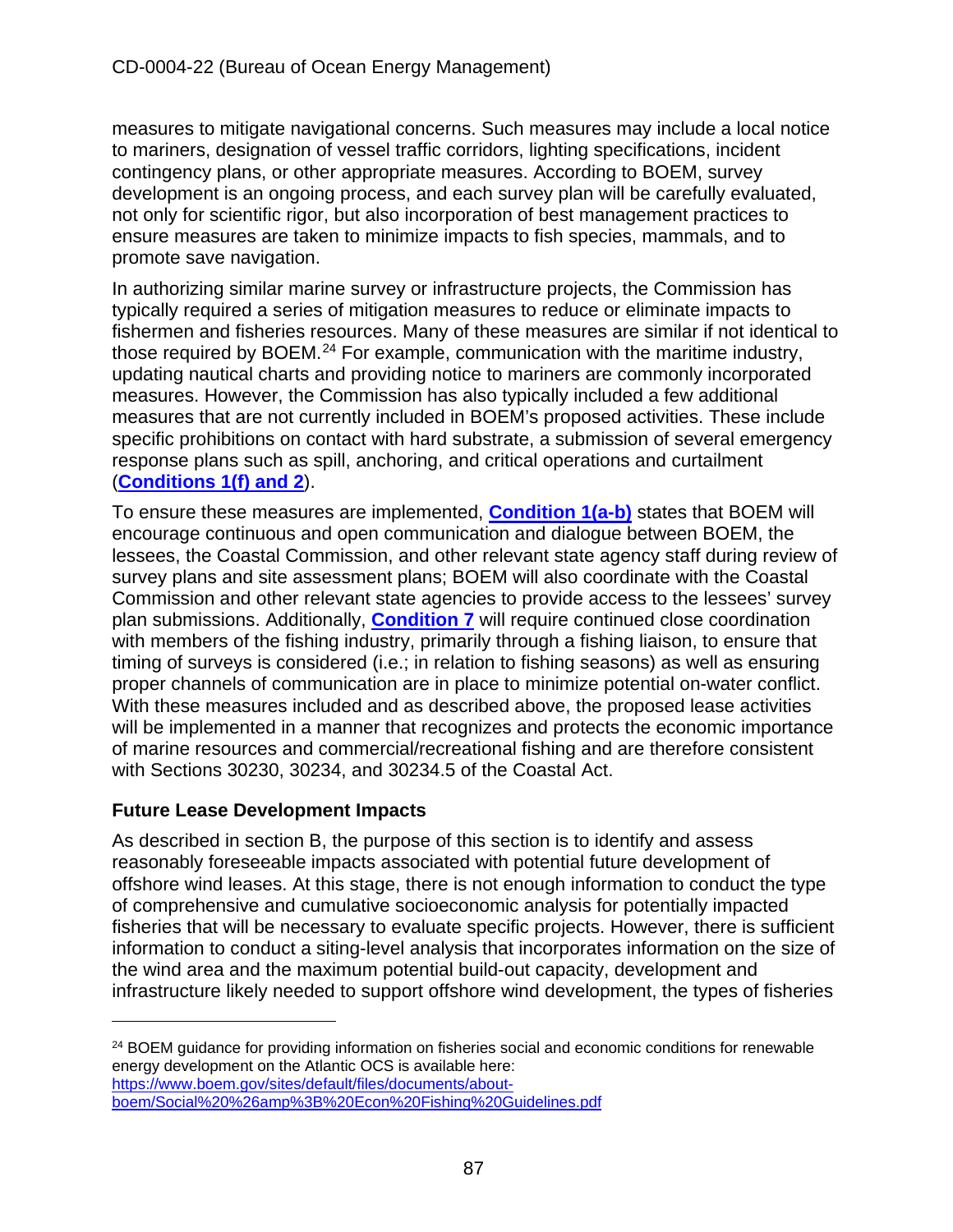present that have a potential to be impacted, and different strategies that have or could be employed to ensure that impacted fishing communities remain protected, viable and resilient.

As described earlier in this section, the waters offshore California support numerous types of fishing, and there is a high cultural and economic significance associated with these activities. In its EA, BOEM identified the fishing grounds for sablefish, thorny heads, chinook salmon, and swordfish as overlapping with the WEA. These fisheries are an important part of the overall landings value in the Central Coast region, and BOEM's finding is consistent with CDFW data presented in the first section. Other fisheries present within or near the WEA include coastal pelagic species, shrimp and prawn, market squid, and Dungeness crab. Market squid, the highest value fishery in the region, is generally fished nearer to shore (**[Exhibit 3-8](https://documents.coastal.ca.gov/reports/2022/6/W7a/W7a-6-2022-Exhibits.pdf)**) and does not have an identified overlap with the WEA, although could be impacted by cable routes and other lease development activities that would occur closer to the coast. Impacts to fishing from potential wind development are complex and will vary on a fishery by fishery, and even individual basis. However, there are common potential impacts that have already been identified and articulated by the industry.[25](#page-87-0) These include:

I. Exclusion. The ocean is a shared space. Fishing and other uses must coexist and work through complex management and regulatory requirements. It is anticipated that offshore wind development areas will become exclusionary zones and will restrict already limited ocean space.

II. Displacement. Related to Exclusion, fishers that are excluded from the WEA may be forced to relocate into other, already limited fishing grounds, placing additional environmental pressure on the remaining habitat, and potentially increasing conflicts between user groups.

III. Increased costs and time at sea to avoid wind development. Placement of wind facilities can delay direct access to fishing grounds and force fishers to fish or drift far outside of lease boundaries due to movement of gear and vessels on the open ocean.

IV. Loss of future fishing grounds. Fishing grounds are highly variable. Continuous and often rapid changes in ocean conditions cause changes to fish populations which in turn result in changes to fishing behavior year over year. Large-scale wind development would eliminate a huge portion of potentially viable fishing area, limiting fishermen's ability to adapt to changes in fishing grounds.

V. Loss or disruption of harbor space and fishing infrastructure at ports due to increased presence of wind related facilities.

Each of these impacts will be explored further below.

<span id="page-87-0"></span> $25$  These concerns were brought forth by the fishing community during interagency outreach meetings, as well as derived from a list of concerns submitted by numerous fishing organizations in a public comment letter. The impacts have been summarized in this document, but the full list of concerns/potential impacts can and should be considered in the scope of future project development.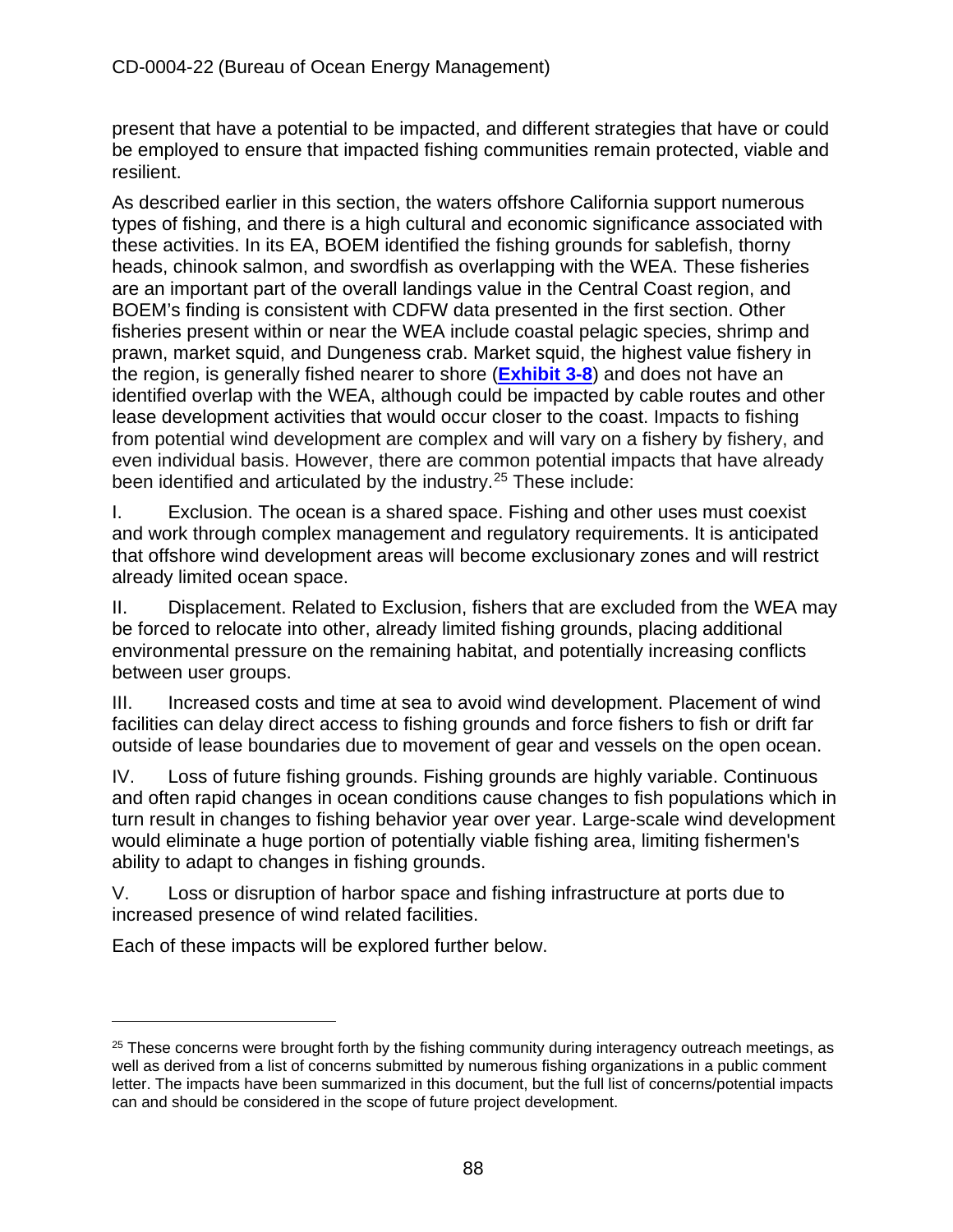### (1) Exclusion

There are currently a multitude of protected and/or conservation areas in both state and federal waters that specifically impact when and where fishing can take place. These areas, which include Essential Fish Habitat (EFH), HAPCs, Marine Protected Areas (MPAs) and National Marine Sanctuaries, also affected the siting of the WEA itself. EFH designates areas important for fish spawning, breeding, feeding or growth, and can include full or partial fishing closures, especially for groundfish. EFH areas near the WEA include Monterey Bay/Canyon, West of Sobrantes Point, Point Sur Deep, Big Sur Coast/Point San Luis, La Cruz Canyon, West of Piedras Blancas State Marine Conservation Area, East San Lucia Bank, and Point Conception (**[Exhibit 3-14](https://documents.coastal.ca.gov/reports/2022/6/W7a/W7a-6-2022-Exhibits.pdf)**). Northwest of the Morro Bay WEA is the Davidson Seamount, an area which fishing below 500 fathoms is prohibited.

A HAPC is a discrete subset of EFH, which designates areas that provide extremely important ecological functions or are especially vulnerable to degradation. On the western portion of the WEA, there is a large overlap with HAPC (most likely hard bottom habitat), shown in **[Exhibit 2-1b](https://documents.coastal.ca.gov/reports/2022/6/W7a/W7a-6-2022-Exhibits.pdf)**. MPAs designate important marine habitat areas and may include fishing closures. There are 29 state protected areas in this region between Pigeon Point and Point Conception that cover approximately 204 square miles (three are north of Monterey County): approximately half allow some amount of commercial and recreational fishing (CDFW, 2019b). The Monterrey Bay National Marine Sanctuary is adjacent to a northeast portion of the WEA in federal waters, and the proposed Chumash Heritage National Marine Sanctuary (which is still in process of pursuing designation) shares its southern border.

The protected area exclusions described above are just one example of fishing exclusion. Certain types of fishing areas are also limited by seasonal closures, depth limitations, gear restrictions, and quota limits, which affect the amount of allowable catch. These limitations result in much smaller areas in which fishermen are able to continue to harvest catch. Although not yet completed, this is expected to be illustrated through a story map created by Central Coast fishermen that is similar to the North Coast Fisheries Mapping Project.[26](#page-88-0)

On top of the exclusions described above, offshore wind development within the WEA would likely result in an additional up to 376 square miles closed to fishing for at least the next three decades and likely longer. Based on a review of current fisheries data, several different fisheries could be affected by exclusion from the WEA. These include salmon, hagfish, groundfish, and HMS (including recreational). While fishing for salmon could potentially occur in the WEA, based on the expansive range of the species, most documented fishing activities for the species occur in closer proximity to the coast. The dominant form of groundfishing in the WEA is pot (typically for sablefish) which would be impacted by leasing and future development projects. Trolling gear and some gear used with HMS and fishing techniques are slightly more flexible, it is not certain that salmon trolling or all HMS fishing would be wholly excluded from the WEA. With respect

<span id="page-88-0"></span><sup>26</sup> [\(North Coast Fisheries Mapping Project \(arcgis.com\)](https://storymaps.arcgis.com/stories/ec90562aada545acb6bb1bf6f3c8f228)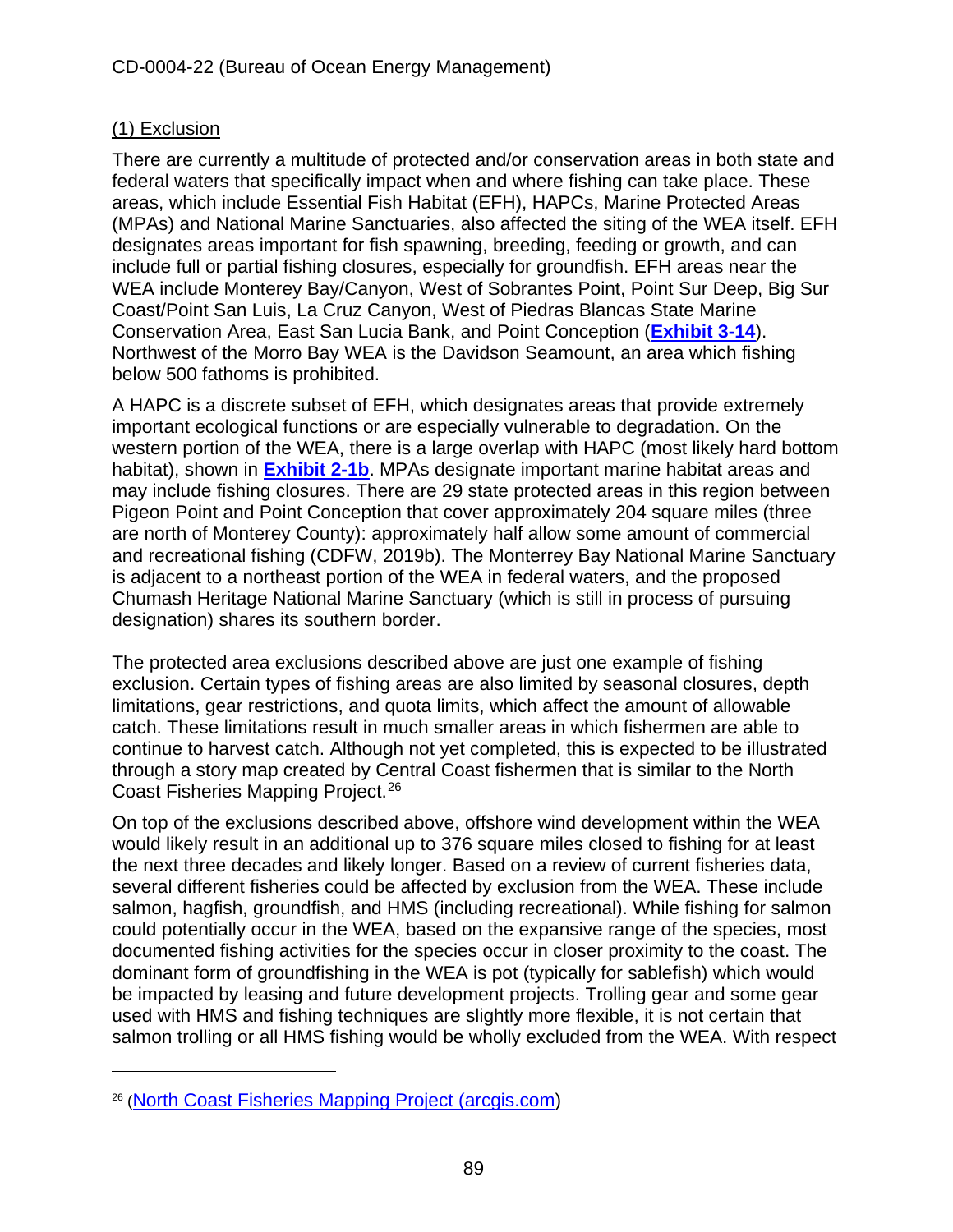to HMS, it is anticipated that this fishery (both commercial and recreational) may be impacted by the execution of leasing activities and wind development because it will inhibit direct access to some fishing grounds such as those used by the swordfish fishery. Additionally, given the variability of the temperature margins that HMS species follow, it is possible that the species distribution could overlap at higher (or lower) levels with a physical location of future development. Like salmon, hagfish activity is also generally reported closer to shore, although the depth range of the species overlaps with the WEA. With respect to shrimp fishing, the pink shrimp and spot prawn fishery range is shallower than the current boundary of the WEA, and are not likely to experience significant impacts from the leasing activities (**[Exhibit 3-15](https://documents.coastal.ca.gov/reports/2022/6/W7a/W7a-6-2022-Exhibits.pdf)**). CPS also occur closer to shore and are not likely to experience significant overlap with survey activities.

### (2) Displacement

Displacement occurs when fishermen can no longer access historic grounds and instead seek fishing opportunities elsewhere, which can overlap and lead to conflicts with other fisheries. The impacts associated with displacement can be difficult to quantify in areas such as the Central Coast where fishing activity that takes place in and around the WEA may not be landed at one of the Central Coast ports (i.e., Moss Landing, Monterey, Morro Bay or Port San Luis/Avil), but in more distant ports, such as Santa Cruz, San Francisco or farther south in Santa Barbara or LA/LB. Or, even if fish are caught and landed in the Central Coast, it is often the case that a significant portion of the fishing vessels are homeported outside the region, making it difficult to track impacts associated with displacement.

For offshore fisheries such as groundfish, salmon, and HMS, development within the WEA could result in the need to relocate to other fishing grounds that are less valuable, farther away or already in use by other fishermen, if adequate fishing grounds are available under current environmental and regulatory conditions. Displacing fishermen into fishing grounds that are farther away could result in increased costs related to time and fuel, and safety risks resulting from fishing farther away from port, or close to wind facilities.

Nearshore fisheries, such as CA halibut, market squid, CPS and Dungeness crab, that are caught in waters primarily inshore of the WEA, are not expected to experience direct impacts from offshore wind turbines in the WEA but may be displaced by related development. Offshore wind development will require power cables and other infrastructure to bring the power onshore. Construction and operation of these cables can adversely affect fishermen through temporary displacement or interference during construction, and as an ongoing hazard especially for fishermen using bottom contact gear. For example, fishermen using trawls or other gear that has bottom contact run an increased risk of snagging on the cable and losing or damaging gear. For some previous fiber optic cable projects, fishermen and cable companies have agreed to a "no fishing" buffer around the fiber optics cables in order to minimize potential interaction and snags. In addition, nearshore fisheries are likely to be competing for space with other fisheries that have been displaced. For example, the nearshore area directly offshore of the Central Coast supports high, episodic squid fishing activity, and this is certainly a concern for this and other nearshore fisheries.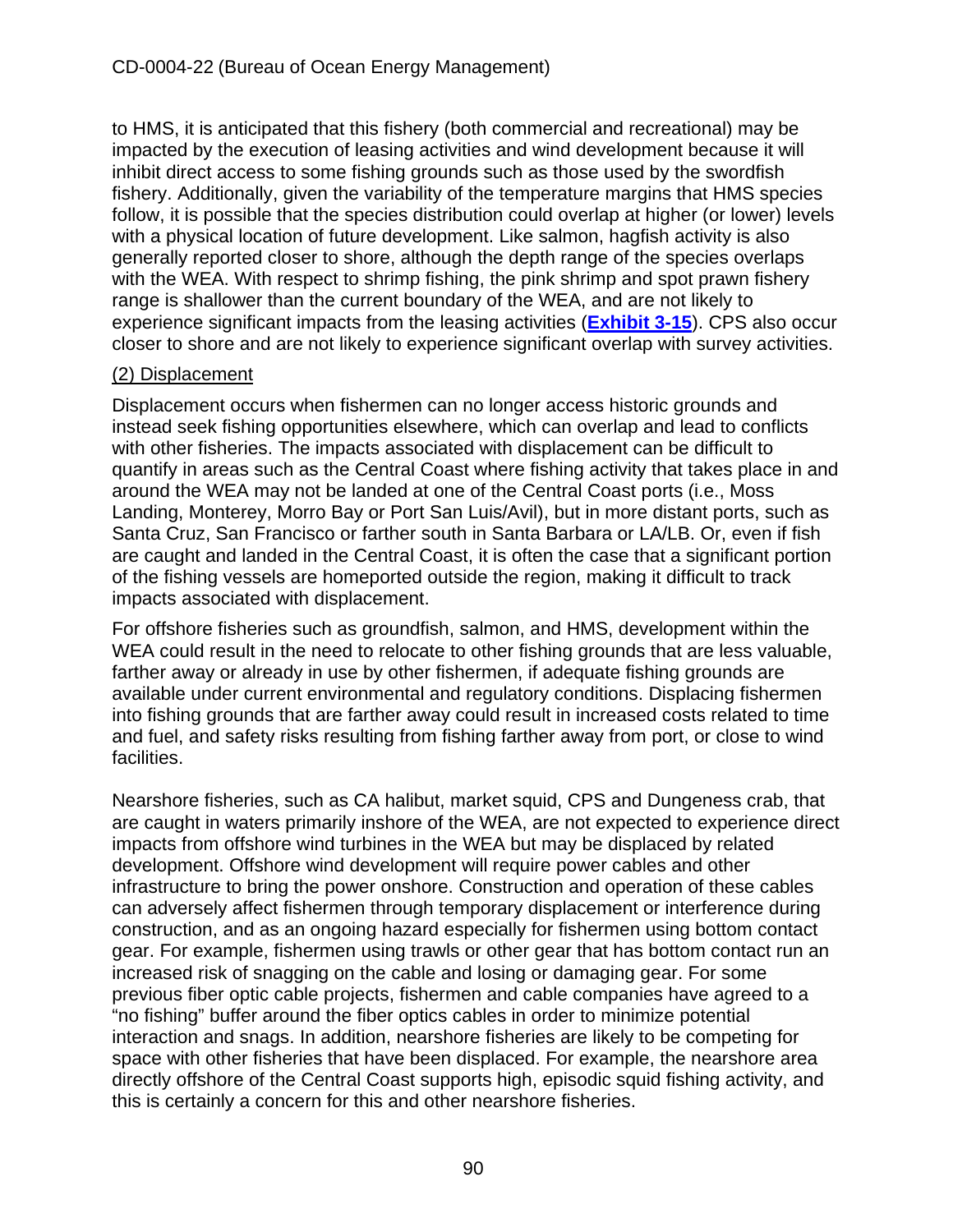For the recreational sector, the presence of fishing within the WEA is somewhat limited. It is possible, however, that development within the WEA could inhibit access to fishing grounds for highly migratory species, such as albacore tuna or swordfish, or other species that may occur farther offshore such as rockfish. There is significant variation with the location of fishing for HMS activity due to the variability of temporal habitat. However, the general trends of the fishery appear to be to the north (in their highest density) of the WEA, which suggests that the recreational (as well as commercial HMS fishery) is not likely to be significantly displaced from its fishing grounds (**[Exhibit 3-13](https://documents.coastal.ca.gov/reports/2022/6/W7a/W7a-6-2022-Exhibits.pdf)**). As future conditions shift, conflicts could occur.

#### (3) Increased costs and time at sea

The potential development of wind facilities offshore of the Central Coast could result in increased time (and therefore cost) of being at sea for many fishermen. Displaced fishermen may need to travel farther away to achieve the same catch. This could mean much longer trips in and out of ports, which increases fuel costs, vessel wear and tear, and potentially the number of overall trips a vessel could take due to time on the water. The simplest way to describe this is through an example. As shown in **[Exhibit 3-10](https://documents.coastal.ca.gov/reports/2022/6/W7a/W7a-6-2022-Exhibits.pdf)** the albacore tuna fishery is active primarily on the north side of the WEA. Currently, fishing that takes place from the ports south of the WEA would access fishing grounds through a direct route.

According to the data generated by Coastal Commission staff (and inspired by the North Coast fishermen's mapping study) (**[Exhibit 3-16](https://documents.coastal.ca.gov/reports/2022/6/W7a/W7a-6-2022-Exhibits.pdf)**) it currently takes approximately 7 hours to access the center of the WEA. If fishermen are no longer able to take a direct route through the WEA, but instead have to go around, that can add at least one or more hours to the trip depending on the wind facility layout. That additional transit time adds fuel costs, and reduces the amount of time the fishermen spend actually fishing (depending on the fishery). More time to access fishing grounds can ultimately result in an overall reduction of trips that a vessel is able to take. Less trips generally equate to less overall harvest, or in the case of recreational/CPFV fishing, less business. Vessels also report that in circumstances where the vessels remain at sea overnight, a vessel can drift as far as 10 nautical miles. This would mean that fishermen in this situation would need to leave a 2-hour buffer from a wind farm to ensure that they were not placing their vessels or persons at risk of collision.

Finally, many fishermen have brought up the fact that fishing around wind development will require additional space beyond the boundary of the WEA. Certain types of fishing gear, such as a sablefish pot, drift horizontally in the water column before it reaches the bottom. The horizontal distance travelled varies with ocean conditions, but can drift up to a mile from where it was set. If fishing in or around a wind facility, this would add a mile buffer around the entire perimeter of the lease area that would also be considered unfishable (subject to an individual fishermen's assumption of risk).

### (4) Loss of future fishing grounds.

Fishing is a highly variable vocation, and as such, the construction and operation of a stationary offshore wind facility and its associated infrastructure have a high probability of impacting the ability of fisheries to adapt to the changing spatial-temporal conditions that define fishing. This makes predicting the exact potential for loss of future fisheries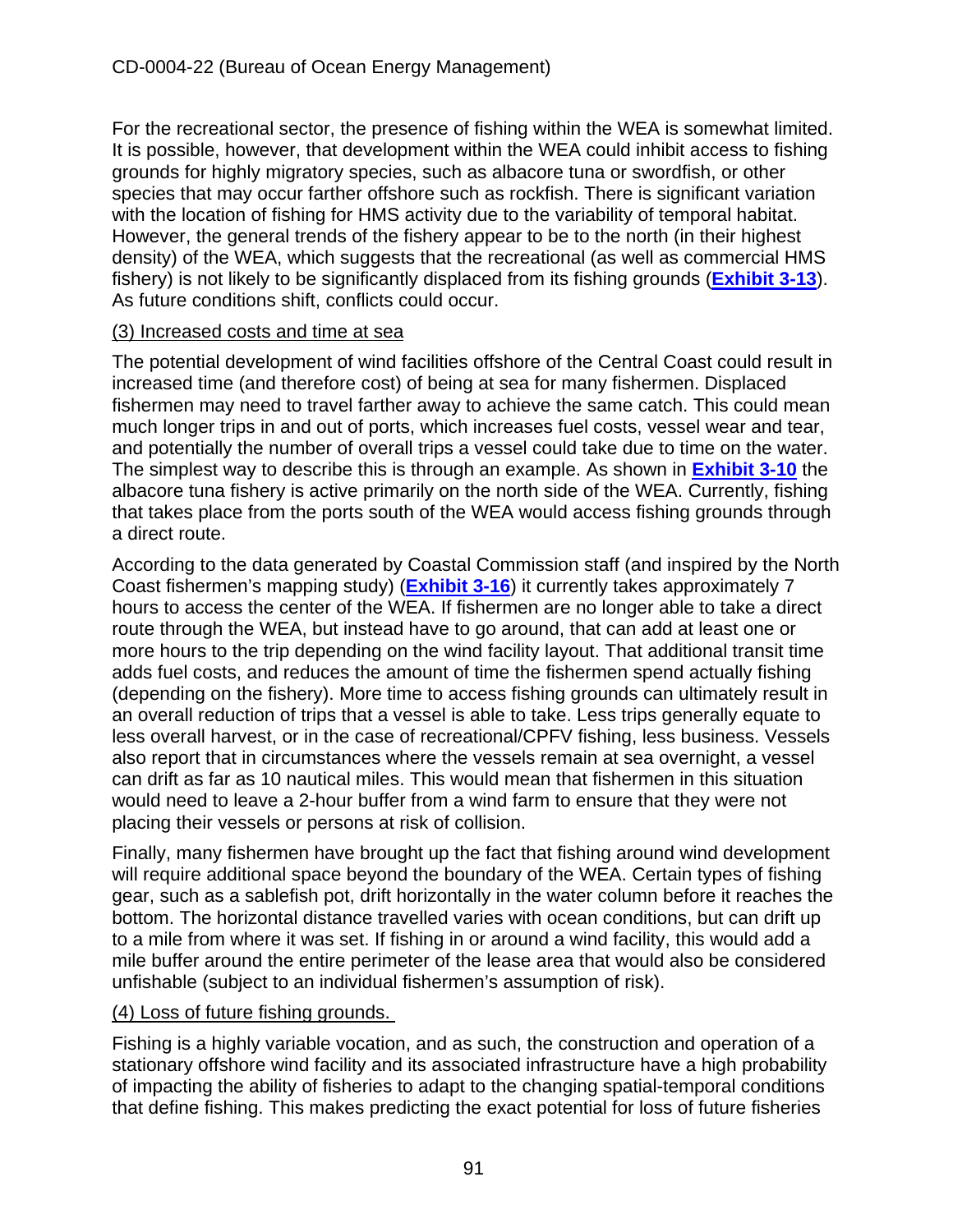as a result of wind development extraordinarily difficult. Fishing activity, especially for HMS fisheries which vary seasonally in relation to water temperature, are already difficult to predict year to year with precision. When coupled with broad scale predictions and uncertainty related to climate change, including expectations that species will shift north with warming water trends, it's nearly impossible to say with precision what fisheries will look like in the future. However, given the realities of a warming ocean and climate change, it is highly likely that future fishing grounds will be different than they are today.

A potential loss of future fishing grounds could apply to multiple fisheries, whether or not they have occurred in the WEA in the past. This includes the HMS fishery, ocean salmon, groundfish, and hagfish (an open access fishery). Specifically described with the groundfish trawl industry was the recent return of permits to the industry in 2019, which allow the activity to resume after nearly two decades of cessation.<sup>[27](#page-91-0)</sup> While activity of this type is not currently occurring in great volume, the construction of offshore wind facilities would substantially lessen the area where it could.

Currently under development is a comparable study to the North Coast Fishermen's Mapping Project,<sup>[28](#page-91-1)</sup> which mapped potential future fishing grounds in the North Coast (see **[CD-0001-22](https://documents.coastal.ca.gov/assets/upcoming-projects/offshore-wind/Th8a-4-2022-exhibits-adoptedfindings.pdf) exhibits**), which is expected to show fishing potential on the Central Coast, which may (or may not) overlap with the Morro Bay WEA. Regardless, a loss of area to use for future fishing operations makes it more difficult to adapt fishing operations over time, and as such, business planning for successful years of operations takes on a higher level of uncertainty. This uncertainty can also expand to related fishing businesses such as processors and wholesale retailers. As aptly explained in a public comment letter on the Morro Bay Draft EA from Alliance of Communities for Sustainable Fisheries:

*...ex-vessel values translate into waterfront economic activities. As stated in a 2017 report prepared for the Morro Bay Commercial Fishermen's Organization (MBCFO), ex-vessel values from commercial fishing are: "...directly responsible for approximately 200 jobs for skippers, deckhands, dock workers and local seafood processors, and represents a success story in attracting and retaining businesses and supporting local business ownership and employment. The commercial fishing industry and the activity driven by the working waterfront make up the backbone of Morro Bay's Robust and Diverse economy."* 

This sentiment echoes concerns raised by fishermen and processors on the North Coast: that even a small loss of fishing grounds and activity can have much more

<span id="page-91-0"></span> $27$  Another example of future fisheries that may be limited by development is Box Crab (Coates, 2018). The species is currently authorized for limited/exploratory harvest under an experimental fishing permit overseen by State fish and wildlife regulators. Three EFPs were authorized for fishing in state waters north of Pt. Conception (and 5 south of Pt. Conception).

<span id="page-91-1"></span><sup>&</sup>lt;sup>28</sup> [North Coast Fisheries Mapping Project \(arcgis.com\):](https://storymaps.arcgis.com/stories/ec90562aada545acb6bb1bf6f3c8f228) A similar exercise is occurring for Central Coast fisheries.: A similar exercise is occurring for Central Coast fisheries.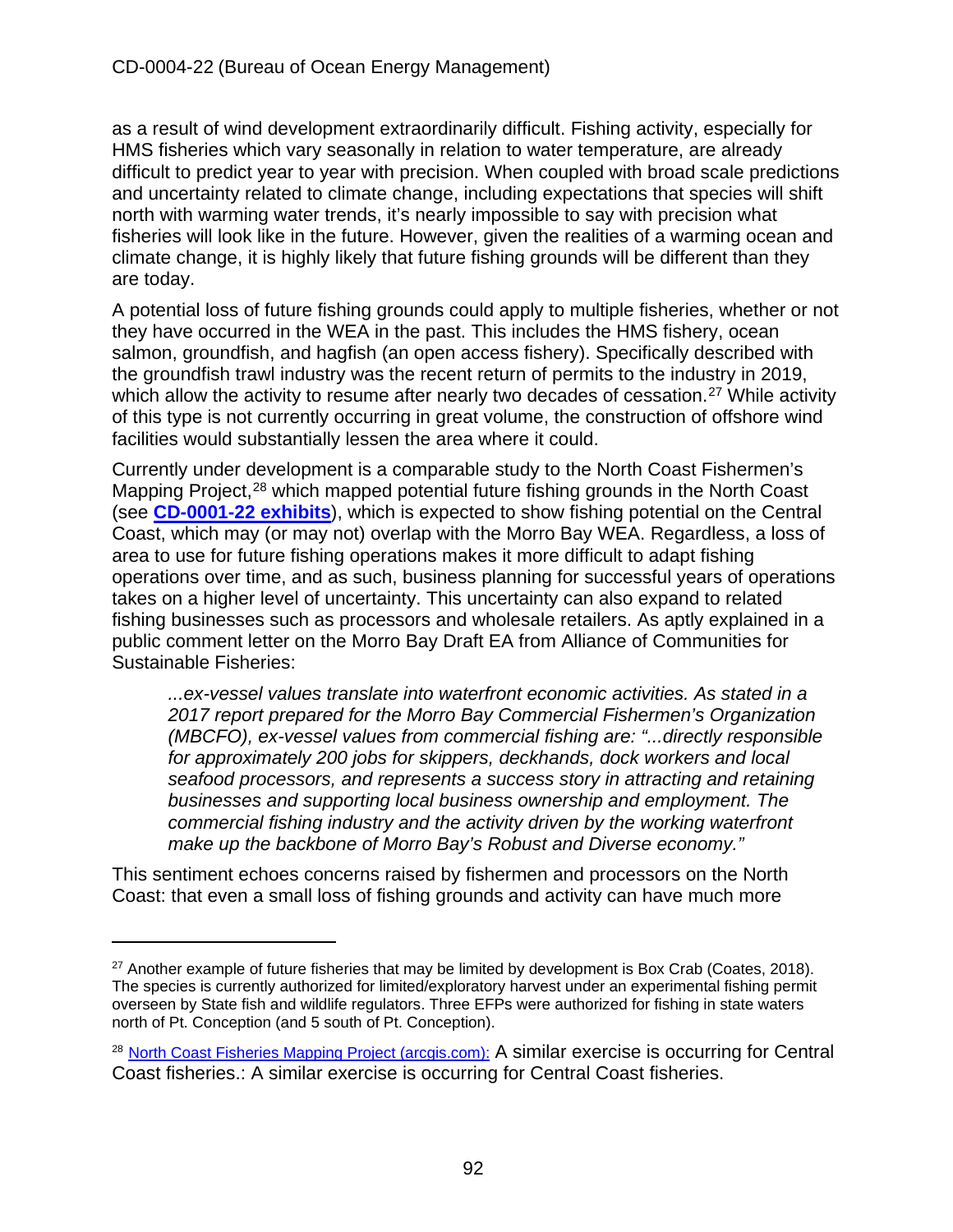expansive impacts to associated businesses.

(5) Loss or disruption of harbor space and fishing infrastructure at ports due to increased presence of wind related activities and facilities.

Offshore wind development in the Morro Bay WEA may require substantial port and harbor space to support assembly and staging of turbines and other equipment. There are a few existing and ongoing studies examining feasibility of various ports the state, to serve as a support base for the offshore wind industry. However, ports such as Los Angeles/Long Beach, Port Hueneme, Diablo Canyon, Morro Bay, and even ports farther north such as Oakland could serve to support OSW in a future development capacity. As these studies and decisions are ongoing, the scope and scale of upgrades needed to support offshore wind infrastructure on the north and Central Coasts, and thus any coastal resource impacts that would result from those upgrades, is uncertain. However, examples from the east coast can provide some information that can assist in describing potential impacts.

As noted above, staging for offshore wind and the associated pier/berth facilities can take up a significant amount of space. In the Port of New Bedford, which is an urban port in Southeastern, MA being developed as a staging area for (currently) two offshore wind projects, a 29-acre site is being developed on an existing waterfront site. Features of the New Bedford OSW marine terminal include:

- Co-location with more than 200 maritime businesses
- 29-acre facility, including 21-acres of heavy-lift capacity: uniform loading up to 4,100 pounds/square foot and crane loads of up to 20,485 pounds/square foot
- 1,200 feet of bulkhead, including 800 feet of deep draft berthing and 400 feet of barge berthing space
- Within the most protected port in the U.S., with the U.S. Army Corps Hurricane Barrier that guards against storms up to Category 3 hurricanes
- No height restrictions on site, and no overhead restrictions from the Terminal to open water
- Easy roadway connections to interstate highway system via I-95 or I-495 (via connections through New Bedford Route 18 and MA Route 140 and/or Route I-195)
- No Harbor Maintenance Tax

In terms of fishing, New Bedford is considered one of the most economically valuable fishing ports in the country supporting more than 100 (homeported) vessels and landing more than a million pounds of seafood a day (Commercial Fishing, 2018). It is home to vessels, processors, wholesalers and restaurants that all rely on the industry. The incorporation of the offshore wind site in New Bedford is on an existing developed parcel, and part of the design includes expanded seafood offloading facilities. An important distinction between the two coasts is that the wind turbines on the West Coast have the potential to be much larger than those used on the east coast, and thus, the space needed to stage them (and the vessels needed to transport them) will likely have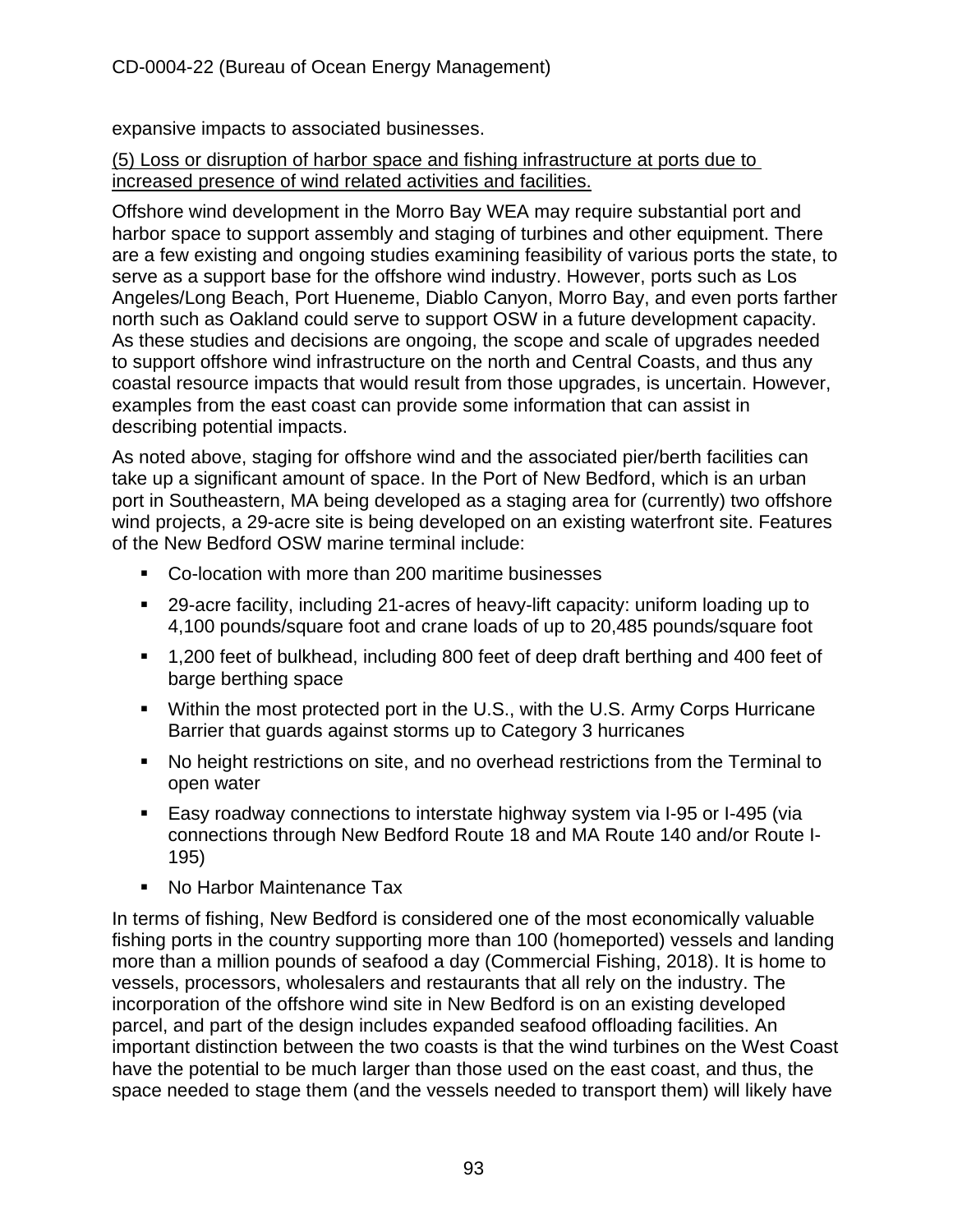### to be larger.

For the fishing industry, expanded development within the many of the aforementioned ports could result in additional concerns related to traffic, loss of port and harbor space and facilities. For example, large vessels, such as those needed to transport turbine structures could prevent other vessels from transiting in designated channels and delay in and outbound transits when they are operating. It could also force vessels to operate outside of main channels, which may harm sensitive natural resources such eelgrass. However, as noted in the industry letter received on February 9<sup>th</sup>, 2022, there can also be some benefits of co-location such as decreased fuel prices and even general harbor space improvements/repairs. Keeping this siting information in mind, it will be important to consider the location of offshore wind staging within the harbor, overall spatial requirements, and the additional impact minimization measures that can be incorporated into the design that could lessen impacts to the fishing industry and thus be consistent with Coastal Act Section 30234.

### **Coastal Act Analysis and Approaches to Avoidance, Minimization and Mitigation**

As described in detail in the previous sections, activities related to offshore wind leasing and foreseeable future development within the Morro Bay WEA will result in impacts to the fishermen and fisheries of California's Central Coast. Several fisheries: pot: (sablefish) drift gillnet (thresher shark/swordfish), and trolling (albacore tuna) currently overlap with portions of the WEA and would likely be excluded from these areas if offshore wind development is authorized. To varying degrees, all Central Coast fisheries would likely be affected by temporary or permanent displacement, increased cost and time at sea, traffic, loss or disruption of harbor space and fishing infrastructure within the port and potential loss of future fishing grounds. As described above, some of these effects would be felt directly and immediately with lease exploration activities. Other effects would be felt later in time—likely in the context of lease development activities but are still reasonably foreseeable and need to be analyzed and addressed, at least at a broad scale, at this point in time. In addition, the leasing action itself will have immediate effects on fishing because it creates uncertainty for fishermen about where they will be able to fish in the future, which affects their ability to conduct longer term financial planning, such as deciding whether to take on debt to purchase new equipment. Communications with the fishing industry during outreach activities and through comments on the BOEM Draft EA reiterate this concern.

Although the exact impacts of future wind development are not known at this time, there are immediate and reasonably foreseeable future effects that need to be addressed in order to protect the economic and commercial importance of fishing activities, as required by Coastal Act Sections 30234.5 and 30230. The Central Coast landings averaged \$19.6 million annually (2010-2020 average), accounting for approximately 12% of commercial landings statewide<sup>[29](#page-93-0)</sup>. This value does not fully address the economic value of fishing crews, fish processors, gear manufacturers, ship supply and

<span id="page-93-0"></span> $29$  The Fisheries of the U.S. report, page 38, states \$164,327,000 of annual landings in 2019 for the state of California.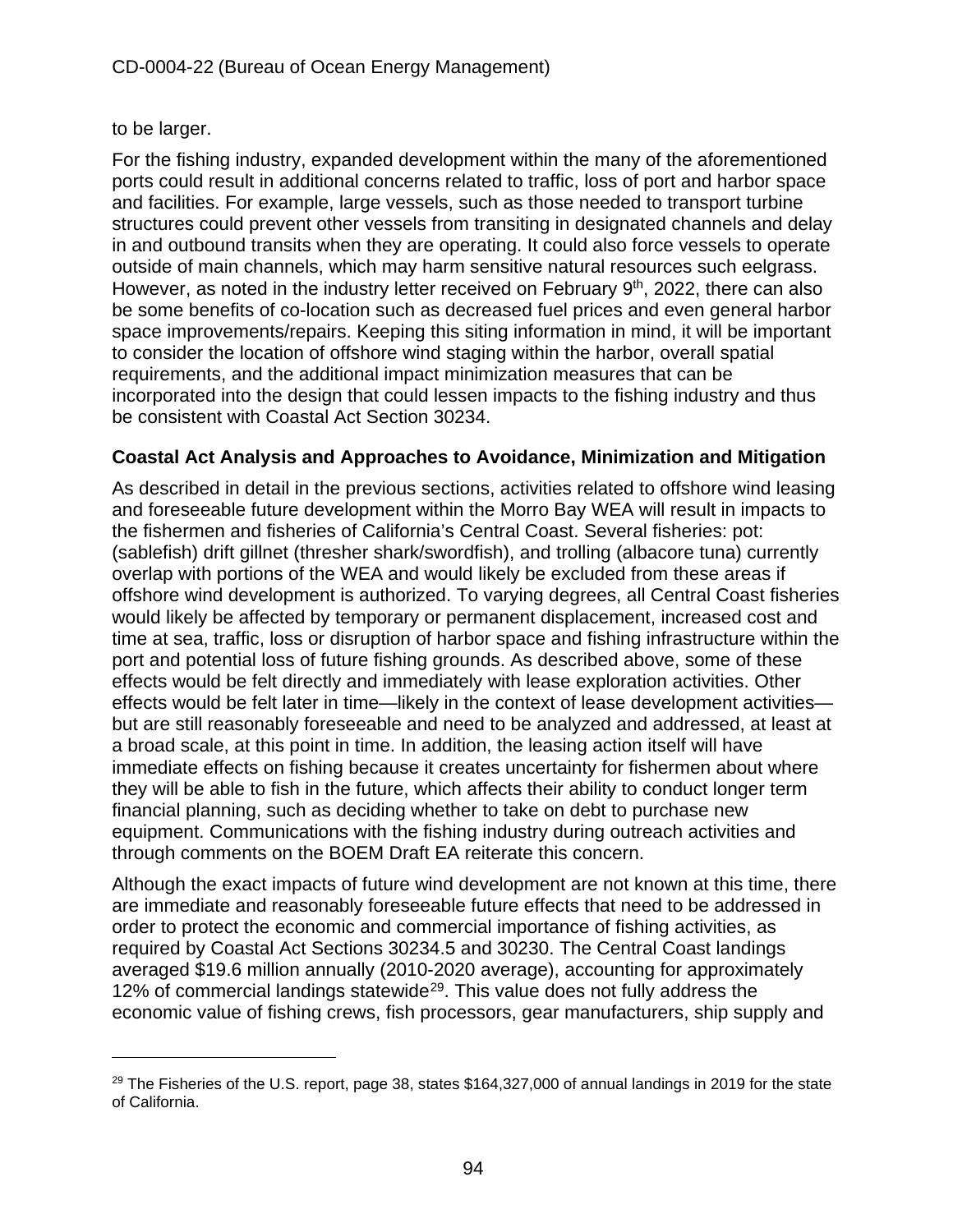repair businesses, seafood retailers and restaurants in the Central Coast and beyond. As such, the high-value fishing grounds in the Central Coast and the species that are fished there can be considered areas and species of special economic significance that garner specific protection under Section 30230. For example, the pot fishery for sablefish, which contributes a significant portion of the overall catch landed in the Central Coast, is likely to experience direct impacts (i.e.; economic loss) given the overlap in fishing activity with the WEA boundaries.

The Coastal Act requires the protection of commercial and recreational fishing activities, and there are a variety of actions that could be taken to ensure that California's Central Coast fishermen are protected and recognized. These could include disallowing offshore wind development in portions of the WEA that correspond to the highest value fishing grounds for the affected fisheries, creating buffers within the boundaries of the WEA to allow for fishing activity to safely operate around the perimeter, developing a program that helps affected fisheries adjust to changes in fishing grounds, gear transitional programs, or developing a comprehensive mitigation package that adequately compensates fishermen for the loss of these fishing grounds, and many options in between.

It is possible, if not likely, that the ultimate solution will include elements of all these options. At this time, it is not necessary to decide exactly how all of these impacts need to be addressed. It is critical, however, that discussions about how to address impacts to specific fisheries, and to the Central Coast fishing industry as a whole, include affected fishermen and representatives of the fishing industry. It is also necessary at this point in time to have BOEM, in concert with the Coastal Commission, other state and federal agencies, Tribes, and fishing interests, begin setting forth a framework for how the entire wind development process- from leasing decisions through actual wind development-will address the effects that the process will have on fishing activities. If this framework is not set up until later stages of the offshore wind development process, such as during BOEM review of a COP, it will force the fishing industry to operate for the next several years with significant uncertainty about potential future development. In addition, if BOEM waited until lessees submitted COPs to analyze and address impacts to fishing, it would likely be too late to gather the necessary information about the scale and location of fishing activities as well as potential avoidance, minimization and mitigation measures that are needed to adequately evaluate and address impacts. This could significantly delay future project approvals.

In recognition of the importance of direct engagement, and in an effort to begin the discussion with fishermen about how best to address the impacts described above, representatives from State agencies, including Commission staff, and BOEM held a series of meetings with representatives of the fishing community in Crescent City, Eureka, Fort Bragg, Santa Barbara, and Morro Bay.[30](#page-94-0) At this stage of the offshore wind process, the goal of the outreach was to meaningfully engage the fishing community about the state and federal processes for OSW development, hear their concerns, answer questions, and determine what the most appropriate avenue for addressing

<span id="page-94-0"></span><sup>&</sup>lt;sup>30</sup> Meeting Summaries are available here: [Upcoming Projects \(ca.gov\)](https://www.coastal.ca.gov/upcoming-projects/offshore-wind/)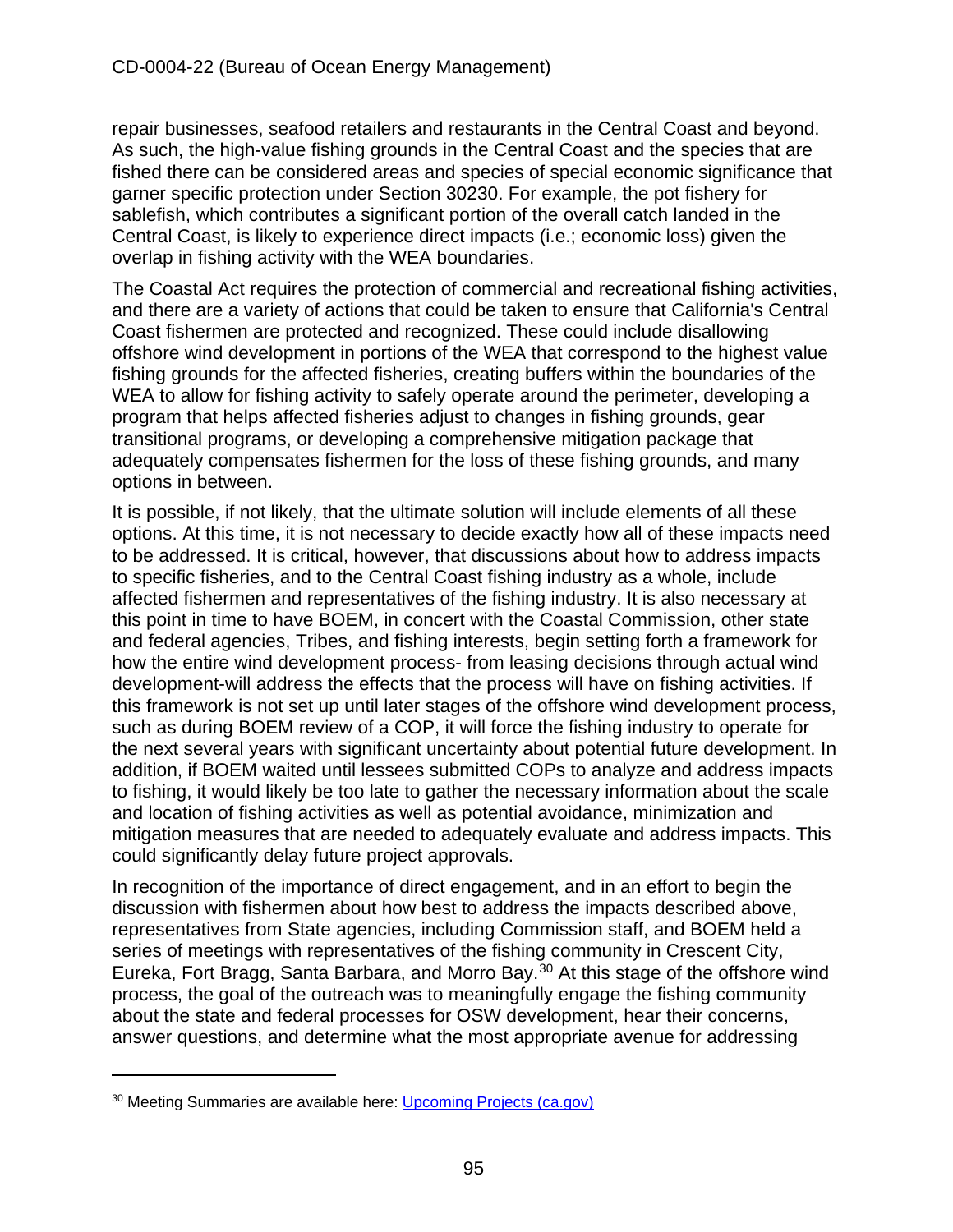impacts and mitigation would be moving forward. At these meetings, there were several concerns that were echoed coastwide, that have largely been reflected in the impact analysis above. Fishermen had many questions about the scale and type of development that might take place in the coming years, concerns that the exclusions, displacement and spatial conflicts would severely limit their ability be profitable and to ensure the longevity of the industry, and an interest in an approach to mitigation that is fair, equitable, and focuses on resilience of the fisheries and of the fishing industry. These sentiments have also been reflected in follow up conversations with key representatives from the fishing community. Most of the fishermen who attended outreach meetings expressed their desire to continue fishing for years to come and to be able to pass down their knowledge and vocation to the next generation.

To achieve these goals, as well as the special protection required by the Coastal Act, all parties – fishermen, offshore wind developers and state and federal agencies – will need to work collaboratively towards a common strategy to avoid, minimize and mitigate impacts to the fishing industry in a consistent and equitable manner. As the Central Coast is not the only offshore region that is being considered for offshore wind development (see CD-0001-22), it is important that the overall strategy be consistent statewide to ensure fairness. BOEM has acknowledged the need for a comprehensive and fair way to address the impacts that offshore wind has on fishing interests and recently conducted a request for information and public comment period on the strategies to addressing impacts to the fishing industry from offshore wind energy development.[31](#page-95-0) BOEM is also working with NMFS to effectively manage potential impacts to fisheries surveys that are a critical component of the fisheries regulatory framework.

Similar to the fishing agreements required by CDPs authorizing fiber optic cable installation and operation, the strategy will need to include communication protocols, best practices for surveys and data collection, specific measures for avoiding and minimizing impacts for various stages of offshore wind development, and a framework for compensatory mitigation to address unavoidable impacts. These goals and strategy components are consistent with verbal and written correspondence the Commission has received from fishermen from across the state. For example, a February 9, 2022 letter from sixteen (statewide) fishing and maritime organizations discusses the need for fishing agreements (page 3):

*The principals of impact avoidance, minimization, and non-monetary mitigations should be considered for all aspects of an OSW project prior to compensation-mitigation discussions. Make no mistake: fishermen would rather have their areas of opportunity preserved than have financial compensation for the loss.* 

Once the strategy is developed, it will need to be applied through fishing agreements between an entity representing fishermen and the developers. These agreements will

<span id="page-95-0"></span><sup>&</sup>lt;sup>31</sup> Request for Information on Reducing or Avoiding Impacts of Offshore Wind Energy on Fisheries | [Bureau of Ocean Energy Management \(boem.gov\)](https://www.boem.gov/renewable-energy/request-information-reducing-or-avoiding-impacts-offshore-wind-energy-fisheries#:%7E:text=On%20November%2023%2C%202021%2C%20BOEM%20published%20a%20%E2%80%9C,wind%20energy%20projects%20to%20commercial%20and%20recreational%20fisheries.)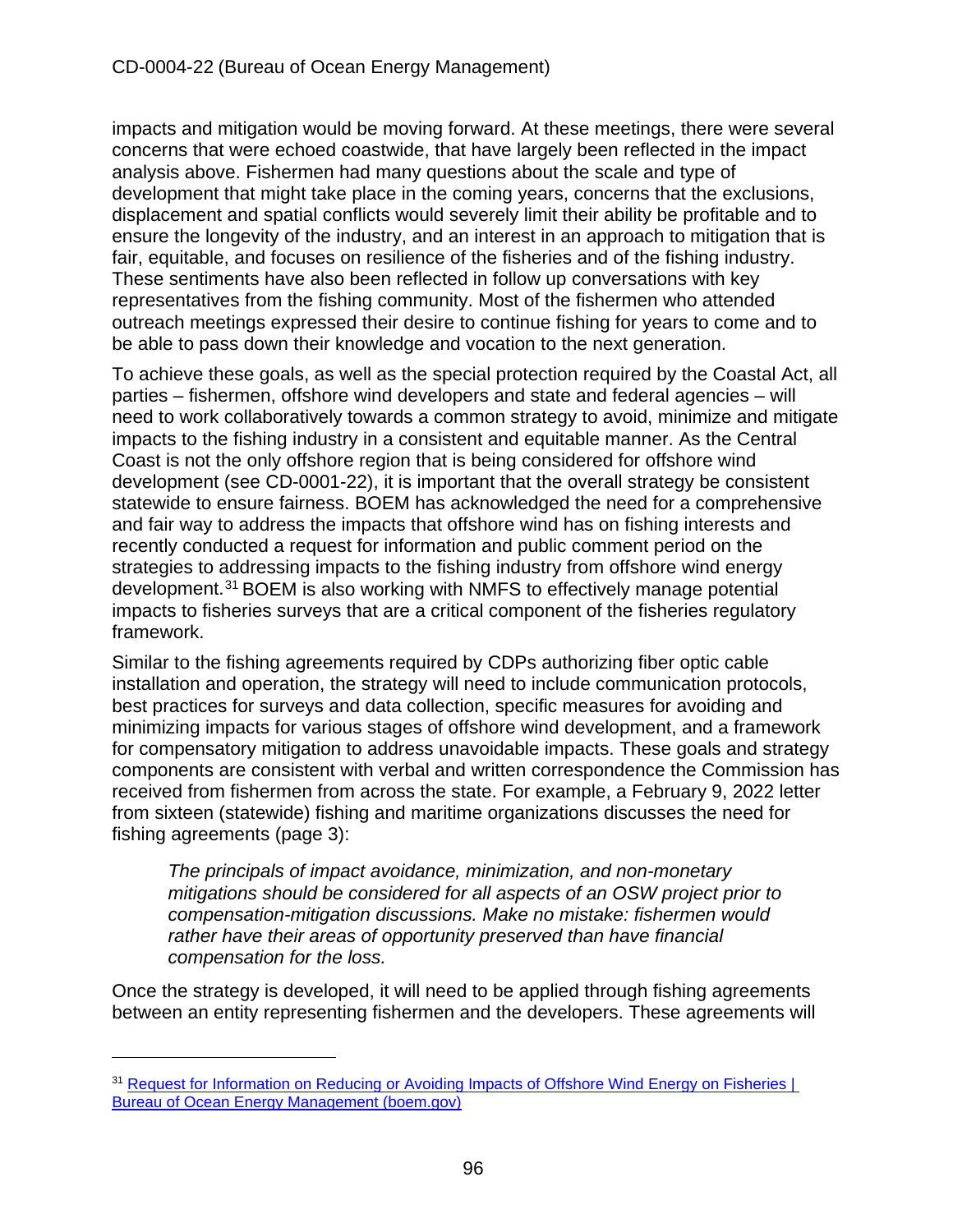need to lay out how mitigation funds will be spent, how decisions will be made, and the process for amending the agreement as needed. It is the Commission's expectation that signed fishing agreements, consistent with the statewide strategy described above, will be completed and submitted as part of any application for a CDP or a consistency certification for an offshore wind project. To ensure progress toward development of the statewide strategy, **[Condition 7](#page-15-0)** requires BOEM to work with Commission staff and other state agency staff to facilitate a working group consisting of fishing representatives, offshore wind industry representatives and federal and state agency staff to develop the components of the strategy including a fishing agreement template. **[Condition 7](#page-15-0)** also requires that the strategy include specific consideration for those fisheries that are disproportionately and/or directly affected by offshore wind development. Finally, to ensure that potential impacts to commercial and recreational fishing during the lease exploration phase are minimized, **[Condition 7](#page-15-0)** requires BOEM to require lessees to have an independent fisheries liaison that is responsible for coordination and communication with affected fishermen and harbor districts. The liaison will work with fishermen to coordinate timing of survey work, which has been a documented source of conflict on the east coast, to and develop a process for reporting and remediating conflicts.

In addition to development of the strategy described above, based on a review of projects developed on the east coast, it can be assumed that at a minimum, the design of future wind farms should incorporate measures that ensure safe navigation through the lease areas, including possible identification of transit corridors. This is needed to ensure continued, safe access to fishing grounds surrounding a potential wind farm, to alleviate lengthy transit times, and to ensure that the economic interests of the fishing industry are protected so that the industry can continue to effectively harvest from the region. BOEM has conveyed that these concerns will likely be addressed through the subsequent stages of its leasing process in which the USCG will be conducting a Navigational Safety Risk Assessment. This process has the goal of promoting navigational safety but is not a unilateral decision. Rather, the USCG makes recommendations based on the best available information to apply transit lanes and/or other safety measures to BOEM that the Bureau may then apply to its lessees. Commercial fishing traffic patterns are a component of this analysis and have been integrated into prior risk assessments, such as those that have been completed on the east coast (U.S. Coast Guard, 2018). **[Condition 4](#page-14-0)** ensures that BOEM will work with stakeholders, including the USCG, NOAA, state agencies and the fishing and maritime industries to ensure navigation through the lease areas.

# **Conclusion**

Leasing activities and foreseeable future offshore wind development within the Morro Bay WEA will result in project-specific and cumulative adverse impacts to multiple fisheries of economic and social importance to the state of California. Fisheries and fishing communities are likely to be directly impacted by lease exploration activities, including by having increased vessel traffic in the ports near the area, exclusion areas around metocean buoys, and the economic uncertainties caused by BOEM's leasing process. In addition, the exact scale and location of future wind development is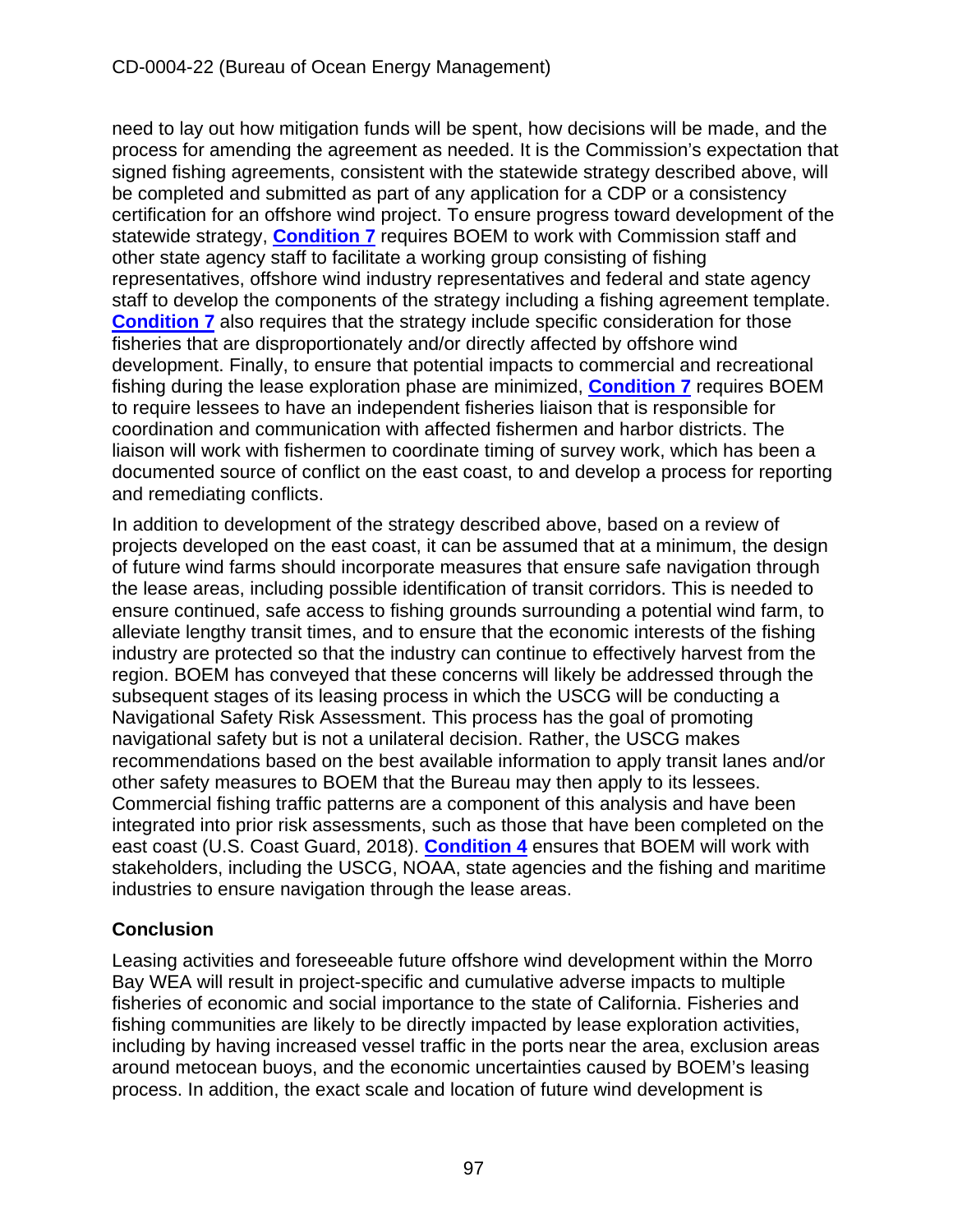unknown at this time, but it is reasonably foreseeable that there will be future development of at least some OSW projects. Such projects would affect fishing directly due to the presence of wind turbines and related infrastructure (exclusion and displacement) as well as indirectly through increased vessel traffic, potential harbor development and decreases in trip efficiency. Although some of these activities will occur outside of the coastal zone, much of the development activity—such as harbor development and use, as well as cable-laying—will occur within the coastal zone. Also, both the activities in and outside of the coastal zone will have coastal effects, as they will both affect the coastal fishing community, the volume and value of fish landed at ports and harbors, and the coastal economy. As such, it is imperative that BOEM, lessees and developers work with the fishing community to minimize these effects in the planning and development of potential projects to ensure that the seafood industry in the Central Coast remains viable and robust. To achieve this, **[Condition 7](#page-15-0)** requires that BOEM require lessees to have an independent fisheries liaison to coordinate with fishermen and that BOEM work with state agencies to facilitate a process to develop a statewide strategy for avoiding, minimizing and mitigating impacts to the fishing industry from offshore wind development. With the measures incorporated by BOEM into its leasing program and the conditions imposed by the Commission, BOEM's proposed activities are consistent with the Coastal Act's mandate to protect commercial and recreational fishing.

# **G. OIL SPILLS**

Section 30232 of the Coastal Act states:

*Protection against the spillage of crude oil, gas, petroleum products, or hazardous substances shall be provided in relation to any development or transportation of such materials. Effective containment and cleanup facilities and procedures shall be provided for accidental spills that do occur.* 

# **Lease Exploration**

The issuance of leases and subsequent site assessment and characterization activities have the potential to result in oil spills within or outside of the coastal zone, either of which could affect coastal resources. According to the CD, a spill of petroleum product could occur as the result of hull damage from collisions with a metocean buoy, collisions between vessels, accidents during the maintenance or transfer of offshore equipment and/or crew, or due to natural events (i.e., strong waves or storms). As described in previous sections of these findings, vessel traffic is expected to approximately triple as a result of lease exploration activities, increasing the risk of an oil spill incident.

The CD provides general information on potential impacts from an oil spill, concluding that an oil spill would dissipate very rapidly and would then evaporate and biodegrade within a day or two, limiting the potential impacts to a localized area for a short duration. Regarding the potential for a diesel spill to enter ocean waters and affect coastal resources, the CD states:

*From 2000 to 2009, the average spill size for vessels other than tank ships*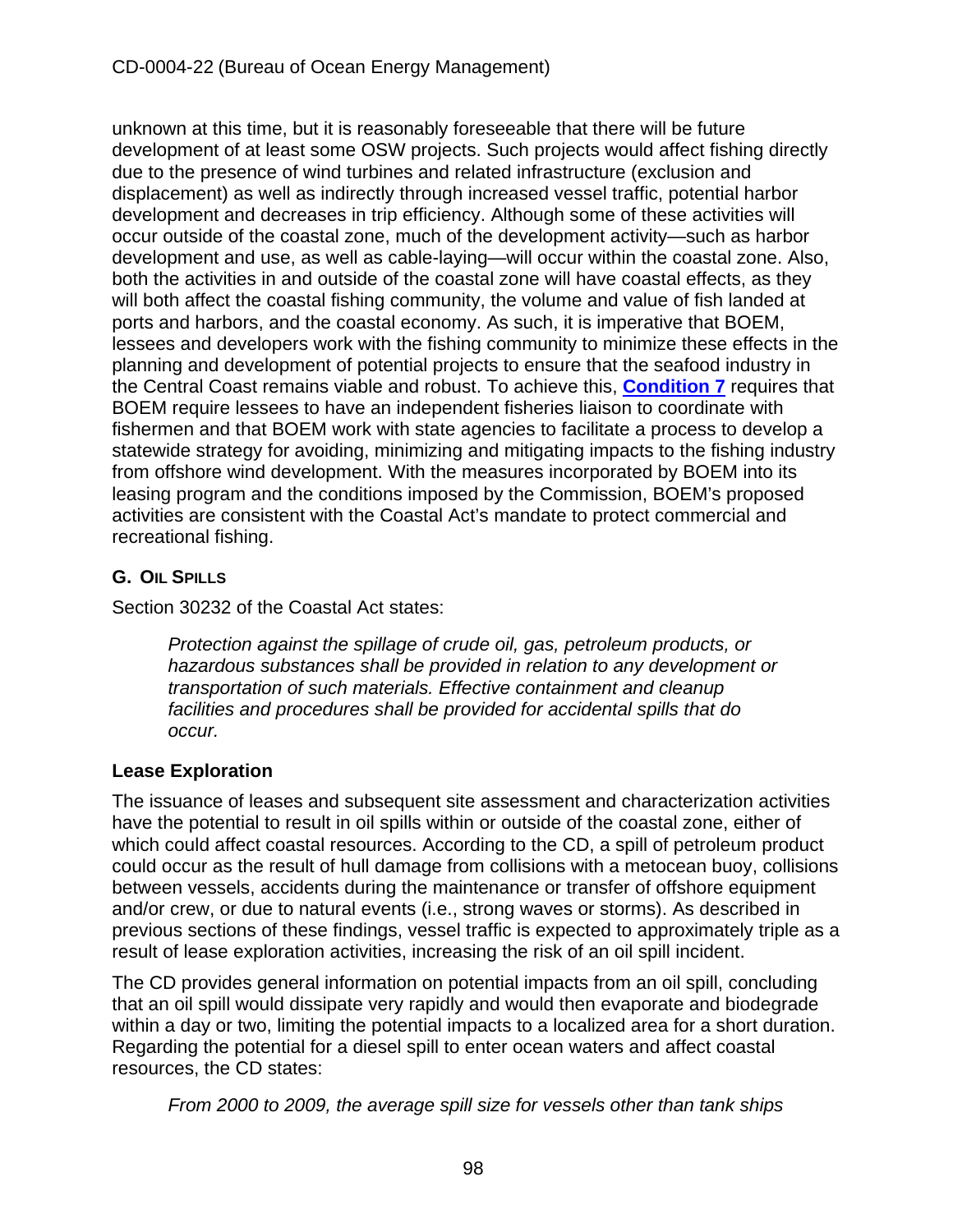*and tank barges was 88 gallons (USCG 2011); should a spill from a vessel associated with the Proposed Action occur, BOEM anticipates that the volume would be similar. Diesel fuel is lighter than water and may float on the water's surface or be dispersed into the water column by waves. Diesel would be expected to dissipate very rapidly, evaporate, and biodegrade within a few days (MMS 2007a). The NOAA's Automated Data Inquiry for Oil Spills (an oil weathering model) was used to predict dissipation of a maximum spill of 2,500 barrels, a spill far greater than what is assumed as a non-routine event during the Proposed Action. Results of the modelling analysis showed that dissipation of spilled diesel fuel is rapid. The amount of time it took to reach diesel fuel concentrations of less than 0.05 percent varied between 0.5 and 2.5 days, depending on ambient wind (Tetra Tech Inc. 2015), suggesting that 88 gallons would reach similar concentrations much faster and limit the environmental impact of such a spill.*

The first test of Coastal Act Section 30232 requires evidence of oil spill prevention technologies, programs, and procedures to "protect against the spillage of crude oil, gas, petroleum products, or hazardous substances..." According to the CD:

*Vessels are expected to comply with USCG requirements relating to prevention and control of oil spills, and most equipment on the…buoys would be powered by batteries charged by small wind turbines and solar panels. BOEM expects that each of the vessels involved with site assessment and site characterization activities would minimize the potential for a release of oils and/or chemicals in accordance with 33 CFR Parts 151, 154, and 155, which contain guidelines for implementation and enforcement of vessel response plans, facility response plans, and shipboard oil pollution emergency plans.* 

The Commission's oil spill program coordinator reviewed the above referenced USCG regulations and determined that many of them do not appear applicable to the types of vessels expected to undertake site assessment and characterization activities. For example, 33 CFR Part 151 includes requirements for shipboard oil pollution emergency plans, but those requirements appear to only apply to oil tankers and other ships 400 gross tons or above (see 33 CFR §§ 151.09(c), 151.26 - 151.28). 33 CFR Part 154 deals specifically with facilities transferring oil or hazardous materials in bulk and does not appear to apply to the project. The implementation of vessel response plans called for in 33 CFR Part 155 apply to tank and non-tank vessels 400 gross tons or above and would also not appear to apply to the types of vessels undertaking site assessment and characterization activities (see 33 CFR  $\S$  155.5015(a)(4)). It should be noted that much of the information and standards required under the cited USCG regulations are important and do help meet the Commission's requirements for spill prevention and safety measures. For example, 33 CFR Part 151 generally prohibits the intentional discharge of oil or oily mixtures into the sea. However, some of the requirements, such as for spill prevention measures, do not appear applicable to this project and are therefore inadequate to assure compliance with the first test of Section 30232.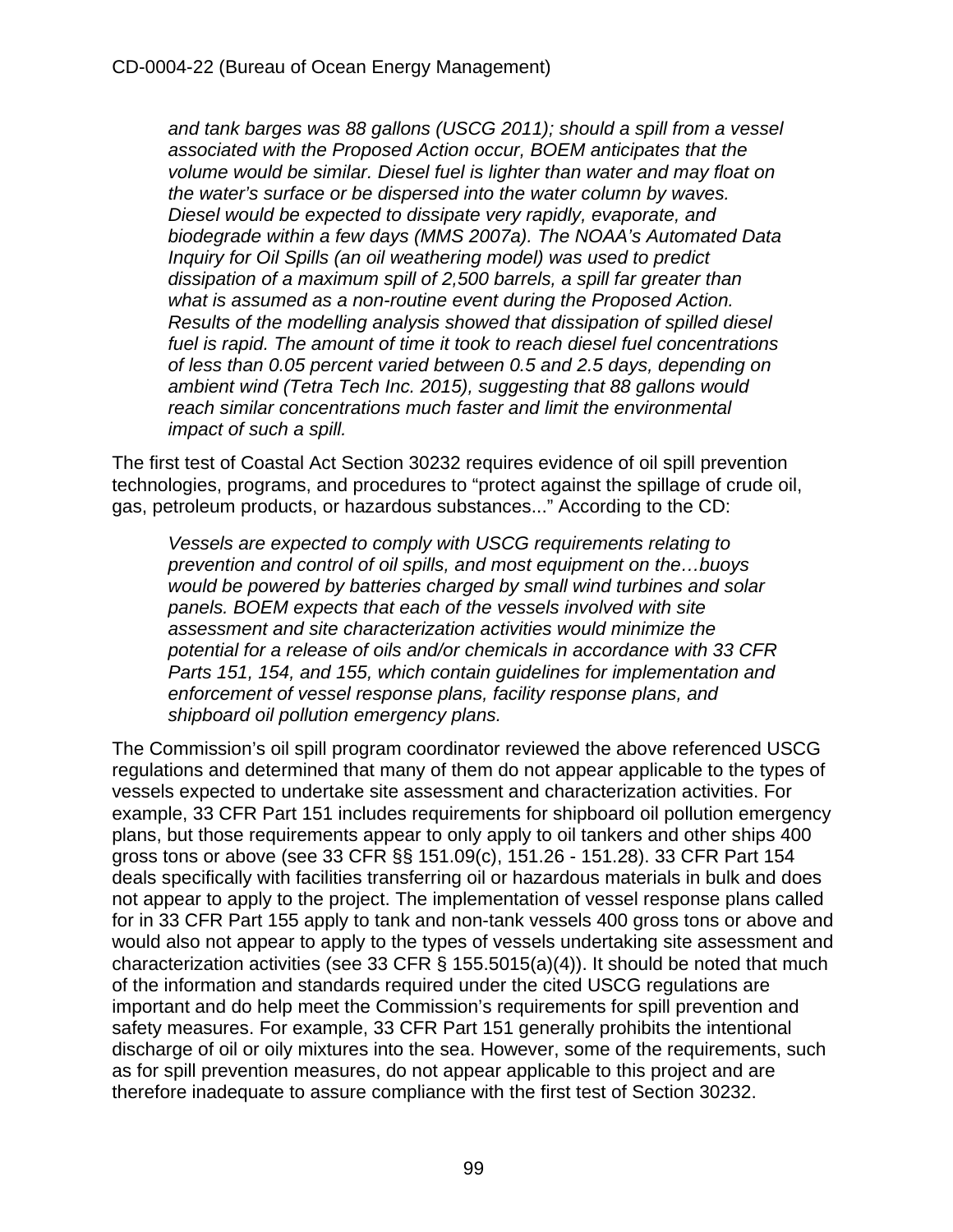The second test of Section 30232 requires that effective containment and cleanup facilities and procedures be provided for accidental spills that do occur. To meet this test the Commission typically requires submittal of a project-specific Spill Prevention and Response Plan (SPRP) that demonstrates adequate oil spill response equipment, trained personnel, and waste disposal capability to contain and clean up the volume calculated for the worst-case spill.

To ensure that effective oil spill prevention and response measures are in place for the expected site assessment and characterization activities, **[Condition 1\(f\)\(ii\)](#page-10-0)** requires BOEM to require the lessee to submit a site-specific SPRP a minimum of 30 days before the commencement of any in-water survey activities or as part of any survey or SAP. The primary focus of the SPRP condition is on increasing the scope and level of detail regarding response efforts that would be taken in the event of a worst-case oil spill. The SPRP must include a description of preventative measures and programs the lessee will implement to avoid spills, including pollution prevention best practices that are proposed to be implemented during lease exploration activities. The SPRP must also identify the worst-case spill scenario, the response strategies that would be employed, and demonstrate that adequate containment and cleanup equipment will be available in the event of a worst-case spill. Appropriate spill notification procedures, including an up-to-date list of contacts to call in the event of a worst-case spill, as well as information demonstrating training of personnel on the components of the plan will be required. Contracts with off-site spill response companies should be in-place to provide additional containment and clean-up resources as needed. In addition to a sitespecific oil spill plan, **[Condition 1\(f\)\(iii\)](#page-10-0)** requires BOEM to require lessees to include a Critical Operations and Curtailment Plan (COCP) as part of any survey SAP. This plan describes limiting conditions of sea state, wind, or any other weather conditions that would hinder safe operation of vessels and equipment or a potential spill cleanup.

### **Lease Development**

Oil spill risks during lease development are expected to be similar to the risks outlined above during lease exploration activities. However, the risks will likely be greater, as there will be an increased number of larger vessels on the water for longer periods of time. Additionally, offshore wind turbines require oil-based lubricants and other chemicals, such as coolants, to function. Accidental spills of these chemicals may occur during regular maintenance, or due to foreseeable but unlikely events, such as a major storm that damages the turbines. Similar to the requirements described above for lease exploration activities, the Commission expects lessees to submit a project-specific SPRP and COCP covering construction and operations of any proposed development as part of a consistency certification.

As conditioned, the Commission concludes that the project is consistent with Coastal Act Section 30232.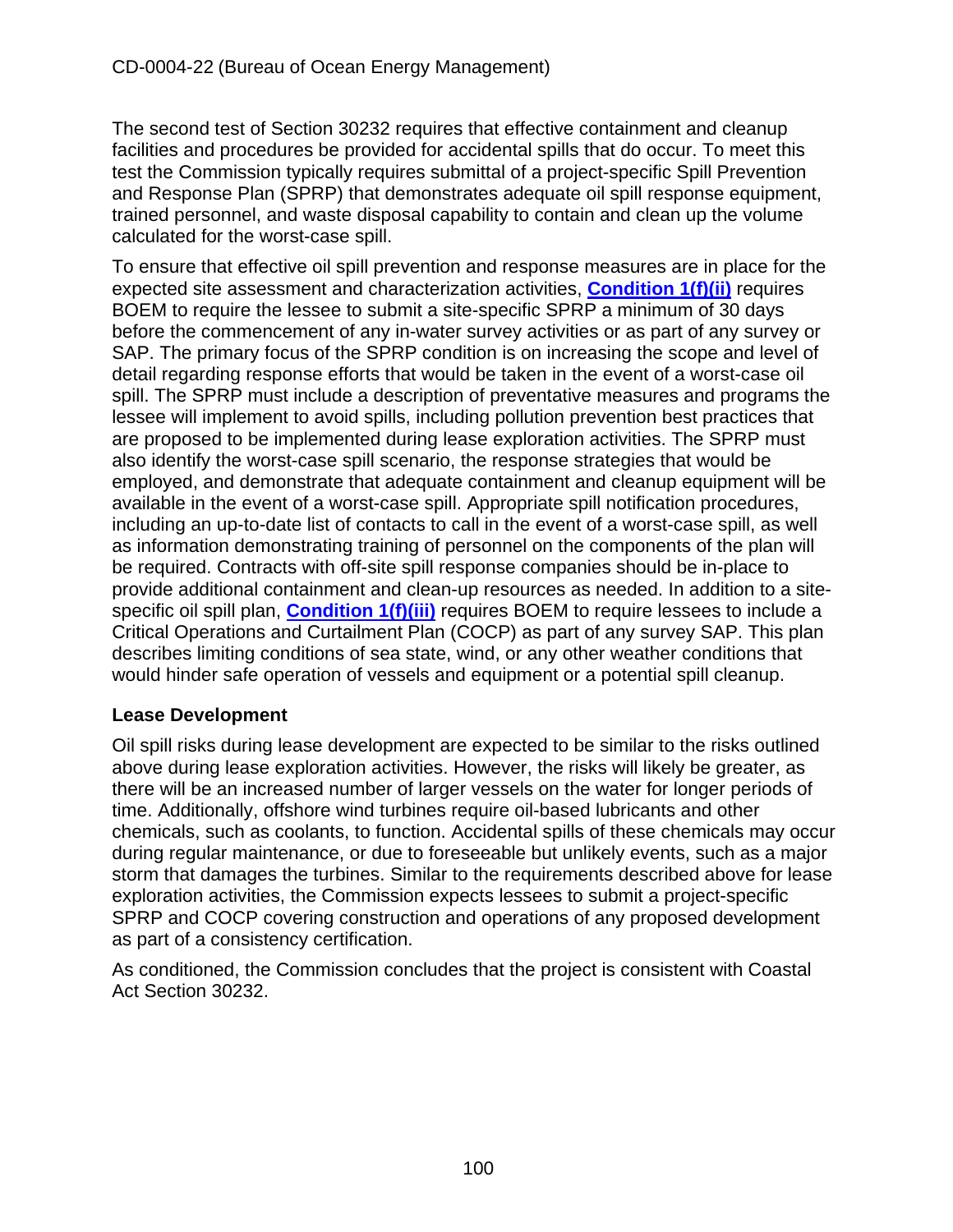# **H. COASTAL HAZARDS**

Section 30253 states, in relevant part:

*New development shall do all of the following: (a) Minimize risks to life and property in areas of high geologic, flood, and fire hazard. (b) Assure stability and structural integrity, and neither create nor contribute significantly to erosion, geologic instability, or destruction of the site or surrounding area …*

The Commission's review of coastal hazards in this case focuses on spillover effects of lease exploration and lease development to ensure that they minimize the risk to life and property. The potential coastal hazards associated with lease exploration are likely to be minimal and limited to foreseeable non-routine and low-probability events. Future lease development qualifies as new development under section 30253 and the Commission expects that lessees' development proposals will be designed and engineered to assure structural stability and integrity in extreme ocean conditions.

# **Lease Exploration**

Lease exploration activities include an intensification of the use of vessels on the water and the potential deployment of a few buoys, both of which constitute new development. Although neither the absolute number of new vessels or buoys will be particularly large, reasonably foreseeable non-routine and low-probability events and hazards could occur during lease exploration, including collisions between the site assessment structures or associated vessels and other marine vessels, spills from collisions or fuel spills resulting from generator refueling, and recovery of lost survey equipment. These collisions may result in spills of vessel fuel and refueling of generators on metocean buoys may also result in accidental spills. Oil spill impacts are discussed section G of this report and will not be discussed further here.

# **Collisions**

Lease exploration activities have the potential to significantly increase the non-fishing related vessel traffic in the Morro Bay WEA. As discussed in section E, non-fishing vessel traffic is expected to increase during lease exploration activities. Currently, there is a mix of vessel traffic that includes shipping, commercial fishing, and recreation. When actively engaged in fishing activities, vessels are less able to maneuver due to the presence of gear in the water and the acts of harvesting catch and bringing it safely aboard. Shipping vessels may also be constrained in movement and impacted by activities of survey vessels operating near their transit routes (**[Exhibit 4-1](https://documents.coastal.ca.gov/reports/2022/6/W7a/W7a-6-2022-Exhibits.pdf)**). Survey vessels with gear deployed (e.g., core sampling, pulling of gear through the water, ROV deployment) will also be restricted in their ability to maneuver. Although unlikely, it is possible that there may be vessel collisions during lease exploration activities. Thus, it will be critical to ensure that the fishing industry and lessees' contractors are regularly communicating so as to avoid impacts. Under **[Condition 7](#page-15-0)** BOEM will require lessees to fund an independent fisheries liaison that is responsible for the coordination and communication of site activities with the affected commercial and recreational fishing communities and harbor districts. Communication about surveying activities and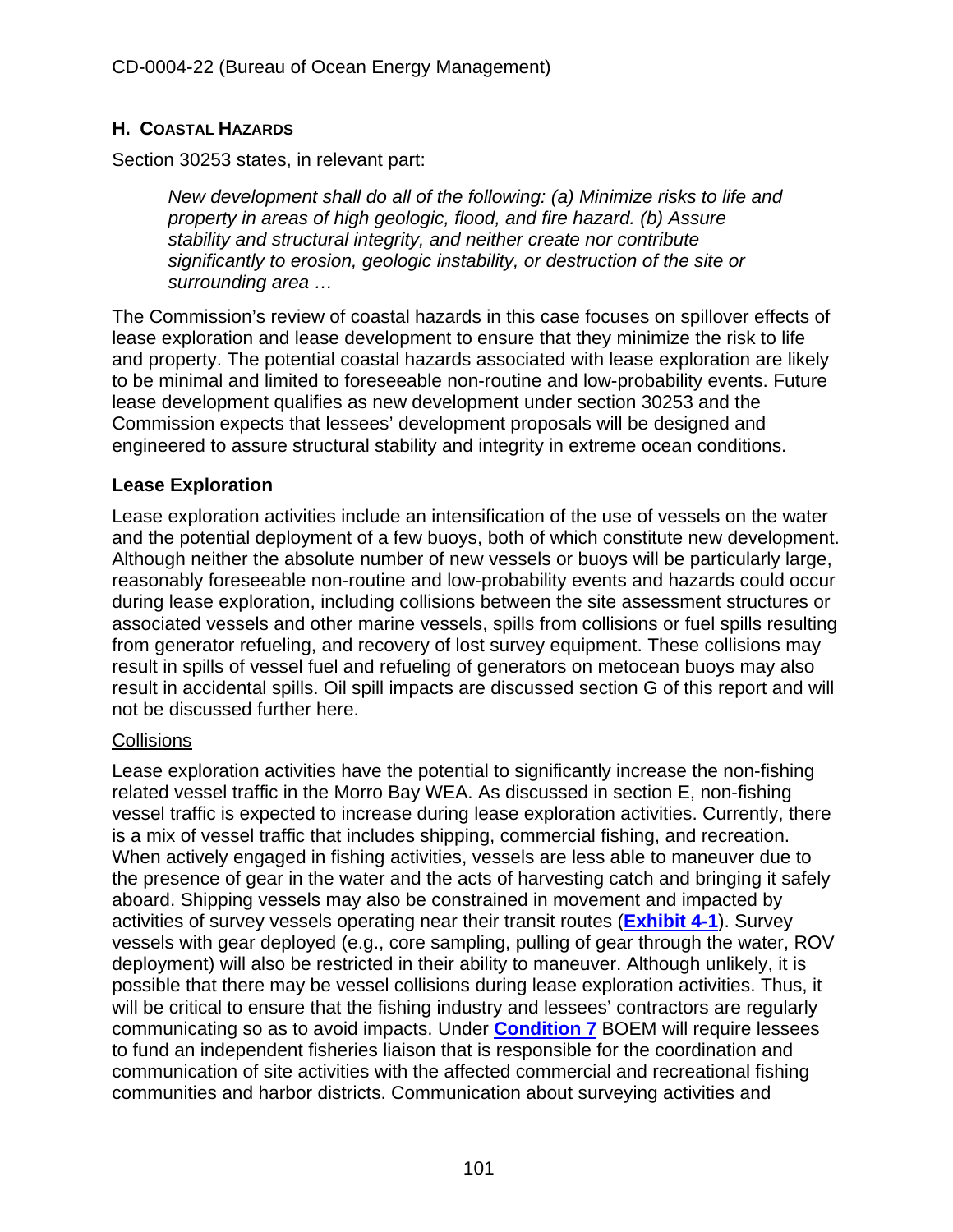engagement will enable lessees to time their surveys to avoid high-fishing times, such as season openings, and will help prevent accidents. BOEM is actively engaged in outreach to the shipping community to ascertain its concerns, which will also be considered in the USCG's navigational risk assessment in the future.

The ports on the Central Coast experience less in/outbound shipping and commerce traffic in comparison to larger ports such as San Francisco or Los Angeles, but does fall in the north/south transit routes between these large ports (**[Exhibit 4-1](https://documents.coastal.ca.gov/reports/2022/6/W7a/W7a-6-2022-Exhibits.pdf)**). To ensure that mariners are notified of lease exploration activities, under **[Condition 7](#page-15-0)**, the fisheries liaison referenced above will also be responsible for providing local notices to mariners to ensure that non-fishing vessel traffic is also aware of lease exploration activities. Finally, **[Condition 3](#page-13-0)** ensures BOEM will require its lessees to limit transit speeds to 10 knots or less during lease characterization studies, surveys, and metocean buoy installation, maintenance or decommissioning activities, which will also help to reduce the likelihood of collisions.

### Lost Survey Equipment

In its EA, BOEM identifies the foreseeable but unlikely event that equipment could be lost during lease exploration activities. This equipment may include towed HRG survey equipment, cone penetration test components, grab samplers, buoys, lines and cables. It's also possible that a metocean buoy would disconnect from the clump anchor. If equipment is lost, recovery operations may be undertaken using ROVs and grapnel lines, depending on water depth and equipment lost. Where lost survey equipment is not able to be retrieved because it is completely or partially embedded in the seafloor, the lost equipment may become a hazard for bottom tending fishing gear. In these cases, lost equipment may be cut off 3-6.5 feet below the seafloor. BOEM has committed to working with the lessee to develop an emergency response plan addressing lost equipment and recovery.

Taken together, all of the measures described above will adequately reduce the risk of harm to life and property, consistent with Section 30253.

### **Lease Development**

Lease development will involve the installation of floating offshore wind turbines in the Morro Bay WEA. In addition to the hazards described above, the main hazard associated with installing and operating turbines is emergency preparedness and the potential that turbines could be damaged or break free from moorings during normal or storm-related conditions on the ocean. In addition to storms, environmental hazards within the Morro Bay WEA such as earthquakes, tsunamis pose additional risks of damage to or from offshore wind turbines. Finally, the development of offshore wind infrastructure creates navigational hazards for other ocean users.

#### Storms and Emergency Preparedness

Extreme ocean conditions and storms have the potential to damage offshore wind turbines, moorings and electrical equipment. The average wave height in the Morro Bay WEA is 6.5-8.2 feet (see **[Exhibit 4-2](https://documents.coastal.ca.gov/reports/2022/6/W7a/W7a-6-2022-Exhibits.pdf)**). The high winds and waves that occur during storms have the potential to put enormous stress on offshore wind turbines and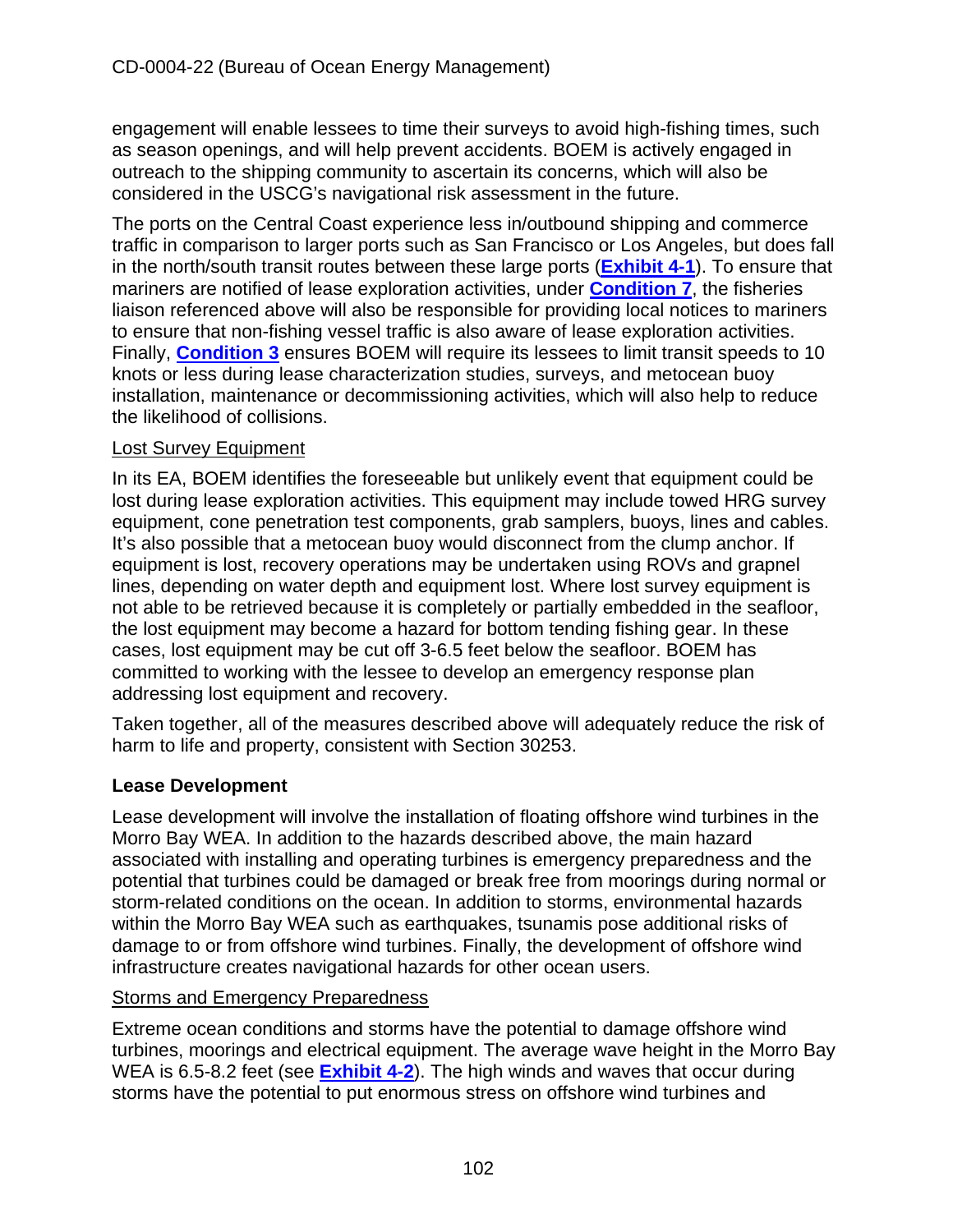infrastructure. In extreme cases, this may result in an offshore wind turbine breaking away from its moorings or anchors and creating a hazard on the ocean's surface or sinking into the ocean, and potentially damaging seafloor habitat, as discussed in section E of these findings. In less extreme cases, this may result in portions of the offshore wind turbine (such as one of the blades) coming off the main structure and sinking.

To address these concerns, lessees will need to demonstrate that the proposed project components can withstand normal and expected extreme ocean conditions associated with offshore storms. Additionally, each lessee will be expected to include a hazard mitigation plan as part of its COP describing how its facilities will be safely operated and maintained during normal and extreme storm-related conditions and then what steps the operator will take to remove any hazardous equipment if necessary. Finally, BOEM requires its lessees to provide a bond prior to lease issuance to guarantee compliance with all terms and conditions of the lease. As described in 30 CFR Section 585.516, BOEM then requires a series of financial assurances or bonds when SAPs and COPs are approved and equipment is installed in the lease area. Together these bonds provide financial assurances that funds are available to locate and remove orphaned or damaged infrastructure during each phase of the development process, should a lessee be unable to meet its obligations for maintenance or removal of equipment. Furthermore, the Commission expects that each COP submittal will include a Hazards Mitigation Plan that describes how the facility is designed to withstand hazards but also describes communication and recovery protocols in the event of a system or facility failure.

As mentioned in section F of these findings, development of the Morro Bay WEA has the potential to impact navigation by excluding vessels from the area. As storms or dangerous sea states begin, there may be a need for cargo, tugs, fishing or other vessels to get back to port quickly. The WEA's location between major ports may cause longer transit times if mariners are forced to transit around the wind facility and thus increase the difficulty associated with getting out of dangerous conditions. To address the need for transit through the Morro Bay WEA, under **[Condition 4](#page-14-0)**, BOEM, in collaboration with the USCG, NOAA/NMFS, appropriate state and federal agencies, and stakeholders, will undertake a process to determine how to ensure safe navigation through the lease areas. This may include designation of transit corridors through the lease areas.

# Earthquake Risk

Unlike the Humboldt WEA, the Morro Bay WEA is not located in vicinity of an offshore subduction zones, although like most of onshore and offshore California, it does have overlap with smaller mapped faults (**[Exhibit 4-3](https://documents.coastal.ca.gov/reports/2022/6/W7a/W7a-6-2022-Exhibits.pdf)**) and carries a general risk of earthquake activity occurring. Although turbines themselves will be floating and should not be directly affected by earth movement, any anchoring systems, mooring lines and other fixed development in the Morro Bay WEA should be engineered to withstand significant seafloor shaking. The Commission expects that individual turbine anchors and turbine arrays will be sited to avoid faults within the WEA and will incorporate a sufficient buffer to minimize impacts from a seismic event. Shore-side infrastructure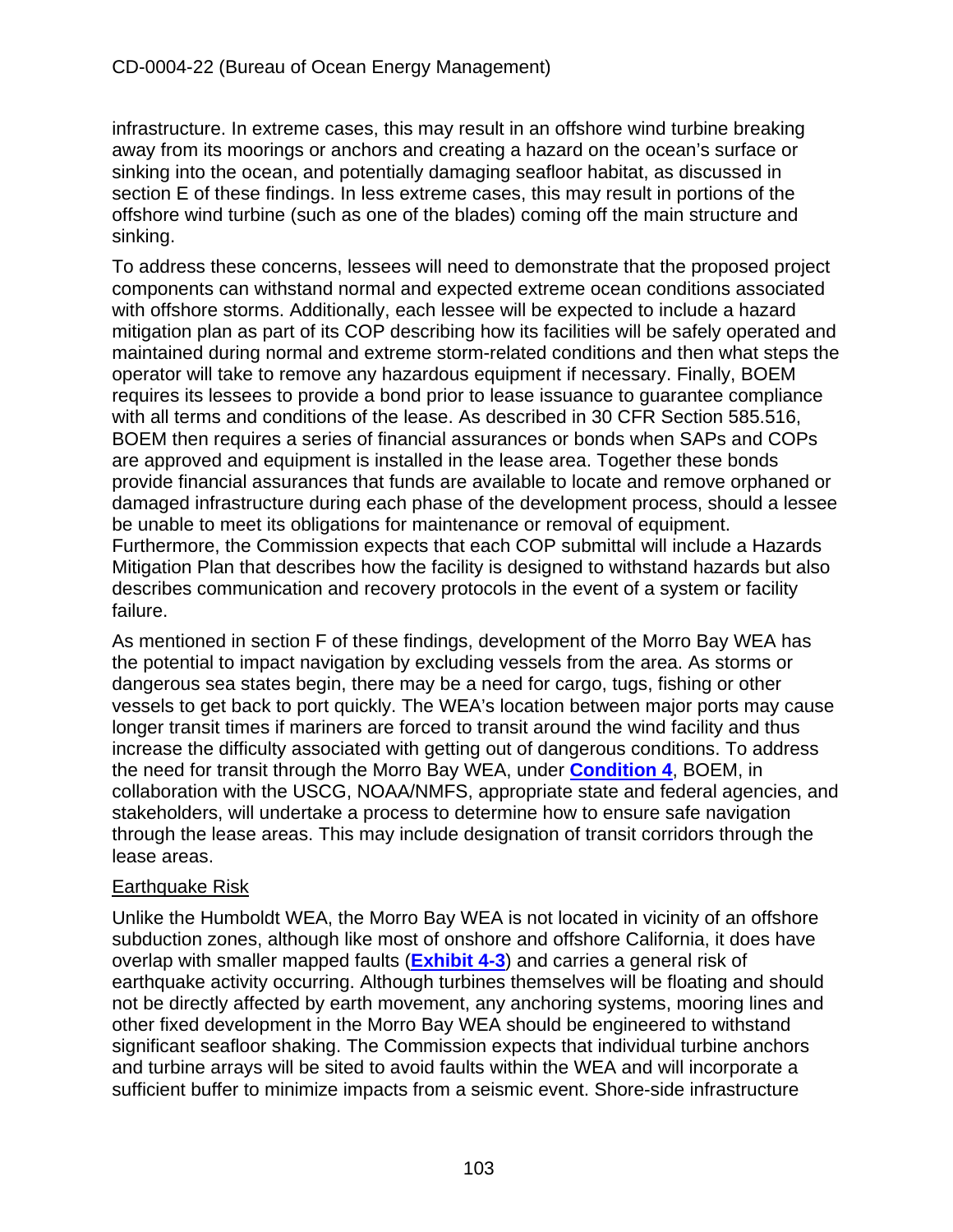relating to offshore wind development, including harbor facilities and potentially onshore connection points for electric transmission, would likely be at risk for damage during an earthquake. The Commission expects that development proposals for transmission and development would be designed and built using adequate siting and design standards to minimize or avoid risk of damage from earthquakes. The hazard mitigation plan described above should also incorporate seismic risks and conditions.

#### Tsunami Risk

Tsunamis are caused by earthquakes or other geologic activity, such as landslides, that displace large volumes of water. Large tsunamis have not been common on the Central Coast of California. Much of the region in San Luis Obispo County (for example) is protected because they elevation is generally 50 feet or more above mean sea level, however, certain creeks, beaches, and harbor entrances do fall within the hazard zone. The location of the Morro Bay WEA in deep offshore waters makes it resilient to impacts from tsunamis. Tsunamis only become hazardous when they approach land; in deep water at sea, the top of the wave rarely reaches more than 3 feet higher than the ocean swell (*Tsunamis*, 2018). The mooring and anchoring systems of offshore wind turbines are expected to withstand substantial variability in extreme offshore conditions, including tsunamis. Shore-side infrastructure relating to offshore wind development, including onshore connection points for electric transmission, would likely be at risk for damage during a tsunami. The Commission expects that development proposals for transmission and port development would be sited outside of tsunami flood zones, to the extent feasible, and designed to withstand or minimize risk from tsunami flooding if within a flood zone. The hazard mitigation plan described above should also incorporate tsunami risk and conditions.

#### Navigational Hazards

The installation of offshore wind turbines, floating inter-array cables, anchors, and mooring lines may create navigational hazards to vessels fishing or transiting through the Morro Bay WEA. Depending on vessel draft, inter-array cables could catch on vessels, and the presence of floating equipment may result in collisions if vessels are unaware of the offshore wind development. The Coastal Commission expects that future wind development will include geo-locating equipment on the turbines, and for wind facilities to be included in aids to navigation to ensure that vessels know the location of the wind development to avoid navigational hazards. Furthermore, lessees will need to demonstrate that future wind turbine spacing will be sufficient for the Coast Guard to conduct search and rescue operations in the WEA, in the event of an emergency.

Lease exploration activities may increase collision and collision hazards and hazards associated with lost survey equipment. With implementation of BOEM's protective measures and **[Conditions 3, 4, and 7](#page-13-0)**, the proposed development activity will minimize risks to life and property and is therefore consistent with Section 30253 of the Coastal Act. Installation of wind turbines at a future time will create new structures that will need to be structurally stable in stormy ocean conditions. Offshore floating wind turbines have only been deployed in a few locations in the world at this point, and designs and technologies are still being developed. Future proposals for specific projects will need to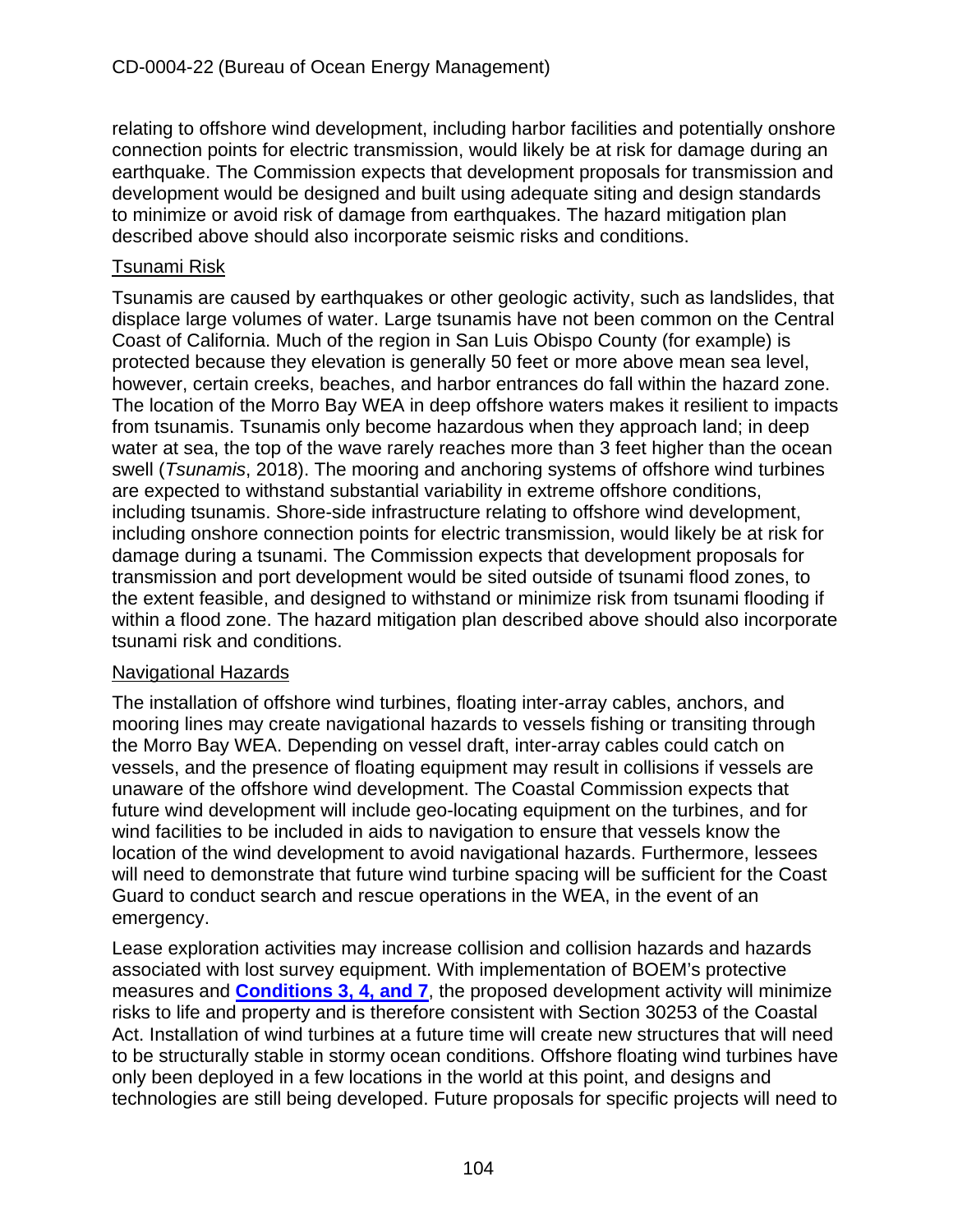be analyzed to ensure safety and stability.

#### **I. SCENIC AND VISUAL RESOURCES**

Coastal Act Section 30251 states:

*The scenic and visual qualities of coastal areas shall be considered and protected as a resource of public importance. Permitted development shall be sited and designed to protect views to and along the ocean and scenic coastal areas, to minimize the alteration of natural land forms, to be visually compatible with the character of surrounding areas, and, where feasible, to restore and enhance visual quality in visually degraded areas. New development in highly scenic areas such as those designated in the California Coastline Preservation and Recreation Plan prepared by the Department of Parks and Recreation and by local government shall be subordinate to the character of its setting.* 

The Commission's review of activities in federal waters is focused solely on analysis of spillover effects on coastal resources within the Coastal Zone, such as how development activity would affect views from the coast over the ocean. The proposed project is located approximately 20 miles offshore, west of the Coastal Zone. Views are a critical component of public access and enjoyment of the coast. Current views of the ocean off the Morro Bay and Big Sur coast include natural features, such as offshore rocks, water, and wildlife and do not include substantial infrastructure or development. Pursuant to Section 30251, new development, such as eventual lease development, should protect visual qualities along the ocean and scenic coastal areas and should be visually compatible with the character of surrounding areas. Coastal Act and LCP policies generally focus on protecting views along the coastline. For example, the San Luis Obispo Coastal Plan Policies LCP states that "permitted development shall be sited so as to protect views to and along the ocean and scenic coastal areas." The Coastal Act calls out areas identified in the California Coastline Preservation and Recreation Plan for visual protection.

Most of the coastline east of the Morro Bay WEA is available for access and recreation through public beaches and parks. California State Parks in the area include Julia Pfeiffer Burns State Park, Limekiln State Park, Point Piedras Blancas, Hearst San Simeon State Historic Monument (Hearst Castle), Hearst San Simeon State Park, and Montaña de Oro State Park. Please see **[Exhibit 5-1](https://documents.coastal.ca.gov/reports/2022/6/W7a/W7a-6-2022-Exhibits.pdf)** for maps of state park locations along the coast and near or in Morro Bay. Due to this project's offshore location, the lease exploration and lease development activities would not obstruct views of the coastline from inland locations. However, both lease exploration and lease development will change scenic vistas of the ocean itself from shore, including from scenic vistas at state parks.

### **Visual Effects of Lease Exploration**

Lease exploration would occur at least 20 miles offshore, which would reduce visual impacts, and the activities undertaken to conduct the site assessment and studies would have little potential to affect scenic vistas from highly scenic areas or coastal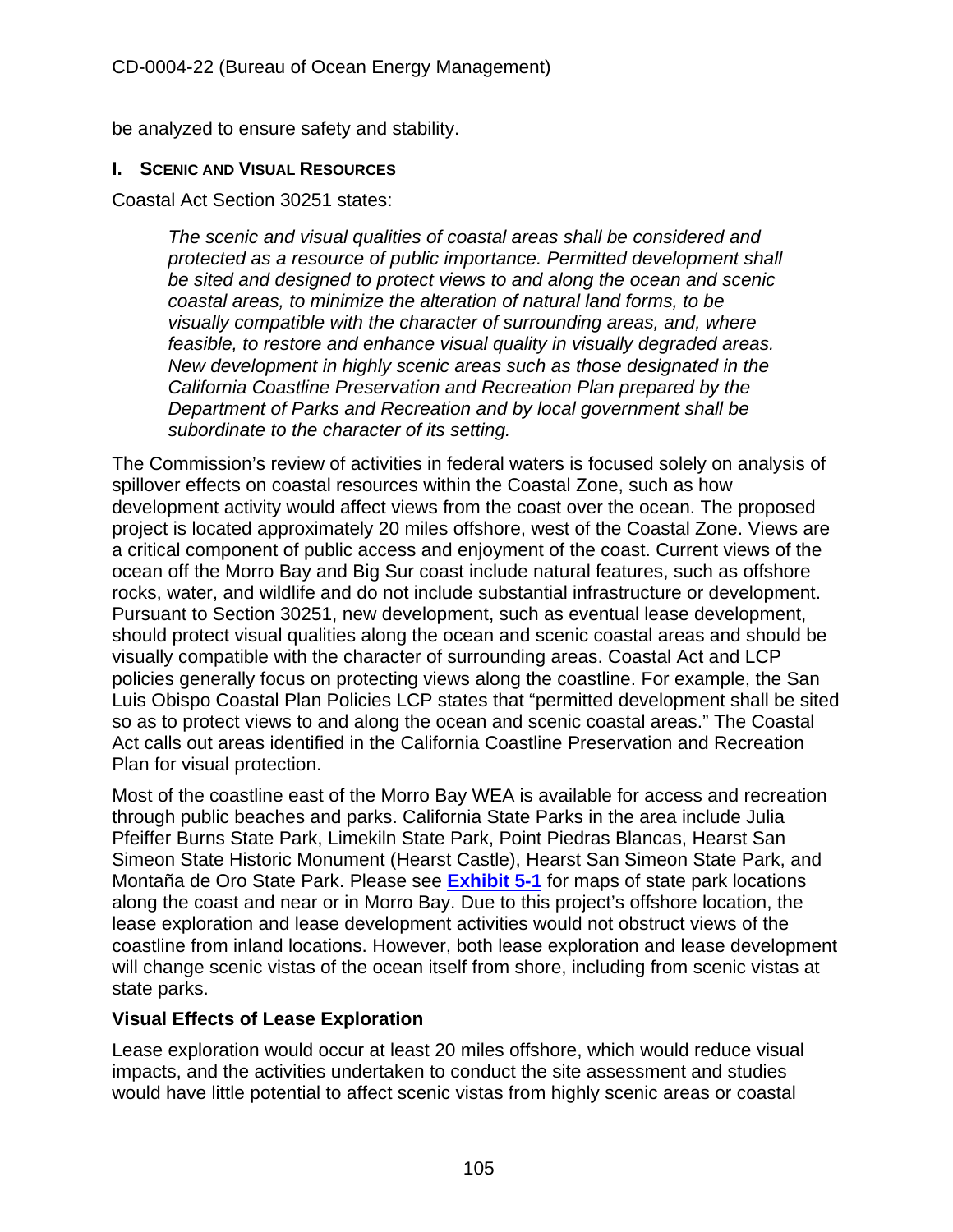scenic areas. Survey activities are expected to increase vessel traffic in the WEA, but the vessel traffic associated with survey activities would be indistinguishable from other vessel traffic in the area and would cause minimal changes to scenic vistas. Site assessment and studies could result in the placement of spar buoys equipped with light detection and ranging (LiDAR). The buoys would be expected to be installed by roughly 80-foot vessels, and once installed, approximately 40 feet of the buoy would be visible above the water line, which would create very minimal changes to scenic vistas on the coast. Buoy lighting would be indistinguishable from lighting associated with vessel traffic. There would be a maximum of three buoys being deployed at once for up to five years anticipated by BOEM. These would cause minimal effects, and lease exploration activities are consistent with the requirement to protect scenic views and visual qualities.

# **Visual Effects of Lease Development**

Lease development would include the installation of offshore wind turbines on the lease area. The specific locations of each turbine and the area of the Morro Bay WEA to be developed are currently unknown. However, a hypothetical project can be used to understand general future impacts of lease development. BOEM performed visual simulations for the Morro Bay WEA using a hypothetical project. The visual simulations and related meteorological report are available in **[Exhibit 5-2](https://documents.coastal.ca.gov/reports/2022/6/W7a/W7a-6-2022-Exhibits.pdf)** and **[Appendix A](https://documents.coastal.ca.gov/reports/2022/6/W7a/W7a-6-2022-Appendices.pdf)**, respectively (BOEM 2019 and ESS Group, Inc., 2019). These simulations assumed a 1,000 MW project using 15 MW turbines. This hypothetical project was selected to represent a commercially scaled and technically feasible project that would eventually be developed in the Morro Bay WEA. The visual simulation modeled 67 turbines; each turbine has a hub height of 486 feet, a rotor diameter of 807 feet, and a maximum height at the blade tip of 889 feet. Nighttime simulations were based on the Federal Aviation Administration's guidance, which specifies two red lights per turbine nacelle and three lights mounted at a midpoint on each turbine's tower. Simulations of the Morro Bay call area were modeled with a view from Piedras Blancas at 31 feet above sea level. At the Piedras Blancas viewpoint, the turbines would be visible near the horizon line in the daytime, even in cloudy conditions. Cloudy conditions reduce the visibility from shore and enable the turbines to blend in with the white or light gray colors of the sky; clear conditions would make the turbines more visible. Although they are visible, the turbines do not dominate the views offshore due to their distance from shore. At night, the lighting on the turbines is also visible. All images produced as part of the visual simulation are available in **[Exhibit 5-2](https://documents.coastal.ca.gov/reports/2022/6/W7a/W7a-6-2022-Exhibits.pdf)**. The visual simulations were drafted prior to the finalization of the Morro Bay WEA shape. There may be slight variability in what the simulations show and where proposed locations for turbines would be, though the simulations still provide a visual basis of what the WEA would look like with turbines installed.

Since scenic vistas of the ocean in the Morro Bay area are currently free from visible offshore development, lease development would affect visual and scenic resources off the coast, particularly public viewpoints and scenic vistas at state parks. The turbines are not expected to be visible all the time from all viewpoints. They would be more visible at ocean viewpoints with higher elevations. BOEM's visual simulation did not provide results from areas of higher elevations, and this data gap would need to be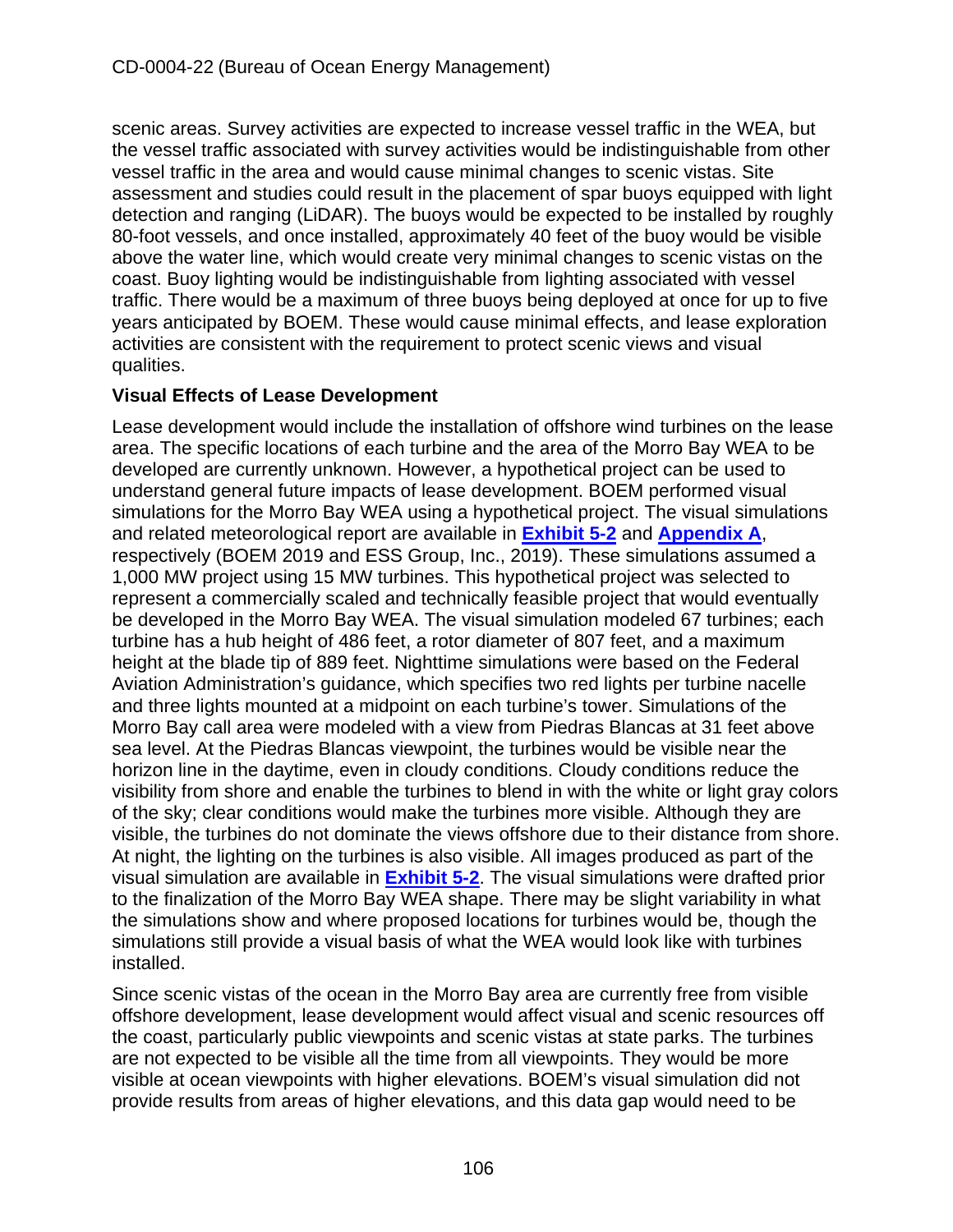addressed by lessees with comprehensive visual simulations provided at the COP phase. At sea level, because average daytime visibility on the Morro Bay coast is 16 nm, with the turbines being at least 20 nm from shore, they would not always be visible from the beach. Visibility to 20 nm would be expected to occur 249 days annually, and visibility to 30 nm would be expected to occur 114 days annually. At higher elevations, the average number of days the turbines would be visible would be greater, although it is not clear by how much. The average nighttime visibility at sea level is 25 nm from shore, however, with lighting the turbines would be visible at night. Additional details of how meteorological conditions affect visibility from shore are available in the meteorological report in **[Appendix A](https://documents.coastal.ca.gov/reports/2022/6/W7a/W7a-6-2022-Appendices.pdf)**.

Completely eliminating the effects of lease development on scenic and visual resources is infeasible because visual impacts change due to weather, elevation of specific viewpoints, and the specific proposals included in future projects. However, visual impacts may be minimized through micrositing (e.g., moving specific turbines), and factoring visual impacts into design choices, such as paint color. Even with these measures, there is still a likely potential for visual impacts, and there will be a need for other visual mitigation. Organizations such as Hearst Corporation, California Department of Parks and Recreation (State Parks), and local nonprofits have provided comments expressing their concerns about visual impacts to local parks, recreational opportunities, and historic properties.

Hearst Castle, located to the North of the WEA, is considered a state historic monument and a national historic landmark. According to BOEM's EA, Hearst Castle is visited by more than 70,000 people annually. Hearst Corporation's 2019 and 2020 public comment letters expressed concerns about coastal viewshed impacts stating that "No project should be advanced that is visible from any point and any elevation along the shore, at any time of day or night." Other historic landmarks with sensitive visual resources include Piedras Blancas Light Station, and Morro Rock. BOEM's EA identifies Morro Rock as a location requiring more research to better understand the potential impact of offshore wind development on this area, including viewshed impacts. Finally, community organizations such as Beautify Cambria are concerned that the installation of offshore wind turbines with required night lighting would affect the ability of Cambria to be certified as an International Dark Sky Community due to light from the turbines reducing the visibility of constellations and the night sky.

State Parks requests that future improved visual impact simulations include a broad range of elevations, including at higher elevations at priority locations such as Julia Pfeiffer Burns State Park (912 ft elevation), Limekiln State Park (595 ft elevation), Point Piedras Blancas at Hearst San Simeon State Park (31 ft elevation), and Montana de Oro State Park (1,334 ft elevation), and Hearst Castle (1,600 ft elevation). State parks district staff also request a new visual simulation from the top of Point Sur State Historic Park at the lighthouse (361 ft elevation).

Sufficient impact analysis, including an analysis of an alternative number of turbines, and visual mitigation measures should be coordinated with State Parks, including the consideration of additional visual simulations at varying elevation levels. Future projects may propose larger turbines than the current visual simulations covered, and lessees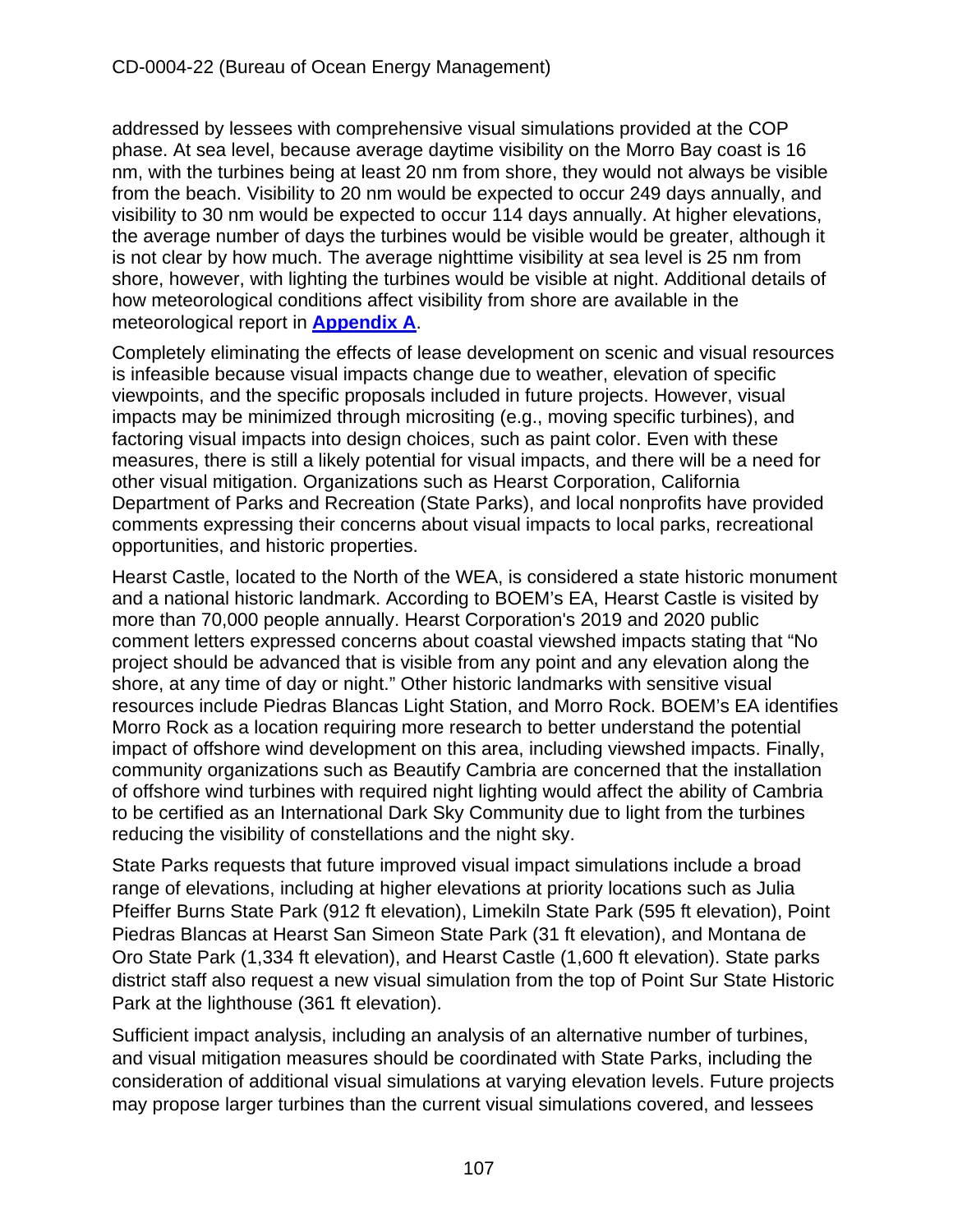will have to perform visual simulations with the largest size of turbines they are proposing.

To ensure effective impacts assessment during the COP phase, BOEM plans to require that lessees prepare a set of project-specific visual simulations from highly scenic viewpoints as part of their COP submission. Lessees should consult with Commission staff and State Parks on the selection of viewpoints, to ensure a good representation of potential visual effects from a specific project. Lessees are also encouraged to consult with local Tribes and well as local communities to select viewpoints and to discuss potential minimization and mitigation measures. Additionally, under **[Condition 1](#page-10-0)**, BOEM will work with Coastal Commission staff to ensure that lessees' SAPs and survey plans are coordinated, consistent and provide the data necessary for analysis of future consistency certifications. This condition will ensure that Coastal Commission staff receive the information necessary to fully assess impacts to scenic and visual resources at the COP phase. Lease exploration activities will not have visual impacts that are inconsistent with Section 30251. Future lease development activity will have visual impacts on scenic views of the ocean from the shore, but the extent of impacts will not be known until specific proposals are developed. **[Condition 1](#page-10-0)** will help ensure that such impacts can be assessed and addressed at the next phase.

### **J. PUBLIC ACCESS AND RECREATION**

Coastal Act Section 30210 states:

*In carrying out the requirement of Section 4 of Article X of the California Constitution, maximum access, which shall be conspicuously posted, and recreational opportunities shall be provided for all the people consistent with public safety needs and the need to protect public rights, rights of private property owners, and natural resource areas from overuse.*

Coastal Act Section 30220 states:

*Coastal areas suited for water-oriented recreational activities that cannot readily be provided at inland water areas shall be protected for such uses.*

Coastal Act Section 30224 states:

*Increased recreational boating use of coastal waters shall be encouraged, in accordance with this division, by developing dry storage areas, increasing public launching facilities, providing additional berthing space in existing harbors, limiting non-water-dependent land uses that congest access corridors and preclude boating support facilities, providing harbors of refuge, and by providing for new boating facilities in natural harbors, new protected water areas, and in areas dredged from dry land.*

Public access to the coast and coastal waters for recreation is a key component of the Coastal Act. Due to the Morro Bay WEA's location approximately 20 miles from shore, the recreational activities taking place in or beyond the WEA are limited. Some examples of recreational activities in or near the Morro Bay WEA include fishing for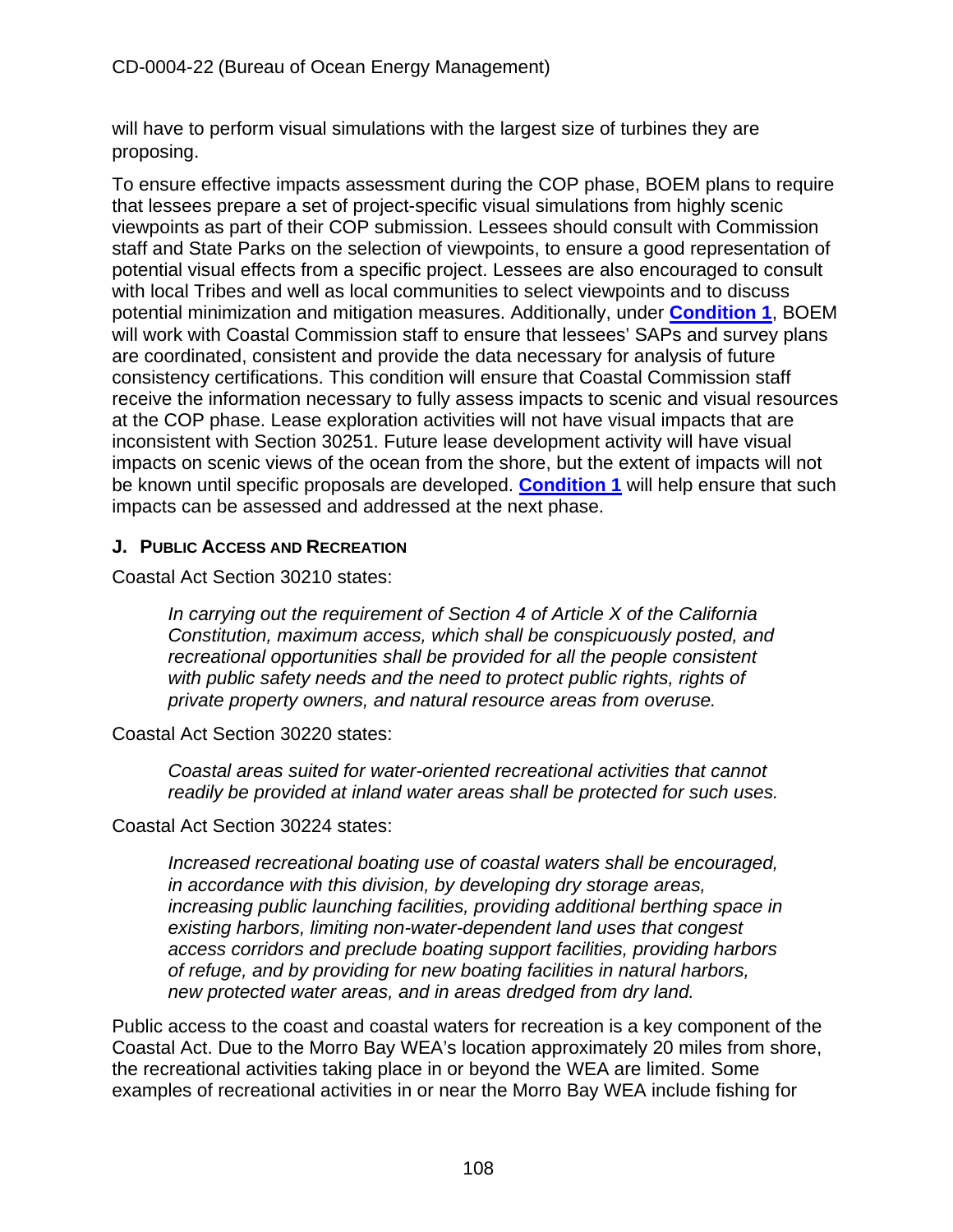albacore (HMS) or other sportfishing, and recreational boating. Morro Bay is the only allweather small craft commercial and recreational harbor between Santa Barbara and Monterey. Whale and bird-watching is also a popular recreational activity, with companies providing those services operating out of several Central Coast ports such as Monterey, Morro Bay, and Avila. Impacts of lease exploration and lease development to offshore recreational fishing is covered in section F of these findings and will not be discussed further here. Although it is not believed that most whale watching vessels venture as far out as the Morro Bay WEA due to the time it takes to reach the area, these businesses may experience secondary impacts from impacts to their "target" viewing species through increased vessel activity and future infrastructure development. Impacts to marine resources is covered in section E. The Central Coast ports have many boat ramps, marinas and other opportunities for the public to access water oriented recreational activities. Due to the unknown location of staging and future development activities, it is not possible to describe each location's features in detail. For example, however, Morro Bay contains dozens of beaches, public access points, nature trails, state and local parks, and scenic vistas that the public are able to utilize. According to BOEMs Draft EA:

*The Total Ocean Economy in 2018 was 3.0 percent of the total economy when measured by GDP, bringing in \$447.9 million, with an average of \$49,500 GDP per employee. Of the total ocean economy for San Luis Obispo County as measured by GDP, tourism and recreation made up 91.1 percent, or \$407.8 million, with an average of \$47,400 GDP per employee. Tourism and recreation are defined as eating and drinking establishments, hotels, marinas, campsites and RV parks, scenic water tours, boat dealers and charters, manufacture of sporting goods, amusement and recreation services, recreational fishing, zoos, and aquariums (NOAA, ENOW).*

The coast between Limekiln State Park and Montaña de Oro State park provides exceptional opportunities for public access to parks, viewpoints, and beaches. Maps of coastal access points and parks along the Central Coast can be found on the Coastal Commission's website.[32](#page-108-0)

## **Lease Exploration**

Lease exploration activities have the potential to minimally impact public access and recreation. Although the number of vessel trips in the Morro Bay WEA will increase to perform surveys and research, the total number of vessels expected to be used for this work is low and is not expected to significantly impact competition for berths in Morro Bay. Additionally, survey and research activity will not preclude recreational boating activities in the Morro Bay WEA or surrounding areas. As discussed in the scenic and visual resources section, lease exploration activities are visually indistinguishable from other vessel traffic and buoys in the area and would not change the visual character of

<span id="page-108-0"></span><sup>32</sup> Map of public access points: [YourCoast \(ca.gov\)](https://www.coastal.ca.gov/YourCoast/#/map)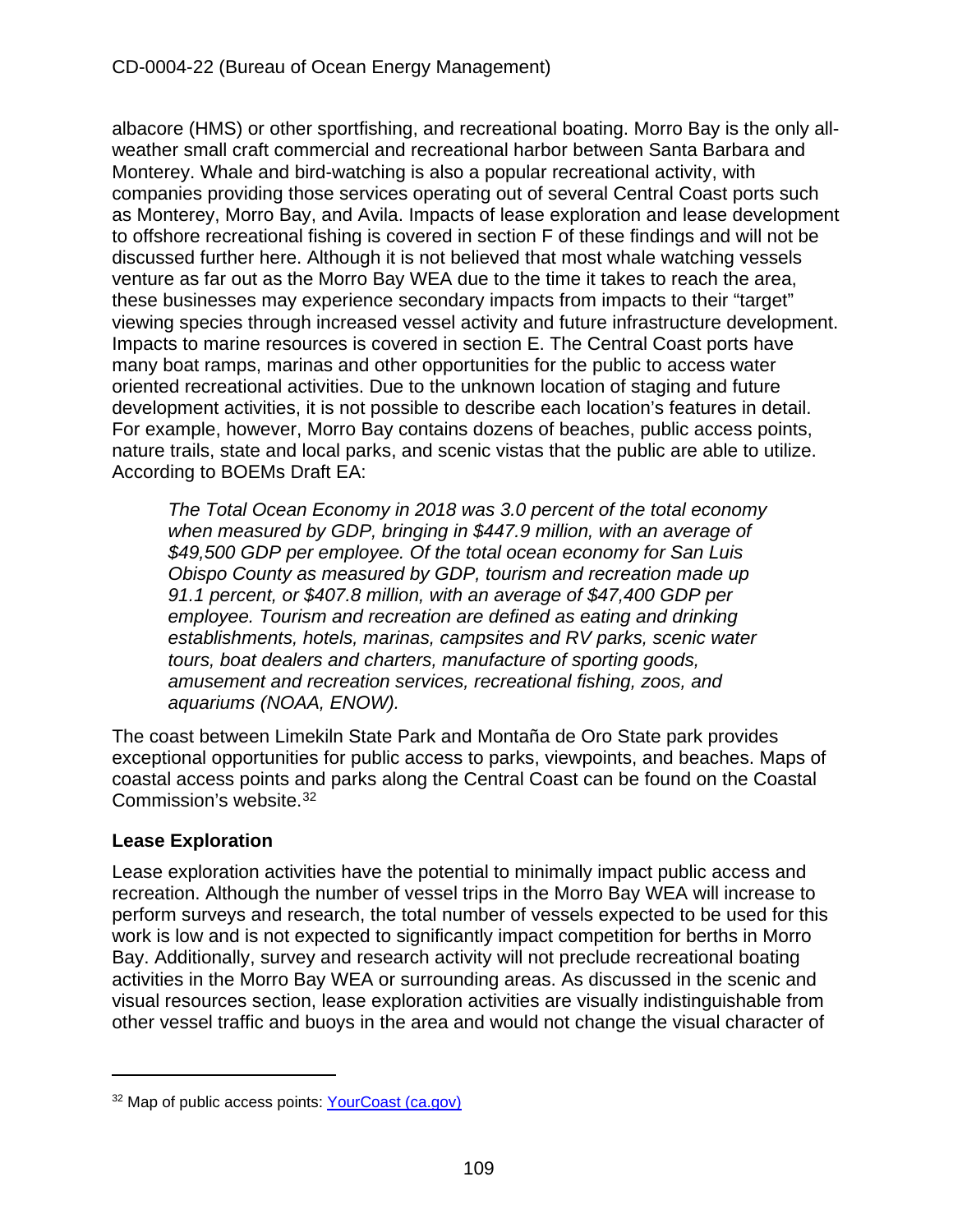beach recreation experiences.

#### **Lease Development**

Lease development has the potential to impact recreational boating both in the ocean and in Central Coast ports. Offshore wind turbines may change the recreational value of boating in the vicinity of the Morro Bay WEA, leading boaters to go elsewhere. However, due to the WEA's distance from shore and nearby ports, there may not be a lot of recreational boating happening in the Morro Bay WEA, and effects on recreational boating are expected to be minor. Furthermore, it is possible that development of a large scale floating offshore wind facility could attract public interest and create a new recreational boating destination. Regardless, **[Condition 4](#page-14-0)**, which requires BOEM to engage with the state, USCG, NOAA, fishing community, and other entities to ensure safe navigation through the lease areas, will assist recreational boaters with safe passage through the WEA.

Lease development has the potential to lead to port facilities development at numerous locations on the Central Coast, which would impact water-oriented recreation within those areas. The location of staging activities and which staging activities are being considered for each port, would strongly impact the type and amount of port development proposed. For example, if lease development is staged out of the Port of Los Angeles or Long Beach, fewer port upgrades will be required than if lease development is staged out of the Port of Morro Bay or Port Hueneme. Development or redevelopment of any port facilities or marine terminal has the potential to impact the quantity and type of vessel traffic moving through the bay or harbor and may impact recreational uses within those areas, including non-motorized recreational boating (e.g., kayaking) and recreational fishing. Some staging locations may be situated near water trails for kayaks and other non-motorized watercraft. If these locations are used for offshore wind-related purposes, it is foreseeable that large, motorized vessel traffic in the vicinity of the water trails would increase, and operations to tow assembled turbines to and from the WEA may make the area less suitable for recreation. Any proposed port redevelopment would come before the Commission, or local government with a certified LCP, as a separate CDP. The discussion here is provided to fully describe the potential impacts of developing the Morro Bay WEA.

Lease development will also increase the need for maintenance vessels and workers on the Central Coast. The increase in vessels and workers may create indirect effects on recreational opportunities, such as creating increased competition for boat slips or increased competition for parking at beach access points. In CD-0001-22, an environmental group recommended that future development in Humboldt Bay also consider enhancing public access through developing trails from residential areas to the waterfront, creating a new waterfront park, and ensuring safe bike and pedestrian connections in that area, which is applicable to the Central Coast as well. Although much needs to be determined before development or redevelopment occurs, any future port development will need to demonstrate that coastal access continues to be maximized and ensure that water oriented recreational activities will be able to safely continue in those locations.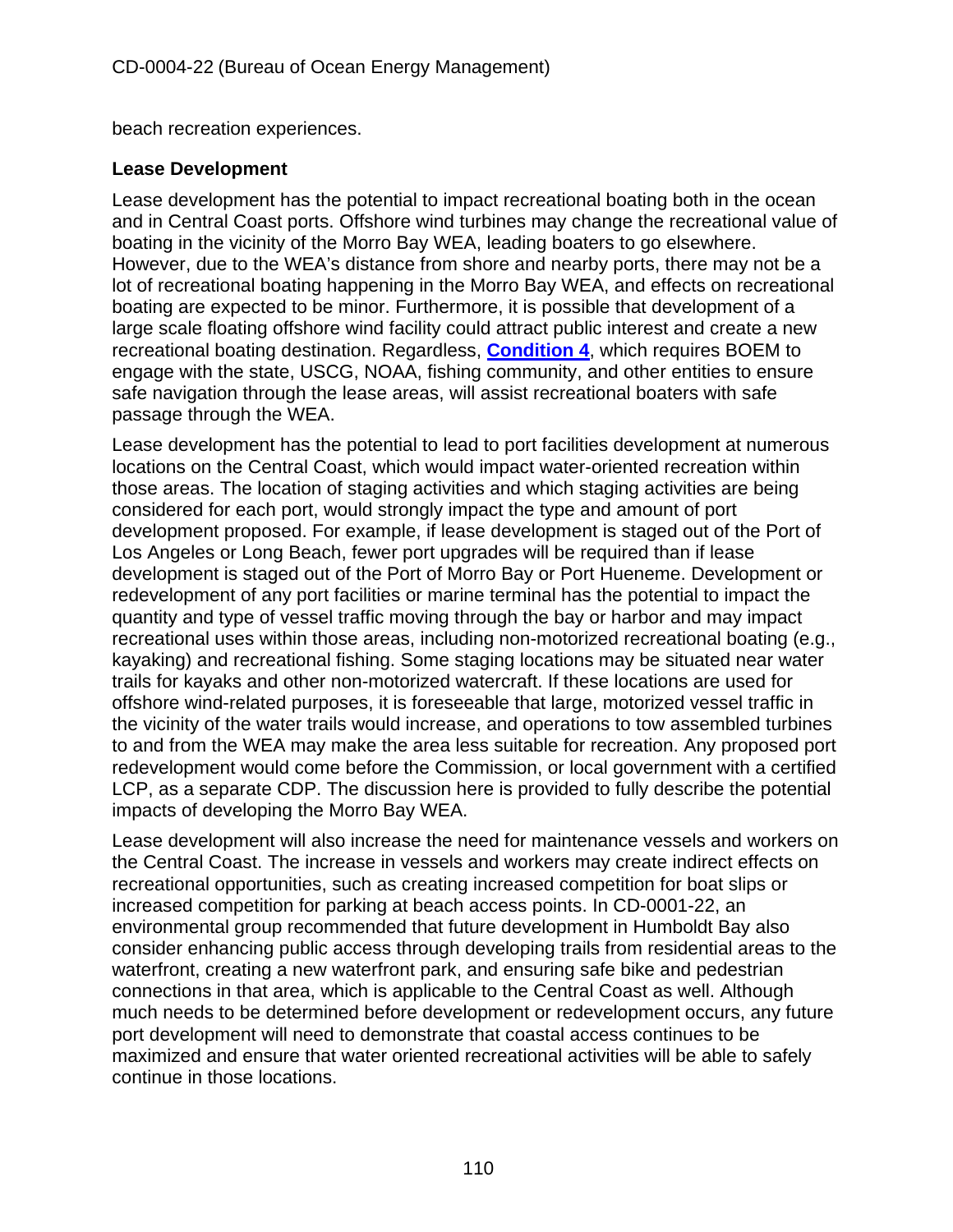## **K. TRIBAL AND CULTURAL RESOURCES**

Coastal Act Section 30244 states:

*Where development would adversely impact archaeological or paleontological resources as identified by the State Historic Preservation Officer, reasonable mitigation measures shall be required.*

Coastal Act Section 30244 states that reasonable mitigation measures shall be required where development would adversely impact archaeological resources. Other Coastal Act provisions protect marine and biological resources, scenic views, habitat areas, and other resources that may be considered sacred or important to Tribes and that may constitute tribal cultural resources. Overall, protected resources may include sacred lands, traditional cultural places and resources, archaeological sites, and submerged historical resources such as shipwrecks. As described in the Commission's Tribal Consultation Policy, adopted on August 8, 2018, tribal cultural resources are not confined to the boundaries of archaeological sites, but instead can encompass landscapes that are significant to Native American tribal groups because of habitation or use for cultural practices. As described in section D of this report, BOEM has invited Tribes to participate in California Offshore Wind Task Force, and the CEC has led the effort to engage with both federally-recognized and non-federally recognized Tribes in planning for offshore wind. As described in section D, Commission staff initiated formal tribal consultation with Tribes, consistent with the Commission's 2018 Tribal Consultation Policy. The findings below summarize the cultural history of the Morro Bay area, submerged historical and archaeological resources and outcomes of the Commission's tribal consultation. Offshore wind lease exploration and lease development has the potential to affect both Native American cultural practices and specific archaeological sites. BOEM's requirements for lessees as part of the EA are reasonable mitigation measures and will minimize lease exploration effects on submerged cultural resources. However potential impacts to submerged historical and archeological sites are more likely in later phases of lease development when specific export cable routes, cable landings, port development, and transmission are being considered.

## **Cultural History of the Morro Bay Area**

Archaeological evidence of occupation by Native peoples along the Central Coast area is abundant and lengthy, dating to at least 10,000 years ago. Similarly, many California Native American Tribes assert residence in California since time immemorial (Margolin, 1993: 1). Archaeologists researching Native archaeology along the Central Coast divide the regional archaeological record into six periods, each with its distinct types of artifacts and adaptations. They are:

- 1. Paleoindian, before 10,000 B.P. (B.P. refers to years before present [A.D. 1950])
- 2. Millingstone, 10,000–5500 B.P.
- 3. Early, 5500–3000 B.P.
- 4. Middle, 3000–1000 B.P.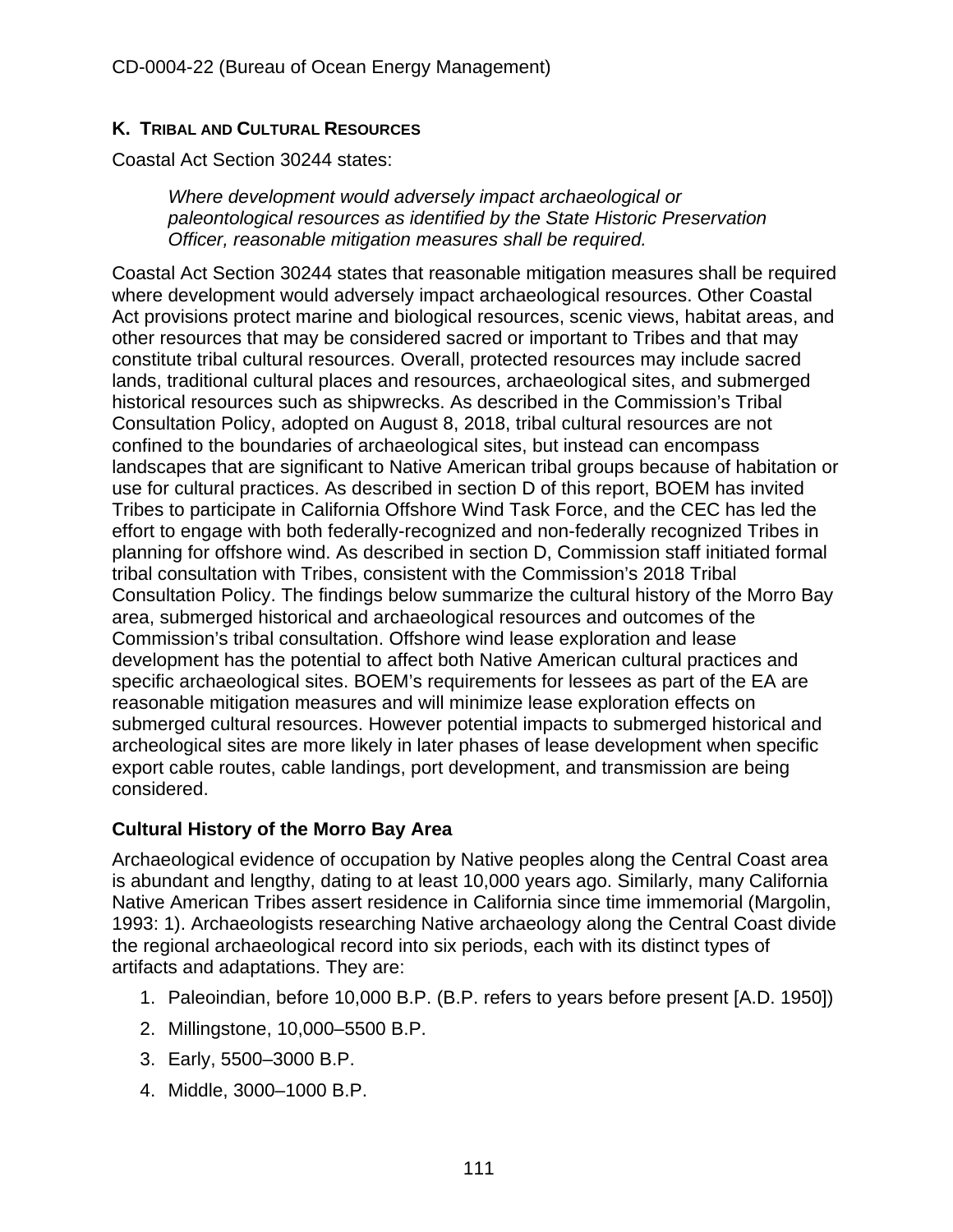- 5. Middle/Late Transition, 1000–700 B.P.
- 6. Late, 700 B.P. to European contact (Joslin, 2011)

There is a distinct possibility of earlier archaeological evidence existing in submerged lands under the ocean and offshore San Luis Obispo and southern Monterey counties from earlier land occupations or from ocean migratory routes that followed more archaic coastlines as early as 10,000 years ago (Moratto, 1984: 34). However, there has been emerging evidence that suggests the populating of North America occurred well before 15,000 years ago and as early as 25,000 years ago. Native American cultures thrived along the Central Coast and prior to subsequent Spanish, Mexican, and American takeovers of Native American lands.

There are three distinct tribal cultures associated with the Central Coast area: Esselen, Salinan, and Chumash. However, it is the Salinan and Chumash Tribes that are most immediately affiliated with the coastline and ocean whose cultures may incur impacts from offshore wind development. The Salinan historically inhabited the coastline from Lopez Point to Morro Bay, whereas the Esselen coastline extended from Point Lopez north to Point Sur (Hester, 1978a: Figure 1; Hester, 1978b: Figure 1). The Chumash historically inhabited the coastline from Morro Bay to La Costa Beach. Salinan and Chumash are peoples of the ocean, shoreline, bays and rivers, and their respective cultures reflect a rich heritage of knowledge and utilization of the resources that such ecosystems provide. In addition to rivers and coastal villages, the Esselen had settlements within the coastal mountain ranges that parallel the rocky coast (Hester, 1978b: 496–497).

Salinan and Chumash peoples inhabiting the coastal environments relied on the ocean, shorelines, bays, and riverine estuary resources for daily subsistence. Plants, animals, fish, and minerals gathered, hunted or collected, in addition to food sources, were also used to fashion the tools, shelter, clothing, regalia and trade items (Arnold and Bernard, 2005; Greenwood, 1978: 522; Harrington, 1942: 7–9, 12, 27; Kroeber, 1976: 551, 564; Mason, 1912: 123, 125, 130–131, 142, 153). Both the Salinan and Chumash used boats in coastal waters, including the Chumash's tomol, or plank canoe, one of the most technically complex watercraft in the new world (Arnold and Bernard 2005; Heizer and Massey, 1942: 293). Various fish were harvested from various water bodies including salmon, bullheads, swordfish, tuna, abalones, clams, and crabs. The littoral zone provided shellfish, seaweed, driftwood and other plant and animal resources. Among the Esselen, on the other hand, fishing typically occurred when plentiful terrestrial game was unavailable (Hester, 1978b: 497). Shells were gathered along the beach and used in the making of regalia, with the clam-shell disk bead used as currency.

Early European maritime exploration occurred along the Central Coast, first when Juan Rodríguez Cabrillo sailed up the California coast in 1542 and most notoriously when Bruno de Hezeta sailed into Morro Bay in 1587, battled with Central Coast natives, and claimed the land for the King and Queen of Spain (Taylor, 1853: 11). Later maritime exploration by the Spanish and more intensely by Spanish Missionaries and Ranchers, and American explorers, traders, and settlers ensued. Prior to the transfer of California from the Mexican government to the American government the three local missions, Mission San Antonio de Padua, Mission San Luis Obispo de Tolosa, and Mission San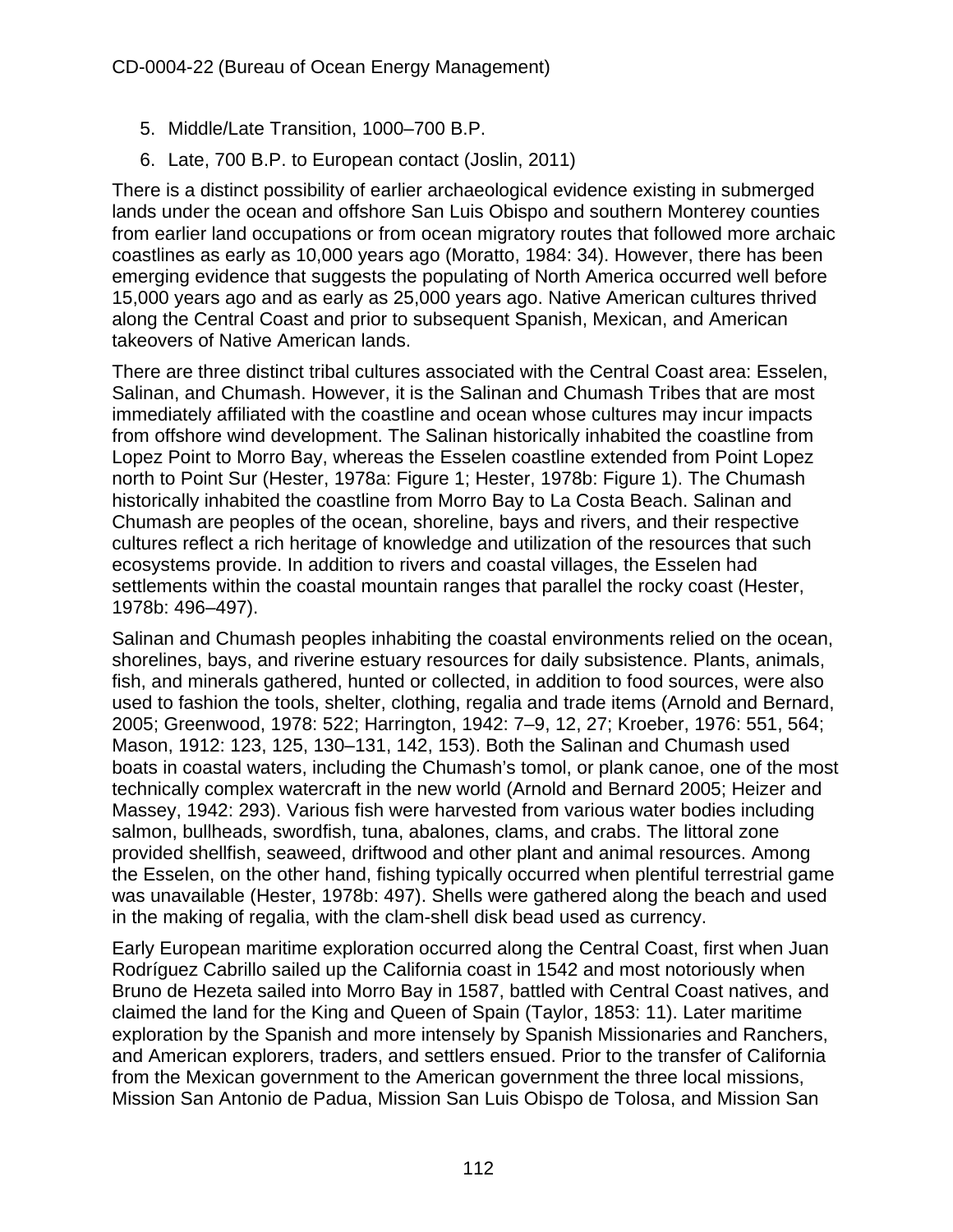Miguel Arcangel, and their associated infrastructure greatly altered native ways of life. (Greenwood, 1978: 521; Mason, 1912: 112–116).

Following the transfer of California from the Mexican government to the American government several small American settlements including Morro Bay, San Simeon, and Cambria developed along the coast. These towns acted as ports and hubs and facilitated the development of several industries, namely relating to shipping, ranching, lumber, and whaling (Baker, 2003: 22–24; Cayucos Historical Society n.d.; Montoya, 2018: 84; Pavlik, 1990). The influx of settlers and entrepreneurs led to conflict with the Salinan and Chumash tribes. As a result of foreign disease, murder, and encroachment, the indigenous peoples and their ways of life were drastically diminished, and the resultant destruction of the Central Coast natural environment occurred. Today, the Central Coast region draws in many tourists drawn to its small towns. The area features picturesque beaches and a thriving viticulture, wine, and farm-to-table culinary scene.

Two modern-day California Native American tribes are known to represent the Salinan today. They are the Salinan Tribe of Monterey and San Luis Obispo counties and the Xolon Salinan Tribe. The Salinan Tribe of Monterey and San Luis Obispo counties has its headquarters in Atascadero, California, south of Salinan territory. The Xolon Salinan Tribe is organized as a non-profit entity dedicated towards cultural preservation, education and federal recognition. The Xolon Salinan Tribe is headquartered in Spreckels, California, northwest of Salinan territory.

Currently the Chumash people of the study area are represented by seven Tribes. The Barbareño/Ventureño Band of Mission Indians, the Chumash Council of Bakersfield, the Coastal Band of the Chumash Nation, the Northern Chumash Tribal Council, the San Luis Obispo County Chumash Council, the Santa Ynez Band of Chumash Indians, and the Yak Tit<sup>y</sup>u Tit<sup>y</sup>u Yak Tiłhini – Northern Chumash Tribe. The Barbareño/Ventureño Band of Mission Indians is headquartered in Ojai, California in the Southeast of Chumash territory. The Chumash Council of Bakersfield is headquartered in Bakersfield, California, north of Chumash Territory. The Coastal Band of the Chumash Nation is headquartered in Santa Barbara, CA, near the center of Chumash territory. The Northern Chumash Tribal Council is headquartered in Los Osos, California, in the Northeast of Chumash territory. The Santa Ynez Band of Chumash are a federally recognized tribe occupying the Santa Ynez Rancheria in Santa Barbara County. The San Luis Obispo County Chumash Council and Yak Tityu Tityu Yak Tiłhini – Northern Chumash Tribe are centered on the Pismo Beach vicinity, in Grover Beach and Arroyo Grande, respectively.

Two modern-day California Native American tribes are known to represent the Esselen today. They are the Esselen Tribe of Monterey County and Ohlone/Costanoan-Esselen Nation (also representing Ohlone/Costanoan people). The Esselen Tribe of Monterey County has its headquarters in Carmel Valley, Monterey County, approximately in the center of Esselen territory. The Esselen Tribe of Monterey County is organized as a non-profit entity dedicated to the protection and preservation of all Native peoples of Monterey County, not solely the Esselen (Esselen Tribe of Monterey County, 2018). The Ohlone/Costanoan-Esselen Nation, headquartered in the city of Monterey, was historically known as the Monterey Band of Monterey County (Ohlone/Costanoan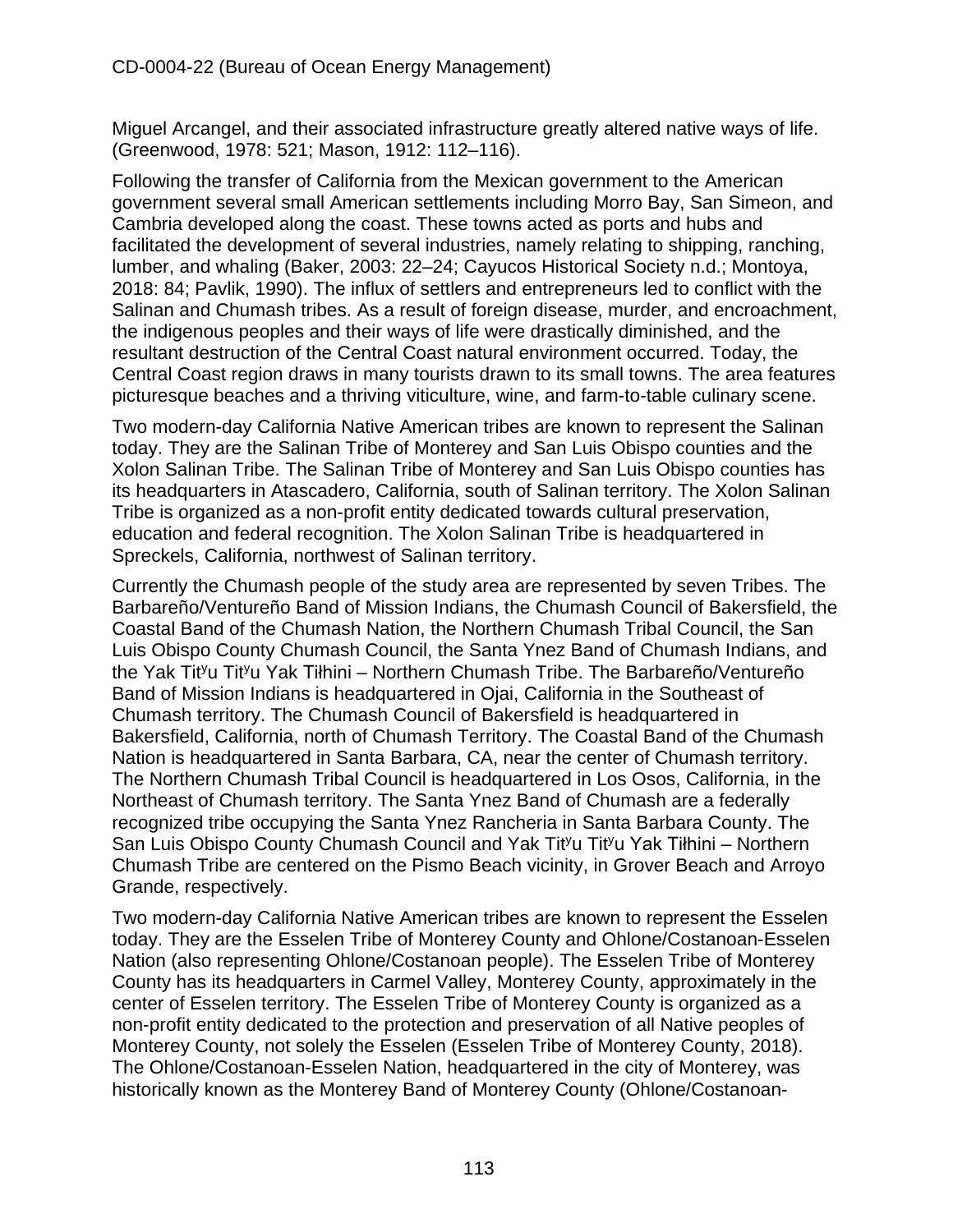Esselen Nation, n.d.).

## **Submerged Cultural Resources and Shipwrecks**

Due to historic changes in sea level, lands under the current ocean waters were previously exposed. Mapping shows where such paleo-lands were exposed within the timeframes for which the Central Coast was occupied by Native Americans. While it is very unlikely that submerged lands under the Morro Bay WEA were exposed during times when the coast was first occupied, certainly submerged lands eastward of the WEA perhaps up to 19,700 years ago, including lands under state waters, were exposed during earlier occupations (ICF International et al., 2013). Comparing current onshore archaeological and ethnographic resource locations and related geography with offshore bathymetry in previously exposed and likely occupied lands, provides predictions for where submerged cultural resources may be located. A map predicting where submerged cultural resources may be located is available in **[Exhibit 6-1](https://documents.coastal.ca.gov/reports/2022/6/W7a/W7a-6-2022-Exhibits.pdf)**.

Historic shipwrecks are also found along the San Luis Obispo County coastline. BOEM's EA has identified six shipwrecks directly east of the WEA in state waters, and none within the Morro Bay WEA itself. All of the shipwrecks in state waters dated to the mid-20th century. The most significant of these shipwrecks is the *SS Montebello*, an oil tanker that was torpedoed and sunk during World War II by a Japanese submarine. The EA states:

*Montebello was en route to Vancouver, BC, carrying over 3 million gallons of crude oil when the vessel was lost on December 23, 1941. The vessel was listed on the National Register of Historic Places in 2016 and is located approximately 18 miles east of the Morro Bay WEA.*

The Morro Bay WEA has not been surveyed extensively for shipwrecks or other submerged cultural resources, and therefore BOEM is requiring the results of a historic property identification survey to be submitted with a SAP and a COP.

## **Ongoing State Studies: Cultural Resources Inventory**

In preparing for potential offshore wind energy development and related environmental reviews, the CEC is planning a Central Coast Offshore Wind Energy Cultural Inventory. The CEC is compiling the inventory on a geographic information system (GIS) platform and is meant to provide state and federal agencies and the central-coast affiliated Tribes described above, with access to cultural resources data per data sharing agreements for use in evaluating offshore wind energy development and potential related cultural resources impacts. These data will be important in informing future development and review of offshore wind projects. The inventory is still in progress and will be reviewed by Chumash and Salinan Tribes.

So far, the Central Coast Cultural Resources Inventory has records for 89 cultural resources that have been mapped. Gathering information on ethnographic resources is in the early stages; however, several important ethnographic resources, such as Morro Rock and the other volcanic mountains and hills known as the Nine Sisters, are known to be important to California Native American Tribes. The CEC is preparing tables of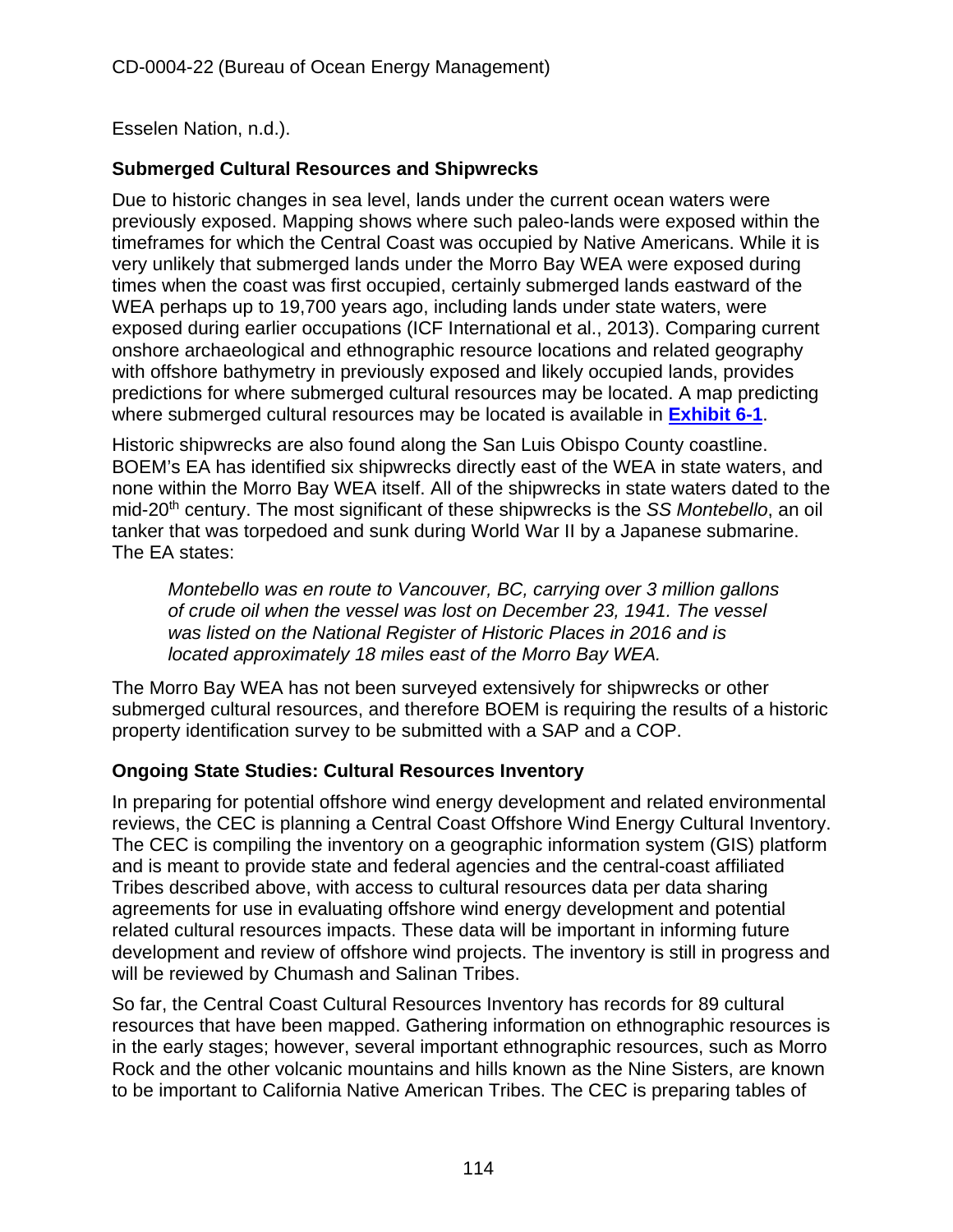culturally important plants and animals to the Esselen, Salinan, and Chumash Tribes. These tables are not yet complete and have not gone through a full review from the Tribes. Once these tables and the inventory are complete, they will provide a valuable resource, in addition to tribal consultation, for understanding the impacts of offshore wind on Tribes and culturally important species.

As mentioned above, this information gathering process is still in-progress and is not finalized. The final approved inventory will be a valuable resource in addition to tribal consultation to understand the impacts of future offshore wind development projects.

## **Coastal Commission Tribal Consultation**

As mentioned above, the process of early tribal engagement and consultation was described in section D of this report. The following information focuses specifically on the Coastal Commission's government to government consultations and the outcomes of those consultations. During the CD review process, Coastal Commission staff reached out to numerous tribal representatives for the purpose of consultation and coordination on the proposed CD. After initially contacting tribal members through email, staff held three consultation meetings via zoom with representatives of the Xolon-Salinan Tribe, the Northern Chumash Tribal Council, and Yak Tit<sup>y</sup>u Tit<sup>y</sup>u Yak Tiłhini – Northern Chumash Tribe. Each Tribe had the opportunity to review and revise the section below describing the Tribe's consultation with Commission staff for accuracy and completeness.

#### Xolon-Salinan Tribe

During staff discussions with the Xolon-Salinan Tribe, tribal representatives expressed concern about the potential impacts of offshore wind development in the Morro Bay WEA on whales, birds, and fish. Tribal representatives expressed concern about operational sound of the turbines and their effects on marine life and concerns about turbine strikes on birds. Tribal representatives also expressed concern about potential impacts to sacred sites, specifically Santa Lucia Peak, due to viewshed changes. Tribal representatives identified the need for future visual simulations to provide general information on at what elevation the turbines will be generally visible from the shore. Finally, tribal representatives indicated that their tribe believes that many sources and types of renewable energy are needed to respond to climate change, and that responsibly developed offshore wind could be a part of the renewable energy portfolio.

#### Northern Chumash Tribal Council

During staff discussions with the Northern Chumash Tribal Council, tribal representatives indicated that the Tribe is in support of wind energy but wants a sitespecific environmental review of the Morro Bay WEA. The Tribe emphasized that this is their position on the leasing and future development Morro Bay WEA only, and should not be applied to any other offshore wind projects.

The Northern Chumash Tribal Council is the nominator for the proposed Chumash Heritage National Marine Sanctuary (Sanctuary), which is currently undergoing the designation process with NOAA. The Northern Chumash Tribal Council is aware that there are likely to be export cables from future wind development crossing the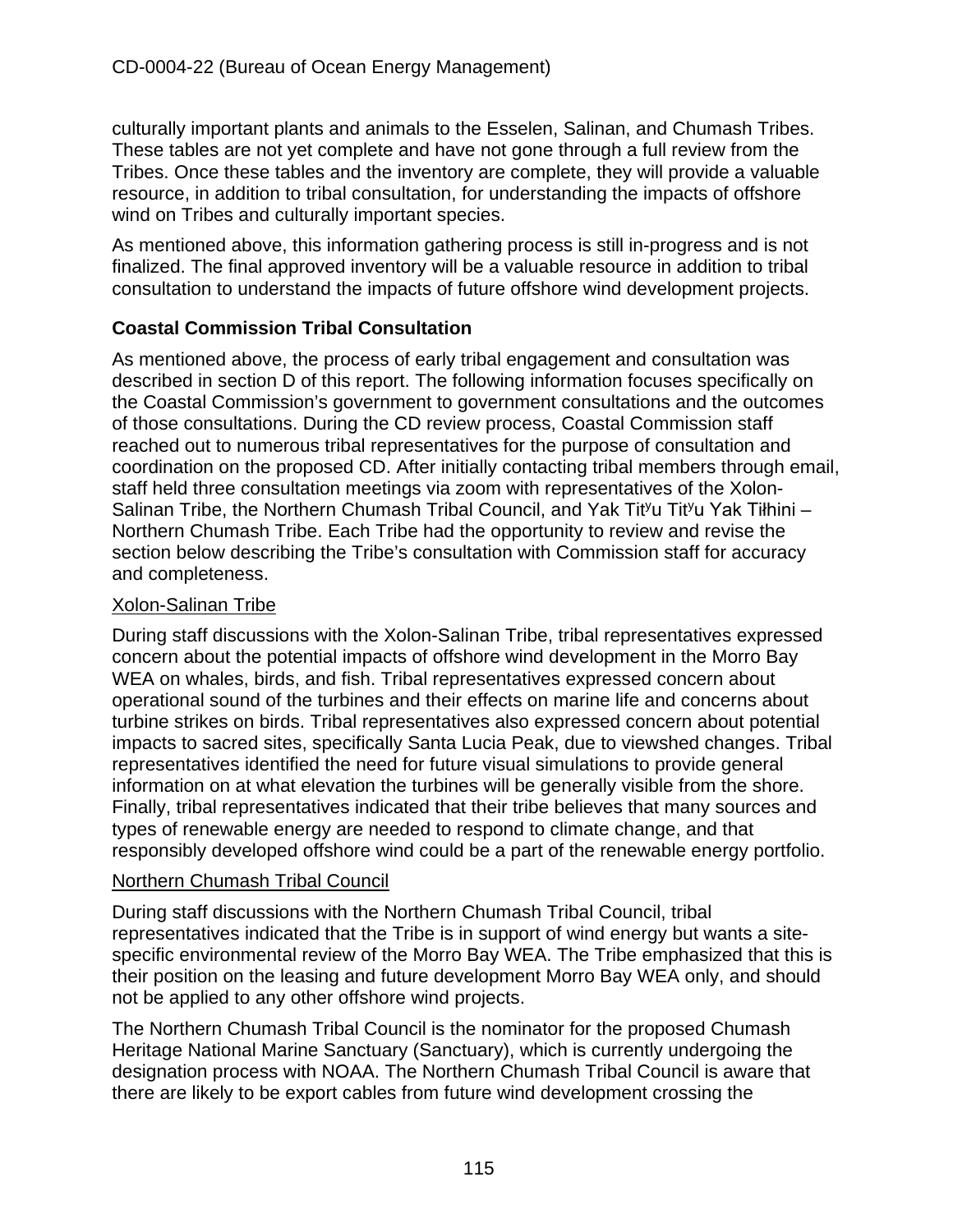boundaries of the proposed Sanctuary, and requests that the cables be installed, operated and decommissioned in a way that is compatible with the Sanctuary and emphasized the need for responsible development (i.e., no garbage dumping, slower vessel transit speeds, and investments in local infrastructure) to reduce impacts to local communities. Tribal representatives also expressed the need to negotiate with BOEM's lessees about mitigation for cable surveys ahead of time and provide cultural sensitivity training, particularly regarding the procedure for handling unanticipated discovery of archaeological resources. Tribal representatives described the need to be specific about direct and indirect impacts to tribes, particularly when developing mitigation plans for cable installation and offshore wind development.

Tribal representatives expressed deep concern about the potential onshore port facilities to support development of the Morro Bay WEA. The Northern Chumash Tribal Council has sacred sites at both Morro Bay and Diablo Canyon, and stated that both locations are inappropriate for development of a deep-water port. Tribal representatives indicated that they would be in opposition to any proposed port development in either location. Tribal representatives also expressed similar concerns about cable landings in either Morro Bay or Diablo Canyon and the need to ensure that sacred sites would be avoided and protected from transmission installations.

Tribal representatives expressed concern around BOEM's communications, including the naming of the WEA as the "Morro Bay WEA." Morro Bay is an area of biological and cultural significance to the Northern Chumash Tribal Council, and the WEA's name gives the impression that is it close to or within Morro Bay, when it is actually offshore and farther to the north. Tribal representatives provided several recommended alternative names for the WEA, including the "Big Sur Wind Farm," "Central Coast Wind Farm," and "West Coast Wind Farm." Tribal representatives felt that these recommended names more accurately reflect the WEAs location.

Finally, the Tribe requested meaningful engagement with lessees and tribal members, in a way that goes beyond an advisory role. Engagement may include participating in scientific research, consulting on environmental activities, and equal job opportunities, training, and economic opportunities. Tribal representatives expressed the need for equity to be built in to these projects, because indigenous people are faced with solving problems they did not create and have been historically left out of the benefits of the blue economy. Tribal representatives expressed concern about how practices such as providing fishing subsidies to individual fishermen and referring to different parts of the local community as "competing interests" has created division in the community. The Northern Chumash Tribal Council expressed opposition to fishing subsidies for individuals, because fish are a resource that belongs to everyone. Instead, they suggest focusing financial resources towards conservation and blue economy efforts such as colocating aquaculture with the wind farms, supporting green carbon projects, ensuring net zero carbon emissions from future offshore wind projects, and and/or donating towards climate change research.

## Yak Tit<sup>y</sup>u Tit<sup>y</sup>u Yak Tiłhini – Northern Chumash Tribe

During staff discussions with the Yak Tit<sup>y</sup>u Tit<sup>y</sup>u Yak Tiłhini Northern Chumash Tribe of San Luis Obispo County and Region (Tribe), tribal councilmembers indicated that the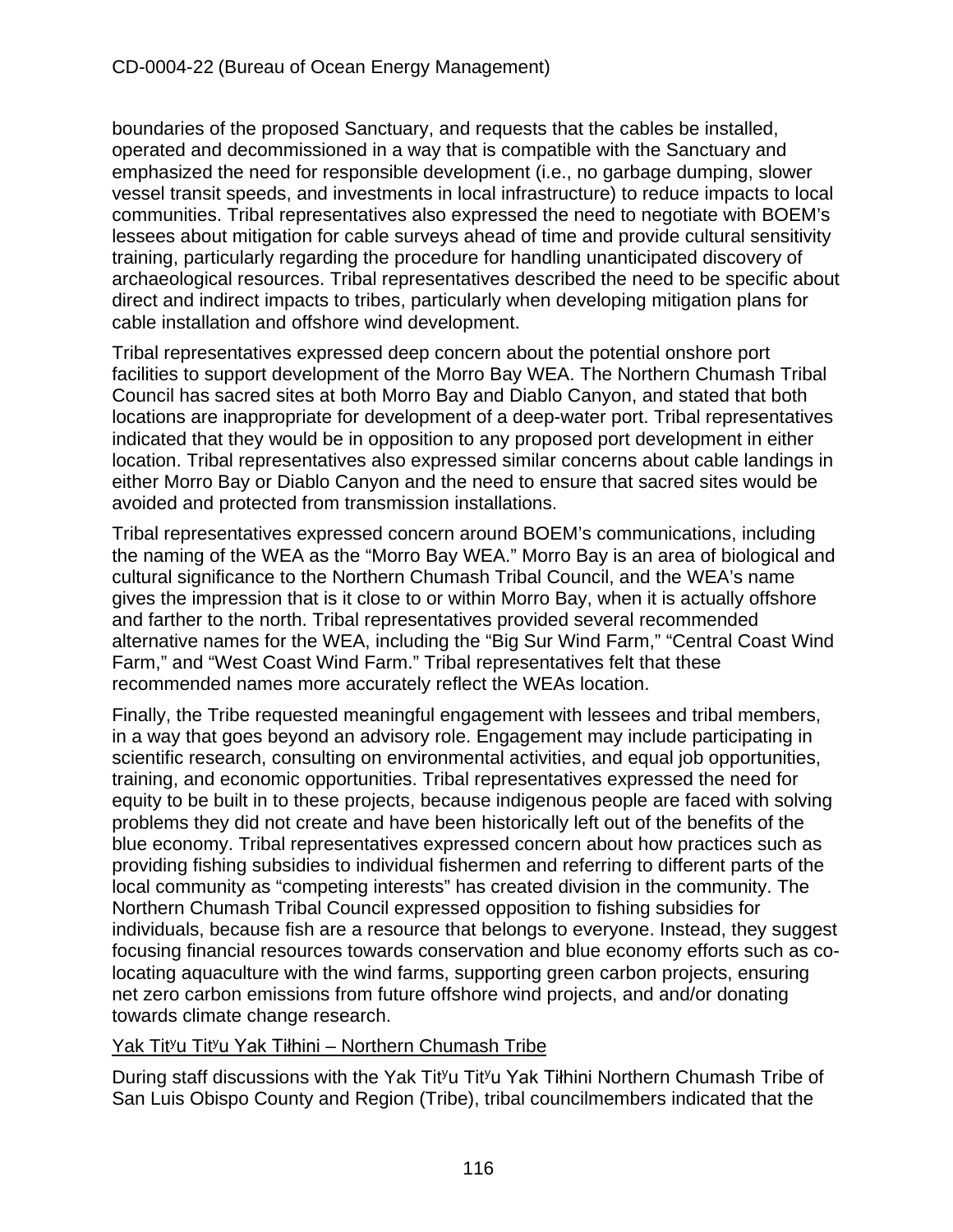Tribe is concerned with the speed of the proposed Morro Bay WEA process and wants more information and data on potential impacts to the ocean, sky, and land and all who live there. Questions pertaining to construction, maintenance, export cable routes, substations, port infrastructure, distribution lines, access to their homeland and emergency preparedness were identified as some of the issues that the Tribe wants BOEM to address before the lease sale. The Tribe discussed the two offshore wind projects proposed near Vandenberg Space Force Base in state waters. The Tribe commented the proposed Vandenberg leases, in part, have the purpose to research ocean, sky and land impacts and questioned why data from the proposed Vandenberg leases wasn't being gathered and analyzed before moving forward with leasing the Morro Bay WEA.

As a California Native American Heritage Commission acknowledged Tribe, tribal representatives are concerned they will not receive the same consideration as federally recognized Tribes in the region and would like to ensure mitigation for their community. Commission staff and tribal representatives discussed the need to ensure that **[Condition 6](#page-14-1)** is implemented with all impacted Tribes, not only federally-recognized tribes.

Tribal representatives discussed the Tribe's intimate relationship within their ancestral homelands including the Pecho Coast also known as Diablo Lands. The Tribe is directly linked to the village sites on these lands and throughout the region. The Diablo Canyon Power Plant sits on one of the parcels on the Pecho Coast. The Diablo Canyon Power Plant parcel, nearby parcels and areas throughout the San Luis Obispo County region contains culturally sensitive sites, ancestral villages, cultural landscapes, pristine environment and habitat. The Tribal representatives expressed considerable concern to developing a port to support offshore wind on Diablo Lands, or on the San Luis Obispo County coast as the size, scale and location of such a port is still unknown. Additionally, the Tribe expressed the need to protect access to beaches, habitats, and traditional foods such as seaweed and clams. The Tribe expressed concern for access to cultural material for regalia, ceremonies, basketry and the passing down of traditional ecological knowledge. The Tribe expects that development of a port at Diablo Lands, or on the coast of San Luis Obispo County would disturb pristine cultural landscapes, archaeological sites, contaminate traditional foods, and restrict their access to important cultural sites and landscapes. The Tribe expressed that these type of disturbances and restrictions would greatly impact the health and wellbeing of the community.

The Tribe questioned how much wind-generated power would cost the ratepayers of California and how that cost would be determined.

The Tribe restated that they would like more information, so they and all stakeholders can understand and assess the impacts of future windfarms off the coast of San Luis Obispo County.

## **Written Comments from the Santa Ynez Band of Chumash Indians**

As part of the outreach described in section D, the Santa Ynez Band of Chumash Indians (Santa Ynez Chumash) responded by providing the Commission with an early copy of their comments on BOEM's Draft EA. Significant portions of the comment letter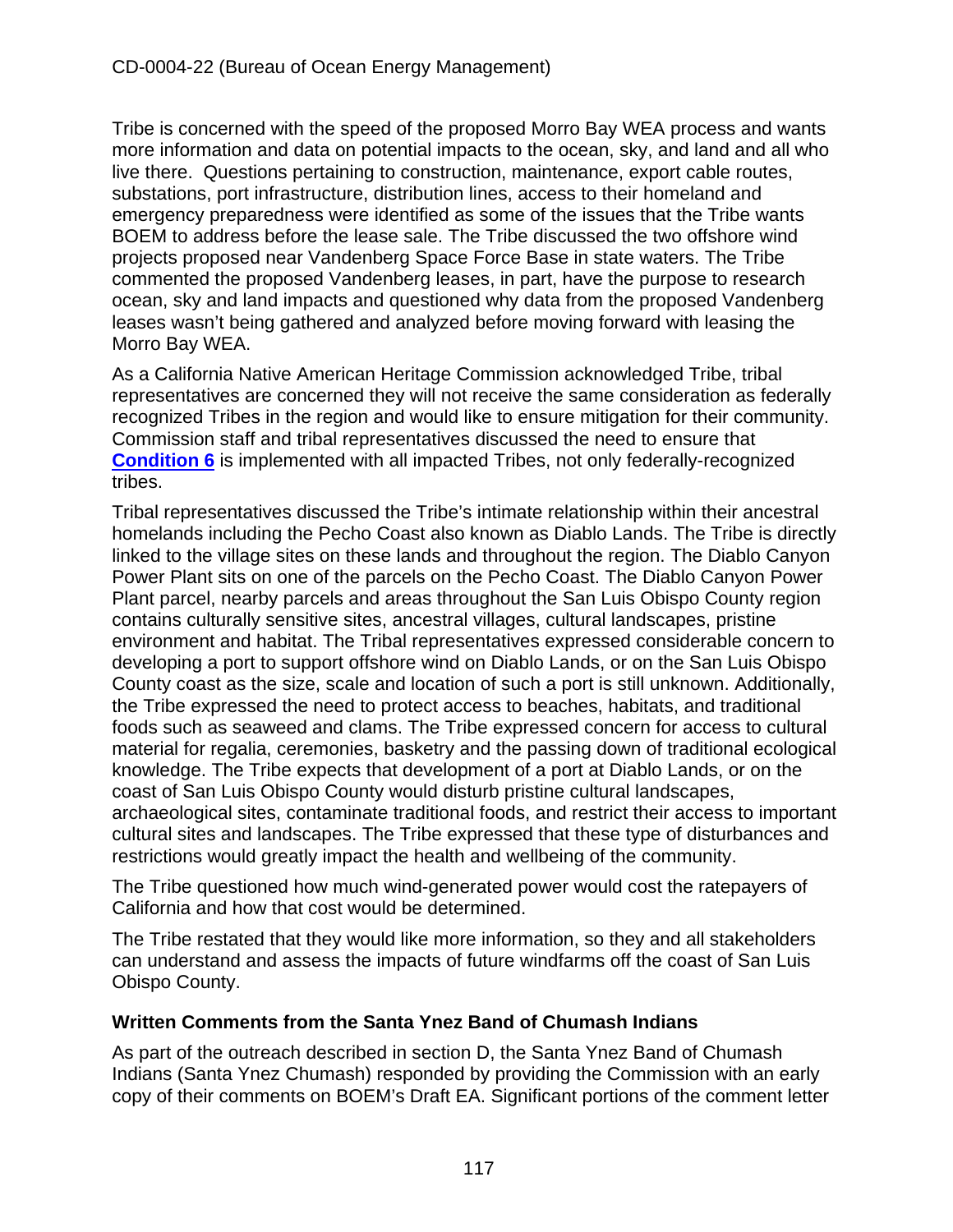are confidential, and a brief summary of concerns identified by the Santa Ynez Chumash are included below. Santa Ynez Chumash representatives had an opportunity to review this section for accuracy and completeness, and to ensure that only public information would be included. As mentioned above, this comment letter was prepared to respond to BOEM's draft EA, many of the comments addressed concerns about the NEPA process, including, but not limited to:

- Concerns about separating the leasing environmental review from the COP environmental review, and a request to prepare an EIS instead to cover the impacts of leasing and future development.
- Concerns about how BOEM would handle archaeological discoveries and implementation of the National Historic Preservation Act in the context of NEPA review and requirements for lessees.

The letter also included a discussion of offshore wind impacts of concern including impacts to viewshed, marine life, water quality and coastal development. In their letter, the Santa Ynez Chumash identified certain sacred sites that have great importance to the tribe and indicated that any obstruction of their views through the installation of wind turbines would impede use of the site by tribal practitioners.

The Santa Ynez Chumash expressed concern about several different types of impacts to marine wildlife including noise, changes to upwelling and ocean processes, disturbance to seafloor habitats, disturbance to coastal shorelines, spills degrading water quality, contamination of fish stocks, wildlife entanglement, electromagnetic fields, and greenhouse gas emissions from constructing, maintaining and decommissioning the future projects.

Finally, the Santa Ynez Chumash asserted that the full implications of offshore wind development are much larger than the floating turbines or BOEM's lease area itself, and expressed particular concern about future port development to support the offshore wind industry and future export cable routes and landings.

## **Lease Exploration Activities**

Section 30244 of the Coastal Act provides that where development could affect archaeological or paleontological resources, reasonable mitigation measures shall be required. The first component of an analysis under this section is to determine what, if any, archaeological (including tribal and cultural resources) or paleontological resources exist in the project vicinity that could be adversely impacted. Lease exploration activities within the Morro Bay WEA are not expected to disturb archaeological sites, because the Morro Bay WEA water depths are so deep that the area was not previously exposed as coastline and would not have submerged sites. However, future cable route surveying activities or recovery of lost survey equipment along cable routes has the potential to impact submerged archaeological and cultural resources in water depths less than approximately 393 feet. Impacts to archaeological resources from seafloor disturbance would be avoided or mitigated by BOEM's requirement to only conduct bottomdisturbing geotechnical activities in locations where a geophysical survey has already been conducted by a qualified marine archaeologist. Additionally, to address unanticipated discovery of archaeological resources during seafloor disturbing activities,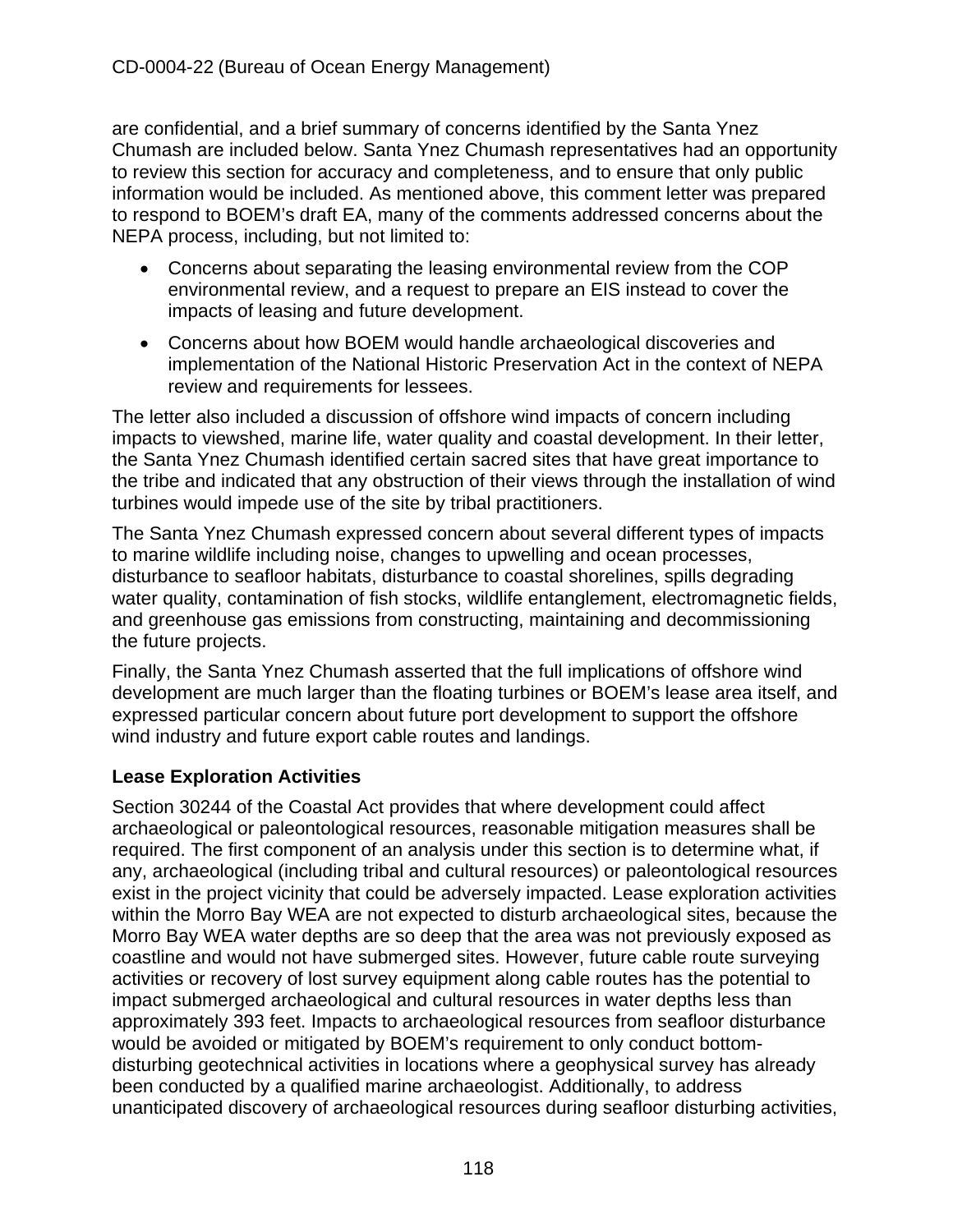BOEM requires that lessees comply with the procedures in 30 CFR Section 585.802:

- A. Immediately halting all seafloor disturbing activities within the area of discovery,
- B. Notifying BOEM within 72 hours of the discovery, and keeping the location of the discovery confidential, and
- C. Not taking any action that may adversely affect the resources until BOEM has made an evaluation in consultation with the culturally associated tribe(s) and instructed the lessee on how to proceed.

BOEM's requirements to address unanticipated discovery will mitigate impacts to submerged cultural or archaeological resources that are discovered in the process of lease exploration activities. Additionally, **[Condition 6](#page-14-1)** requires BOEM to require its lessees to make reasonable efforts to demonstrate engagement with federally recognized and California Native American Tribes that could be affected by future offshore wind development on all elements of the lessees' project development process, including, but not limited to, a Workforce Plan, Survey and SAPs, and a COP. The Commission expects this engagement will include developing a protocol for communication directly with Tribes in the event of an unanticipated discovery of a potential tribal resource as well as a post-discovery process for evaluation of a discovery. Tribes have expertise in how to preserve and handle cultural resources, and the Commission expects that lessees will work with tribes before seafloor disturbing activities to develop procedures for avoiding known archaeological sites and for handing unanticipated discoveries appropriately. However, as discussed in the tribal consultation section above, the Xolon-Salinan Tribe, the Northern Chumash Tribal Council, and Yak  $Ti<sup>y</sup>u Ti<sup>y</sup>u Yak Ti<sup>th</sup>ini – Northern Chumash Tribe have concerns about potential impacts$ of lease exploration to the marine ecosystem, including birds, fish, and marine mammals. These Tribes have indicated that these species are of cultural importance to them. As discussed in section E of these findings, fish and marine mammals may be impacted by underwater sound, increased entanglement risk, and ship strike risk. The measures BOEM already plans to require of lessees, and **[Conditions 1 and 3](#page-10-0)**, will minimize or mitigate these impacts to the greatest extent feasible, thereby achieving Coastal Act consistency.

## **Lease Development Activities**

Lease development activities in the Morro Bay WEA have the potential to impact cultural landscapes, culturally important species and practices, and archaeological sites. Potential impacts to cultural landscapes from the turbines themselves occur due to changes in viewshed. Additional impacts to cultural landscapes have the potential to occur through transmission upgrades and port development. As mentioned earlier in these findings, port development to support offshore wind in the Morro Bay WEA is not well-defined at this time. The uncertainty in port development and potential locations being considered were of significant concern to the Northern Chumash Tribal Council, the Yak Tit<sup>y</sup>u Tit<sup>y</sup>u Yak Tiłhini – Northern Chumash Tribe, and the Santa Ynez Chumash.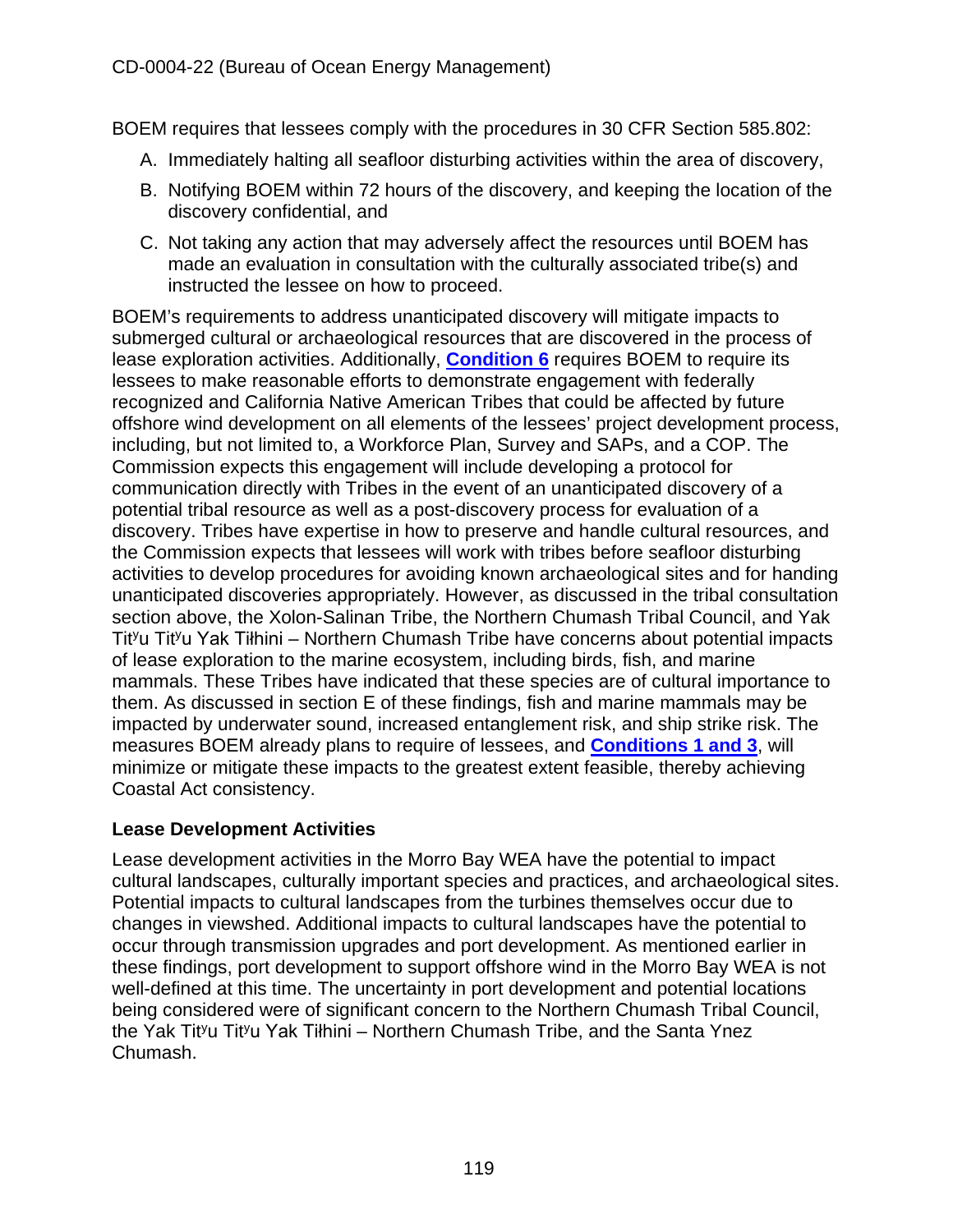## Viewshed

As described in the scenic and visual resources section, development of the Morro Bay WEA will result in visible offshore wind development from the coast. The Xolon-Salinan Tribe has identified the need to have additional visual simulations done from viewpoints that are higher in elevation. The Xolon-Salinan Tribe specifically requests an understanding of the elevation at which these turbines would typically be visible. The Xolon-Salinan Tribe has also indicated that changes to viewshed from sacred sites, such as Santa Lucia Peak, would negatively impact their practices. On a similar note, the Santa Ynez Chumash indicated that any changes in viewshed to their sacred sites would impede use by tribal religious practitioners. As part of Tribal engagement activities required by BOEM, and by the Commission under **[Condition 6](#page-14-1)**, the Commission expects that BOEM's lessees will consult with Tribes to develop appropriate visual simulations that show the impact of lease development on tribal cultural landscapes and to develop appropriate avoidance and minimization measures as part of a proposed project. As discussed in section I, although viewshed impacts can be minimized, it is infeasible to eliminate it entirely, and the Commission expects that BOEM's lessees will work with Tribes to develop appropriate mitigation for visual impacts to tribal cultural landscapes. These impacts will be fully analyzed for consistency with the Coastal Act when Lessees submit a consistency certification for a specific proposed project to the Commission, as required by BOEM's regulations.

## Culturally Important Marine Species and Coastal Habitats

Through consultation meetings, the Yak Tityu Tityu Yak Tiłhini – Northern Chumash Tribe and the Xolon-Salinan Tribe identified a number of marine species that are culturally important to them. This includes seaweeds, clams, and seabirds. Some of these species are important for traditional foodways, regalia, basketry, and passing on traditional ecological knowledge. All of the Tribes consulted discussed the importance of marine species to their tribes and indicated the need for these species to be protected if offshore wind development proceeds. Some of the culturally important species discussed have habitat in nearshore environments, and the Tribes expressed concern about potential degradation of nearshore environments from development of cable landings or port development or expansion on the Central Coast. Additionally, changes to marine habitats from the installation of offshore wind turbines, their mooring lines, and anchors may impact the populations of culturally important offshore species, as described in section E. The Commission expects that BOEM's lessees will engage with Tribes in their research plans to better understand and minimize impacts to these culturally important species. In addition, as described above, Commission staff will work with Tribes to incorporate tribal experts into future scientific research reviews to inform future design and monitoring of offshore wind development. This will provide Tribes with a seat at the table to inform project design and develop necessary research to assess future impacts. Finally, the Commission expects that any future cable landings or port development proposals will involve tribes as part of project planning to prevent and avoid impacts to culturally important species and coastal habitats.

## Archaeological Sites

Lease development has the potential to impact historic shipwrecks and unknown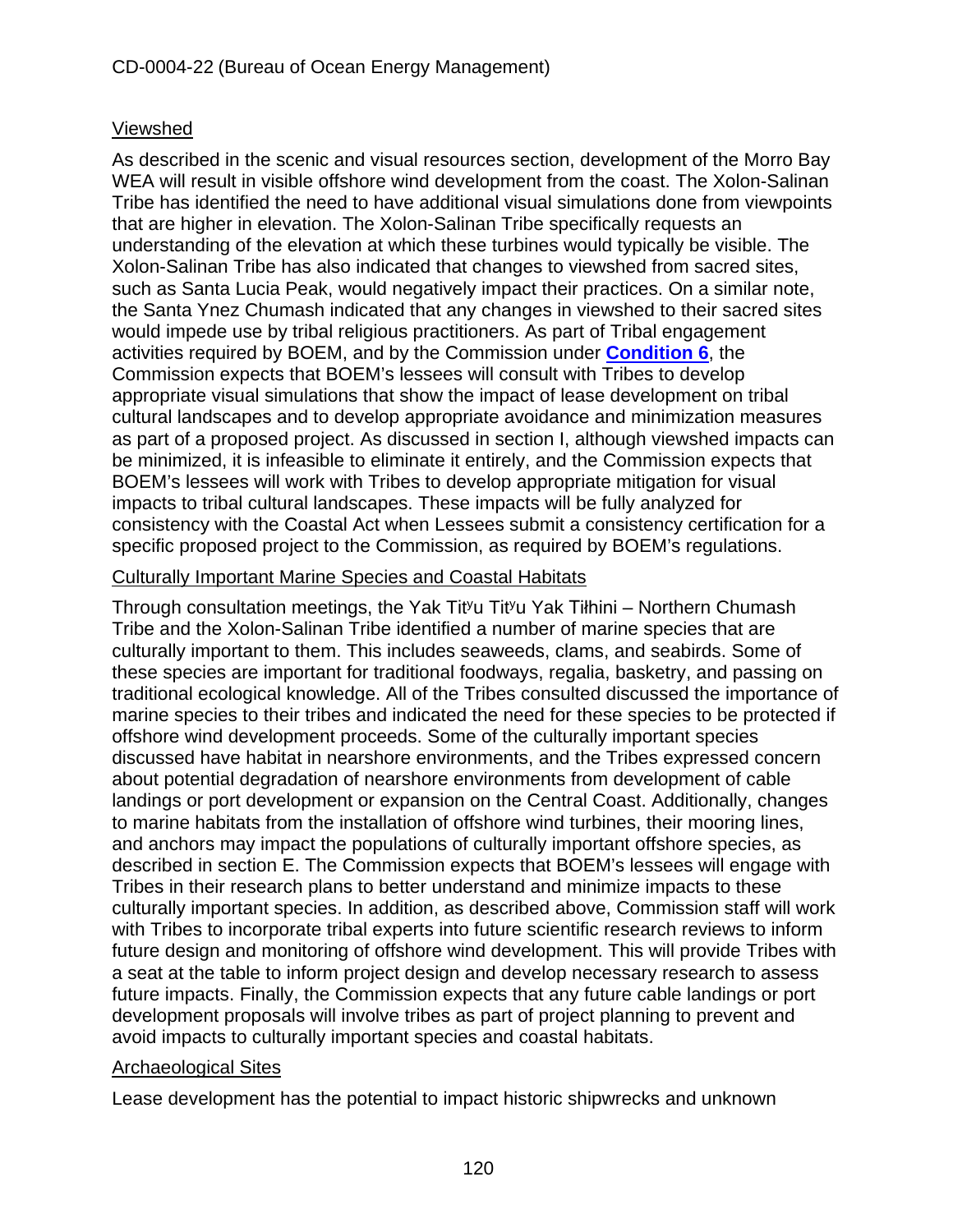submerged archaeological sites. Future development to install export cables from the lease area to shore has the potential to impact submerged archaeological sites, as the cable route will cross areas of seafloor that were previously exposed and inhabited by Native Americans. Additionally, through Tribal consultation, the Commission has learned of specific places, including places within Morro Bay and the Diablo Lands, on the coast that are inappropriate for cable landings or future port development due to their cultural significance and high potential for archaeological sites. The Commission expects that BOEM's lessees and future permit applications regarding cable landings or port development will engage Tribes on their project proposals and ensure that proposed project locations are not disturbing historic properties, archaeological sites, and historic resources of importance to Tribes. The Commission further expects BOEM's lessees to work with the Tribes to work out procedures for handling archaeological resources that may be found in the course of cable laying or other construction.

## Responsible Development

Throughout all of the tribal consultation meetings, the Commission heard an ongoing theme of the need for responsible development of offshore wind from initial data collection through decommissioning and removal, and the need to engage Tribes at every stage of project development. The Northern Chumash Tribal Council has indicated an interest in participating in research on offshore wind impacts. The Commission agrees that bringing tribal expertise and perspective into pre- and postproject development review will improve the overall process. As described above in section B, Commission staff is working with BOEM and other federal and state agency staff to develop a structure and process for coordinated research review to inform future project development and regulatory review. We will also work with interested Tribal experts to determine how best to incorporate them into this process.

In the past, Tribes have borne the cost of energy generation projects without receiving the benefits that those projects could bring. As offshore wind is developed, it is critical that Tribes benefit from these projects, because they will be impacted in ways that cannot be fully eliminated.

## **L. ENVIRONMENTAL JUSTICE**

Coastal Act Section 30604(h) states:

*When acting on a coastal development permit, the issuing agency, or the Commission on appeal, may consider environmental justice, or the equitable distribution of environmental benefits throughout the state.* 

Section 30604(h) provides for the Commission to evaluate environmental justice considerations when making permit decisions. As defined in Section 30107.3(a) of the Coastal Act, "environmental justice" means "the fair treatment and meaningful involvement of people of all races, cultures, incomes and national origins, with respect to the development, adoption, implementation, and enforcement of environmental laws,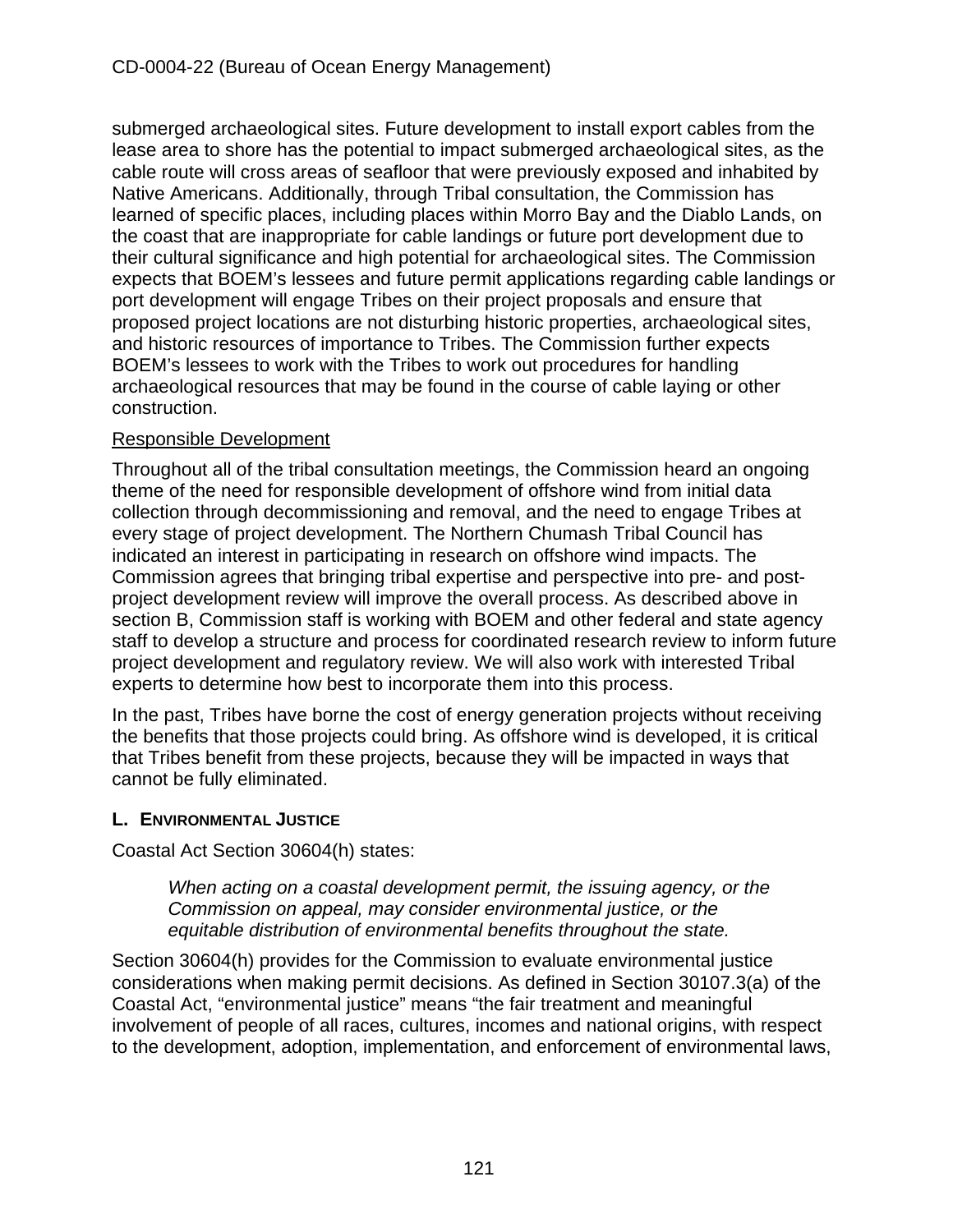regulations, and policies."[33](#page-121-0) Section 30107.3(b)(4) states that environmental justice includes, "[a]t a minimum, the meaningful consideration of recommendations from populations and communities most impacted by pollution into environmental and land use decisions."

In March 2019, the Commission adopted an environmental justice policy ("EJ Policy") to guide and inform its implementation of Section 30604(h) in a manner that is fully consistent with the standards in, and furthers the goals of, Chapter 3 of the Coastal Act and certified local coastal programs. The EJ Policy further articulates environmental justice as the following:

*The term 'environmental justice' is currently understood to include both substantive and procedural rights, meaning that in addition to the equitable distribution of environmental benefits, underserved communities also deserve equitable access to the process where significant environmental and land use decisions are made.* 

Ensuring access to the Commission's proceedings means making sure that those who are affected by proposed development have a meaningful and equitable opportunity to voice concerns in an open and transparent public process. Substantively, the EJ Policy describes how the Commission will work to ensure equitable access to the coast, support measures that protect existing affordable housing, and ensure that environmental justice communities are not disproportionately affected by climate change, water contamination, overuse or diminished environmental services.

Section 30604(h) is not an enforceable policy that is incorporated into the Commission's Coastal Management Program. However, the Commission has long used an environmental justice lens when analyzing projects' substantive consistency with Chapter 3 policies regarding public access and other coastal resources, and its EJ Policy calls for analyzing environmental justice issues in applicable staff reports and, when appropriate, proposing mitigation measures to avoid or fully mitigate identified impacts in a manner that is consistent with Chapter 3 policies. The Commission also has the mandate and the authority to maximize public participation in its decisionmaking process, including by ensuring that it solicits and carefully considers the viewpoints of communities that have been historically underserved or marginalized by government and that it ensures such communities have meaningful opportunities to be involved in the decision-making. (See, e.g., Coastal Act Sections 30006; 15 C.F.R. § 930.42.)

It is worth noting that although some impacts to Tribes are discussed in this section, impacts that were raised as a part of formal Tribal consultation are discussed in section

<span id="page-121-0"></span><sup>&</sup>lt;sup>33</sup> Coastal Act Section 30013, which provides that the Commission is to advance the principles of environmental justice and equality, references California Government Code section 65040.12(e), which defines "environmental justice" as "the fair treatment and meaningful involvement of people of all races, cultures, and incomes with respect to the development, adoption, implementation, and enforcement of environmental laws, regulations, and policies."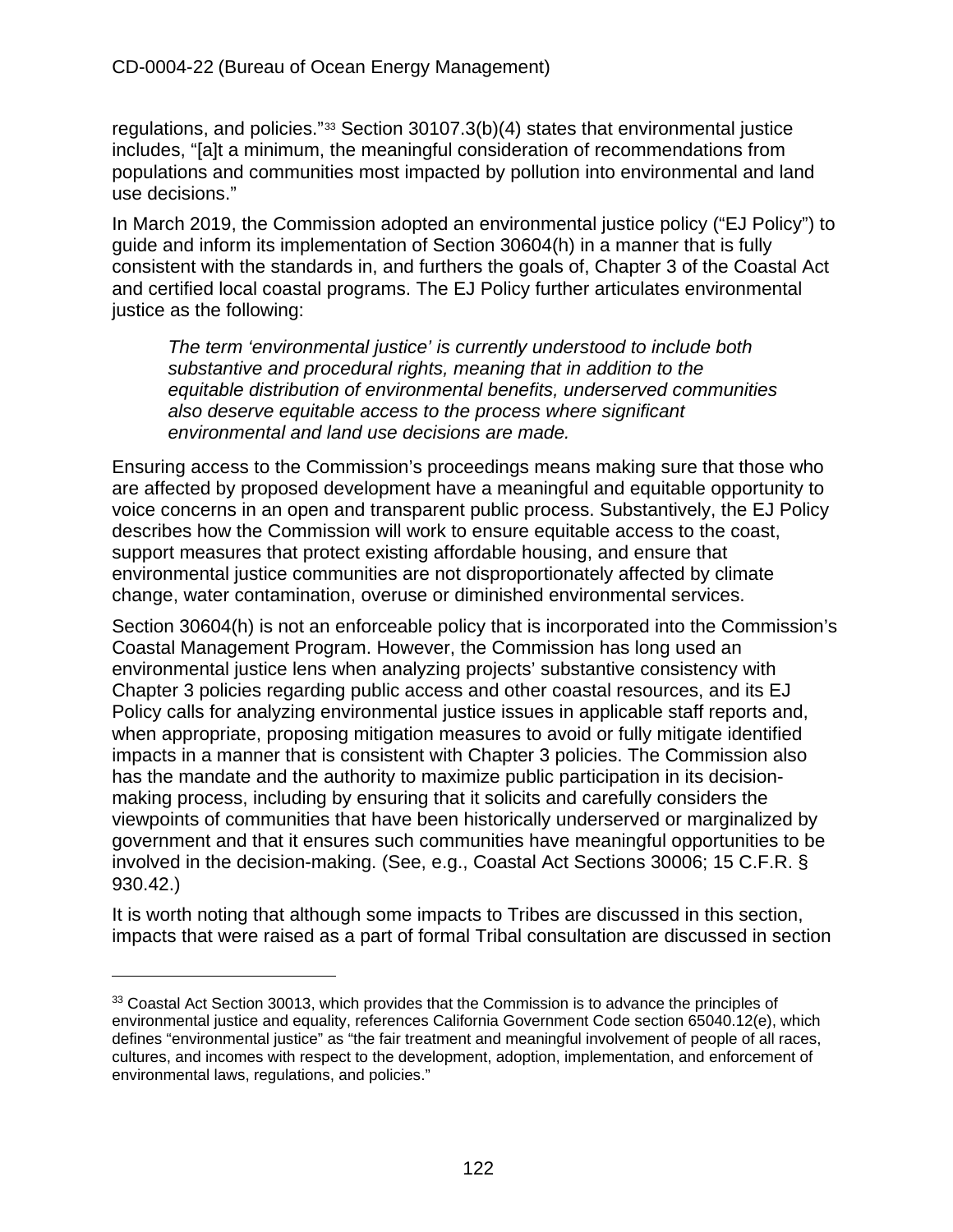K. Additionally, some individuals working in the fishing industry may also be part of an environmental justice community or tribal community. This section focuses on impacts to environmental justice communities, while section F focuses on impacts to the fishing industry. In this section, staff evaluated environmental justice impacts resulting from lease activities and future development necessary to support offshore wind energy. Several issues regarding future benefits and burdens that may result from the project have been raised by Tribes in the region, stakeholders working with environmental justice communities, and other members of the public. These include substantive concerns on addressing environmental burdens and cumulative impacts in environmental justice communities, impacts of future port development, transition from fossil fuel sources of energy to clean energy, and community benefits from offshore wind (e.g., green jobs, access to clean energy). Procedural concerns include early regular, and transparent engagement with environmental justice communities and tribal communities that will continue through the life of offshore wind development. The Commission addresses these concerns in this section.

# **Identifying Communities of Concern**

The Commission's EJ Policy was created to provide a framework to consider fair outcomes and requires staff to reach out to and include the voices of environmental justice community members<sup>[34](#page-122-0)</sup> who have been historically marginalized in the governmental review process and whose households have been disproportionately burdened by environmental hazards often stemming from industrial development. In order to evaluate the distribution of the project's environmental burdens and benefits and cumulative impacts on communities of concern, it is critical to understand the existing socioeconomic and demographic profiles of those communities as well as existing environmental burdens. Here, the term "communities of concern" refers to lowincome communities, communities of color, and other populations with higher exposure and/or sensitivity to adverse project impacts due to historical marginalization, discriminatory land use practices, and/or less capacity to mitigate adverse impacts. To identify these communities, staff evaluated various quantitative and qualitative sources of information for Morro Bay and the broader Central Coast region, including Ventura, Santa Barbara and San Luis Obispo counties, which may be affected by lease sale activities and future development. This broad area was selected for review due to the uncertainty surrounding coastal development to support offshore wind, e.g. where port development and cable installations would occur. Quantitative indicators used to identify communities of concern include the percentage of low-income households (either

<span id="page-122-0"></span><sup>&</sup>lt;sup>34</sup> In these findings, the terms "underserved communities" and "environmental justice communities" are used interchangeably with the term "communities of concern."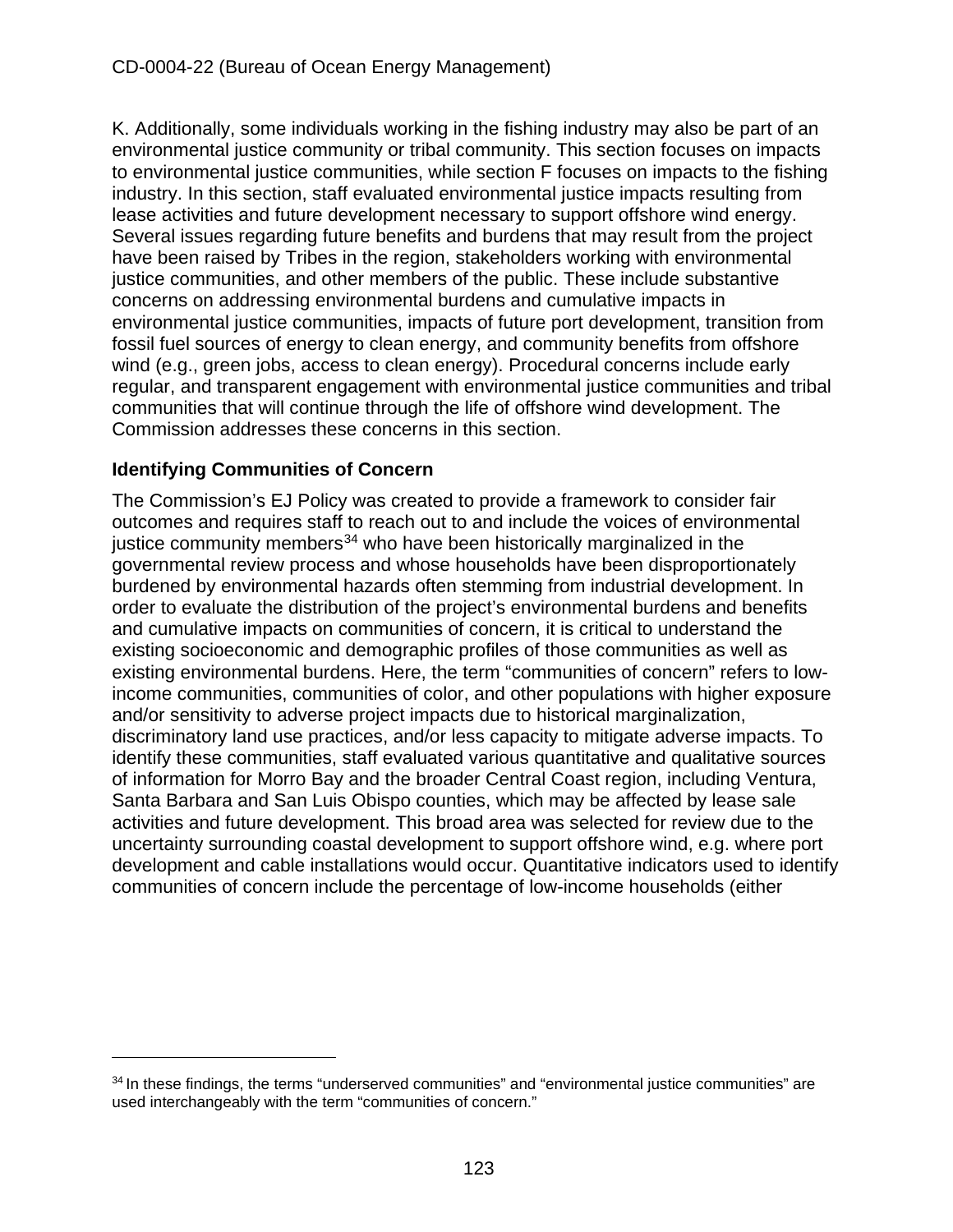through the low-income definition from  $AB1550^{35}$  $AB1550^{35}$  $AB1550^{35}$  or twice the federal poverty level),  $36$ housing burden,<sup>[37](#page-123-2)</sup> population of color,<sup>[38](#page-123-3)</sup> and linguistically isolated households.<sup>[39](#page-123-4)</sup> Staff also used the CalEnviroScreen (CES) 4.0 index which identified areas with multiple sources of pollution and populations with high sensitivity to pollution.<sup>[40](#page-123-5)</sup>

Using these indicators, there are communities of concern in the Central Coast region that may be affected by offshore wind lease activities and future development. Around Morro Bay, there are some low-income communities and individuals who experience linguistic isolation (see **[Exhibit 7-1](https://documents.coastal.ca.gov/reports/2022/6/W7a/W7a-6-2022-Exhibits.pdf)**, **[Exhibit 7-2](https://documents.coastal.ca.gov/reports/2022/6/W7a/W7a-6-2022-Exhibits.pdf)**, **[Exhibit 7-3](https://documents.coastal.ca.gov/reports/2022/6/W7a/W7a-6-2022-Exhibits.pdf)**, and Table 3-1). Two of the census tracts in the region are low-income communities under AB 1550 which holds a higher income threshold than the federal poverty level. Additionally, the data in Table 3- 1 indicates that the population near the project region has higher rates of cardiovascular disease and asthma compared to the San Luis Obispo (SLO) County averages. In the broader Central Coast region, there are also other communities of concern throughout San Luis Obispo, Santa Barbara, and Ventura Counties that may be affected by this project because of where they live or work in the region depending on choice of port, energy infrastructure buildout, and power supplies. For instance, the majority of census tracts surrounding Port Hueneme, Oxnard, Santa Maria, and Lompoc are considered low-income based on the AB1550 definition of low-income and have large population of people of color. Some census tracts in Oxnard near Port Hueneme, which is the closest deep-water port to the Morro Bay WEA, also have a larger population of color and Spanish-speaking population relative to Ventura County, which could require additional translation and interpretation services.

There are likely additional communities of concern throughout the state that may be affected by Morro Bay offshore wind energy development that cannot be determined due lack of necessary information about where infrastructure buildout will occur, and

<span id="page-123-0"></span><sup>&</sup>lt;sup>35</sup> This analysis uses AB 1550 to identify "Low-income communities" as census tracts with median household incomes at or below 80 percent of the statewide median income or with median household incomes at or below the threshold designated as low-income by HCD's State Income Limits adopted pursuant to Section 50093 of the Health and Safety Code. This provides a more reliable measure of lowincome communities due to higher costs and wages in California than the Federal Poverty Level.

<span id="page-123-1"></span><sup>&</sup>lt;sup>36</sup> A threshold of twice the federal poverty level was used in this analysis because California's cost of living is higher than many other parts of the country.

<span id="page-123-2"></span><sup>&</sup>lt;sup>37</sup> Housing burdened low-income households are households that are both low income and highly burdened by housings costs as identified by CalEnviroScreen 4.0 Households with lower incomes may spend a larger proportion of their income on housing and may suffer from housing-induced poverty.

<span id="page-123-3"></span><sup>38</sup> Population of color refers to anyone that identifies as Hispanic (of any race) and anyone who identifies as non-Hispanic but as a race other than white on the Census, such as Black or African American, Asian, or American Indian.

<span id="page-123-4"></span><sup>&</sup>lt;sup>39</sup> Linguistic isolation is a term used by the US Census Bureau for limited English-speaking households. More than 40 percent of Californians speak a language other than English at home. About half of those do not speak English well or at all.

<span id="page-123-5"></span><sup>40</sup> CalEnviroScreen 4.0 identifies California communities most affected by pollution and ranks census tracts in California based on potential exposures to pollutants, adverse environmental conditions, socioeconomic factors and the prevalence of certain health conditions.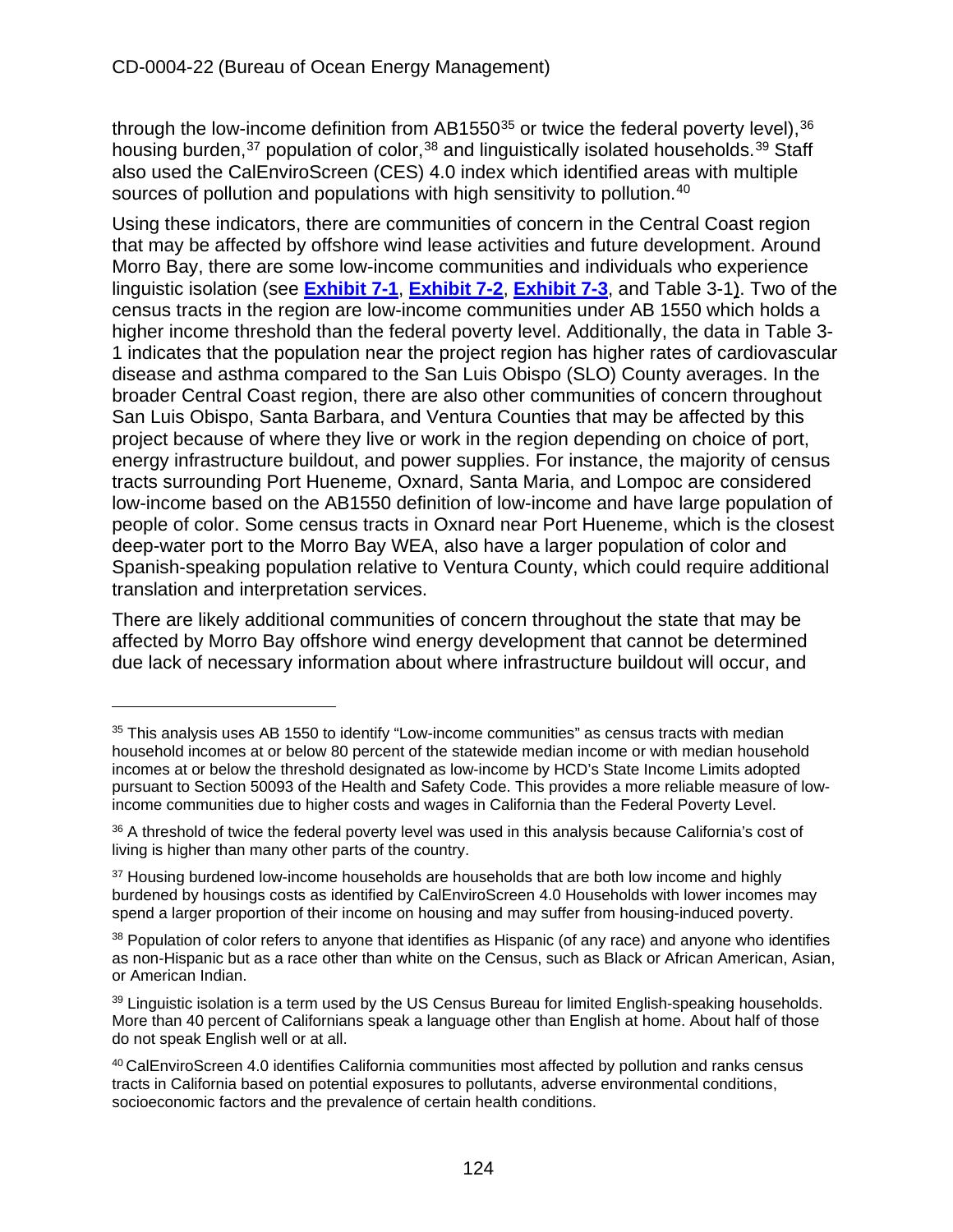which ports will support offshore wind activities. BOEM and the State of California are assessing several existing ports, including Long Beach, Los Angeles, Hueneme, Avila Beach, Morro Bay, San Francisco, and Oakland as well as non-port sites with the potential to be developed into new ports. Several of these ports already generate environmental pollution that disproportionately burden environmental justice communities living near the port facilities. However, since the port site has not been finalized at this moment, it is difficult to determine which communities may be burdened by any port expansion and development necessary to support offshore wind.

| Table 3-1: CES 4.0 Population Characteristics Indicators by Statewide Percentiles |  |
|-----------------------------------------------------------------------------------|--|
| in Morro Bay Census Tracts                                                        |  |

| <b>Census Tracts</b>                    | 607901<br>0603 | 607901<br>0503 | 607901<br>0602 | 607901<br>3000 | 607901<br>0707 | 607901<br>0703 | 607901<br>0701 | <b>SLO</b><br>County<br>Average |
|-----------------------------------------|----------------|----------------|----------------|----------------|----------------|----------------|----------------|---------------------------------|
| <b>Total</b><br><b>Population</b>       | 1,513          | 5,429          | 3,713          | 2,741          | 6,720          | 3,672          | 5,437          | 283,159                         |
| <b>Cardiovascular</b><br><b>Disease</b> | 25.35%         | 25.35%         | 25.35%         | 0.81%          | 10.48%         | 19.48%         | 20.64%         | 8.8%                            |
| <b>Asthma</b>                           | 39.97%         | 39.97%         | 39.97%         | 8.77%          | 41.64%         | 53.41%         | 55%            | 20.7%                           |
| <b>Housing</b><br><b>Burden</b>         | 17.41%         | 53.62%         | 68.94%         | 6.1%           | 34.8%          | 50.72%         | 34.80%         | 82%                             |
| <b>Unemploy-</b><br>ment                | N/A            | 74.10%         | 73.41%         | N/A            | 43.09%         | 3.58%          | 35.02%         | 4%                              |
| <b>Pollution</b><br>vulnerability       | 45.85%         | 28.25%         | 38.01%         | 29.71%         | 11.16%         | 40.24%         | 18.75%         | N/A                             |
| <b>Poverty</b>                          | 52.11%         | 35.57%         | 44.62%         | 32.27%         | 28.86%         | 71.22%         | 37.16%         | 30.40%                          |
| Linguistic<br><b>Isolation</b>          | N/A            | 14.28%         | 0.92%          | 58.95%         | 14.86%         | 61.09%         | 4.59%          | 5.3%                            |
| <b>AB 1550 Low</b><br><b>Income</b>     | <b>No</b>      | Yes            | No             | <b>No</b>      | <b>No</b>      | Yes            | <b>No</b>      | N/A                             |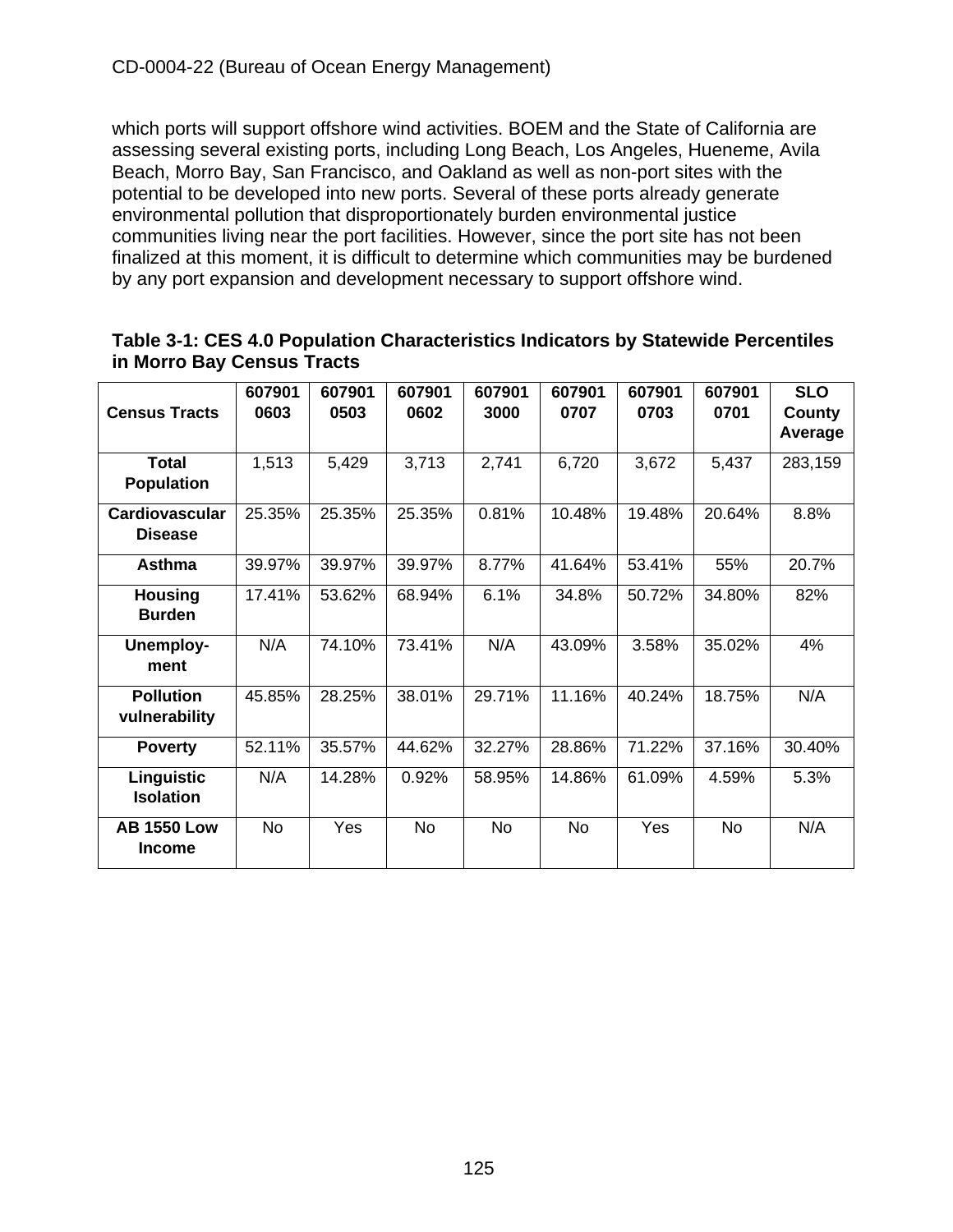| Total<br><b>Population</b> | 6079010<br>603 | 6079010<br>503 | 6079010<br>602 | 6079013<br>000 | 6079010<br>707 | 6079010<br>703 | 6079010<br>701 | <b>SLO</b><br>County<br>Average |
|----------------------------|----------------|----------------|----------------|----------------|----------------|----------------|----------------|---------------------------------|
| White                      | 77.52%         | 81.74%         | 79.12%         | 73%            | 83.76%         | 63.75%         | 72.72%         | 68.5%                           |
| Latino/<br><b>Hispanic</b> | 16.12%         | 10.31%         | 10.18%         | 22.65%         | 12.15%         | 21.65%         | 18.04%         | 22.9%                           |
| <b>African</b><br>American | $< 1\%$        | 2.3%           | N/A            | N/A            | N/A            | $< 1\%$        | N/A            | 2%                              |
| <b>Native</b><br>American  | $1\%$          | N/A            | 3.12%          | N/A            | $< 1\%$        | N/A            | 1.43%          | 1.4%                            |
| Asian<br>American          | 3%             | 2.57%          | 4.57%          | 4.12%          | 2.81%          | 4.92%          | 5.75%          | 4%                              |
| <b>Other</b>               | 2.18%          | 3%             | 2.98%          | N/A            | $< 1\%$        | 8.98%          | 1.72%          | 3.8%                            |

**Table 3-2: Race and Ethnicity in Morro Bay Census Tracts**

While the history and connection to the environment of several California Native American Tribes are described in detail in section K of this report, the Commission also recognizes the environmental injustices and demographic and socioeconomic inequities that have resulted from this history of marginalization. There are 13 Tribes in the region, as listed in section D, that may be disproportionately burdened by the project. A description of tribal consultation and the concerns described by Tribes is provided in section K.

Along with the quantitative data collected, qualitative information and the lived experience of the community members is key to understanding existing environmental justice burdens on a community and the potential for new development to inadvertently exacerbate those impacts or create new burdens, and in some cases create community benefits. Commission staff reviewed public comment letters and videos from past BOEM hearings to identify stakeholders with concerns regarding environmental justice. Staff sent outreach emails to several of these groups and environmental justice stakeholders in the Central Coast and near potential port locations, and followed up with emails and phone or video meetings if requested. At the time of publishing this report, staff had spoken to stakeholders from non-profits involved locally in coastal and social justice issues and statewide in environmental justice in renewable energy development.

Based on available sources of information, the Commission concludes that there are communities of concern near Morro Bay and in the broader Central Coast region that may be affected by project impacts and experience disproportionate burdens, particularly low-income communities. Potential impacts to those communities that will be triggered by offshore WEA development both offshore and onshore, depending on its location, and the Commission's ability to address those impacts warrant additional consideration.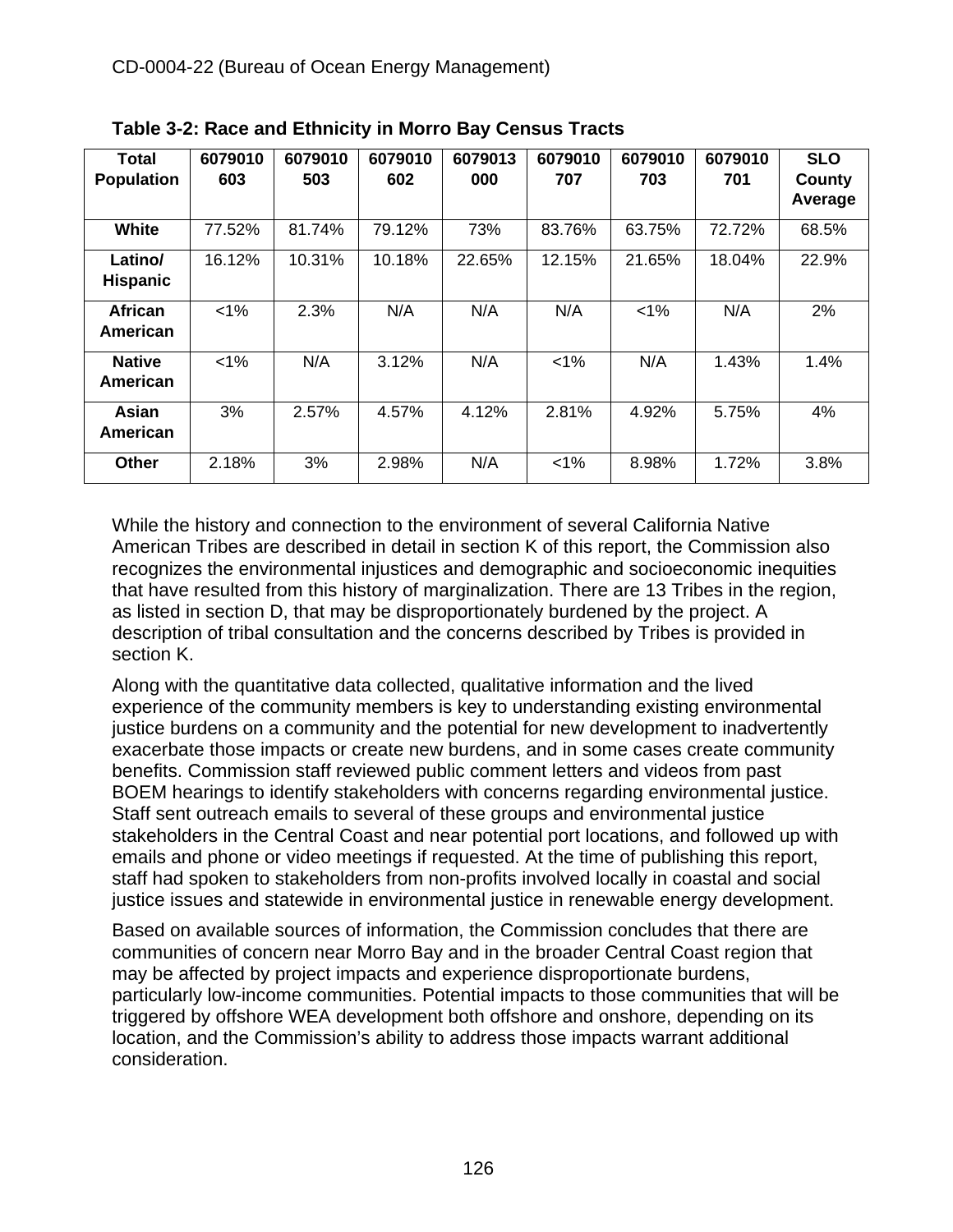## **Environmental Justice Coasta**l **Act Analysis**

## Procedural concerns

Procedural concerns regarding the offshore wind lease activities and future development include transparent and equitable engagement with Tribes and environmental justice communities during offshore wind development and inclusion of stakeholders in environmental impact monitoring. To date, both BOEM and California state agencies have engaged with Tribes, fishing communities, and other members of the public in several efforts, which are summarized in section D and include formal Tribal consultation and virtual scoping meetings with the fishing community and public comment on the Draft EA. Additionally, Commission staff have conducted independent Tribal consultation meetings and reached out to individually to several stakeholders who have raised environmental justice concerns during scoping and public comment for the draft EA or who staff have communicated with previously regarding environmental justice issues in San Luis Obispo, Santa Barbara, and Ventura counties. Commission staff also created and sent a Frequently Asked Questions handout in English and Spanish to individuals interested in environmental justice via the Commission's EJ email list.

<span id="page-126-1"></span>The Commission addresses several substantive concerns raised during these meetings throughout this CD, and stakeholders have requested that BOEM and lessees establish additional measures for meaningful engagement during all stages of offshore wind scoping and energy generation. In the Commission's findings for CD-0001-22, which examined the Humboldt WEA, communities raised concerns on BOEM's draft EA that "BOEM develop strategies to specifically engage [Black, Indigenous, and People of Color] communities throughout all phases of the Humboldt WEA development going forward" to ensure offshore wind development has long-term community benefits and accountability and monitoring measures for lease activities and lessees.[41](#page-126-0) Specific requests include establishing a regional community steering committee with representation from Tribes, communities of color, low-income communities and other disadvantaged communities and that the cost of future working groups and monitoring activities should be covered by BOEM, lessees, and/or developers. These same considerations should be applied in the Morro Bay WEA, as there is a history of industrial development, environmental pollution, and lack of engagement of central coast communities.

Similarly, in the Commission's findings for CD-0001-22, Tribes and local communities raised concerns about the safety of Indigenous women and other vulnerable populations and the impacts of large-scale development projects. Murder rates of Indigenous women are more than 10 times the national average and have been documented as Missing and Murdered Indigenous Women, Girls, and Two Spirit People (MMIWG2), with some of the highest rates in California (Yurok Tribal Court and Sovereign Bodies Institute, 2020). Comments received by the Commission from the Humboldt area expressed concerns regarding the potential for large scale energy infrastructure development in the region to exacerbate MMIWG2 and disproportionately

<span id="page-126-0"></span><sup>&</sup>lt;sup>41</sup> [Yurok Tribe](https://www.regulations.gov/comment/BOEM-2021-0085-0028) and [CORE HUB](https://www.regulations.gov/comment/BOEM-2021-0085-0020) public comment letters to BOEM in February 2022.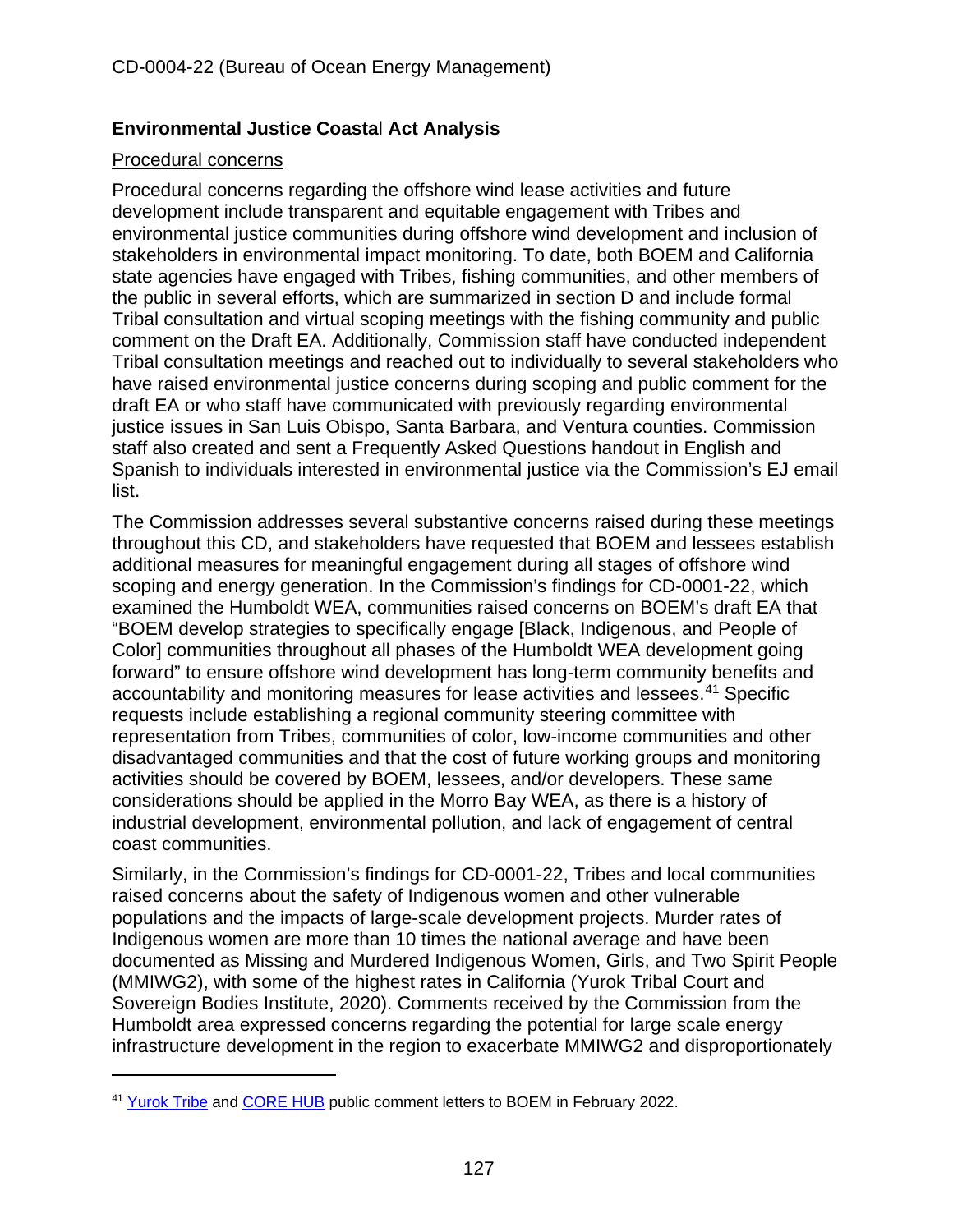burden indigenous communities.<sup>41</sup> The Commission expects future wind development to not only provide benefits to the community, but also in a manner that does not exacerbate or create harm in Native American communities and additional vulnerable populations with limited resources to address these harms. In the findings for CD-0001- 22, the Commission lays out its expectations for BOEM's lessees to develop workforce plans, with elements to ensure local community safety. BOEM's lessees in the Morro Bay WEA should meet the same expectations as lessees in Humboldt to ensure community safety.

Additionally, not all communities in the region have equitable access to information about the project or future activities, which also results in inequitable opportunity to meaningfully participate in discussions that may affect them. BOEM's EA and Commission staff analysis have identified populations in the region who do not speak English as their first language. The draft EA identifies that translation and interpretation services may be needed for individuals with limited English proficiency in the region's Latino community who may be affected by the project. Many of these individuals may not receive information in forms they understand because common channels of sharing information such as email noticing, are often in English and contain highly technical language. As such, targeted engagement should be conducted in consultation with trusted community partners to identify ways to disseminate information in an accessible format, in their native language, and to reach individuals with limited English proficiency.

Because offshore wind development in California is in the early scoping and planning stages, there is an opportunity to create fairer outcomes for Tribes and other underserved communities in the region by starting meaningful engagement from the beginning. To ensure meaningful engagement and a project that benefits all who may be impacted in an equitable manner, future offshore wind development proposals that come before the Commission, either from BOEM, local governments, lessees or other future developers, the Commission expects meaningful engagement to be embedded in the project development process and input from communities of concern to be addressed in all project elements and documents submitted for Commission review. As such, **[Condition 5](#page-14-2)** requires BOEM to require lessees to make reasonable efforts to demonstrate long-term engagement with environmental justice communities identified in this section, including the broader Central Coast region and near ports that would support offshore wind development in the Morro Bay WEA, on all elements of a lessees' project development process. This condition as well as other requirements BOEM may include in its leasing documents, do not prescribe a specific structure for engagement, but instead allow communities to work with lessees to determine what structure would achieve the engagement goals of all parties. The Commission recommends that lessees and communities explore mechanisms for compensating community members (who most often volunteer their time) for their time participating in engagement activities. **[Condition 5](#page-14-2)** also requires that any engagement plan be developed in coordination with affected communities and that the plan include strategies to reach individuals with limited English proficiency who may be affected by future offshore wind development. Finally, **[Condition 6](#page-14-1)** requires engagement with California Native American Tribes. This condition includes many of the same engagement elements as **[Condition 5](#page-14-2)**, but also addresses issues unique to Tribes. See section K for additional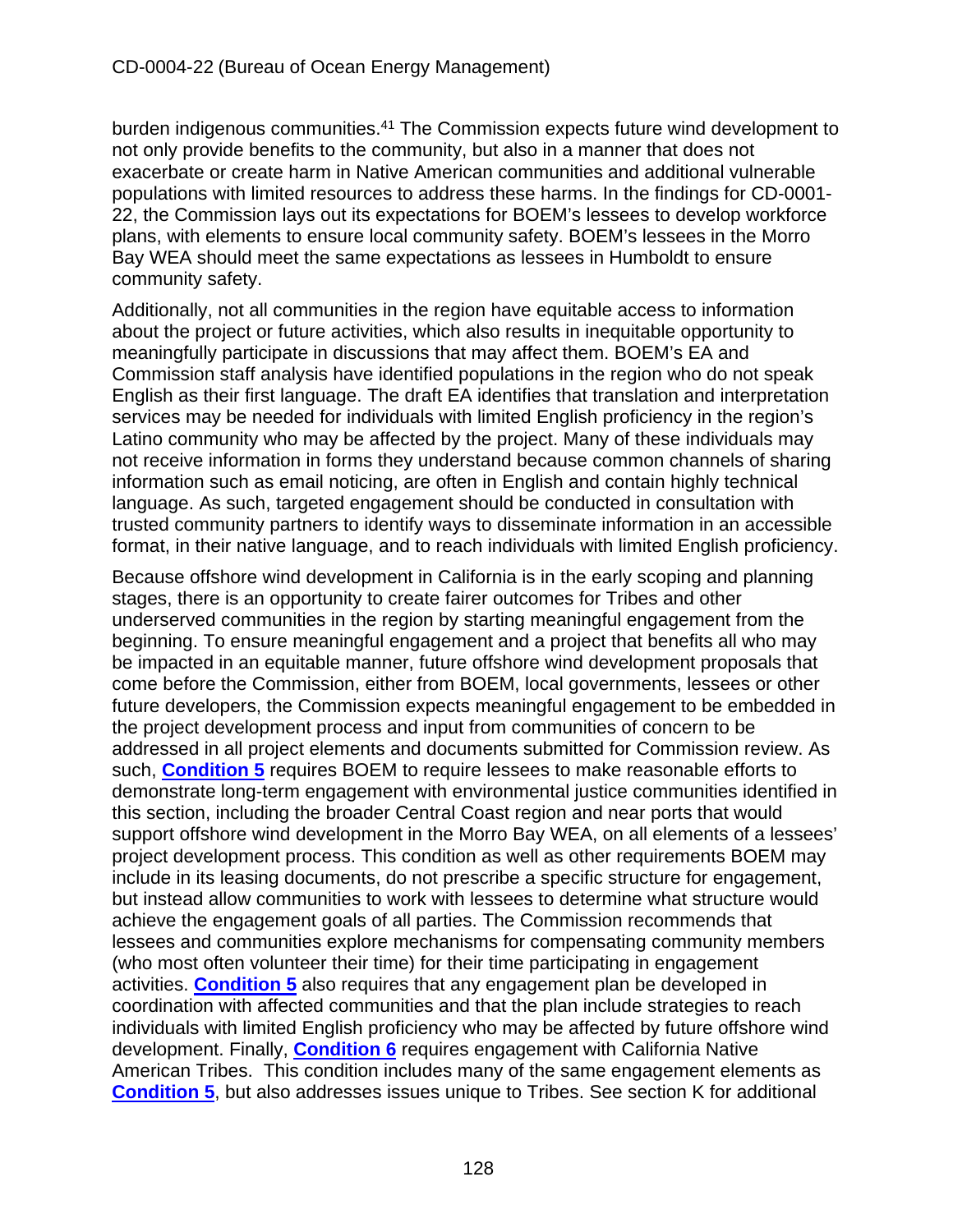discussion. Together, **[Conditions 5 and 6](#page-14-2)** are needed to ensure that BOEM's project will protect special communities (per Section 30230 and 30253(e)); protect public access, views, and lower-cost recreational opportunities for EJ and low-income communities (per, e.g., Sections 30210, 30251, 30213), create equitable benefits that can lead to a just transition from fossil fuels to clean energy, and protect marine resources that are used by EJ and tribal communities for cultural, economic, recreational, and subsistence purposes (per Section 30230).

#### Substantive Concerns

#### *Lease Exploration*

As discussed in BOEM's draft EA, lease exploration activities include an increase in vessel trips to and from Morro Bay for surveys and other lease exploration activities and installation of metocean buoys in the WEA. BOEM's EA analysis identifies the potential for environmental justice impacts related to air and water pollutants. Air emissions would result from vessels and powered equipment being used for lease activities, and would primarily consist of carbon monoxide, nitrogen dioxide, sulfur dioxide, and fine particulate matter (PM2.5), marine diesel, lube oils, and greenhouse gases. As discussed in the air quality section, BOEM does not expect lease exploration to violate any of San Luis Obispo County's air quality standards. BOEM also does not expect adverse impacts to communities around Morro Bay or further inland due to the limited scope and short duration of the activities.

There may also be instances where vessel fuel or other oil-based pollutants would be emitted or discharged in amounts that may result in harmful impacts to marine life due to foreseeable but unlikely events or emergencies. The impacts of oil spills are analyzed in the oil spill section. In these events, Tribal members and members of the fishing industry would be disproportionately impacted due to their dependence on ocean resources for food and their livelihood. Further discussion of tribal coastal resource use is included in the tribal and cultural resources section, and discussion of impacts to fishing communities is included in the commercial and recreational fishing section. To prevent and minimize the impacts of oil spills, the Commission expects BOEM's lessees to submit a project-specific spill prevention and response plan, as detailed in **[Condition](#page-10-0)  [1\(f\)\(ii\)](#page-10-0)**.

Additionally, while narrow in scope, the lease activities happening at this stage of the offshore wind development process will inform future construction operations plans, export cable routes to shore, lease terms, and onshore development needs, which may have unforeseen consequences to underserved communities dependent on ocean resources. To ensure that all possible impacts to communities of concern are proactively identified and addressed, **[Condition 5 and 6](#page-14-2)**, as discussed above, require ongoing engagement with Tribes and environmental justice communities, and **[Condition 1\(d\)](#page-10-0)** requires documents and data resulting from research, surveys, and other data collection efforts conducted during the leasing phase, that are subject to the Freedom of Information Act, to be publicly available to the maximum extent feasible to better inform impacts to local communities.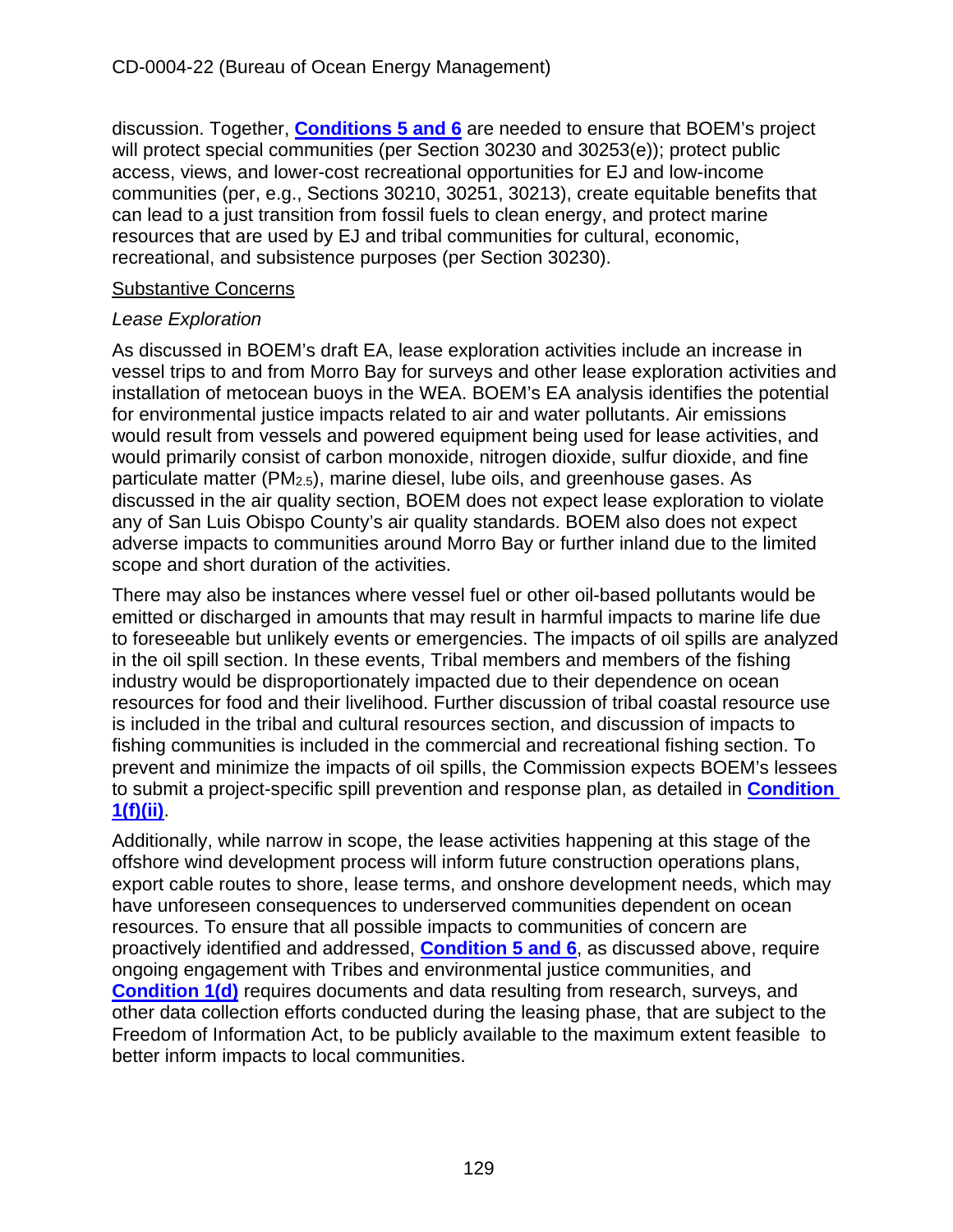## *Lease development*

Although currently no actual projects, designs, or other related development has been presented to either BOEM or to the Commission regarding future offshore wind development, a high-level analysis can be conducted to understand future impacts that may occur in environmental justice communities. This analysis provides a broad understanding of what impacts can be reasonably foreseen and will also identify areas where more information is needed to adequately assess impacts. This analysis identifies the following substantive issues that may occur from future development activities: 1) addressing environmental burdens and cumulative impacts, 2) community benefits from offshore wind (e.g., green jobs, access to clean energy, a just energy transition), and 3) safety of Native American Tribes and local communities. Staff also consulted with Native American Tribes as described in section D and address concerns that came up during formal consultation meetings in section K of this report.

**1) Addressing future environmental burdens from offshore wind**: Future development related to construction of offshore wind facilities will likely have a variety of effects and may add to the cumulative impacts of environmental burdens present in the region from existing industrial development and environmental hazards. Some effects will occur from any port-related activities and future development that will occur to support offshore wind. Ports have significant economic importance both locally and statewide. However, industrial activity and development at ports can result in significant environmental burdens for communities of concern living near ports, including air, water, noise and light pollution (EPA, 2021). This not only affects residents, but also workers and visitors who might recreate near port areas. State agencies and BOEM are currently conducting research to evaluate ports suitable for offshore wind activities, pursuant to AB 525, which requires California state agencies led by the CEC to develop a strategic plan for offshore wind energy generation in California. While there is limited information available regarding the site of port expansion and development for offshore wind activities at the Morro Bay WEA at the moment, all future siting and development at ports, whether existing or new, should consider how port activities will affect communities of concern surrounding ports and along transportation routes and other infrastructure buildout from ports. Low-income communities, communities of color and populations with additional sensitivities such as asthma and cardiovascular disease already live near many ports in California that may support future offshore wind activities, especially near industrialized ports such as Port of San Francisco, Port of Oakland, Port Hueneme, Port of LA and Port of Long Beach.<sup>[42](#page-129-0)</sup> These industrialized ports have significant impacts on the health of nearby communities; stakeholders noted that port emissions reduce the life expectancy of community members and cause high childhood asthma rates in their communities surrounding the Ports of Long Beach and Los Angeles. Any existing pollution burdens and environmental hazards that may be intensified by constructing, assembling, and transporting offshore wind turbines at these industrialized ports, should be considered.

Additional air pollution may occur from increased vehicle emissions on land and vessel

<span id="page-129-0"></span><sup>42</sup> See CalEnviroScreen 4.0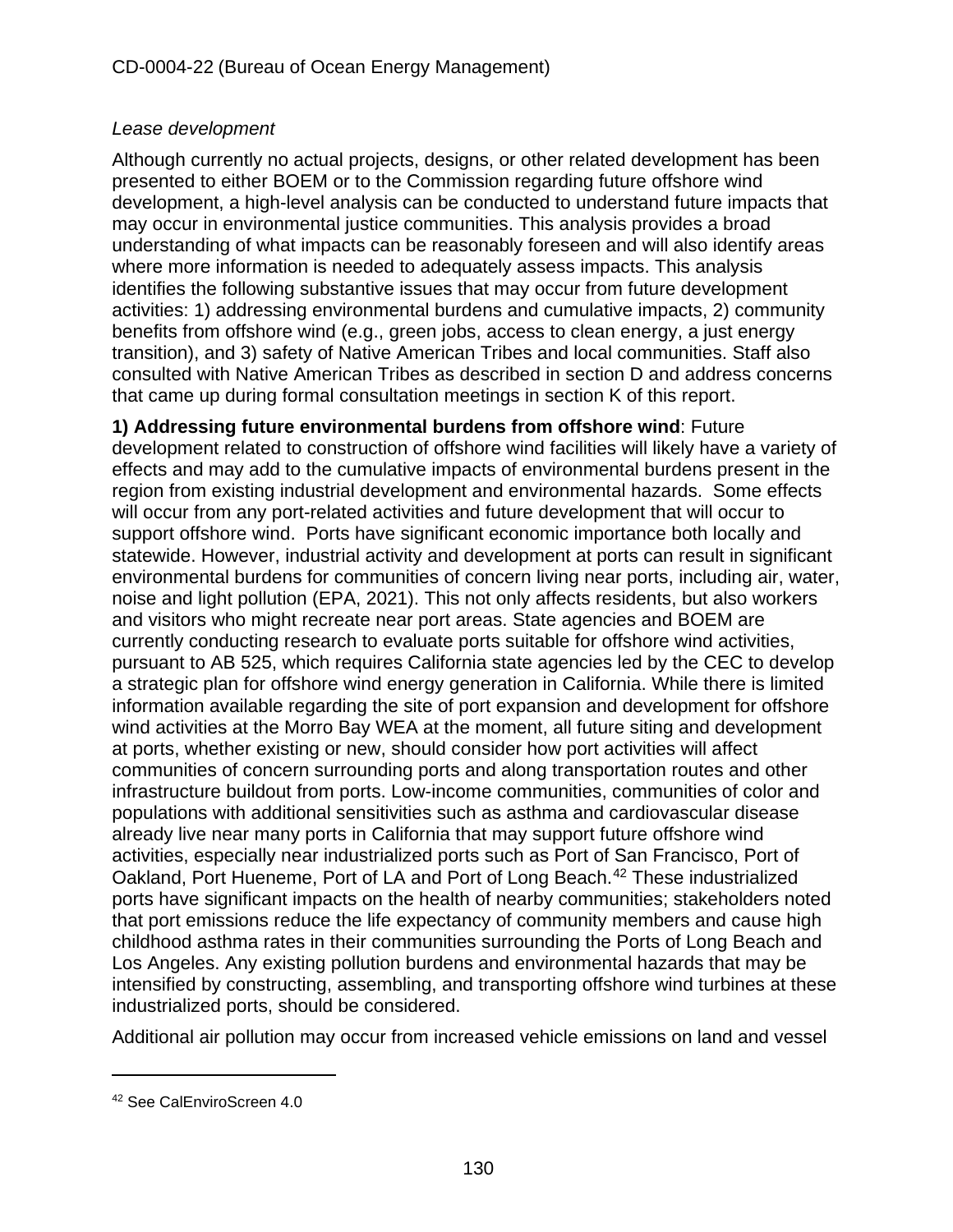emissions offshore to transport raw materials and turbines. The air quality section discusses this potential impact in further detail. As discussed in the oil spill section, the construction and operation of offshore wind turbines uses oil-based lubricants and other products. This means that there is a foreseeable but unlikely chance that an oil spill may occur. A spill of oil, lubricant, or other hazardous liquid in the Morro Bay WEA may disproportionately impact communities of concern and Tribes who depend on ocean and coastal resources that may affected by an oil spill. Any spills may cumulatively add to existing environmental burdens for local communities. For example, there are a number of industrial sites around the Morro Bay WEA found on EnviroStor<sup>[43](#page-130-0)</sup>, including the Morro Bay Power Plant, the Diablo Canyon Power Plant, Los Osos Landfill, which are contaminated and also impact local communities' exposure to hazardous chemicals.

Currently, the extent of the air emissions, water pollutants, and other existing pollution impacts from industrial and hazardous waste sites, cleanup sites, traffic and how these sources of pollution may cumulatively affect environmental justice communities in the region is unknown, because future development proposals have not been submitted. However, the Commission expects future environmental studies and monitoring plans from BOEM's lessees to include the extent of future impacts and identify avoidance and mitigation strategies addressing any environmental burdens that may affect communities of concern. Environmental studies should include population characteristics and current environmental conditions experienced by environmental justice communities that live, work, and/or recreate near sites of future development considerations and be validated with input from communities of concern through ongoing engagement as described in **[Condition 5](#page-14-2)**.

## **2) Community benefits**

Although future wind projects will have some impacts on environmental justice communities, they also have the potential to provide significant benefits to those communities in terms of providing clean energy and economic opportunities. As stated in AB 525: "Investment in offshore wind energy development can offer career pathways and workforce training in clean energy development. Offshore wind energy will provide additional blue collar industrial work opportunities and support apprenticeship opportunities for a diverse labor pool and provide those opportunities to local and tribal communities experiencing high unemployment through prioritization of local hiring first." In addition, construction of offshore wind facilities is critical to help the state achieve its aggressive clean energy goals and help avoid the worst effects of climate change, which will be felt most severely by low-income and other communities of concern that do not have the resources to adapt or avoid the impacts of climate change.

The project area's future exploration and possible development of offshore wind energy can bring a number of benefits to populations along the shore, in Morro Bay, and in communities near offshore wind-serving ports. As such, the Commission expects to see future project proposals for this area contain a co-developed community benefits

<span id="page-130-0"></span><sup>&</sup>lt;sup>43</sup> EnviroStor is the Department of Toxic Substances Control's data management system for tracking our cleanup, permitting, enforcement and investigation efforts at hazardous waste facilities and sites with known contamination or sites where there may be reasons to investigate further.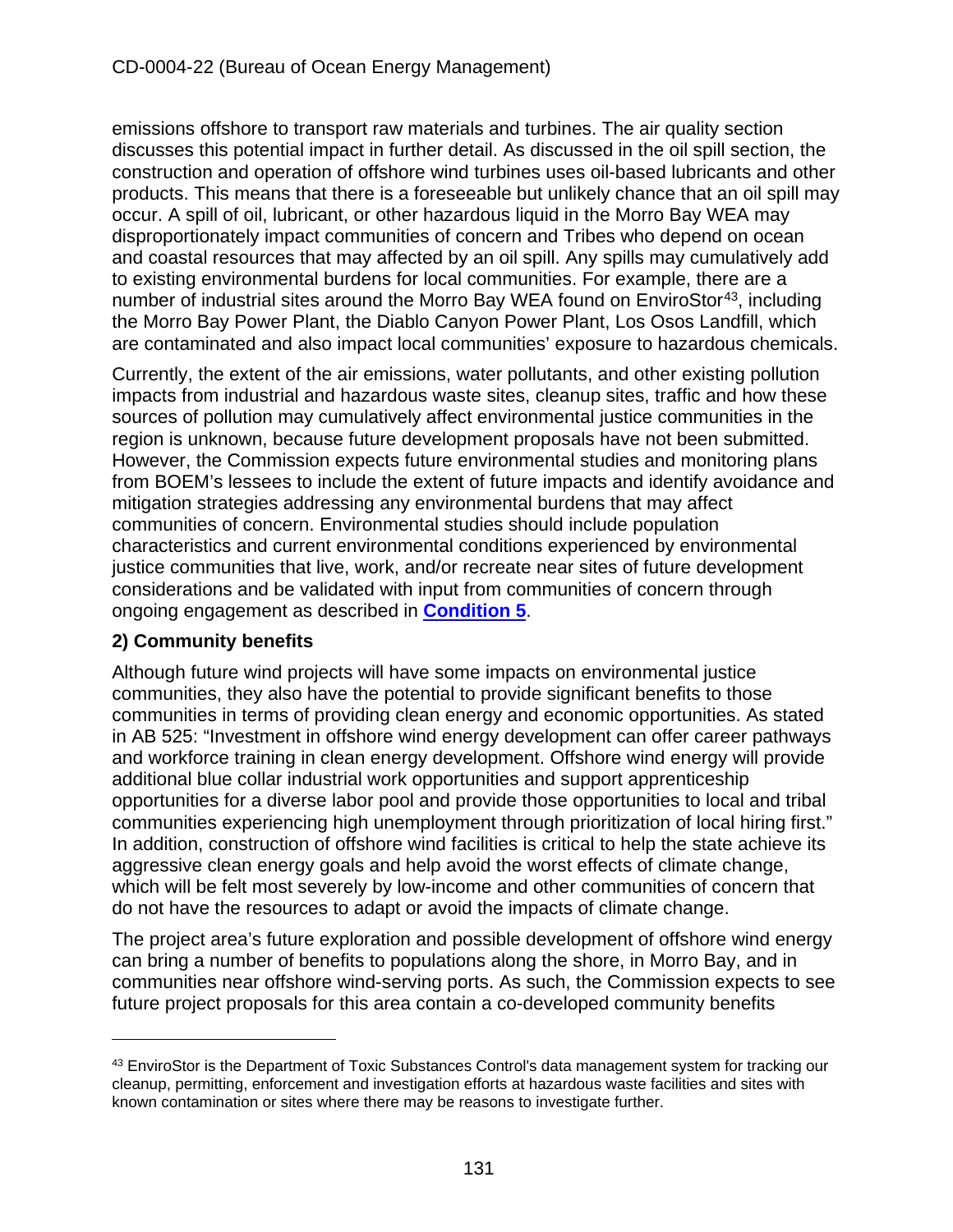package to ensure that communities of concern receive benefits from offshore wind, including access to clean energy, job training and employment opportunities, and more. This includes but should not be limited to mitigation of impacts to the fishing industry because there may be impacts to communities of concern beyond what will be experienced by those dependent on fishing for their livelihood. Additional opportunities include cleanup of existing environmental pollution from superfund sites, fossil fuel industrial development, and infrastructure no longer in use. There should be targeted engagement and allocation of benefits for Tribes and other communities of concern in the region, particularly low-income households.

BOEM's lessees should engage with these communities to develop community benefits in a form that works for the communities and supports existing low-income families and individuals in an equitable way. There are many ways to do this, and community benefits agreements or packages is one way to articulate and agree to these benefits. Some examples from other community benefit packages in the green energy field include:

- A. Community solar grants and incentives
- B. An equitable feed-in-tariff program for low-income communities that have solar panels and the infrastructure to sell energy
- C. If there is a lack of infrastructure for this, lease applicants could explore creation of infrastructure as a community benefit
- D. Low-income battery grants and incentives
- E. Workforce development for fishing community, low-income, and Native American individuals
- F. Equitable internships and apprenticeships throughout the project for low-income, youth, indigenous, formerly incarcerated, neurodiverse, women, and people of color.

The above suggestions can support existing initiatives and strengthen communities that are facing several socioeconomic issues by providing additional benefits. Future exploration and development of the WEA could become an asset to the community and should also provide strong support for indigenous communities in Morro Bay and near the selected port communities. **[Condition 5](#page-14-2)** will help ensure that potential benefits to local communities are maximized by calling on lease developers to engage with communities throughout the process of developing future projects and to develop workforce plans that will include a plan for local hiring and minimizing the use of shortterm or transient workers in all phases of leasing and construction and operations.

# **Conclusion**

The Coastal Commission's EJ Policy was created to introduce a greater level of fairness to a government process that has historically excluded communities of color, lowincome communities, and other underserved communities from participating in land use decisions that may cause disproportionate impacts to their households. The EJ Policy also provides a framework for the Commission to evaluate and address the equitable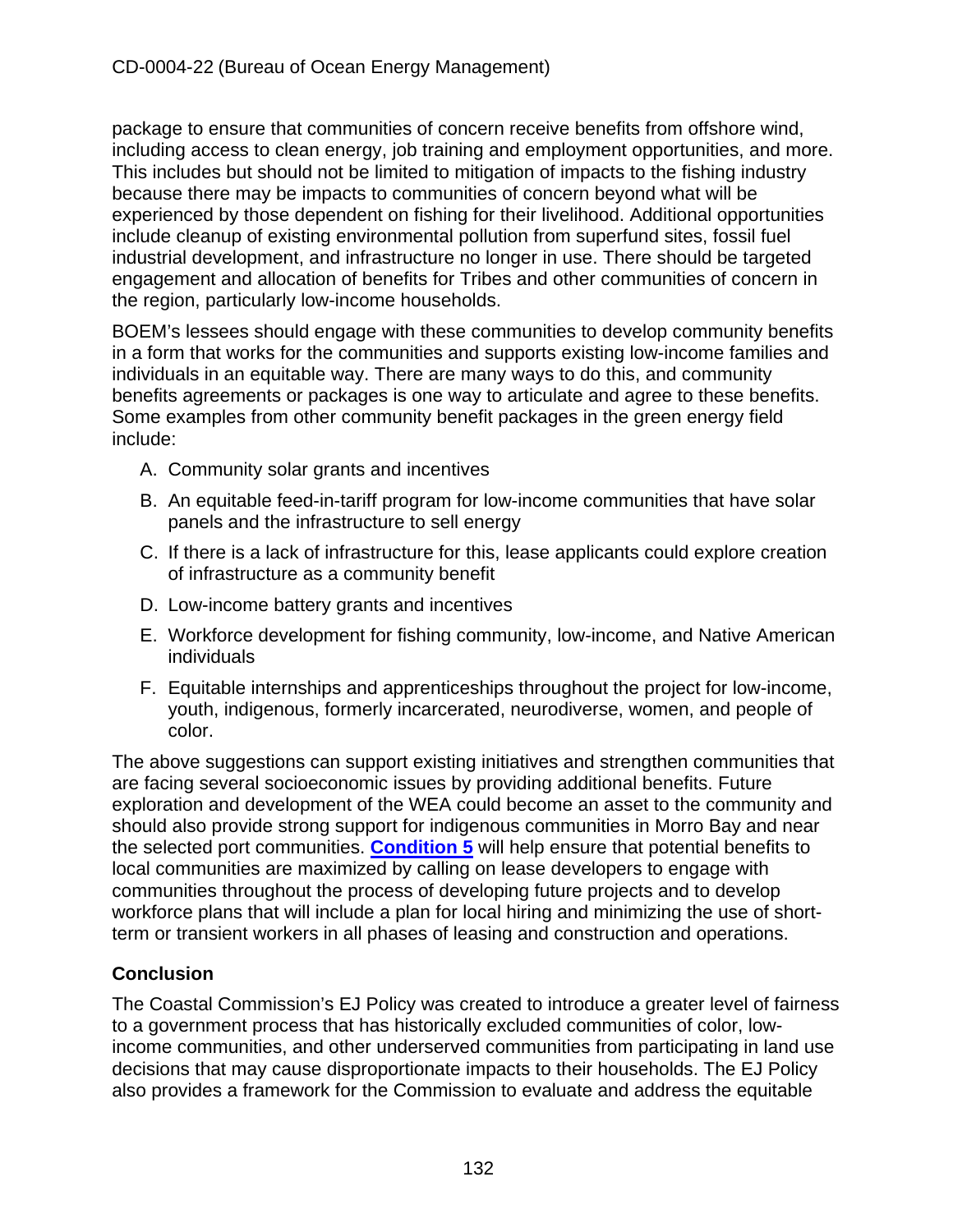distribution of project benefits and burdens.

In this case, the Commission has identified several communities of concern that may be affected by Morro Bay WEA development and identified several procedural and substantive concerns that should be addressed during lease activities and future development proposals. Offshore wind generation off the coast of California has the potential to bring several benefits to the state and the Central Coast. However, without consideration of environmental justice at all stages of development and measures for meaningful engagement and accountability, communities of concern in the region may experience inequitable distribution of the project benefits and burdens.

Currently, BOEM and the State of California still have not identified which port(s) will support construction, energy transmission and maintenance activities necessary for offshore wind generation in Morro Bay WEA. As ongoing planning and research occurs to inform offshore wind strategic planning and future development, any cumulative impacts that may affect environmental justice communities adjacent to selected ports should be considered as part of the assessment. At a high level, the Commission expects BOEM, future lessees, and/or developers of offshore wind infrastructure to identify and address environmental burdens that may affect environmental justice communities in the region, ensure protections for safety of Native American Tribes and local communities, and develop community benefits packages, agreements, or other mechanisms to ensure that benefits are provided to affected communities and ensure meaningful engagement during all stages of offshore wind generation, as described by **[Conditions 5 and 6](#page-14-2)**.

## **M. AIR QUALITY**

Coastal Act section 30253 states:

*New development shall:….* 

*(3) Be consistent with requirements imposed by an air pollution control district or the State Air Resources Control Board as to each particular development*

BOEM's EA indicates that San Luis Obispo County is in attainment or unclassifiable for all national ambient air quality standards and California ambient air quality standards with the exception of the federal ozone standard for east San Luis Obispo County. As stated in BOEM's EA:

*San Luis Obispo County [Air Pollution Control District] APCD has been delegated by the U.S. EPA to regulate air pollution on the OCS in accordance with section 328 (a) (3) of the Clean Air Act (SLO Co. APCD, 1990).*

Both lease exploration and lease development may lead to changes in air quality, due to an increase in vessel traffic.

## **Lease Exploration**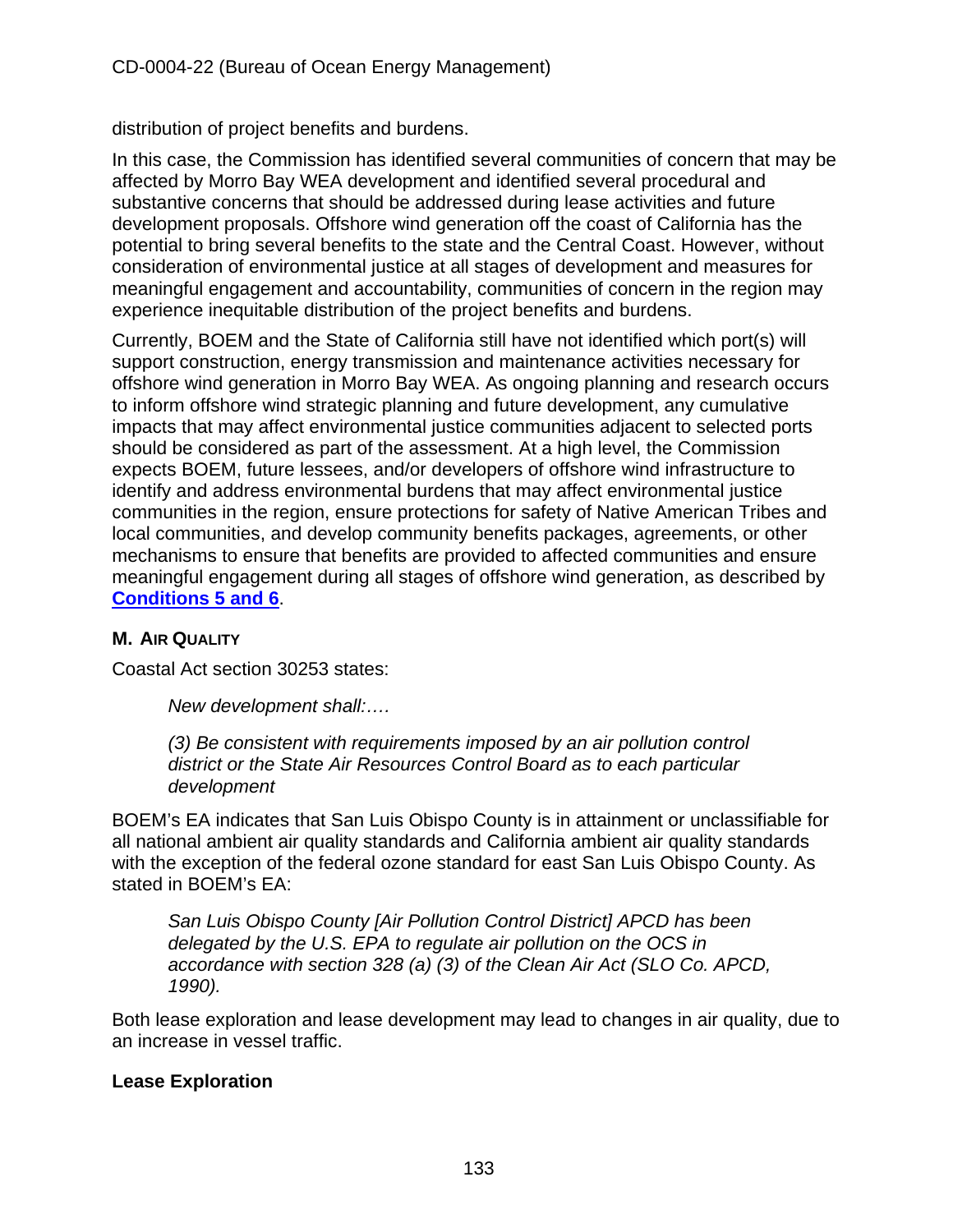The marine vessels, auxiliary engines, buoy back-up generators, trucks and locomotives, and goods-moving equipment used for lease exploration activities have the potential to generate air quality contaminants. The primary air quality contaminants from these sources are carbon monoxide, nitrogen dioxide, sulfur dioxide, and fine particulate matter (PM2.5), marine diesel, lube oils, and greenhouse gases. According to BOEM's EA:

*Carbon monoxide, nitrogen dioxide, sulfur dioxide, and PM are criteria pollutants that are regulated under the national ambient air quality standards, which are health-based standards. Marine diesel and lube oils may contain hazardous air pollutants, primarily benzene, and have adverse human health effects. They are also hydrocarbons, which, if volatilized, become precursors of photochemical smog (i.e., ozone, which is another NAAQS contaminant). Nitrogen dioxide, in the presence of sunlight, is also an ozone precursor.* 

BOEM does not provide a quantitative estimate of air quality pollutants expected to be generated by the use of the equipment mentioned above but has indicated that lease exploration activities are not expected to violate any national or California ambient air quality standards.[44](#page-133-0) In its EA, BOEM provides the table included below as Table 4-1 with example emissions from lease exploration activities on the Atlantic OCS.

| <b>Activity</b>                                           | CO   | NO <sub>x</sub> | <b>VOCs</b> | $PM_{10}$ | PM <sub>2.5</sub> | SO <sub>x</sub> | CO <sub>2</sub> | N <sub>2</sub> O | CH <sub>4</sub> | CO <sub>2</sub> e |
|-----------------------------------------------------------|------|-----------------|-------------|-----------|-------------------|-----------------|-----------------|------------------|-----------------|-------------------|
| <b>Site</b><br><b>Characterization</b><br><b>Surveys</b>  | 3.50 | 37.99           | 1.46        | 2.07      | 3.74              | 3.74            | 1,828.78        | 0.05             | 0.24            | 1,900.47          |
| <b>Construction of</b><br>Meteorological<br><b>Towers</b> | 0.36 | 2.11            | 0.43        | 0.14      | 0.20              | 0.20            | 131.33          | 0.003            | 0.04            | 144.39            |
| <b>Operation of</b><br>Meteorological<br><b>Towers</b>    | 4.03 | 22.04           | 1.85        | 1.47      | 1.64              | 1.64            | 790.99          | 0.01             | 0.04            | 801.83            |
| <b>Decommissioning</b><br>of Meteorological<br>Towers     | 0.36 | 2.75            | 0.44        | 0.16      | 0.27              | 0.27            | 164.32          | 0.00             | 0.04            | 176.07            |
| <b>Sum of emissions</b><br>from all sources               | 8.26 | 64.89           | 4.18        | 3.85      | 5.86              | 5.86            | 2,915.42        | 0.07             | 0.35            | 3,022.77          |

#### **Table 4-1: Example Emissions from WEA Site Characterization and Site Assessment for the Atlantic OCS**

Notes: Units are tons per year (Metric tons per year for greenhouse gases) in a single year.

- 1. Towers are not being considered but this serves as a conservative (high) estimate for construction, deployment, and decommissioning of meteorological buoys and equipment.
- 2. Sum of individual values may not equal summary value because of rounding.

<span id="page-133-0"></span><sup>44</sup> Additional information on air quality standards can be found on the [SLO Co. APCD website.](https://storage.googleapis.com/slocleanair-org/images/cms/upload/files/%28E-2%29.pdf)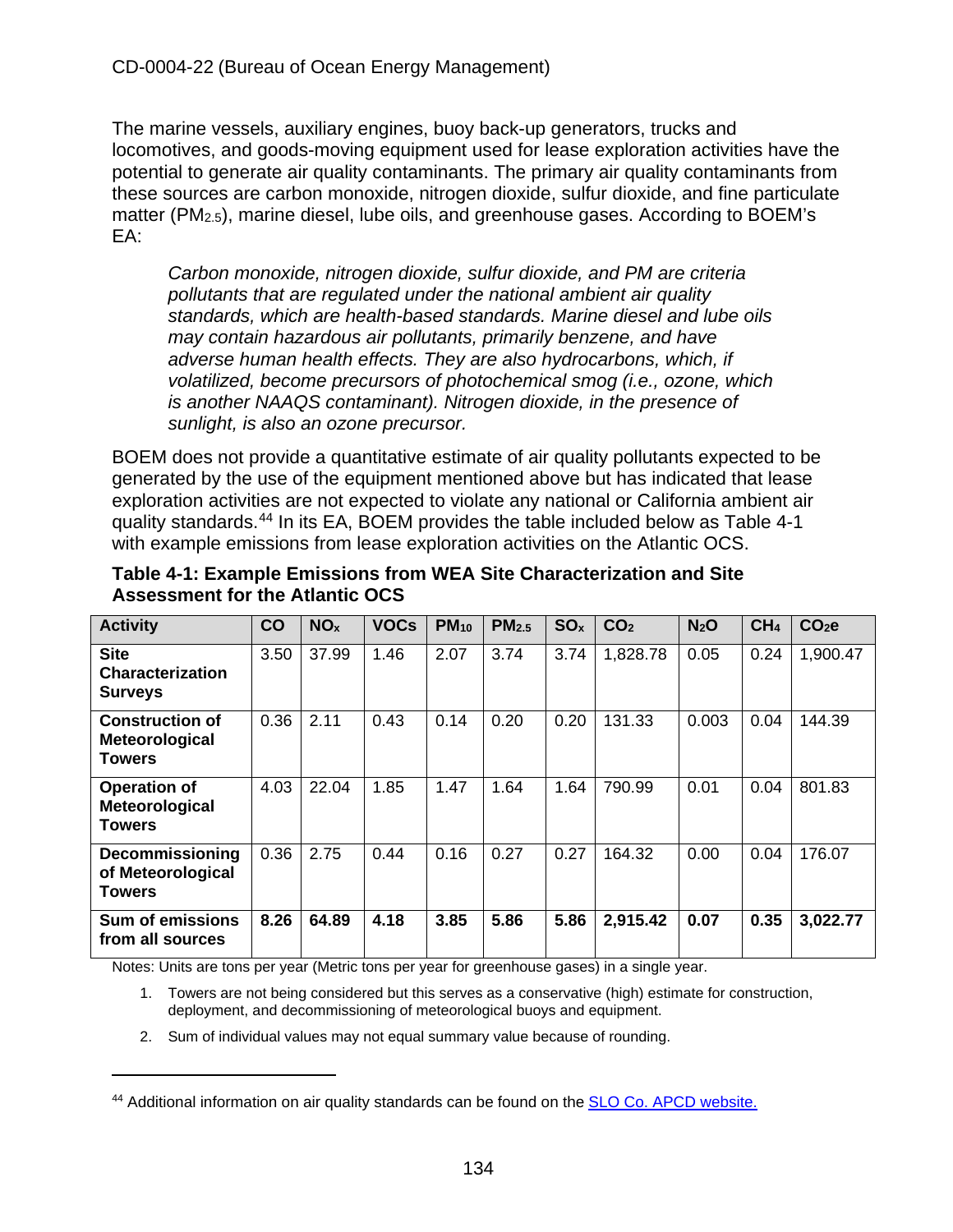$CO =$  carbon monoxide  $NOX =$  nitrogen oxides  $VOCs =$  volatile organic compounds  $PM_{10}$  = particulate matter with aerodynamic diameters of 10 microns or less  $PM_{2.5}$  = particulate matter with aerodynamic diameters of 2.5 microns or less<br>SOx = sulfur oxides  $CO_2$  = carbon dioxide  $N_2O$  = nitrous oxide  $CH_4$  = methane  $CO<sub>2</sub> =$  carbon dioxide  $CO<sub>2</sub>e =$  carbon dioxide equivalent

Source: Environmental Assessment, BOEM's EA

As outlined in the CD, BOEM requires all appropriate federal, state, and local air quality regulations be followed by requiring lessees to obtain appropriate permits and implement mitigation measures where relevant. Therefore, lease exploration activities are expected to be consistent with the requirements imposed by an air pollution control district or the California Air Resources Board, a thus consistent with section 30253 of the Coastal Act.

## **Lease Development**

Future lease development activities, particularly the construction and decommissioning phase, have the potential to produce air quality contaminants. The construction phase will produce emissions from marine vessels, turbine manufacturing equipment, and transportation of materials used for turbine manufacturing. Ongoing operations of offshore wind development will produce some air emissions from vessels traveling to/from the development for maintenance. The turbines themselves are not expected to produce substantial air emissions. The decommissioning phase of the offshore wind projects will bring additional air emissions due to the increased use of vessels to remove turbines, anchors, and mooring lines from the water.

It is not currently known the extent to which port infrastructure upgrades are necessary to support offshore wind development along the Central Coast. However, should port expansion or upgrades be pursued, communities near the proposed terminal redevelopment may have disproportionate vulnerability and will likely bear disproportionate impacts of air emissions as a result of manufacturing and transport of materials required for manufacturing. The Commission expects that BOEM's lessees will involve communities in the lease development process to ensure that they are adequately protected from air pollutant emissions.

On the whole, lease development is expected to reduce California's reliance on fossil fuels for electricity, and will reduce the State's greenhouse gas emissions over the project's lifetime. It is foreseeable, but not certain, that lease development has the potential to lead to curtailment of gas fired power plants locally and would indirectly reduce air pollutant emissions.

## **N. FILL OF COASTAL WATERS**

Coastal Act Section 30233(a) states:

*The diking, filling, or dredging of open coastal waters, wetlands, estuaries, and lakes shall be permitted in accordance with other applicable provisions of this division where there is no feasible less environmentally damaging alternative, and where feasible mitigation measures have been provided to minimize adverse environmental effects, and shall be limited to the following:*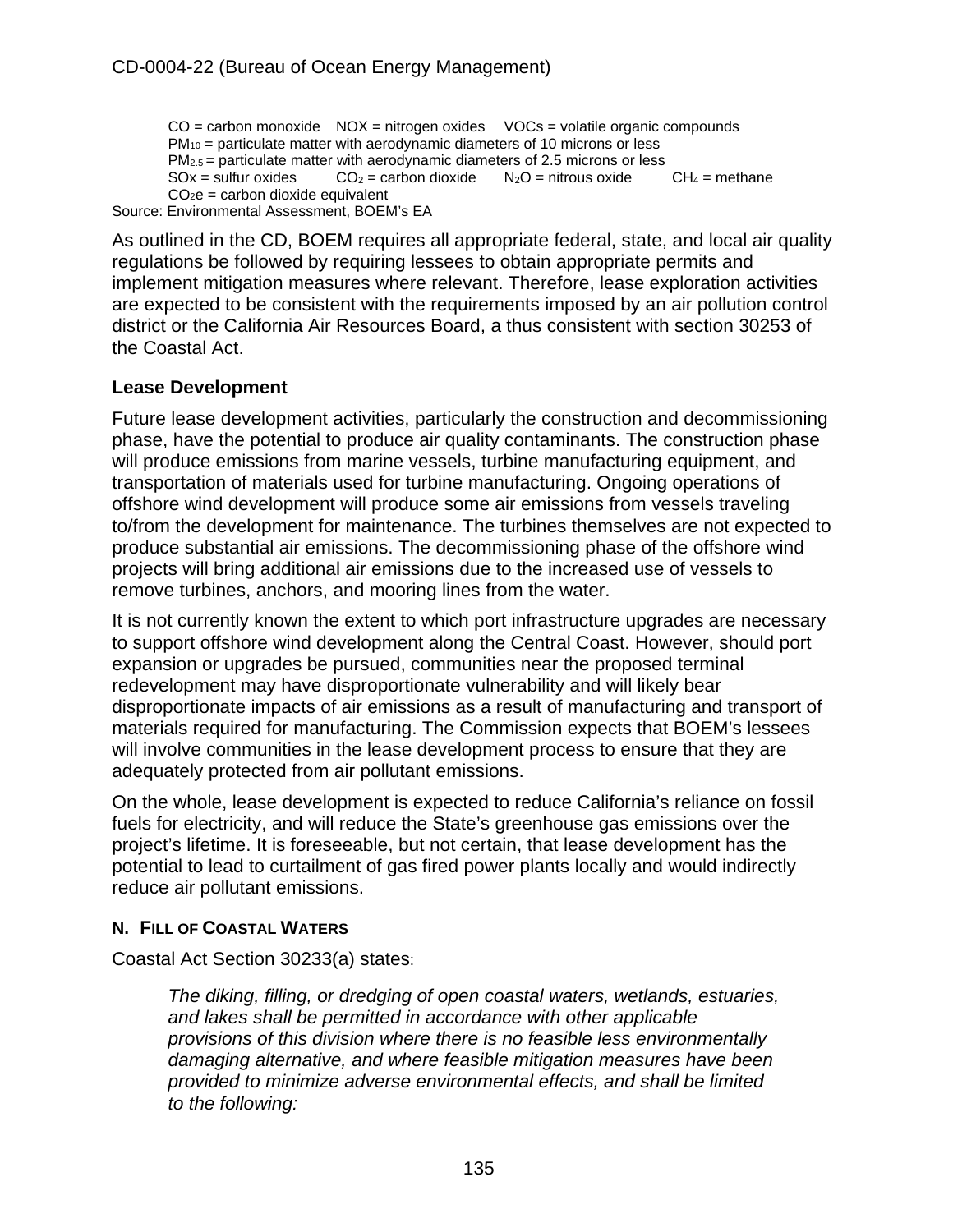*(1) New or expanded port, energy, and coastal-dependent industrial facilities, including commercial fishing facilities.*

- (7) Nature study, aquaculture, or similar resource dependent activities.
	- *…*

BOEM's proposed leasing of the Morro Bay WEA would allow for installation and anchoring of up to three metocean buoys in the WEA. During the COP or lease development phase, lessees would propose installing numerous floating offshore wind turbines, their associated anchors, substations, and inter-array cables as part of their development. Both of these activities constitute the placement of fill in open coastal waters and further discussion of each phase and its consistency with Section 30233(a) is provided below.

#### **Lease Exploration**

As mentioned above, the lease exploration phase would allow for the placement of up to three metocean buoys in the Morro Bay WEA. According to BOEM, each buoy could require two anchors, although one anchor is more likely. Drag embedded anchors are expected to have a maximum footprint of 25 square feet on the seafloor. Thus, a conservative estimate of the seafloor space that could be taken up though the installation of buoys is 150 square feet.

The proposed installation of up to three metocean buoys and six anchoring devices on the seafloor constitutes the placement of fill in open coastal waters and is therefore subject to the three-part test of Coastal Act Section 30233(a). The first test requires that the proposed activity must fit into one of seven categories of uses enumerated in Coastal Act Section 30233(a). The second test requires that there be no feasible less environmentally damaging alternative. The third test mandates that feasible mitigation measures be provided to minimize the project's adverse environmental effects.

#### Allowable Use Test

Two of the seven allowable uses of fill under 30233(a) include expanded energy facilities and nature study. Because the proposed anchoring devices would support future energy development and also study natural ocean conditions, the Commission finds that the proposed project meets the allowable use test of Coastal Act Section 30233(a).

#### **Alternatives**

The Commission must further find that there is no feasible less environmentally damaging alternative to the proposed placement of fill in open coastal waters. The purpose of the buoys is to collect information needed to inform design of offshore wind projects. BOEM anticipates that the buoys will only be installed if the information is not available from an existing source. In addition, there are no known alternatives for collecting the type of information provided by the buoy that result in fewer impacts.

BOEM has not yet selected the type of metocean buoy, and thus the anchoring system, for this proposal. There are three different types of metocean buoys proposed to be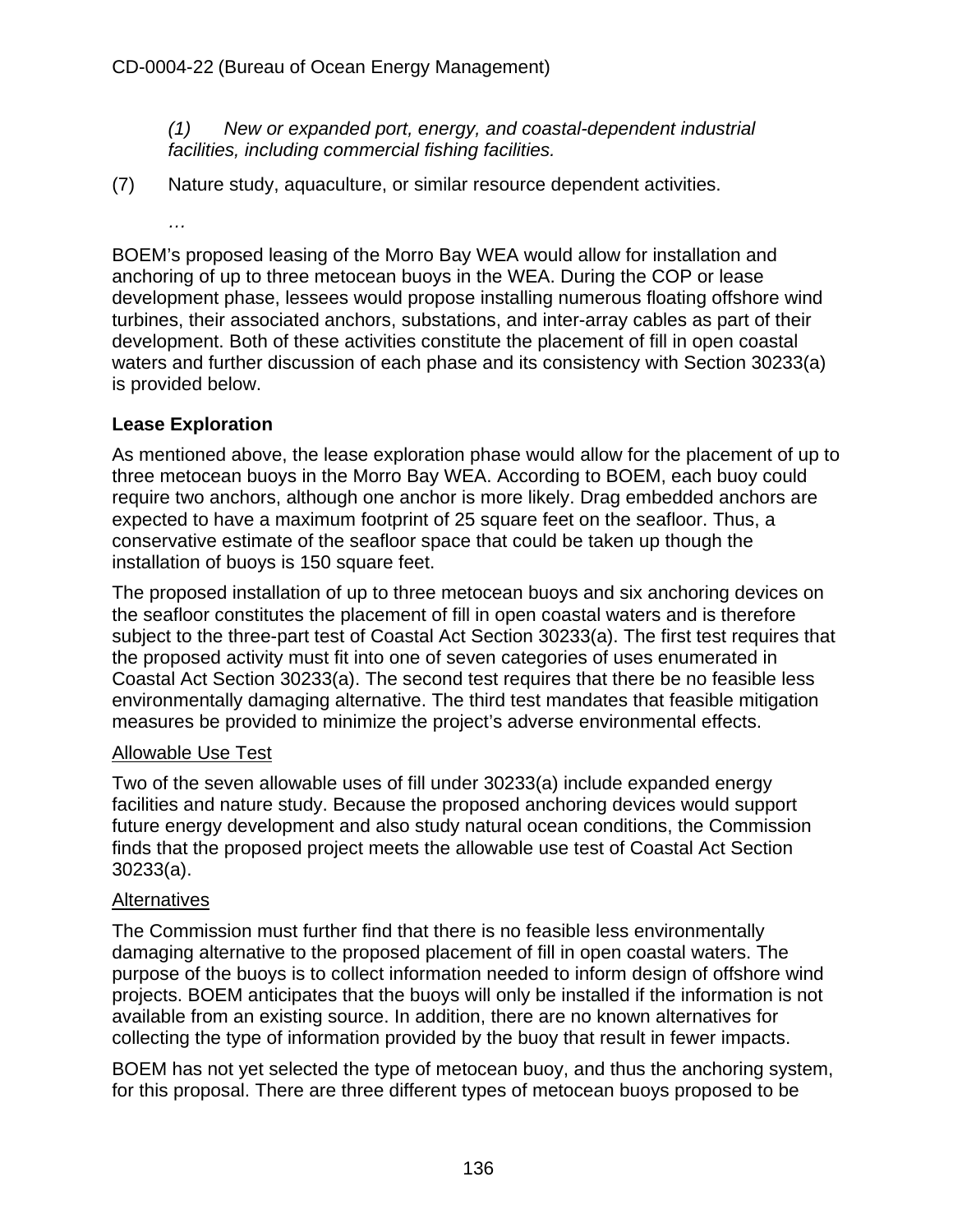used in the site assessment of the WEA: discus-shaped, boat-shaped, and spar buoys. Discus-shaped buoys and boat-shaped buoys are the two buoy types that would most likely be used for site assessment of wind areas. These buoy types are moored using solid cast-iron anchors, each weighing 11,000 pounds, that rest on the seafloor, and BOEM expects these anchors to have a footprint of 6 square feet. Spar buoys are less likely to be used for lease exploration; these buoys are moored using drag-embedded anchors. BOEM has proposed to deploy up to three metocean buoys which would be fixed to the seafloor using up to six total anchors (two anchors per buoy) at fixed locations in potential commercial lease areas. Both anchoring systems (weighted and drag-embedded anchors) are relatively simple to install and remove which would minimize the seafloor disturbance compared to other anchoring systems that are permanent or require underwater drilling or pile driving. Table 5-1 below, which was provided in BOEM's CD, shows the estimated mooring scenario of up to six embedment anchors and the total area of potential impact:

| <b>Seafloor Footprint</b>              | Area m <sup>2</sup> (ft <sup>2)</sup> of 1 anchor | Area m <sup>2</sup> (ft <sup>2</sup> ) of 6 anchor |
|----------------------------------------|---------------------------------------------------|----------------------------------------------------|
| Anchor                                 | $0.5$ to $9.3$ (6 to 100)                         | 3 to 55.8 (32.3 to 601)                            |
| Chain sweep and/or<br>anchor placement | 10.5 to 95 (113 to 1023)                          | 63 to 570 (678 to 6135)                            |

**Table 5-1: Estimated Mooring Scenario**

Finally, the maximum footprint on the seafloor (601 square feet if using an embedment anchor) is very small relative to the size of the Morro Bay WEA, 376 square miles. For these reasons, the Commission finds that the second test of Coastal Act Section 30233(a) has been met and that for this project, no less environmentally damaging feasible alternative exists.

## **Mitigation**

The final requirement of Coastal Act Section 30233(a) is that filling of coastal waters may be permitted if feasible mitigation measures have been provided to minimize any adverse environmental effects associated with that fill. In prior sections of this report, the Commission has identified Conditions that would help minimize the adverse environmental effects associated with the placement of fill. As discussed, due to the small footprint of the proposed anchors over a large area, anticipated absence of sensitive habitat within their installation sites, the ability of soft substrate benthic organisms to quickly recover from small disturbance events (such as installation of anchors), and the regional abundance of soft substrate habitat similar to that expected to be found at the installation sites, the fill associated with the proposed anchors would not result in significant adverse environmental effects. To ensure feasible mitigation measures are implemented, **[Condition 2](#page-13-0)** ensures that lessees avoid intentional bottom contact, including anchoring, within hard substrate, rock outcroppings, seamounts, or deep-sea coral and sponge habitat and requires a protective buffer around these sensitive habitats. In addition, **[Condition 1\(f\)\(iv\)](#page-10-0)** includes an Anchoring Plan which would require detailed maps of anchoring sites (away from sensitive habitats) and anchor handling procedures that directs anchors to be placed and removed vertically to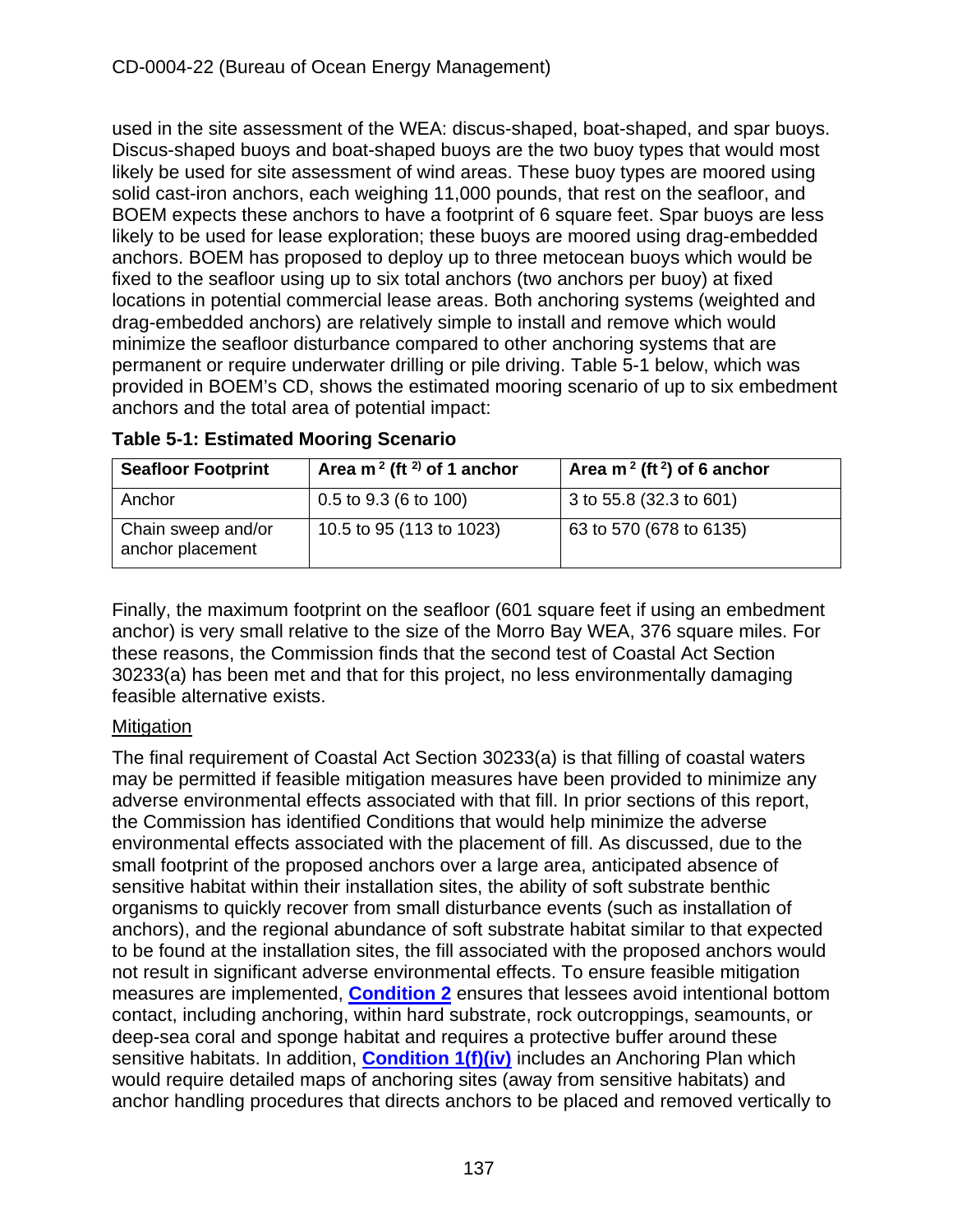avoid anchor dragging. Furthermore, **[Condition 1\(f\)\(i\)](#page-10-0)** requires Marine Wildlife Protection and Monitoring Measures which would require the use of a qualified marine wildlife observer during anchor installation that has the authority to halt operations if marine wildlife is observed or anticipated to be near a work area and installation activities have the potential to result in injury or entanglement of marine wildlife. This requirement would minimize the risk to marine wildlife associate with the proposed anchor installation activities.

With the incorporation of these conditions, the Commission finds that the third test of Coastal Act Section 30233(a) has been met and that proposed lease exploration activities within the Morro Bay WEA are therefore consistent with Coastal Act Section 30233(a).

## **Lease Development**

As discussed previously, there are no specific lease development projects in BOEM's current proposal. However substantial fill is expected in the future once lessees receive approval to move forward with offshore wind projects, and these projects will be subject to the three-part test of section 30233(a). Because it is not known where turbines, cables or other "fill" would be located, the Commission cannot analyze impacts or alternatives related to specific projects. However, it is important to analyze the potential consistency of foreseeable future activities at a broad scale now in order to determine if there are any fundamental issues with moving forward toward lease development or if there is information or mitigation that must be gathered or imposed at this stage.

As stated at the beginning of this report, offshore wind projects are expected to include floating wind turbines which would be connected to anchors on the seafloor by at least three mooring lines. There are four possible types of anchor systems that could potentially be used, each with different levels of impact on the seafloor: dragembedment, suction caissons, gravity anchor, and anchor piles. In addition to anchors, inter-array cables and cables bringing power to shore may also be buried or weighted to the seafloor, however the total footprint of these cables on the seafloor is unknown at this time. BOEM does not currently have an estimate of how many wind turbines would be deployed, and there is no current estimate of the amount of fill from anchoring systems or inter-array cables on the ocean floor, potential alternatives or feasible mitigation measures. However, all of these types of "fill" are allowable uses pursuant to Coastal Act Section 30233(a) because they relate to expanded energy and coastaldependent industrial development. Analysis of alternative designs, cable routes, or siting locations for specific projects will have to occur later during siting phase and once lessees develop more specific proposals for specific technology that they will use. Likewise, most decisions regarding mitigation can only be made once there are specific proposals, designs, and known technologies. However, it is important that any fill is allowed only if there are not less damaging alternatives, and as explained elsewhere in these findings, the development of offshore wind projects will have a variety of impacts on marine habitat, fisheries, and other resources. Accordingly, it is important to have BOEM begin the process of working with State agencies and the fishing community now to develop a process for mitigating the impacts that "fill" related to offshore wind will have on fishing interests, as required by **[Condition 7](#page-15-0)**. The Commission will review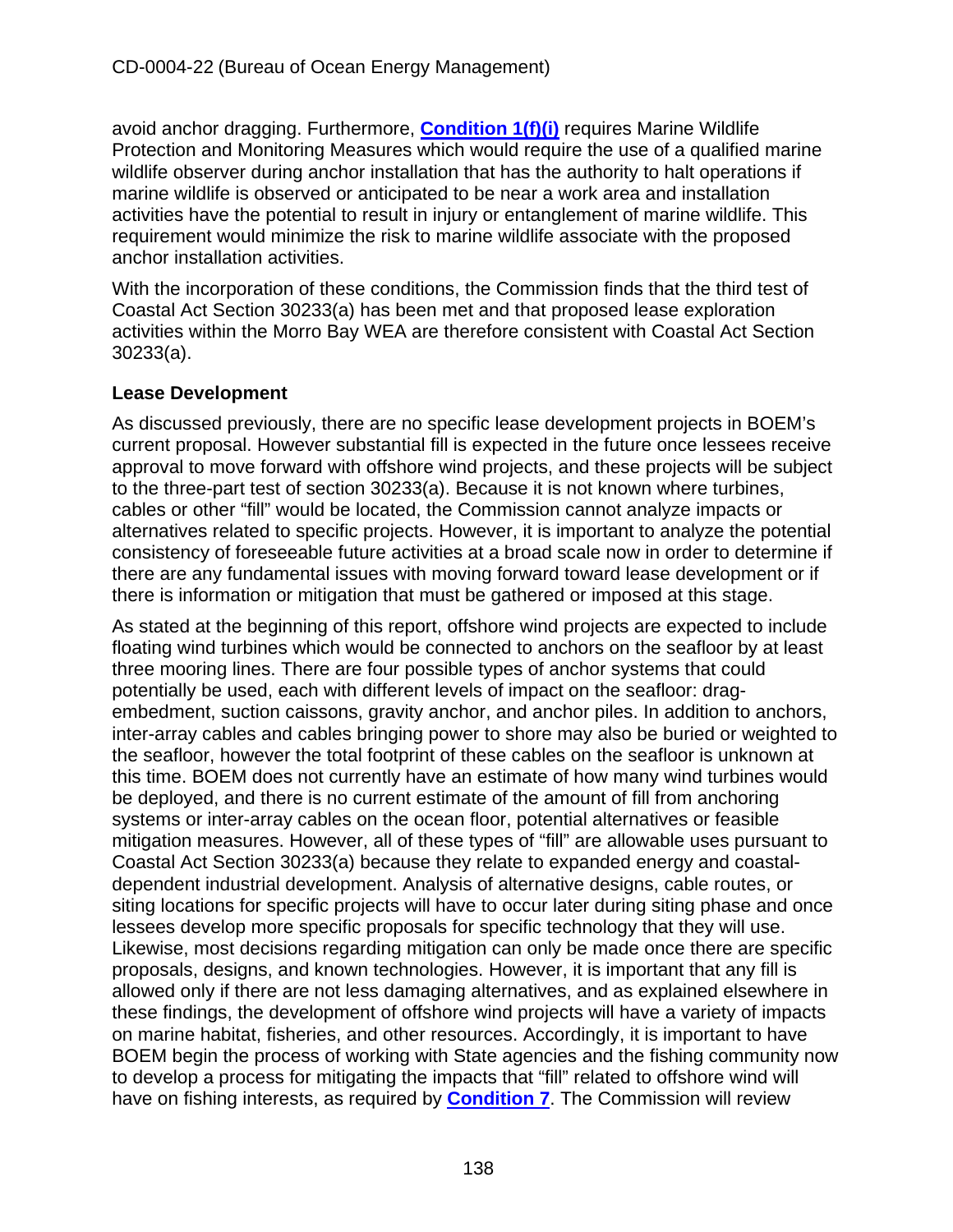future consistency certifications for consistency with Coastal Act Section 30233(a), and the Commission expects that BOEM's lessees will provide sufficient information about construction plans, anchoring and other fill to enable a comprehensive analysis.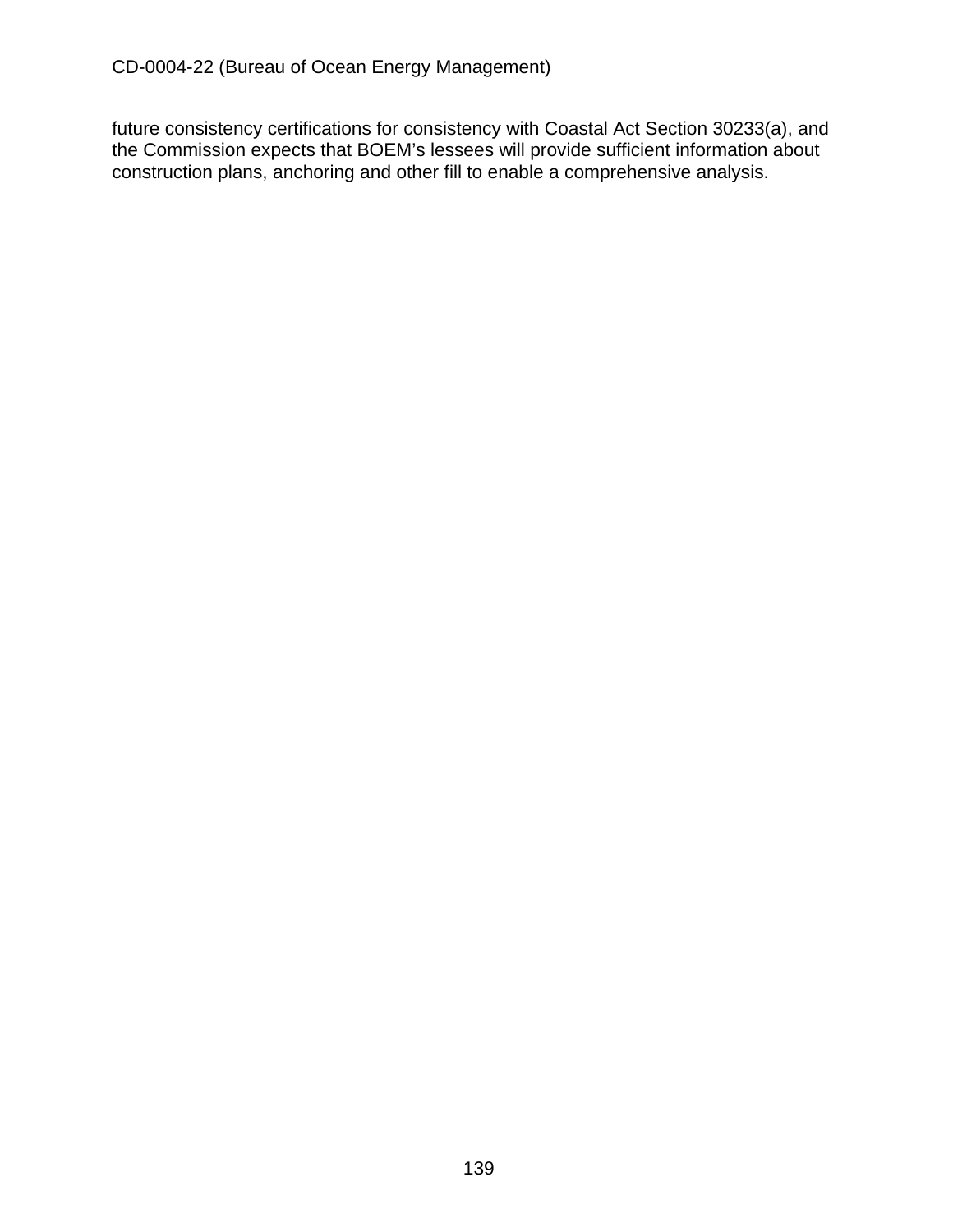# **Citations List**

- Arnold, Jeanne E., and Julienne Bernard. (2005). Negotiating the Coasts: Status and the Evolution of Boat Technology in California. *World Archaeology.* 37(1):109– 131.
- Baker, Gayle. (2003). *Cambria: A HarborTown History.* Hignell Book Printing, Canada.
- Becker, E., Forney, K., Miller, D., Fiedler, P., Barlow, J., and Moore, J. (2020). Habitatbased density estimates for cetaceans in the California Current Ecosystem based on 1991-2018 survey data, U.S. Department of Commerce, NOAA Technical Memorandum NMFS-SWFSC-638. [https://swfsc](https://swfsc-publications.fisheries.noaa.gov/publications/CR/2020/2020Becker1.pdf)[publications.fisheries.noaa.gov/publications/CR/2020/2020Becker1.pdf](https://swfsc-publications.fisheries.noaa.gov/publications/CR/2020/2020Becker1.pdf)

Benjamins, S., Harnois, V., Smith, H.C.M., Johanning, L., Greenhill, L., Carter, C. and Wilson, B. (2014). Understanding the potential for marine megafauna entanglement risk from renewable marine energy developments. Scottish Natural Heritage Commissioned Report No. 791. [https://ore.exeter.ac.uk/repository/bitstream/handle/10871/21616/Understanding?](https://ore.exeter.ac.uk/repository/bitstream/handle/10871/21616/Understanding?sequence=1) [sequence=1](https://ore.exeter.ac.uk/repository/bitstream/handle/10871/21616/Understanding?sequence=1)

- BOEM. (2021, November). Central *California Area Identification Pursuant to 30 C.F.R. § 585.211(b)*. U.S. Department of Interior. [https://www.boem.gov/sites/default/files/documents/renewable-energy/state](https://www.boem.gov/sites/default/files/documents/renewable-energy/state-activities/Area-ID-CA-Morro-Bay_0.pdf)[activities/Area-ID-CA-Morro-Bay\\_0.pdf](https://www.boem.gov/sites/default/files/documents/renewable-energy/state-activities/Area-ID-CA-Morro-Bay_0.pdf)
- Braithwaite, V., & Boulcott, P. (2007). Pain perception, aversion and fear in fish. *Diseases of Aquatic Organisms*, *75*, 131–138.<https://doi.org/10.3354/dao075131>
- Bredmose, H. (2020, April). *Definition of the IEA 15 MW Wind Turbine and its Use in Corewind* [Slides]. CoreWind. [https://corewind.eu/wp](https://corewind.eu/wp-content/uploads/files/presentations/Definition-of-the-15-MW-wind-turbine.pdf)[content/uploads/files/presentations/Definition-of-the-15-MW-wind-turbine.pdf](https://corewind.eu/wp-content/uploads/files/presentations/Definition-of-the-15-MW-wind-turbine.pdf)
- Buckley, R. (1989). Habitat Alterations as a Basis for Enhancing Marine Fisheries. *CalCOFI*, *30*.

[https://calcofi.com/publications/calcofireports/v30/Vol\\_30\\_Buckley.pdf](https://calcofi.com/publications/calcofireports/v30/Vol_30_Buckley.pdf)

- Bureau of Ocean Energy Management. (2018). *Outreach Summary Report: California Offshore Wind Energy Planning*. BOEM. [https://www.boem.gov/sites/default/files/renewable-energy-program/State-](https://www.boem.gov/sites/default/files/renewable-energy-program/State-Activities/CA/Outreach-Summary-Report-September-2018.pdf)[Activities/CA/Outreach-Summary-Report-September-2018.pdf](https://www.boem.gov/sites/default/files/renewable-energy-program/State-Activities/CA/Outreach-Summary-Report-September-2018.pdf)
- Bureau of Ocean Energy Management. (2019). *California Visual Simulation*. [https://www.boem.gov/renewable-energy/state-activities/california-visual](https://www.boem.gov/renewable-energy/state-activities/california-visual-simulation)[simulation](https://www.boem.gov/renewable-energy/state-activities/california-visual-simulation)
- Bureau of Ocean Energy Management. (2021, June). *Outreach Summary Report Addendum: California Offshore Wind Energy Planning*. BOEM. [https://www.boem.gov/sites/default/files/documents/renewable-energy/state](https://www.boem.gov/sites/default/files/documents/renewable-energy/state-activities/Offshore-Wind-Outreach-Addendum.pdf)[activities/Offshore-Wind-Outreach-Addendum.pdf](https://www.boem.gov/sites/default/files/documents/renewable-energy/state-activities/Offshore-Wind-Outreach-Addendum.pdf)
- Bureau of Ocean Energy Management. (2022, April). Draft Environmental Assessment: Commercial Wind Lease and Grant Issuance and Site Assessment Activities on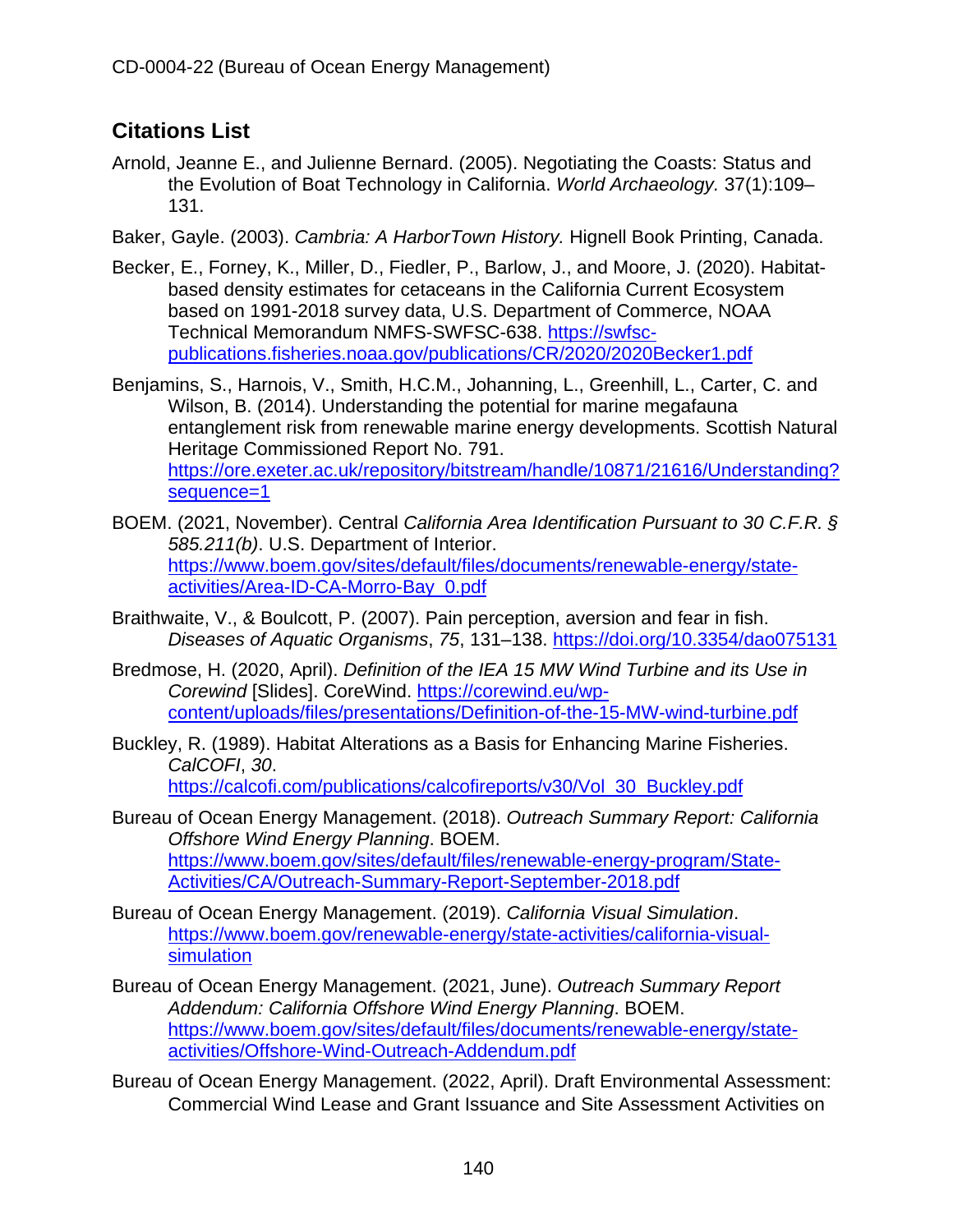the Pacific Outer Continental Shelf, Morro Bay Wind Energy Area, California. BOEM. [https://www.boem.gov/sites/default/files/documents/renewable](https://www.boem.gov/sites/default/files/documents/renewable-energy/state-activities/Morro-Bay-WEA-Draft-EA.pdf)[energy/state-activities/Morro-Bay-WEA-Draft-EA.pdf](https://www.boem.gov/sites/default/files/documents/renewable-energy/state-activities/Morro-Bay-WEA-Draft-EA.pdf)

- Bureau of Ocean Energy Management. (2022a, January). *Consistency Determination For Leasing Wind Energy Areas Offshore Morro Bay, California*. BOEM.
- [https://documents.coastal.ca.gov/assets/upcoming-projects/offshore-wind/BOEMs-](https://documents.coastal.ca.gov/assets/upcoming-projects/offshore-wind/BOEMs-Consistency-Determination.pdf)[Consistency-Determination.pdf](https://documents.coastal.ca.gov/assets/upcoming-projects/offshore-wind/BOEMs-Consistency-Determination.pdf)
- California Office of Environmental Health Hazard Assessment (OEHHA). (2021, October). *CalEnviroScreen (CES) 4.0*. <https://oehha.ca.gov/calenviroscreen/report/calenviroscreen-40>
- California Energy Commission. (2021, May). *A Peek at Net Peak*. CEC. <https://www.energy.ca.gov/data-reports/energy-insights/peek-net-peak>
- California Energy Commission, California Public Utilities Commission, & California Air Resources Board. (2021, September). *2021 SB 100 Joint Agency Report Summary: Achieving 100% Clean Electricity in California*. CEC.
- California Department of Fish and Game. (2002, August). *Nearshore Fishery Management Plan*. CDFW. <https://nrm.dfg.ca.gov/FileHandler.ashx?DocumentID=33925&inline>
- California Department of Fish and Wildlife. (2019). Pink (Ocean) Shrimp, *Pandalus jordani*, Enhanced Status Report.
- California Department of Fish and Wildlife. (2019a). *Poundage and Value of Commercial Landings by Port* [Table]. [Final California Commercial Landings](https://wildlife.ca.gov/Fishing/Commercial/Landings#260042586-2019)
- California Department of Fish and Wildlife (2019b). *Northern California.*
- California Department of Fish and Wildlife. (2022). *California Commercial Market Squid Landing Receipt Data*. CDFW. <https://wildlife.ca.gov/Conservation/Marine/Pelagic/Market-Squid-Landing>
- California Natural Resources Agency. (2018, January). *Safeguarding California Plan: 2018 Update*. [https://resources.ca.gov/CNRALegacyFiles/docs/climate/safeguarding/update201](https://resources.ca.gov/CNRALegacyFiles/docs/climate/safeguarding/update2018/safeguarding-california-plan-2018-update.pdf) [8/safeguarding-california-plan-2018-update.pdf](https://resources.ca.gov/CNRALegacyFiles/docs/climate/safeguarding/update2018/safeguarding-california-plan-2018-update.pdf)
- California Office of Environmental Health Hazard Assessment (OEHHA). (2021, October). *CalEnviroScreen (CES) 4.0*. <https://oehha.ca.gov/calenviroscreen/report/calenviroscreen-40>
- California State Lands Commission. (2022, February). *Geophysical Survey Permit Program*. SLC.<https://www.slc.ca.gov/ogpp/>
- Carretta J., Greenman J., Wilkinson K., Freed J., Saez L., Lawson D., Viezbicke J., and Jannot J. (2021). Sources of Human-related Injury and Mortality for U.S. Pacific West Coast Marine Mammal Stock Assessments, 2015-2019. U.S. Department of Commerce, NOAA Technical Memorandum NMFS-SWFSC-643. <https://repository.library.noaa.gov/view/noaa/29973>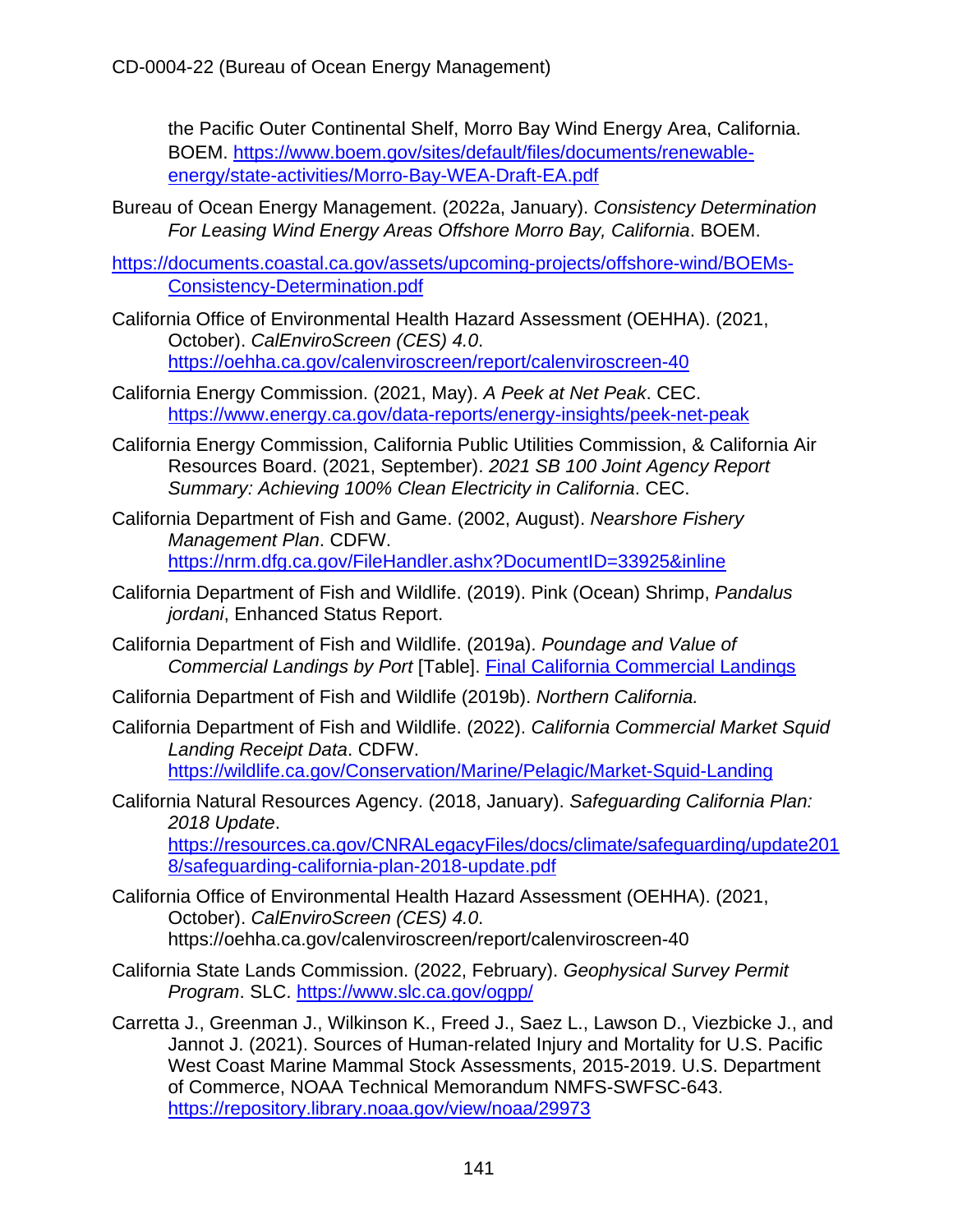- Cayucos Historical Society. n.d. The Cayucos Historical Society: Preserving Our Cultural Heritage. Available at: [https://cayucoshistoricalsociety.com/,](https://cayucoshistoricalsociety.com/) accessed May 12, 2022.
- Christiansen N., Daewel U., Djath B., and Schrum C. (2022) Emergence of Large-Scale Hydrodynamic Structures Due to Atmospheric Offshore Wind Farm Wakes. Frontiers in Marine Science, 9:818501. <https://doi.org/10.3389/fmars.2022.818501>
- City of Morro Bay. (2017). *Community Vulnerability and Resilience Assessment.* [https://www.morro-bay.ca.us/DocumentCenter/View/10676/Community-](https://www.morro-bay.ca.us/DocumentCenter/View/10676/Community-Vulnerability-and-Resilience-Assessment-March-2017)[Vulnerability-and-Resilience-Assessment-March-2017](https://www.morro-bay.ca.us/DocumentCenter/View/10676/Community-Vulnerability-and-Resilience-Assessment-March-2017)
- Julia, Coates. (2018). Brown Box Crab Experimental Gear Permit Planning Update. California Department of Fish and Wildlife. Web. [https://nrm.dfg.ca.gov/FileHandler.ashx?DocumentID=160457.](https://nrm.dfg.ca.gov/FileHandler.ashx?DocumentID=160457)
- *Commercial Fishing*. (2018). Port of New Bedford. <https://portofnewbedford.org/commercial-fishing/>
- Connell, S. D. (2000). Floating pontoons create novel habitats for subtidal epibiota. *Journal of Experimental Marine Biology and Ecology*, *247*(2), 183–194. [https://doi.org/10.1016/s0022-0981\(00\)00147-7](https://doi.org/10.1016/s0022-0981(00)00147-7)
- Costa-Pierce, B. A., & Bridger, C. J. (2002). The role of marine aquaculture facilities as habitats and ecosystems. *Responsible Marine Aquaculture*, 105–144. <https://doi.org/10.1079/9780851996042.0105>
- Curtis, Edward S. (1924). *The North American Indian, Volume Thirteen*. Norwood: The Plimpton Press.<https://www.yosemite.ca.us/library/curtis/introduction.html>
- Crozier LG, McClure MM, Beechie T, Bograd SJ, Boughton DA, Carr M, et al. (2019) Climate vulnerability assessment for Pacific salmon and steelhead in the California Current Large Marine Ecosystem. PLoS ONE 14(7): e0217711. <https://doi.org/10.1371/journal.pone.0217711>
- DeAlteras, J. T., Kilpatrick, B. D., & Rheault, R. B. (2004). A Comparative Evaluation of the Habitat Value of Shellfish Aquaculture Gear, Submerged Aquatic Vegetation and a Non-Vegetated Seabed. Journal of Shellfish Research, 23(3), 867-874. [https://www.researchgate.net/publication/279569781\\_A\\_comparative\\_evaluation](https://www.researchgate.net/publication/279569781_A_comparative_evaluation_of_the_habitat_value_of_shellfish_aquaculture_gear_submerged_aquatic_vegetation_and_a_non-vegetated_seabed) [\\_of\\_the\\_habitat\\_value\\_of\\_shellfish\\_aquaculture\\_gear\\_submerged\\_aquatic\\_vege](https://www.researchgate.net/publication/279569781_A_comparative_evaluation_of_the_habitat_value_of_shellfish_aquaculture_gear_submerged_aquatic_vegetation_and_a_non-vegetated_seabed) tation and a non-vegetated seabed
- Dempster, T., & Taquet, M. (2004). Fish aggregation device (FAD) research: gaps in current knowledge and future directions for ecological studies. *Reviews in Fish Biology and Fisheries*, *14*(1), 21–42.<https://doi.org/10.1007/s11160-004-3151-x>
- Dick, D. (2016). Spatio-Temporal Analysis and Modeling in the Marine Environment: Humpback Whale Genetic Variability and Seabird Distributions in the Northeastern Pacific Ocean. Oregon State University.
- Environmental Protection Agency. (2021, July). Environmental Justice Primer for Ports: Impacts of Port Operations and Goods Movement. US EPA.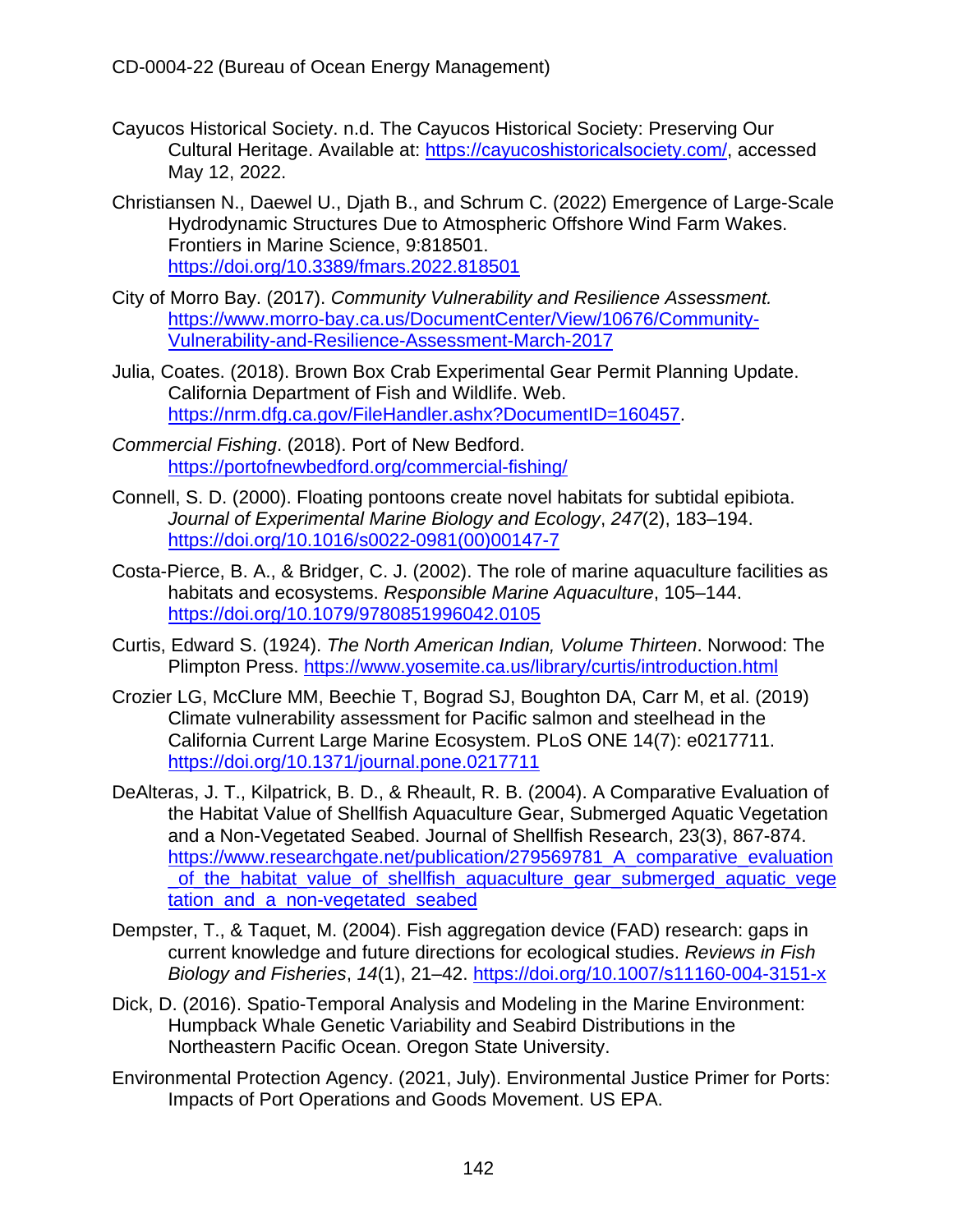- ESS Group, Inc. (2019, June). *Meteorological Conditions Report Morro Bay Offshore Wind Energy Call Area*. [https://www.boem.gov/sites/default/files/documents/regions/pacific-ocs](https://www.boem.gov/sites/default/files/documents/regions/pacific-ocs-region/renewable-energy/Morro%20Diablo%20Call%20Area%20Met%20Report.pdf)[region/renewable](https://www.boem.gov/sites/default/files/documents/regions/pacific-ocs-region/renewable-energy/Morro%20Diablo%20Call%20Area%20Met%20Report.pdf)[energy/Morro%20Diablo%20Call%20Area%20Met%20Report.pdf](https://www.boem.gov/sites/default/files/documents/regions/pacific-ocs-region/renewable-energy/Morro%20Diablo%20Call%20Area%20Met%20Report.pdf)
- Esselen Tribe of Monterey County. 2018. Who We Are. Available at [https://www.esselentribe.org/about,](https://www.esselentribe.org/about) accessed on May 12, 2022. Carmel Valley. CA.
- Exec. Order No. B-55-18. (2018). [https://www.ca.gov/archive/gov39/wp](https://www.ca.gov/archive/gov39/wp-content/uploads/2018/09/9.10.18-Executive-Order.pdf)[content/uploads/2018/09/9.10.18-Executive-Order.pdf.](https://www.ca.gov/archive/gov39/wp-content/uploads/2018/09/9.10.18-Executive-Order.pdf)
- Gallo ND, Bowlin NM, Thompson AR, Satterthwaite EV, Brady B and Semmens BX (2022) Fisheries Surveys Are Essential Ocean Observing Programs in a Time of Global Change: A Synthesis of Oceanographic and Ecological Data. From: U.S. West Coast Fisheries Surveys. Front. Mar. Sci. 9:757124. doi: 10.3389/fmars.2022.757124
- Glasby, T. (1999). Differences Between Subtidal Epibiota on Pier Pilings and Rocky Reefs at Marinas in Sydney, Australia. *Estuarine, Coastal and Shelf Science*, *48*(2), 281–290.<https://doi.org/10.1006/ecss.1998.0417>
- Global Warming Solutions Act, Assembly Bill 32. (Nunez, Chapter 488, Statutes of 2006). [https://leginfo.legislature.ca.gov/faces/billTextClient.xhtml?bill\\_id=200520060AB3](https://leginfo.legislature.ca.gov/faces/billTextClient.xhtml?bill_id=200520060AB32) [2](https://leginfo.legislature.ca.gov/faces/billTextClient.xhtml?bill_id=200520060AB32)
- Global Wind Energy Council. (2021). *Global Wind Report 2021*. GWEC. <https://gwec.net/global-wind-report-2021/>
- Greenwood, Roberta S. 1978. Obispeño and Purisimeño Chumash. In *California*, edited by Robert F. Heizer, pp. 520–523. Handbook of North American Indians, Vol. 8, William C. Sturtevant, gen. ed. Smithsonian Institution, Washington, D.C.
- Harnois, V., Smith, H. C., Benjamins, S., & Johanning, L. (2015). Assessment of entanglement risk to marine megafauna due to offshore renewable energy mooring systems. *International Journal of Marine Energy*, *11*, 27–49. <https://doi.org/10.1016/j.ijome.2015.04.001>
- Harrington, John P. 1942. Culture Element Distributions, XIX: Central California Coast. *University of California Anthropological Records* 7(1):1–46*.* Berkeley, CA*.*
- Heizer, Robert F., and William C. Massey. 1942. *Aboriginal Navigation off the Coasts of Upper and Baja California*. Bulletin 151, Bureau of American Ethnology, Smithsonian Institution, Washington, D.C.

Henkel, S., Northwest National Marine Renewable Energy Center, & Oregon State University. (2016, November). *Assessment of Benthic Effects of Anchor Presence and Removal: A study conducted on the Oregon Central Coast*. Ocean Wave Energy Trust. [https://tethys.pnnl.gov/sites/default/files/publications/Assessment\\_of\\_Benthic\\_Eff](https://tethys.pnnl.gov/sites/default/files/publications/Assessment_of_Benthic_Effects_of_Anchor_Presence_and_Removal_0.pdf)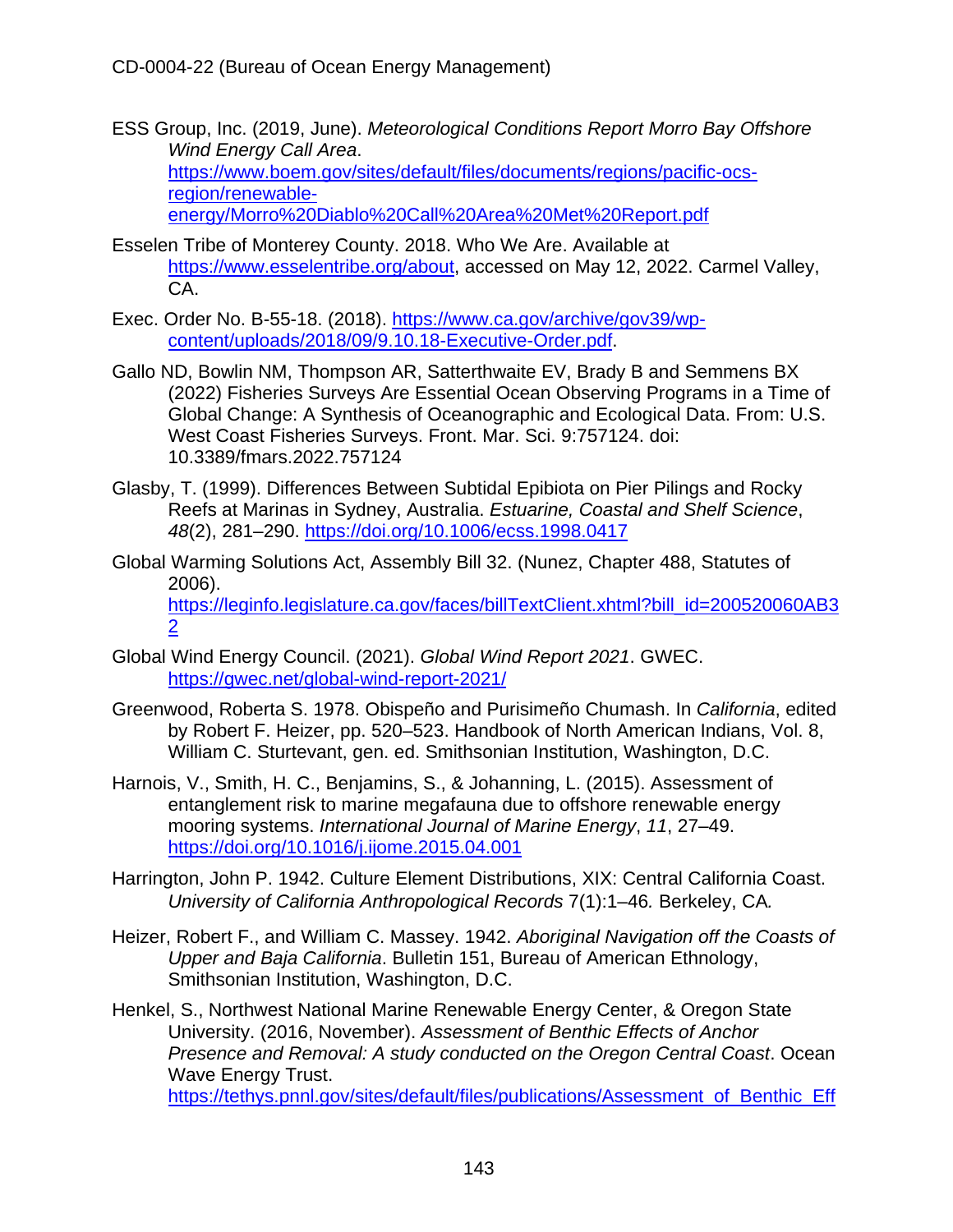ects of Anchor Presence and Removal 0.pdf

- Hester, Thomas R. 1978a. Salinan. In *California*, edited by Robert F. Heizer, pp. 500– 504. Handbook of North American Indians, Vol. 8, William C. Sturtevant, gen. ed. Smithsonian Institution, Washington, D.C.
- Hester, Thomas R. 1978b. Esselen. In *California*, edited by Robert F. Heizer, pp. 496– 499. Handbook of North American Indians, Vol. 8, William C. Sturtevant, gen. ed. Smithsonian Institution, Washington, D.C.
- Hughes, T., Bellwood, D., Folke, C., Steneck, R., & Wilson, J. (2005). New paradigms for supporting the resilience of marine ecosystems. *Trends in Ecology & Evolution*, *20*(7), 380–386.<https://doi.org/10.1016/j.tree.2005.03.022>
- Humboldt State University. (2018, August). *Humboldt County Humboldt Bay Area Plan Sea Level Rise Policy Background Study*. [https://digitalcommons.humboldt.edu/cgi/viewcontent.cgi?article=1015&context=](https://digitalcommons.humboldt.edu/cgi/viewcontent.cgi?article=1015&context=hsuslri_local) [hsuslri\\_local](https://digitalcommons.humboldt.edu/cgi/viewcontent.cgi?article=1015&context=hsuslri_local)
- Hutchison, Z.L., D.H. Secor, and A.B. Gill. (2020). The interaction between resource species and electromagnetic fields associated with electricity production by offshore wind farms. Oceanography 33(4):96–107, [https://doi.org/10.5670/oceanog.2020.409.](https://doi.org/10.5670/oceanog.2020.409)
- ICF International, Southeastern Archaeological Research, and Davis Geoarchaeological Research. (2013, November). *Inventory and Analysis of Coastal and Submerged Archaeological Site Occurrence on the Pacific Outer Continental Shelf*. Prepared for Pacific OCS Region, Bureau of Ocean Energy Management, U.S. Department of the Interior.<https://tethys.pnnl.gov/sites/default/files/publications/ICF2013.pdf>
- Johnson, J.A., J. Storrer, K. Fahy, and B. Reitherman. (2011, September). Determining the Potential Effects of Artificial Lighting from Pacific Outer Continental Shelf (POCS) Region Oil and Gas Facilities on Migrating Birds. Bureau of Ocean Energy Management. Camarillo, CA. [https://www.boem.gov/sites/default/files/environmental](https://www.boem.gov/sites/default/files/environmental-stewardship/Environmental-Studies/Pacific-Region/Studies/OCS-Study-BOEMRE-2011-047.pdf)[stewardship/Environmental-Studies/Pacific-Region/Studies/OCS-Study-](https://www.boem.gov/sites/default/files/environmental-stewardship/Environmental-Studies/Pacific-Region/Studies/OCS-Study-BOEMRE-2011-047.pdf)[BOEMRE-2011-047.pdf](https://www.boem.gov/sites/default/files/environmental-stewardship/Environmental-Studies/Pacific-Region/Studies/OCS-Study-BOEMRE-2011-047.pdf)
- Joslin, Terry L. 2011. *Cultural Resources Monitoring and Mitigation Plan for the Dynegy Morro Bay Power Plant Tank Farm Demolition Project, San Luis Obispo, California*. February. Central Coast Archaeological Research Consultants, San Luis Obispo, CA. Prepared for West Region Operations, Dynegy, Inc., Pleasanton, CA. Submitted to Siting, Transmission, and Environmental Protection Division, California Energy Commission, Sacramento.
- Kelsey, E. C., Felis, J. J., Czapanskiy, M., Pereksta, D. M., & Adams, J. (2018). Collision and displacement vulnerability to offshore wind energy infrastructure among marine birds of the Pacific Outer Continental Shelf. *Journal of Environmental Management*, *227*, 229–247. <https://doi.org/10.1016/j.jenvman.2018.08.051>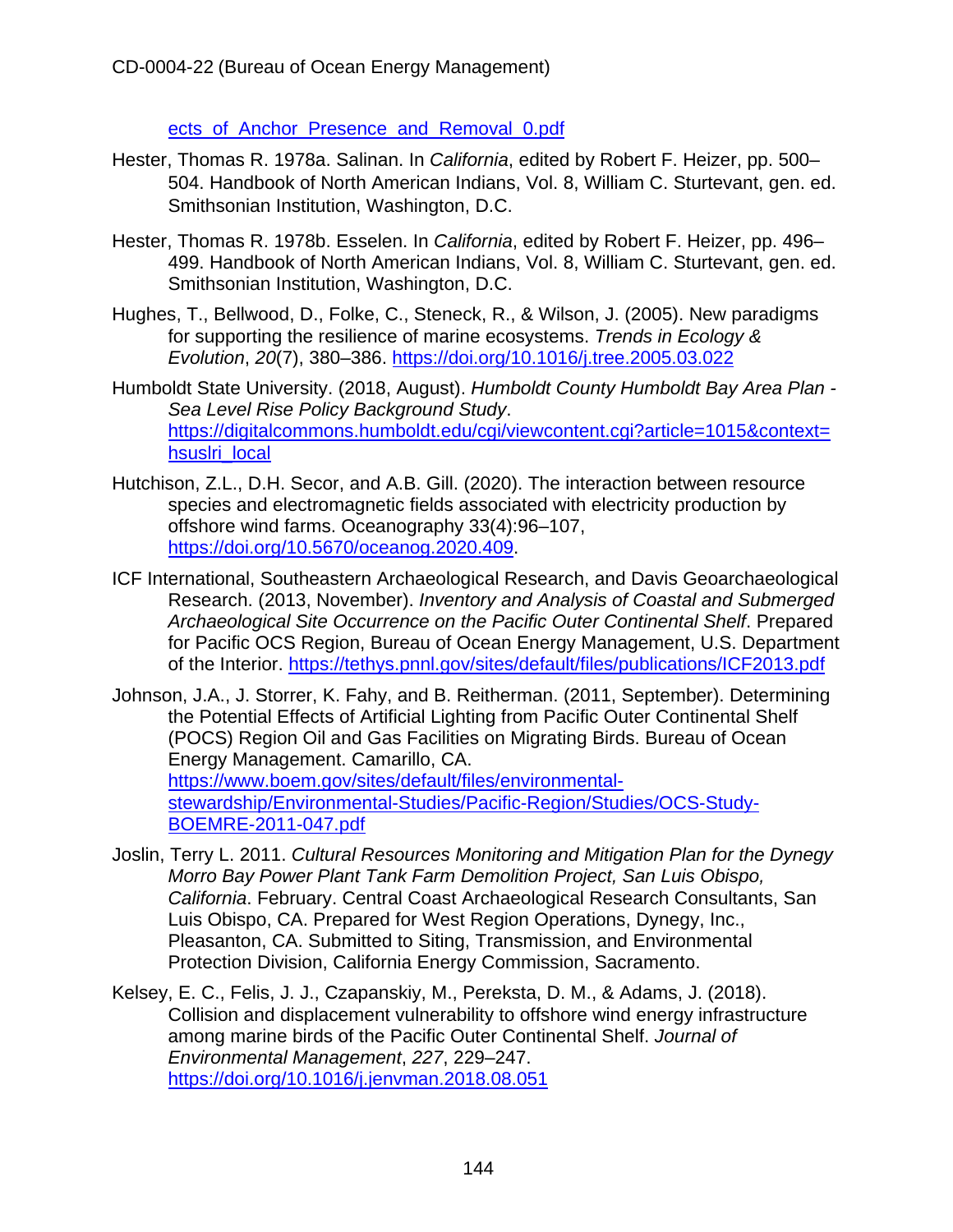- Kroeber, Alfred L. (1976). *Handbook of the Indians of California*. Dover Publications. New York, NY.<https://archive.org/details/handbookofindian00kroe>
- Laist, D. W., Knowlton, A. R., Mead, J. G., Collet, A. S., & Podesta, M. (2001). Collisions Between Ships and Whales. *Marine Mammal Science*, *17*(1), 35–75. <https://doi.org/10.1111/j.1748-7692.2001.tb00980.x>
- Langridge, Ruth (University of California, Santa Cruz). (2018). Central Coast Summary Report: California's Fourth Climate Change Assessment. [https://www.energy.ca.gov/sites/default/files/2019-11/Reg\\_Report-SUM-CCCA4-](https://www.energy.ca.gov/sites/default/files/2019-11/Reg_Report-SUM-CCCA4-2018-006_CentralCoast_ADA.pdf) [2018-006\\_CentralCoast\\_ADA.pdf](https://www.energy.ca.gov/sites/default/files/2019-11/Reg_Report-SUM-CCCA4-2018-006_CentralCoast_ADA.pdf)
- Leirness JB, Adams J, Ballance LT, Coyne M, Felis JJ, Joyce T, Pereksta DM, Winship AJ, Jeffrey CFG, Ainley D, Croll D, Evenson J, Jahncke J, McIver W, Miller PI, Pearson S, Strong C, Sydeman W, Waddell JE, Zamon JE, Christensen J. (2021). Modeling at-sea density of marine birds to support renewable energy planning on the Pacific Outer Continental Shelf of the contiguous United States. Camarillo (CA): US Department of the Interior, Bureau of Ocean Energy Management. OCS Study BOEM 2021-014. p. 385. [https://espis.boem.gov/final%20reports/BOEM\\_2021-014.pdf](https://espis.boem.gov/final%20reports/BOEM_2021-014.pdf)
- Lenberg, T. (2021, September). *23,000-Year-Old Human Footprints Discovered in America*. Discovery. [https://www.discovery.com/science/new-23-000-year-old](https://www.discovery.com/science/new-23-000-year-old-human-footprints-discovered-in-america)[human-footprints-discovered-in-america](https://www.discovery.com/science/new-23-000-year-old-human-footprints-discovered-in-america)
- Lindsay, Brendan C. (2012). *Murder State: California's Native American Genocide, 1846-1873*. University of Nebraska Press, Lincoln Nebraska. <https://archive.org/details/iuizi4rpyrpjvufh3etozm6m5xmzk6pfj9z1mpeh>
- Liu, J. A. Pham, Z. Stednitz, and E. Pranadjaya. (2019). *The Rise and Fall of Commercial Fishing in Morro Bay.* Hidden History Project, Cal Poly in San Luis Obispo, CA. 2pp. [http://historicalmorrobay.org/wp](http://historicalmorrobay.org/wp-content/uploads/2019/06/Hidden-History-Final-Project-Copy-1.pdf)[content/uploads/2019/06/Hidden-History-Final-Project-Copy-1.pdf](http://historicalmorrobay.org/wp-content/uploads/2019/06/Hidden-History-Final-Project-Copy-1.pdf)
- Love, M. S., Nishimoto, M. M., Clark, S., McCrea, M., & Bull, A. S. (2016). Renewable Energy in situ Power Cable Observation. U.S. Department of the Interior, Bureau of Ocean Energy Management, Pacific OCS Region, Camarillo, CA. OCS Study 2016-008. 86 pp. [https://tethys.pnnl.gov/sites/default/files/publications/BOEM-](https://tethys.pnnl.gov/sites/default/files/publications/BOEM-2016-008_0.pdf)[2016-008\\_0.pdf](https://tethys.pnnl.gov/sites/default/files/publications/BOEM-2016-008_0.pdf)
- Love, M. S., Nishimoto, M. M., Clark, S., McCrea, M., & Bull, A. S. (2017). Assessing potential impacts of energized submarine power cables on crab harvests. *Continental Shelf Research*, *151*, 23–29. <https://doi.org/10.1016/j.csr.2017.10.002>
- Margolin, Malcolm (editor). 1993. *The Way We Lived: California Indian Stories, Songs, & Reminiscences*. Revised ed. Heyday Books, Berkeley, CA, and California Historical Society.

Marine Life Protection Act. (2000). [https://leginfo.legislature.ca.gov/faces/codes\\_displayText.xhtml?lawCode=FGC&](https://leginfo.legislature.ca.gov/faces/codes_displayText.xhtml?lawCode=FGC&division=3.&title=&part=&chapter=10.5.&article=) [division=3.&title=&part=&chapter=10.5.&article=](https://leginfo.legislature.ca.gov/faces/codes_displayText.xhtml?lawCode=FGC&division=3.&title=&part=&chapter=10.5.&article=)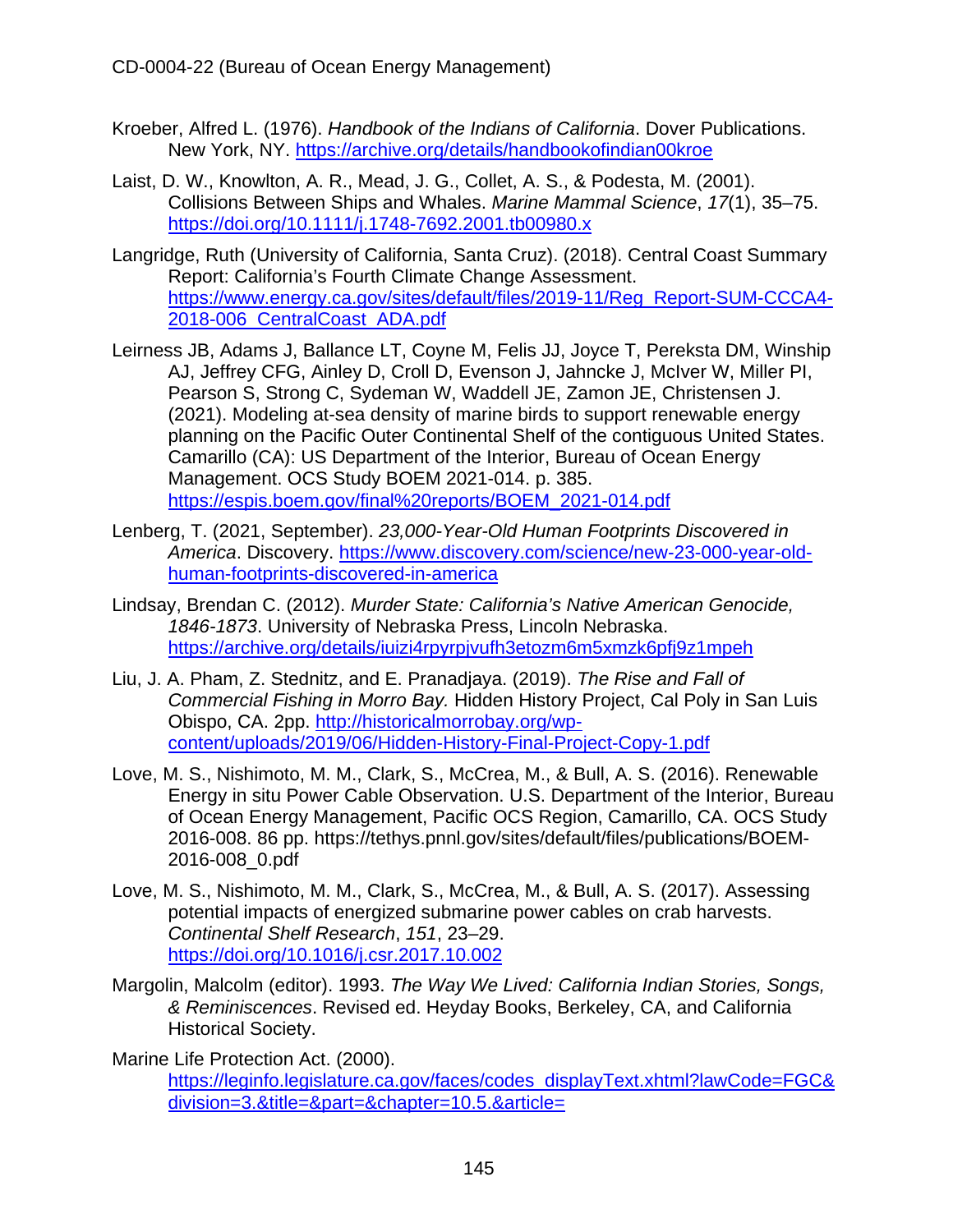- Mason, Alden J. 1912. "The Ethnology of the Salinan Indians." *University of California Publications in American Archaeology and Ethnology* 10(4):97–240.
- Maxwell, S.M., Hazen, E.L., Bograd, S.J., Halpern, B.S., Breed, G.A., Nickel, B., Teutschel, N.M., Crowder, L.B., Benson, S., Dutton, P.H., Bailey, H., Kappes, M.A., Kuhn, C.E., Weise, M.J., Mate, B., Shaffer, S.A., Hassrick, J.L., Henry, R.W., Irvine, L., McDonald, B.I., Robinson, P.W., Block B.A., Costa, D.P. (2013). Cumulative human impacts on marine predators. *Nature Communications*. 4:2688<https://www.nature.com/articles/ncomms3688#Sec15>
- Maxwell, S. M., Kershaw, F., Locke, C. C., Conners, M. G., Dawson, C., Aylesworth, S., Loomis, R., & Johnson, A. F. (2022). Potential impacts of floating wind turbine technology for marine species and habitats. *Journal of Environmental Management*, *307*, 114577.<https://doi.org/10.1016/j.jenvman.2022.114577>
- McKindsey, C. W., Thetmeyer, H., Landry, T., & Silvert, W. (2006). Review of recent carrying capacity models for bivalve culture and recommendations for research and management. *Aquaculture*, *261*(2), 451–462. <https://doi.org/10.1016/j.aquaculture.2006.06.044>
- Mishnaevsky, L., & Thomsen, K. (2020). Costs of repair of wind turbine blades: Influence of technology aspects. *Wind Energy*, *23*(12), 2247–2255. <https://doi.org/10.1002/we.2552>
- Montoya, Carina M. 2018. *Pacific Coast Highway in California.* Arcadia Publishing, Charleston, SC.
- Moratto, Michael J. (1984). *California Archaeology*. Academic Press, INC. Orlando FL. <https://archive.org/details/californiaarchae0000mora>
- Morro Bay National Estuary Program (MBNEP). (2021). *Climate Vulnerability Assessment Report*. [https://www.mbnep.org/wp](https://www.mbnep.org/wp-content/uploads/2021/05/Climate_Report_Final_Draft_2021_1.pdf)[content/uploads/2021/05/Climate\\_Report\\_Final\\_Draft\\_2021\\_1.pdf.](https://www.mbnep.org/wp-content/uploads/2021/05/Climate_Report_Final_Draft_2021_1.pdf)
- Morro Bay National Estuary Program. (2020) *State of the Bay Report.* [https://www.mbnep.org/wp-content/uploads/2020/02/MB\\_State-of-the-Bay-](https://www.mbnep.org/wp-content/uploads/2020/02/MB_State-of-the-Bay-2020_website.pdf)[2020\\_website.pdf](https://www.mbnep.org/wp-content/uploads/2020/02/MB_State-of-the-Bay-2020_website.pdf)
- National Marine Fisheries Service. (2021, March). *2020 West Coast Whale Entanglement Summary*. NOAA. [https://media.fisheries.noaa.gov/2021-](https://media.fisheries.noaa.gov/2021-03/2020_West_Coast_Whale_Entanglement_Summary.pdf?VersionId=null) [03/2020\\_West\\_Coast\\_Whale\\_Entanglement\\_Summary.pdf?VersionId=null](https://media.fisheries.noaa.gov/2021-03/2020_West_Coast_Whale_Entanglement_Summary.pdf?VersionId=null)
- National Marine Fisheries Service 2021 Fisheries of the United States. (2019). U.S. Department of Commerce, NOAA Current Fishery Statistics. [https://media.fisheries.noaa.gov/2021-05/FUS2019-FINAL-webready-](https://media.fisheries.noaa.gov/2021-05/FUS2019-FINAL-webready-2.3.pdf?null=) $2.3.$ pdf?null=
- North Coast Fishermen's Mapping Project. (2022). Humboldt Fishermen's Marketing Association, Ocean Protection Council, Crescent City Commercial Fishermen's Association, and Salmon Trollers Marketing Association.
- Northwest Fisheries Science Center, National Marine Fisheries Service, & National Oceanic and Atmospheric Administration. (2019, June). *Pacific Coast Groundfish*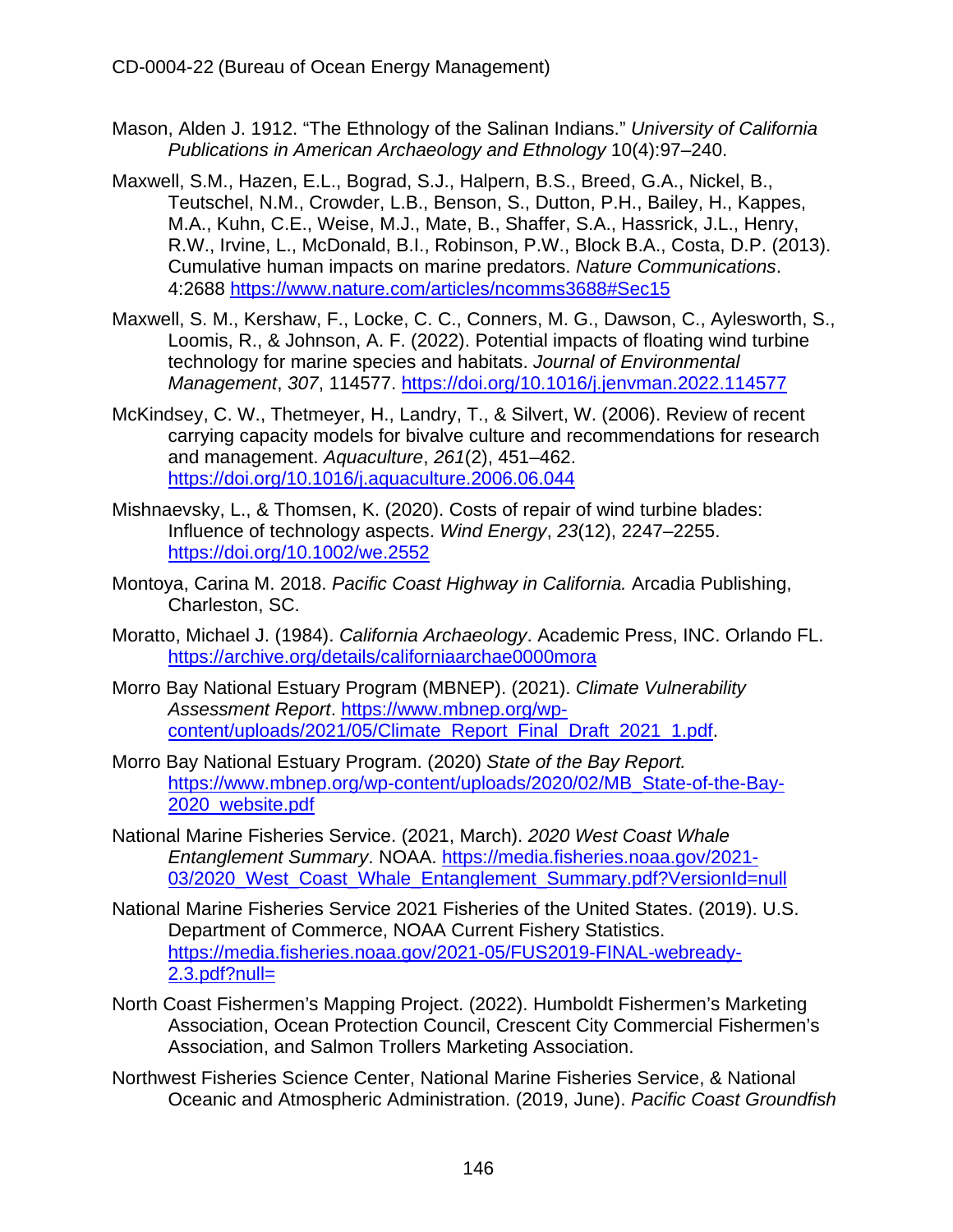*Fishery Management Plan Appendix C Part 2*. Pacific Fishery Management Council. https://www.pcouncil.org/documents/2019/06/groundfish-fmp-appendixb-part-2.pdf/

- Office of Energy Efficiency and Renewable Energy. (2021, August). *Wind Turbines: the Bigger, the Better*. Energy.Gov. https://www.energy.gov/eere/articles/windturbines-bigger-better
- Office of Energy Efficiency and Renewable Energy. (2021a). *Offshore Wind Market Report: 2021 Edition*. Energy.gov. https://www.energy.gov/sites/default/files/2021- 08/Offshore%20Wind%20Market%20Report%202021%20Edition\_Final.pdf
- Office of Environmental Health Hazard Assessment, California Environmental Protection Agency. (2018, May). *Indicators of Climate Change in California.* https://oehha.ca.gov/media/downloads/climatechange/report/2018caindicatorsreportmay2018.pdf.
- Ohlone/Costanoan-Esselen Nation. n.d. Ohlone Costanoan Esselen Nation Official Tribal Website. Available, http://www.ohlonecostanoanesselennation.org/index.html, accessed on May 12, 2022.
- Optis, Mike, Alex Rybchuk, Nicola Bodini, Michael Rossol, and Walter Musial. 2020. 2020 Offshore Wind Resource Assessment for the California Pacific Outer Continental Shelf. Golden, CO: National Renewable Energy Laboratory. https://www.nrel.gov/docs/fy21osti/77642.pdf.
- Pacific Northwest Seismic Network. (2022). *Cascadia Subduction Zone*. PNSN. https://www.pnsn.org/outreach/earthquakesources/csz
- Pavlik, Robert C. 1990. "Shore Whaling at San Simeon Bay." *Sea Letter* (Fall/Winter 1990). San Francisco Maritime National Park Association.
- Point Blue Conservation Science. (2022). Environmental Data Catalog for the Morro Bay Wind Energy Area. Unpublished Report to the California Ocean Protection Council. Point Blue Conservation Science (Contribution No. 2387), Petaluma, CA.
- Relini G, Biagi F, Serena F, Belluscio A, Spedicato MT, Rinelli P, Follesa MC, Piccinetti C, Ungaro N, Sion L, Levi D. (2000). Selachians fished by otter trawl in the Italian Seas. Biologia Marina Mediterranea 7:347–384.
- Rockwood, R. C., Calambokidis, J., & Jahncke, J. (2017). High mortality of blue, humpback and fin whales from modeling of vessel collisions on the U.S. West Coast suggests population impacts and insufficient protection. *PLOS ONE*, *12*(8), e0183052. https://doi.org/10.1371/journal.pone.0183052
- SEER (U.S. Offshore Winds Synthesis of Environmental Effects Research), Pacific Northwest National Laboratory, & National Renewable Energy Laboratory. (2021). *Underwater Noise Effects on Marine Life Associate with Offshore Wind Farms* [Webpage]. SEER.https://tethys.pnnl.gov/summaries/underwater-noise-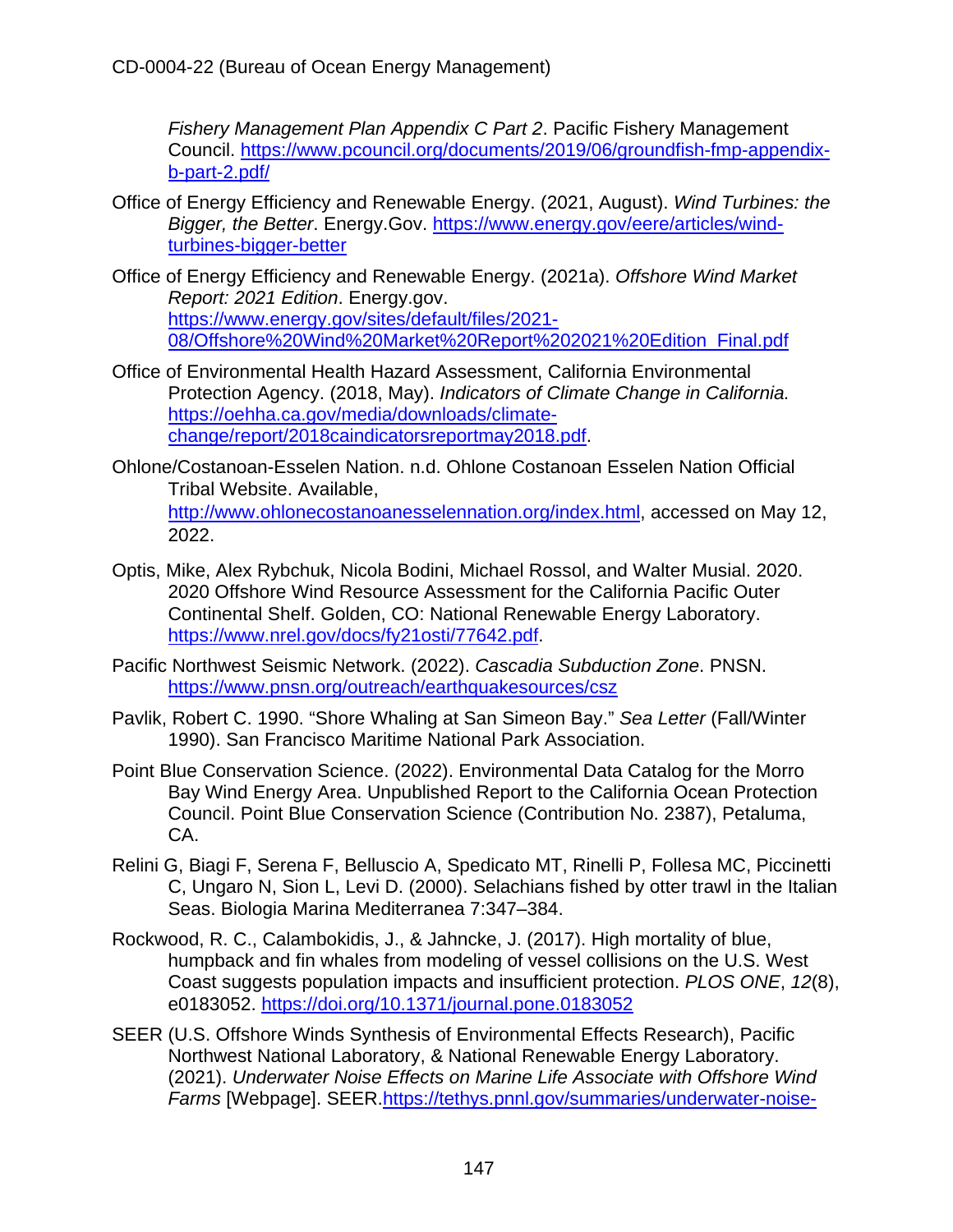effects-marine-life-associated-offshore-wind-farms.

- Selley, R. C., & Sonnenberg, S. A. (2014). *Elements of Petroleum Geology* (3rd ed.). Academic Press.
- Senate Bill 32 (Pavley, Chapter 249, Statutes of 2016). https://www.energy.ca.gov/programs-and-topics/topics/energy-infrastructure-andenvironment/environmental-information-energy
- Siddagangaiah, S., Chen, C., Hu, W., & Pieretti, N. (2021). Impact of pile‐driving and offshore windfarm operational noise on fish chorusing. *Remote Sensing in Ecology and Conservation*, *8*(1), 119–134. https://doi.org/10.1002/rse2.231
- Solick, D. I., & Newman, C. M. (2021). Oceanic records of North American bats and implications for offshore wind energy development in the United States. *Ecology and Evolution*, *11*(21), 14433–14447. https://doi.org/10.1002/ece3.8175
- Southwest Fisheries Science Center. (2020, September). *New Research Reveals Clearer Picture of Upwelling That Feeds West Coast Marine Ecosystem*. NOAA. https://www.fisheries.noaa.gov/feature-story/new-research-reveals-clearerpicture-upwelling-feeds-west-coast-marine-ecosystem
- State of California, Governor Newsom. (2020). Executive Order N-79-20. https://www.gov.ca.gov/wp-content/uploads/2020/09/9.23.20-EO-N-79-20- Climate.pdf
- The Status of U.S. Fisheries Coonstriped Shrimp. (2009). California Department of Fish and Wildlife. https://repository.library.noaa.gov/view/noaa/15612
- Sweet, et al. (2022). Global and Regional Sea Level Rise Scenarios for the United States: Updated Mean Projections and Extreme Water Level Probabilities Along U.S. Coastlines. National Oceanic and Atmospheric Administration. https://oceanservice.noaa.gov/hazards/sealevelrise/noaa-nos-techrpt01-globalregional-SLR-scenarios-US.pdf
- Taylor, Alex S. 1853. *The First Voyage to the Coasts of California; Made in the Years 1542 and 1543, by Juan Rodriguez Cabrillo and his Pilot Bartolome Ferrelo*. Lecount & Strong, San Francisco, CA.
- Thorne, K.M., MacDonald, G.M., Ambrose, R.F., Buffington, K.J., Freeman, C.M., Janousek, C.N., Brown, L.N., Holmquist, J.R., Gutenspergen, G.R.,Powelson, K.W.,Barnard, P.L., and Takekawa, J.Y. (2016). Effects of climate change on tidal marshes along a latitudinal gradient in California: *U.S. Geological Survey Open-File Report.* 2016-1125, 75 p. http://dx.doi.org/10.3133/ofr20161125.
- Toulotte, M. (2021, December). *Floating Offshore Wind: The Top Five Technical Challenges to Deploying at Scale*. North American Windpower. https://nawindpower.com/floating-offshore-wind-the-top-five-technical-challengesto-deploying-at-scale
- *Tsunamis*. (2018, October). NOAA. https://www.noaa.gov/education/resourcecollections/ocean-coasts/tsunamis
- United States Coast Guard. (2018, March). *BOEM's Offshore Wind and Maritime*